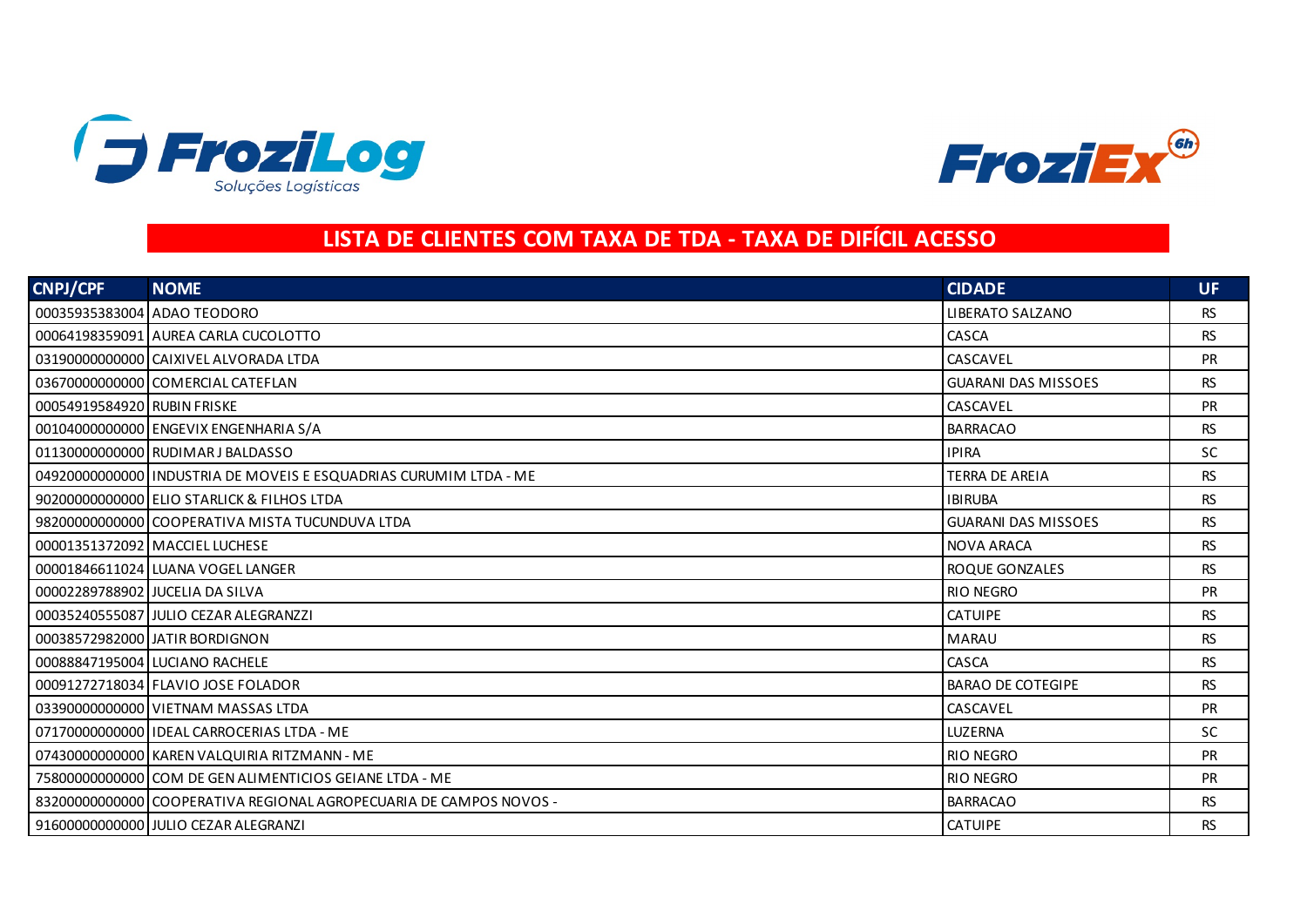|                              | 00001864829907 GILSON SCHOSSLER                                      | SAO MIGUEL DO OESTE  | SC        |
|------------------------------|----------------------------------------------------------------------|----------------------|-----------|
| 00002377606903 CLOVIS BEIL   |                                                                      | RIO NEGRO            | <b>PR</b> |
|                              | 00003595191994 MARCELA RITZMAN ZADOROSNY                             | <b>RIO NEGRO</b>     | <b>PR</b> |
|                              | 00004345148960 CLEVERSON DA SILVA                                    | PINHALZINHO          | SC.       |
|                              | 00024715557053 CLOVIS SERGIO STOLARSKI                               | CANDIDO GODOI        | <b>RS</b> |
| 00025084321991 ELISEU HOPPEN |                                                                      | <b>LUZERNA</b>       | SC.       |
|                              | 00025904486863 8049096-DORA PEREIRA                                  | <b>SANTA CECILIA</b> | SC.       |
|                              | 00037005324900 RENATO FESTUGATO NETO                                 | CASCAVEL             | <b>PR</b> |
| 00060300833920 ROQUE DAGA    |                                                                      | CASCAVEL             | <b>PR</b> |
|                              | 00098754262020 DOUGLAS PICOLLI 1029                                  | SANTIAGO             | RS.       |
|                              | 00099196336072 GILVANO J. ANDRES                                     | <b>SAO GABRIEL</b>   | <b>RS</b> |
|                              | 00916000000000 JADER GAZZONI - ME                                    | CASCA                | <b>RS</b> |
|                              | 01690000000000 AGROSALTO IMPORTACAO E EXPORTACAO LTDA                | CASCAVEL             | <b>PR</b> |
|                              | 03830000000000 ADIR MARCOS DA ROCHA - ME                             | CAMPO ALEGRE         | <b>SC</b> |
|                              | 04040000000000 PHILIP MORRIS BRASIL IND E COM LTDA - 040384          | COCOS                | <b>BA</b> |
|                              | 04270000000000 REFUGIO ECOLOGICO PEDRA AFIADA LTDA                   | PRAIA GRANDE         | SC.       |
|                              | 04980000000000 MARIA ILZA RITZMANN - ME                              | RIO NEGRO            | <b>PR</b> |
|                              | 06960000000000 IRMAOS TURATTO LTDA                                   | CASCAVEL             | <b>PR</b> |
|                              | 06980000000000 POUSADA MORADA DOS CANYONS LTDA - ME                  | PRAIA GRANDE         | SC.       |
|                              | 07970000000000 LANCHONETE E TRANSPORTES NOSSA SENHORA APARECIDA LTDA | <b>SANTA CECILIA</b> | <b>SC</b> |
| 10600000000000 SADF          |                                                                      | CASCAVEL             | <b>PR</b> |
|                              | 11300000000000 JOAO LUIZ ROCHO                                       | PRAIA GRANDE         | SC.       |
|                              | 14400000000000 LEFABI COMERCIO DE MEDICAMENTOS LTDA                  | CASCAVEL             | <b>PR</b> |
|                              | 15100000000000 FARMACIA RAMOS LTDA                                   | <b>CIANORTE</b>      | <b>PR</b> |
|                              | 19000000000000 MAGALI LUFT VORTMANN 02497279004                      | <b>BARAO</b>         | RS.       |
|                              | 19200000000000 MICHELE KRUPEK MACIEL                                 | PITANGA              | <b>PR</b> |
|                              | 22000000000000 DIEGO BRUNNQUIEL EQUIPAMENTOS ME                      | <b>RIO NEGRO</b>     | <b>PR</b> |
|                              | 22200000000000 LUZIA VALERIO RITZMANN 79125166972                    | <b>RIO NEGRO</b>     | <b>PR</b> |
|                              | 26200000000000 MAGON & SCHADE LTDA ME                                | <b>RIO NEGRO</b>     | <b>PR</b> |
|                              | 78100000000000 IRMAOS STROPARO LTDA - EPP                            | <b>IRATI</b>         | <b>PR</b> |
|                              | 00019113358049 AMADOR JAIR CAMPOS                                    | <b>PITANGA</b>       | <b>PR</b> |
|                              | 00003740294906 ADRIANO SIGNORI                                       | LUZERNA              | <b>SC</b> |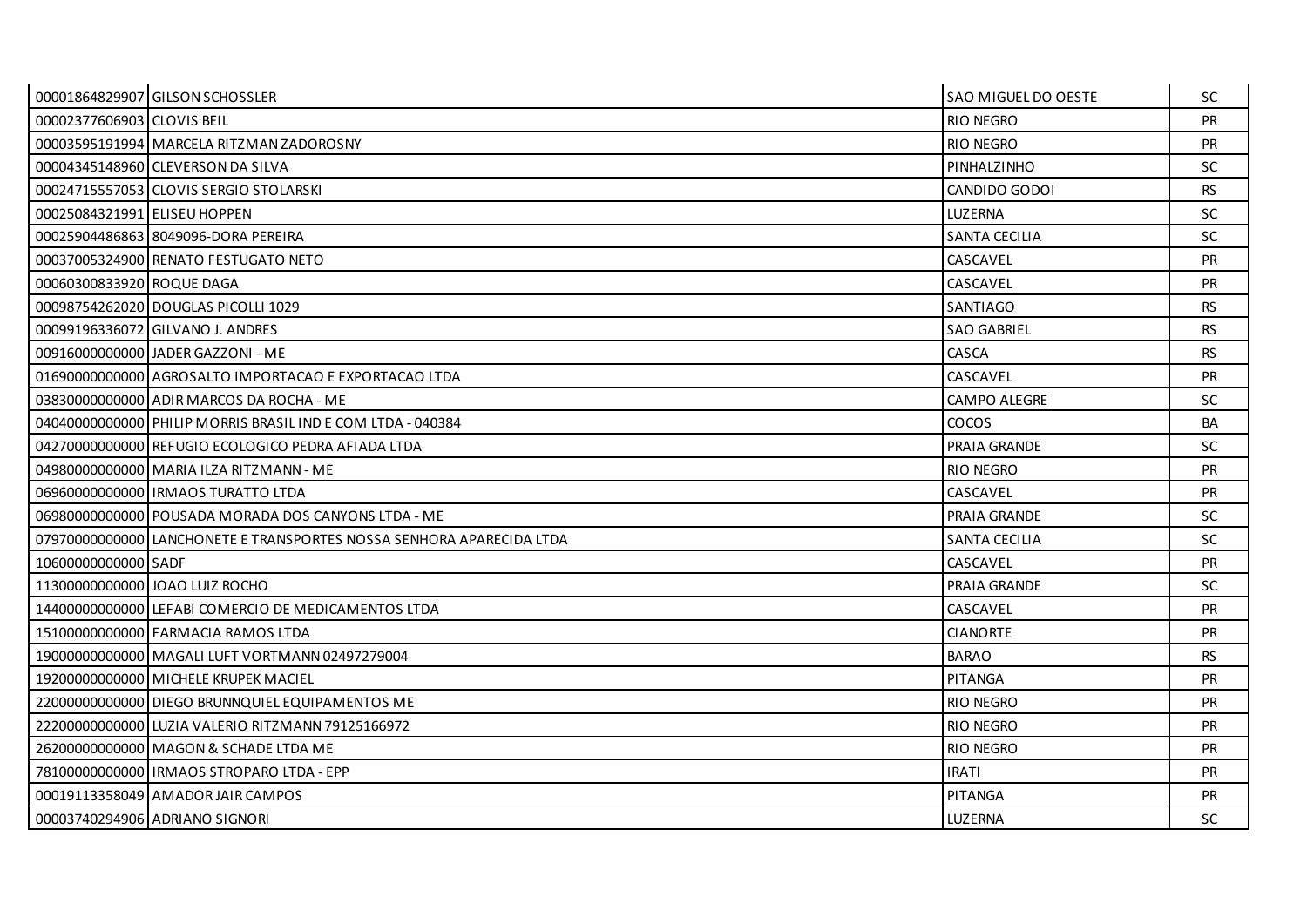| 00045908354015 ALDO TEDESCO     |                                                              | <b>NOVA ARACA</b>        | RS.       |
|---------------------------------|--------------------------------------------------------------|--------------------------|-----------|
|                                 | 00053202147072 PEDRO ANTONIO BRAUN                           | <b>PAROBE</b>            | <b>RS</b> |
|                                 | 10900000000000 RODRIGUES PIRAN & PIRAN LTDA - ME             | CASCAVEL                 | <b>PR</b> |
|                                 | 72500000000000 NEUBUSER & NEUBUSER LTDA - ME                 | ROQUE GONZALES           | <b>RS</b> |
|                                 | 86800000000000 BAR E MERCEARIA STIEGEMEIER LTDA - ME         | CASCAVEL                 | <b>PR</b> |
|                                 | 90800000000000 MITRA DA DIOCESE DE NOVO HAMBURGO             | <b>PAROBE</b>            | <b>RS</b> |
|                                 | 06070000000000 ERVATEIRA MOURA LTDA - EPP                    | <b>ERVAL SECO</b>        | <b>RS</b> |
|                                 | 06340000000000 COMERCIO DE COMBUSTIVEL GUARA LTDA            | <b>GUARAPUAVA</b>        | <b>PR</b> |
|                                 | 18700000000000 DAZAK BROCARDO LTDA - ME                      | CASCAVEL                 | <b>PR</b> |
|                                 | 76200000000000 COOPERATIVA AGRICOLA MISTA SAO CRISTOVAO LTDA | <b>SAO DOMINGOS</b>      | SC.       |
|                                 | 77900000000000 SANTA MARIA CIA DE PAPEL E CELULOSE           | <b>GUARAPUAVA</b>        | <b>PR</b> |
|                                 | 87700000000000 I INDUCAL IND DE CALCAREO CA APAVA LTDA       | PANTANO GRANDE           | <b>RS</b> |
|                                 | 00000114474001 LUCAS ALONSO LANGER                           | ROQUE GONZALES           | <b>RS</b> |
| 00001618495046 JULIANE DAMO     |                                                              | CASCA                    | <b>RS</b> |
| 00017764270091 VALMOR TRES      |                                                              | <b>BARAO DE COTEGIPE</b> | <b>RS</b> |
|                                 | 00026563436072 VOLMIRJOSE COLLA                              | PANTANO GRANDE           | <b>RS</b> |
|                                 | 00045158142068 LIDIO OSVALDO WELTER                          | <b>CERRO LARGO</b>       | <b>RS</b> |
|                                 | 00045313172034 GILBERTO STEFINI                              | <b>COXILHA</b>           | <b>RS</b> |
|                                 | 00045928142072 WALMOR LUCHERSE                               | <b>NOVA ARACA</b>        | <b>RS</b> |
|                                 | 00062511742934 MIGUEL ROGERIO BUZATO DO VALE                 | <b>SANTA CECILIA</b>     | <b>SC</b> |
|                                 | 00094003548000 JOEL PEDRO DAMO                               | CASCA                    | <b>RS</b> |
|                                 | 000968635870681JONAS POZZEBOM                                | CASCA                    | <b>RS</b> |
|                                 | 02470000000000 TRACTEBEL ENERGIA S. A.                       | <b>PIRATUBA</b>          | <b>SC</b> |
|                                 | 02470000000000 ENGIE BRASIL ENERGIA S.A.                     | <b>SAO JORGE DOESTE</b>  | <b>PR</b> |
|                                 | 04430000000000 MARCELO WOTROBA & CIA LTDA - ME               | <b>RIO NEGRO</b>         | <b>PR</b> |
|                                 | 07850000000000 AGROMERCADO SAO RAFAEL LTDA                   | <b>IPUMIRIM</b>          | SC.       |
|                                 | 07980000000000 TRANSPORTES OMIZOLLO LTDA                     | VILA FLORES              | <b>RS</b> |
|                                 | 09450000000000 GILNELJOSE ROOS & FILHO LTDA - ME             | <b>MATO LEITAO</b>       | <b>RS</b> |
|                                 | 87700000000000   IRMAOS CIOCCARI E CIA LTDA                  | <b>PANTANO GRANDE</b>    | <b>RS</b> |
|                                 | 00001452083975 VALDIR SCHMIDT                                | <b>SALETE</b>            | SC.       |
|                                 | 00032966490004 LAURA LIMA VAZ                                | AMETISTA DO SUL          | <b>RS</b> |
| 00051690268034   IVAIR SERAGLIO |                                                              | <b>MARAU</b>             | <b>RS</b> |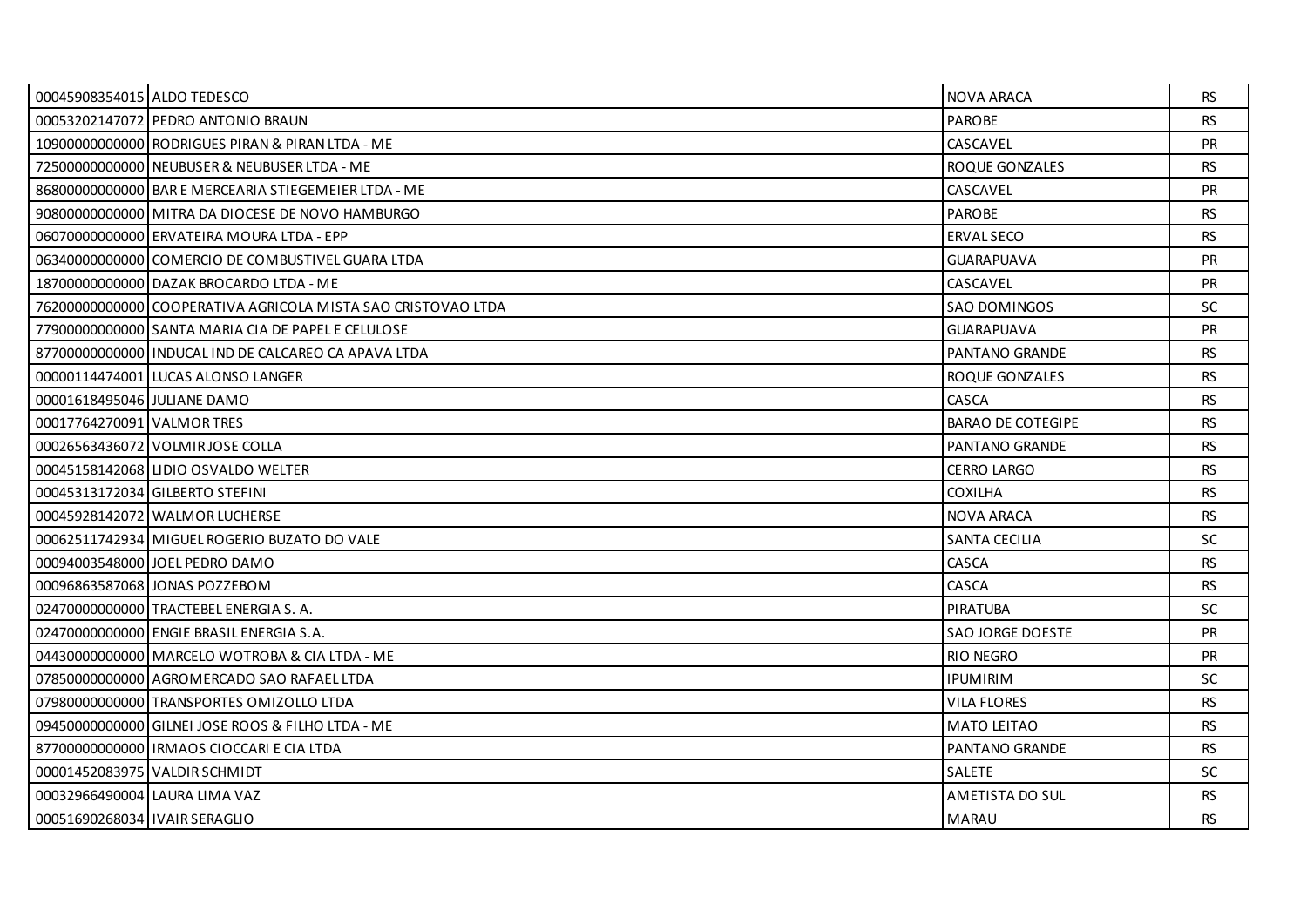|                                 | 00074161601972 CLARICE INES BERNER                                                        | POUSO REDONDO           | SC.       |
|---------------------------------|-------------------------------------------------------------------------------------------|-------------------------|-----------|
|                                 | 00671000000000 FRIGORIFICO THOMS LTDA                                                     | <b>IRATI</b>            | <b>PR</b> |
|                                 | 02740000000000 COODETEC DESENVOLVIMENTO. PRODUCAO E                                       | CASCAVEL                | PR        |
|                                 | 050800000000000 ORLANDO SERGIO LUDVIG                                                     | CASCAVEL                | <b>PR</b> |
|                                 | 12000000000000 ASSOCIACAO DE PAIS E PROFESSORES DA ESCOLA RURAL MUNICIPAL PAULINO VALERIO | <b>RIO NEGRO</b>        | PR        |
|                                 | 18700000000000 F TOLLOTI PRODUTOS AGROPECUARIOS                                           | CASCAVEL                | PR        |
|                                 | 26200000000000 THAIS MACHADO PEREIRA 09094675951                                          | <b>CIANORTE</b>         | <b>PR</b> |
|                                 | 27200000000000 TAPECARIA SA LTDA                                                          | CASCAVEL                | PR        |
|                                 | 27700000000000 SUPERMERCADO E LOJA 4 ESTACOES LTDA ME                                     | <b>CATUIPE</b>          | <b>RS</b> |
|                                 | 81700000000000 SUPERMERCADO SAFFRA LTDA - ME                                              | <b>RIO NEGRO</b>        | <b>PR</b> |
|                                 | 82500000000000 IRMAOS PAGLIOSA & CIA LTDA                                                 | <b>ABELARDO LUZ</b>     | <b>SC</b> |
|                                 | 86000000000000 FRASCAL GERACAO DE ENERGIAS RENOVAVEIS LTDA                                | SANTA CECILIA           | <b>SC</b> |
|                                 | 93600000000000 VIBRA AGROINDUSTRIAL S/A                                                   | <b>GUARAPUAVA</b>       | <b>PR</b> |
|                                 | 97100000000000 COOPERATIVA TRITICOLA REGIONAL SAO LUIZENSE LTDA                           | SANTIAGO                | <b>RS</b> |
|                                 | 00027454380930 ANALDO B SIMOES                                                            | RIO NEGRO               | <b>PR</b> |
|                                 | 911000000000000 APSAT NOVA ESPERANCA                                                      | ROQUE GONZALES          | <b>RS</b> |
|                                 | 00000735515034 CARLOS ROGER ERIG                                                          | <b>CATUIPE</b>          | <b>RS</b> |
|                                 | 00013161733053 CARLOS DE COSTA                                                            | SANTA BARBARA DO SUL    | <b>RS</b> |
|                                 | 00089784200015 CLARI MADALENA FAGANELO                                                    | <b>NOVA ARACA</b>       | <b>RS</b> |
|                                 | 14400000000000 CASSIO A. L. SANTIN - ME                                                   | CASCAVEL                | PR        |
|                                 | 00000326531076 EDER MAURI WELZEL                                                          | <b>IBIRUBA</b>          | <b>RS</b> |
| 00002203712023 ELCIO ROSO       |                                                                                           | CASCA                   | <b>RS</b> |
|                                 | 00042774357004 EDENIR ROQUE TURA                                                          | CASCA                   | <b>RS</b> |
|                                 | 00501000000000 PEDRO JOSE DILLY                                                           | SANTA BARBARA DO SUL    | <b>RS</b> |
|                                 | 02560000000000 INDUSTRIA CARLOS SCHREINER                                                 | <b>RIO NEGRO</b>        | <b>PR</b> |
|                                 | 12000000000000 ERILDE FATIMA TESSARO                                                      | <b>SAO JORGE DOESTE</b> | PR        |
|                                 | 18000000000000 FABIANA DOS SANTOS 83111514072                                             | PANTANO GRANDE          | <b>RS</b> |
| 00025193724949 I IRINEU BARBIAN |                                                                                           | CASCAVEL                | <b>PR</b> |
|                                 | 00047251808072 IGOMAR SEMMER                                                              | ROQUE GONZALES          | <b>RS</b> |
|                                 | 00058529497015 JAIR PEDRO SPOHR                                                           | <b>CERRO LARGO</b>      | <b>RS</b> |
|                                 | 00899000000000 FARINHA MANIVA - INDUSTRIA DE ALIMENTOS                                    | <b>CIANORTE</b>         | <b>PR</b> |
|                                 | 05190000000000 MINERADORA DE AGUAS SERRA DAS ANTAS LTDA                                   | <b>SAO MARCOS</b>       | <b>RS</b> |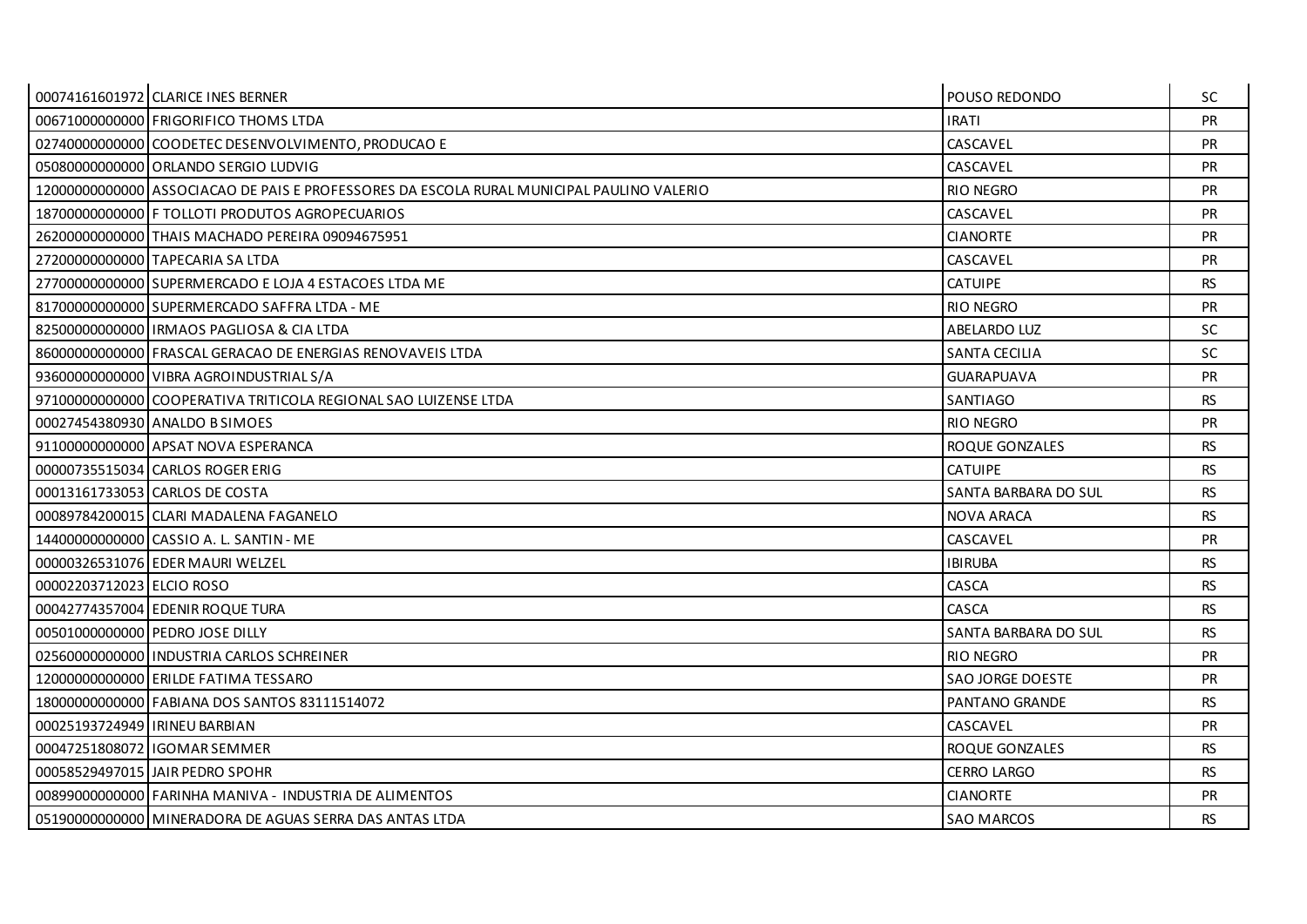|                                 | 11300000000000 LORIVAN CAZAROTTO                                                 | LIBERATO SALZANO        | <b>RS</b> |
|---------------------------------|----------------------------------------------------------------------------------|-------------------------|-----------|
|                                 | 12100000000000 CLEONICE DE FATIMA STAFIN - ME                                    | <b>RIO NEGRO</b>        | <b>PR</b> |
|                                 | 147000000000000 CURUCACA GERADORA S.A.                                           | <b>GUARAPUAVA</b>       | <b>PR</b> |
|                                 | 18300000000000 SIMONE MATULLE LABRE ME                                           | <b>GUARAPUAVA</b>       | PR        |
|                                 | 20100000000000 MARISTELA BELORINI KARVAT 03051146978                             | CASCAVEL                | <b>PR</b> |
|                                 | 20700000000000 RAMON NUNES GONCALVES                                             | <b>PANTANO GRANDE</b>   | <b>RS</b> |
|                                 | 77200000000000 COAGRU COOPERATIVA AGROINDUSTRIAL UNIAO                           | <b>UBIRATA</b>          | <b>PR</b> |
|                                 | 78100000000000 SUPERMERCADO SCHADE LTDA                                          | <b>RIO NEGRO</b>        | PR        |
|                                 | 87300000000000 JOAO ERMINIO JAHN                                                 | <b>BARAO</b>            | <b>RS</b> |
|                                 | 93300000000000 SOELI TEREZINHA NICKHORN KOHLER - ME                              | NAO-ME-TOQUE            | <b>RS</b> |
| 00000217231098 LOAN STEGLICH    |                                                                                  | <b>CATUIPE</b>          | <b>RS</b> |
|                                 | 00004931185940 GUILHERME GERBER                                                  | PRAIA GRANDE            | SC.       |
|                                 | 00038570459904 ALTAIR A BORSSATI                                                 | <b>IPIRA</b>            | <b>SC</b> |
|                                 | 00096089628972 LUCILA FRAGOSO FRAIN                                              | <b>RIO NEGRO</b>        | PR        |
|                                 | 03060000000000 CONSORCIO MACHADINHO                                              | PIRATUBA                | SC.       |
|                                 | 05580000000000 MARISA DOS SANTOS TASCHECK                                        | <b>RIO NEGRO</b>        | <b>PR</b> |
| 09490000000000   IN DARIO E CIA |                                                                                  | SAO JORGE DOESTE        | PR        |
|                                 | 106000000000000 3801-AGROGEN IPUMIRIM LTDA ME                                    | <b>IPUMIRIM</b>         | SC.       |
|                                 | 115000000000000 ANGELICA MALAQUIAS CONFECCOES                                    | <b>SAO JORGE DOESTE</b> | <b>PR</b> |
|                                 | 14700000000000 DISTRIFORTE DISTRIBUIDORA DE MATERIAIS PARA CONSTRUCAO LTDA - EPP | CASCAVEL                | <b>PR</b> |
|                                 | 27000000000000 LAZARO CARVALHO DA FONSECA 01178872009                            | <b>CIANORTE</b>         | <b>PR</b> |
|                                 | 292000000000000 MARIA LURDES RATUCHNE 81017812934                                | GUARAPUAVA              | <b>PR</b> |
|                                 | 31900000000000 AUTO POSTO FONTANA LTDA                                           | PIRATUBA                | SC.       |
|                                 | 76100000000000 COOPAVEL COOPERATIVA AGROINDUSTRIAL                               | CASCAVEL                | <b>PR</b> |
|                                 | 00042775094015 NATALINO MOURO                                                    | CASCA                   | <b>RS</b> |
| 00049701789091 CELSO DAMO       |                                                                                  | CASCA                   | <b>RS</b> |
|                                 | 00388000000000 NEORI BELLE & CIA LTDA - ME                                       | GUARAPUAVA              | <b>PR</b> |
|                                 | 023400000000000 AUTO POSTO SEDE ALVORADA LTDA                                    | CASCAVEL                | <b>PR</b> |
|                                 | 03460000000000 AUTO POSTO MEDITERRANEO LTDA                                      | <b>SANTA CECILIA</b>    | <b>SC</b> |
|                                 | 050600000000000 COMERCIO DE MADEIRAS HANS LTDA                                   | NOVA ARACA              | <b>RS</b> |
| 00048113735020 RUDI SEIBT       |                                                                                  | CANDIDO GODOI           | <b>RS</b> |
|                                 | 00048113859004 GILBERTO RAIMUNDO BERRES                                          | CANDIDO GODOI           | <b>RS</b> |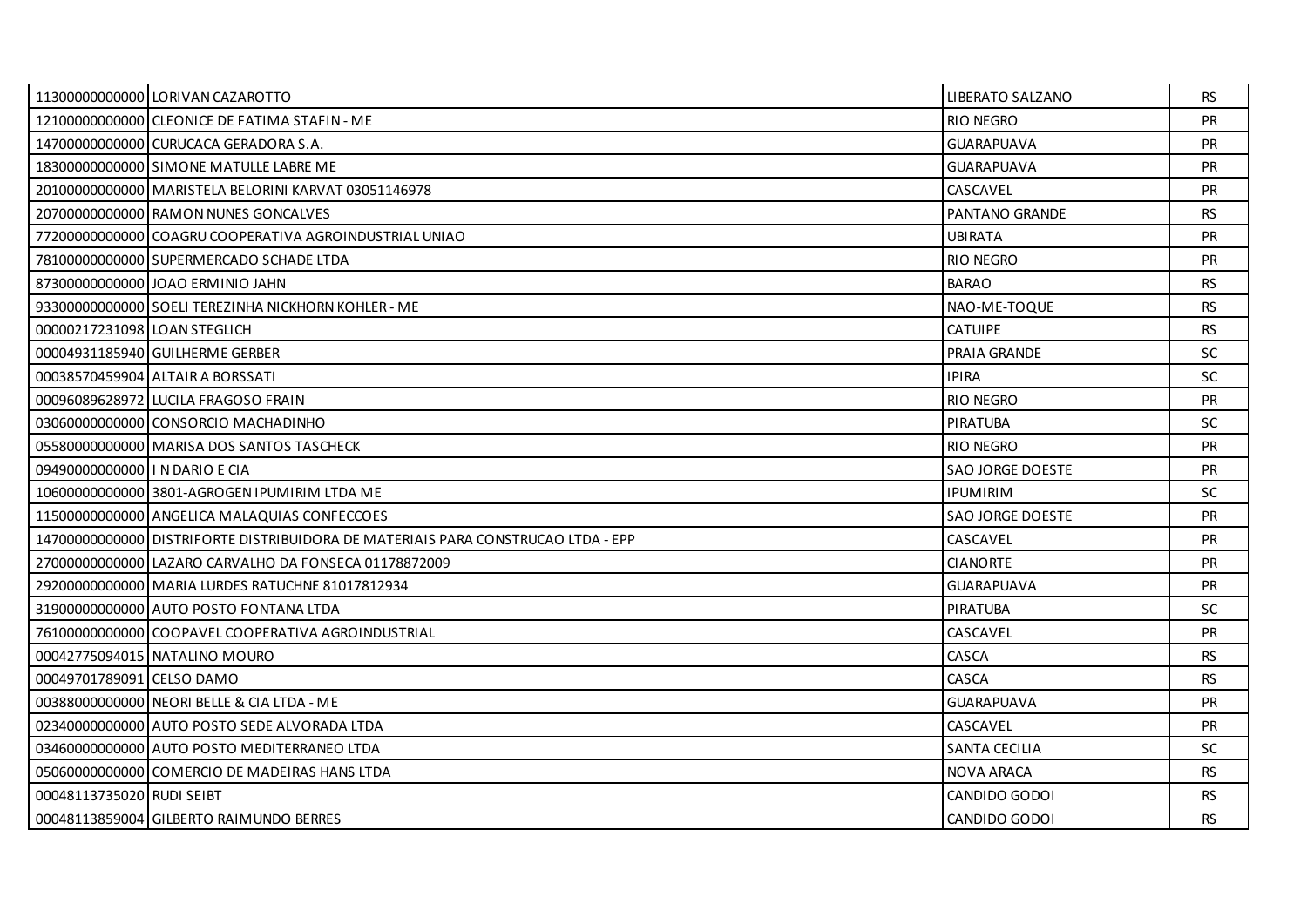|                              | 00060907215068 RONALDO POSSEBON                                     | CASCA                     | <b>RS</b> |
|------------------------------|---------------------------------------------------------------------|---------------------------|-----------|
| 00062928937072 ELEANDRO ROSO |                                                                     | CASCA                     | <b>RS</b> |
|                              | 018700000000000 FACIO E OTONI LTDA ME                               | <b>SAO DOMINGOS</b>       | SC.       |
|                              | 019900000000000 FRIGORIFICO SAO GREGORIUO LTDA                      | <b>LAURO MULLER</b>       | <b>SC</b> |
|                              | 02930000000000 FORTUNA E VANZELLA COMERCIO E TRANSPORTES LTDA - ME  | <b>SAO DOMINGOS</b>       | <b>SC</b> |
|                              | 04460000000000 FARESIM E SABADIM LTDA                               | CASCA                     | <b>RS</b> |
|                              | 00004494254959 JOEL DOS SANTOS DIAS                                 | <b>SANTA CECILIA</b>      | SC.       |
|                              | 00011451068034 JOAO MARIO DAROS                                     | PANTANO GRANDE            | <b>RS</b> |
| 00016458729049 TUILIO CEOLIN |                                                                     | <b>JOIA</b>               | <b>RS</b> |
|                              | 00039126412004 JOSE LIBANO THOMAS                                   | <b>CERRO LARGO</b>        | <b>RS</b> |
|                              | 00043378595000 ALBERTO FOLADOR NETO                                 | CAMPINAS DO SUL           | <b>RS</b> |
|                              | 00050641220987 FAZENDA SAO JOSE - JUAREZ OLIV DA LUZ                | ABELARDO LUZ              | SC.       |
|                              | 00065645839900 JUREMA BEVILAQUA PERTILLE                            | <b>SAO DOMINGOS</b>       | <b>SC</b> |
|                              | 00074038770044 LUCIANO BIANCHI                                      | <b>SAO GABRIEL</b>        | <b>RS</b> |
|                              | 006550000000000 HELVINO MEYER NEUBERT                               | TERRA DE AREIA            | <b>RS</b> |
|                              | 107000000000000 K. MOKFA - INDUSTRIA E COMERCIO DE REVESTIMENTOS DE | <b>RIO NEGRO</b>          | <b>PR</b> |
|                              | 20400000000000 VERA REGINA POZZOBON ALEGRANZZI 37885642020          | <b>CATUIPE</b>            | <b>RS</b> |
|                              | 22500000000000 SER E MAD GRANDI LTDA ME                             | VILA FLORES               | <b>RS</b> |
|                              | 73300000000000 LATICINIOS MANGONI LTDA - EPP                        | <b>SAO JORGE DOESTE</b>   | <b>PR</b> |
|                              | 03940000000000 ALIBEM ALIMENTOS S.A.                                | QUINZE DE NOVEMBRO        | <b>RS</b> |
|                              | 01610000000000 FRIGORIFICO WEBER LTDA                               | <b>BRACO DO NORTE</b>     | <b>SC</b> |
|                              | 04070000000000 OSMAR ANTONIO SIMON - ME                             | SANTO ANTONIO DA PATRULHA | <b>RS</b> |
|                              | 108000000000000 RAPADURAS GAUCHA LTDA - ME                          | SANTO ANTONIO DA PATRULHA | <b>RS</b> |
|                              | 87500000000000 RODOLFO E BENDER                                     | <b>AGUDO</b>              | <b>RS</b> |
|                              | 88300000000000 CONSTRUTORA E PAVIMENTADORA PAVICON LTDA             | SANTO ANTONIO DA PATRULHA | <b>RS</b> |
|                              | 94500000000000 REFEICOES AO PONTO LTDA                              | LAGES                     | <b>SC</b> |
|                              | 00000391878026 ADLER ANTONIO PINTO NUNEZ                            | <b>BOM JESUS</b>          | <b>RS</b> |
|                              | 00035852577049 LUIZ CARLOS MACHADO                                  | SANTO ANTONIO DA PATRULHA | <b>RS</b> |
|                              | 00078795397000 VANIA IRANI DA ROSA GODOIS                           | <b>PIRAPO</b>             | <b>RS</b> |
|                              | 02010000000000 MASTER AGROINDUSTRIAL LTDA                           | PAPANDUVA                 | <b>SC</b> |
|                              | 02010000000000 MASTER AGROINDUSTRIAL LTDA                           | PAPANDUVA                 | SC.       |
|                              | 03280000000000 J. C. BONERA DOS SANTOS - ME                         | SANTO ANTONIO DA PATRULHA | <b>RS</b> |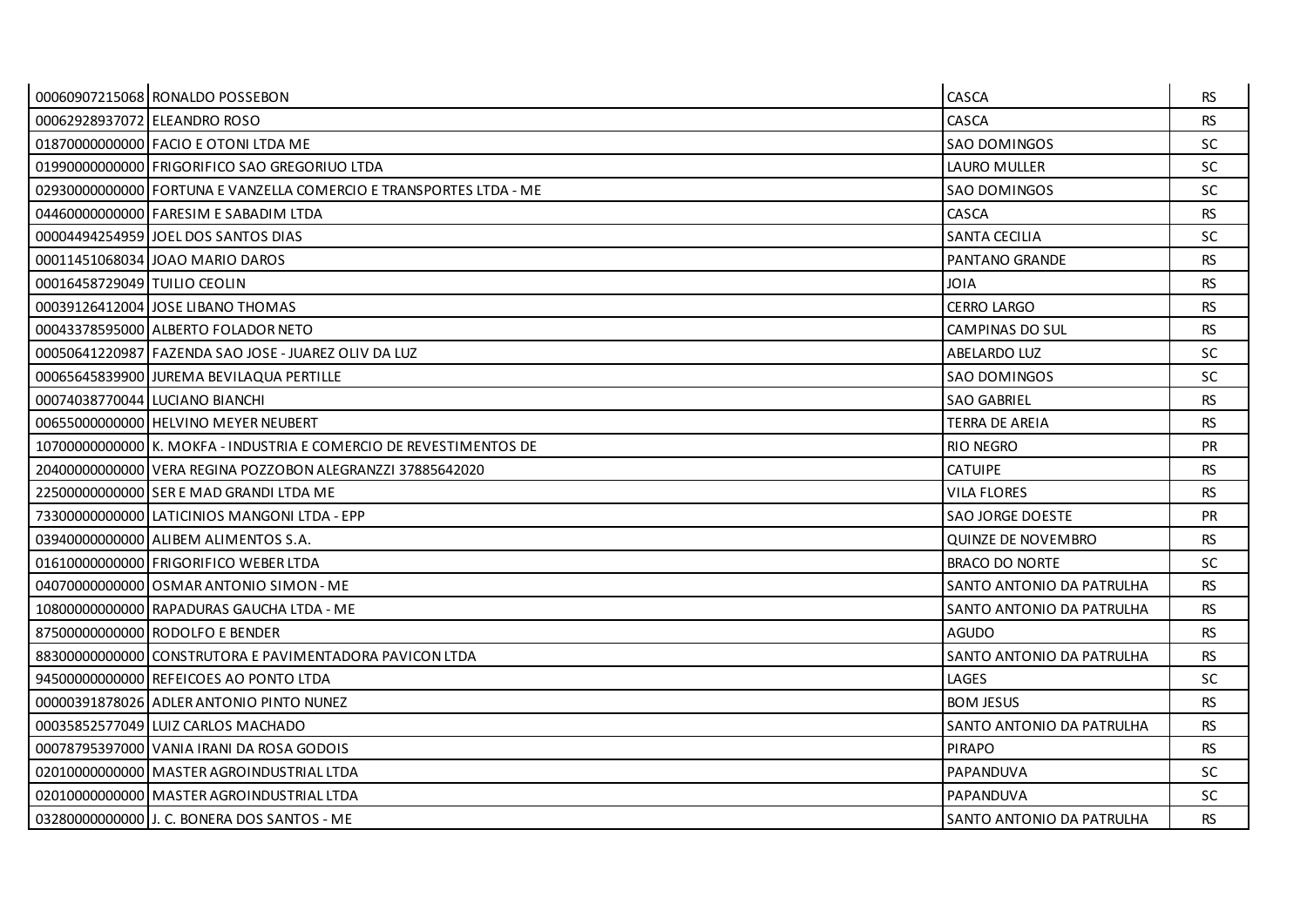|                               | 05650000000000 MARCOS MAURICIO RITTER                                     | PLANALTO                  | <b>PR</b> |
|-------------------------------|---------------------------------------------------------------------------|---------------------------|-----------|
|                               | 09110000000000 COOPERATIVA REGIONAL DOS AGRICULTORES FAMILIARES DE CAMPOS | <b>OURO</b>               | <b>SC</b> |
|                               | 108000000000000 RAPADURAS GAUCHA LTDA                                     | SANTO ANTONIO DA PATRULHA | <b>RS</b> |
|                               | 11300000000000 LOKOS PARQUES E TURISMO LTDA - EPP                         | CAPAO DA CANOA            | <b>RS</b> |
|                               | 11700000000000 BIANCHIN & CIA LTDA                                        | SANTO ANTONIO DA PATRULHA | <b>RS</b> |
|                               | 13100000000000 VALDECIR JOSE OLEJAS 86822918949                           | <b>AGUAS FRIAS</b>        | <b>SC</b> |
|                               | 81500000000000 SERRARIA WAZLAWICK LTDA                                    | <b>ARABUTA</b>            | <b>SC</b> |
|                               | 0009735403102014855808-CARLA R B ALVES                                    | SANTO ANTONIO DA PATRULHA | <b>RS</b> |
|                               | 02110000000000 AGRO CATTO COMERCIAL LTDA - ME                             | <b>FRANCISCO BELTRAO</b>  | <b>PR</b> |
|                               | 06280000000000 FRIGORIFICO LUCHTEMBERG LTDA - EPP                         | <b>BRACO DO NORTE</b>     | <b>SC</b> |
|                               | 079200000000000 CLONE VIVEIROS & FRUTICULTURA LTDA                        | ARAUCARIA                 | PR        |
|                               | 15800000000000 JOIAS CRIOULAS LTDA - ME                                   | SANTO ANTONIO DA PATRULHA | <b>RS</b> |
|                               | 168000000000000 ALINE ANDRESSA JORGE 08740458946                          | ALEGRIA                   | RS.       |
|                               | 17900000000000 AGROP. OM LTDA ME                                          | ARAUCARIA                 | PR        |
|                               | 18400000000000 SOCZEK INDUSTRIA E COMERCIO DE CEREAIS LTDA - ME           | ARAUCARIA                 | <b>PR</b> |
|                               | 254000000000000 MAYSA APARECIDA CUBAS COLACO                              | ARAUCARIA                 | <b>PR</b> |
|                               | 29300000000000 EVERTON DREHMER 08828467959                                | <b>OURO</b>               | <b>SC</b> |
|                               | 039400000000000 ALIBEM ALIMENTOS S.A.                                     | <b>COLORADO</b>           | <b>RS</b> |
| 00000597539006 NEIVA ROVEDA   |                                                                           | <b>COLORADO</b>           | RS.       |
|                               | 00020189460997 CLEIMAR MAZZOCCO                                           | <b>FRANCISCO BELTRAO</b>  | <b>PR</b> |
|                               | 00025013092000   MOACIR CANTARELLI                                        | <b>GIRUA</b>              | <b>RS</b> |
|                               | 01210000000000 ANILDA TEREZINHA GIEHL ERTHAL ME                           | NOVA CANDELARIA           | <b>RS</b> |
|                               | 00001684586089 DIONATA S DOS PASSOS                                       | SANTO ANTONIO DA PATRULHA | <b>RS</b> |
|                               | 00035510366087 DULCE RECK LAVA                                            | <b>COLORADO</b>           | RS.       |
|                               | 00095814795034 DIONISIO ANGELO CAMBRI                                     | <b>GIRUA</b>              | <b>RS</b> |
| 00030829364072 KARIN MICK     |                                                                           | <b>CHIAPETTA</b>          | <b>RS</b> |
|                               | 00047268700091 MANFRED KUDIESS & OUTROS                                   | <b>CHIAPETTA</b>          | <b>RS</b> |
|                               | 00051367033934 I IVANIR AUGUSTO BONAMIGO                                  | <b>OURO</b>               | <b>SC</b> |
| 00056804369904 DANIEL MICHELS |                                                                           | <b>BRACO DO NORTE</b>     | <b>SC</b> |
|                               | 00057686556034 VILMAR SCHROER                                             | TRES DE MAIO              | <b>RS</b> |
|                               | 00095146962049 JONAS VIAPIANA                                             | TRES DE MAIO              | RS.       |
|                               | 06870000000000 JAIR B. HENICKA ME                                         | NOVA CANDELARIA           | <b>RS</b> |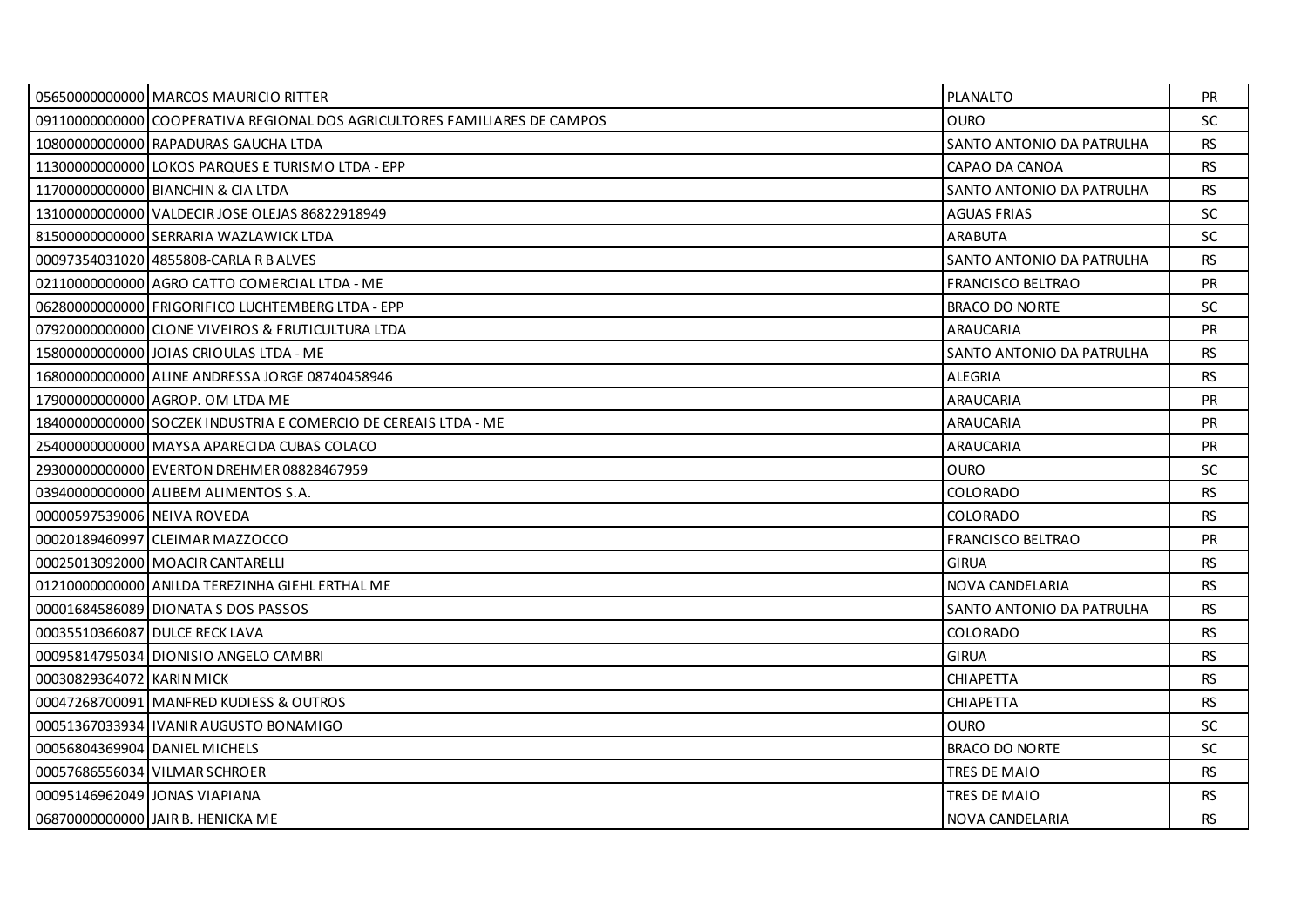|                              | 07790000000000 PRETTO MATERIAIS E SEGURANCA                        | SANTO ANTONIO DA PATRULHA        | RS.       |
|------------------------------|--------------------------------------------------------------------|----------------------------------|-----------|
|                              | 09500000000000 TANIA CRISTINA KLEIN E CIA LTDA - ME                | PLANALTO                         | <b>PR</b> |
|                              | 98200000000000 CAMERA AGROALIMENTOS S/A                            | TRES DE MAIO                     | <b>RS</b> |
|                              | 00001838401008 JUSSANA MACHADO MUNIZ                               | SANTO ANTONIO DA PATRULHA        | <b>RS</b> |
|                              | 00009695911951 ARIEL RAMON ZANESCO                                 | <b>OURO</b>                      | <b>SC</b> |
|                              | 00030822424053 DARMIR ANTONIO GOULART                              | <b>ALEGRIA</b>                   | <b>RS</b> |
| 01840000000000 BRF S.A.      |                                                                    | NOVA ESPERANCA DO SUDOESTE       | <b>PR</b> |
|                              | 05520000000000 LACTICINIOS DNONA LTDA. - EPP                       | <b>BRACO DO NORTE</b>            | SC        |
|                              | 05690000000000 COMERCIAL DE COMBUSTIVEIS ITAPEVI LTDA.             | ROSARIO DO SUL                   | <b>RS</b> |
| 05830000000000 JOSENE T KUHN |                                                                    | SAO JOAO DO OESTE                | SC        |
|                              | 08540000000000 PASSOS MAIA ENERGETICA LTDA                         | PASSOS MAIA                      | <b>SC</b> |
|                              | 11400000000000 VS JUST TRANSPORTES LTDA                            | PEABIRU                          | <b>PR</b> |
|                              | 13100000000000 LUISA DEMENEK PELLE EIRELI - ME                     | <b>RIO DAS ANTAS</b>             | SC        |
|                              | 25300000000000 JOAO ADAIR ADAMS                                    | <b>SANTO ANTONIO DA PATRULHA</b> | <b>RS</b> |
|                              | 750000000000000 AGRO CHA BOA VISTA LTDA                            | ARAUCARIA                        | <b>PR</b> |
|                              | 83000000000000 FRIGVAN FRIGORIFICO INDUSTRIA E COMERCIO LTDA       | <b>BRACO DO NORTE</b>            | SC        |
|                              | 89800000000000 N.F.P.PROCHNOW & CIA. LTDA.                         | <b>AGUDO</b>                     | <b>RS</b> |
|                              | 79900000000000 COASUL COOPERATIVA AGROINDUSTRIAL                   | SAO JOAO                         | <b>PR</b> |
| 000162634800681DANILO FRIZON |                                                                    | <b>CHIAPETTA</b>                 | <b>RS</b> |
|                              | 05080000000000 ADIR HINGHAUS E CIA LTDA                            | <b>JOINVILLE</b>                 | SC.       |
| 00017468930015 ALICIO FIN    |                                                                    | TRES DE MAIO                     | <b>RS</b> |
|                              | 07540000000000 ANAIR ROSA DOS SANTOS - ME                          | SANTO ANTONIO DA PATRULHA        | <b>RS</b> |
|                              | 00001746209003 ROBERTO EVANDRO FONTANA FILHO                       | <b>GAURAMA</b>                   | <b>RS</b> |
|                              | 00080373127987 RENILTOM ANTONIO RIBAS                              | <b>PALMAS</b>                    | <b>PR</b> |
|                              | 00094718059968 SADINEI ENDRIGO                                     | <b>RIO DAS ANTAS</b>             | <b>SC</b> |
|                              | 03150000000000 ROSENEI UZEIKA - ME                                 | <b>TRES DE MAIO</b>              | <b>RS</b> |
|                              | 05200000000000 REIS S DORNELES LTDA                                | <b>PALMAS</b>                    | <b>PR</b> |
|                              | 052700000000000 I ILLES E SCHONS LTDA ME                           | CAPANEMA                         | <b>PR</b> |
|                              | 09290000000000 COOPERATIVA DE GERACAO DE ENERGIA E DESENVOLVIMENTO | <b>TAQUARI</b>                   | <b>RS</b> |
|                              | 90800000000000 ELLY B. WILKE-ME                                    | <b>AGUDO</b>                     | <b>RS</b> |
|                              | 91500000000000 COTRIJAL COOPERATIVA AGROPECUARIA E INDUSTRIAL      | <b>COLORADO</b>                  | <b>RS</b> |
|                              | 00949000000000 J NEVERTON SILVA DA SILVA                           | SANTO ANTONIO DA PATRULHA        | <b>RS</b> |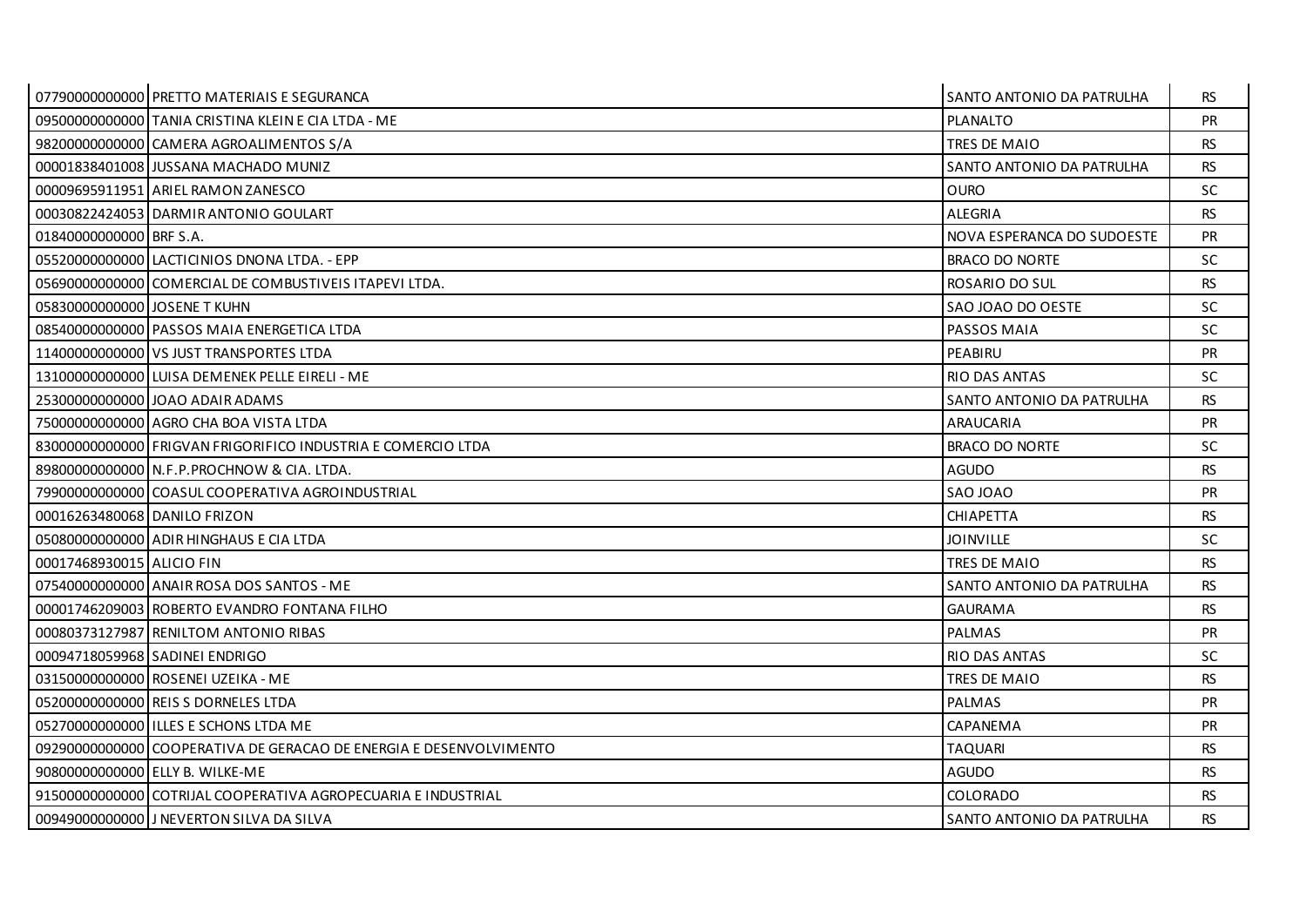| 029400000000000 AGROPECUARIA CARBONI LTDA                               | <b>RIO DAS ANTAS</b>      | SC.       |
|-------------------------------------------------------------------------|---------------------------|-----------|
| 06310000000000 JOSLU M HART MANN                                        | PLANALTO                  | PR        |
| 09530000000000 ADILSON MUNIZ FERREIRA ME                                | SANTO ANTONIO DA PATRULHA | <b>RS</b> |
| 73500000000000 GRANERGS - COMERCIO E BENEFICIAMENTO DE CEREAIS LTDA.    | SANTO ANTONIO DA PATRULHA | <b>RS</b> |
| 95800000000000 COOP. TRITICOLA SANTA ROSA LTDA                          | <b>GIRUA</b>              | <b>RS</b> |
| 77900000000000 COAMIG AGROINDUSTRIAL COOPERATIVA                        | <b>PITANGA</b>            | <b>PR</b> |
| 8990000000000001IRMAOS OLDONI LTDA - EPP                                | CASCA                     | <b>RS</b> |
| 00002421736080 GABRIEL ANTONIO ZIMMER                                   | <b>BARAO</b>              | <b>RS</b> |
| 00005130535901 JOSE BONIFACIO CORREIA JUNIOR                            | ABELARDO LUZ              | SC.       |
| 00007163858990 MARLA APARECIDA GROSSKOPF RICHTER                        | <b>RIO NEGRO</b>          | <b>PR</b> |
| 00028834879015 EUGENIO VALTENI DA JORNADA DE OLIVEIRA                   | SANTIAGO                  | <b>RS</b> |
| 00035116340082 PAULO CHAGAS TRONES                                      | SANTIAGO                  | <b>RS</b> |
| 00046184929968 PASCOAL JUSTEN                                           | POUSO REDONDO             | SC.       |
| 00515000000000 JOHNSON CONTROLS DO BRASIL AUTOMOTIVE LTDA               | <b>GRAVATAI</b>           | <b>RS</b> |
| 00907000000000 TRANSPORTES ARACA LTDA                                   | ABELARDO LUZ              | SC.       |
| 01440000000000 COOPERATIVA REGIONAL DE COMERCIALIZACAO DO EXTREMO OESTE | <b>ABELARDO LUZ</b>       | SC.       |
| 02180000000000 JOSE INGOMAR RITZMANN                                    | RIO NEGRO                 | PR        |
| 029100000000000 SEARA ALIMENTOS LTDA                                    | <b>ABELARDO LUZ</b>       | SC.       |
| 060500000000000 CARROCERIAS OLDONI LTDA                                 | CASCA                     | <b>RS</b> |
| 08850000000000   MONDO SEMENTES LTDA                                    | PRAIA GRANDE              | <b>SC</b> |
| 11100000000000 AGROCUNHA COMERCIO DE RACOES LTDA - ME                   | <b>GRAVATAI</b>           | <b>RS</b> |
| 19600000000000 PARADOURO BIG PEIXE RESTAURANTE LTDA                     | CASCAVEL                  | <b>PR</b> |
| 20200000000000 I IVONE FORTUNATTI                                       | <b>ABELARDO LUZ</b>       | <b>SC</b> |
| 20700000000000 VITORIA INDUSTRIA DE CONFECCOES LTDA ME                  | NOVA PRATA DO IGUACU      | <b>PR</b> |
| 20700000000000 GIOVANI JOSE DARIO - EIRELI - ME                         | <b>SAO JORGE DOESTE</b>   | <b>PR</b> |
| 22800000000000 LEONARDO GOEDERT QUEIROZ 07381564939                     | CASCAVEL                  | PR        |
| 24400000000000 FATIMA DAIANE KINZEL JAHN 02566023018                    | <b>BARAO</b>              | <b>RS</b> |
| 249000000000000 ANA RAQUEL GROSSKOPF ME                                 | <b>RIO NEGRO</b>          | <b>PR</b> |
| 28000000000000 CASA DE FERRAGENS ALFA EIRELI                            | <b>CIANORTE</b>           | PR        |
| 72300000000000 ADJAIR GOMES DE MELLO - ME                               | SANTA CECILIA             | SC.       |
| 828000000000000 ABASTECEDORA VERONESE LTDA                              | CACADOR                   | <b>SC</b> |
| 94600000000000 PRE MOLD PAROBI MAT CONSTRUCAO                           | <b>PAROBE</b>             | <b>RS</b> |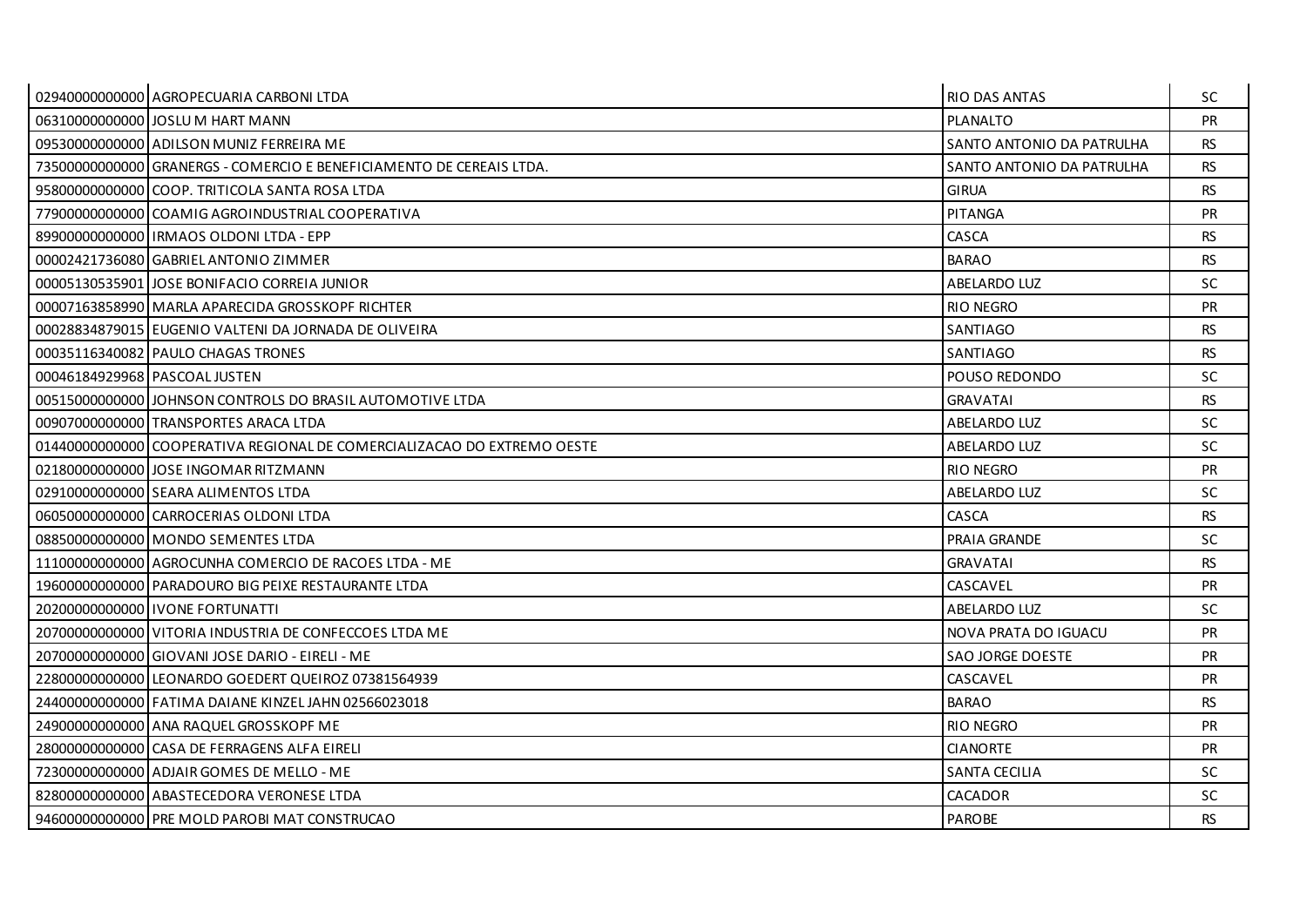|                             | 00022561420000 ALDO JOSE POZZEBON                         | CASCA                    | <b>RS</b> |
|-----------------------------|-----------------------------------------------------------|--------------------------|-----------|
|                             | 00031260594068 ALCEU LUIS SOFATTI                         | <b>NOVA ARACA</b>        | <b>RS</b> |
|                             | 00070600112004 ALBERTO DANIEL SCHIRMER                    | <b>PAROBE</b>            | <b>RS</b> |
| 00016431090063 NELSON KENET |                                                           | CASCA                    | <b>RS</b> |
|                             | 88400000000000 MOINHOS DE TRIGO INDIGENA S/A              | PANTANO GRANDE           | <b>RS</b> |
|                             | 91800000000000 CEREALISTA EIDT LTDA                       | PANTANO GRANDE           | <b>RS</b> |
|                             | 93000000000000 COMAL COMERCIO DE MADEIRAS LTDA - ME       | LIBERATO SALZANO         | <b>RS</b> |
|                             | 94700000000000 ASSOC. AGRIC. COND. R. STA MARTA           | <b>NOVA ARACA</b>        | <b>RS</b> |
|                             | 00049257625087 NILSON NETTZKE                             | ROQUE GONZALES           | <b>RS</b> |
|                             | 054400000000000 CPFL SUL CENTRAIS ELETRICAS LTDA          | ROQUE GONZALES           | <b>RS</b> |
|                             | 08940000000000 OLHAR DIVINO INDUSTRIA E COMERCIO DE       | <b>CACADOR</b>           | <b>SC</b> |
|                             | 81000000000000 COMERCIO E TRANSPORTES INDIANO LTDA - ME   | PIRATUBA                 | <b>SC</b> |
|                             | 833000000000000 COOPERATIVA AGROINDUSTRIAL ALFA           | <b>SAO DOMINGOS</b>      | SC.       |
|                             | 95100000000000 RAABE CALCAREOS LTDA                       | <b>PANTANO GRANDE</b>    | <b>RS</b> |
|                             | 00015464423087 LUIZ SMANIOTTO                             | <b>CATUIPE</b>           | <b>RS</b> |
|                             | 00035452625020 HUGO GOLSCHIMIDT                           | <b>CERRO LARGO</b>       | <b>RS</b> |
|                             | 00059119357087 MARIA DA MOTA                              | <b>PAROBE</b>            | <b>RS</b> |
|                             | 02730000000000 ELZA BOTTINI DALBOSCO - ME                 | AMETISTA DO SUL          | <b>RS</b> |
|                             | 03720000000000 MAGALI BORN ME                             | <b>PAROBE</b>            | <b>RS</b> |
|                             | 03870000000000 MFW ENGENHARIA E MINERACAO LTDA            | <b>BARRACAO</b>          | <b>RS</b> |
|                             | 052900000000000 L.T.COMERCIO DE TRANSPORTE LTDA           | <b>BARAO DE COTEGIPE</b> | <b>RS</b> |
|                             | 068600000000000 INEZ CHIMELLO PACASSA ME                  | <b>SAO DOMINGOS</b>      | <b>SC</b> |
|                             | 08940000000000 LILA ALIMENTOS EIRELI - EPP                | <b>GUARAPUAVA</b>        | PR        |
|                             | 11500000000000 TRANSPORTES E MADEIREIRA ALTO SERRANA LTDA | <b>BARAO</b>             | <b>RS</b> |
|                             | 72200000000000 FUNDETEC- FUNDACAO P/O DES.CIENTIFICO E    | CASCAVEL                 | <b>PR</b> |
|                             | 77200000000000 INDUSTRIA DE MOVEIS SAFARI LTDA            | RIO NEGRO                | PR        |
|                             | 96200000000000   IOLANDA LEDUINA FERRAZZA - ME            | <b>CATUIPE</b>           | <b>RS</b> |
|                             | 00000588213926 EMERSON TIAGO MESNEROVICZ                  | <b>LUZERNA</b>           | SC.       |
|                             | 00003908413907 ELIANE APARECIDA PIRAN                     | CASCAVEL                 | PR        |
|                             | 00030714281034 ELISEU ANTONIO                             | <b>MARAU</b>             | <b>RS</b> |
|                             | 00062368834087 FRANCISCO ROBERTO SOUILLITT                | NAO-ME-TOQUE             | RS.       |
|                             | 05270000000000 FERRAGEM E MAT CONST RIO DO SALTO          | CASCAVEL                 | <b>PR</b> |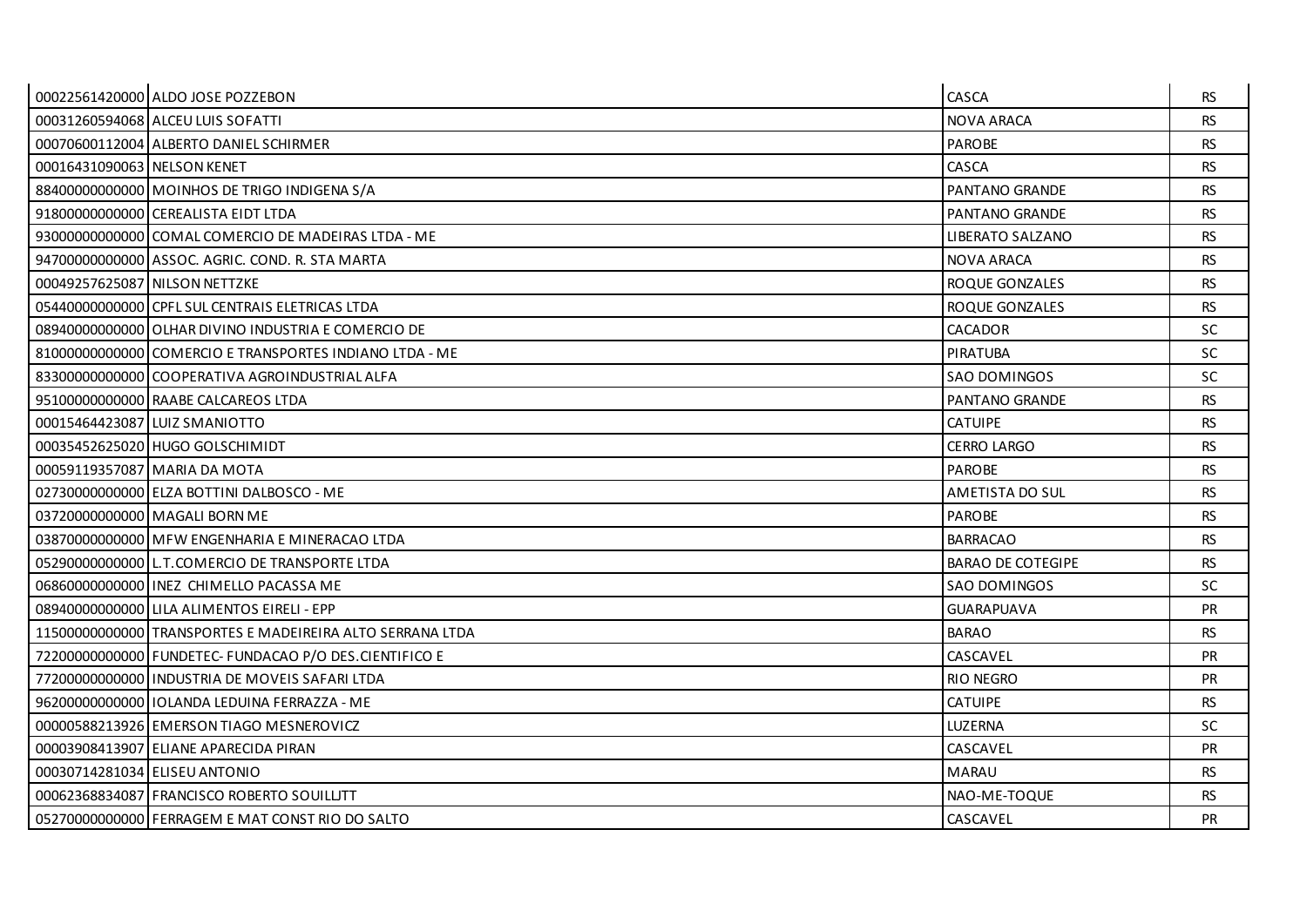|                               | 06110000000000 SUPERMERCADO ARACA LTDA - EPP                                                                                    | ABELARDO LUZ                | <b>SC</b> |
|-------------------------------|---------------------------------------------------------------------------------------------------------------------------------|-----------------------------|-----------|
|                               | 10800000000000 DIRCEU PEREIRA DA SILVA                                                                                          | CASCAVEL                    | <b>PR</b> |
|                               | 11700000000000 MONALIZA ANACLETO DA SILVEIRA 06460668973                                                                        | PRAIA GRANDE                | SC.       |
| 12100000000000 DARCI BAYER    |                                                                                                                                 | CANDIDO GODOI               | <b>RS</b> |
|                               | 13100000000000 BERTAX SEMENTES LTDA                                                                                             | <b>COXILHA</b>              | <b>RS</b> |
|                               | 13900000000000 ELIANA DE JESUS MARTINS ROSSA 98373447920                                                                        | PRAIA GRANDE                | <b>SC</b> |
|                               | 14400000000000 COOPERDALUZ COOPERATIVA AGROINDUSTRIAL                                                                           | <b>ABELARDO LUZ</b>         | <b>SC</b> |
|                               | 14600000000000 NELSON METALURGIA LTDA                                                                                           | <b>SAO MARCOS</b>           | <b>RS</b> |
|                               | 17800000000000 ELTON GABRIEL NOSSOL 08255287981                                                                                 | <b>RIO NEGRO</b>            | <b>PR</b> |
|                               | 23700000000000 HERMES PIRAN - 970                                                                                               | CASCAVEL                    | <b>PR</b> |
|                               | 26100000000000 AUTO POSTO CAMPO DO AREIAO LTDA                                                                                  | <b>SANTA CECILIA</b>        | <b>SC</b> |
|                               | 31400000000000 EDIANE DACOREGIO ROHLING 04718329957                                                                             | <b>GRAO PARA</b>            | <b>SC</b> |
|                               | 488000000000000 CONTINENTAL BRASIL                                                                                              | <b>GRAVATAI</b>             | <b>RS</b> |
|                               | 76100000000000 COOPAVEL COOP AGRO INDUSTRIAL                                                                                    | CASCAVEL                    | <b>PR</b> |
|                               | 76100000000000 COOPAVEL COOPERATIVA AGROINDUSTRIAL                                                                              | CASCAVEL                    | <b>PR</b> |
|                               | 78400000000000 COOPERATIVA DE CREDITO, POUPANCA E INVESTIMENTO VANGUARDA DA REGIAO DAS CATARATAS DO IGUACU E VALE DO P CASCAVEL |                             | <b>PR</b> |
|                               | 78400000000000 COOPERATIVA DE CREDITO, POUPANCA E INVESTIMENTO VANGUARDA DA REGIAO DAS CATARATAS DO IGUACU E VALE DO P CASCAVEL |                             | <b>PR</b> |
|                               | 06160000000000 I IRENE RANK BEIL - ME                                                                                           | <b>RIO NEGRO</b>            | <b>PR</b> |
|                               | 07360000000000 CIRCULO DE PAIS E MESTRES DA ESCOLA ESTADUAL INDIGENA DE                                                         | LIBERATO SALZANO            | <b>RS</b> |
|                               | 00053389786015 ADELAR MARIUSSI                                                                                                  | CASCA                       | <b>RS</b> |
|                               | 00089886437049 DANIELA CANALLI                                                                                                  | <b>COXILHA</b>              | <b>RS</b> |
|                               | 00002396982907 NEWTON DE OLIVEIRA                                                                                               | <b>TURVO</b>                | <b>PR</b> |
|                               | 08210000000000 ADEMIR BORELLI RAMOS                                                                                             | NOVA ALVORADA               | <b>RS</b> |
|                               | 00032219849015 NEREDE DE SOUZA MILKI                                                                                            | <b>PELOTAS</b>              | <b>RS</b> |
|                               | 00035738170091 NILTON STRIEDER                                                                                                  | SAO PEDRO DO BUTIA          | RS.       |
| 00039037649068 NARCISO LENZ   |                                                                                                                                 | <b>SALVADOR DAS MISSOES</b> | <b>RS</b> |
|                               | 01970000000000 ANDREA SCHILLER RIBES-ME                                                                                         | <b>PELOTAS</b>              | <b>RS</b> |
|                               | 06330000000000 ASSOCIACAO DE DESENVOLVIMENTO CULTURAL ARTISTICO, 26019                                                          | <b>TERRA ROXA</b>           | <b>PR</b> |
| 95400000000000 ARMIN KIST     |                                                                                                                                 | <b>SANTA CRUZ DO SUL</b>    | <b>RS</b> |
| 00014145871049 ERMINDO TIMM   |                                                                                                                                 | <b>PELOTAS</b>              | <b>RS</b> |
| 00014195275920 ERNI POTRICH   |                                                                                                                                 | SAO JOSE DO CEDRO           | <b>SC</b> |
| 00024132594068 ERNANI KESSLER |                                                                                                                                 | <b>SANTA CRUZ DO SUL</b>    | <b>RS</b> |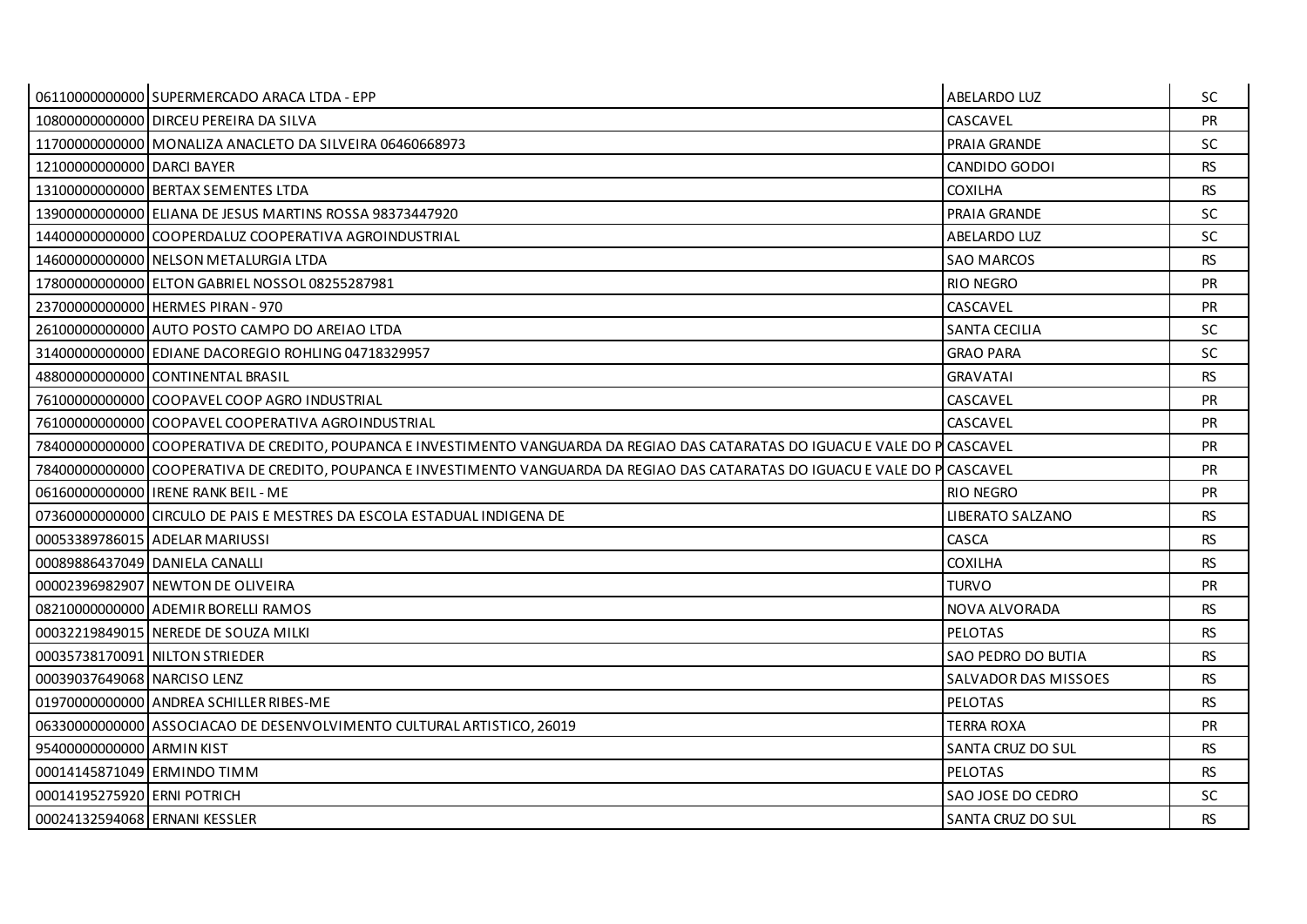|                              | 00058351418072 EDEGAR GERI REHBEIN                                        | <b>CRISTAL</b>             | <b>RS</b> |
|------------------------------|---------------------------------------------------------------------------|----------------------------|-----------|
|                              | 00091799031004 CANISIO WENZEL                                             | SALVADOR DAS MISSOES       | <b>RS</b> |
| 00094638799000 ISMAEL BREMM  |                                                                           | SAO PEDRO DO BUTIA         | <b>RS</b> |
|                              | 05130000000000 EBR TRANSPS LTDA                                           | <b>PELOTAS</b>             | <b>RS</b> |
|                              | 09120000000000 ROBERTO DEBORTOLI                                          | NOVA ALVORADA              | <b>RS</b> |
|                              | 00000214283011 MARIA DENIR PIAZER                                         | <b>URUGUAIANA</b>          | <b>RS</b> |
| 00000972620052 JENIFER BARTH |                                                                           | SANTA CRUZ DO SUL          | <b>RS</b> |
|                              | 00001473451035 JEAN CARLO LUCA                                            | CRISTAL                    | <b>RS</b> |
|                              | 00004716523004 HUGO NORBETO RICHTER E FILHOS                              | <b>CHAPADA</b>             | <b>RS</b> |
|                              | 00009494782968 JACIR FRANCISCO MOMM                                       | <b>ITUPORANGA</b>          | SC.       |
|                              | 00044286147053 LUIZ CARLOS PATZOLD                                        | SAO PEDRO DO BUTIA         | <b>RS</b> |
|                              | 00091290694087 TEREZINHA MIELKE                                           | SALVADOR DAS MISSOES       | <b>RS</b> |
|                              | 00092093299020 JORGE ADRIANO MULLER PAGEL                                 | <b>PELOTAS</b>             | <b>RS</b> |
|                              | 00342000000000 PIROCCA E CAPRA LTDA                                       | <b>TUPARENDI</b>           | <b>RS</b> |
|                              | 00708000000000 HIRSCH E CIA LTDA                                          | SANTA CRUZ DO SUL          | <b>RS</b> |
|                              | 05170000000000 KREWER & CIA LTDA                                          | <b>TERRA ROXA</b>          | <b>PR</b> |
|                              | 06010000000000 CLEON BRUNO WEISS                                          | SANTA CRUZ DO SUL          | <b>RS</b> |
|                              | 08280000000000 MARCELO E SONIA KIST COMERCIO MATERIAIS DE CONSTRUCAO LTDA | SANTA CRUZ DO SUL          | <b>RS</b> |
|                              | 10200000000000 AGROMAQ E. M. LTDA - ME                                    | SANTA CRUZ DO SUL          | <b>RS</b> |
|                              | 11000000000000 LATICINIO ENTRE RIOS LTDA<br>2625                          | <b>VERE</b>                | <b>PR</b> |
|                              | 12800000000000 MAURO ODIRLEI GODOY ME                                     | SANTA CRUZ DO SUL          | <b>RS</b> |
|                              | 14800000000000 LAUTERIA INES HUBNER ME                                    | SANTA CRUZ DO SUL          | <b>RS</b> |
|                              | 00002903965900 SERGIO PRUSNAU                                             | <b>TURVO</b>               | <b>PR</b> |
|                              | 00006786917976 HELDER PAES RYCHETSKI                                      | LAPA                       | PR        |
| 00041118235053 LIRIO KEMPF   |                                                                           | <b>HORIZONTINA</b>         | <b>RS</b> |
|                              | 00042384257072 DILNEI PORTANTIOLO                                         | <b>PELOTAS</b>             | <b>RS</b> |
|                              | 03990000000000 FRIGORIFICO BORTOLUZZI LTDA                                | SARANDI                    | <b>RS</b> |
|                              | 10300000000000 RONALDO DE SOUZA, O DODDS - ME                             | ATALANTA                   | <b>SC</b> |
|                              | 16800000000000 FRUTICULA POLLI LTDA - ME                                  | <b>CASEIROS</b>            | <b>RS</b> |
|                              | 17700000000000 FRANCISCO LAURO KLEIN                                      | <b>BOA VISTA DO BURICA</b> | <b>RS</b> |
|                              | 19000000000000 INOVE INDUSTRIA E COMERCIO DE MAQUINAS LTDA. - ME          | SANTA CRUZ DO SUL          | <b>RS</b> |
|                              | 22800000000000 AGRO TECNICA DISTRIBUIDORA LTDA                            | CORDILHEIRA ALTA           | <b>SC</b> |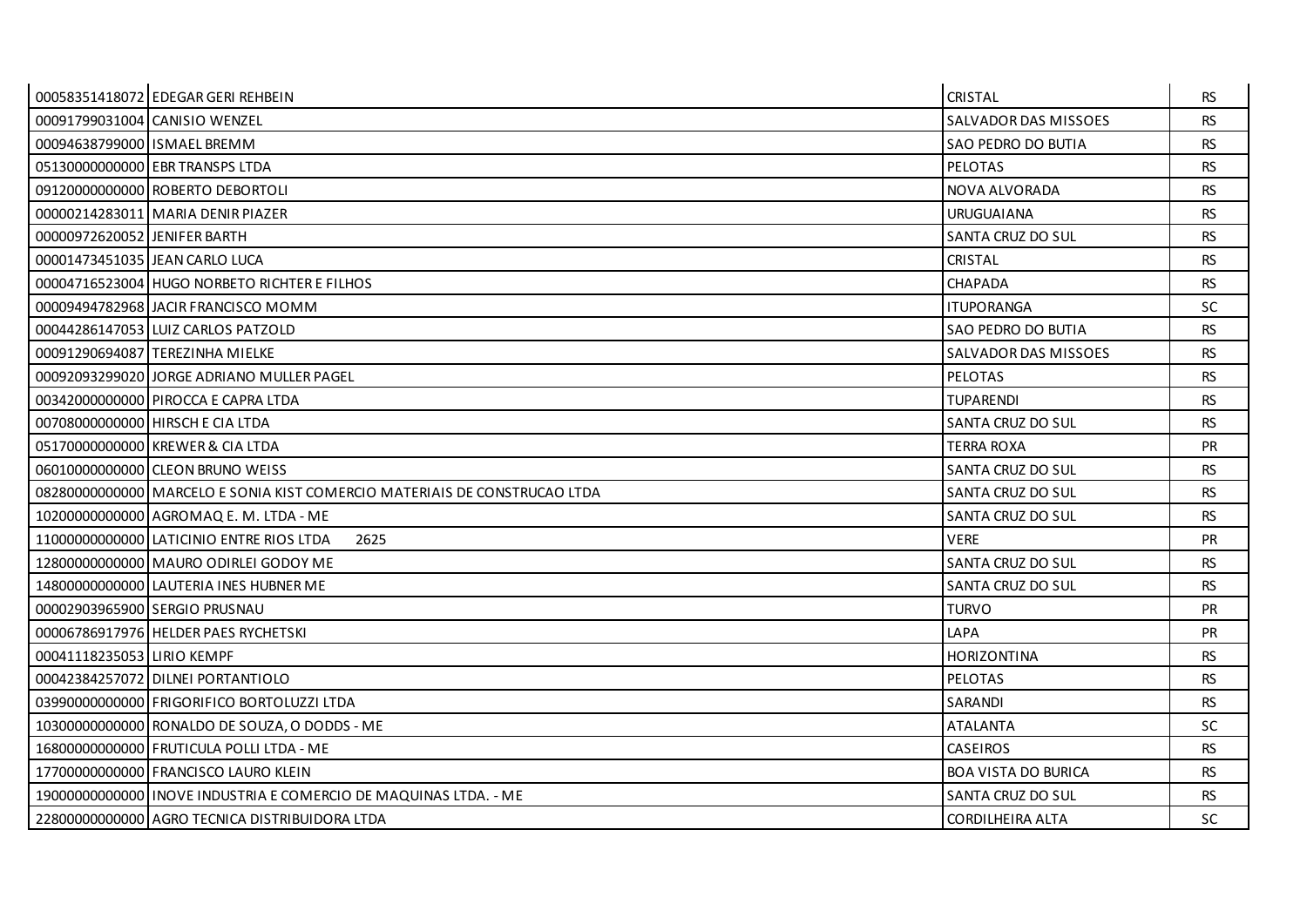|                               | 23500000000000 ALTOPLAS EMBALAGENS LTDA - EPP                                  | <b>GASPAR</b>              | <b>SC</b> |
|-------------------------------|--------------------------------------------------------------------------------|----------------------------|-----------|
|                               | 28100000000000 COMPANHIA RPEE ENERGIA                                          | <b>CAMPOS NOVOS</b>        | SC        |
|                               | 30200000000000 CHURRASCARIA SARETTO LTDA                                       | LAPA                       | <b>PR</b> |
|                               | 627000000000000 EVONIK DEGUSSA BRASIL LTDA.                                    | <b>CASTRO</b>              | <b>PR</b> |
|                               | 76100000000000 COPACOL - COOP. AGROIND. CONSOLATA                              | <b>MOREIRA SALES</b>       | PR        |
|                               | 93800000000000 MARISA STARK MULLING - ME                                       | <b>PELOTAS</b>             | <b>RS</b> |
|                               | 95100000000000 JJOSE ANTONIO RADMANN - ME                                      | <b>PELOTAS</b>             | <b>RS</b> |
|                               | 08840000000000 ADRIANA KANITZ GARCIAS                                          | <b>CHAPADA</b>             | <b>RS</b> |
| 00002063480966 ALTAIR GROSS   |                                                                                | <b>SEARA</b>               | <b>SC</b> |
|                               | 94300000000000 ANTONIO PRESTES - EPP                                           | <b>PELOTAS</b>             | <b>RS</b> |
|                               | 00000383216966 EDMILSON PASCOALI                                               | CAMPOS NOVOS               | SC        |
|                               | 00002088776060 DOUGLAS ALENCAR GOIN                                            | PARAI                      | <b>RS</b> |
|                               | 00030977398072 DELMAR LUIS LIMBERGER                                           | SAO PEDRO DO BUTIA         | <b>RS</b> |
|                               | 000464687140871ILDOMAR BERWALT VENSKE                                          | <b>SAO NICOLAU</b>         | <b>RS</b> |
|                               | 00047888202004 ROSA HASS SPOHR                                                 | SAO PEDRO DO BUTIA         | <b>RS</b> |
| 0006507119008710SMARBOFF      |                                                                                | NOVA ALVORADA              | <b>RS</b> |
|                               | 00072595620991 INELDE JOANA RIGO BERTULIN                                      | SAO JOSE DO CEDRO          | SC        |
|                               | 07730000000000 SAO PAULO ENERGETICA S/A                                        | <b>GUAPORE</b>             | <b>RS</b> |
|                               | 73700000000000 COMERCIO DE RACOES E CONCENTRADOS NG LTD                        | <b>CHAPADA</b>             | <b>RS</b> |
|                               | 00001001705017 ILAINE TERESINHA                                                | SANTA CRUZ DO SUL          | <b>RS</b> |
|                               | 00001032833076 ROSELENE WEHNER JUSTEN                                          | SANTA CRUZ DO SUL          | <b>RS</b> |
| 00001527407080 RICARDO KELLER |                                                                                | SANTA CRUZ DO SUL          | <b>RS</b> |
|                               | 00008458138972 JACO MAURO FABIO BIONDO                                         | <b>SEARA</b>               | SC        |
|                               | 00020494963034 ORIDES LOPES DA SILVA                                           | <b>REDENTORA</b>           | <b>RS</b> |
| 00022107320934 VALDIR TREMEA  |                                                                                | SAO JOSE DO CEDRO          | <b>SC</b> |
| 00030993563015 JANDIR BONI    |                                                                                | <b>BARRA FUNDA</b>         | <b>RS</b> |
| 00061266019987 MARCOS JUNG    |                                                                                | <b>BOA VISTA DO BURICA</b> | <b>RS</b> |
|                               | 00065150732087 MARIA MADALENA KONZEN                                           | SALVADOR DAS MISSOES       | <b>RS</b> |
| 00072096152020 JAIR SOTILI    |                                                                                | NOVA ALVORADA              | <b>RS</b> |
|                               | 03700000000000 JJUAREZ M. KELZENBERG - ME                                      | SANTA CRUZ DO SUL          | <b>RS</b> |
|                               | 07860000000000 MAQUIXANDE INDUSTRIA DE MAQUINAS AGRICOLAS E TRANSPORTES LTDA - | ORLEANS                    | SC.       |
|                               | 08280000000000 LUCELIA ALFONSO MAIA                                            | <b>URUGUAIANA</b>          | <b>RS</b> |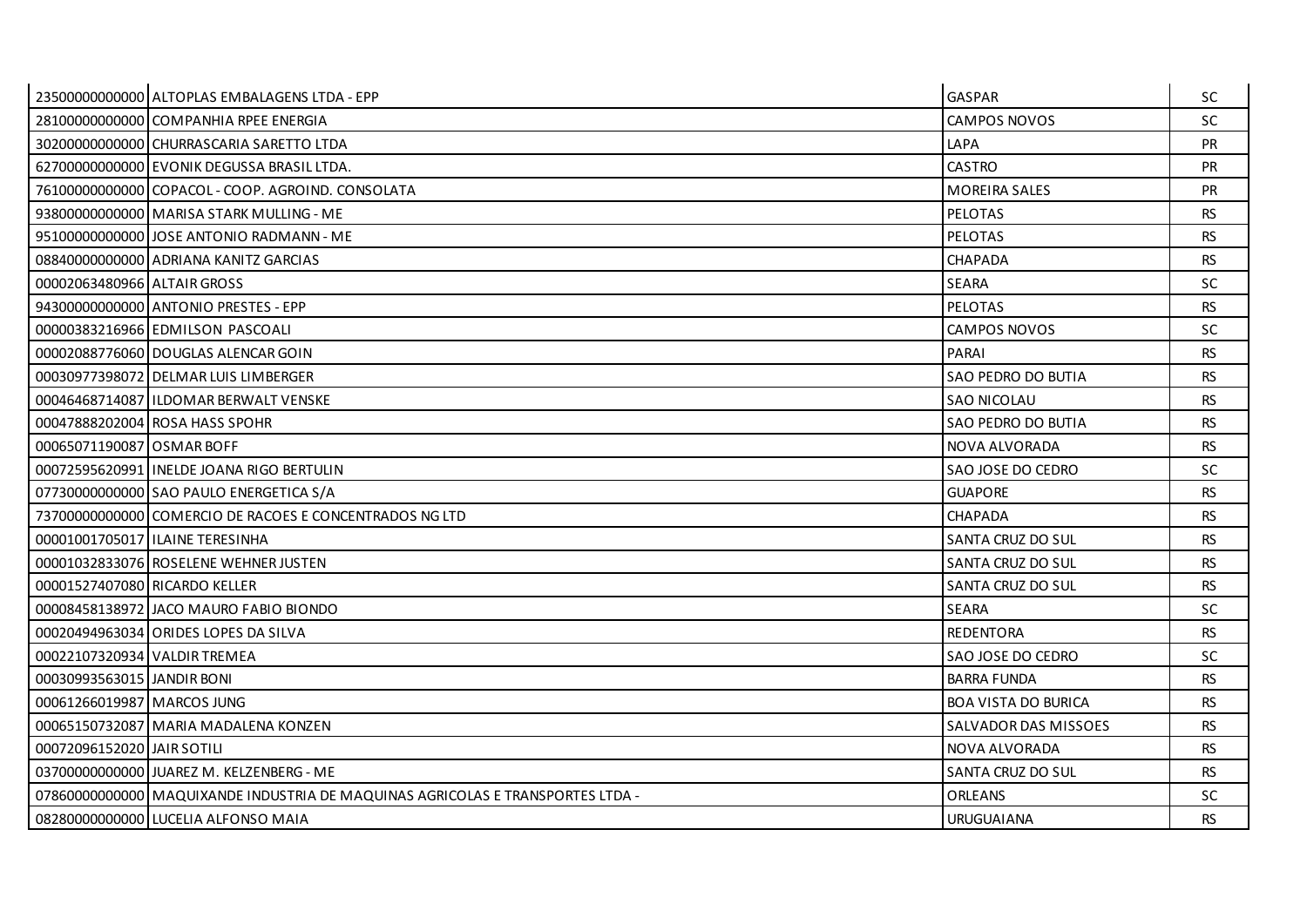|                            | 09200000000000 BARRADAS & LIMA LTDA                          | <b>MOREIRA SALES</b>      | <b>PR</b> |
|----------------------------|--------------------------------------------------------------|---------------------------|-----------|
|                            | 09600000000000 M. I. BAZAR LTDA                              | SANTA CRUZ DO SUL         | <b>RS</b> |
|                            | 11700000000000 GUIGOR COMERCIO DE BEBIDAS LTDA               | <b>BRUSQUE</b>            | SC.       |
|                            | 12900000000000 IRINEU L. FERRARI - ME                        | SOBRADINHO                | <b>RS</b> |
|                            | 13100000000000 FABIOLA DE SOUZA ANTUNES KOCH 06461403965     | <b>SAO LUDGERO</b>        | <b>SC</b> |
|                            | 17500000000000 MAICON RAFAEL PEITER                          | SANTA CRUZ DO SUL         | <b>RS</b> |
|                            | 80200000000000011BEMA COMPANHIA BRASILEIRA DE PAPEL          | <b>TURVO</b>              | <b>PR</b> |
|                            | 88900000000000 TELMO LUIZ KRUGER                             | CRISTAL                   | <b>RS</b> |
|                            | 00002375446011 MARCOS PAULO DALCIN                           | <b>TUPARENDI</b>          | <b>RS</b> |
|                            | 00051016117000 MARCOS AURELIO FERREIRA POLLI                 | <b>CASEIROS</b>           | <b>RS</b> |
|                            | 06050000000000 COMERCIAL AMALCABURIO LTDA - EPP              | CAMPOS NOVOS              | <b>SC</b> |
|                            | 00008254572976 GABRYELLI DAYANNE DA SILVA                    | <b>IVATE</b>              | <b>PR</b> |
|                            | 00033867437068 DAVI ANTONIO BOLSSON                          | <b>DOM PEDRITO</b>        | RS.       |
|                            | 00054768535020 ALEXANDRE DOS SANTOS RIBEIRO                  | SANTO ANTONIO DA PATRULHA | <b>RS</b> |
|                            | 004500000000000 JUIL INDUSTRIA DE MOVEIS LTDA - EPP          | MASSARANDUBA              | SC.       |
|                            | 01560000000000 ABATEDOURO DE BOVINOS LAGOA GRANDE LTDA - EPP | ARAUCARIA                 | <b>PR</b> |
| 02070000000000 LKJLK       |                                                              | <b>GIRUA</b>              | <b>RS</b> |
|                            | 11100000000000 RAFAEL PRUDENCIO DE CORDOVA                   | LAGUNA                    | SC.       |
|                            | 227000000000000 JANAINA GANZER                               | <b>FARROUPILHA</b>        | <b>RS</b> |
|                            | 29100000000000 VINICOLA CASA TERTULIA LTDA                   | TRES DE MAIO              | <b>RS</b> |
|                            | 10300000000000 ADILSON TOMPOROWSKI - ME                      | PAPANDUVA                 | SC.       |
|                            | 00003291505964 MARILDO JACOBI                                | <b>JOINVILLE</b>          | SC.       |
|                            | 88900000000000 A N PEREIRA DOS SANTOS - ME                   | SANTO ANTONIO DA PATRULHA | <b>RS</b> |
|                            | 00091545021953 ADILES APARECIDA CONTINI                      | <b>RIO DAS ANTAS</b>      | SC.       |
|                            | 01950000000000 ARNO HENRIQUE LTDA.                           | <b>PLANALTO</b>           | <b>PR</b> |
|                            | 74700000000000 ADELYRES BARBOSA PINTO                        | COLORADO                  | <b>RS</b> |
|                            | 94600000000000 AGRO INDUSTRIAL ASSIS BRASIL LTDA - ME        | SANTO ANTONIO DA PATRULHA | <b>RS</b> |
|                            | 97200000000000 MINIMERCADO SANTO ANTONIO                     | <b>COLORADO</b>           | <b>RS</b> |
| 00002627980939 OSMAR GUSSO |                                                              | <b>OURO</b>               | <b>SC</b> |
|                            | 00062686640944 CARLOS ALBERTO RIBAS                          | <b>PALMAS</b>             | <b>PR</b> |
|                            | 00071286284015 CLAUDIVIR BAUM                                | NOVA CANDELARIA           | <b>RS</b> |
|                            | 14000000000000 CLEIA PISONI - ME                             | SANTO ANTONIO DA PATRULHA | <b>RS</b> |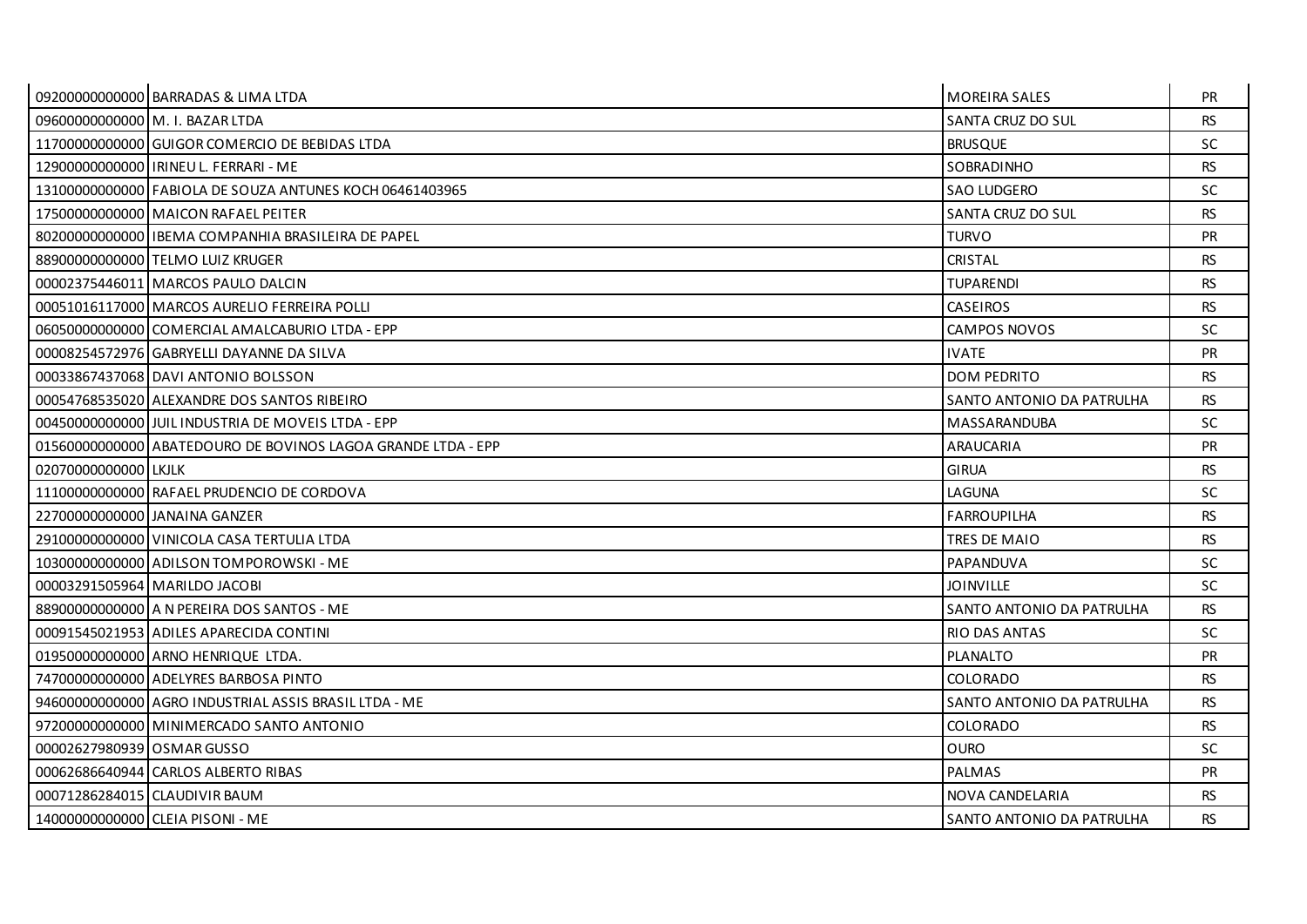|                                | 90600000000000 BAR E ARMAZEM DA CASCATA LTDA                   | <b>VERANOPOLIS</b>        | <b>RS</b> |
|--------------------------------|----------------------------------------------------------------|---------------------------|-----------|
|                                | 00000313845018 PAULINA MACEDO LINHARES                         | <b>ROSARIO DO SUL</b>     | <b>RS</b> |
|                                | 00037330942049 INELSON ENIR FIOREZE                            | COLORADO                  | <b>RS</b> |
| 02000000000000 ELIO ARI KEGLER |                                                                | <b>AGUDO</b>              | <b>RS</b> |
|                                | 02160000000000 ELADIO JURASTEK ME                              | SANTA TEREZINHA           | <b>SC</b> |
|                                | 03900000000000 EMPREENDIMENTOS RENASCENCA                      | PALMAS                    | <b>PR</b> |
|                                | 07240000000000 ISABEL CITTADELLA ME                            | <b>AGUAS FRIAS</b>        | <b>SC</b> |
|                                | 91000000000000 EGL ACONDICIONADORA DE LUBRIFICANTES LTDA - EPP | SANTO ANTONIO DA PATRULHA | <b>RS</b> |
| 00021126453072 VILMAR BENDER   |                                                                | <b>GIRUA</b>              | <b>RS</b> |
|                                | 00031208584049 LUIZ NORBERTO FLORES OU MARIA REGINA FAR        | <b>FARROUPILHA</b>        | <b>RS</b> |
|                                | 00056465645068 LUCIANO RODRIGUES DA SILVA                      | SANTO ANTONIO DA PATRULHA | <b>RS</b> |
| 00065598652900 DARCL MORCHE    |                                                                | <b>ARABUTA</b>            | <b>SC</b> |
|                                | 00091544637934 LEANDRO CALDATTO                                | <b>RIO DAS ANTAS</b>      | <b>SC</b> |
|                                | 00097031127068 JOAO LUIS GOMES BARBOSA                         | SANTO ANTONIO DA PATRULHA | <b>RS</b> |
|                                | 01510000000000 MARCIA DE C G COSTA - ME                        | SANTO ANTONIO DA PATRULHA | <b>RS</b> |
|                                | 05910000000000 JJM ROCHA DANGUI MESSIAS LTDA                   | PALMAS                    | <b>PR</b> |
|                                | 06350000000000 MEC AGRICOLA STA LUCIA LTDA ME                  | <b>OURO</b>               | <b>SC</b> |
|                                | 07340000000000 MINERACAO ARROIO BONITO LTDA - ME               | SAO JOSE DO HORTENCIO     | <b>RS</b> |
|                                | 10300000000000 LATICINIOS ESTRELA DO CAMPO LTDA - ME           | <b>BRACO DO NORTE</b>     | <b>SC</b> |
|                                | 12200000000000 IDA SCHMITZ CONFECCOES LTDA ME                  | <b>TAIO</b>               | <b>SC</b> |
|                                | 83500000000000 FRUTICOLA IPE LTDA                              | RIO DAS ANTAS             | <b>SC</b> |
|                                | 905000000000000 WARPOL INDUSTRIA DE ALIMENTOS LTDA             | <b>GIRUA</b>              | <b>RS</b> |
|                                | 93400000000000 L C MACHADO ARROZ                               | SANTO ANTONIO DA PATRULHA | <b>RS</b> |
|                                | 00001022278967 JULIANE BONAMIGO RODRIGUES                      | OURO                      | SC.       |
|                                | 00004064267087 ARLINDO MARTINS PINTO [018D014/                 | COLORADO                  | <b>RS</b> |
|                                | 00090338561072 CLESIANE CONTERATO GIRELLI                      | <b>FARROUPILHA</b>        | <b>RS</b> |
|                                | 01950000000000 OSCAR ANJOS DE SOUZA - ME                       | <b>ENEAS MARQUES</b>      | <b>PR</b> |
|                                | 042700000000000 MARCA & CIA LTDA - EPP                         | <b>OURO</b>               | SC        |
|                                | 10600000000000 RONCAGLIO AGROCOMERCIAL LTDA                    | <b>OURO</b>               | <b>SC</b> |
|                                | 13300000000000 NAIR T N DA SILVEIRA - ME                       | SANTO ANTONIO DA PATRULHA | <b>RS</b> |
|                                | 26900000000000 SERRARIA PAROBE LTDA                            | LAGUNA                    | <b>SC</b> |
|                                | 32800000000000 ALMA GRAUPE 98600966000                         | <b>ALEGRIA</b>            | <b>RS</b> |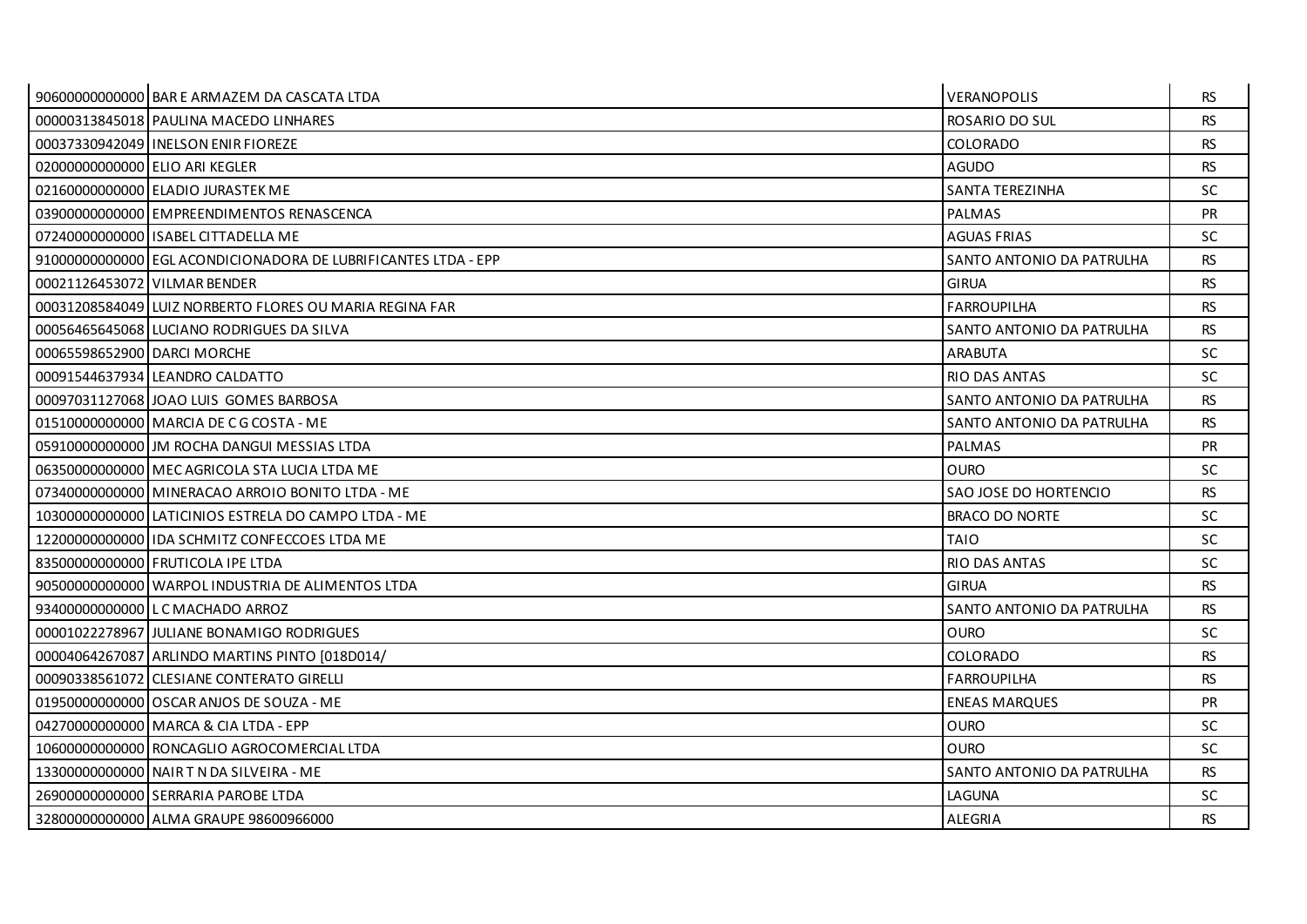|                               | 81100000000000   MARQUEZE CASARIL E CIA LTDA - EPP                   | <b>IMBAU</b>              | <b>PR</b> |
|-------------------------------|----------------------------------------------------------------------|---------------------------|-----------|
|                               | 00057775494034 FABIO VAN ASS E OUTROS                                | SANTO AUGUSTO             | <b>RS</b> |
|                               | 14900000000000 JAIR DA SILVA DIAS                                    | <b>DOM PEDRITO</b>        | <b>RS</b> |
|                               | 00019088663068 ALDO KRAMER DE ALMEIDA E OUTROS                       | <b>BOM JESUS</b>          | <b>RS</b> |
|                               | 00088738892049 ALEXANDRE ADIERS BEUTINGER                            | <b>GIRUA</b>              | <b>RS</b> |
|                               | 00092080561049 ANTONIA DA SILVA POLO                                 | <b>SANTO AUGUSTO</b>      | <b>RS</b> |
|                               | 00066976936904 CLECIO ANTONIO TIEPO                                  | <b>OURO</b>               | SC        |
| 00003973552975 PEDRO CONTINI  |                                                                      | RIO DAS ANTAS             | <b>SC</b> |
| 00004439316905 EDSON CATTO    |                                                                      | <b>FRANCISCO BELTRAO</b>  | <b>PR</b> |
|                               | 00035971967053 ROBERTO EVANDRO FONTANA                               | <b>GAURAMA</b>            | <b>RS</b> |
|                               | 08950000000000 ELIANA GRACIA DA CUNHA                                | SANTO ANTONIO DA PATRULHA | <b>RS</b> |
|                               | 00001598079050 JJOAO MARCOS ORTIZ VIEIRA                             | <b>PIRAPO</b>             | <b>RS</b> |
|                               | 00041774329034 MARCELO LARA MATTE                                    | SANTO ANTONIO DA PATRULHA | <b>RS</b> |
|                               | 00052983978087 SIMAO DEBOGURSKI                                      | TRES DE MAIO              | <b>RS</b> |
| 00065669800087 VILMAR GUZZO   |                                                                      | SAO JOAO DA URTIGA        | <b>RS</b> |
|                               | 01770000000000 FRIGORIFICO 3 IRMAOS EIRELI                           | <b>BRACO DO NORTE</b>     | SC.       |
|                               | 04550000000000 LAERTE JOEL ALTMANN - ME                              | TRES DE MAIO              | <b>RS</b> |
|                               | 92000000000000 LNF LATINO AMERICANA CONSULTORIA, ASSESSORIA E        | <b>FARROUPILHA</b>        | <b>RS</b> |
|                               | 00001833585038 DOUGLAS DA SILVA CASTELAN                             | <b>AGUDO</b>              | <b>RS</b> |
| 00006724798930 JUCILENE DACAS |                                                                      | <b>OURO</b>               | <b>SC</b> |
|                               | 00008095702978 PEDRO DAVID DE ANDRADE LUZ                            | LAGUNA                    | SC.       |
|                               | 00048640956987 JJOAO FERNANDO DALLA VECHIA                           | PASSOS MAIA               | SC.       |
|                               | 00050519611004   IRINEU LUIZ SCHINEIDER                              | <b>ALEGRIA</b>            | <b>RS</b> |
|                               | 00082517096015 MARIA SUELI DE QUADROS SANDRI                         | COLORADO                  | <b>RS</b> |
|                               | 00092479510972 ELIZABET CRISTIANE SOLEWIC OLECH                      | ARAUCARIA                 | <b>PR</b> |
|                               | 04090000000000 COMERCIAL BORA & FILHO LTDA - EPP                     | <b>ARAUCARIA</b>          | PR        |
|                               | 04650000000000 REDE NACIONAL DE ORGANIZACOES DA SOCIEDADE CIVIL PARA | SANTO ANTONIO DA PATRULHA | <b>RS</b> |
|                               | 05930000000000 ANILA THERMAS HOTEL LTDA                              | <b>FRANCISCO BELTRAO</b>  | <b>PR</b> |
|                               | 08690000000000 CEREALISTA MIRAGUAIA LTDA.                            | SANTO ANTONIO DA PATRULHA | <b>RS</b> |
|                               | 09540000000000 RESTAURANTE E LANCHONETE ALEGRETE LTDA                | <b>IMBAU</b>              | <b>PR</b> |
|                               | 17700000000000 ALSTOM ENERGIAS RENOVAVEIS LTDA.                      | CANOAS                    | <b>RS</b> |
|                               | 00027896978091 BERNARDO RIETJENS                                     | NAO-ME-TOQUE              | <b>RS</b> |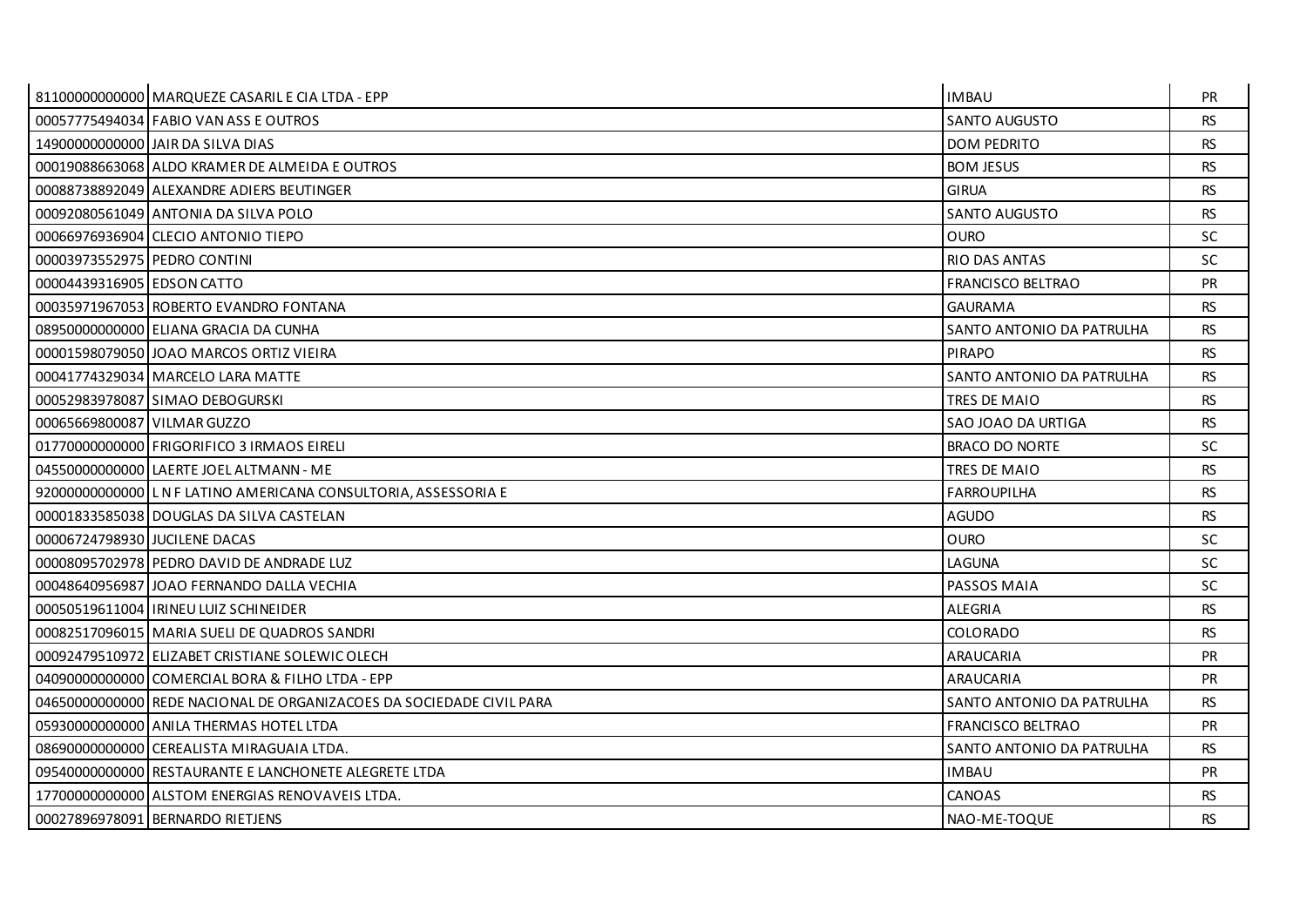|                               | 00041364880091 NESIO FORMENTINI                                | <b>IBIRUBA</b>             | <b>RS</b> |
|-------------------------------|----------------------------------------------------------------|----------------------------|-----------|
|                               | 06210000000000 COMERCIO DE COMBUSTIVEIS RIGOTTI LTDA           | <b>CATUIPE</b>             | <b>RS</b> |
|                               | 09440000000000 COTESA GERADORA DE ENERG SAO SEBASTIAO          | SAO JOSE                   | <b>SC</b> |
|                               | 10700000000000 COMERCIAL BOCCHI LTDA - ME                      | <b>SAO DOMINGOS</b>        | <b>SC</b> |
|                               | 00001731267070 EVERALDO CONTE                                  | CASCA                      | <b>RS</b> |
|                               | 00001964895987 ENEAS JEREMIAS DE QUEIROS E OUTROS              | <b>CACADOR</b>             | <b>SC</b> |
| 00020772246068 JAIME PEROZZA  |                                                                | <b>NOVA ARACA</b>          | <b>RS</b> |
|                               | 00024403989004 RENATO POZZEBON                                 | CASCA                      | <b>RS</b> |
| 00031702198987 PEDRO ZIMER    |                                                                | <b>RIO NEGRO</b>           | <b>PR</b> |
|                               | 00032057750078 DELI RADA DOS SANTOS                            | PANTANO GRANDE             | <b>RS</b> |
|                               | 00032870116004 GERALDO LUIZ CONTE                              | CASCA                      | <b>RS</b> |
| 00036386308034 RANILDO FRIZZO |                                                                | <b>LIBERATO SALZANO</b>    | <b>RS</b> |
| 00039478653091 REINER DOWICH  |                                                                | <b>ERVAL SECO</b>          | <b>RS</b> |
|                               | 11100000000000 FABRICA DE ESQ. SANTA RITA LTDA                 | <b>ROLANTE</b>             | <b>RS</b> |
|                               | 132000000000000 ELISANGELA MARIA RITZMANN                      | RIO NEGRO                  | <b>PR</b> |
|                               | 14700000000000 GISELE VIEL KARVAT MATERIAIS DE CONSTRUCAO ME   | CASCAVEL                   | <b>PR</b> |
|                               | 901000000000000 J A EXTRACAO DE BASALTO EIRELI                 | CASCA                      | <b>RS</b> |
|                               | 93100000000000 GBM-INDUSTRIA E COMERCIO DE MINERAIS            | CASCA                      | <b>RS</b> |
|                               | 00002431726053 GUILHERME ZANCANARO                             | <b>BARAO DE COTEGIPE</b>   | <b>RS</b> |
|                               | 00007717814900 ALDAIR GRANEMANN MORAES                         | <b>SANTA CECILIA</b>       | <b>SC</b> |
|                               | 00043332307991 WIENFRID MATHIAS LEH                            | <b>GUARAPUAVA</b>          | PR        |
|                               | 000492087219491LEONI CARLOS MAZIERO                            | SAO MIGUEL DO OESTE        | <b>SC</b> |
|                               | 00075046903091 JORGE ROBERTO PADGORSKI                         | <b>GUARANI DAS MISSOES</b> | <b>RS</b> |
|                               | 00993000000000 INTEGRADA COOPERATIVA AGROINDUSTRIAL(000014120) | <b>UBIRATA</b>             | PR        |
|                               | 022400000000000 LEONARDO DOMINGOS MENEGON                      | LIBERATO SALZANO           | <b>RS</b> |
|                               | 03970000000000 K E C COM IND DE TRANSP LTDA                    | <b>SANTA CECILIA</b>       | <b>SC</b> |
|                               | 04310000000000 JAIME JOSE MARQUES                              | <b>SAO DOMINGOS</b>        | <b>SC</b> |
|                               | 05080000000000 TAMBAU ENERGETICA SA                            | <b>ERVAL SECO</b>          | <b>RS</b> |
|                               | 05300000000000 MECANICA E AUTO PECAS GIACOMINI LTDA - ME       | PORTO VITORIA              | <b>PR</b> |
|                               | 05850000000000 MATERPLAN MADEIRAS E TERRAPLANAGEM LTDA         | <b>SANTA CECILIA</b>       | <b>SC</b> |
|                               | 08190000000000 AUTO POSTO MEMPHIS LTDA                         | RIO NEGRO                  | <b>PR</b> |
|                               | 77500000000000 AUTO POSTO NOBILE LTDA                          | RIO NEGRO                  | <b>PR</b> |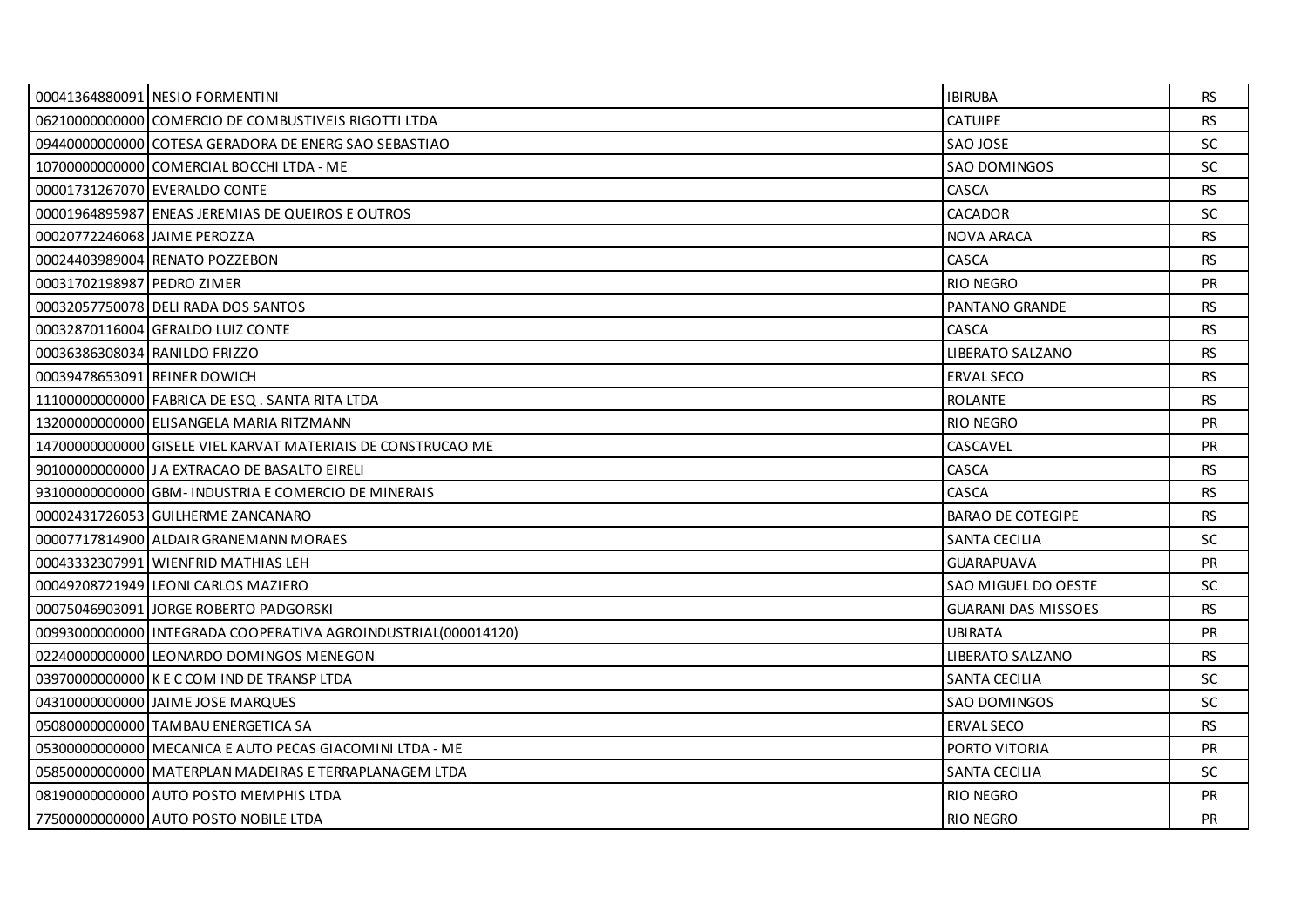| 92700000000000 JOSE SKALINSKI |                                                                                | <b>GUARANI DAS MISSOES</b> | <b>RS</b> |
|-------------------------------|--------------------------------------------------------------------------------|----------------------------|-----------|
|                               | 00000816200041 FABIANO DANIEL                                                  | <b>NOVA ARACA</b>          | <b>RS</b> |
|                               | 00001758582928 OSVALDIR GELINSKI                                               | CASCAVEL                   | <b>PR</b> |
|                               | 00002434702902 SOLCANGE PALAVER BECKER                                         | CASCAVEL                   | PR        |
|                               | 00002479881032 NELSA ADRIANA MACHADO DA SILVA                                  | <b>BARAO</b>               | <b>RS</b> |
|                               | 00002862635057 HUGO LEONARDO FORMENTINI                                        | <b>IBIRUBA</b>             | <b>RS</b> |
|                               | 00004308876982 ADRIANO DE MELLO BELLETTINI                                     | PRAIA GRANDE               | SC        |
|                               | 00006311002965 CARLOS HENRIQUE LANGER                                          | CASCAVEL                   | <b>PR</b> |
|                               | 00010619028971 FABIO APARECIDO RONSCHKA                                        | <b>RIO NEGRO</b>           | <b>PR</b> |
|                               | 00037492322968   MARCOS ANTONIO PAULUK                                         | <b>IRATI</b>               | <b>PR</b> |
| 00097155136034 TADEU ZAFARI   |                                                                                | <b>LIBERATO SALZANO</b>    | <b>RS</b> |
|                               | 01570000000000 D R DOS SANTOS LATICINIOS LTDA                                  | <b>PITANGA</b>             | <b>PR</b> |
|                               | 02020000000000 INDUSTRIA E COMERCIO DE EMBUTIDOS DE SUINOS CASQUENSE           | CASCA                      | <b>RS</b> |
|                               | 02060000000000 V. M. C. GRANADO ARMARINHOS                                     | <b>CIANORTE</b>            | PR        |
|                               | 06310000000000 JOEL DOS SANTOS DIAS                                            | SANTA CECILIA              | SC.       |
|                               | 07920000000000 DA LUZ ENERGIA LTDA                                             | <b>ABELARDO LUZ</b>        | SC.       |
|                               | 08990000000000 GRANVITAL IND E COM DE ALIMENTOS LTDA                           | CASCAVEL                   | <b>PR</b> |
|                               | 09160000000000 STOPETROLEO S.A. - COMERCIO DE DERIVADOS DE PETROL              | CASCAVEL                   | <b>PR</b> |
|                               | 13700000000000 VALENTIM SABINO DA COSTA NETO                                   | <b>CIANORTE</b>            | <b>PR</b> |
|                               | 18600000000000 A.M DOMINGOS - MATERIAL DE CONSTRUCAO ME                        | <b>CIANORTE</b>            | PR        |
|                               | 23800000000000 POSTO DOM PEDRO CASCAVEL LTDA                                   | CASCAVEL                   | <b>PR</b> |
|                               | 24300000000000 JOAO EDNILSON DOS SANTOS 03372175999                            | <b>RIO NEGRO</b>           | <b>PR</b> |
|                               | 24500000000000 CLAUDINEI DA SILVA 03083502940                                  | <b>CIANORTE</b>            | <b>PR</b> |
|                               | 300000000000000 MICHAEL DELGADO 04939005941                                    | <b>CIANORTE</b>            | <b>PR</b> |
|                               | 33100000000000 MARTA OLIVEIRA DOS SANTOS 03278572939                           | SANTA CECILIA              | SC.       |
|                               | 76100000000000 COOPAVEL COOPERATIVA AGROINDUSTRIAL                             | CASCAVEL                   | <b>PR</b> |
|                               | 77200000000000 AMERICO H FRANCISCO CIA LIMITADA ME                             | <b>CIANORTE</b>            | <b>PR</b> |
|                               | 78600000000000 COOPERATIVA AGROINDUSTRIAL DE LONDRINA - CATIVA                 | <b>PITANGA</b>             | <b>PR</b> |
|                               | 83200000000000 COOPERATIVA REGIONAL AGROPECUARIA DE CAMPOS NOVOS - COPERCAMPOS | <b>SANTA CECILIA</b>       | <b>SC</b> |
|                               | 84900000000000 DAGA & CIA LTDA - ME                                            | CASCAVEL                   | <b>PR</b> |
|                               | 86700000000000 SIMOES ROMA E OLIVA LTDA - ME                                   | CASCAVEL                   | <b>PR</b> |
|                               | 87000000000000 BASEL BASALTO SERRANO EIRELI - EPP                              | CASCA                      | <b>RS</b> |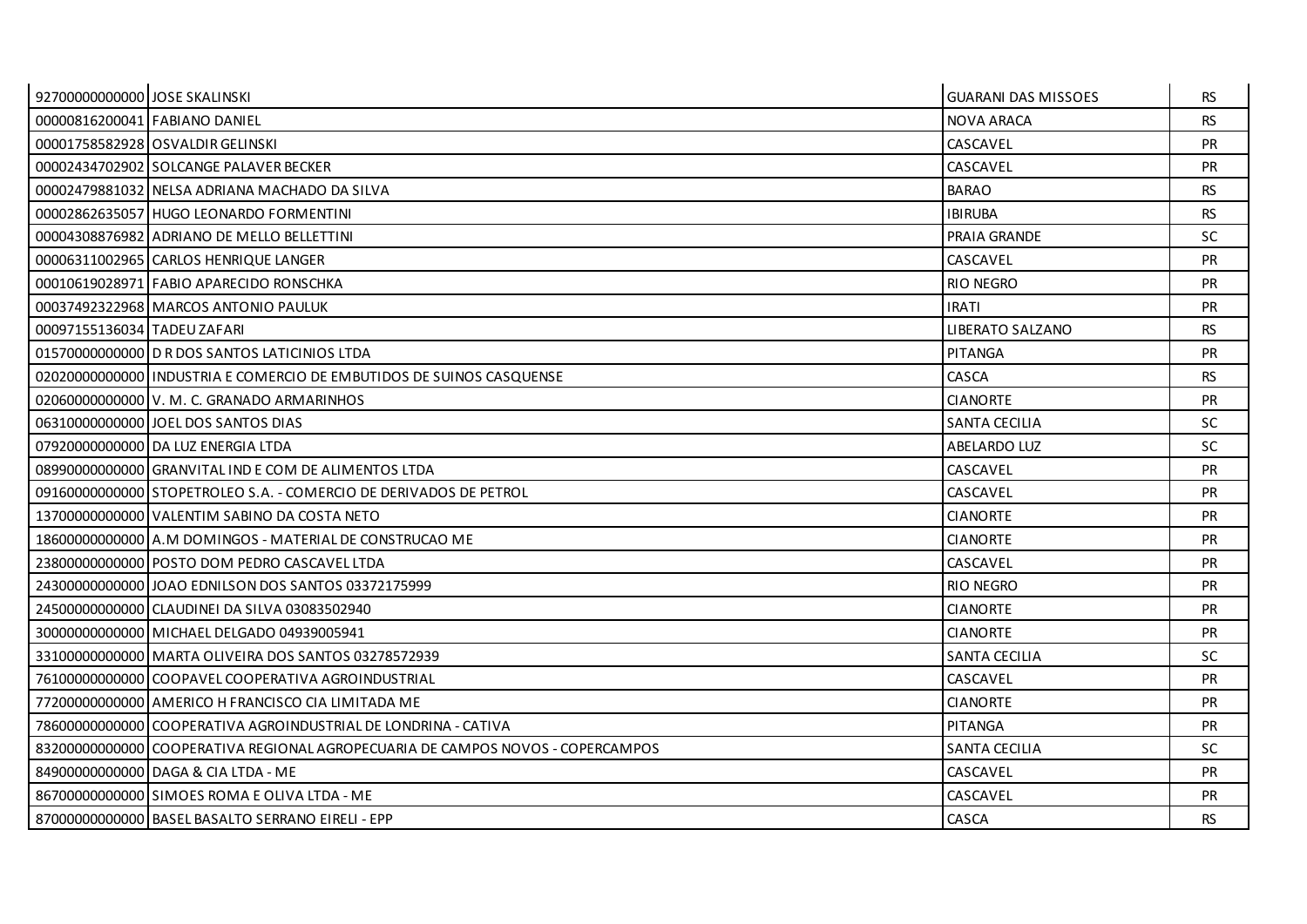|                                | 90200000000000 GRANDESPE SEMENTES E AGRONEGOCIOS LTDA      | SALTO DO JACUI            | <b>RS</b> |
|--------------------------------|------------------------------------------------------------|---------------------------|-----------|
|                                | 92700000000000 CIA ESTADUAL DE GER & TRANSENERGIA ELETRICA | SALTO DO JACUI            | <b>RS</b> |
|                                | 12400000000000 AGROPECUARIA IRMAOS BT LTDA - ME            | <b>SAO MARCOS</b>         | <b>RS</b> |
|                                | 00068546300020 ALCEMIRO VORPAGEL WACHHOLZ                  | ROQUE GONZALES            | <b>RS</b> |
|                                | 10800000000000 AUTO POSTO STEFANELLO LTDA - ME             | <b>ERVAL SECO</b>         | <b>RS</b> |
|                                | 10800000000000 MOINHO MISSIONEIRO LTDA                     | <b>CERRO LARGO</b>        | <b>RS</b> |
|                                | 78900000000000 AUTO POSTO H TREVISAN LTDA                  | CASCAVEL                  | <b>PR</b> |
|                                | 00000362331022 CLAUDIMIR TRICHEZ                           | CASCA                     | <b>RS</b> |
|                                | 09430000000000 COTESA GERADORA DE ENERGIA                  | SAO JOSE                  | <b>SC</b> |
|                                | 77200000000000 COAGRU COOPERATIVA AGROINDUSTRIAL UNIAO     | <b>UBIRATA</b>            | <b>PR</b> |
|                                | 00000678227039 ELENICE MACHADO                             | <b>IBIRUBA</b>            | <b>RS</b> |
| 00024981958072 ENIO GRIEP      |                                                            | ROQUE GONZALES            | <b>RS</b> |
| 00064755541034 HELIA POSSA     |                                                            | CAMPINAS DO SUL           | <b>RS</b> |
|                                | 00073957004406 ELETROSUL CENTRAIS ELETRICAS S/A            | SAO JORGE DOESTE          | <b>PR</b> |
| 00091810205034 IDINEI DE SORDI |                                                            | CASCA                     | <b>RS</b> |
|                                | 023300000000001INGO GROSSKOFF-ME                           | <b>RIO NEGRO</b>          | <b>PR</b> |
|                                | 09210000000000 F I HOFFMANN ME                             | CASCAVEL                  | <b>PR</b> |
|                                | 11200000000000 ELIANE APARECIDA MENDES MOGNON              | <b>MARAU</b>              | <b>RS</b> |
|                                | 00013941542087 THEODORUS SOUILLIEE                         | RONDA ALTA                | <b>RS</b> |
|                                | 13000000000000 LEONARDO FERNANDES GARCIA                   | CACAPAVA DO SUL           | <b>RS</b> |
|                                | 00031178588068 ADROALDO ALVES DE MACEDO                    | SAO FRANCISCO DE PAULA    | <b>RS</b> |
| 00037915215000 AIRTON DOBKE    |                                                            | CAPAO DO LEAO             | <b>RS</b> |
|                                | 000978388700971ANDERSON SEIBEL                             | SANTA CLARA DO SUL        | <b>RS</b> |
|                                | 082900000000000 ADRIANA H DA ROCHA                         | TRES COROAS               | <b>RS</b> |
|                                | 09610000000000 AGROP HINKE LTDA                            | RIO NEGRINHO              | <b>SC</b> |
|                                | 85100000000000 AGROPECUARIA URUCURANA LTDA - ME            | PRESIDENTE GETULIO        | <b>SC</b> |
|                                | 00008140367087 AZER COSTA BEBER                            | SAO LUIZ GONZAGA          | <b>RS</b> |
| 00017560225004 ASIDO LOOSE     |                                                            | <b>TEUTONIA</b>           | RS.       |
|                                | 00740000000000 CLOVIS JOSE MARAFON                         | <b>ALPESTRE</b>           | <b>RS</b> |
|                                | 06160000000000 CESAR LUIS MERLO                            | <b>ALPESTRE</b>           | <b>RS</b> |
|                                | 07740000000000 ATRACIONE REAL COMERCIO UTILIDADES LTDA     | SERAFINA CORREA           | <b>RS</b> |
|                                | 84600000000000 AVELINO BRAGAGNOLO S A INDUSTRIA E COMERCIO | <b>FAXINAL DOS GUEDES</b> | <b>SC</b> |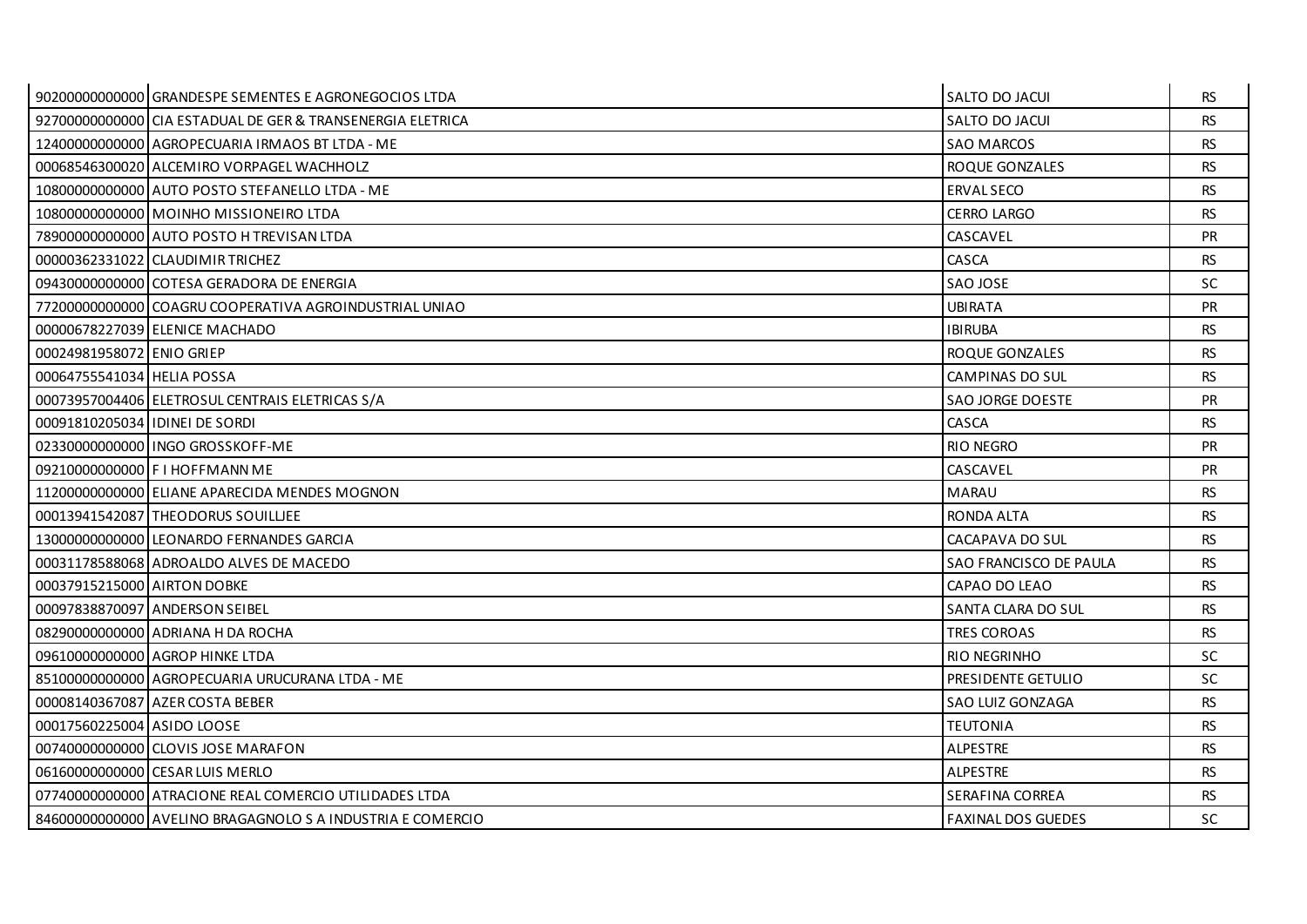|                               | 89700000000000 CIRCULO DE PAIS E MESTRES DA E E 1 GRAU LAJEADO GRANDE | <b>SAO FRANCISCO DE PAULA</b> | RS.       |
|-------------------------------|-----------------------------------------------------------------------|-------------------------------|-----------|
|                               | 90300000000000 COMERCIAL GOLLO LTDA                                   | SERAFINA CORREA               | <b>RS</b> |
|                               | 93100000000000 CALCADOS MARLOWE LTDA                                  | <b>CARLOS BARBOSA</b>         | <b>RS</b> |
| 00027937704004 ROQUE JOSE ELY |                                                                       | SANTA CLARA DO SUL            | <b>RS</b> |
|                               | 00095408231887 FAZENDA PAULISTA / OU SANDRA NENES DA CUNHA            | PRESIDENTE GETULIO            | <b>SC</b> |
|                               | 00678000000000 SILVINO PIRAN - ME                                     | DIONISIO CERQUEIRA            | <b>SC</b> |
|                               | 02260000000000 FRIGORIFICO MABELLA LTDA.                              | <b>CAIBI</b>                  | <b>SC</b> |
|                               | 10800000000000 REDE LATINA DE ARMARINHOS E BAZAR LTDA                 | SAO FRANCISCO DE PAULA        | <b>RS</b> |
|                               | 80900000000000 FABRICA DE MAQUINAS SPIELMANN LTDA - ME                | <b>IPORA DO OESTE</b>         | SC.       |
|                               | 83700000000000 ERVATEIRA MARCA LTDA                                   | <b>JABORA</b>                 | <b>SC</b> |
|                               | 88700000000000 OLEOPLAN S.A. OLEOS VEGETAIS PLANALTO                  | RONDA ALTA                    | <b>RS</b> |
|                               | 90900000000000 OLIVIO LUIZ MULLER                                     | <b>NOVA PALMA</b>             | <b>RS</b> |
|                               | 91000000000000 COOPERATIVA AGRICOLA MISTA NOVA PALMA LTDA             | <b>NOVA PALMA</b>             | <b>RS</b> |
|                               | 91200000000000 RIGOTTI IND E COM DE MAT P/ CONSTRUCAO                 | CAXIAS DO SUL                 | <b>RS</b> |
|                               | 00009396098949 HILARIO CHRISTMANN                                     | <b>ITA</b>                    | <b>SC</b> |
|                               | 00021829004972 LAIRES BODANESE                                        | <b>MAFRA</b>                  | <b>SC</b> |
| 00034061096087 FLAVIO VELOSO  |                                                                       | TIRADENTES DO SUL             | <b>RS</b> |
| 00038436736087 JORGE THCCHIO  |                                                                       | SERAFINA CORREA               | <b>RS</b> |
|                               | 00059200995004 LINDONES CASAGRANDE                                    | SERAFINA CORREA               | <b>RS</b> |
|                               | 00060986239887 MARTA A L DE ALMEIDA CENACHI                           | <b>SAO BORJA</b>              | <b>RS</b> |
|                               | 059600000000000 CEREALISTA TAUFER LTDA                                | <b>MACHADINHO</b>             | <b>RS</b> |
|                               | 10500000000000 CLOVIS SCHLEMMER                                       | <b>CRISSIUMAL</b>             | <b>RS</b> |
|                               | 10700000000000 LIZIANE VANESSA FIORAVANTE - ME                        | TIRADENTES DO SUL             | <b>RS</b> |
|                               | 11800000000000 CEREAIS GOLLO LTDA                                     | SERAFINA CORREA               | <b>RS</b> |
|                               | 18700000000000 COOP. AGROP. LINHA NOVA LTDA                           | SERAFINA CORREA               | <b>RS</b> |
|                               | 76400000000000 SERRARIA ADNATO LTDA                                   | RIO NEGRINHO                  | <b>SC</b> |
|                               | 797000000000000 ERTMAN RENSCH                                         | SANTO ANTONIO DO SUDOESTE     | <b>PR</b> |
|                               | 809000000000000 JOSE DE SOUZA ZE DO BAR ME                            | AGRONOMICA                    | <b>SC</b> |
|                               | 87700000000000 COOPERATIVA TRITICOLA CACAPAVANA LTDA                  | CACAPAVA DO SUL               | <b>RS</b> |
|                               | 87800000000000 HOPS PARAISO SOC ASS BENEFEC                           | PARAISO DO SUL                | <b>RS</b> |
|                               | 903000000000000 LUIZ CARLOS FERRANTI                                  | <b>CARLOS BARBOSA</b>         | <b>RS</b> |
|                               | 92300000000000 VERA MARTA MULLER & CIA LTDA                           | <b>TIRADENTES DO SUL</b>      | <b>RS</b> |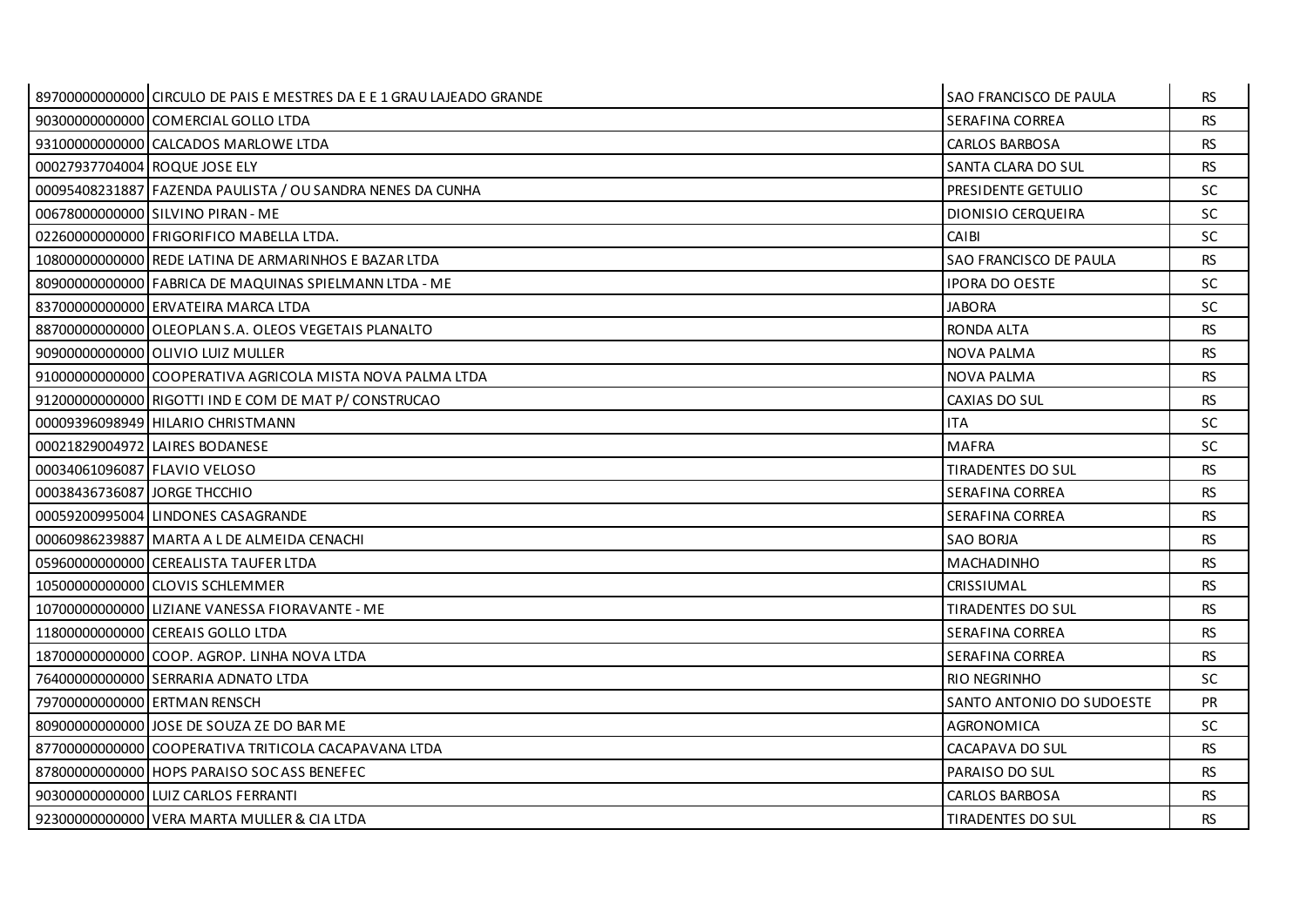|                              | 00001857806018 GUSTAVO JOSEMAR POHLMANN ZIEMANN                                                | CACAPAVA DO SUL        | RS.       |
|------------------------------|------------------------------------------------------------------------------------------------|------------------------|-----------|
|                              | 00002797463005 TALISSON DA SILVA                                                               | CAXIAS DO SUL          | <b>RS</b> |
| 00006852044998 JANDIR BRANDT |                                                                                                | <b>IPORA DO OESTE</b>  | <b>SC</b> |
|                              | 00038854465020 LAMAR TADEU DONATTO                                                             | CACAPAVA DO SUL        | <b>RS</b> |
|                              | 00041250362091 JOAO ALBERTO LODI                                                               | <b>ANTA GORDA</b>      | <b>RS</b> |
|                              | 00059774614020 ANDRE CARLOS RECH                                                               | SAO FRANCISCO DE PAULA | <b>RS</b> |
|                              | 00061355933900 PEDRINHO SAVI ZANIN                                                             | <b>TURVO</b>           | <b>SC</b> |
|                              | 00066927099034 ROSANE INES STAUDT DIEL                                                         | PICADA CAFE            | <b>RS</b> |
|                              | 00072081759004 NEUSI EREDA BIENERT [O16B017                                                    | SANTA CLARA DO SUL     | <b>RS</b> |
|                              | 00072207396991 SILOERTES QUEIROS                                                               | <b>MEDIANEIRA</b>      | <b>PR</b> |
|                              | 00076711803000 ENILTO CARLOS PARISOTTO                                                         | <b>ANTA GORDA</b>      | <b>RS</b> |
|                              | 07620000000000 SALVI - INDUSTRIA E COMERCIO DE ALIMENTOS LTDA. - ME                            | <b>CARLOS BARBOSA</b>  | <b>RS</b> |
|                              | 07700000000000 R. MORETTO - FRIGORIFICO LTDA                                                   | <b>ANTA GORDA</b>      | <b>RS</b> |
|                              | 10700000000000 SUINOCULTURA DO VALE LTDA                                                       | <b>ANTA GORDA</b>      | <b>RS</b> |
|                              | 11700000000000 JULIO CJ DE CARVALHO E CIA LTDA                                                 | CACAPAVA DO SUL        | <b>RS</b> |
|                              | 11700000000000 COMERCIO E ATACADO KESSLER LTDA                                                 | <b>IPORA DO OESTE</b>  | <b>SC</b> |
|                              | 15100000000000 GRANJA AVICOLA UTZIG LTDA                                                       | <b>MORRO REUTER</b>    | <b>RS</b> |
|                              | 18200000000000 ECOTRAT MADEIRAS LTDA - ME                                                      | CACAPAVA DO SUL        | <b>RS</b> |
|                              | 23500000000000 GABRIELA FIORAVANTE DIEL - ME                                                   | TIRADENTES DO SUL      | <b>RS</b> |
|                              | 23900000000000 SPAZIO MANJARE LTDA - ME                                                        | CAXIAS DO SUL          | <b>RS</b> |
|                              | 91300000000000 INDIO RIOGRANDINO KIELING ME                                                    | SAO FRANCISCO DE PAULA | <b>RS</b> |
|                              | 9160000000000 COOPERATIVA DE CREDITO, POUPANCA E INVESTIMENTO SICREDI PIONEIRA RS - SICREDI PI | CAXIAS DO SUL          | <b>RS</b> |
|                              | 94100000000000 TECNOPLANTA FLORESTAL LTDA                                                      | CACAPAVA DO SUL        | <b>RS</b> |
|                              | 93800000000000 ACRILYS DO BRASIL LAMINADOS PLASTICOS LTDA                                      | SAO FRANCISCO DE PAULA | <b>RS</b> |
|                              | 01540000000000 VALDIR RENATO LUDTKE - ME                                                       | PARAISO DO SUL         | <b>RS</b> |
|                              | 07770000000000 OLIVEIRA E ZANETTI LTDA                                                         | CACAPAVA DO SUL        | <b>RS</b> |
|                              | 045900000000000 JORGE ADRIANO ALVES                                                            | SAO FRANCISCO DE PAULA | <b>RS</b> |
|                              | 85800000000000 COOPERATIVA REGIONAL AGROP VALE DO ITAJAI                                       | PRESIDENTE GETULIO     | <b>SC</b> |
|                              | 11100000000000 A&E COMERCIO DE MATERIAIS DE CONST LTDA                                         | <b>CONCORDIA</b>       | <b>SC</b> |
|                              | 00031230938087 NELSON LUIZ TEFFOLI                                                             | SERAFINA CORREA        | <b>RS</b> |
|                              | 00031373321091 ARNALDO LORENZETTI                                                              | ALPESTRE               | <b>RS</b> |
|                              | 88100000000000 OFICINA RAMON MUNER                                                             | CAXIAS DO SUL          | <b>RS</b> |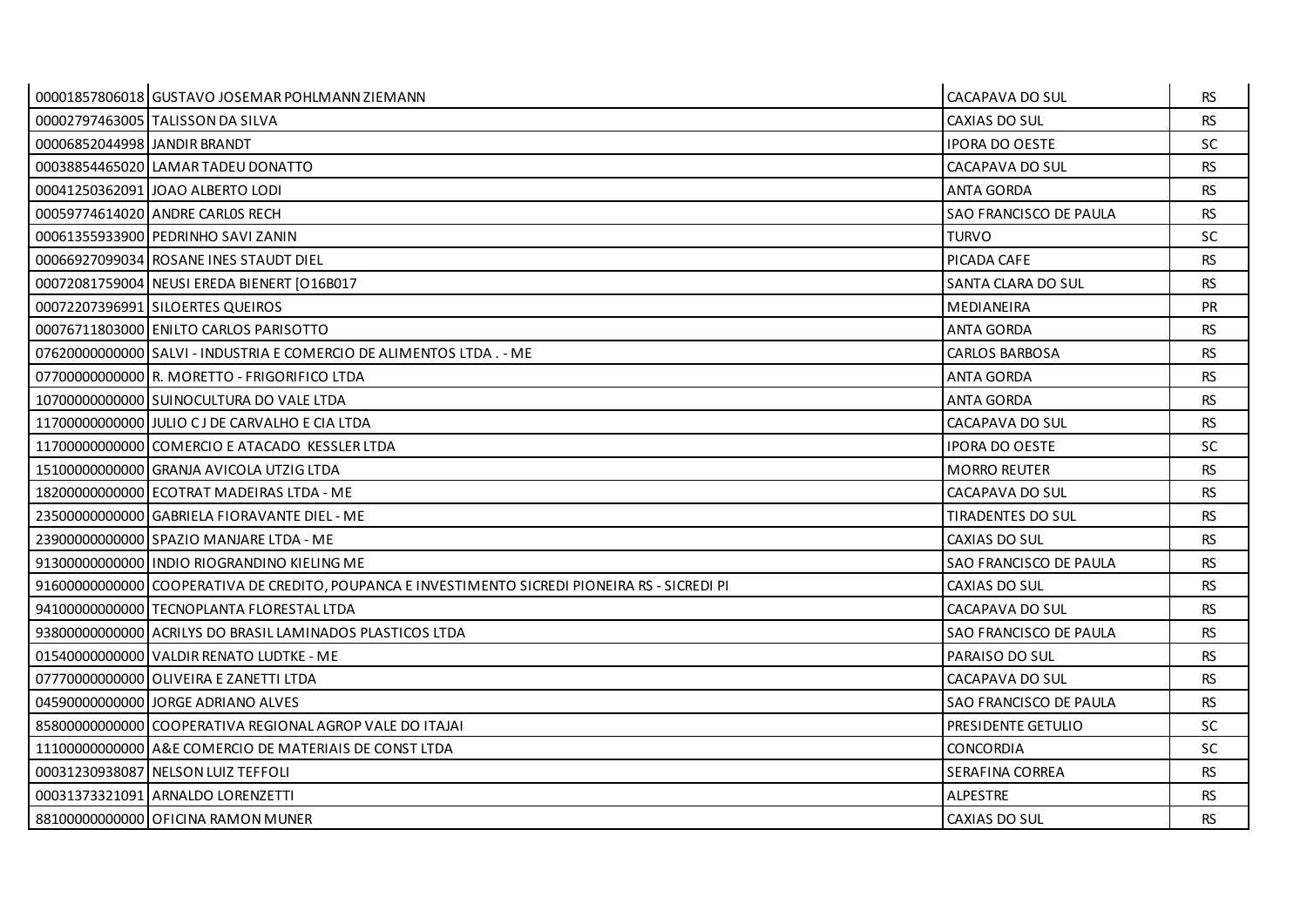|                                | 00002420736036 ROBERTA SALETE MIKDAICZKI                 | <b>ALPESTRE</b>               | RS.       |
|--------------------------------|----------------------------------------------------------|-------------------------------|-----------|
| 01500000000000 F B DE ASSIS    |                                                          | <b>SAO FRANCISCO DE PAULA</b> | <b>RS</b> |
|                                | 05980000000000 DIMAL AGROPECUARIA LTDA - EPP             | PICADA CAFE                   | <b>RS</b> |
|                                | 079200000000000 CLONE VIVEIROS & FRUTICULTURA LTDA       | LAPA                          | <b>PR</b> |
|                                | 082200000000000 ROSA DOS SANTOS RESTAURANTE LTDA         | PAVERAMA                      | <b>RS</b> |
|                                | 087000000000000 HIDROMINERADORA VALLE AZUL LTDA          | ALMIRANTE TAMANDARE DO SUL    | <b>RS</b> |
|                                | 09100000000000 VINICIO REDMER - ME                       | <b>PELOTAS</b>                | <b>RS</b> |
|                                | 09610000000000 JULIANA SALETE COLLE - EPP                | SAO JOSE DO CEDRO             | <b>SC</b> |
| 10900000000000 PEDRO DE LARA   |                                                          | <b>TURVO</b>                  | <b>PR</b> |
|                                | 76100000000000 CALPAR COMERCIO DE CALCARIO LTDA          | <b>CASTRO</b>                 | <b>PR</b> |
|                                | 90100000000000 INDUSTRIA VINICOLA SAO LUIZ LTDA          | <b>GARIBALDI</b>              | <b>RS</b> |
|                                | 94900000000000 NATALINO JOSE BAGIO                       | PARAI                         | <b>RS</b> |
|                                | 10300000000000 EULANDA SOARES DE MOURA                   | <b>URUGUAIANA</b>             | <b>RS</b> |
|                                | 87500000000000 CORRIENTES COMERCIO DE COMBUSTIVEIS LTDA. | <b>PELOTAS</b>                | <b>RS</b> |
|                                | 937000000000000 RENATO ALVISIO BARBIAN                   | SANTA CRUZ DO SUL             | <b>RS</b> |
|                                | 00002262243921 DIRLANIO LEMBECK                          | <b>SAO LUDGERO</b>            | SC.       |
| 00016399641004 BLASIO VEIT     |                                                          | <b>BOA VISTA DO BURICA</b>    | <b>RS</b> |
| 00033614865053 HILARIO DANIEL  |                                                          | HORIZONTINA                   | <b>RS</b> |
|                                | 00040714284068   MAURI LUI STEFFLER                      | <b>BOA VISTA DO BURICA</b>    | <b>RS</b> |
| 00062926179987   IVANIR ZANELA |                                                          | NOVA ITABERABA                | <b>SC</b> |
|                                | 00097318353004 CINTIA MICHELE CHRIST NICHEL E OUTROS     | <b>BOA VISTA DO BURICA</b>    | <b>RS</b> |
|                                | 03190000000000 IRMAOS ERLO LTDA                          | ALMIRANTE TAMANDARE DO SUL    | RS.       |
|                                | 06160000000000 LAT D ITALIA LTDA                         | NOVA ALVORADA                 | <b>RS</b> |
|                                | 06250000000000 ARMAZEM MERTEN E MERTEN LTDA - ME         | SANTA CRUZ DO SUL             | <b>RS</b> |
|                                | 07720000000000 MERCADO COLONIAL SEHN LTDA - ME           | SANTA CRUZ DO SUL             | <b>RS</b> |
|                                | 142000000000000 COMERCIAL LU & FRAN LTDA - ME            | <b>SANTA CRUZ DO SUL</b>      | <b>RS</b> |
|                                | 15000000000000   ILILIAN SCHEWE - ME                     | <b>TERRA ROXA</b>             | <b>PR</b> |
|                                | 155000000000000 JOSE PEREIRA DE SOUZA                    | <b>TERRA ROXA</b>             | <b>PR</b> |
|                                | 76100000000000 COOPAVEL COOPERATIVA AGROINDUSTRIAL       | <b>SANTA TEREZA DO OESTE</b>  | <b>PR</b> |
|                                | 80000000000000   ITATINGA-CALCARIO E CORRETIVOS LTDA     | <b>CASTRO</b>                 | <b>PR</b> |
|                                | 80200000000000 I IBEMA - COMPANHIA BRASILEIRA DE PAPEL   | <b>TURVO</b>                  | <b>PR</b> |
| 94000000000000 LAURI STORCH    |                                                          | <b>SANTA CRUZ DO SUL</b>      | <b>RS</b> |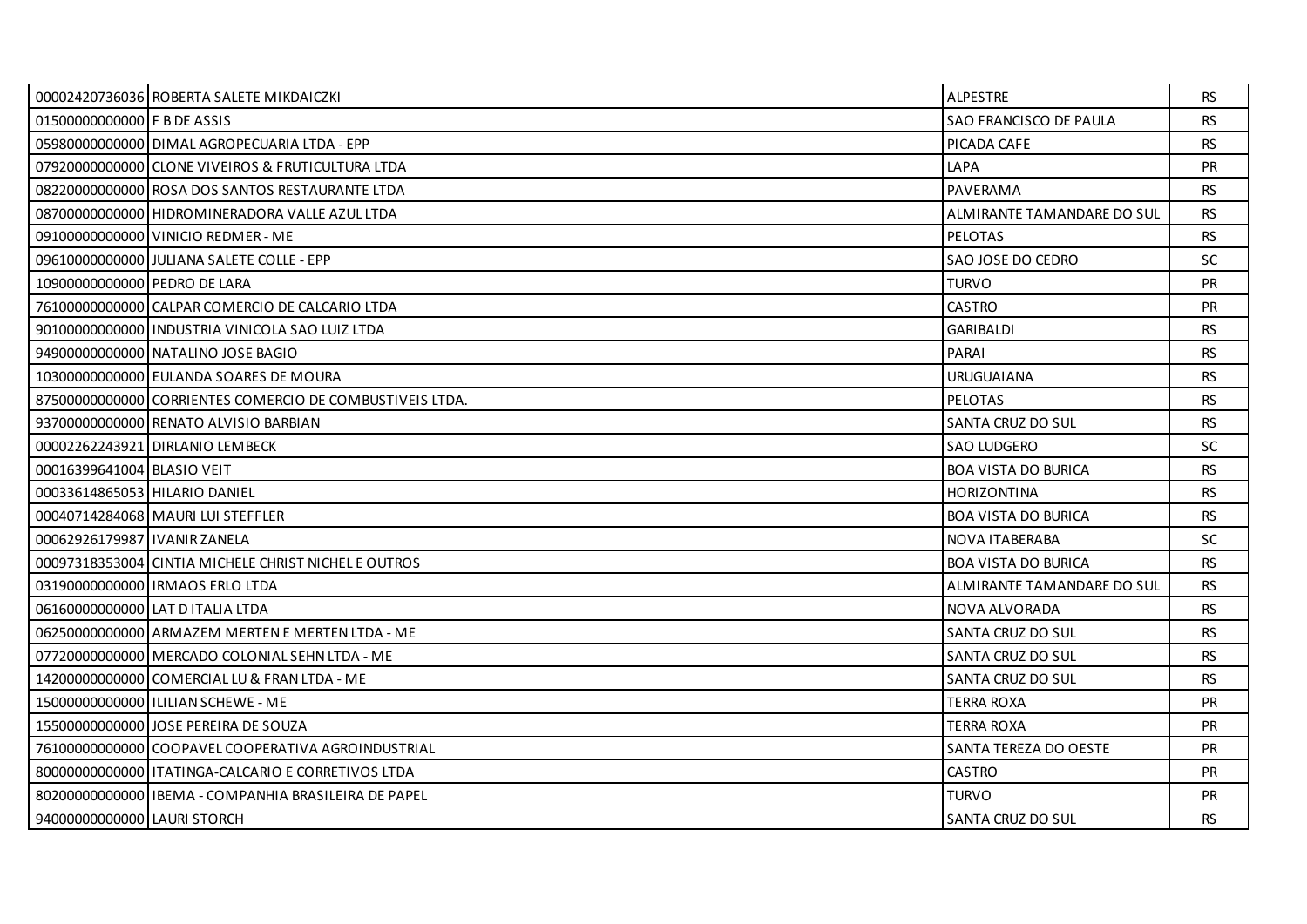|                             | 00005673081979 GEAN CARLOS PERUCHINI                               | CORDILHEIRA ALTA           | SC.       |
|-----------------------------|--------------------------------------------------------------------|----------------------------|-----------|
|                             | 00011355761905 CARLOS ALEXANDRE FERREIRA COSTA                     | <b>CASTRO</b>              | <b>PR</b> |
|                             | 00021368821987 DORVALINO PERUSSO                                   | <b>VERE</b>                | <b>PR</b> |
| 00044164327049 ROMEU UNFER  |                                                                    | <b>HORIZONTINA</b>         | <b>RS</b> |
|                             | 00044781709087 JOSE AUGUSTO PETER VANIEL                           | <b>PELOTAS</b>             | <b>RS</b> |
|                             | 02400000000000 LENIR CAMPIGOTTO SCHMITT                            | <b>GASPAR</b>              | <b>SC</b> |
|                             | 03810000000000 PESQUEIRO SAO JOSE LTDA                             | <b>GASPAR</b>              | SC.       |
|                             | 10900000000000 BRITAMIL - MINERACAO E BRITAGEM LTDA.               | <b>GARIBALDI</b>           | <b>RS</b> |
|                             | 13300000000000 MADEREIRA MONTE BONITO LTDA - ME                    | <b>PELOTAS</b>             | <b>RS</b> |
|                             | 15700000000000 POSTO DE COMBUSTIVEL BONTORIN LTDA - EPP            | <b>ITUPORANGA</b>          | <b>SC</b> |
|                             | 20000000000000 10670-ELAINE MAGNANI CHITOLINA 98162055053          | <b>TUPARENDI</b>           | <b>RS</b> |
|                             | 270000000000000 ALMIRO LAURO KAMPFF 04039203020                    | SARANDI                    | <b>RS</b> |
|                             | 629000000000000 BROTO LEGAL ALIMENTOS S.A.                         | <b>URUGUAIANA</b>          | <b>RS</b> |
|                             | 77100000000000 AGRO MERCANTIL KRAEMER LTDA                         | <b>CASTRO</b>              | <b>PR</b> |
|                             | 85300000000000 MINI MERCADO WILPERT LTDA                           | <b>CAMPOS NOVOS</b>        | <b>SC</b> |
|                             | 00000741844079 ADEMIR FRANCISCO SCHWERTER SCHNEIDER                | <b>BOA VISTA DO BURICA</b> | <b>RS</b> |
| 00008594570015 ALMO ALTHAUS |                                                                    | <b>HORIZONTINA</b>         | <b>RS</b> |
|                             | 00013906844072 ARLINDO ANDRE HECKLER                               | SAO PEDRO DO BUTIA         | <b>RS</b> |
| 00046662197068 BRENO BARTZ  |                                                                    | <b>CRISTAL</b>             | <b>RS</b> |
|                             | 02070000000000 COMERCIAL SCHILLER LTDA - ME                        | <b>PELOTAS</b>             | <b>RS</b> |
|                             | 83200000000000 COOPERATIVA REGIONAL AGROPECUARIA DE CAMPOS NOVOS - | <b>CAMPOS NOVOS</b>        | <b>SC</b> |
| 00005084180034 ILMO SEIDEL  |                                                                    | <b>HORIZONTINA</b>         | <b>RS</b> |
|                             | 00038369729053 DANIEL FELICIO MUCCILO                              | <b>URUGUAIANA</b>          | <b>RS</b> |
| 00039250466072 SERGIO GOIN  |                                                                    | PARAI                      | <b>RS</b> |
| 00049524739020 I ILSON PILZ |                                                                    | <b>HORIZONTINA</b>         | <b>RS</b> |
| 00067398260059 SELI WERMUTI |                                                                    | SANTA CRUZ DO SUL          | <b>RS</b> |
|                             | 03500000000000 FOLEM INDUSTRIA E COMERCIO S/A                      | <b>IPUACU</b>              | <b>SC</b> |
| 05560000000000 ELAINE ROSA  |                                                                    | SANTA CRUZ DO SUL          | <b>RS</b> |
|                             | 85800000000000 PAMPLONA ALIMENTOS S/A                              | <b>ITUPORANGA</b>          | SC.       |
|                             | 89600000000000 J N DA SILVA E FILHO LTDA                           | SAO JOSE DAS MISSOES       | <b>RS</b> |
|                             | 92700000000000 PALMA-COMERCIO DE SEMENTES LTDA - EPP               | <b>PELOTAS</b>             | <b>RS</b> |
|                             | 00000389595004 MANUEL ANTONIO FALCAO                               | SARANDI                    | <b>RS</b> |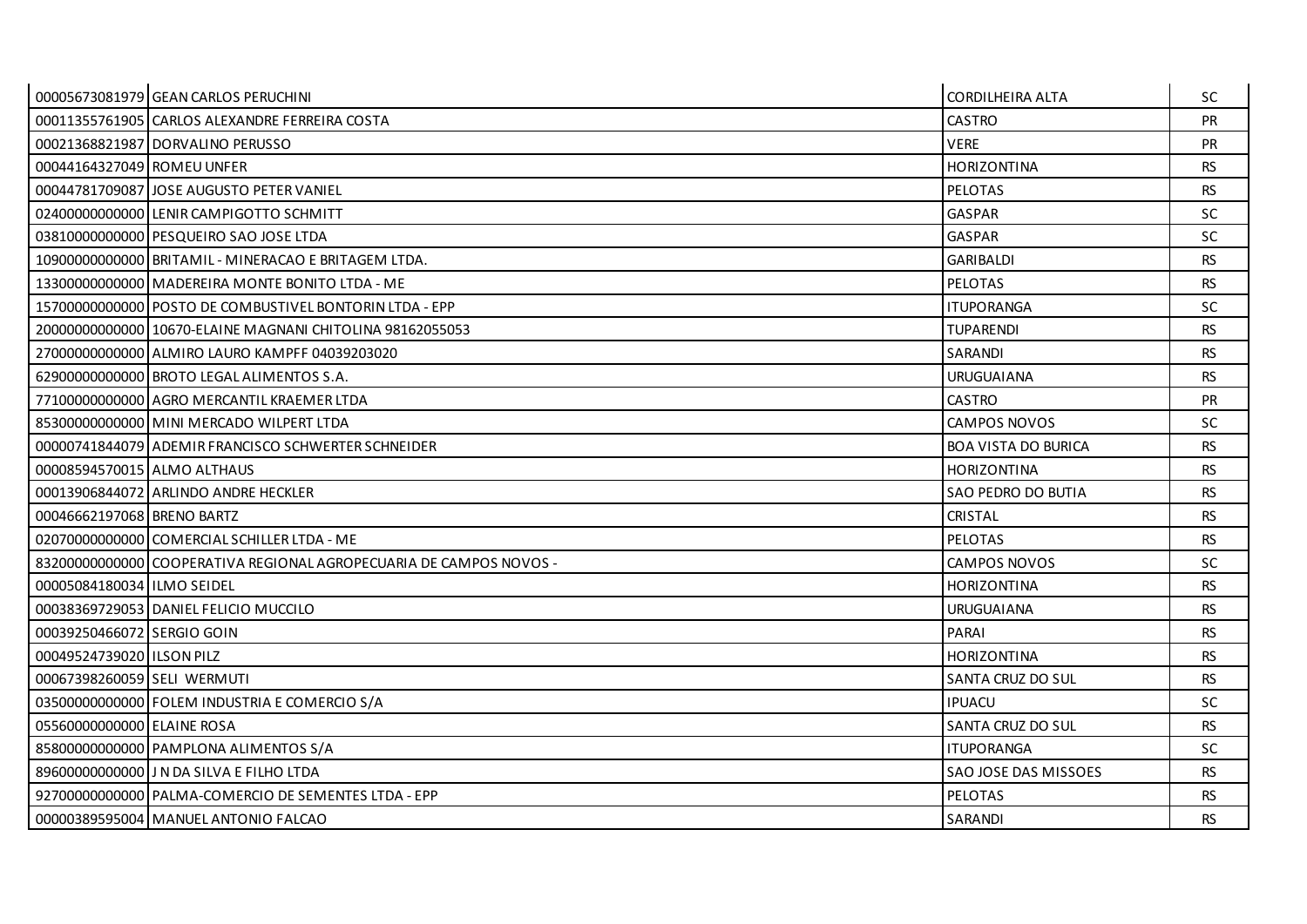|                             | 00005432822954 EDILSON LICIESKI CANALLE                                                      | <b>ORLEANS</b>              | SC.       |
|-----------------------------|----------------------------------------------------------------------------------------------|-----------------------------|-----------|
|                             | 00024579220030 JOAO NELMO SCHNEIDER                                                          | SAO PEDRO DO BUTIA          | <b>RS</b> |
|                             | 00056711883004 LIANA ANA FRANTZ                                                              | SANTA CRUZ DO SUL           | <b>RS</b> |
| 00065673808020 LUIZ WERNER  |                                                                                              | <b>BOA VISTA DO BURICA</b>  | <b>RS</b> |
|                             | 04030000000000 COMERCIO DE COMBUSTIVEL FLOR DA SERRA                                         | <b>FLOR DA SERRA DO SUL</b> | <b>PR</b> |
|                             | 04540000000000 COMERCIAL DE ALIMENTOS FRANCISCO LTDA - ME                                    | SANTA CRUZ DO SUL           | <b>RS</b> |
|                             | 047400000000000 NICARETTA IRMAOS LTDA                                                        | SANTA CRUZ DO SUL           | <b>RS</b> |
|                             | 06130000000000 VALDERI PEDRO SEMIN - ME                                                      | <b>CAMPOS NOVOS</b>         | SC        |
|                             | 07780000000000 FABIO RAFAEL CAMARA                                                           | SANTA CRUZ DO SUL           | <b>RS</b> |
|                             | 090800000000000 JDR MARCENARIA E MOVEIS LTDA                                                 | SANTA CRUZ DO SUL           | <b>RS</b> |
|                             | 092900000000000 BOREAL AGUA MINERAL LTDA. - ME                                               | <b>MOREIRA SALES</b>        | <b>PR</b> |
|                             | 12800000000000 JOSE OTAVIO BREMM - ME                                                        | SANTA CRUZ DO SUL           | <b>RS</b> |
|                             | 20600000000000 CONSORCIO RURAL SIMPLIFICADO P EXPLORACAO UNIDADE PRODUCAO DE OVOS INCUBAVEIS | <b>CAMPOS NOVOS</b>         | SC.       |
|                             | 76100000000000 COPACOL-COOPERATIVA AGROINDUSTRIAL CONSOLATA                                  | <b>JESUITAS</b>             | <b>PR</b> |
|                             | 88500000000000 TADEU P TOMASZEWSKI                                                           | <b>CRISTAL</b>              | <b>RS</b> |
|                             | 940000000000000 MARIA HELENA DA SILVA IEQUE - ME                                             | <b>PELOTAS</b>              | <b>RS</b> |
|                             | 00000194477010 ERONI FATIMA VICENTE [O16B040                                                 | SANTA CRUZ DO SUL           | <b>RS</b> |
|                             | 00000569605903 PABLO BRUNO BORG                                                              | <b>CASTRO</b>               | <b>PR</b> |
|                             | 00007246787941 JADNA NUNES DE SOUZA                                                          | SANTA ROSA DO SUL           | <b>SC</b> |
|                             | 00007844226994 SIDINEI MOTTA CORREA                                                          | <b>TURVO</b>                | <b>PR</b> |
|                             | 00053570960072 JOELCLOSE DE OLIVEIRA RAMOS                                                   | <b>URUGUAIANA</b>           | <b>RS</b> |
| 00089947711072 DANIEL GRIMM |                                                                                              | <b>PELOTAS</b>              | RS.       |
|                             | 17900000000000 VAINE GREGORIO ME                                                             | <b>FRANCISCO BELTRAO</b>    | <b>PR</b> |
|                             | 19000000000000 ALAN BERTOLDO ZLUHAN 04964240924                                              | <b>IMBITUBA</b>             | <b>SC</b> |
|                             | 209000000000000 SANDRA MARIA FERNANDES 03803004942                                           | <b>IMBITUBA</b>             | <b>SC</b> |
|                             | 10700000000000 AGROPECUARIA ALEX E IRMAOS LTDA                                               | <b>OURO</b>                 | SC        |
|                             | 00033099944068 ALCIDES BERTI SANGIOVO.                                                       | <b>GIRUA</b>                | <b>RS</b> |
|                             | 00050170864987 MOACIR GIAZZONI                                                               | <b>RIO DAS ANTAS</b>        | <b>SC</b> |
|                             | 00017160278020 CARLOS AUGUSTO BARCELOS JACO.                                                 | <b>BOM JESUS</b>            | <b>RS</b> |
|                             | 00063256339034 PAULINA MACEDO LINHARES                                                       | ROSARIO DO SUL              | <b>RS</b> |
|                             | 01130000000000 ORACILDO SILVEIRA DOS SANTOS - ME                                             | SANTO ANTONIO DA PATRULHA   | RS.       |
|                             | 97200000000000 CLAIR TERESINHA PERINAZZO - ME                                                | <b>ESPERANCA DO SUL</b>     | <b>RS</b> |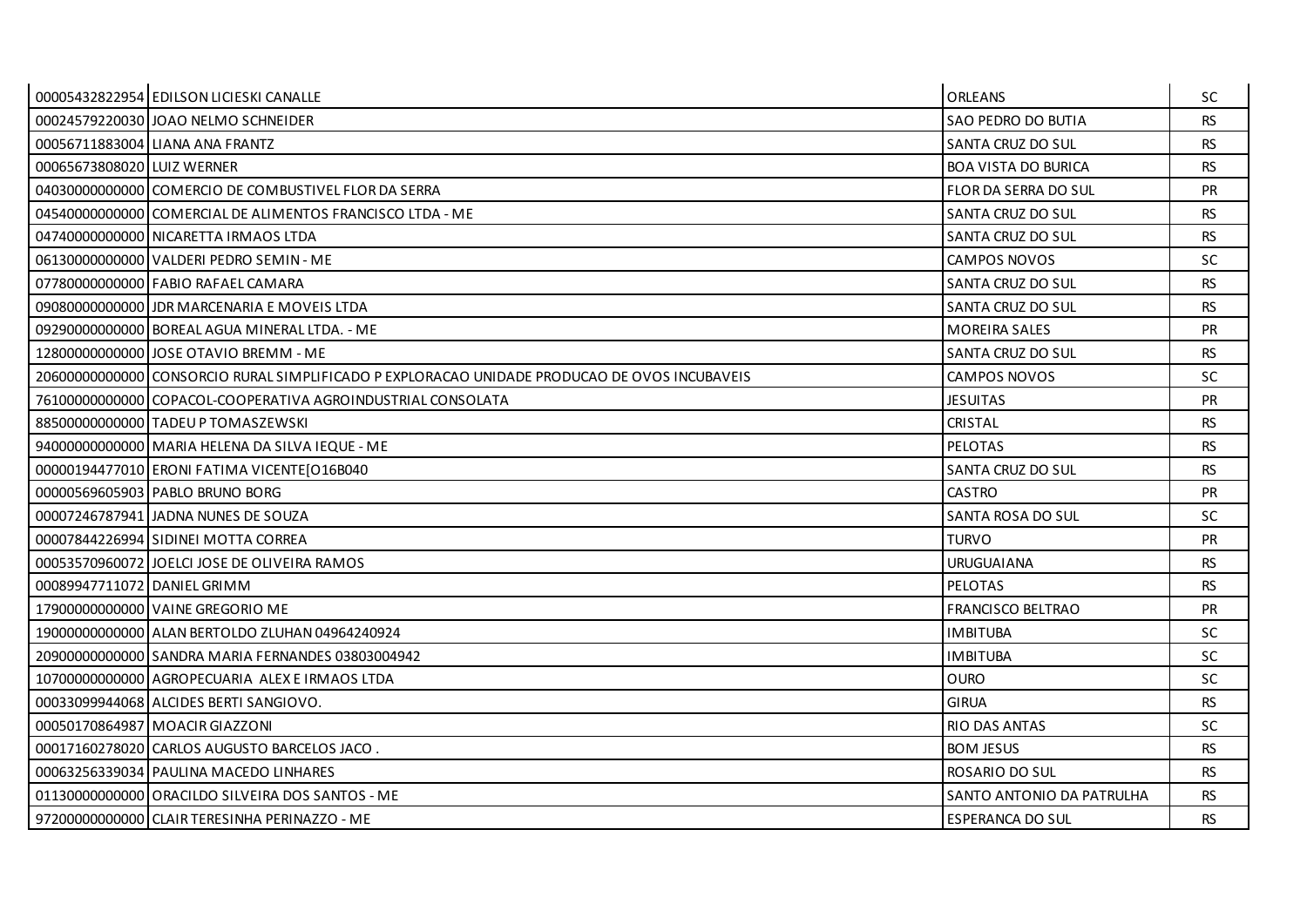|                              | 98200000000000 CAMERA AGROALIMENTOS S.A                                                  | SANTO AUGUSTO             | <b>RS</b> |
|------------------------------|------------------------------------------------------------------------------------------|---------------------------|-----------|
|                              | 08760000000000 EDUARDO NARDIN DE ASSIS BRASIL - ME                                       | SANTO ANTONIO DA PATRULHA | <b>RS</b> |
|                              | 15100000000000 DIOGO ALMIR BECKER - ME                                                   | PAPANDUVA                 | <b>SC</b> |
|                              | 937000000000000 FRUTICULTURA GIRELLI IMP EXP LTDA                                        | <b>FARROUPILHA</b>        | <b>RS</b> |
| 93800000000000 ELPIDIO SPERS |                                                                                          | SANTA MARIA DO HERVAL     | <b>RS</b> |
|                              | 95200000000000 PAULO ALEXANDRE MENSCH                                                    | <b>PIRAPO</b>             | <b>RS</b> |
|                              | 00009563725034 VITALINO ROCHA PORTAL                                                     | SANTO ANTONIO DA PATRULHA | <b>RS</b> |
|                              | 00034803807949 GILBERTO WASEM                                                            | <b>ARABUTA</b>            | <b>SC</b> |
|                              | 00047749601015   MARTHA AMALIA MACEDO CUERVO                                             | <b>BUTIA</b>              | <b>RS</b> |
|                              | 00070005974968 MAURO MIGUEL ROHDEM                                                       | <b>PLANALTO</b>           | <b>PR</b> |
|                              | 07030000000000 REALENGO ALIMENTOS LTDA                                                   | SANTO ANTONIO DA PATRULHA | <b>RS</b> |
|                              | 07410000000000 TRISKLE EMPREENDIMENTOS E ALIMENTOS LTDA - EPP                            | SANTO ANTONIO DA PATRULHA | <b>RS</b> |
|                              | 000049716109521ISRAEL FERREIRA ALVES                                                     | <b>IVATE</b>              | <b>PR</b> |
|                              | 00008450286930 LUANA LAIS HOFSTAETTER LOSCH                                              | <b>ARABUTA</b>            | SC.       |
|                              | 00035740388953 TAMIKO TODA TAKADA                                                        | ARAUCARIA                 | <b>PR</b> |
|                              | 00037871480944 CENIRO MARTINS FILHO                                                      | LAGES                     | <b>SC</b> |
|                              | 00047200154920 VICENTE WONSOVICZ                                                         | <b>BOM JESUS</b>          | <b>RS</b> |
|                              | 08230000000000 COOPERATIVA COOPERLIPTO                                                   | PAPANDUVA                 | <b>SC</b> |
|                              | 08370000000000 MERCADO DMJ LTDA - ME                                                     | PAPANDUVA                 | SC.       |
|                              | 09140000000000 GERACAO CEU AZUL S.A.                                                     | CAPANEMA                  | PR        |
|                              | 10400000000000 JET-POOL INDUSTRIA E COMERCIO LTDA                                        | <b>IMBITUBA</b>           | SC.       |
|                              | 10500000000000 FAZENDA DO ROSA LTDA                                                      | <b>IMBITUBA</b>           | SC.       |
|                              | 12100000000000 SILVIO THOMAZ DE OLIVEIRA                                                 | SANTO ANTONIO DA PATRULHA | <b>RS</b> |
|                              | 13200000000000 MARILETE D. HENICKA - ME                                                  | NOVA CANDELARIA           | <b>RS</b> |
|                              | 1400000000000 LACTALIS DO BRASIL - COMERCIO, IMPORTACAO E EXPORTACAO DE LATICINIOS LTDA. | TRES DE MAIO              | <b>RS</b> |
|                              | 18900000000000 JULIANE BONAMIGO 01022278967                                              | <b>OURO</b>               | <b>SC</b> |
|                              | 19500000000000 MARIA SALOME DUARTE MARTINS 31641900857                                   | LAGUNA                    | SC.       |
|                              | 19800000000000 PEDRO AUGUSTO MANCHINI HICKMANN 093305529                                 | CAPANEMA                  | <b>PR</b> |
| 22800000000000 WILLIAN SITKO |                                                                                          | <b>JURANDA</b>            | <b>PR</b> |
|                              | 26700000000000 CEREALISTA CAMINHOS DE ARAUCARIA LTDA                                     | ARAUCARIA                 | <b>PR</b> |
|                              | 292000000000000 J. A. ANTUNES & CIA LTDA                                                 | CAPANEMA                  | <b>PR</b> |
|                              | 73200000000000 FRIGORIFICO BRS LTDA.                                                     | BRACO DO NORTE            | <b>SC</b> |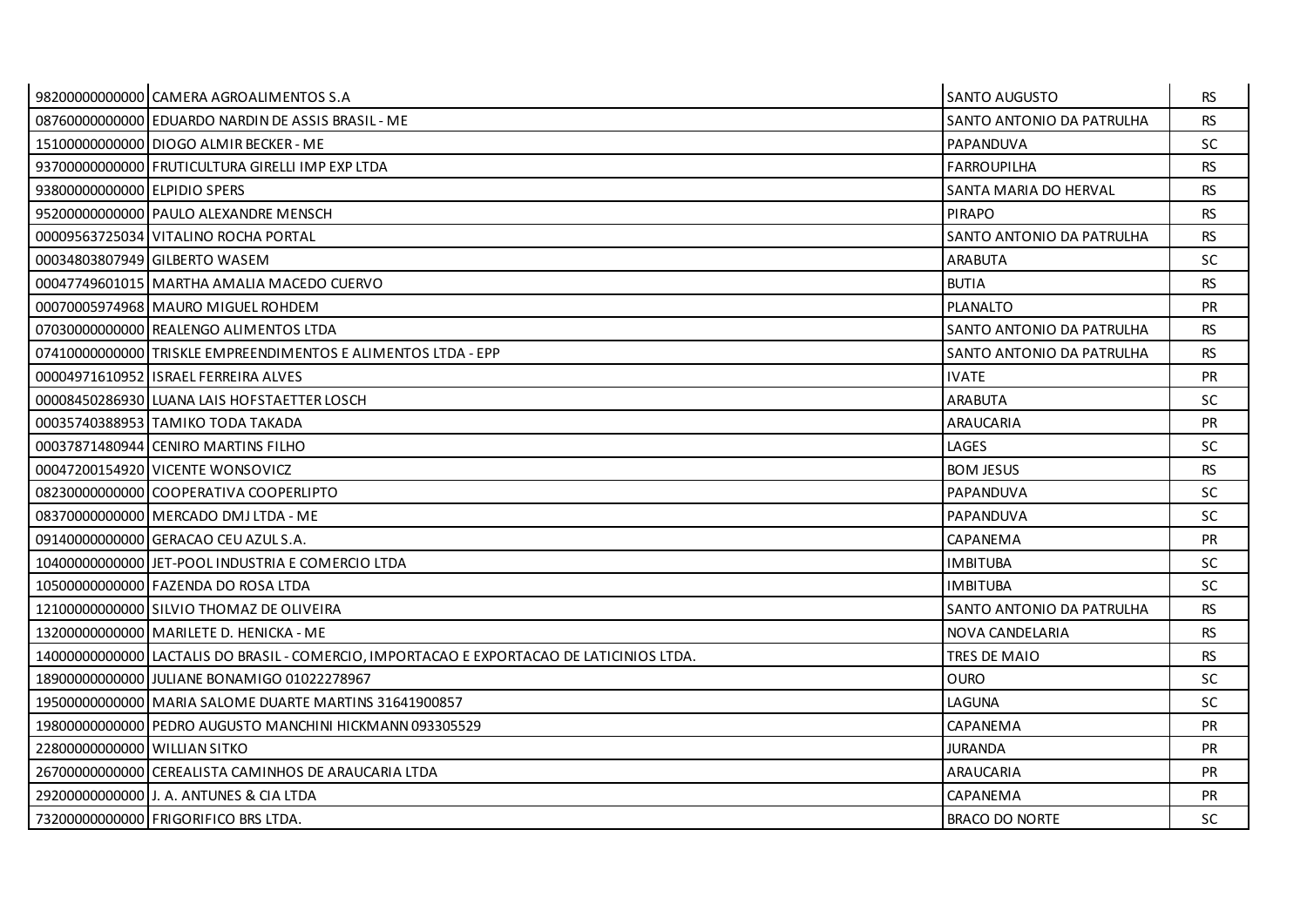|                              | 77800000000000 FISTAROL & CIA LTDA                    | REALEZA                   | <b>PR</b> |
|------------------------------|-------------------------------------------------------|---------------------------|-----------|
|                              | 00049717219087 ADEMAR DEIFENCI                        | <b>VIADUTOS</b>           | <b>RS</b> |
|                              | 034200000000000 AGROFEL AGRO COMERCIAL LTDA           | <b>CHIAPETTA</b>          | <b>RS</b> |
|                              | 08910000000000 ATELIER DE CALCADOS CANABILTDA - ME    | SANTO ANTONIO DA PATRULHA | <b>RS</b> |
|                              | 02060000000000 CARAUNO MADEIRAS LTDA                  | <b>BOM JESUS</b>          | <b>RS</b> |
|                              | 05570000000000 CABANHA DO 38 AGROPECUARIA LTDA - ME   | CAPAO DA CANOA            | <b>RS</b> |
|                              | 09410000000000 BOLIVAR ANTONIO MARTINS PINTO          | <b>COLORADO</b>           | <b>RS</b> |
|                              | 15100000000000 CONSTRUTORA NORBERTO ODEBRECHT S/A     | CAPANEMA                  | <b>PR</b> |
|                              | 17000000000000 CASA DO TURISTA LTDA - ME              | <b>PALMAS</b>             | <b>PR</b> |
| 00052378675020 GEAN VIAPIANA |                                                       | TRES DE MAIO              | <b>RS</b> |
|                              | 79500000000000 ESTRELA INDUSTRIA DE PAPEL LTDA        | <b>PALMAS</b>             | PR        |
|                              | 00035817330059 VALTAMIRO VAIER                        | <b>GIRUA</b>              | <b>RS</b> |
|                              | 00038714418991   MARCELINO PASTORE - 880626           | <b>PALMAS</b>             | <b>PR</b> |
|                              | 00058722000954 MASTER AGROPECUARIA LTDA               | PAPANDUVA                 | <b>SC</b> |
|                              | 00058722001250 MASTER AGROPECUARIA LTDA               | PAPANDUVA                 | <b>SC</b> |
|                              | 00058722001330 MASTER AGROPECUARIA LTDA               | PAPANDUVA                 | <b>SC</b> |
|                              | 00059808284949 JULIUS BUTTENBERG                      | <b>OURO</b>               | <b>SC</b> |
|                              | 00067534694000 MARLI GONCALVES                        | SANTO ANTONIO DA PATRULHA | <b>RS</b> |
|                              | 000915068750681JOANETE GRANDI COSTELLA                | <b>VERANOPOLIS</b>        | <b>RS</b> |
|                              | 00092794769987 ALICE TENFEN RICKEN                    | <b>BRACO DO NORTE</b>     | SC        |
|                              | 02010000000000 MARISTELA MARTINS SANDRI               | <b>COLORADO</b>           | <b>RS</b> |
|                              | 028800000000000 CASA CASTRO LTDA EPP                  | <b>ARABUTA</b>            | <b>SC</b> |
|                              | 05220000000000 LATICINIOS TURAZZI LTDA - ME           | <b>BRACO DO NORTE</b>     | <b>SC</b> |
|                              | 78800000000000 LATICINIOS MULLER EIRELI               | <b>ARABUTA</b>            | <b>SC</b> |
|                              | 00001927110912 DANIELA LEMOS DA ROSA                  | ARAUCARIA                 | <b>PR</b> |
| 00002983334902 SUELI LENARD  |                                                       | ARAUCARIA                 | <b>PR</b> |
|                              | 00003313937942 VAGNER PAULO NARDI                     | <b>OURO</b>               | <b>SC</b> |
|                              | 00024583677049 CELSO RODOLFO SANDRE                   | <b>COLORADO</b>           | <b>RS</b> |
|                              | 00055161740906 VALDEMAR MASSON                        | <b>OURO</b>               | <b>SC</b> |
|                              | 02000000000000 POUSADA DESCANSO DO REI EIRELI         | <b>IMBITUBA</b>           | <b>SC</b> |
|                              | 057000000000000 C.S. MARAVILHOSA ALIMENTOS LTDA - EPP | SANTO ANTONIO DA PATRULHA | <b>RS</b> |
|                              | 09090000000000 POUSADA REMORA E LONG LIMITADA         | <b>IMBITUBA</b>           | <b>SC</b> |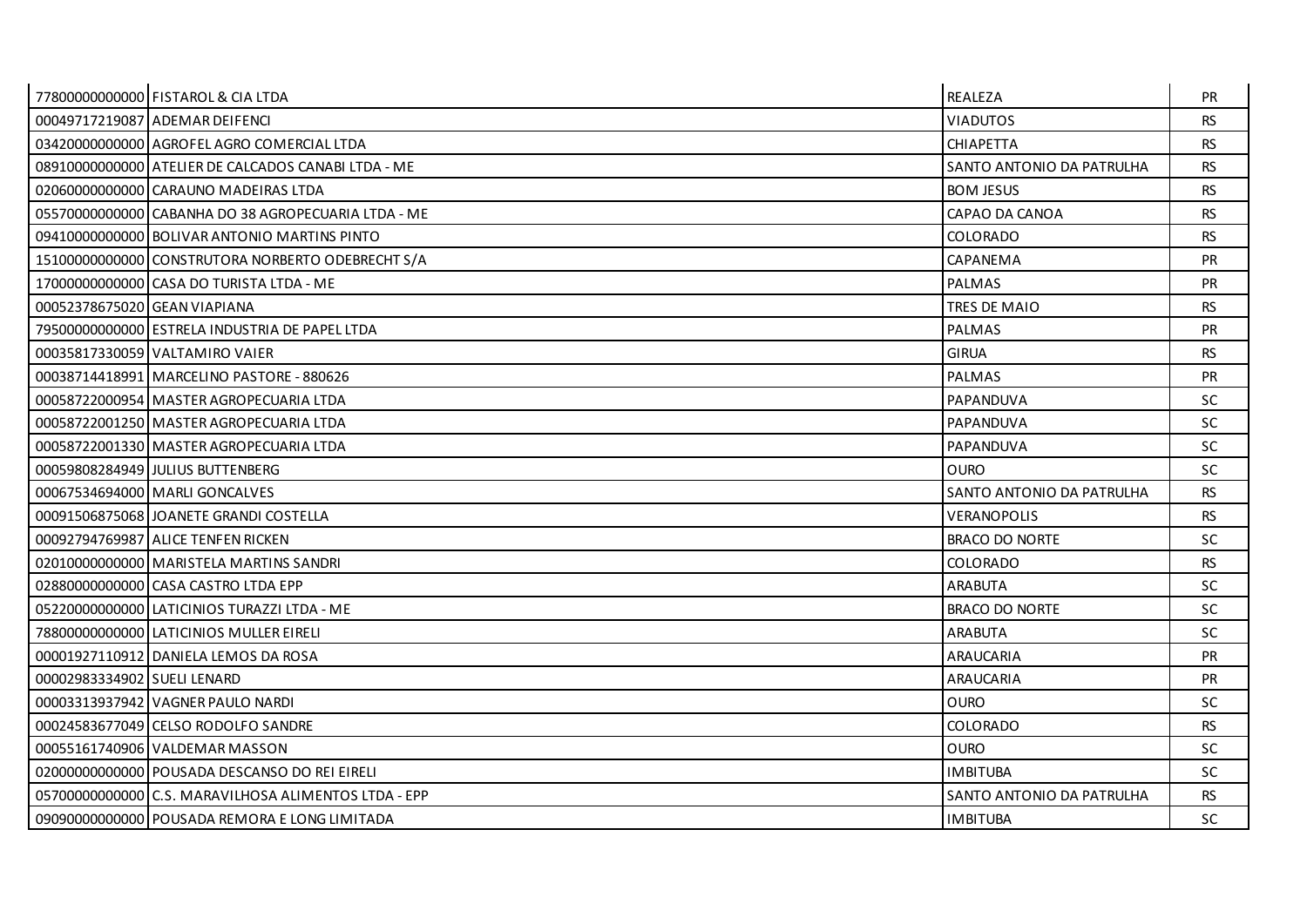|                              | 24200000000000 MARCOS ANTONIO MASSENA PIMENTEL JUNIOR                                                                            | SANTO ANTONIO DA PATRULHA | <b>RS</b> |
|------------------------------|----------------------------------------------------------------------------------------------------------------------------------|---------------------------|-----------|
|                              | 25200000000000 LARISSA SANTA HELENA GONCALVES 00650173074                                                                        | <b>IMBITUBA</b>           | <b>SC</b> |
|                              | 27900000000000 ANDREA SOUZA DA SILVA 84946555072                                                                                 | SANTO ANTONIO DA PATRULHA | <b>RS</b> |
|                              | 87500000000000 COOPERATIVA DE CREDITO, POUPANCA E INVESTIMENTO INTEGRACAO ROTA DAS TERRAS - SICREDI INTEGRACAO ROTA DAS COLORADO |                           | <b>RS</b> |
|                              | 88100000000000 COOPERATIVA TRITICOLA MISTA CAMPO NOVO LTDA                                                                       | ALEGRIA                   | <b>RS</b> |
|                              | 93100000000000 CLEDIS KURZ CLASEN                                                                                                | SANTO ANTONIO DA PATRULHA | <b>RS</b> |
|                              | 03510000000000 ARAUCARIA INDUSTRIA E COMERCIO DE PAPEIS LTDA                                                                     | <b>CHOPINZINHO</b>        | <b>PR</b> |
|                              | 03940000000000 ALIBEM COMERCIAL DE ALIMENTOS LTDA                                                                                | <b>QUINZE DE NOVEMBRO</b> | <b>RS</b> |
|                              | 59300000000000 GENERAL MOTORS DO BRASIL LTDA                                                                                     | <b>GRAVATAI</b>           | <b>RS</b> |
|                              | 78700000000000 J C DE OLIVEIRA E FILHOS LTDA                                                                                     | <b>CIANORTE</b>           | <b>PR</b> |
|                              | 84600000000000 GRANJA COOPERIO-COOP RIO DO PEIXE                                                                                 | LUZERNA                   | <b>SC</b> |
|                              | 93900000000000   IPEL FABRICACAO DE ESQUADRIAS DE ALUMINIO E MADEIRA                                                             | CASCA                     | <b>RS</b> |
|                              | 00000080329047 FLAVIO JOSE ROAN                                                                                                  | <b>BARAO DE COTEGIPE</b>  | <b>RS</b> |
| 00019693842049 ALVARO ADAMY  |                                                                                                                                  | <b>MARAU</b>              | <b>RS</b> |
|                              | 00034757317972 ALVEAR ROQUE DE FABRAS                                                                                            | <b>ABELARDO LUZ</b>       | SC.       |
| 00041122836015 ALADIO GRYSUK |                                                                                                                                  | CANDIDO GODOI             | <b>RS</b> |
|                              | 00064224309068 VALDECIR LUIS FOLADOR                                                                                             | <b>BARAO DE COTEGIPE</b>  | <b>RS</b> |
| 00077381300915 GILSON REZLER |                                                                                                                                  | <b>RIO NEGRO</b>          | <b>PR</b> |
|                              | 00079125166972 LUZIA VALERIO RITZMANN                                                                                            | <b>RIO NEGRO</b>          | <b>PR</b> |
|                              | 03290000000000 BALESTRIN COM MAT DE CONTRUCAO LTDA.                                                                              | <b>BARAO DE COTEGIPE</b>  | <b>RS</b> |
|                              | 04280000000000 COOPERFERTIL COOPERATIVA AGRICOLA                                                                                 | <b>ABELARDO LUZ</b>       | SC.       |
|                              | 78800000000000 JJOAO AUGUSTO STEFANES                                                                                            | SANTA CECILIA             | SC.       |
|                              | 00004342098997 JAISSON BRAZ WOTROBA                                                                                              | <b>RIO NEGRO</b>          | <b>PR</b> |
|                              | 00004874247946 RAFAELLE ALVES ARANHA                                                                                             | <b>ROLANDIA</b>           | PR        |
|                              | 00045288020906 GILMAR ANTONIO LIBERELI                                                                                           | CASCAVEL                  | <b>PR</b> |
|                              | 00072293276953 ANDREA FARIA VIRMOND DEMARIO                                                                                      | ABELARDO LUZ              | SC.       |
|                              | 00093809921904 CLAUDINEIA MANENTI                                                                                                | PRAIA GRANDE              | SC.       |
|                              | 05910000000000 V. CASSULA DA SILVA                                                                                               | <b>CIANORTE</b>           | <b>PR</b> |
|                              | 06270000000000 LAVEBRAS GESTAO DE TEXTEIS S.A.                                                                                   | CASCA                     | <b>RS</b> |
|                              | 08110000000000 ROSANE GIORDANI                                                                                                   | <b>GUARAPUAVA</b>         | <b>PR</b> |
|                              | 12500000000000 FERRAMENTARIA USIVEL LTDA                                                                                         | CASCAVEL                  | <b>PR</b> |
|                              | 17500000000000 FLAVIO FRANCISCO NARDI                                                                                            | CASCA                     | <b>RS</b> |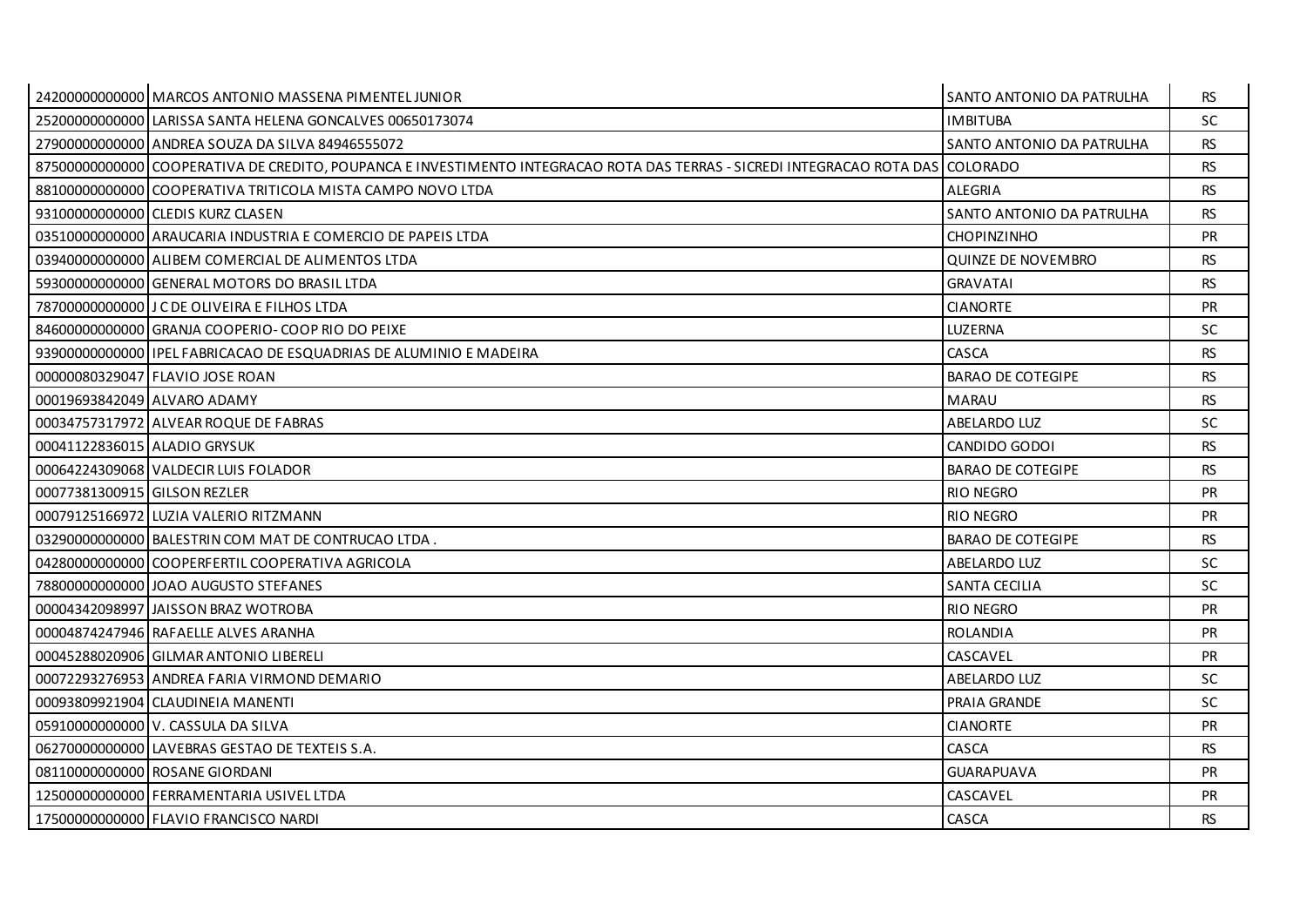|                              | 19100000000000 BOFF & MALFATTI EMBUTIDOS LTDA - ME                | CASCA               | <b>RS</b> |
|------------------------------|-------------------------------------------------------------------|---------------------|-----------|
|                              | 19600000000000 PAGLIOSA E PAGLIOSA LTDA - EPP                     | ABELARDO LUZ        | <b>SC</b> |
|                              | 26000000000000 ELAINE CRISTINA SCHOEL GRANEMANN - CASA DE CARNES  | <b>RIO NEGRO</b>    | <b>PR</b> |
|                              | 90900000000000 COOPERATIVA DE LATICINIOS GENERAL NETO LTDA        | <b>BARAO</b>        | <b>RS</b> |
|                              | 93000000000000 MARISA MARIA LUFT                                  | <b>BARAO</b>        | <b>RS</b> |
|                              | 18900000000000 ANGELA CRISTINA TASSI DIAS                         | <b>PITANGA</b>      | <b>PR</b> |
|                              | 77900000000000 I INPOPEL IND PODOLAN DE PAPEL LTDA                | <b>PITANGA</b>      | <b>PR</b> |
|                              | 00095061339053 ANA MARIA BARTH                                    | <b>ROLANTE</b>      | <b>RS</b> |
|                              | 03620000000000 AUTO POSTO CAMARGO LTDA                            | CACADOR             | SC.       |
|                              | 00094133913000 NOELIA MEISNER                                     | <b>IBIRUBA</b>      | <b>RS</b> |
|                              | 03440000000000 CONSTRUTORA CVP LTDA                               | ROQUE GONZALES      | <b>RS</b> |
|                              | 04100000000000 C.J. ENERGETICA S/A                                | <b>BARRACAO</b>     | <b>RS</b> |
|                              | 08560000000000 COLLINA VERDE COM. DE COMBUSTIVEIS LTDA            | CASCAVEL            | <b>PR</b> |
|                              | 76100000000000 COOPAVEL COOPERATIVA AGROINDUSTRIAL                | CASCAVEL            | PR        |
|                              | 78400000000000 COOPERATIVA DE CREDITO DE LIVRE ADMISSAO CATARATAS | CASCAVEL            | <b>PR</b> |
|                              | 802000000000000 CARDIAL MTALURGICA LTDA                           | <b>LUZERNA</b>      | <b>SC</b> |
|                              | 83600000000000 COOPERATIVA DE PRODUCAO E CONSUMO CONCORDIA        | LUZERNA             | <b>SC</b> |
|                              | 00008910170034 DANILO HERMENEGILDO CHIELLE                        | PANTANO GRANDE      | <b>RS</b> |
| 00036486892072 RENATO COMIN  |                                                                   | CASCA               | <b>RS</b> |
| 00051822415934 RONEI PELIZZA |                                                                   | <b>BOM JESUS</b>    | <b>SC</b> |
|                              | 00073957003850 ELETROSUL CENTRAIS ELETRICAS S/A                   | ROQUE GONZALES      | <b>RS</b> |
|                              | 80600000000000 PEDRO NOSSOL ME                                    | <b>RIO NEGRO</b>    | <b>PR</b> |
|                              | 86500000000000 PERDIGAO AGROINDUSTRIAL S/A                        | CASCA               | <b>RS</b> |
|                              | 97400000000000 EDESIO CAVICCHIONE ME                              | <b>CAMPO ALEGRE</b> | <b>SC</b> |
| 00002507236035 DIEGO FRIGO   |                                                                   | <b>NOVA ARACA</b>   | <b>RS</b> |
|                              | 00003107080012 MAIQUELEN LUCHESE                                  | NOVA ARACA          | <b>RS</b> |
|                              | 00012589799934 MANOEL LACERDA CARDOSO VIEIRA                      | <b>GUARAPUAVA</b>   | <b>PR</b> |
|                              | 00018632076000 LINDOLFO DE CASTRO PACHECO                         | PANTANO GRANDE      | <b>RS</b> |
|                              | 00024502097004 MARIA CARNEIRO LUIZ PIERI                          | <b>BARRACAO</b>     | <b>RS</b> |
|                              | 00024769975953 JOSE CLAUDINO DOS SANTOS                           | PANTANO GRANDE      | <b>RS</b> |
| 00038623552920 VALDIR RECH   |                                                                   | <b>LUZERNA</b>      | <b>SC</b> |
|                              | 00059197480010 MARIA CONCEICAO LEITE MENDES                       | PANTANO GRANDE      | <b>RS</b> |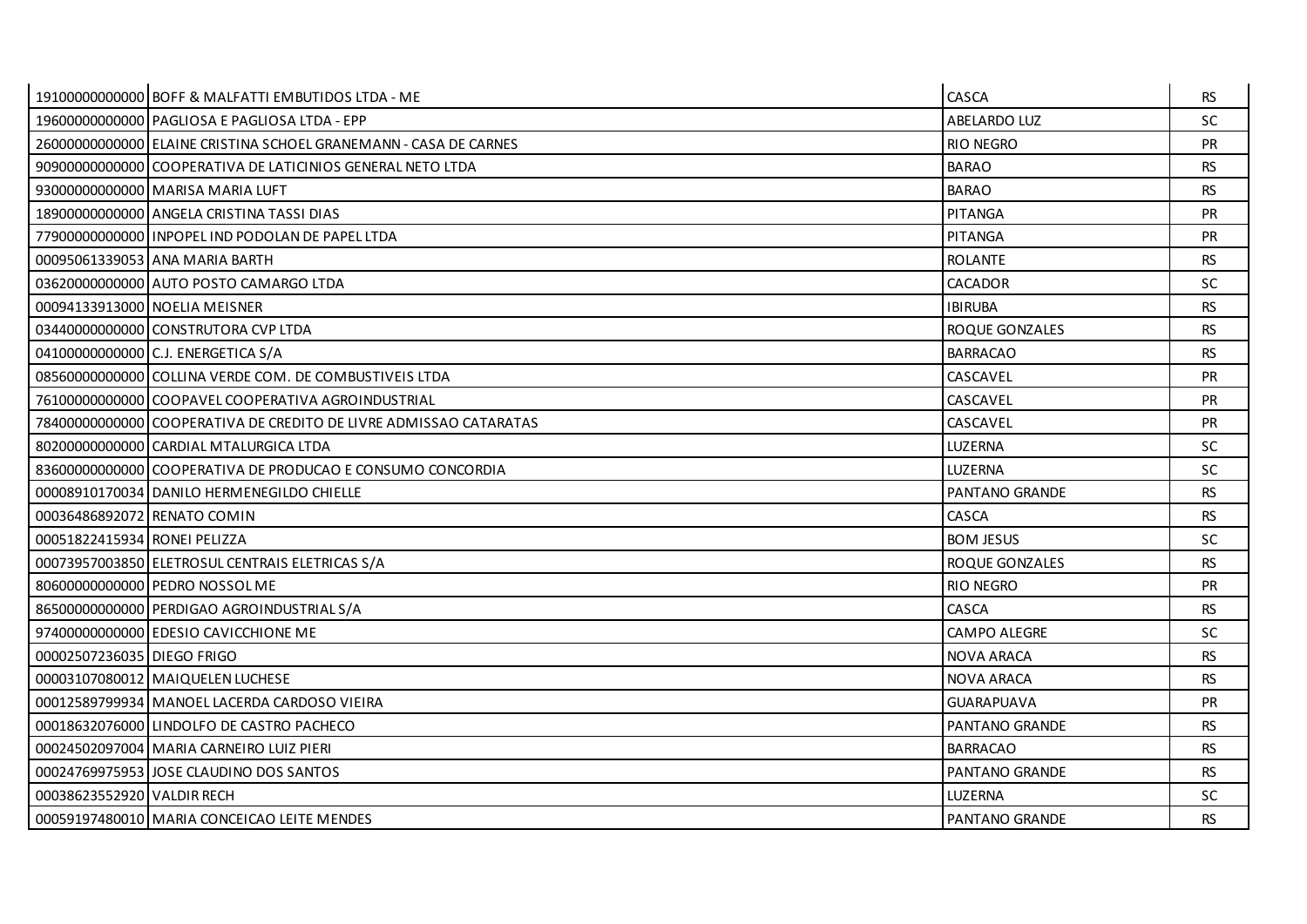|                             | 00068781482000 FATIMA PEREIRA MALICHESKI                        | <b>PANTANO GRANDE</b>    | <b>RS</b> |
|-----------------------------|-----------------------------------------------------------------|--------------------------|-----------|
|                             | 00072719877034 LORIVAN CALLARDIO                                | <b>LIBERATO SALZANO</b>  | <b>RS</b> |
|                             | 00075852918920 WAGNER SPAUTZ PINZ                               | <b>CACADOR</b>           | SC.       |
|                             | 00077563301020 LEILA PATRICIA DE OLIVEIRA GROSSLER              | <b>ROLANTE</b>           | <b>RS</b> |
|                             | 00078230284091 MARCIO TOCHETTO                                  | CAMPINAS DO SUL          | <b>RS</b> |
|                             | 00082457514053 MARILAINE FILPPINI PANASSAL                      | <b>LIBERATO SALZANO</b>  | <b>RS</b> |
|                             | 043600000000000 CERAMICA ORSI EIRELI - ME                       | POUSO REDONDO            | SC.       |
|                             | 13300000000000 FABIANO LOCH AGROPECUARIA RURAL - ME             | PITANGA                  | <b>PR</b> |
|                             | 75800000000000 AMAFIL INDUSTRIA E COMERCIO DE ALIMENTOS LTDA    | <b>CIANORTE</b>          | <b>PR</b> |
|                             | 76100000000000 COOPAVEL COOPERATIVA AGROINDUSTRIAL. (000016012) | CASCAVEL                 | <b>PR</b> |
|                             | 77900000000000 COOPERATIVA AGRARIA AGROINDUSTRIAL               | <b>GUARAPUAVA</b>        | PR        |
| 00001713949920 JOSE WINKLER |                                                                 | <b>GUARAPUAVA</b>        | <b>PR</b> |
|                             | 00001743138962 ADILSON MIGUEL TEIXEIRA                          | ABELARDO LUZ             | SC.       |
|                             | 00002332304916 SIDNEY DA SILVA                                  | <b>ABELARDO LUZ</b>      | <b>SC</b> |
|                             | 00002392019908 FERNANDO PAGLIA                                  | <b>ABELARDO LUZ</b>      | <b>SC</b> |
|                             | 0000351373896018353070-VALDIRJO?O GORLACH GORLACH               | CASCAVEL                 | <b>PR</b> |
| 00034447938049 LUIZ POSEBOM |                                                                 | CASCA                    | <b>RS</b> |
|                             | 00036827118991 GELMIRO ADOLFO ANSOLIN COD:296                   | CASCAVEL                 | <b>PR</b> |
| 00044171013020 OLI STRIEDER |                                                                 | CANDIDO GODOI            | RS.       |
|                             | 00484000000000 DA LUZ ADMINISTRADORA LTDA                       | <b>ABELARDO LUZ</b>      | <b>SC</b> |
|                             | 04770000000000 GAUDENPLAST LTDA                                 | CASCAVEL                 | <b>PR</b> |
|                             | 050900000000000 DULUDA TEXTIL EIRELI                            | <b>JAGUARUNA</b>         | SC.       |
|                             | 05300000000000 DAIRY PARTNERS AMERICAS MANUFACTURING BRASIL     | CASCAVEL                 | PR        |
|                             | 062400000000000 SAFEEDS - NUTRICAO ANIMAL LTDA                  | CASCAVEL                 | <b>PR</b> |
|                             | 08560000000000 COLLINA VERDE COMERCIO DE COMBUSTIVEIS LTDA      | CASCAVEL                 | <b>PR</b> |
|                             | 12400000000000 VALDECIR ANTONIO GRAFF 02528619901               | RIO NEGRO                | <b>PR</b> |
|                             | 13600000000000 METAL LUZ METALURGICA LTDA                       | <b>CIANORTE</b>          | <b>PR</b> |
|                             | 13800000000000 SILOESTE COMERCIO DE SILOS E SECADORES LTDA      | CASCAVEL                 | <b>PR</b> |
|                             | 07090000000000 SERRANA ENERGETICA S/A                           | CAXIAS DO SUL            | <b>RS</b> |
|                             | 09440000000000 EDIR MARCOS GASSEN                               | <b>ALPESTRE</b>          | <b>RS</b> |
|                             | 15700000000000 EVERSON RUDIMAR SCHOENARDIE                      | SAO FRANCISCO DE PAULA   | <b>RS</b> |
|                             | 94500000000000 SANDRO ROGERIO GOMES - ME                        | <b>TIRADENTES DO SUL</b> | <b>RS</b> |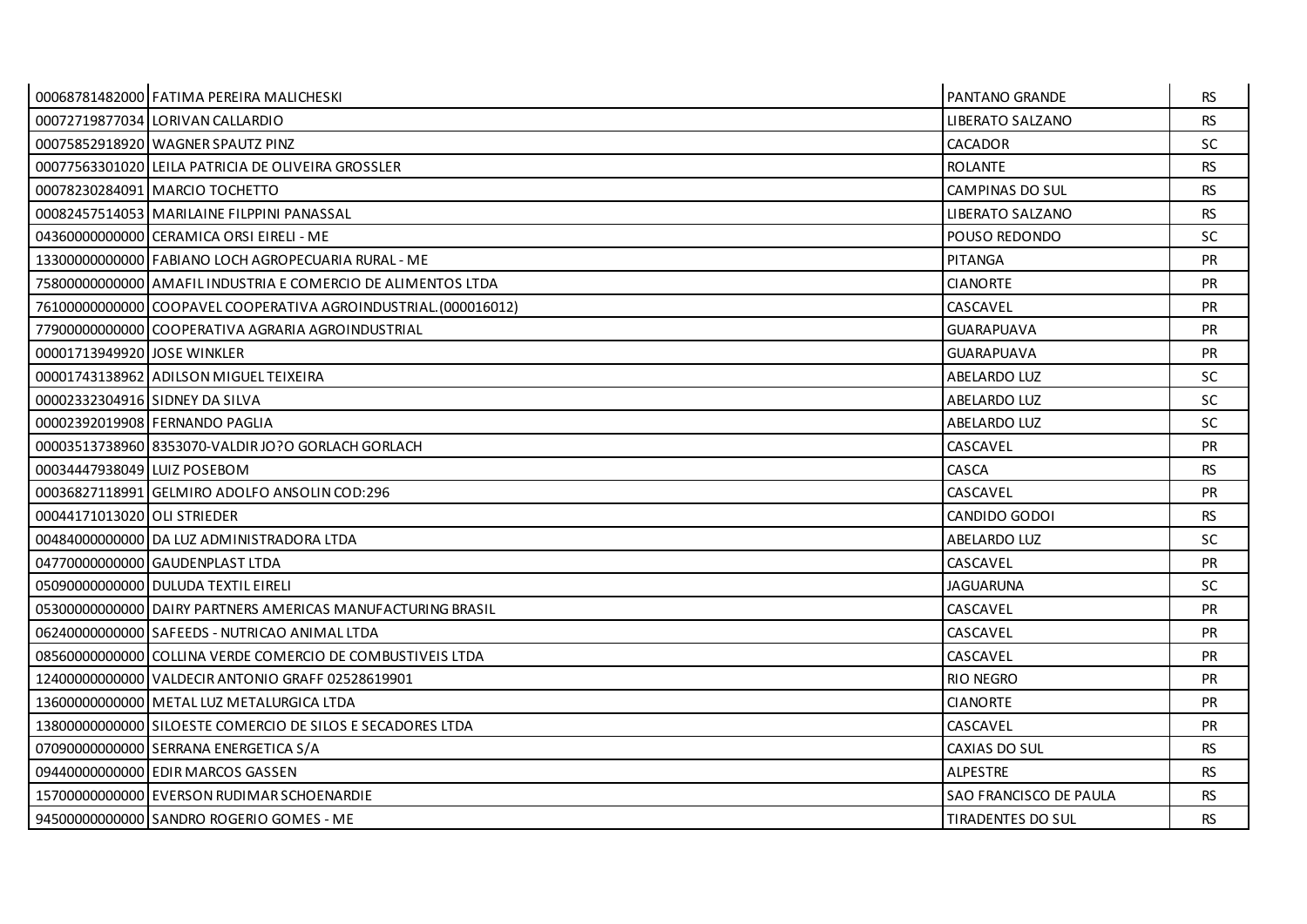|                             | 00001634266943 FABRICIO MORANGONI                                         | <b>URUSSANGA</b>         | SC.       |
|-----------------------------|---------------------------------------------------------------------------|--------------------------|-----------|
|                             | 00004389908979 GEOVANE SCHMITZ                                            | RIO DO OESTE             | <b>SC</b> |
|                             | 00004910252975 MARIA SALETE GARCIA DOS SANTOS SILVA                       | <b>MAFRA</b>             | <b>SC</b> |
| 00024020869049 HILDO TOIGO  |                                                                           | <b>ANTA GORDA</b>        | <b>RS</b> |
| 00042107440000 MICAEL BULLA |                                                                           | SAO FRANCISCO DE PAULA   | <b>RS</b> |
|                             | 00048104019015 VALDOCIR RODRIGUES DOS REIS                                | SAO FRANCISCO DE PAULA   | <b>RS</b> |
|                             | 00048812927068 GILMAR DOS SANTOS                                          | <b>ANTA GORDA</b>        | <b>RS</b> |
|                             | 00052345319020 JOACIR RODRIGUES DOS REIS                                  | SAO FRANCISCO DE PAULA   | <b>RS</b> |
|                             | 00079847242968 VANI JONES ORBACH                                          | DIONISIO CERQUEIRA       | <b>SC</b> |
|                             | 00080055877915 LEONARDO PASTRE                                            | <b>CONCORDIA</b>         | SC.       |
|                             | 02230000000000 MERCADO NOVA ERA LTDA - EPP                                | <b>CONCORDIA</b>         | <b>SC</b> |
|                             | 059500000000000 JULIANA CARDOSO DE ANDRADE                                | SAO FRANCISCO DE PAULA   | <b>RS</b> |
|                             | 07380000000000   MARILISE WRASSE ME                                       | PARAISO DO SUL           | <b>RS</b> |
|                             | 11000000000000 FW AGROPECUARIA LTDA - ME                                  | <b>CONCORDIA</b>         | <b>SC</b> |
|                             | 14500000000000 018309/01 - AUTO POSTO SANTO EXPEDITO LTDA - ME            | <b>RIO NEGRINHO</b>      | <b>SC</b> |
|                             | 81900000000000 COMERCIAL PASTRE LTDA - ME                                 | <b>CONCORDIA</b>         | <b>SC</b> |
|                             | 90100000000000 VIERA AGROCEREAIS LTDA                                     | SAO LUIZ GONZAGA         | <b>RS</b> |
|                             | 97100000000000 LUIZ CARLOS KUNZ - ME                                      | ALPESTRE                 | <b>RS</b> |
|                             | 00005691073931 NEIMAR JOCHEM                                              | RIO DO OESTE             | <b>SC</b> |
|                             | 00008989294908 AILTON TALIS PERCISI                                       | <b>CONCORDIA</b>         | <b>SC</b> |
|                             | 00050549316000 NET JESUS LORETO DUTRA                                     | CACAPAVA DO SUL          | <b>RS</b> |
|                             | 00059179813020 ZAIR ALCINDO FERRARI                                       | <b>CARLOS BARBOSA</b>    | <b>RS</b> |
|                             | 00068729707072 CLAUDIA CRISTINA DA COSTA                                  | <b>BOM RETIRO DO SUL</b> | <b>RS</b> |
|                             | 00093245157053 ANDERSON DOS SANTOS VEBER                                  | CACAPAVA DO SUL          | <b>RS</b> |
|                             | 03430000000000 LATICINIOS BARRA DO TIGRE LTDA - ME                        | <b>CONCORDIA</b>         | <b>SC</b> |
|                             | 04220000000000 NEOGAS DO BRASIL GAS NATURAL COMPRIMIDOS S/A               | SAO FRANCISCO DE PAULA   | <b>RS</b> |
|                             | 050200000000000 FUNILARIA FUNES LTDA ME                                   | <b>CONCORDIA</b>         | <b>SC</b> |
|                             | 050600000000000 ARMISSOES-ASSOCIACAO DAS REVENDAS DE DEFENSIVOS AGRICOLAS | SAO LUIZ GONZAGA         | <b>RS</b> |
|                             | 07270000000000 DOCES FORNO VELHO LTDA - EPP                               | CAXIAS DO SUL            | <b>RS</b> |
|                             | 08580000000000 AMB - MAQUINAS E FERRAMENTAS LTDA                          | <b>CARLOS BARBOSA</b>    | <b>RS</b> |
|                             | 0871000000000011NDUSTRIA DE MOVEIS DE MADEIRA JR MENEZES EIRELI           | PARAISO DO SUL           | <b>RS</b> |
|                             | 09280000000000 RODRIGO GASPERIN DALSIN                                    | <b>CARLOS BARBOSA</b>    | <b>RS</b> |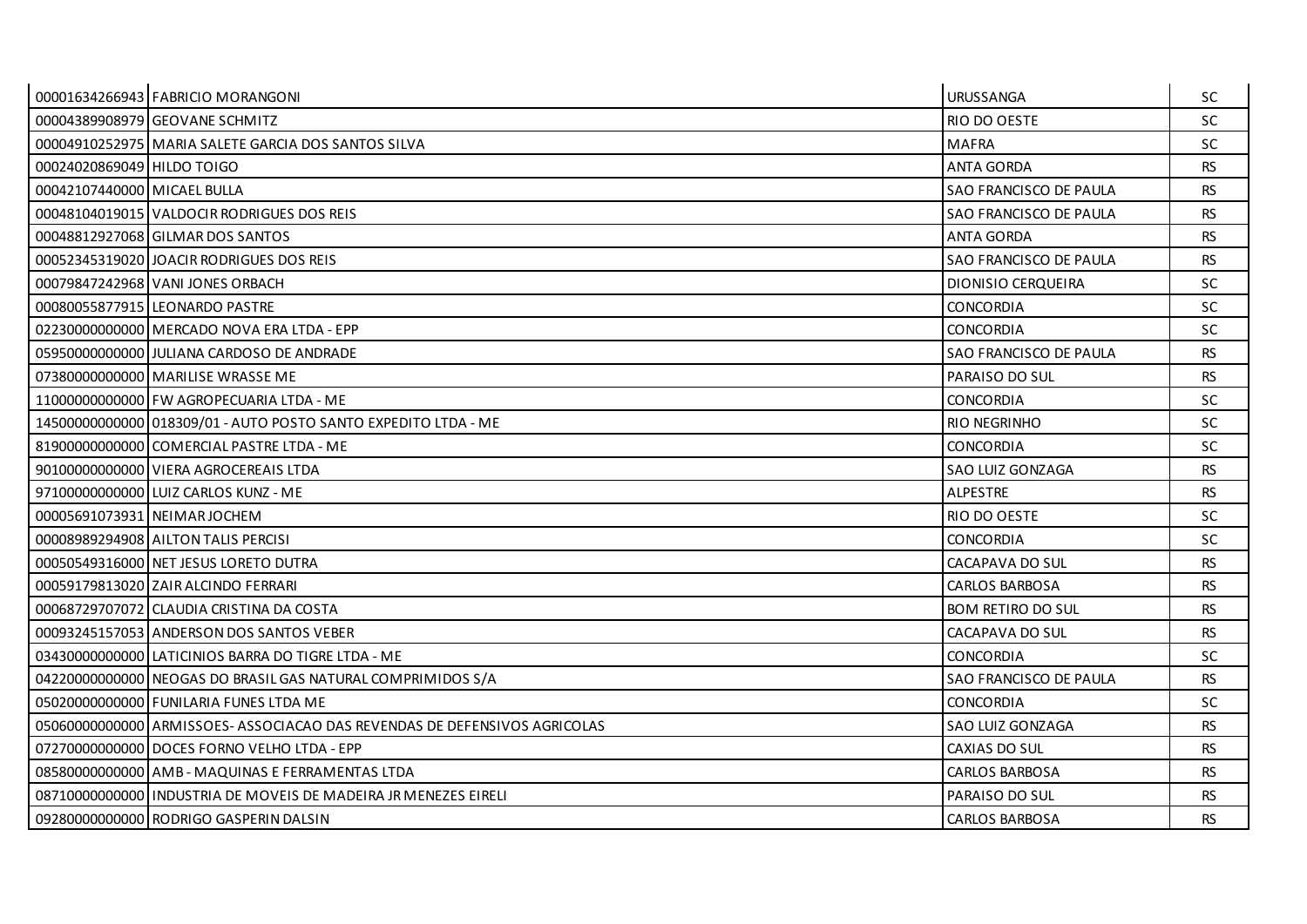|                             | 10700000000000 TORNEARIA COZER LTDA - ME                                    | <b>PALMITOS</b>                | SC        |
|-----------------------------|-----------------------------------------------------------------------------|--------------------------------|-----------|
|                             | 17000000000000 EMPORIO PROSPERATO LTDA - ME                                 | CACAPAVA DO SUL                | <b>RS</b> |
|                             | 19900000000000 ERLI HOFFMANN KLIPEL - ME                                    | SAO FRANCISCO DE PAULA         | <b>RS</b> |
|                             | 22600000000000 TRANSPORTES & COMERCIO DE MATERIAIS DE CONSTRUCAO A. ZANDONA | <b>CONCORDIA</b>               | SC.       |
|                             | 230000000000000 CHURRASCARIA DO XIRU LTDA - ME                              | SAO FRANCISCO DE PAULA         | <b>RS</b> |
|                             | 23100000000000 MATHEUS OLIMPIO MEZETTI ME                                   | TIRADENTES DO SUL              | <b>RS</b> |
|                             | 24100000000000 LETICIA LUKASZYNSKI 06620942989                              | <b>MAFRA</b>                   | <b>SC</b> |
|                             | 25600000000000 M.ROSCOE ENGENHARIA E CONSTRUCOES LTDA                       | <b>CANDIOTA</b>                | <b>RS</b> |
|                             | 26200000000000 PITER CHILTON SILVA ANTUNES 02440252077                      | SAO FRANCISCO DE PAULA         | <b>RS</b> |
|                             | 27100000000000 HESCAM IND E COM DE ERVA MATE LTDA ME                        | ANTA GORDA                     | RS.       |
|                             | 28400000000000 CRISTIANE CORREA AMARAL - ME                                 | CACAPAVA DO SUL                | <b>RS</b> |
|                             | 76400000000000 M. M. FERNANDES & FERNANDES LTDA                             | TUNEIRAS DO OESTE              | <b>PR</b> |
|                             | 877000000000000 COOP. TRIT. CACAPAVANA LTDA                                 | CACAPAVA DO SUL                | RS.       |
|                             | 93400000000000 ARCOVERDE COMERCIO LTDA                                      | CARLOS BARBOSA                 | <b>RS</b> |
|                             | 94500000000000 ARMAZEM BENELLI LTDA                                         | <b>CARLOS BARBOSA</b>          | <b>RS</b> |
|                             | 94500000000000 INDUSTRIA DE ESQUADRIAS MOCELLIN LTDA - ME                   | <b>CARLOS BARBOSA</b>          | <b>RS</b> |
|                             | 00030472199072 NEIMAR DE MENEZES                                            | PARAISO DO SUL                 | <b>RS</b> |
|                             | 00027601420000 MARIA ELISIA SCHIMITT TORMES                                 | <b>CRISSIUMAL</b>              | <b>RS</b> |
|                             | 02560000000000 AGRO COMERCIAL JADIR LTDA - EPP                              | PRESIDENTE GETULIO             | <b>SC</b> |
| 00097097632020 ANDRE PEITER |                                                                             | PICADA CAFE                    | <b>RS</b> |
|                             | 02400000000000 AGROPECUARIA HENICKA & FRIZZO LTDA - ME                      | <b>HUMAITA</b>                 | <b>RS</b> |
|                             | 05270000000000 MINI MERCADO KUNS LTDA                                       | <b>ALPESTRE</b>                | <b>RS</b> |
|                             | 12000000000000 AGROPECUARIA KLOCKNER LTDA - ME                              | <b>HUMAITA</b>                 | <b>RS</b> |
|                             | 72500000000000 GABRIELA KUNDE DUMKE                                         | PARAISO DO SUL                 | <b>RS</b> |
|                             | 00023822228087 CARLOS ALBERTO DA FONSECA                                    | SAO FRANCISCO DE PAULA         | <b>RS</b> |
|                             | 00024070742034 OTARIO HERMANN                                               | SANTA CLARA DO SUL             | <b>RS</b> |
|                             | 07210000000000 N G WENDT MADEIRAS                                           | NOVA PALMA                     | RS.       |
|                             | 89300000000000 ARNALDO ARMELINDO LORENZETTI - ME                            | <b>ALPESTRE</b>                | <b>RS</b> |
|                             | 94500000000000 AUTO POSTO SAO SEBASTIAO LTDA                                | <b>CARLOS BARBOSA</b>          | <b>RS</b> |
|                             | 00000902798081 FABIO DALLAZEN                                               | <b>DOIS IRMAOS DAS MISSOES</b> | <b>RS</b> |
|                             | 00002816916901 DECIO LUIS SCHROEDER                                         | <b>IPORA DO OESTE</b>          | SC.       |
|                             | 00037233556091 FRANCISCO XAVIER VENTURA                                     | MACHADINHO                     | <b>RS</b> |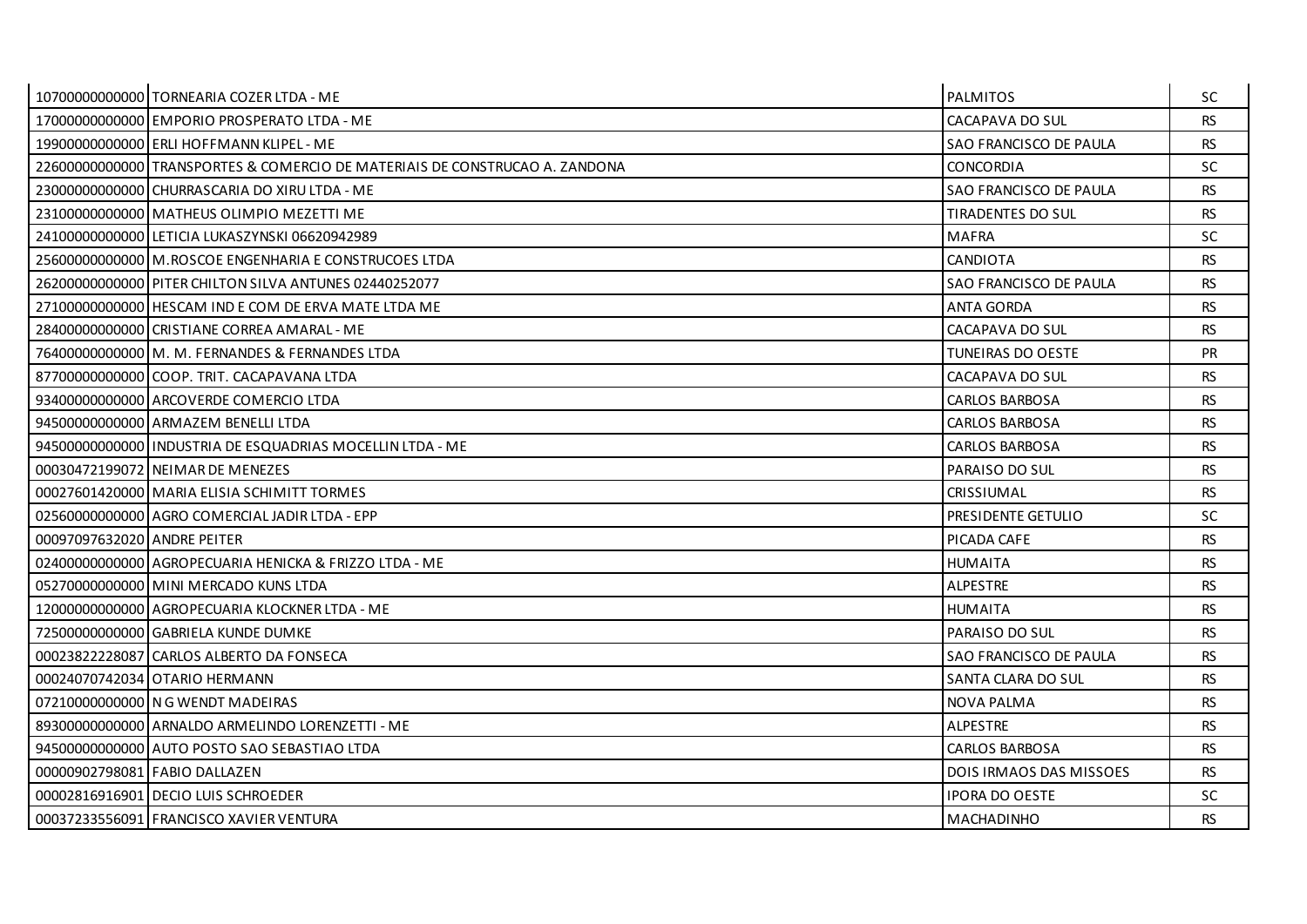|                             | 00071992200068 EVA CERENIO MACHADO DOS REIS                  | <b>SAO FRANCISCO DE PAULA</b> | RS.       |
|-----------------------------|--------------------------------------------------------------|-------------------------------|-----------|
|                             | 00092094511804 DANTE ANDREAZZA                               | CAXIAS DO SUL                 | <b>RS</b> |
|                             | 07150000000000 PAULO R. MENEGHINI COMERCIO E BAZAR LTDA - ME | <b>ALPESTRE</b>               | <b>RS</b> |
|                             | 07330000000000 SANTA LAURA S/A                               | <b>FAXINAL DOS GUEDES</b>     | SC.       |
|                             | 08350000000000 RC COMERCIO DE COMBUSTIVEIS LTDA              | CACAPAVA DO SUL               | <b>RS</b> |
|                             | 00004402544939 NEIVALDO SICHOSKI                             | <b>CONCORDIA</b>              | SC.       |
|                             | 00027750370030 FLAVIO SCHEIFLER                              | SAO FRANCISCO DE PAULA        | RS.       |
|                             | 00038589290000 VITORINO POLETO                               | CAXIAS DO SUL                 | <b>RS</b> |
|                             | 00061549193015 CLAUDIO DAMBROS                               | SAO FRANCISCO DE PAULA        | <b>RS</b> |
|                             | 00096890843053 LIRIA TEREZA FERRARI KASCHACK                 | <b>CRISSIUMAL</b>             | <b>RS</b> |
|                             | 01310000000000 MARILIANE DIEL - ME                           | <b>TIRADENTES DO SUL</b>      | <b>RS</b> |
|                             | 01890000000000 TURA E DIEL LTDA - ME                         | <b>TIRADENTES DO SUL</b>      | <b>RS</b> |
|                             | 01460000000000 TRANSPORTES CORRIENTES LTDA                   | <b>PELOTAS</b>                | RS.       |
|                             | 02090000000000 LATICINIOS BELA VISTA LTDA                    | DOUTOR MAURICIO CARDOSO       | <b>RS</b> |
|                             | 03450000000000 LAWRENCE FRIEDRICH SCHNEIDER                  | <b>CRISTAL</b>                | <b>RS</b> |
|                             | 07660000000000 COM, DE COMB, DICKEL E VIEIRA LTDA 000283-6   | PAVERAMA                      | RS.       |
|                             | 084800000000000 LAPINHA RESTAURANTES LTDA. - EPP             | LAPA                          | <b>PR</b> |
|                             | 11400000000000 ELIAS WEHNER ME                               | SANTA CRUZ DO SUL             | <b>RS</b> |
|                             | 11600000000000 ARY JOSE STRESSER DE MACEDO - ME              | <b>CASTRO</b>                 | <b>PR</b> |
|                             | 14100000000000 ESPACO K MODAS E LAR LTDA ME                  | <b>TERRA ROXA</b>             | <b>PR</b> |
|                             | 17100000000000 DANIELA YASMIN SCHERNER - ME                  | SANTA CRUZ DO SUL             | <b>RS</b> |
|                             | 20100000000000 AUTO POSTO SANTA MARIA EIRELI                 | SANTA TEREZA DO OESTE         | <b>PR</b> |
|                             | 21200000000000 SILVIA ELENA DA SILVA MAIA 01768819050        | PELOTAS                       | <b>RS</b> |
|                             | 22000000000000 LDC FABRICACAO DE CORTINAS PARA AVIARIOS      | <b>ORLEANS</b>                | <b>SC</b> |
|                             | 23900000000000 COMERCIAL SOARES E TOMASZEWSKI LTDA           | <b>CRISTAL</b>                | <b>RS</b> |
|                             | 24800000000000 DANIEL PUMPMACHER 01625644060                 | SANTA CRUZ DO SUL             | <b>RS</b> |
|                             | 76100000000000 CENTRO DE TREINAMENTO PARA PECUARISTAS        | CASTRO                        | <b>PR</b> |
|                             | 922000000000000 I INDUSTRIA DE CONSERVAS SCHRAMM LTDA        | <b>PELOTAS</b>                | RS.       |
|                             | 75900000000000 COAMO AGROINDUSTRIAL COOPERATIVA              | MANGUEIRINHA                  | <b>PR</b> |
|                             | 039400000000000 ALIBEM ALIMENTOS S.A.                        | <b>SARANDI</b>                | <b>RS</b> |
|                             | 07080000000000 ADRIANO HAMM ME                               | <b>ITUPORANGA</b>             | SC.       |
| 00024260002015 MOACIR MARIN |                                                              | CAMPOS NOVOS                  | SC        |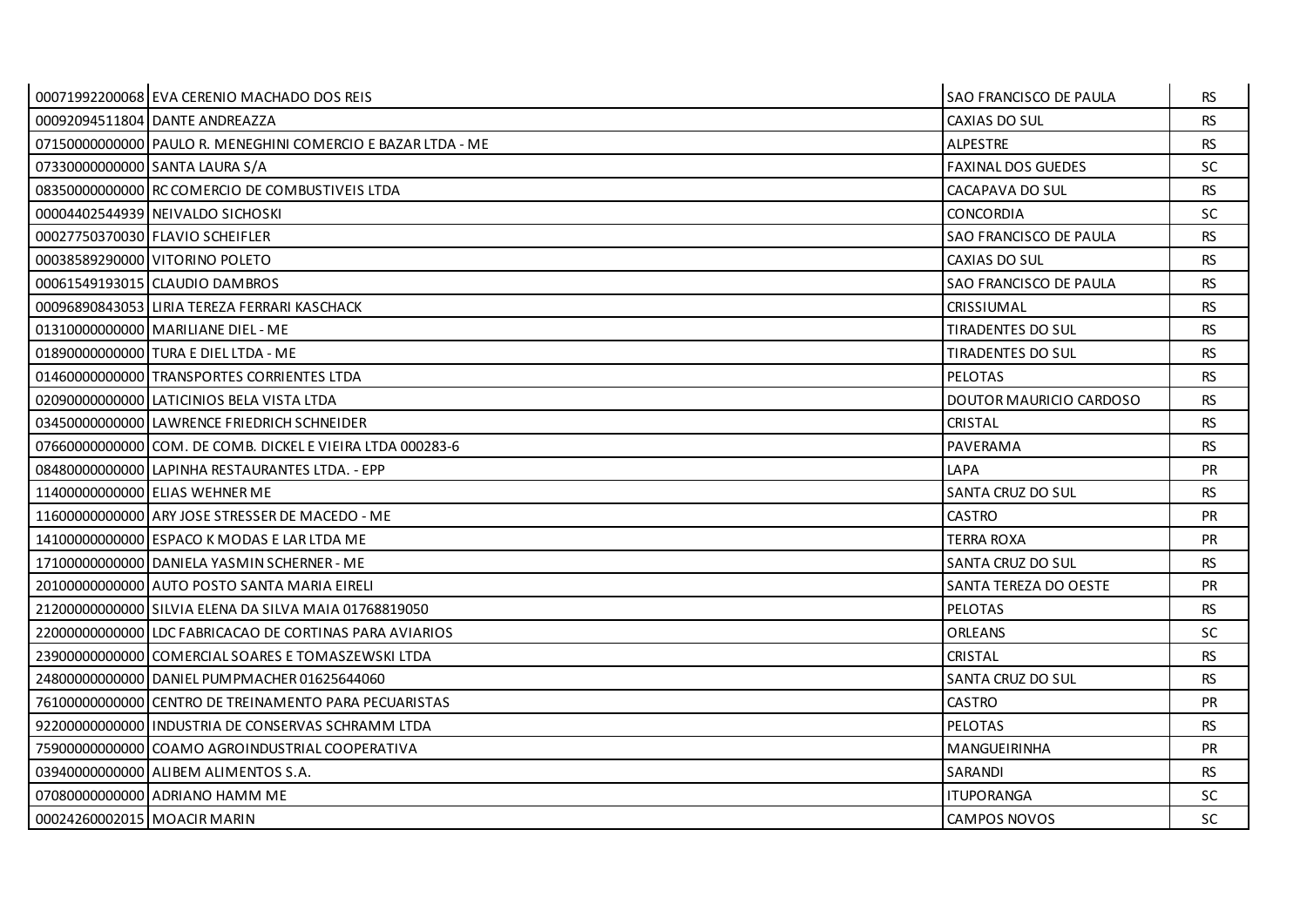|                               | 00050047272015 CLAIRSON CONRAD                             | <b>HORIZONTINA</b>         | <b>RS</b> |
|-------------------------------|------------------------------------------------------------|----------------------------|-----------|
|                               | 00098203177034 CLEUNI DEBORTOLI                            | NOVA ALVORADA              | <b>RS</b> |
|                               | 00674000000000   MOVEIS BRUNEL LTDA - ME                   | SANTA CRUZ DO SUL          | <b>RS</b> |
|                               | 07520000000000 CLAUDINO MOTTA - ME                         | <b>TURVO</b>               | <b>PR</b> |
|                               | 00001581610920 PAULO ROGERIO REERS                         | SAO JOSE DO CEDRO          | <b>SC</b> |
|                               | 00021402159072 DARI REISDORFER HINERASKI                   | DOUTOR MAURICIO CARDOSO    | <b>RS</b> |
|                               | 00041120418020 DENIR BROENSTRUP                            | <b>HORIZONTINA</b>         | <b>RS</b> |
|                               | 00045918201068 ELISABETE GRAFF STEFFENS                    | SAO PEDRO DA SERRA         | <b>RS</b> |
| 00052223248004 NICOLAU HAAS   |                                                            | SAO PEDRO DO BUTIA         | <b>RS</b> |
|                               | 00091975778049 DIRCEU LUIZ GIBBERT                         | SAO PEDRO DO BUTIA         | <b>RS</b> |
|                               | 01930000000000 ROMEU ANTONIO DILL - ME                     | <b>BOA VISTA DO BURICA</b> | <b>RS</b> |
|                               | 884000000000000 COML MARIN LTDA                            | <b>TUPARENDI</b>           | <b>RS</b> |
|                               | 00000920581080 FABIANO STEFFENS WILCHEN                    | SAO PEDRO DO BUTIA         | <b>RS</b> |
|                               | 00001214720005 GRAZIELA MELO DA SILVA OLTRAMARI            | CRISTAL                    | <b>RS</b> |
|                               | 00033716188034 LUIZ CARLOS SILVESKI                        | PARAI                      | <b>RS</b> |
| 00035123036091 I IGNACIO HECK |                                                            | SAO PEDRO DO BUTIA         | <b>RS</b> |
|                               | 00045278482087 VALDIR ALOISIO WEBER                        | <b>BOA VISTA DO BURICA</b> | <b>RS</b> |
|                               | 00052867536049 LIRIO ZENO FURH                             | SAO PEDRO DA SERRA         | <b>RS</b> |
|                               | 00062130986900 ISAIR CASAGRANDE                            | SAO JOSE DO CEDRO          | SC.       |
|                               | 01710000000000 JUREMA MARIA WARTHA FETTER ME               | SAO JOSE DO CEDRO          | SC.       |
|                               | 03340000000000 COOPERATIVA AGROPECUARIA BOA ESPERANCENSE - | <b>CAMPOS NOVOS</b>        | <b>SC</b> |
|                               | 03720000000000 BIOFARMA MONTE ALVARNE                      | SANTA CRUZ DO SUL          | <b>RS</b> |
|                               | 03730000000000 RICARDO BERSCH & CIA LTDA                   | <b>SANTA CRUZ DO SUL</b>   | <b>RS</b> |
|                               | 04420000000000 LATICINIO DANIEL COLLE LTDA - EPP           | VERE                       | <b>PR</b> |
|                               | 08220000000000 INFASA INDUSTRIA DE FARINHAS S.A.           | SANTA TEREZA DO OESTE      | <b>PR</b> |
|                               | 08950000000000 GEZLENI INDCOMDE LACTICINIOS                | SAO PEDRO DO BUTIA         | <b>RS</b> |
|                               | 10300000000000 201296-T A FERREIRA MAIA                    | <b>MOREIRA SALES</b>       | <b>PR</b> |
|                               | 799000000000000 ESTANCIA HIDROTERMAL VERE LTDA             | <b>VERE</b>                | <b>PR</b> |
|                               | 80700000000000 MARCIO JOSE COMELLI - ME                    | <b>ORLEANS</b>             | SC.       |
|                               | 83300000000000 COOPERATIVA AGROINDUSTRIAL ALFA             | FLOR DA SERRA DO SUL       | <b>PR</b> |
|                               | 93700000000000 LUIZ CARLOS MATANA E CIA LTDA ME            | NOVA ALVORADA              | <b>RS</b> |
|                               | 94700000000000 TRANSPORTES RUTZ LTDA                       | PELOTAS                    | <b>RS</b> |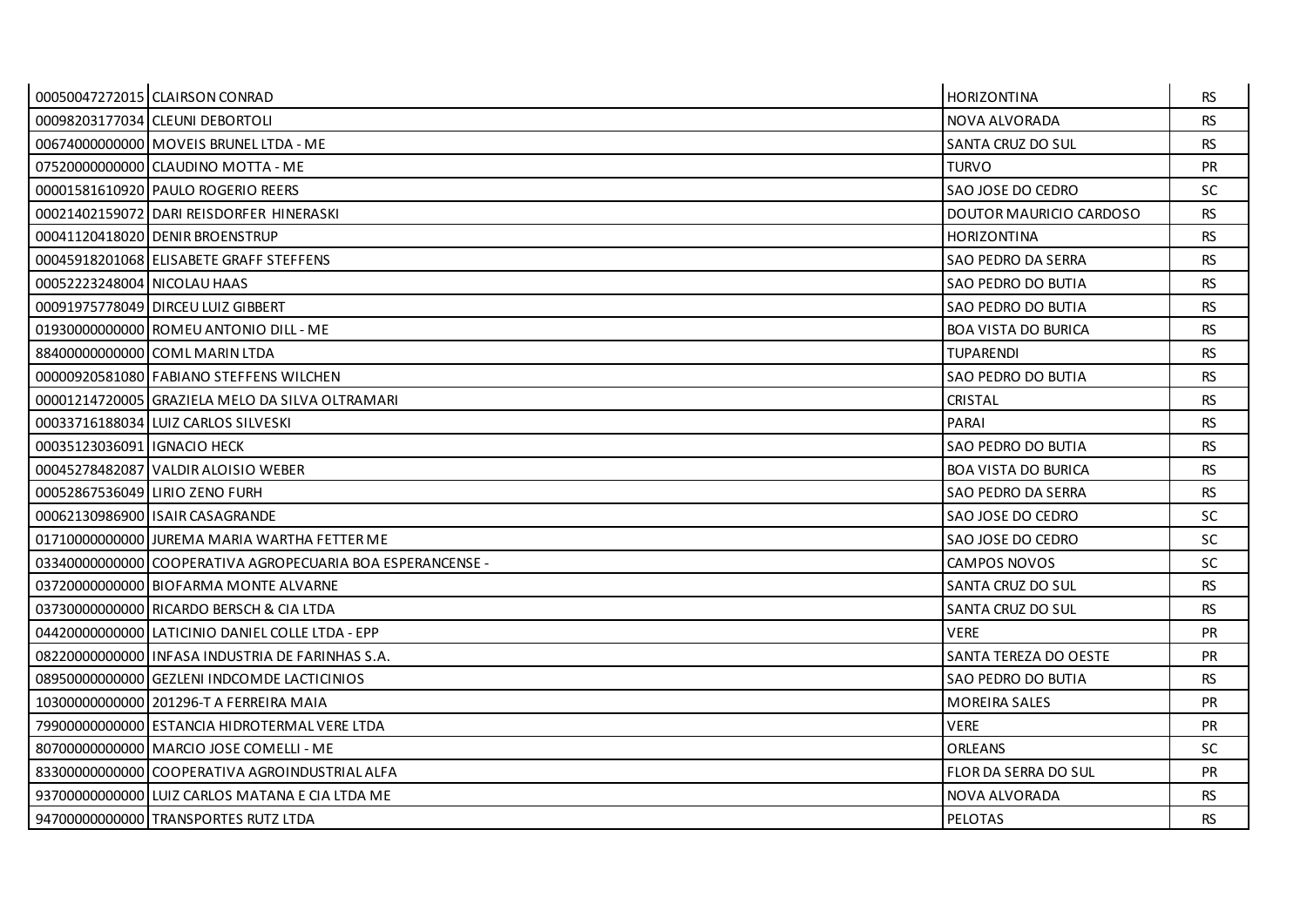|                               | 00000450868931 ISMAEL DALLA COSTA                                     | <b>CAMPOS NOVOS</b>       | SC        |
|-------------------------------|-----------------------------------------------------------------------|---------------------------|-----------|
|                               | 00001136489010 ANA CRISTINA AUTH                                      | <b>SAO PEDRO DA SERRA</b> | <b>RS</b> |
|                               | 00003661552961 LUIZ RICARDO GONCALVES                                 | <b>CAMPOS NOVOS</b>       | SC.       |
|                               | 00006974971940   MARTA MIRANDA PACHECO                                | TERRA ROXA                | <b>PR</b> |
| 00036076996072 JOSE CHIODELLI |                                                                       | <b>VERE</b>               | <b>PR</b> |
| 00041418557072 FELIX CERATTO  |                                                                       | PARAI                     | <b>RS</b> |
| 00049322184000 IVAR GOIN      |                                                                       | <b>TUPARENDI</b>          | RS.       |
| 00053004825015 ADEMAR POSSA   |                                                                       | <b>VILA MARIA</b>         | <b>RS</b> |
|                               | 00081091087920 VANDERLEI CARRER                                       | <b>ORLEANS</b>            | SC.       |
|                               | 016300000000000 PORATH & STAUB LTDA ME                                | SANTA CRUZ DO SUL         | <b>RS</b> |
|                               | 043900000000000 ELISANGELA SILVA FERREIRA --> 06856                   | <b>URUGUAIANA</b>         | <b>RS</b> |
|                               | 050900000000000 CEREALISTA RIO SUL LTDA                               | LAPA                      | <b>PR</b> |
|                               | 05910000000000 AUTO POSTO CASTELHANO LTDA                             | SANTA CRUZ DO SUL         | <b>RS</b> |
|                               | 076600000000000 LUCIANA EICHHOLZ OLIVEIRA                             | PELOTAS                   | <b>RS</b> |
|                               | 08910000000000 ADRIANA INES VOGT                                      | SANTA CRUZ DO SUL         | <b>RS</b> |
|                               | 11100000000000 A MARCINEK DE ALMEIDA                                  | <b>TURVO</b>              | <b>PR</b> |
|                               |                                                                       |                           |           |
|                               | 13700000000000 CLINICA VIVA MELHOR LTDA                               | LAPA                      | <b>PR</b> |
|                               | 148000000000000 METALURGICA BOGER LTDA                                | ORLEANS                   | SC.       |
|                               | 15100000000000 A. CORREA DE LARA E CIA LTDA                           | <b>TURVO</b>              | <b>PR</b> |
|                               | 18500000000000 CLEBER DA SILVEIRA AGUIAR 93989814087                  | <b>PELOTAS</b>            | <b>RS</b> |
|                               | 19600000000000 MARILENE APARECIDA OLIVEIRA 03611273910                | <b>CASTRO</b>             | <b>PR</b> |
|                               | 22200000000000 JULIANE STARK DOS SANTOS 93403216004                   | <b>PELOTAS</b>            | <b>RS</b> |
|                               | 26200000000000 SHB COMERCIO E INDUSTRIA DE ALIMENTOS S.A.             | <b>CASTRO</b>             | <b>PR</b> |
|                               | 31900000000000 ROSA SILVANA LEMES GUISSO                              | <b>IPUACU</b>             | <b>SC</b> |
|                               | 72500000000000 LUZIA MITIO HATA E CIA LTDA - ME                       | <b>TERRA ROXA</b>         | <b>PR</b> |
|                               | 73300000000000 FRIGORIFICO GASSEN LTDA                                | SANTA CRUZ DO SUL         | <b>RS</b> |
|                               | 75100000000000 COOPERVAL COOPERATIVA AGROINDUSTRIAL VALE DO IVAI LTDA | <b>JANDAIA DO SUL</b>     | <b>PR</b> |
|                               | 75700000000000 USINA DE ACUCAR SANTA TEREZINHA                        | <b>MOREIRA SALES</b>      | <b>PR</b> |
|                               |                                                                       | <b>CASTRO</b>             | <b>PR</b> |
|                               | 95400000000000 HOSPITAL BENEF, MONTE ALVERNE                          | SANTA CRUZ DO SUL         | <b>RS</b> |
|                               | 04560000000000 EMBUTIDOS SANTANA LTDA - ME                            | RIO DOS CEDROS            | SC.       |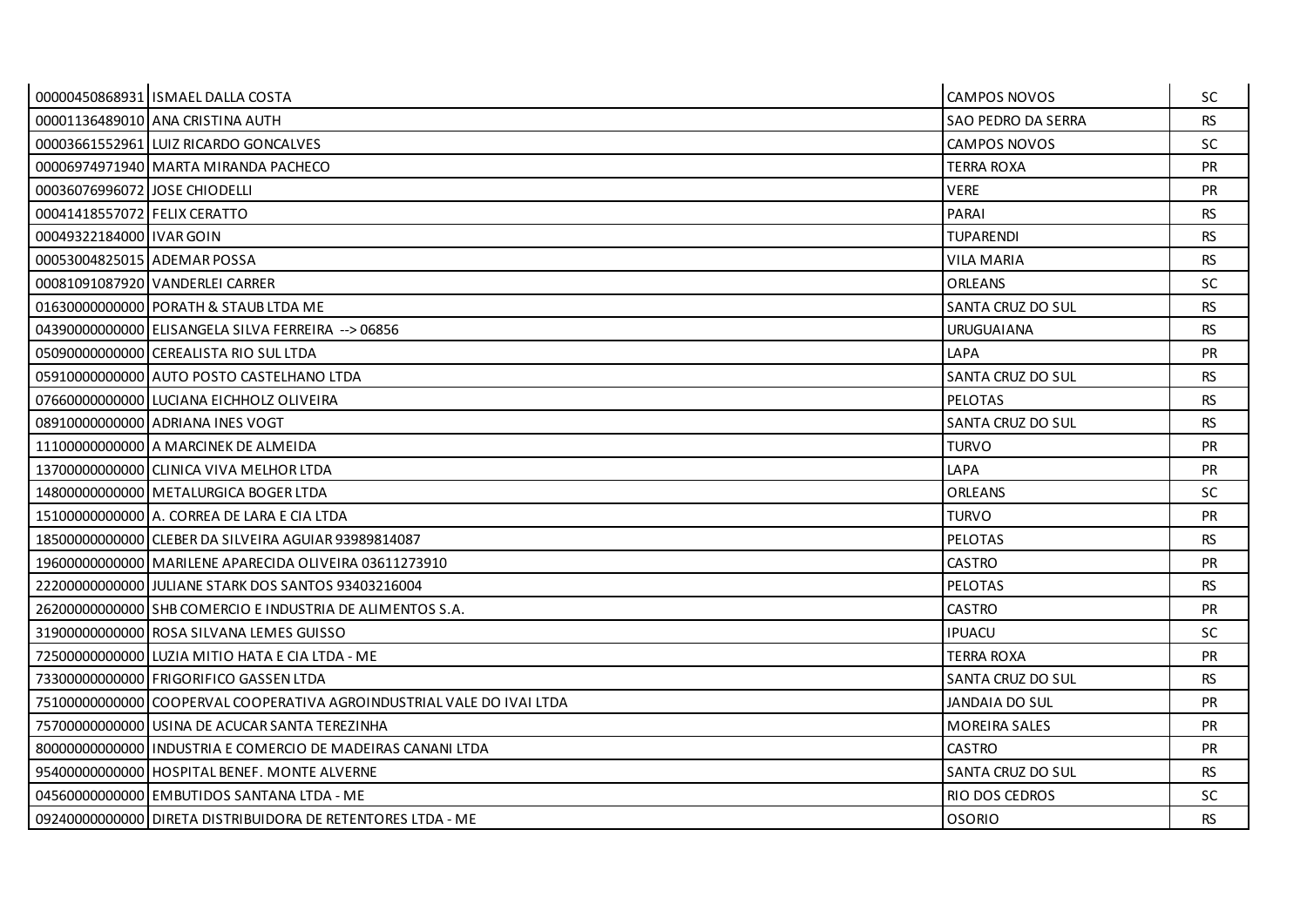| 00045476098020 ROMEU KOCH  |                                                                          | <b>VERA CRUZ</b>           | <b>RS</b> |
|----------------------------|--------------------------------------------------------------------------|----------------------------|-----------|
|                            | 00044625669049 AIRTON MAVOROWKI                                          | SANTO ANTONIO DAS MISSOES  | <b>RS</b> |
|                            | 04430000000000 ALEXANDRE SANHUDO DA SILVA - ME                           | ARROIO DO SAL              | <b>RS</b> |
|                            | 02200000000000 BUTZKE E FILHOS LTDA - ME                                 | <b>RIO DOS CEDROS</b>      | <b>SC</b> |
|                            | 07130000000000 CLAUDIO DE BASTOS ALVES                                   | <b>RIO PARDO</b>           | <b>RS</b> |
|                            | 88500000000000 CIRIO RODRIGUES DA SILVA                                  | SAO LOURENCO DO SUL        | <b>RS</b> |
|                            | 00023382090015 PAULO RENATO KOHLER                                       | SAO LOURENCO DO SUL        | RS.       |
|                            | 00054882346087 RONI ERDMANN IWEN                                         | SAO LOURENCO DO SUL        | <b>RS</b> |
|                            | 00054889324020 ELCI KLUMB SPECH                                          | SAO LOURENCO DO SUL        | <b>RS</b> |
|                            | 00055485073034 RAMILDO WERLE MULINARI                                    | <b>FORTALEZA DOS VALOS</b> | <b>RS</b> |
|                            | 00059776129072 SILVIO ESPINDOLA DE JESUS                                 | <b>OSORIO</b>              | <b>RS</b> |
|                            | 017000000000000 RUI CARLOS PETER ARMAZEM                                 | SAO LOURENCO DO SUL        | <b>RS</b> |
| 02870000000000 REONEI OTTO |                                                                          | <b>CANGUCU</b>             | <b>RS</b> |
|                            | 05300000000000 DAIRY PARTNERS AMERICAS MANUFACTURING BRASIL LTDA.        | PALMEIRA DAS MISSOES       | <b>RS</b> |
|                            | 05930000000000 RESTAURANTE PANORAMICO VILA VELHA LTDA                    | PONTA GROSSA               | <b>PR</b> |
|                            | 08070000000000 SILVIO VENZKE NEUTSLIG                                    | <b>CANGUCU</b>             | <b>RS</b> |
|                            | 10300000000000 DANIEL ALVES BARROS                                       | <b>RIO PARDO</b>           | <b>RS</b> |
|                            | 901000000000000 COMERCIAL SANTA TEREZA LTDA                              | SAO LOURENCO DO SUL        | <b>RS</b> |
|                            | 00002912810019 LILIAN RIBANNA JESKE                                      | SAO LOURENCO DO SUL        | <b>RS</b> |
|                            | 00011921633034 MILITIANO ARSENIO TRAESEL                                 | <b>TRES PASSOS</b>         | <b>RS</b> |
|                            | 00072091924091   ANGELICA MARIA C DIDEFRANCHESQUI                        | NOVO CABRAIS               | <b>RS</b> |
|                            | 00075824620091 LEONARDO STRELOW                                          | <b>SAO LOURENCO DO SUL</b> | <b>RS</b> |
|                            | 00089965701091 MARCELO ALENCAR SCHNEID                                   | <b>SAO LOURENCO DO SUL</b> | <b>RS</b> |
|                            | 01250000000000 SOLINEIDES CONRAD                                         | SAO LOURENCO DO SUL        | <b>RS</b> |
|                            | 02390000000000 FAROL INDUSTRIA E COMERCIO S.A.                           | <b>BIGUACU</b>             | SC.       |
|                            | 02470000000000 TRACTEBEL ENERGIA S. A.                                   | <b>ENTRE RIOS DO SUL</b>   | <b>RS</b> |
|                            | 04500000000000 LINHA EMILIA ENERGETICA S.A.                              | <b>DOIS LAJEADOS</b>       | <b>RS</b> |
|                            | 06070000000000 ROCKE - TRANSPORTES, COMERCIO DE MATERIAIS DE CONSTRUCAO, | CAMAQUA                    | <b>RS</b> |
| 07070000000000 IRIMO JOST  |                                                                          | <b>VERA CRUZ</b>           | <b>RS</b> |
|                            | 78900000000000 VIME LENZI LTDA                                           | RIO DOS CEDROS             | <b>SC</b> |
|                            | 78900000000000 AUTO POSTO JAMANTA LTDA 006436-0                          | CAMPINA GRANDE DO SUL      | <b>PR</b> |
|                            | 80400000000000 FERTICEL INDUSTRIA DE FERTILIZANTES LTDA                  | <b>VARGEM BONITA</b>       | <b>SC</b> |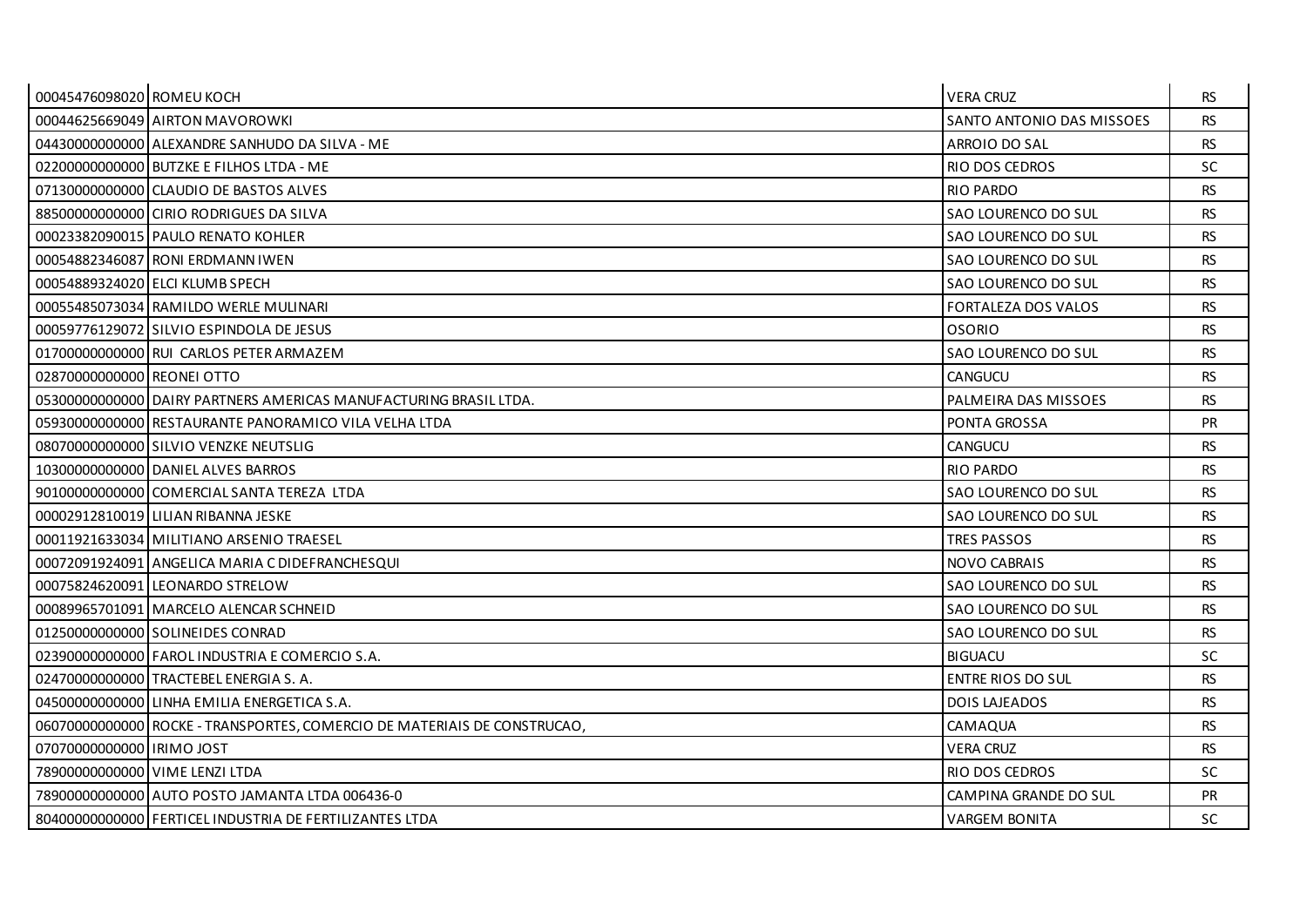|                              | 87300000000000 FABRICA DE MOVEIS KLEIN LTDA                                | <b>ERECHIM</b>        | RS.       |
|------------------------------|----------------------------------------------------------------------------|-----------------------|-----------|
|                              | 94900000000000 COOPAR - COOP. DOS PEQUENOS AGRICULTORES DA REGIAO SUL LTDA | SAO LOURENCO DO SUL   | <b>RS</b> |
|                              | 97200000000000 GILBERTO QUINTANA NUNES                                     | <b>CANGUCU</b>        | <b>RS</b> |
|                              | 00002616712008 VAGNER KRONING                                              | SAO LOURENCO DO SUL   | <b>RS</b> |
|                              | 00003699022030 CELSO BERNARDO BEHLING KRACK                                | SAO LOURENCO DO SUL   | <b>RS</b> |
|                              | 00004403881122 GILMAR DE PAULA                                             | <b>CORONEL BICACO</b> | <b>RS</b> |
| 00006445233015 HIRIO VOLV    |                                                                            | <b>CANGUCU</b>        | <b>RS</b> |
| 00026980142020 GUIDO GEPPERT |                                                                            | SAO LOURENCO DO SUL   | <b>RS</b> |
|                              | 000286854829681WALDEMAR VRIESMAN                                           | PONTA GROSSA          | <b>PR</b> |
|                              | 00031816550078 JOAO ERNESTO FROMMING                                       | SAO LOURENCO DO SUL   | <b>RS</b> |
|                              | 00038501724904 DARCI FRANCISCO STEIN                                       | <b>SAO CARLOS</b>     | <b>SC</b> |
| 00059083689034 LEOMAR HOLZ   |                                                                            | SAO LOURENCO DO SUL   | <b>RS</b> |
|                              | 00075829614049 SILVANA REINHOLDT                                           | SAO LOURENCO DO SUL   | <b>RS</b> |
|                              | 00075829762072 VALDOMIRO KASBURG                                           | SAO LOURENCO DO SUL   | <b>RS</b> |
|                              | 00088605795034 I IOLANDA GERI RITTER                                       | SAO LOURENCO DO SUL   | <b>RS</b> |
|                              | 00094778760034 PAULO RODERTO LEITZKE                                       | SAO LOURENCO DO SUL   | <b>RS</b> |
|                              | 02520000000000 HEIDER SERVICOS FUNERARIOS                                  | SAO LOURENCO DO SUL   | <b>RS</b> |
|                              | 02600000000000 SUPERMERCADO LUNARDELLI LTDA                                | <b>VIAMAO</b>         | <b>RS</b> |
|                              | 04440000000000 BRETANHA IMPORTACAO E EXPORTACAO LTDA                       | <b>SAO CARLOS</b>     | <b>SC</b> |
|                              | 06270000000000 RESTAURANTE HASS LTDA                                       | PONTA GROSSA          | <b>PR</b> |
| 17600000000000 KARINA RUSCH  |                                                                            | SAO LOURENCO DO SUL   | <b>RS</b> |
|                              | 19800000000000 CHARLES MOISES RUTZ LOPES 01666205052                       | SAO LOURENCO DO SUL   | <b>RS</b> |
|                              | 21900000000000 COOPERMOINHOS COOPERATIVA AGRICOLA E PEC                    | SAO LOURENCO DO SUL   | <b>RS</b> |
|                              | 26300000000000 ALDAIR BIERHALS KRONING 918.635.200-82                      | SAO LOURENCO DO SUL   | <b>RS</b> |
|                              | 264000000000000 VARGAS & CORREIA LTDA                                      | SAO LOURENCO DO SUL   | <b>RS</b> |
|                              | 27200000000000 VIVIANE LEITE DE OLIVEIRA 56022131049                       | <b>VIAMAO</b>         | <b>RS</b> |
|                              | 28900000000000 ENDERLE SOLUCOES AMBIENTAIS LTDA                            | <b>VARGEM BONITA</b>  | <b>SC</b> |
|                              | 43400000000000 MINERACAO SAO JUDAS LTDA                                    | PONTA GROSSA          | <b>PR</b> |
|                              | 93400000000000 FRIGORIFICO COQUEIRO LTDA                                   | SAO LOURENCO DO SUL   | <b>RS</b> |
| 00000137070004 ALAN COUTO    |                                                                            | ARROIO DO SAL         | <b>RS</b> |
|                              | 00035796278053 ALCEU DE BORTOLI                                            | FORTALEZA DOS VALOS   | <b>RS</b> |
|                              | 94200000000000 ALECIO ROQUE TROIAN                                         | <b>PLANALTO</b>       | <b>RS</b> |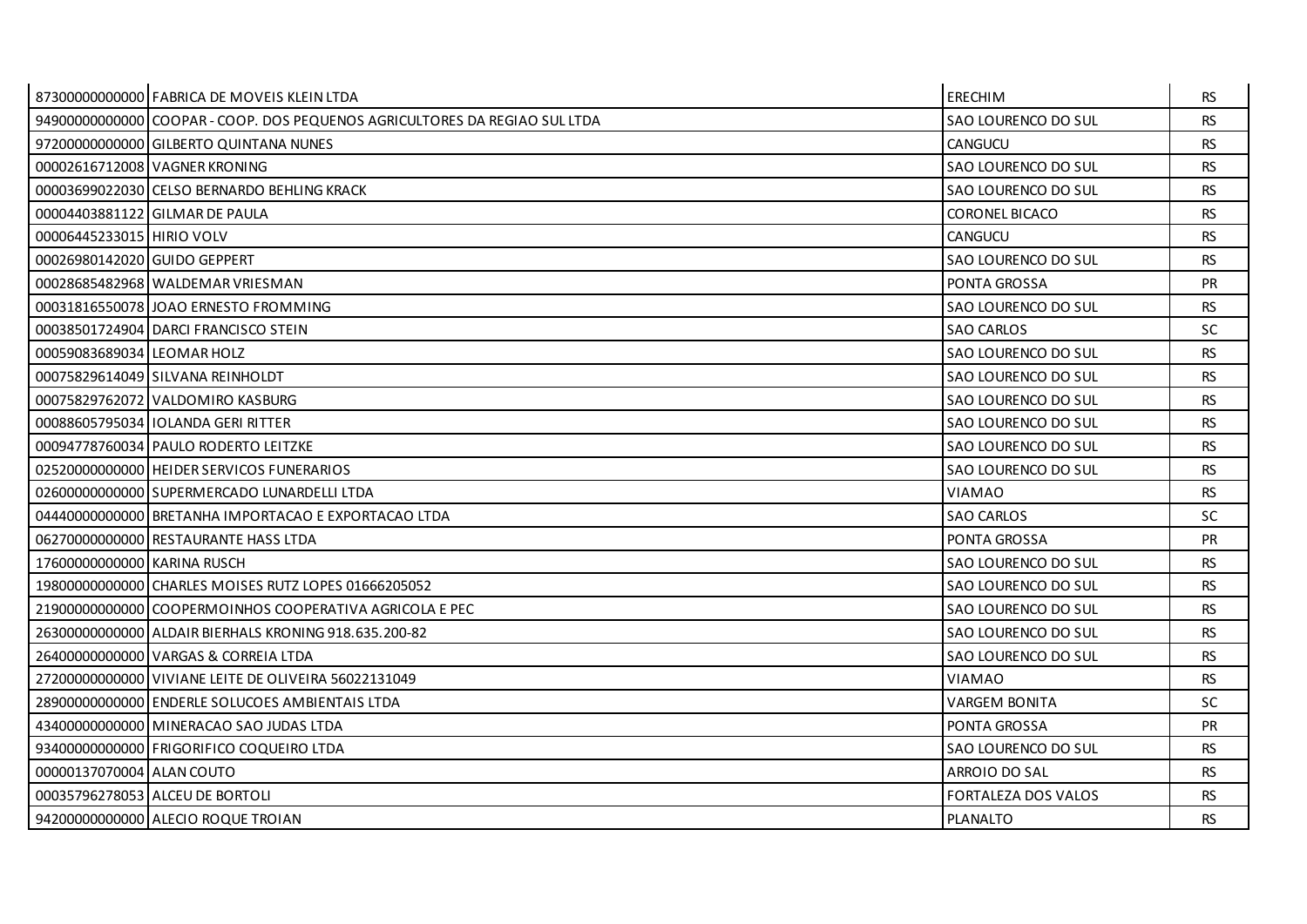|                              | 00001833798023 ANDREIA CAROLINA TREVA                     | PORTO LUCENA              | RS.       |
|------------------------------|-----------------------------------------------------------|---------------------------|-----------|
|                              | 05420000000000 NELSON VENZKE - ME                         | CAMAQUA                   | <b>RS</b> |
|                              | 05530000000000 COM. COMB. TRANSP. RODOV. ESCOLA BRANCA    | <b>ERECHIM</b>            | <b>RS</b> |
|                              | 069800000000000 BECKER & BECKER LTDA                      | SAO LOURENCO DO SUL       | <b>RS</b> |
|                              | 10500000000000 CLEONIR DE FATIMA VIEIRA DUARTE            | SANTO ANTONIO DAS MISSOES | <b>RS</b> |
|                              | 902000000000000 BRUNO KLEIN FERRAGENS ME                  | SAO LOURENCO DO SUL       | <b>RS</b> |
|                              | 92300000000000 CAPPRY SINDUSTRIA DE LATICINIOS LTDA - EPP | VIAMAO                    | RS.       |
|                              | 00013422162020 RODNEY BORGES DA FONSECA                   | CANGUCU                   | <b>RS</b> |
|                              | 00019471017068 EGOM GILLMESTER                            | <b>CANGUCU</b>            | <b>RS</b> |
| 00027800498808 DANIEL DIANAS |                                                           | PONTA GROSSA              | <b>PR</b> |
|                              | 00045429421049 DARI SCHULZ MULLER                         | SAO LOURENCO DO SUL       | <b>RS</b> |
| 00058349600063 RUI LENKE     |                                                           | SAO LOURENCO DO SUL       | <b>RS</b> |
|                              | 00058756728034 EDIO VILMAR BENDER                         | <b>TRES PASSOS</b>        | <b>RS</b> |
|                              | 02070000000000 DALPIAZ & CIA LTDA                         | <b>OSORIO</b>             | <b>RS</b> |
|                              | 05280000000000 EDER LUIZ DIAS MACHADO                     | CAMAQUA                   | RS.       |
|                              | 06340000000000 EDEGAR SELL HOLZ                           | SAO LOURENCO DO SUL       | <b>RS</b> |
|                              | 16700000000000 NERI DO NASCIMENTO EIRELI                  | <b>VENANCIO AIRES</b>     | <b>RS</b> |
|                              | 00027529126091 ALDINO WEINER CAPELETTI                    | <b>INDEPENDENCIA</b>      | <b>RS</b> |
| 00089054989068 ALUCIA WELKE  |                                                           | <b>SANTA ROSA</b>         | <b>RS</b> |
|                              | 03940000000000 ALIBEM ALIMENTOS S.A.                      | <b>SANTA ROSA</b>         | <b>RS</b> |
|                              | 00000584819900 CLOVIS VARASCHIM                           | PATO BRANCO               | <b>PR</b> |
|                              | 00006264638072 BERNARDINO GIULIANI                        | <b>SANTA MARIA</b>        | <b>RS</b> |
|                              | 00097670405015 ANDRE DALL AGNOL                           | <b>NOVA PETROPOLIS</b>    | <b>RS</b> |
|                              | 08080000000000 NANE COMERCIO DEPECAS LTDA                 | <b>MONDAI</b>             | SC.       |
|                              | 90600000000000 ASSOCIACAO DOS AGRICULTORES BOA NOVA       | <b>GRAMADO</b>            | <b>RS</b> |
|                              | 00000587007060 FABIO ANTONIO DA MOTTA                     | INDEPENDENCIA             | <b>RS</b> |
|                              | 000179110600531EURIDES DAL SATTO                          | <b>INDEPENDENCIA</b>      | <b>RS</b> |
|                              | 00027204693000 ROMILDO JOSE MORA                          | <b>CERRO BRANCO</b>       | <b>RS</b> |
| 00030922224072 MILTOM BIRK   |                                                           | <b>SANTO CRISTO</b>       | <b>RS</b> |
|                              | 00033227160072 DIONISIO JOSE FLORICH                      | <b>SANTO CRISTO</b>       | <b>RS</b> |
|                              | 00037098721034 CARLOS ELY GARCIA JUNIOR                   | <b>GRAMADO</b>            | RS.       |
|                              | 00043183980053 RICARDO ALBERTO LOHMANN                    | <b>GRAMADO</b>            | <b>RS</b> |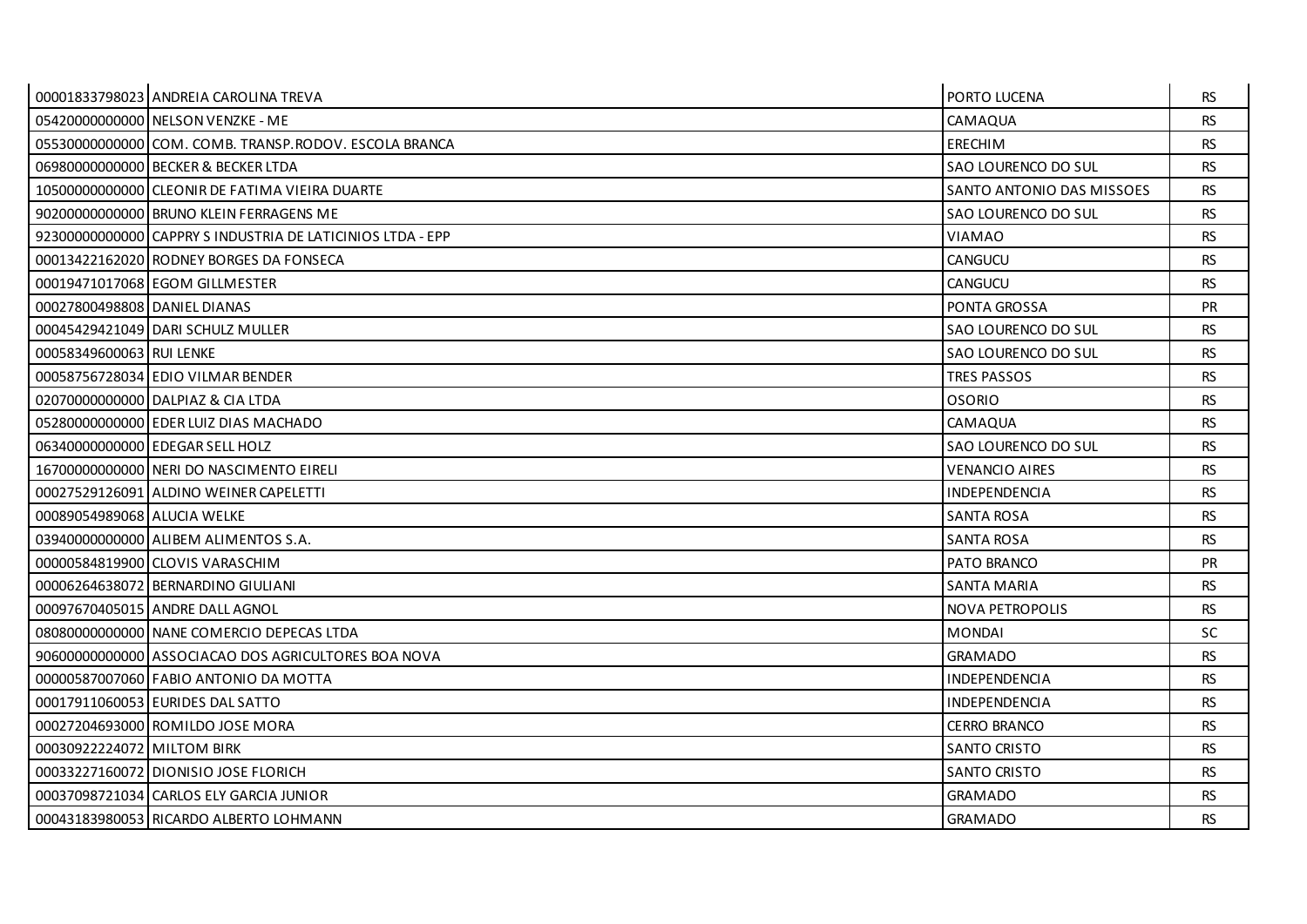|                              | 00045361410063 PAULO RENESIO SCHAEFER                   | <b>NOVA PETROPOLIS</b> | RS.       |
|------------------------------|---------------------------------------------------------|------------------------|-----------|
|                              | 00052258254000 ROMEU JOSE WIEST                         | <b>SANTO CRISTO</b>    | <b>RS</b> |
|                              | 00089811291934 RENI MARCIA SCHITTLER LINDEMANN          | <b>SERRA ALTA</b>      | SC.       |
|                              | 04220000000000 SERRARIA E MARCENARIA SANTOS LTDA - ME   | <b>VENANCIO AIRES</b>  | <b>RS</b> |
|                              | 04440000000000 EUSEBIO LAMBRECHT & CIA LTDA             | SAO MIGUEL DO IGUACU   | <b>PR</b> |
|                              | 11300000000000 COMPREBEM COMERCIO DE MOVEIS LTDA        | <b>VENANCIO AIRES</b>  | <b>RS</b> |
|                              | 33900000000000 PERNOD RICARD BRASIL IND E COMERCIO LTDA | SANTANA DO LIVRAMENTO  | RS.       |
|                              | 87400000000000 COOPERATIVA AGRICOLA MISTA ACEGUA LTDA   | <b>ACEGUA</b>          | <b>RS</b> |
|                              | 00001782216006 IDIVANDRO MARCONI                        | <b>NOVA PETROPOLIS</b> | <b>RS</b> |
|                              | 00001818375958 JONAS ZAWADZKI                           | <b>CANOINHAS</b>       | <b>SC</b> |
|                              | 00002109963905 6953 - SOLANGE APARECIDA SILVA           | <b>LONDRINA</b>        | <b>PR</b> |
|                              | 000022689999391SIMAO INACIO PAGNO                       | <b>TANGARA</b>         | <b>SC</b> |
|                              | 00024132098087 LEDA DA COSTA SANTOS                     | <b>VENANCIO AIRES</b>  | RS.       |
| 00042237602972 GENTIL RETORE |                                                         | <b>TANGARA</b>         | SC        |
| 00057676844053 MARLI KOELER  |                                                         | <b>NOVA PETROPOLIS</b> | <b>RS</b> |
|                              | 00061444111000 LEANI CATARINA REIS                      | <b>VENANCIO AIRES</b>  | <b>RS</b> |
|                              | 00063634821000 AMELIA MARANGONI CANTAO                  | <b>SAO VALENTIM</b>    | <b>RS</b> |
|                              | 00068688342091 ALBERTO HORST - 001030                   | <b>WESTFALIA</b>       | <b>RS</b> |
|                              | 02930000000000 ELMAR SCHNEIDER - ME                     | <b>SEDE NOVA</b>       | RS.       |
|                              | 04960000000000 CONSORCIO EMPRESARIAL SALTO PILAO        | <b>APIUNA</b>          | SC        |
|                              | 07840000000000 HENKES E HENKES                          | <b>SANTO CRISTO</b>    | <b>RS</b> |
|                              | 11500000000000 JOEL F PEREIRA - ME                      | <b>VENANCIO AIRES</b>  | <b>RS</b> |
|                              | 11500000000000 JAKSON A TURMINA COM E REP DE EQ AG LTDA | <b>CRICIUMA</b>        | SC        |
|                              | 11800000000000 LUIS FERNANDO FERREIRA MANUTENCAO        | <b>VENANCIO AIRES</b>  | <b>RS</b> |
|                              | 75500000000000 WILSON LINZMEIER - ME                    | <b>CANOINHAS</b>       | <b>SC</b> |
|                              | 88200000000000 MATADOURO ZIMMERMANN LTDA                | NOVA PETROPOLIS        | <b>RS</b> |
|                              | 94300000000000 GRANJA AVICOLA BOM FRANGO LTDA           | <b>VENANCIO AIRES</b>  | <b>RS</b> |
|                              | 94300000000000 MARIA I.DA SILVA PEREIRA                 | <b>VENANCIO AIRES</b>  | <b>RS</b> |
|                              | 94900000000000 OSMAR WAGNER - ME                        | CRUZ ALTA              | <b>RS</b> |
|                              | 00002475520973 ANTONIO MARCOS SANTIM                    | <b>BOA ESPERANCA</b>   | <b>PR</b> |
|                              | 00004143047993 GIOVANI TRENTO                           | <b>JOACABA</b>         | <b>SC</b> |
|                              | 00006068332934 SELVINO WELTER[016E006/                  | SAO MIGUEL DO IGUACU   | <b>PR</b> |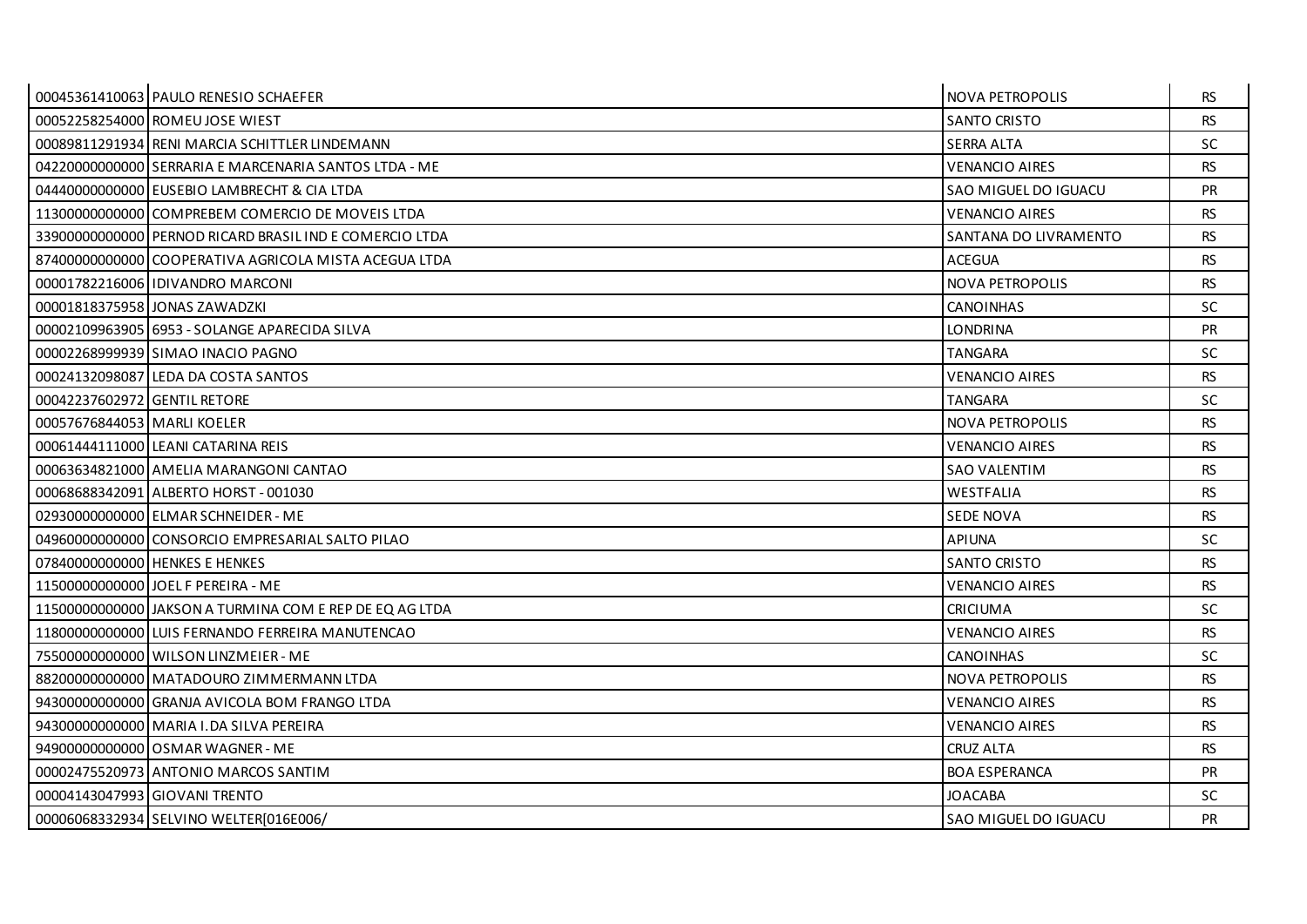|                               | 00006089518034 CLAUDIO MAUCH                                               | PORTO ALEGRE                | <b>RS</b> |
|-------------------------------|----------------------------------------------------------------------------|-----------------------------|-----------|
| 00008635333969 ANDREI ZOZ     |                                                                            | <b>MARIPA</b>               | <b>PR</b> |
| 00021254400915 NELTON PEREIRA |                                                                            | SAO MIGUEL DO IGUACU        | <b>PR</b> |
|                               | 00047016981991 JOAO ARMANDO HAIDUK                                         | SAO MATEUS DO SUL           | <b>PR</b> |
|                               | 00086124846934 ROSANI ELAINE SAUSEM                                        | <b>SANTA HELENA</b>         | PR        |
|                               | 00089646274900 ODAIR DE SOUZA                                              | <b>APIUNA</b>               | <b>SC</b> |
| 00089690621068 CONRAD JANZEN  |                                                                            | <b>ACEGUA</b>               | <b>RS</b> |
|                               | 00099895722087 ODIRLEI VITOR BERLATTO                                      | <b>NOVA PRATA</b>           | <b>RS</b> |
|                               | 00180000000000 IRINEU SCHAUREN - ME                                        | <b>SANTA HELENA</b>         | <b>PR</b> |
|                               | 014400000000000 AUTO ELETRICA AMIGAO LTDA - ME                             | SAO MATEUS DO SUL           | <b>PR</b> |
|                               | 07770000000000 JOAO CRISTIANO BARBOZA                                      | NOVA LARANJEIRAS            | <b>PR</b> |
|                               | 09140000000000 SUSTENTABIO INDUSTRIA BENEFICIADORA DE FENO                 | <b>SANTA HELENA</b>         | <b>PR</b> |
|                               | 09200000000000 CLAIR JOSE SKLARSKI JUNIOR - MINI MERCADO                   | <b>TEIXEIRA SOARES</b>      | <b>PR</b> |
|                               | 09530000000000 MINIMERCADO CAMPANHOLA LTDA                                 | <b>SANTA MARIA</b>          | <b>RS</b> |
|                               | 10800000000000 MARA COMERCIO DE PRODUTOS NATURAIS                          | <b>MARQUES DE SOUZA</b>     | <b>RS</b> |
|                               | 1130000000000 37324 JURACI P INACIO MERCEARIA - ME [MERCEARIA E ACOUGUE JS | <b>MARQUES DE SOUZA</b>     | <b>RS</b> |
|                               | 13700000000000 PERFECTA COSMETICOS LTDA - EPP                              | <b>SANTA MARIA</b>          | <b>RS</b> |
|                               | 24600000000000 LATICINIOS GRAN FILATA LTDA                                 | <b>XAXIM</b>                | <b>SC</b> |
|                               | 00052050467915 GILBERTO MARUTANI                                           | ARAPONGAS                   | <b>PR</b> |
|                               | 00001365528030 MOISES INACIO KESSLER                                       | <b>VENANCIO AIRES</b>       | <b>RS</b> |
|                               | 18300000000000 JONAS RAFAEL DA SILVA ME                                    | <b>VENANCIO AIRES</b>       | <b>RS</b> |
|                               | 00038901560020 ALOISIO REMI WEBER                                          | <b>NOVA PETROPOLIS</b>      | <b>RS</b> |
|                               | 08800000000000 8253-LIDIA ELISABETE PITTOL HELTZ E CIA LTDA                | <b>VENANCIO AIRES</b>       | <b>RS</b> |
|                               | 18400000000000 ADRIANO BENETTI MODEL ME<br>89                              | <b>RIQUEZA</b>              | <b>SC</b> |
|                               | 00044972695900 NEIVO ANTONIO FAVERO                                        | <b>XAXIM</b>                | <b>SC</b> |
|                               | 00197000000000 MINIMERCADO INACIO LTDA - ME                                | PORTO ALEGRE                | <b>RS</b> |
|                               | 11000000000000 CERTEL RASTRO DE AUTO GERACAO DE ENERGIA S A (30481)        | SAO JOSE DO HERVAL          | <b>RS</b> |
|                               | 90500000000000 ARMINDO L.DOS SANTOS                                        | <b>VENANCIO AIRES</b>       | <b>RS</b> |
|                               | 00037813641000 PEDRO VALENTIM NAZARIO                                      | <b>VENANCIO AIRES</b>       | <b>RS</b> |
|                               | 00046258809049 SANDRO RONALDO BOTEGA BRONDANI                              | <b>BOA VISTA DO CADEADO</b> | <b>RS</b> |
|                               | 00059385987968 DOLCIMAR LUIZ STRINGHI                                      | <b>GUATAMBU</b>             | SC.       |
|                               | 00086799231920 ROQUELANE MEIER                                             | <b>MONDAI</b>               | <b>SC</b> |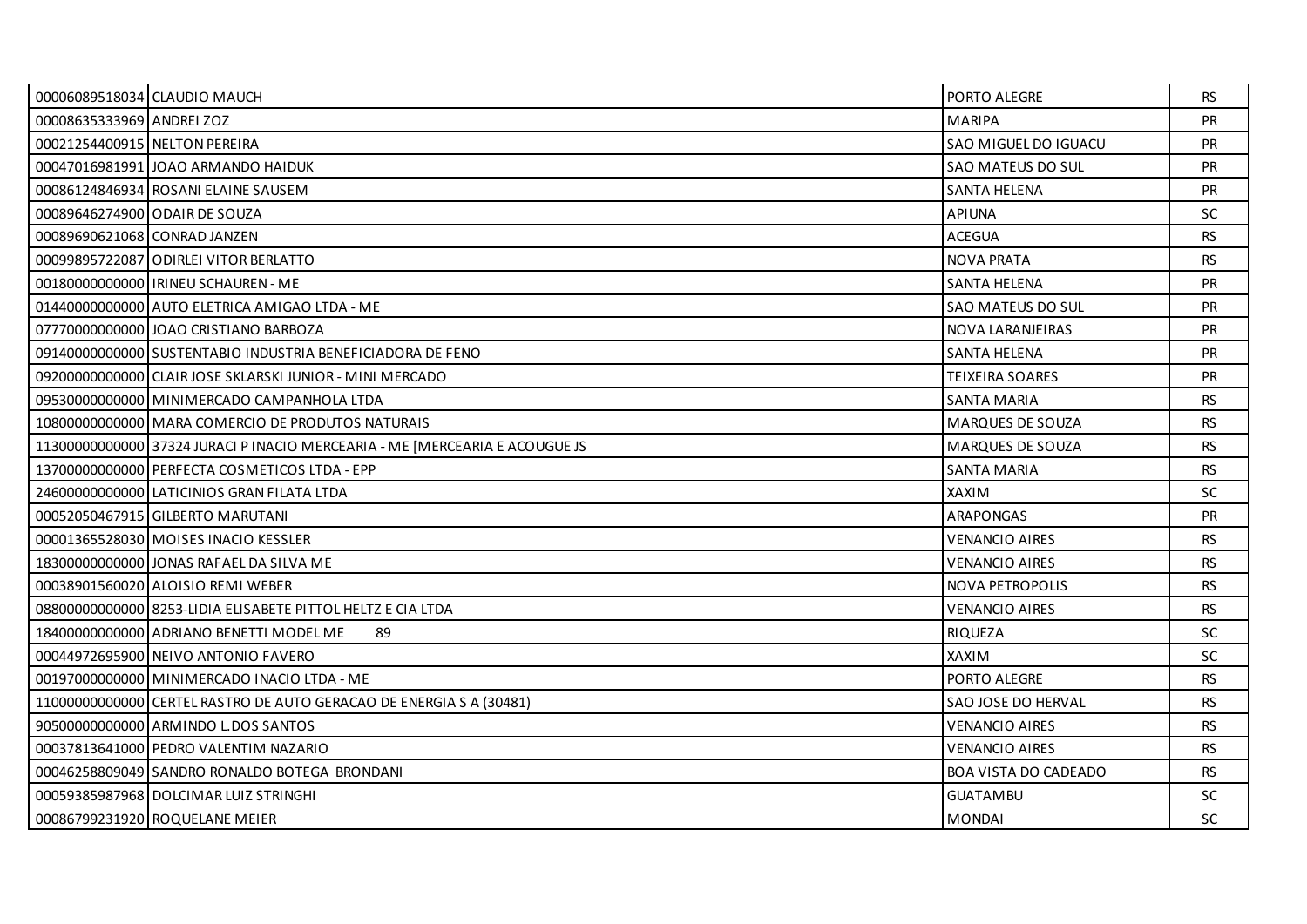|                               | 00190000000000 CASA DA AGRIC NSA SRA DA GLORIA LTDA                      | <b>CANOINHAS</b>          | <b>SC</b> |
|-------------------------------|--------------------------------------------------------------------------|---------------------------|-----------|
|                               | 02900000000000 FABIANA REGINA COELHO ME                                  | SAO FRANCISCO DO SUL      | <b>SC</b> |
|                               | 05910000000000 POSTO ZANONI LTDA - EPP                                   | <b>MARQUES DE SOUZA</b>   | <b>RS</b> |
|                               | 08280000000000 ERVALDINO THUROW                                          | <b>DOM FELICIANO</b>      | <b>RS</b> |
|                               | 00043745644034 AMARILDO ANTONIO DALPUPO                                  | CONSTANTINA               | <b>RS</b> |
|                               | 86500000000000 AGRICOLA FRAIBURGO SA                                     | <b>AGUA DOCE</b>          | <b>SC</b> |
|                               | 942000000000000 ANASTACIA NICARETTA & CIA LTDA - ME                      | CAMPINA DAS MISSOES       | <b>RS</b> |
|                               | 00082370680172 CESAR DANIEL PALM                                         | <b>SANTA HELENA</b>       | <b>SC</b> |
|                               | 07310000000000 CEREALISTA HATSCUBACH                                     | <b>RESTINGA SECA</b>      | <b>RS</b> |
|                               | 08930000000000 BME - CAPAO DA CONVENCAO ENERGIA S/A                      | <b>JULIO DE CASTILHOS</b> | <b>RS</b> |
|                               | 11300000000000 CJ HYDRO - GERACAO DE ENERGIA S.A                         | <b>BOM PROGRESSO</b>      | <b>RS</b> |
|                               | 92500000000000 APSAT AMADEU SUL                                          | CAMPINA DAS MISSOES       | <b>RS</b> |
|                               | 00001917026099 ODERLAM PAULO ROSSETO                                     | CONSTANTINA               | <b>RS</b> |
| 00028423070972 OLIVETO BERTOL |                                                                          | <b>TUPASSI</b>            | <b>PR</b> |
|                               | 00094949603949 SALVANO OLIVOTTO                                          | <b>DESCANSO</b>           | <b>SC</b> |
|                               | 05500000000000 COMERCIAL SANTA LUCIA LTDA                                | <b>DESCANSO</b>           | <b>SC</b> |
|                               | 00002349050939 ELSA SCHLEICHER FRANZ                                     | MARECHAL CANDIDO RONDON   | PR        |
|                               | 00047400196049 JOAO LUIZ DALASCA DO SANTOS                               | JULIO DE CASTILHOS        | <b>RS</b> |
|                               | 00062459694091 RENATO NICOLODI 1069                                      | JULIO DE CASTILHOS        | <b>RS</b> |
|                               | 00070781176972 VITORIO ALVES DE MOURA                                    | <b>DESCANSO</b>           | <b>SC</b> |
| 00082801266949 JAIR COSTA     |                                                                          | <b>TUNAPOLIS</b>          | <b>SC</b> |
|                               | 00099013126049 TIAGO LONDERO SCHEFFER                                    | JULIO DE CASTILHOS        | <b>RS</b> |
| 00196000000000 LEO ZANDONA    |                                                                          | <b>DESCANSO</b>           | <b>SC</b> |
|                               | 01840000000000 JOSE ADRIANO MENEGUEL MARTINS                             | <b>JULIO DE CASTILHOS</b> | <b>RS</b> |
|                               | 04680000000000 LEO ARTE E COM DE ESQ DE MADEIRA LTDA                     | LINHA NOVA                | <b>RS</b> |
|                               | 05390000000000 L & M MOVEIS LTDA - ME                                    | NOVA BASSANO              | <b>RS</b> |
|                               | 06880000000000   MARCIA LUHM FERNANDES [13789]                           | <b>TUPASSI</b>            | <b>PR</b> |
|                               | 13600000000000 LUFTMOVEIS LTDA                                           | CRUZEIRO DO SUL           | <b>RS</b> |
|                               | 15600000000000 CLODOALDO GELBCKE 02411171943                             | <b>ITAIOPOLIS</b>         | <b>SC</b> |
|                               | 89700000000000 TONIOLO BUSNELLO S/A TUNEIS TERRAPLENAGENS & PAVIMENTACAO | VACARIA                   | <b>RS</b> |
|                               | 00003063191957 GERVANE LOCKS (16969)                                     | <b>TUNAPOLIS</b>          | <b>SC</b> |
|                               | 00004141662992 DALUZ DA APARECIDA RODRIGUES DA CRUZ                      | <b>ITAIOPOLIS</b>         | <b>SC</b> |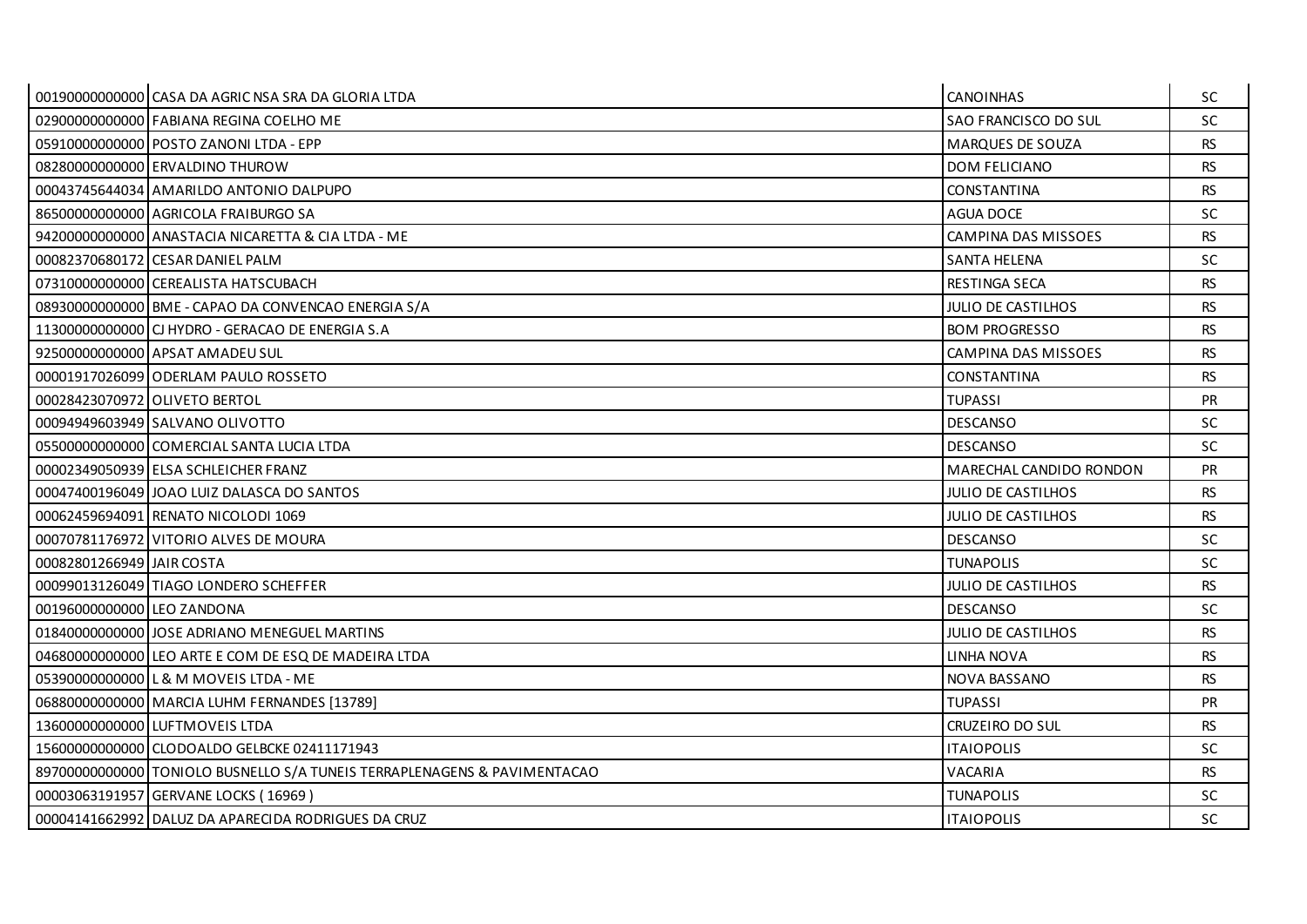|                               | 00004934561986 VANDERLEI LUIZ HOFFMANN                          | AGUA DOCE                 | <b>SC</b> |
|-------------------------------|-----------------------------------------------------------------|---------------------------|-----------|
|                               | 00006072572960 WILIAN GIUSTI BOZELLO                            | <b>JACINTO MACHADO</b>    | <b>SC</b> |
|                               | 00007129476982 DANILO DAMIANI PAGANINI - 900715                 | <b>JACINTO MACHADO</b>    | <b>SC</b> |
|                               | 00007266476917 JEAN CARLOS SCHUCK                               | <b>NOVA ERECHIM</b>       | <b>SC</b> |
| 00008513244015 DECIO BRUCHEL  |                                                                 | <b>VIDEIRA</b>            | SC        |
|                               | 00031861997949 NIVALDO DZYEKANSKI                               | <b>ITAIOPOLIS</b>         | <b>SC</b> |
| 00038576953072 JJAIR RIGO     |                                                                 | <b>JULIO DE CASTILHOS</b> | <b>RS</b> |
|                               | 00043861199904 REGINA SZOSTAK                                   | <b>ITAIOPOLIS</b>         | <b>SC</b> |
|                               | 00053368231987 BRUNO GIACOMELLI                                 | ARARANGUA                 | <b>SC</b> |
|                               | 03510000000000 CRVR - RIOGRANDENSE VALORIZACAO DE RESIDUOS LTDA | <b>VICTOR GRAEFF</b>      | <b>RS</b> |
|                               | 07360000000000 MERCADO NIEDZELSKI LTDA                          | <b>ITAIOPOLIS</b>         | <b>SC</b> |
|                               | 08720000000000 AQUIBATA ENERGIA EOLICA S.A.                     | AGUA DOCE                 | <b>SC</b> |
|                               | 09340000000000 DINORA GONCALVES MARTINS                         | <b>TUPANCIRETA</b>        | <b>RS</b> |
|                               | 105000000000000 GARCA BRANCA ENERGETICA SA                      | <b>ANCHIETA</b>           | <b>SC</b> |
|                               | 12200000000000 VERA LUCIA DE OLIVEIRA SILVA 04957021961         | ORTIGUEIRA                | <b>PR</b> |
|                               | 18000000000000 ABASTECEDORA DE COMBUSTIVEIS CAPILHA LTDA        | <b>RIO GRANDE</b>         | <b>RS</b> |
|                               | 00009997490991 ARNALDO SONALIO                                  | <b>DESCANSO</b>           | <b>SC</b> |
|                               | 00075120178049 PATRICIA LOURENCO NUNES                          | <b>JULIO DE CASTILHOS</b> | <b>RS</b> |
|                               | 01600000000000 COMERCIAL MULLER LTDA - ME                       | <b>TUNAPOLIS</b>          | <b>SC</b> |
|                               | 07220000000000 ANGELA TERESINHA MORAES DE ARAUJO - ME           | <b>SAO JERONIMO</b>       | <b>RS</b> |
|                               | 11300000000000 BESKOW & HATSCHBAH CERE                          | <b>RESTINGA SECA</b>      | <b>RS</b> |
|                               | 00002677180049 PAULO BORGES RECH                                | TRES CACHOEIRAS           | <b>RS</b> |
| 00043582761991 PEDRO CRESTANI |                                                                 | <b>VIDEIRA</b>            | <b>SC</b> |
|                               | 00054586992034 ROGERIO CECHIN                                   | JULIO DE CASTILHOS        | <b>RS</b> |
|                               | 00070157278034 EDUARDO SADI BRESOLIN                            | ELDORADO DO SUL           | <b>RS</b> |
|                               | 08720000000000 CASCATA ENERGIA EOLICA S.A.                      | <b>AGUA DOCE</b>          | <b>SC</b> |
|                               | 08960000000000 SIDNEI LUIS PERINI                               | CAMPINA DAS MISSOES       | <b>RS</b> |
|                               | 090900000000000 ECOS COMERCIAL LTDA                             | <b>TUNAPOLIS</b>          | <b>SC</b> |
|                               | 61500000000000 CONSTRUCOES E COMERCIO CAMARGO CORREA S/A        | ARVOREZINHA               | <b>RS</b> |
|                               | 83600000000000 COOPERATIVA DE PRODUCAO E CONSUMO CONCORDIA      | <b>AGUA DOCE</b>          | <b>SC</b> |
|                               | 967000000000000 SATURNINO VIEIRA MARQUES - ME                   | <b>SAO JERONIMO</b>       | <b>RS</b> |
|                               | 00001237498082 JOSE ALFREDO SOARES                              | <b>RESTINGA SECA</b>      | <b>RS</b> |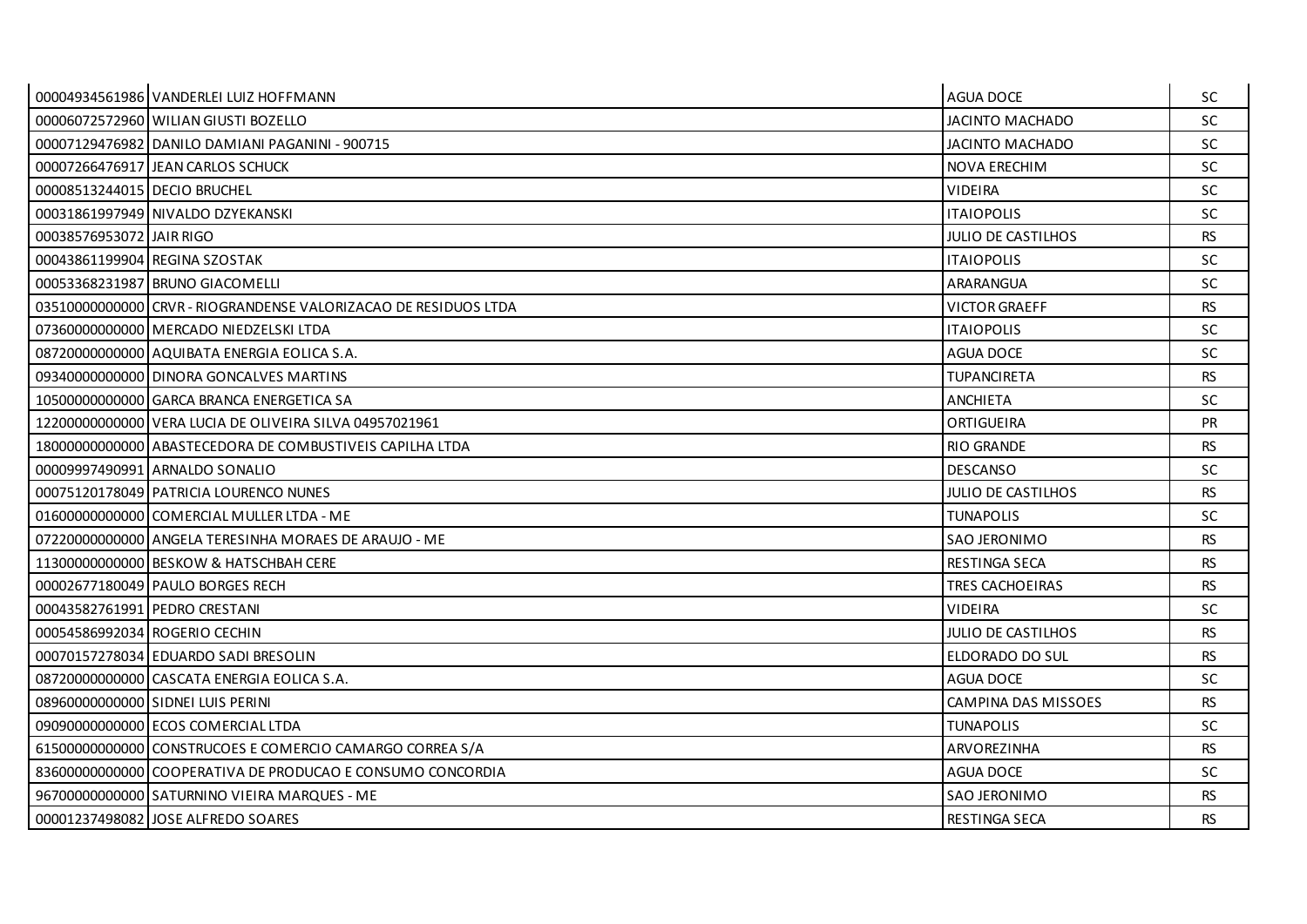|                               | 00002831288959 LEONOR LAMPERT                                        | <b>AGUA DOCE</b>               | SC.       |
|-------------------------------|----------------------------------------------------------------------|--------------------------------|-----------|
|                               | 00031534759034 JOAO RUBENS DE BARCELOS ALMEIDA                       | <b>RIO GRANDE</b>              | <b>RS</b> |
|                               | 00044709633053 SERGIO ROMANZINI                                      | <b>RONDINHA</b>                | <b>RS</b> |
|                               | 00914000000000 MARENICE TEIXEIRA MALLET ME                           | <b>RESTINGA SECA</b>           | <b>RS</b> |
|                               | 05580000000000 LERIS PEREIRA DE ALMEIDA - ME                         | <b>SAO JERONIMO</b>            | <b>RS</b> |
| 08800000000000 LIEGE P BOLZAN |                                                                      | RESTINGA SECA                  | <b>RS</b> |
|                               | 106000000000000 LUCIMARA GUERRA CONFECCOES                           | SOLEDADE                       | <b>RS</b> |
|                               | 17300000000000 SUMABRAS DO BRASIL                                    | VACARIA                        | <b>RS</b> |
|                               | 91900000000000 VANILDE INES MAFFINI SCOLARI                          | <b>JULIO DE CASTILHOS</b>      | <b>RS</b> |
|                               | 92100000000000 JJOSE FERNANDO COSTAMILAN                             | <b>RIO GRANDE</b>              | <b>RS</b> |
|                               | 93600000000000 LIDIO OSVALDO WELTER - ME                             | CAMPINA DAS MISSOES            | <b>RS</b> |
|                               | 00003684241032 RENAN ESTEVAN ROOS                                    | RESTINGA SECA                  | <b>RS</b> |
|                               | 00005388880087 ANGELO VICENTINI                                      | <b>ARATIBA</b>                 | <b>RS</b> |
|                               | 00015192750059 RUY FERREIRA MEIRELLES                                | <b>SAO JERONIMO</b>            | <b>RS</b> |
|                               | 00020727658034 ALVACIR RIBEIRO BRISOLARA                             | <b>MORRO REDONDO</b>           | <b>RS</b> |
|                               | 00031753027004 VALDIR JOSE FEDERHEN                                  | CRUZEIRO DO SUL                | <b>RS</b> |
|                               | 00047122366987 LADISLAU DEMARCHI                                     | QUILOMBO                       | <b>SC</b> |
|                               | 00050277618991 WERNER MIGUEL HORN                                    | <b>MARECHAL CANDIDO RONDON</b> | <b>PR</b> |
|                               | 00059780274049 LUCIANO OLIVEIRA RIBEIRO                              | <b>BARRA DO RIBEIRO</b>        | <b>RS</b> |
| 00071187162949 OSMAR LUZ      |                                                                      | ARARANGUA                      | SC.       |
| 01840000000000 BRF S.A.       |                                                                      | <b>CARAMBEI</b>                | <b>PR</b> |
|                               | 05850000000000 NASARITA PEDROSO DA SILVA LEMOS                       | ARARANGUA                      | SC.       |
|                               | 076800000000000 D L A SUPERMERCADO LTDA                              | MARECHAL CANDIDO RONDON        | <b>PR</b> |
|                               | 087200000000000 CAMPO BELO ENERGIA EOLICA S.A                        | <b>AGUA DOCE</b>               | <b>SC</b> |
|                               | 00003029859053 NELSON E. BUTEINGR                                    | <b>GIRUA</b>                   | <b>RS</b> |
|                               | 00038357836020 ORALINO SALVADEGO                                     | COLORADO                       | <b>RS</b> |
|                               | 04570000000000 COMERCIAL DE ALIMENTOS ARACA LTDA - ME                | NOVA CANDELARIA                | <b>RS</b> |
|                               | 00032582714020 ROMEU ALOISIO RAMBO                                   | <b>GAURAMA</b>                 | <b>RS</b> |
|                               | 00033112320034 RUDE ANTONIO LOTTERMANN                               | TRES DE MAIO                   | <b>RS</b> |
|                               | 00732000000000 SERRARIA MARQUES LTDA                                 | <b>FARROUPILHA</b>             | <b>RS</b> |
|                               | 03600000000000 SERVICO SOCIAL DO COMERCIO - SESCAR/SC                | LAGES                          | SC.       |
|                               | 04260000000000 PAVWAY PAVIMENTACAO, CONSTRUCAO E PROJETOS LTDA - EPP | SANTO ANTONIO DA PATRULHA      | <b>RS</b> |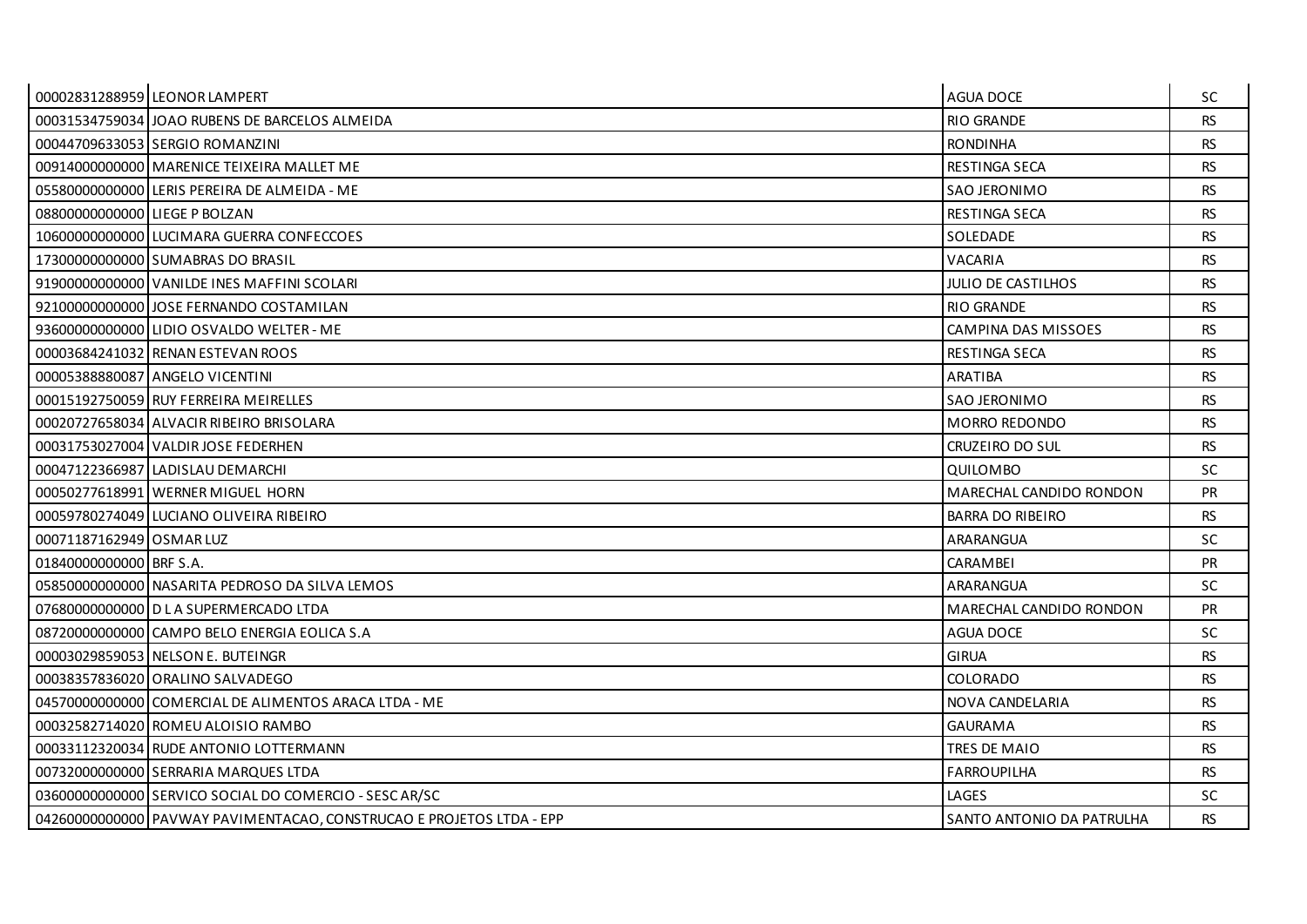|                              | 00058722000601 MASTER AGROPECUARIA LTDA                       | PAPANDUVA                 | SC.       |
|------------------------------|---------------------------------------------------------------|---------------------------|-----------|
| 00066992010000 LEONARDO LIMA |                                                               | <b>BUTIA</b>              | <b>RS</b> |
|                              | 00094402795087 HELIO DE FREITAS                               | <b>QUINZE DE NOVEMBRO</b> | <b>RS</b> |
|                              | 00753000000000 TIEPO E TIEPO LTDA                             | <b>OURO</b>               | SC.       |
|                              | 02390000000000 SUPERMERCADO NOVA ESTRELA LTDA - EPP           | <b>ARABUTA</b>            | <b>SC</b> |
|                              | 03710000000000 WARPOL AGROINDUSTRIAL LTDA                     | <b>GIRUA</b>              | <b>RS</b> |
|                              | 045500000000000 COMERCIO SOL DOURADO LTDA                     | ARAUCARIA                 | <b>PR</b> |
|                              | 09200000000000 PEZZI ENERGETICA S.A.                          | <b>BOM JESUS</b>          | <b>RS</b> |
|                              | 14700000000000 MASTER GENETICA ANIMAL LTDA.                   | PAPANDUVA                 | SC.       |
|                              | 14700000000000 MASTER GENETICA ANIMAL LTDA.                   | PAPANDUVA                 | SC.       |
|                              | 23900000000000 LUCIANA TEREZINHA RECH - ME                    | <b>FRANCISCO BELTRAO</b>  | PR        |
|                              | 240000000000000 JJONATAS SAMUEL HOERLLE 03317537078           | SAO JOSE DO HORTENCIO     | <b>RS</b> |
|                              | 76000000000000 COOP AGROP CAPANEMA - COAGRO 5917              | <b>PLANALTO</b>           | <b>PR</b> |
|                              | 76200000000000 AGROPECUARIA E AVICOLA TAKADA LTDA - ME        | ARAUCARIA                 | PR        |
|                              | 00001508426007 JEAN CARLOS TREVISAN                           | <b>FARROUPILHA</b>        | <b>RS</b> |
|                              | 00074928236068 ELOI KONIG PRUSCH                              | CAPAO DA CANOA            | <b>RS</b> |
|                              | 00092057993000 EDILSE SANDRI PICCININI                        | COLORADO                  | <b>RS</b> |
|                              | 00094656444049 ALDAIR GILMAR WELTER                           | ALEGRIA                   | <b>RS</b> |
|                              | 00119000000000 N & G COMERCIO DE COMBUSTIVEIS E SERVICOS LTDA | FRANCISCO BELTRAO         | <b>PR</b> |
|                              | 04350000000000 C.F. MEREGALI E CIA LTDA                       | SANTO ANTONIO DA PATRULHA | <b>RS</b> |
|                              | 10800000000000 PAULO CESAR PAIM                               | <b>CONDOR</b>             | <b>RS</b> |
|                              | 16700000000000 CAMISARIA PRATINHA LTDA. - ME                  | PAPANDUVA                 | <b>SC</b> |
|                              | 22000000000000 NICOLAS ARMANDO ZIATTI                         | <b>IMBITUBA</b>           | <b>SC</b> |
|                              | 22700000000000 CARDOSO PEREIRA IND DE DOCES LTDA ME           | SANTO ANTONIO DA PATRULHA | <b>RS</b> |
|                              | 23400000000000 FERNANDA OLIVEIRA CORREA 03387349025           | <b>IMBITUBA</b>           | SC.       |
|                              | 23900000000000 DOUGLAS EVANDRO SECCONI 01770405054            | <b>ALEGRIA</b>            | <b>RS</b> |
|                              | 27100000000000 ESTRIBO HOTEL ESTANCIA LTDA - 49175            | SANTO ANTONIO DA PATRULHA | <b>RS</b> |
|                              | 27800000000000 02203 - CELSO RODOLFO SANDRI                   | <b>COLORADO</b>           | <b>RS</b> |
|                              | 26300000000000 TANIA SCHMITZ DELLA GIUSTINA 05356330928       | <b>GRAO PARA</b>          | <b>SC</b> |
|                              | 28900000000000 BRUNNQUELL EQUIPAMENTOS AGRICOLAS LTDA         | <b>RIO NEGRO</b>          | <b>PR</b> |
|                              | 29800000000000 SANTA LUCIA LP CONVENIENCIA LTDA               | <b>IBIRUBA</b>            | <b>RS</b> |
|                              | 30700000000000 CONCRERODO CONCRETOS LTDA                      | CASCA                     | <b>RS</b> |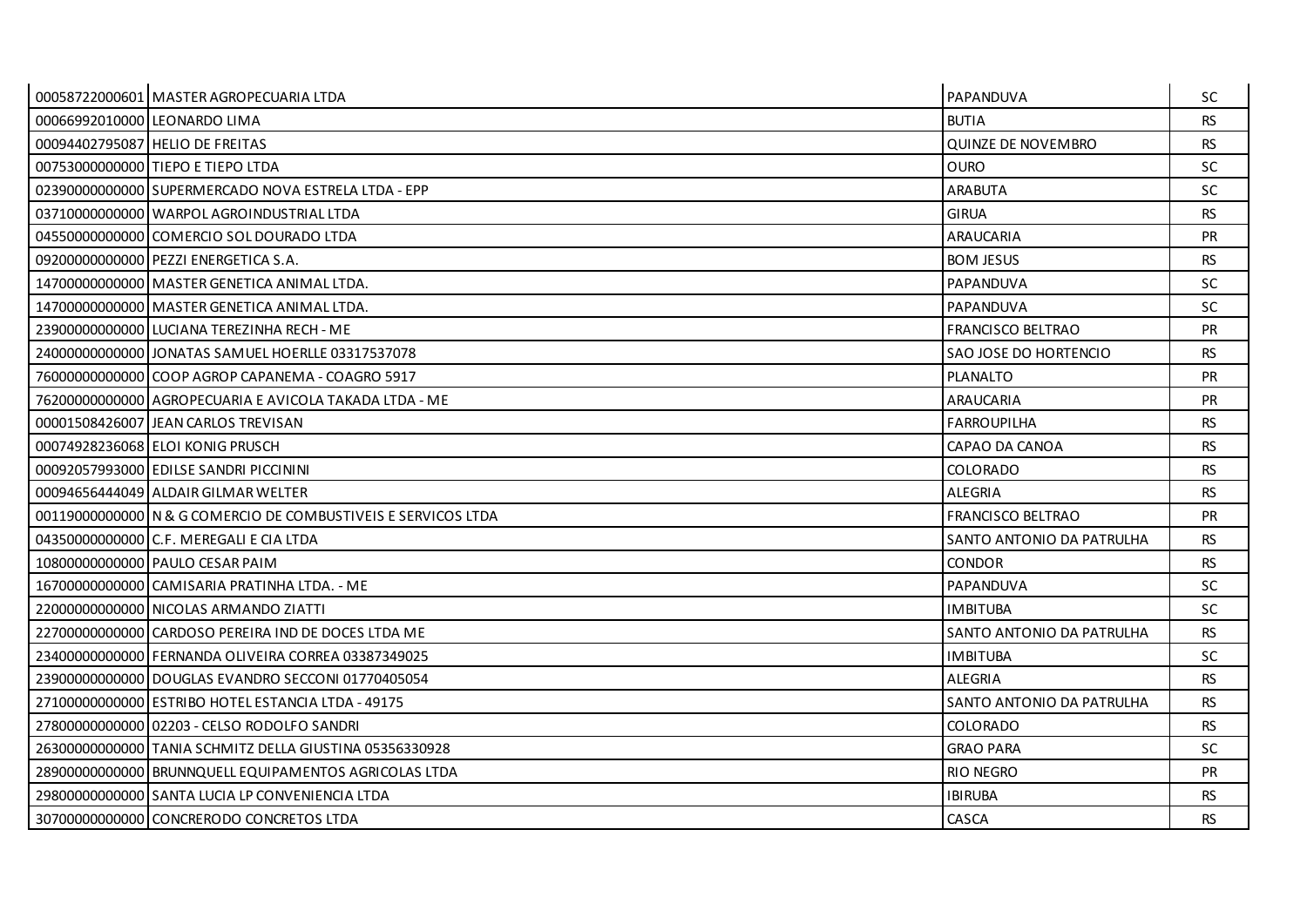|                              | 31600000000000 CONCRELUZ PRE MOLDADOS LTDA                     | <b>CIANORTE</b>        | <b>PR</b> |
|------------------------------|----------------------------------------------------------------|------------------------|-----------|
|                              | 33600000000000 ANDREIA DOLLA LIRA 05685221924                  | CASCAVEL               | <b>PR</b> |
|                              | 76100000000000 COPACOL-COOPERATIVA AGROINDUSTRIAL CONSOLATA    | CASCAVEL               | <b>PR</b> |
|                              | 821000000000000 DIRLEI WOLF CAVASIN                            | <b>IPIRA</b>           | <b>SC</b> |
|                              | 88600000000000 COOPERATIVA SANTA CLARA LTDA                    | CASCA                  | <b>RS</b> |
|                              | 03130000000000 PAULO ROBERTO FERRANTI - EPP                    | <b>CARLOS BARBOSA</b>  | <b>RS</b> |
|                              | 09630000000000 STEIDEL & GROCHOVSKI LTDA - ME                  | <b>MAFRA</b>           | <b>SC</b> |
|                              | 14200000000000 JULIA LENGOVSKI SCHREPP 68142137020             | <b>ALPESTRE</b>        | <b>RS</b> |
|                              | 168000000000000 EDUARDO MARAFON - ME                           | ALPESTRE               | RS.       |
|                              | 19200000000000 VALDINEI DONATO & CIA LTDA                      | SAO LUIZ GONZAGA       | <b>RS</b> |
|                              | 20800000000000 BERENICE DE FATIMA ANDERLE POSTAL 92183166053   | CACAPAVA DO SUL        | <b>RS</b> |
|                              | 87700000000000 COOPERATIVA TRITICOLA CACAPAVANA LTDA           | CACAPAVA DO SUL        | <b>RS</b> |
|                              | 00001966291019 2192402-MICHELE KNOB KOCH                       | SAO FRANCISCO DE PAULA | <b>RS</b> |
|                              | 00003894440066 JULIANO SANTOS SCHOENARDIE JR.                  | SAO FRANCISCO DE PAULA | <b>RS</b> |
| 00041895754020 CLENIO PILLON |                                                                | <b>SAO BORJA</b>       | <b>RS</b> |
|                              | 000447393380681ANTONIO MEOTTI                                  | <b>IPORA DO OESTE</b>  | <b>SC</b> |
|                              | 00059626895004 SELMA WINCK ALVES DA ROSA                       | <b>ANTA GORDA</b>      | <b>RS</b> |
|                              | 00061865648000 NILVA THEREZINHA RANDON - 71302                 | CAXIAS DO SUL          | <b>RS</b> |
|                              | 00065275047053 CARLOS ZANINER MARTINS GUEDES                   | CACAPAVA DO SUL        | <b>RS</b> |
|                              | 00092523099004 LEANDRO ZAMBONI                                 | <b>CONCORDIA</b>       | <b>SC</b> |
|                              | 00093568908034 ELIANE MARIA LUNELLI                            | SERAFINA CORREA        | <b>RS</b> |
|                              | 00099879816072 CRITIANE CORREA AMARAL                          | CACAPAVA DO SUL        | <b>RS</b> |
|                              | 02910000000000 SEARA ALIMENTOS LTDA                            | CAIBI                  | <b>SC</b> |
|                              | 04810000000000 AGROCERES PIC GENETICA DE SUINOS LTDA           | LARANJEIRAS DO SUL     | <b>PR</b> |
|                              | 15300000000000 LUCAS HENRIQUE PASQUALOTTO                      | SAO FRANCISCO DE PAULA | <b>RS</b> |
|                              | 17200000000000 ELETRICA ARCOVERDE LTDA ME                      | <b>CARLOS BARBOSA</b>  | <b>RS</b> |
|                              | 19000000000000 AGRICOLA IRMAOS ANDREAZZA LTDA - EPP            | SAO FRANCISCO DE PAULA | <b>RS</b> |
|                              | 19400000000000 LOJA DE CONFECCOES SERRA DOS INDIOS LTDA        | PRESIDENTE GETULIO     | <b>SC</b> |
|                              | 21000000000000 SIRLEI FIAMONCINI 06590010986                   | RIO DO OESTE           | <b>SC</b> |
|                              | 22100000000000 JB INDUSTRIA E COMERCIO DE ALIMENTOS MAFRA LTDA | <b>MAFRA</b>           | <b>SC</b> |
|                              | 23400000000000 CAFE PARADOURO DO CAMPO LTDA ME                 | SAO FRANCISCO DE PAULA | <b>RS</b> |
|                              | 85100000000000 MADEIREIRA SCHOEFFEL LTDA                       | <b>MAFRA</b>           | <b>SC</b> |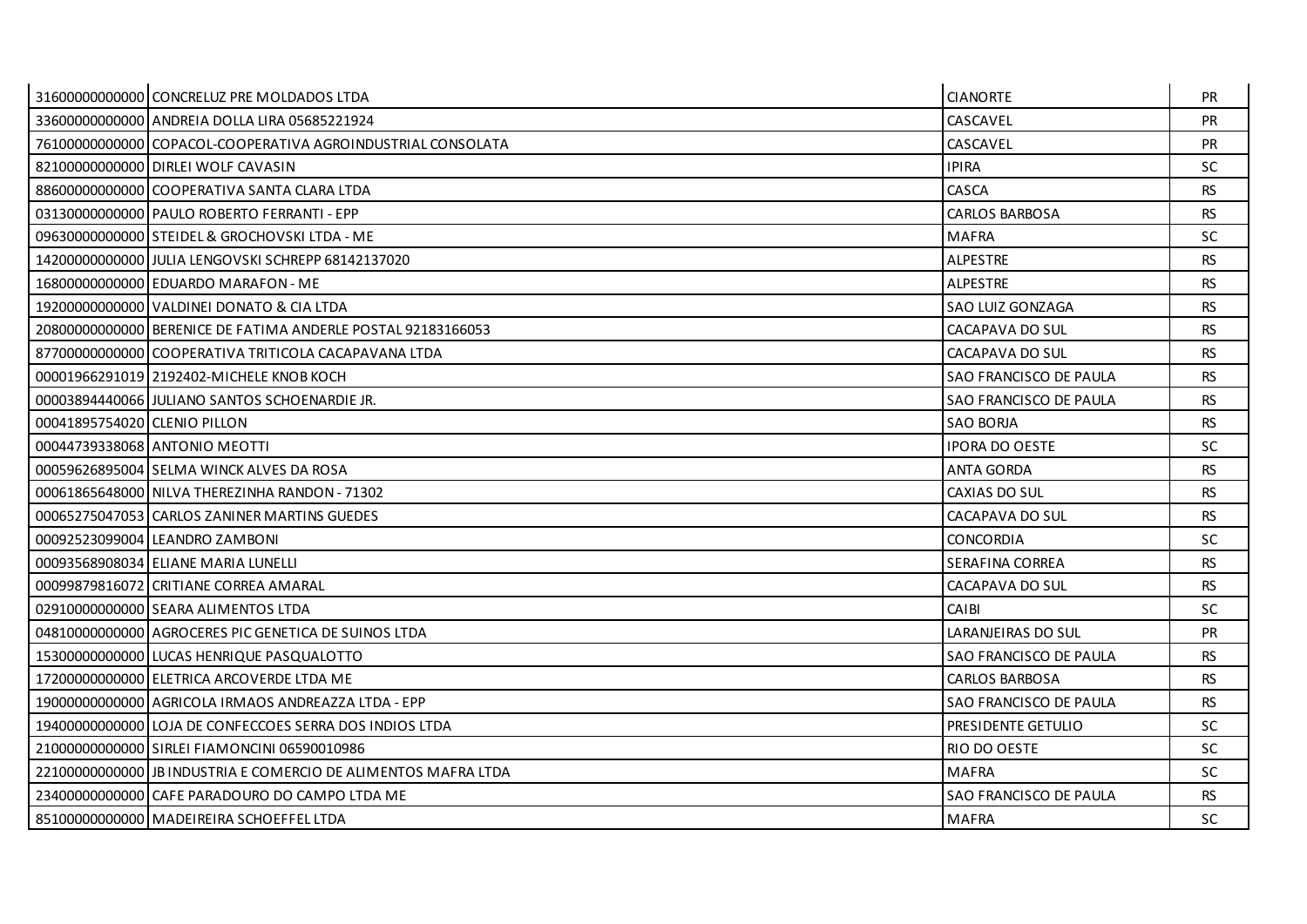|                                | 94100000000000 AGUA MINERAL ILHA REDONDA                        | <b>PALMITOS</b>                | SC.       |
|--------------------------------|-----------------------------------------------------------------|--------------------------------|-----------|
|                                | 00071773967053 CARMEN REGINA LOREIRO                            | <b>ALPESTRE</b>                | <b>RS</b> |
| 89600000000000 LUIZ A BOSSLE   |                                                                 | SAO FRANCISCO DE PAULA         | <b>RS</b> |
|                                | 00068288859968 ARNALDO STEUCK                                   | PRESIDENTE GETULIO             | <b>SC</b> |
|                                | 03900000000000 COOP DE PROD AGROIND FAML DE CONCORDIA           | <b>CONCORDIA</b>               | SC.       |
|                                | 050300000000000 CAMPANHA COM. E TRANSPORTES LTDA                | <b>CARLOS BARBOSA</b>          | <b>RS</b> |
|                                | 97100000000000 COOP. TRITICOLA REG. SAO LUIZENSE                | SAO LUIZ GONZAGA               | <b>RS</b> |
|                                | 00000355770024 DIEGO FORMENZINI BRIDI                           | <b>DOIS IRMAOS DAS MISSOES</b> | <b>RS</b> |
|                                | 00001029978026 QUEZIA DE JESUS REIS                             | SAO FRANCISCO DE PAULA         | RS.       |
|                                | 00029924138015 RAIMUNDO ALBERTO KLAUS                           | <b>MONTENEGRO</b>              | <b>RS</b> |
|                                | 00030809649004 ELEMAR COSTA BEBER                               | SAO LUIZ GONZAGA               | <b>RS</b> |
|                                | 00058978917020 EDIVAR BARBIERO                                  | SAO FRANCISCO DE PAULA         | <b>RS</b> |
|                                | 88600000000000 IINSTITUTO LEONARDO MURIALDO                     | SAO FRANCISCO DE PAULA         | RS.       |
|                                | 90300000000000 IRMAOS BENELLI LTDA                              | <b>CARLOS BARBOSA</b>          | <b>RS</b> |
|                                | 94200000000000 PRORECH COMERCIO DE PRODUTOS AGRICOLA LTDA - EPP | CAXIAS DO SUL                  | <b>RS</b> |
|                                | 00022987290004 LUIZ FERNANDO HEXCEL                             | SAO FRANCISCO DE PAULA         | <b>RS</b> |
|                                | 00032882602049 LUIZ BATISTA PRUX                                | SAO FRANCISCO DE PAULA         | <b>RS</b> |
|                                | 00034805117915 MAURO ZAMPIERON                                  | <b>CONCORDIA</b>               | SC.       |
| 00047587679987 PEDRO IVO ILKIV |                                                                 | UNIAO DA VITORIA               | <b>PR</b> |
| 00071525645072 JAIR GODIENSKI  |                                                                 | <b>CONCORDIA</b>               | <b>SC</b> |
|                                | 00682000000000 LUCIANA BLOMBACH ME                              | <b>ALPESTRE</b>                | <b>RS</b> |
|                                | 00856000000000 LACY F DE ANDRADE                                | SAO FRANCISCO DE PAULA         | <b>RS</b> |
|                                | 009700000000000 KOKIR COMERCIO E TRANSPORTES LTDA               | <b>IPORA DO OESTE</b>          | SC.       |
|                                | 02010000000000 MASTER AGROINDUSTRIAL LTDA                       | <b>CURITIBANOS</b>             | SC.       |
|                                | 03960000000000 SOFTPELES CURTUME E MANUFATURAS DE PELES LTDA    | CAXIAS DO SUL                  | <b>RS</b> |
|                                | 04750000000000 MFB MARFRIG FRIGORIFICOS BRASIL S.A              | <b>BAGE</b>                    | <b>RS</b> |
|                                | 17500000000000 ADRIANA DAL MEDICO                               | PICADA CAFE                    | <b>RS</b> |
|                                | 836000000000000 COMERCIAL WOLF LTDA                             | <b>CONCORDIA</b>               | <b>SC</b> |
|                                | 83900000000000 CARBONIFERA SIDEROPOLIS LTDA                     | URUSSANGA                      | <b>SC</b> |
|                                | 00000531327000 CAROLINA PINHEIRO AMARAL                         | CAPAO DO LEAO                  | <b>RS</b> |
|                                | 00001519346069 MAURIA SABBADO                                   | <b>TRES COROAS</b>             | <b>RS</b> |
|                                | 00001753930014 8513633-TALISE ALBA POLETTO                      | <b>ANTA GORDA</b>              | <b>RS</b> |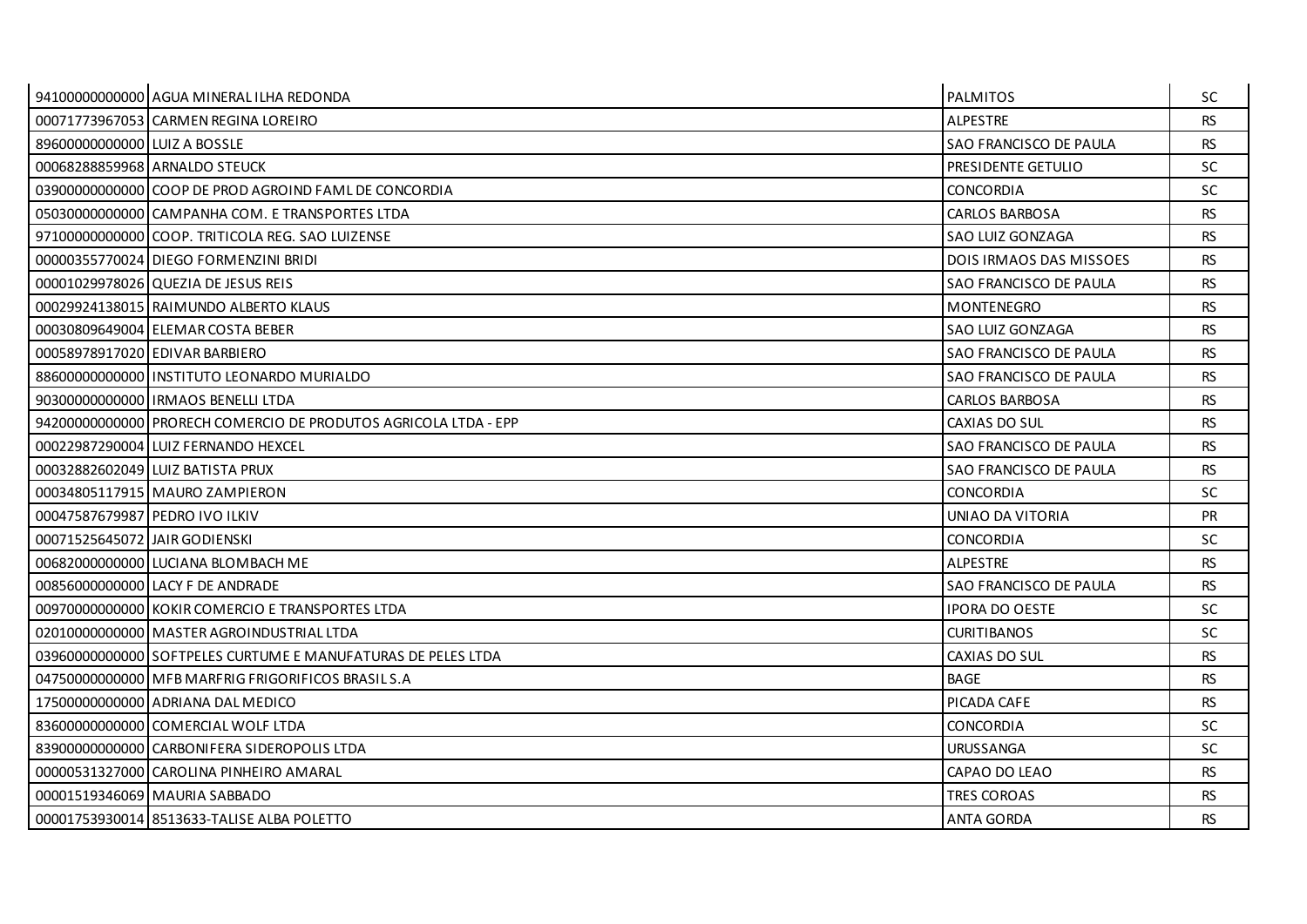|                               | 00004520203015 LAURINDO DOMINGOS LUCCA                                      | CACAPAVA DO SUL            | RS.       |
|-------------------------------|-----------------------------------------------------------------------------|----------------------------|-----------|
|                               | 00024056251053 JOAO BATISTA OLIVEIRA DE OLIVEIRA                            | <b>GUAIBA</b>              | <b>RS</b> |
| 00024077372020 AGEU RIETH     |                                                                             | SANTA CLARA DO SUL         | <b>RS</b> |
|                               | 00028320239087 NOELI DA SILVA JAIME                                         | CACAPAVA DO SUL            | <b>RS</b> |
|                               | 00045875103000 ILSE TEREZINHA KLOCKNER                                      | <b>HUMAITA</b>             | <b>RS</b> |
|                               | 00055668518000 NARA RUBIA CARDOSO SANTINI                                   | SAO FRANCISCO DE PAULA     | <b>RS</b> |
| 00073542903949 VILMNAR HABLE  |                                                                             | <b>MAFRA</b>               | SC.       |
|                               | 05330000000000 DANTE ANDREZZA COM FRUTAS LTDA                               | CAXIAS DO SUL              | <b>RS</b> |
|                               | 10600000000000 FRANCIANE DUTRA DECROCE E COM DE MADEIRAS E HOTELARIA LTDA   | <b>PALMITOS</b>            | <b>SC</b> |
|                               | 10800000000000 ALVARO A. DE SORDI - EPP                                     | <b>PALMITOS</b>            | <b>SC</b> |
|                               | 11000000000000 CENTRAL DE NEGOCIOS E EVENTOS AGROPECUAR                     | SAO FRANCISCO DE PAULA     | <b>RS</b> |
|                               | 13800000000000 RONCAGLIO E PASINATTO LTDA                                   | <b>CONCORDIA</b>           | SC.       |
|                               | 14400000000000 LUIZ HENRIQUE SCHMITS                                        | CACAPAVA DO SUL            | RS.       |
|                               | 17000000000000 ERVATERIA GHENO LTDA                                         | <b>CONCORDIA</b>           | <b>SC</b> |
|                               | 17600000000000 SDEPCI PROJETOS E CONSTRUCAO DO BRASIL LTDA.                 | <b>CANDIOTA</b>            | <b>RS</b> |
|                               | 201000000000000 EDIVAR BARBIERO - ME                                        | SAO FRANCISCO DE PAULA     | <b>RS</b> |
|                               | 24100000000000 SAMUEL L. DE CARVALHO & CIA LTDA - EPP                       | CACAPAVA DO SUL            | <b>RS</b> |
|                               | 26000000000000 JAIRO OLIMPIO MEZETTI 19000286034                            | <b>TIRADENTES DO SUL</b>   | <b>RS</b> |
|                               | 26600000000000 ARCA FABRICACAO DE PALETES EIRELI - EPP                      | <b>CONCORDIA</b>           | <b>SC</b> |
| 32800000000000 LC ANTENAS     |                                                                             | CACAPAVA DO SUL            | <b>RS</b> |
|                               | 33000000000000 JOSEMERI MULDENBERGER 79124860972                            | <b>MAFRA</b>               | SC.       |
|                               | 85300000000000 PLASZOM ZOMER INDUSTRIA DE PLASTICOS LTDA                    | <b>URUSSANGA</b>           | <b>SC</b> |
|                               | 09400000000000 SILMAR F DE FRAGA ARTEFATOS                                  | <b>VIAMAO</b>              | <b>RS</b> |
|                               | 151000000000000 SARA ALINE REQUE ME                                         | PONTA GROSSA               | <b>PR</b> |
|                               | 89700000000000 COOPERATIVA TRITICOLA DE ESPUMOSO LTDA                       | <b>RIO PARDO</b>           | <b>RS</b> |
|                               | 93000000000000   INDUSTRIA E COMERCIO DE MADEIRAS CAPAO DA PORTEIRA LT - ME | <b>VIAMAO</b>              | <b>RS</b> |
|                               | 96500000000000 COOPERATIVA TRITICOLA SAMBORJENSE LTDA                       | SANTO ANTONIO DAS MISSOES  | <b>RS</b> |
| 00000478758952 GELI ANDREAZZA |                                                                             | RIO DOS CEDROS             | <b>SC</b> |
|                               | 00003563120030 JOSE ROMEU MACHARY FAZENDA PANTANAL                          | <b>RIO PARDO</b>           | <b>RS</b> |
|                               | 00033153540063 JJOAO DANIEL BENT DE ESCOBAR                                 | <b>FORTALEZA DOS VALOS</b> | <b>RS</b> |
|                               | 00052265617091 JANDIR ZURAVISKI                                             | ENTRE RIOS DO SUL          | <b>RS</b> |
|                               | 00061411302087 MATEUS RODENCO                                               | <b>ENTRE RIOS DO SUL</b>   | <b>RS</b> |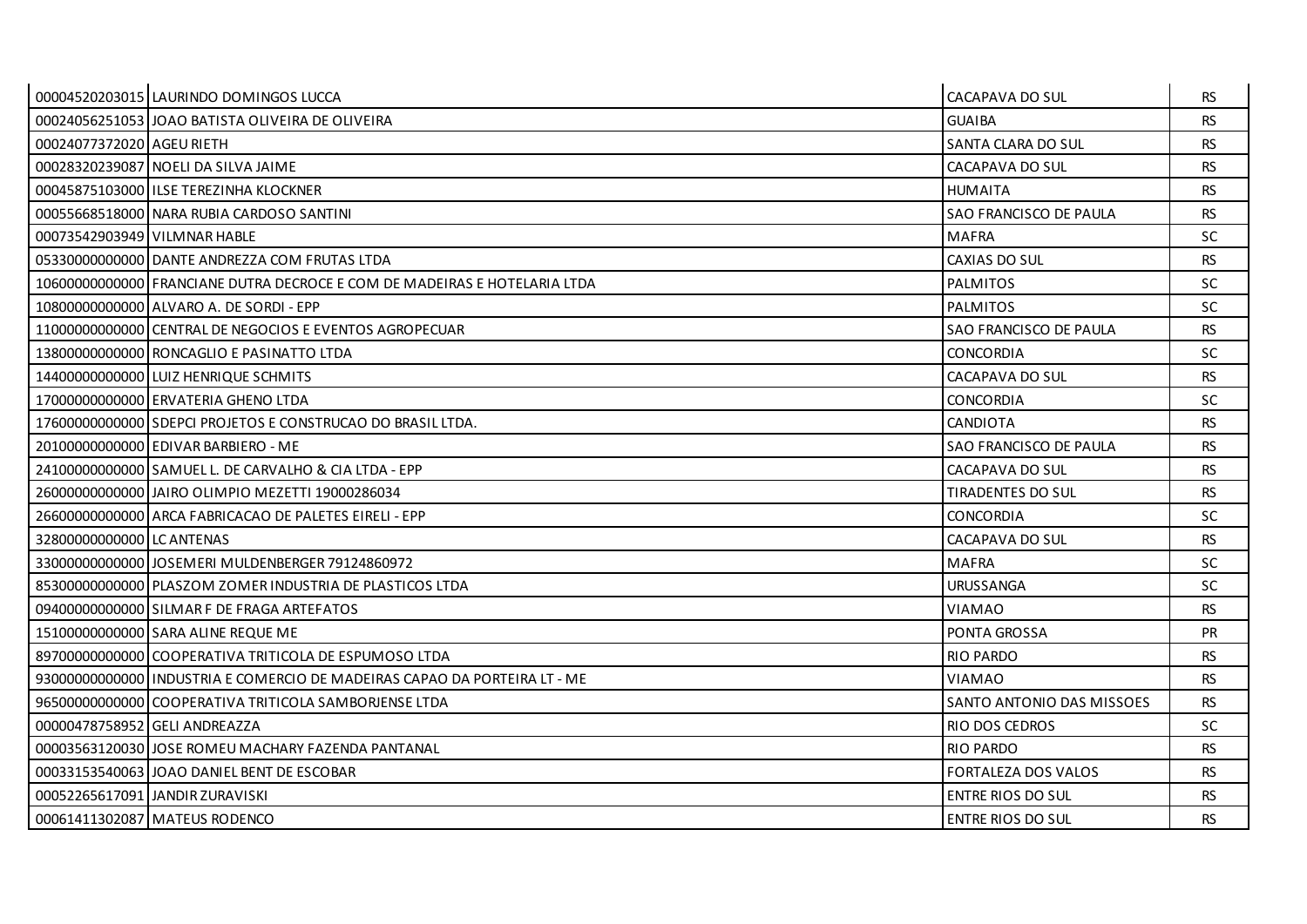|                              | 00097692913072 JANIO JOACIR WOLTER BLAMER                         | <b>SAO LOURENCO DO SUL</b> | RS.       |
|------------------------------|-------------------------------------------------------------------|----------------------------|-----------|
|                              | 02590000000000 VALDOMIRO JESKE KRONING                            | SAO LOURENCO DO SUL        | <b>RS</b> |
|                              | 03130000000000 LIANE GERKRE MARTH                                 | SAO LOURENCO DO SUL        | <b>RS</b> |
|                              | 034600000000000 TRANSPORTES SCHAUN LTDA                           | SAO LOURENCO DO SUL        | <b>RS</b> |
|                              | 05110000000000 VOITH HYDRO SERVICES LTDA.                         | <b>ENTRE RIOS DO SUL</b>   | <b>RS</b> |
|                              | 069600000000000 M. A DA S. NUNES - ME                             | <b>OSORIO</b>              | <b>RS</b> |
|                              | 11700000000000   IVONE KATH DE QUEVEDO                            | SAO LOURENCO DO SUL        | RS.       |
|                              | 12200000000000 A FISCHER KLUG - ME                                | SAO LOURENCO DO SUL        | <b>RS</b> |
|                              | 74100000000000 MERCADINHO PANIFICADORA LTDA ME                    | <b>ITAPIRANGA</b>          | <b>SC</b> |
|                              | 81600000000000 MERCADO MARASCA LTDA                               | <b>ITAPIRANGA</b>          | <b>SC</b> |
|                              | 94000000000000 JOAO BRASILIANO DOS SANTOS BORGES ME               | <b>VIAMAO</b>              | <b>RS</b> |
|                              | 00000428445098 DANIEL NEUKAMP - 020691                            | SALVADOR DO SUL            | <b>RS</b> |
|                              | 00001053160089 LUANA SONEGO BIACCHI                               | <b>FAXINAL DO SOTURNO</b>  | RS.       |
|                              | 00001193318025 CLAITON DELOCI PETTER                              | SAO LOURENCO DO SUL        | <b>RS</b> |
|                              | 00001508363099 NELCIDO PINZ SCHWARZ                               | SAO LOURENCO DO SUL        | <b>RS</b> |
|                              | 00001699642052 LUCIANE MOSMAN                                     | SALVADOR DO SUL            | RS.       |
|                              | 00002863174940 CLEBER STRAPAZZON                                  | <b>CORONEL FREITAS</b>     | SC        |
|                              | 00003556345030 DARCL HUBNER JULIOR                                | SAO LOURENCO DO SUL        | <b>RS</b> |
|                              | 00003627684044   MAICON MUNARI MATOS (441)                        | <b>TORRES</b>              | <b>RS</b> |
|                              | 00003909515010 ALISSON GEHRMANN BUCHWEITZ                         | SAO LOURENCO DO SUL        | <b>RS</b> |
| 00024327409049 RUBIN STRELOW |                                                                   | SAO LOURENCO DO SUL        | <b>RS</b> |
|                              | 00030308194004 I ILTON FERNANDO MARTH 9736-5                      | SAO LOURENCO DO SUL        | RS.       |
|                              | 00038809257049   IRENEU INACIO JONER                              | PORTO LUCENA               | <b>RS</b> |
|                              | 00078238862000 DALTRO ADRIANO POZZATTI MARCHESAN                  | SANTO ANTONIO DAS MISSOES  | <b>RS</b> |
|                              | 00094798257087 EDILENE WOLTER                                     | SAO LOURENCO DO SUL        | <b>RS</b> |
|                              | 00095308717087 GUILHERME ANTONIO RIBEIRO FERNANDES                | SAO LOURENCO DO SUL        | <b>RS</b> |
|                              | 00097072788034 CRESCENCIO MANCIAS BORDONI                         | SANTO ANTONIO DAS MISSOES  | <b>RS</b> |
|                              | 004070000000000 OSWALDO GERVASIO RODRIGUES ME                     | <b>TRES BARRAS</b>         | <b>SC</b> |
|                              | 00961000000000 RODA VIVA COM TRANSPORTES BENEFIC. DE CEREAIS LTDA | <b>TRES BARRAS</b>         | <b>SC</b> |
|                              | 02360000000000 AIRTON LUCKOW - EPP                                | SAO LOURENCO DO SUL        | <b>RS</b> |
|                              | 03500000000000 POSTO PILAR LTDA                                   | RIO DOS CEDROS             | <b>SC</b> |
|                              | 04840000000000 CLAUDIOMIR R FLORES BORGES                         | <b>BARROS CASSAL</b>       | <b>RS</b> |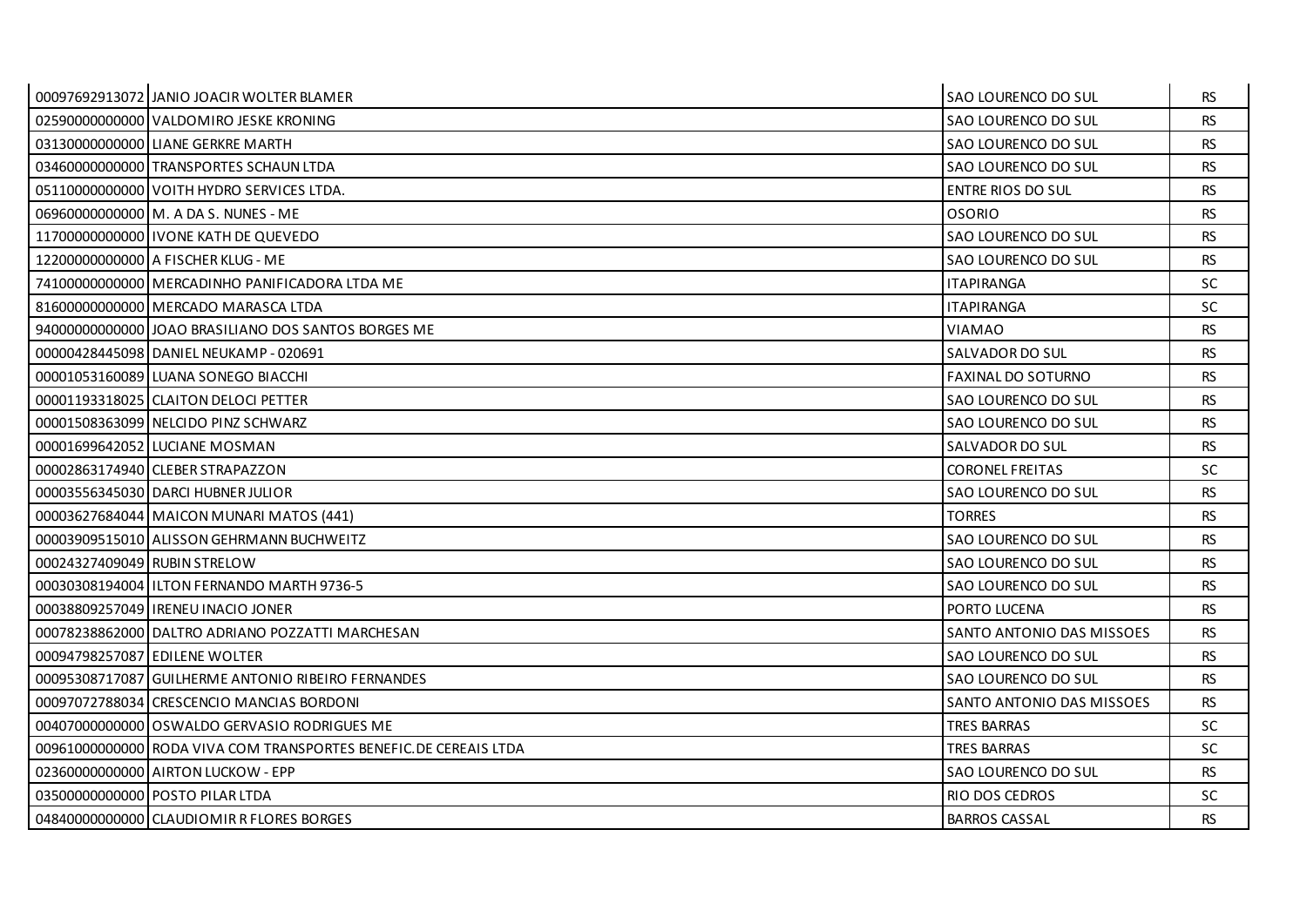|                            | 08110000000000 COLARTE ARGAMASSA E REVESTIMENTO LTDA. - ME                            | <b>OSORIO</b>             | RS.       |
|----------------------------|---------------------------------------------------------------------------------------|---------------------------|-----------|
|                            | 08450000000000 ANA PAULA PELANDA - CONVENIENCIAS                                      | PONTA GROSSA              | PR        |
|                            | 08570000000000 COOPERATIVA DE PRODUCAO AGROINDUSTRIAL FAMILIAR DE BIGUACU - COOPAFABI | <b>BIGUACU</b>            | <b>SC</b> |
|                            | 104000000000000 ASSOCIAO DE PAIS E MESTRES DA ESCOLA MUNICIPAL MARTIINHO LUTERO       | SAO LOURENCO DO SUL       | <b>RS</b> |
|                            | 11400000000000 APARECIDA SOLANGE BUSARELLO - ME                                       | RIO DOS CEDROS            | <b>SC</b> |
|                            | 14400000000000 TELES & GODOY MADEIREIRA LTDA - EPP                                    | CAMPINA GRANDE DO SUL     | <b>PR</b> |
|                            | 16400000000000 ARLAN JORGE BRITO CIPRIANO - ME                                        | <b>OSORIO</b>             | RS.       |
|                            | 20800000000000 GTNH INDUSTRIA E COMERCIO DE CARVAO LTDA                               | <b>VARGEM BONITA</b>      | <b>SC</b> |
|                            | 23500000000000 JOAO PATRICIO CALLONTI 94875294034                                     | <b>NOVO CABRAIS</b>       | <b>RS</b> |
|                            | 23800000000000 TOP-IN BR SOLUCOES EM GENETICA SUINA LTDA.                             | PONTA GROSSA              | <b>PR</b> |
|                            | 34100000000000 ALUIZIO MAASZ RACKOW 01754509002                                       | SAO LOURENCO DO SUL       | <b>RS</b> |
|                            | 88400000000000 CIRCULO DE PAIS E MESTRE DA ESCOLA TECNICA ESTADUAL SANTA ISABEL       | SAO LOURENCO DO SUL       | <b>RS</b> |
|                            | 88700000000000 OLEOPLAN S.A. OLEOS VEGETAIS PLANALTO                                  | <b>ERECHIM</b>            | <b>RS</b> |
|                            | 00065032187020 ADRIANO FERREIRA DA SILVA                                              | <b>RIO PARDO</b>          | <b>RS</b> |
|                            | 925000000000000 AGROPECUARIA CANJICA SA.                                              | CAMAQUA                   | <b>RS</b> |
|                            | 00061250880068 ASTOR TORNQUIST                                                        | <b>VERA CRUZ</b>          | <b>RS</b> |
|                            | 00062933302934 BRAZ CHIAMOLERA                                                        | XANXERE                   | <b>SC</b> |
|                            | 05850000000000 COMERCIAL DE CONFEC. BORCOLOSSI LTDA                                   | <b>ERECHIM</b>            | <b>RS</b> |
|                            | 61500000000000 CONSTRUCOES E COMERCIO CAMARGO CORREA S/A                              | <b>SAO CARLOS</b>         | <b>SC</b> |
|                            | 73800000000000 AUTO POSTO CAMPOS DO TIBAGI LTDA                                       | PONTA GROSSA              | <b>PR</b> |
|                            | 89300000000000 BETTIN & FONSECA COMERCIO E TRANSPORTES LTDA                           | <b>CANGUCU</b>            | <b>RS</b> |
|                            | 90900000000000 ASSOC BENEFICENTE SAO JOAO DA RESERVA                                  | SAO LOURENCO DO SUL       | <b>RS</b> |
| 97000000000000 BRENO JESKE |                                                                                       | SAO LOURENCO DO SUL       | <b>RS</b> |
|                            | 98200000000000 CAMERA AGROALIMENTOS S.A                                               | SANTO ANTONIO DAS MISSOES | RS.       |
|                            | 00013210416087 PAULO ERNANI DE OLIVEIRA                                               | <b>CATANDUVAS</b>         | <b>SC</b> |
|                            | 00068210825020 SENAIR ISMAEL DA ROSA E SILVA                                          | CANGUCU                   | <b>RS</b> |
|                            | 00094966249015 EDIGARD DIOVA STUMM MONTEIRO                                           | <b>BOSSOROCA</b>          | <b>RS</b> |
|                            | 00739000000000 RITA DE CASSIA SANTOS COSTA                                            | SAO LOURENCO DO SUL       | <b>RS</b> |
|                            | 00835000000000 DEVERCINO HAUBERT ME                                                   | <b>VERA CRUZ</b>          | <b>RS</b> |
|                            | 05390000000000 GERSIL FONSECA DE SOUZA                                                | CANGUCU                   | <b>RS</b> |
|                            | 060600000000000 ELISANGELA DE FATIMA DA SILVA                                         | FORTALEZA DOS VALOS       | <b>RS</b> |
|                            | 07610000000000 DJANIRA SOARES DE OLIVEIRA                                             | SAO LOURENCO DO SUL       | <b>RS</b> |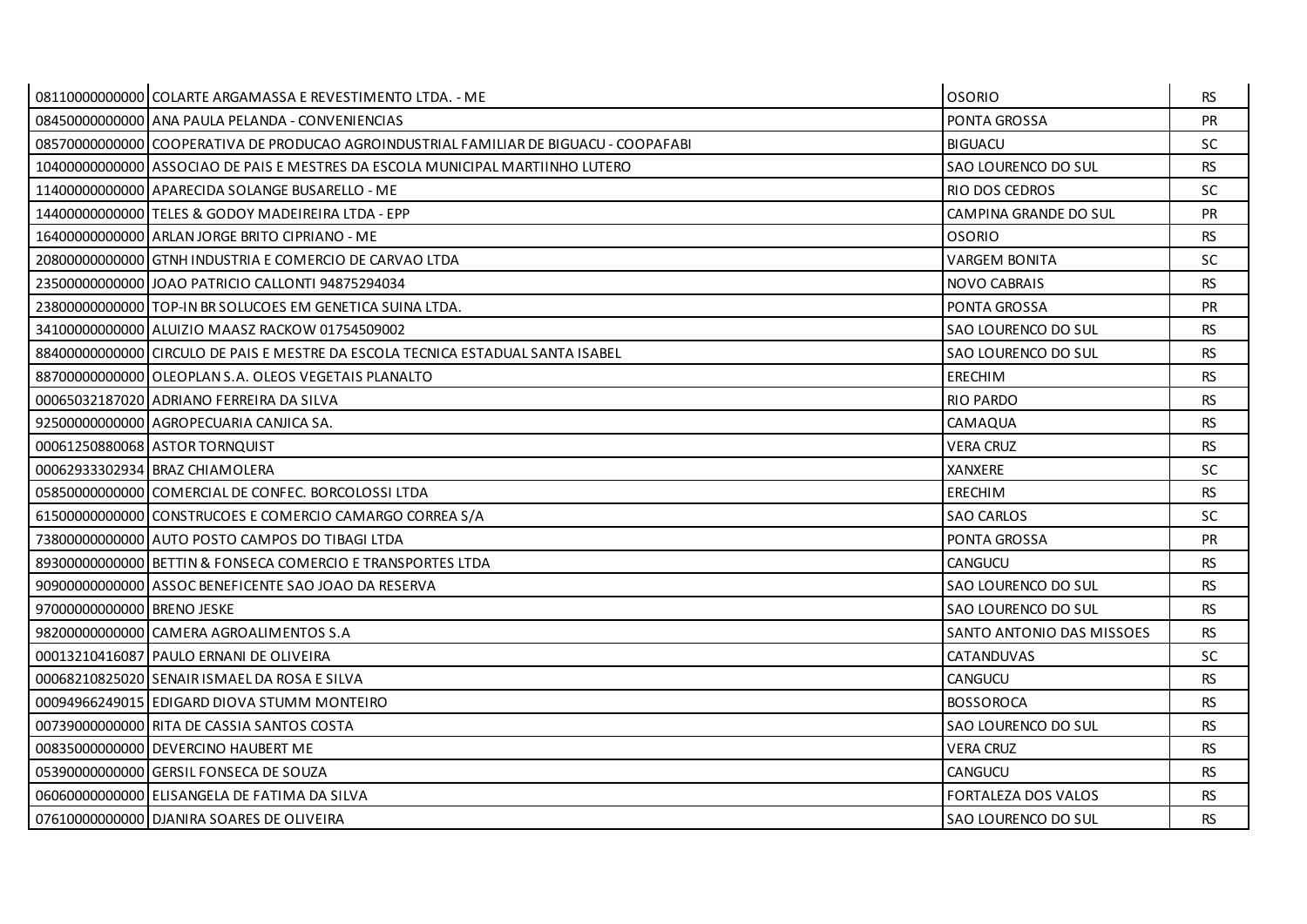|                                | 09310000000000 COOPERATIVA REGIONAL                           | <b>CATANDUVAS</b>         | SC.       |
|--------------------------------|---------------------------------------------------------------|---------------------------|-----------|
|                                | 94900000000000 COOPERATIVA MISTA DOS PEQUENOS AGRICULTORES DA | SAO LOURENCO DO SUL       | <b>RS</b> |
|                                | 00000612993086 JEFERSON MATEUS MAINARDI DE OLIVEIRA           | <b>BOSSOROCA</b>          | <b>RS</b> |
|                                | 00001554064007 DANIEL B FISCHER                               | SAO LOURENCO DO SUL       | <b>RS</b> |
| 00006611540091 JORGE LUKRAFKA  |                                                               | PALMEIRA DAS MISSOES      | <b>RS</b> |
|                                | 00011722274034 OLMAR FLORES MENEZES                           | <b>NOVO CABRAIS</b>       | <b>RS</b> |
|                                | 00044493460091 MARILANDA LEMKE MELZ                           | SAO LOURENCO DO SUL       | <b>RS</b> |
|                                | 00057279551904   ILARIO JUNIOR SPLENDOR                       | <b>ITAPIRANGA</b>         | <b>SC</b> |
|                                | 00095364129004 IVAN RODRIGO VAROTTO-11630                     | ERECHIM                   | <b>RS</b> |
|                                | 00578000000000 VERA MARIA THOSEN FEDERN                       | SAO LOURENCO DO SUL       | <b>RS</b> |
|                                | 00955000000000   IVONI G. LUCHOW                              | SAO LOURENCO DO SUL       | <b>RS</b> |
|                                | 02210000000000 TANIA L. CAPELETTI                             | SANTO ANTONIO DAS MISSOES | <b>RS</b> |
| 03310000000000 KRUGEL E FILHOS |                                                               | <b>CANGUCU</b>            | <b>RS</b> |
|                                | 03700000000000 LOIVA ZUNDLER PISKE                            | SAO LOURENCO DO SUL       | <b>RS</b> |
|                                | 050500000000000 JOAO DA SILVA PEREIRA                         | <b>VIAMAO</b>             | <b>RS</b> |
|                                | 07460000000000 TRANSPORTES HM LTDA                            | <b>ITAPIRANGA</b>         | <b>SC</b> |
|                                | 07680000000000 LUIZ ALBERTO MICHAELIS                         | SAO LOURENCO DO SUL       | <b>RS</b> |
|                                | 08910000000000 JORGE LEONARDO TATSCH - ME                     | <b>OSORIO</b>             | <b>RS</b> |
|                                | 10400000000000 VERA LUCIA PENTEADO DE SOUZA                   | <b>PLANALTO</b>           | <b>RS</b> |
|                                | 11200000000000 IRMAOS BERTOLI COMERCIO ATACADISTA DE GENEROS  | <b>OSORIO</b>             | <b>RS</b> |
|                                | 16700000000000 WIEGANDS ATACADO E COMERCIO LTDA 098802-2      | SAO LOURENCO DO SUL       | <b>RS</b> |
|                                | 33700000000000 CERVEJARIA REUNIDAS SKOL CARACU S/A(000015175) | PONTA GROSSA              | <b>PR</b> |
|                                | 72400000000000 PRODUTOS DERIVADOS DE CANA FUHR LTDA - ME      | <b>ITAPIRANGA</b>         | <b>SC</b> |
|                                | 75000000000000 AUTO POSTO TULIO                               | OSORIO                    | <b>RS</b> |
|                                | 92100000000000 JORGE LUKRAFKA ME                              | PALMEIRA DAS MISSOES      | <b>RS</b> |
|                                | 97000000000000 GUIDO TUCHENHAGUEM                             | SAO LOURENCO DO SUL       | <b>RS</b> |
|                                | 00000011318007 JJAIME LAERCIO SCHELIN PROTZEN                 | SAO LOURENCO DO SUL       | <b>RS</b> |
|                                | 00000922525080 ALESSANDRO OLIVEIRA VIEIRA                     | SAO LOURENCO DO SUL       | <b>RS</b> |
|                                | 00001839860081 FLAVIA MARTINS RIBEIRO                         | <b>OSORIO</b>             | <b>RS</b> |
|                                | 00003175844057 JESSICA DIAS HUFF                              | <b>NOVO CABRAIS</b>       | <b>RS</b> |
|                                | 00003587651965 JJESULINA RIBAS MACHADO                        | <b>CURITIBA</b>           | <b>PR</b> |
|                                | 00004415290035 SEBASTIAN GEORDAN SCHRODER CARDOSO             | SAO LOURENCO DO SUL       | <b>RS</b> |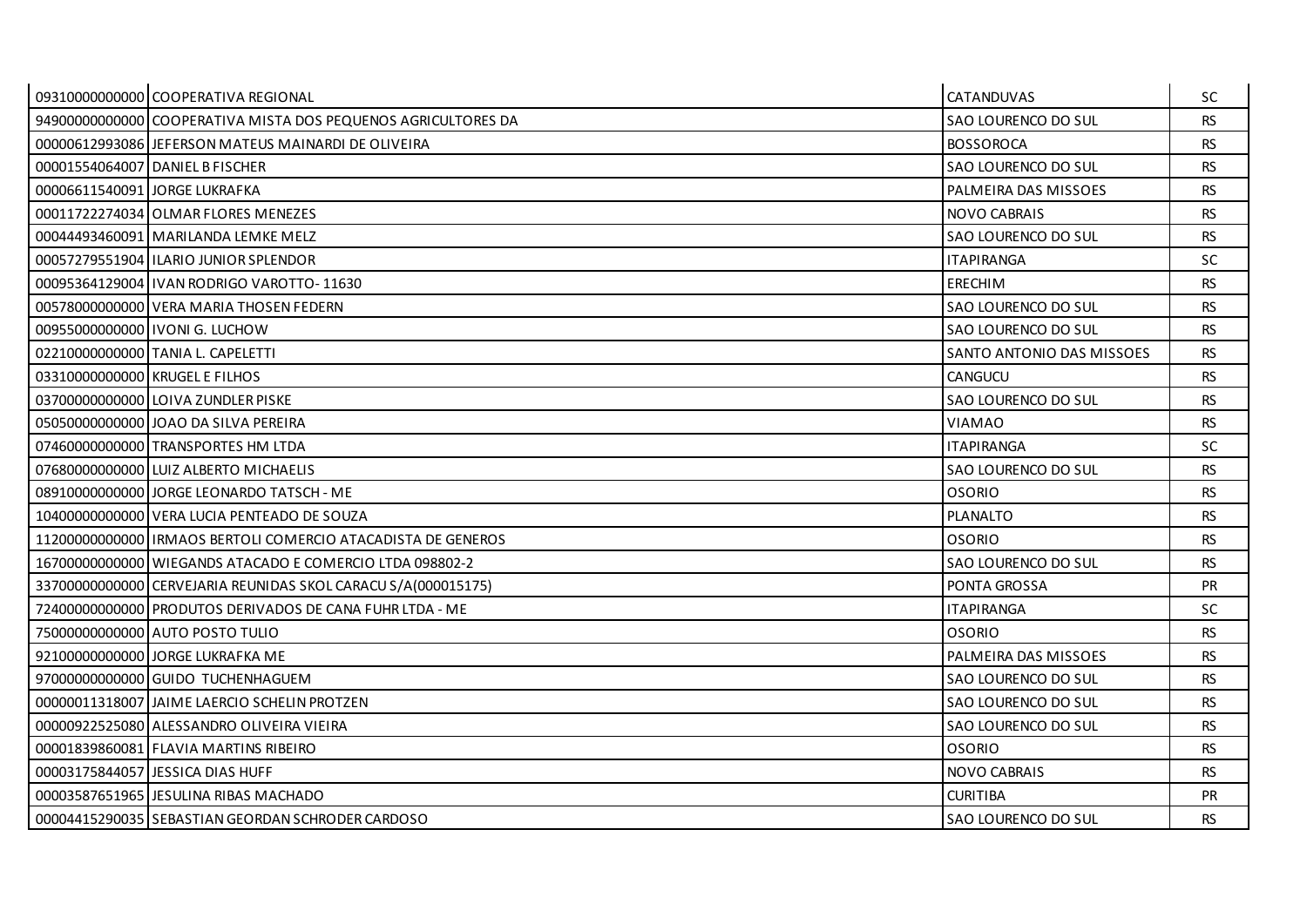|                             | 00053272153004 GILBERTO CORREA DA SILVA - 96882                             | <b>RIO PARDO</b>       | <b>RS</b> |
|-----------------------------|-----------------------------------------------------------------------------|------------------------|-----------|
| 00054364400963 LUIZ TIBOLLA |                                                                             | <b>CORONEL FREITAS</b> | <b>SC</b> |
|                             | 00057028737004 I ILDOMAR ALBRECHT                                           | <b>CANGUCU</b>         | <b>RS</b> |
|                             | 00083952349020 TAMIRES MATTOS                                               | <b>TORRES</b>          | <b>RS</b> |
|                             | 00099193809034 ELIAS QUEVEDO COLHER                                         | CANGUCU                | <b>RS</b> |
| 01840000000000 BRF S.A.     |                                                                             | SALTO DO LONTRA        | <b>PR</b> |
|                             | 042000000000000 FABIO LUIS KLEIN                                            | ARROIO DOS RATOS       | RS.       |
|                             | 06070000000000 16782-LISANDRA BAHR MAASS                                    | SAO LOURENCO DO SUL    | <b>RS</b> |
|                             | 061000000000001INKOR - INDUSTRIA CATARINENSE DE COLAS E REJUNTES LTDA       | <b>OSORIO</b>          | <b>RS</b> |
|                             | 068800000000000 PEDREIRA MORRO ALTO LTDA - ME                               | <b>OSORIO</b>          | <b>RS</b> |
| 07530000000000 AMBEV S.A.   |                                                                             | PONTA GROSSA           | PR        |
|                             | 07580000000000 GLOBOAVES SAO PAULO AGROAVICOLA LTDA EM RECUPERACAO JUDICIAL | <b>CATANDUVAS</b>      | SC.       |
|                             | 08330000000000 17678-ISABELA MARIA GRIEP GEHRKE                             | <b>CANGUCU</b>         | <b>RS</b> |
|                             | 08990000000000 LEANDRO PILATI WACHHOLZ                                      | SAO LOURENCO DO SUL    | <b>RS</b> |
|                             | 10600000000000 16785-DORIS ISABEL LUDTKE LILGE                              | <b>CANGUCU</b>         | <b>RS</b> |
|                             | 11200000000000 UNIVERS FEDERAL DA FRONTEIRA SUL UFFS                        | <b>ERECHIM</b>         | <b>RS</b> |
|                             | 14600000000000 CRISTIANE EINHARDT KATH 02298285071                          | SAO LOURENCO DO SUL    | <b>RS</b> |
|                             | 16900000000000   VHL INSUMOS & CEREAIS LTDA - ME                            | <b>CANGUCU</b>         | <b>RS</b> |
|                             | 17400000000000 SGS INVESTIMENTOS E PARTICIPACOES LTDA (1642)                | <b>RIO PARDO</b>       | <b>RS</b> |
|                             | 24700000000000 COMERCIAL HARMONIA LTDA ME                                   | <b>ITAPIRANGA</b>      | <b>SC</b> |
|                             | 24800000000000 VERIDIANA DA FONSECA - ME                                    | SAO LOURENCO DO SUL    | <b>RS</b> |
|                             | 26600000000000 LUCIO KOHN - ME                                              | SAO LOURENCO DO SUL    | <b>RS</b> |
|                             | 29300000000000 E. PODEWILS WESTPHAL                                         | SAO LOURENCO DO SUL    | <b>RS</b> |
|                             | 884000000000000 ARANI JOSE NEUTZLING - ME                                   | SAO LOURENCO DO SUL    | <b>RS</b> |
|                             | 91100000000000 NILO BIERHALZ LEITZKE                                        | SAO LOURENCO DO SUL    | <b>RS</b> |
|                             | 92200000000000 JOSE LUIZ VIDOR - ME                                         | <b>OSORIO</b>          | <b>RS</b> |
|                             | 08650000000000 CAHO DISTRIBUIDORA ALIM LTDA                                 | <b>OSORIO</b>          | <b>RS</b> |
| 00063813157091 NELDINO HALL |                                                                             | SAO LOURENCO DO SUL    | <b>RS</b> |
|                             | 08470000000000 A DIVISA MAT DE CONSTRUCAO E FERRAGENS                       | VIAMAO                 | <b>RS</b> |
|                             | 02540000000000 AUTO POSTO FRONTEIRA ITAPIRANGA TUNAPOLIS LTDA - EPP         | <b>ITAPIRANGA</b>      | SC.       |
|                             | 16700000000000 ANTONIO VANDERLEI SOARES                                     | <b>RIO PARDO</b>       | <b>RS</b> |
|                             | 00033261296020 CELSO INACIO HAAS                                            | SAO PAULO DAS MISSOES  | <b>RS</b> |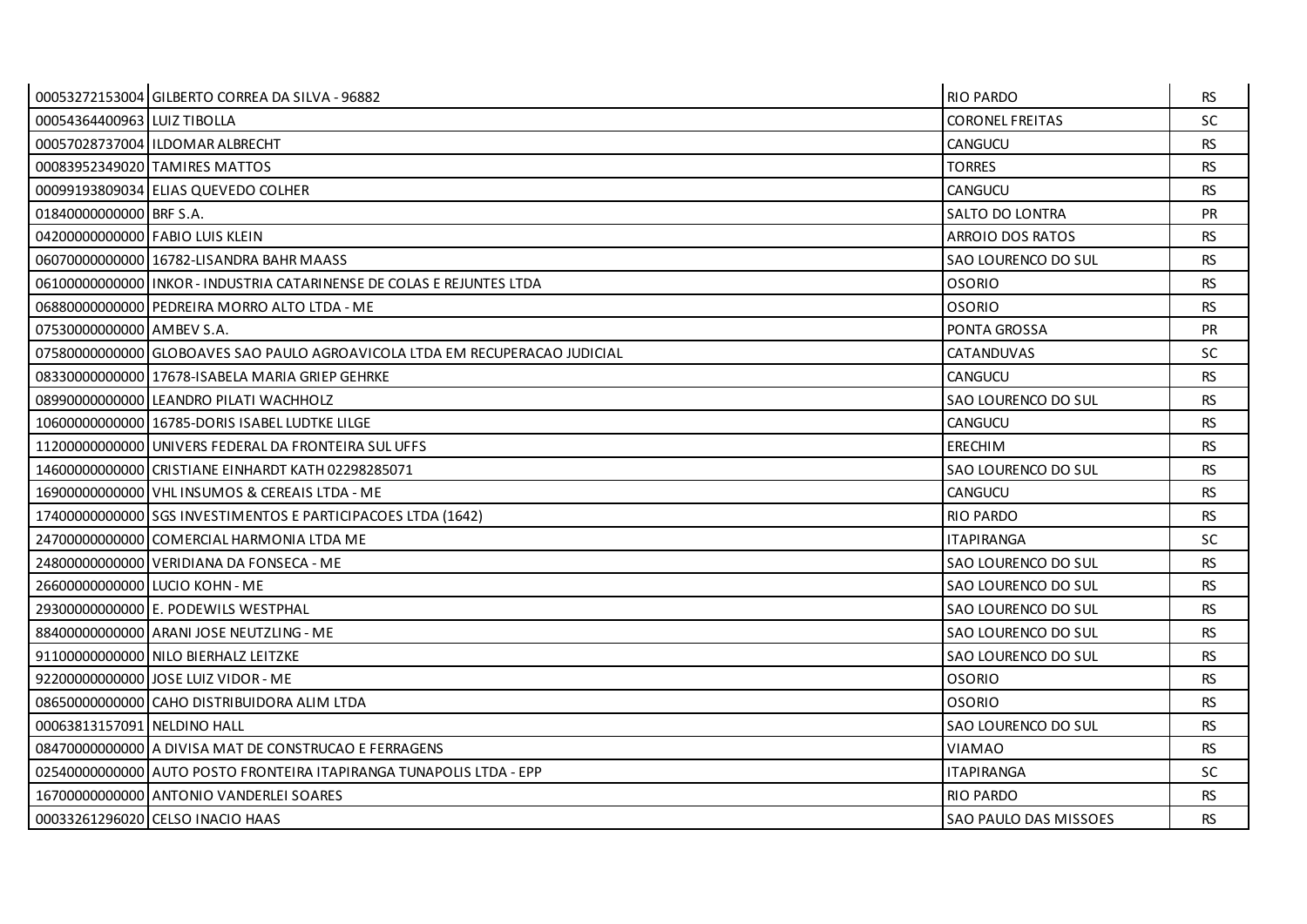| 01840000000000 BRF S.A.      |                                                       | <b>VIAMAO</b>             | RS.       |
|------------------------------|-------------------------------------------------------|---------------------------|-----------|
| 01840000000000 BRF S.A.      |                                                       | <b>VIAMAO</b>             | <b>RS</b> |
|                              | 02980000000000 NILTO OLIVEIRA DE SOUZA - ME           | ARROIO DO SAL             | <b>RS</b> |
|                              | 15000000000000 CLARICE ROYER HENSEL 01604257946       | <b>ITAPIRANGA</b>         | <b>SC</b> |
|                              | 00055032265004 RODRIGO DA CUNHA                       | <b>OSORIO</b>             | <b>RS</b> |
|                              | 02450000000000 ELAINE KOHLER GEPPERT                  | SAO LOURENCO DO SUL       | <b>RS</b> |
|                              | 04430000000000 ISELA KROLL SEEFELDT                   | SAO LOURENCO DO SUL       | <b>RS</b> |
|                              | 05040000000000 RK IND E IMPLAGRICOLAS LTDA            | SAO LOURENCO DO SUL       | <b>RS</b> |
|                              | 07320000000000 FABIO SCHULZ MORALES                   | SAO LOURENCO DO SUL       | <b>RS</b> |
|                              | 73500000000000 INDUSTRIA DE MOVEIS VIER LTDA          | <b>ITAPIRANGA</b>         | SC.       |
|                              | 87500000000000 PAROQUIA EVANGELICA DE BOA VISTA       | SAO LOURENCO DO SUL       | <b>RS</b> |
|                              | 90500000000000 GIOVELLI E CIA LTDA                    | SANTO ANTONIO DAS MISSOES | <b>RS</b> |
|                              | 90900000000000 RODNEY BORGES DA FONSECA EIRELI        | <b>CANGUCU</b>            | RS.       |
|                              | 00000805097970 EDER FERREIRA DOS SANTOS - 8265        | <b>OSORIO</b>             | <b>RS</b> |
|                              | 00001390828085 WILLIAM KUZTZIELKE                     | SAO LOURENCO DO SUL       | <b>RS</b> |
|                              | 00001630222917 VILSON WERLANG                         | <b>SAO CARLOS</b>         | SC.       |
|                              | 00013279505968 JOSE ALOISIO RAMBO                     | <b>ITAPIRANGA</b>         | <b>SC</b> |
| 00020503105015 HELIO GRIMM   |                                                       | SAO LOURENCO DO SUL       | <b>RS</b> |
|                              | 00021931607915 ALIRIO VALDOMIRO GOLO                  | <b>CORONEL FREITAS</b>    | <b>SC</b> |
| 00022004203900 HELIO MARASCA |                                                       | <b>ITAPIRANGA</b>         | <b>SC</b> |
|                              | 00025019058904 JOAO CARLOS PREZZOTTO                  | <b>XANXERE</b>            | SC.       |
|                              | 00025432761068 VOLMAR ANTONIO BEGOLIN                 | PALMEIRA DAS MISSOES      | <b>RS</b> |
|                              | 00031821006020 ASSOC. COMUNITARIA SAO JOAO DA RESERVA | SAO LOURENCO DO SUL       | <b>RS</b> |
|                              | 877000000000000 GRANJA PINHEIROS LTDA                 | SAO FRANCISCO DE PAULA    | <b>RS</b> |
|                              | 00095561773020 ANDREIA FONTANA DELAZERI               | <b>CARLOS BARBOSA</b>     | RS.       |
|                              | 11500000000000 ALESSANDRO FERRARI                     | SANTO ANTONIO DO SUDOESTE | <b>PR</b> |
|                              | 04870000000000 BERTIN MATERIAL DE CONSTRUCAO LTDA     | <b>CARLOS BARBOSA</b>     | <b>RS</b> |
|                              | 06100000000000 CEREAIS TOFFOLI                        | SERAFINA CORREA           | <b>RS</b> |
|                              | 08250000000000 BILUMAR DISTRIBUIDORA                  | SAO FRANCISCO DE PAULA    | <b>RS</b> |
|                              | 885000000000000 CESAR COLOMBELLI - ME                 | <b>CRISSIUMAL</b>         | <b>RS</b> |
|                              | 00001727581067 CARIN GRENDENE GARLET                  | NOVA PALMA                | RS.       |
|                              | 00019964641087 DAVID BARCAROLO                        | SAO FRANCISCO DE PAULA    | <b>RS</b> |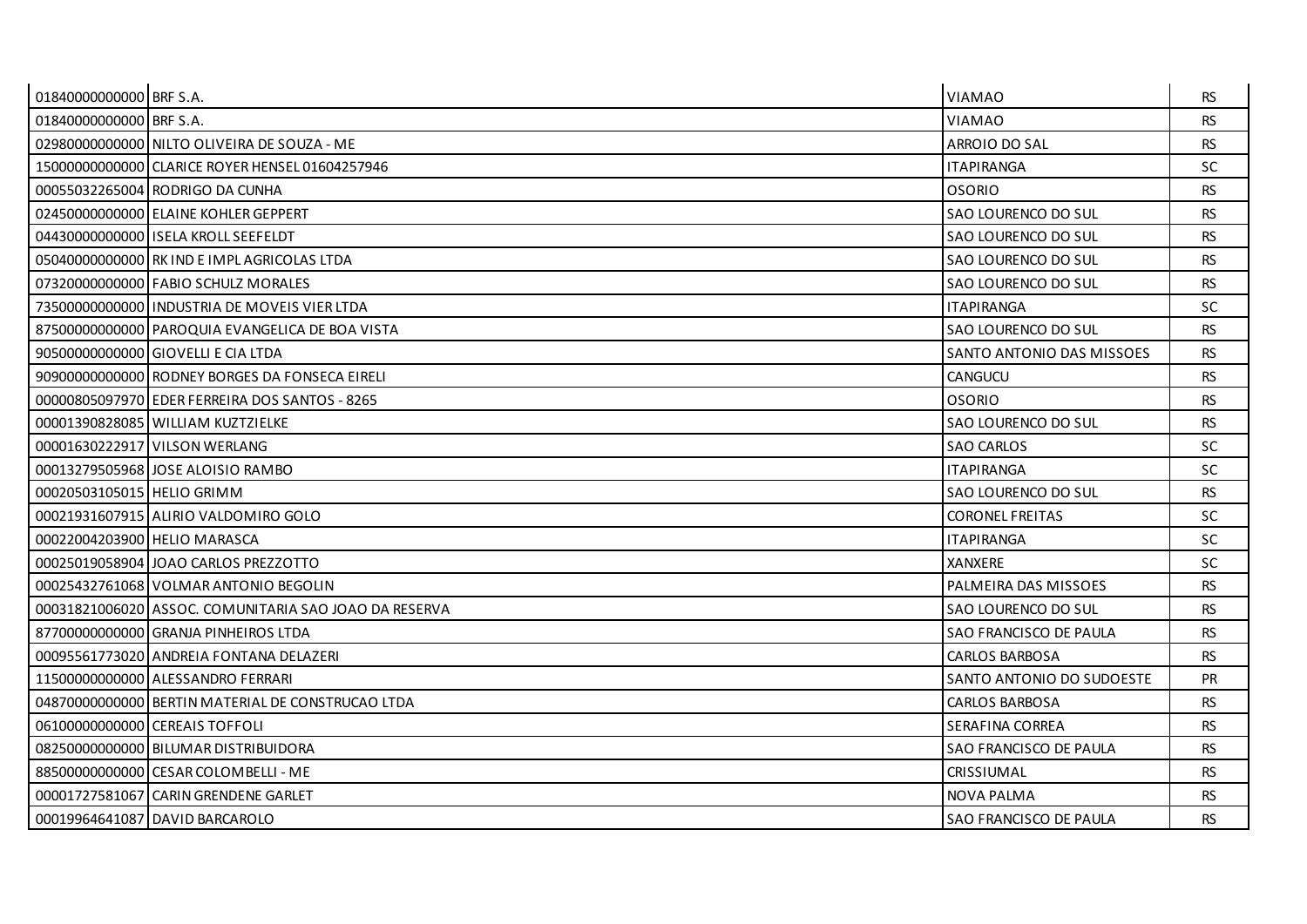| 00026235781091 REMI KLEKNER   |                                                                          | <b>HUMAITA</b>                | <b>RS</b> |
|-------------------------------|--------------------------------------------------------------------------|-------------------------------|-----------|
| 00031227880049 EDILIO TOFFOLI |                                                                          | SERAFINA CORREA               | <b>RS</b> |
|                               | 00042714710034 DARIO JOSE FACO                                           | <b>NOVA PALMA</b>             | <b>RS</b> |
|                               | 000526186339201ORNELIO WEBER                                             | <b>PALMITOS</b>               | <b>SC</b> |
|                               | 00281000000000 REFEICOES NUTRIBRAS                                       | <b>BOM RETIRO DO SUL</b>      | <b>RS</b> |
|                               | 02910000000000 SEARA ALIMENTOS LTDA                                      | CAIBI                         | <b>SC</b> |
|                               | 09610000000000 COUDELARIA DE RINCAO                                      | <b>SAO BORJA</b>              | <b>RS</b> |
|                               | 09610000000000 COUDELARIA DE RINCAO                                      | SAO BORJA                     | <b>RS</b> |
|                               | 88600000000000 REFLORESTADORES UNIDOS SA                                 | SAO FRANCISCO DE PAULA        | <b>RS</b> |
| 00001335974075 GILBERTO LODI  |                                                                          | <b>ANTA GORDA</b>             | <b>RS</b> |
|                               | 00001654224081 MARCOS JUNIOR TRAESEL                                     | <b>TIRADENTES DO SUL</b>      | <b>RS</b> |
|                               | 00005812103950 VANIA VERA CHRISTMANN                                     | <b>ITA</b>                    | <b>SC</b> |
|                               | 00009054693053 VALDIR CARLOS DONATO                                      | SAO LUIZ GONZAGA              | <b>RS</b> |
|                               | 00029614201053 JULIO VIEIRA MARQUES                                      | SAO LUIZ GONZAGA              | <b>RS</b> |
| 00035386223020 VALDIR CHIES   |                                                                          | <b>CARLOS BARBOSA</b>         | <b>RS</b> |
|                               | 00037401343053 LEONARDO SEGATT                                           | SERAFINA CORREA               | <b>RS</b> |
|                               | 00058410929015 MARCELO MEIRELES CARVALHO                                 | <b>GUAIBA</b>                 | <b>RS</b> |
|                               | 00061854891049 LUIZ ANTONIO TOMASINI                                     | CAXIAS DO SUL                 | <b>RS</b> |
| 00079666930900 LOIVO GUBERT   |                                                                          | <b>CONCORDIA</b>              | <b>SC</b> |
|                               | 02250000000000 MARA NUBIA DUARTE                                         | CACAPAVA DO SUL               | <b>RS</b> |
|                               | 0339000000000011NCOBIO INDUSTRIA E COMERCIO DE BIOMASSA COMBUSTIVEL LTDA | <b>CONCORDIA</b>              | SC.       |
|                               | 07650000000000 LAUREMA SALETE FROZZA BASSO                               | <b>CONCORDIA</b>              | <b>SC</b> |
|                               | 08390000000000 GUINCHOS ZAPPAROLI LTDA - ME                              | <b>SAO FRANCISCO DE PAULA</b> | <b>RS</b> |
|                               | 15600000000000 VANIA VERA CHRISTMANN 05812103950                         | <b>ITA</b>                    | SC.       |
|                               | 18100000000000 JOSELI SOARES DE OLIVEIRA                                 | <b>ALPESTRE</b>               | RS.       |
|                               | 77100000000000 WEILER E CIA LTDA                                         | SANTO ANTONIO DO SUDOESTE     | PR        |
|                               | 79900000000000 MINERACAO E PESQUISA BRASILEIRA LTDA                      | <b>URUSSANGA</b>              | SC.       |
|                               | 80400000000000 FERTICEL INDUSTRIA DE FERTILIZANTES LTDA                  | <b>CONCORDIA</b>              | SC.       |
|                               | 83800000000000 INDUSTRIA DE CARTAO SBRAVATI LTDA                         | <b>CURITIBANOS</b>            | <b>SC</b> |
|                               | 93300000000000 MAGNA CTRAESEL & CIA LTDA - ME                            | TIRADENTES DO SUL             | <b>RS</b> |
|                               | 93600000000000   MAURO KLEIN E IRMAO LTDA - ME                           | NOVA PALMA                    | <b>RS</b> |
|                               | 93700000000000 WALKIRIA ALVES PINTO - ME                                 | SAO FRANCISCO DE PAULA        | <b>RS</b> |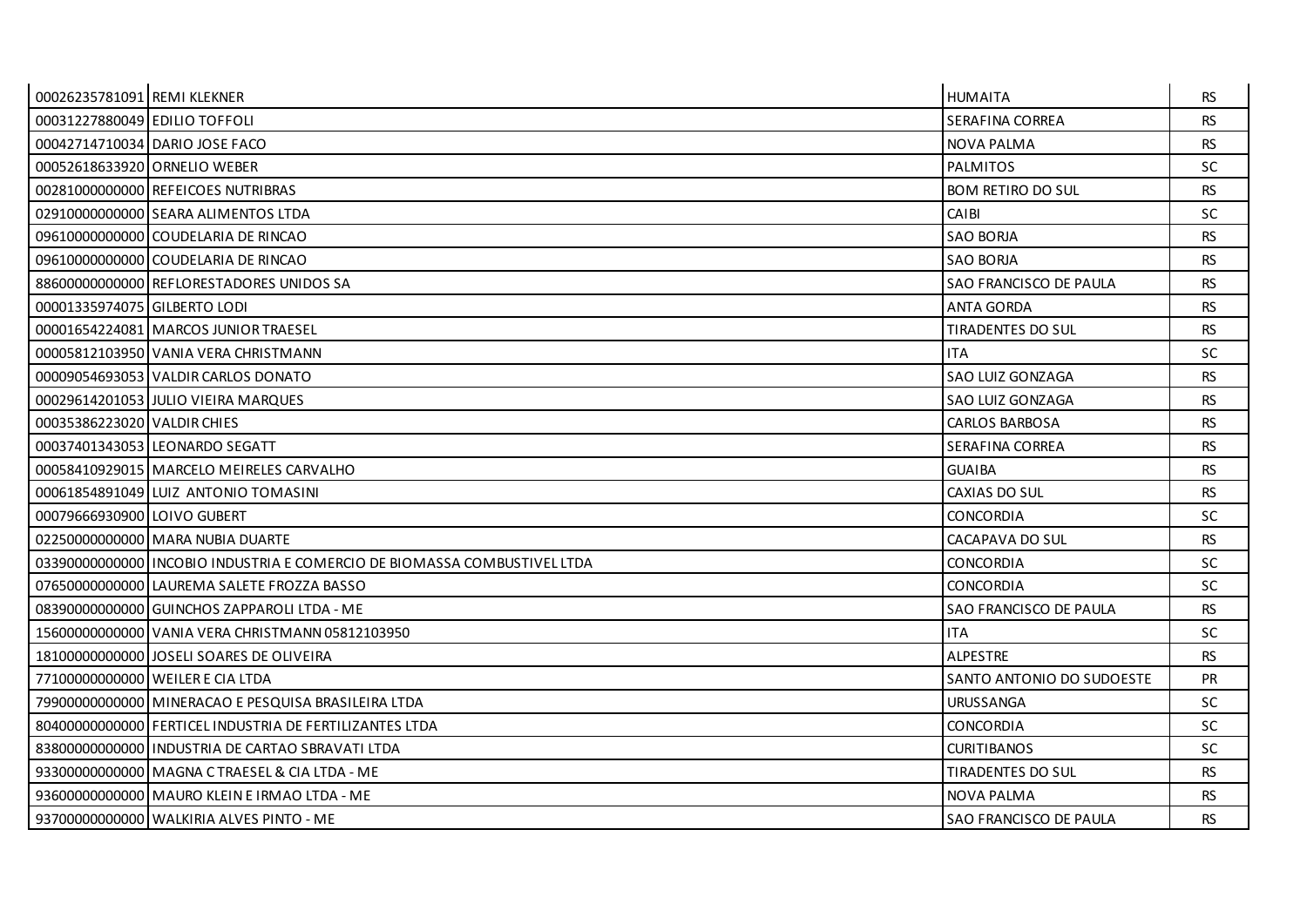|                             | 00001920620001 DOUGLAS DA SILVA RODRIGUES                        | CACAPAVA DO SUL        | RS.       |
|-----------------------------|------------------------------------------------------------------|------------------------|-----------|
| 00003108001027 ANDRE KIEKOW |                                                                  | CAXIAS DO SUL          | <b>RS</b> |
|                             | 00004541935996 LEANDRO ECKER - 18387                             | <b>MAFRA</b>           | <b>SC</b> |
|                             | 00006936761917 ALVARO AUGUSTO DE SORDI                           | <b>PALMITOS</b>        | SC.       |
|                             | 00008198052976 VALQUIRIA BERKEMBROCK LUDWIG                      | PRESIDENTE GETULIO     | <b>SC</b> |
|                             | 00010827129904 ANTONIO NUNES                                     | <b>TRES COROAS</b>     | <b>RS</b> |
| 00023256036015 JAIRO SCALCO |                                                                  | SERAFINA CORREA        | RS.       |
|                             | 00031235476049 LIRIO LUIS OLDONE                                 | SERAFINA CORREA        | <b>RS</b> |
|                             | 00034914242087 NOELI DA SILVA JAIME                              | CACAPAVA DO SUL        | <b>RS</b> |
|                             | 00034924795020 ANTONIO BATISTA EBERHARDT                         | SAO FRANCISCO DE PAULA | RS.       |
|                             | 00050128647949 OLIMPIO MAZETTO                                   | <b>CONCORDIA</b>       | <b>SC</b> |
|                             | 00061931586004 NEDIO BORTOLINI                                   | <b>ANTA GORDA</b>      | <b>RS</b> |
|                             | 00086740130906 NEIVOR AGUSTINI                                   | <b>CONCORDIA</b>       | SC.       |
|                             | 00093827270006 EDSON ALEXANDRE BOGONI                            | SAO FRANCISCO DE PAULA | <b>RS</b> |
|                             | 00094180962934 CELSO HILLESHEIM                                  | <b>IPORA DO OESTE</b>  | SC.       |
|                             | 00094379769020 RONALDO BORSOI                                    | <b>CARLOS BARBOSA</b>  | <b>RS</b> |
|                             | 00850000000000 LIANE REGINA STRECK - ME                          | PARAISO DO SUL         | <b>RS</b> |
|                             | 03210000000000 SOSTER AGROCOMERCIAL LTDA                         | <b>CONCORDIA</b>       | SC.       |
|                             | 037400000000000 I IVONI STRELOW XAVIER                           | CACAPAVA DO SUL        | RS.       |
|                             | 03850000000000 MARFRIG GLOBAL FOODS S.A.                         | BAGE                   | <b>RS</b> |
|                             | 049900000000000 TRANS-MAZAM LTDA-ME                              | <b>CONCORDIA</b>       | <b>SC</b> |
|                             | 09030000000000 TRES B TRANSPORTES LTDA                           | <b>CONCORDIA</b>       | SC.       |
|                             | 10600000000000 PLASTIRIO RECICLAGEM DE PLASTICOS LTDA            | RIO DO OESTE           | <b>SC</b> |
|                             | 10600000000000 FRANCINE DUTRA DACRONE IND DE MADEIRA E HOTELARIA | <b>PALMITOS</b>        | <b>SC</b> |
|                             | 13100000000000 DILMA DE CASTILHOS GIL 51076225004                | SAO FRANCISCO DE PAULA | <b>RS</b> |
|                             | 15600000000000 ABV TERRAPLENAGEM LTDA - ME                       | CAXIAS DO SUL          | <b>RS</b> |
|                             | 23500000000000 LILIANA DE FATIMA FOIRAVANE DIEL ERELI ME         | TIRADENTES DO SUL      | <b>RS</b> |
|                             | 01760000000000 LANCHERIA TAINHAS                                 | SAO FRANCISCO DE PAULA | RS.       |
|                             | 74100000000000 6798-MERCEARIA E BAR PASDIORA LTDA ME             | <b>MAFRA</b>           | <b>SC</b> |
|                             | 00011652195068 ANSELMO A. KONRADT                                | <b>SAO MARTINHO</b>    | <b>RS</b> |
|                             | 00038979403020 ARI JOSE CIPRIANI                                 | SERAFINA CORREA        | <b>RS</b> |
|                             | 61500000000000 MOMENTIVE QUIMICA DO BRASIL LTDA                  | <b>MONTENEGRO</b>      | <b>RS</b> |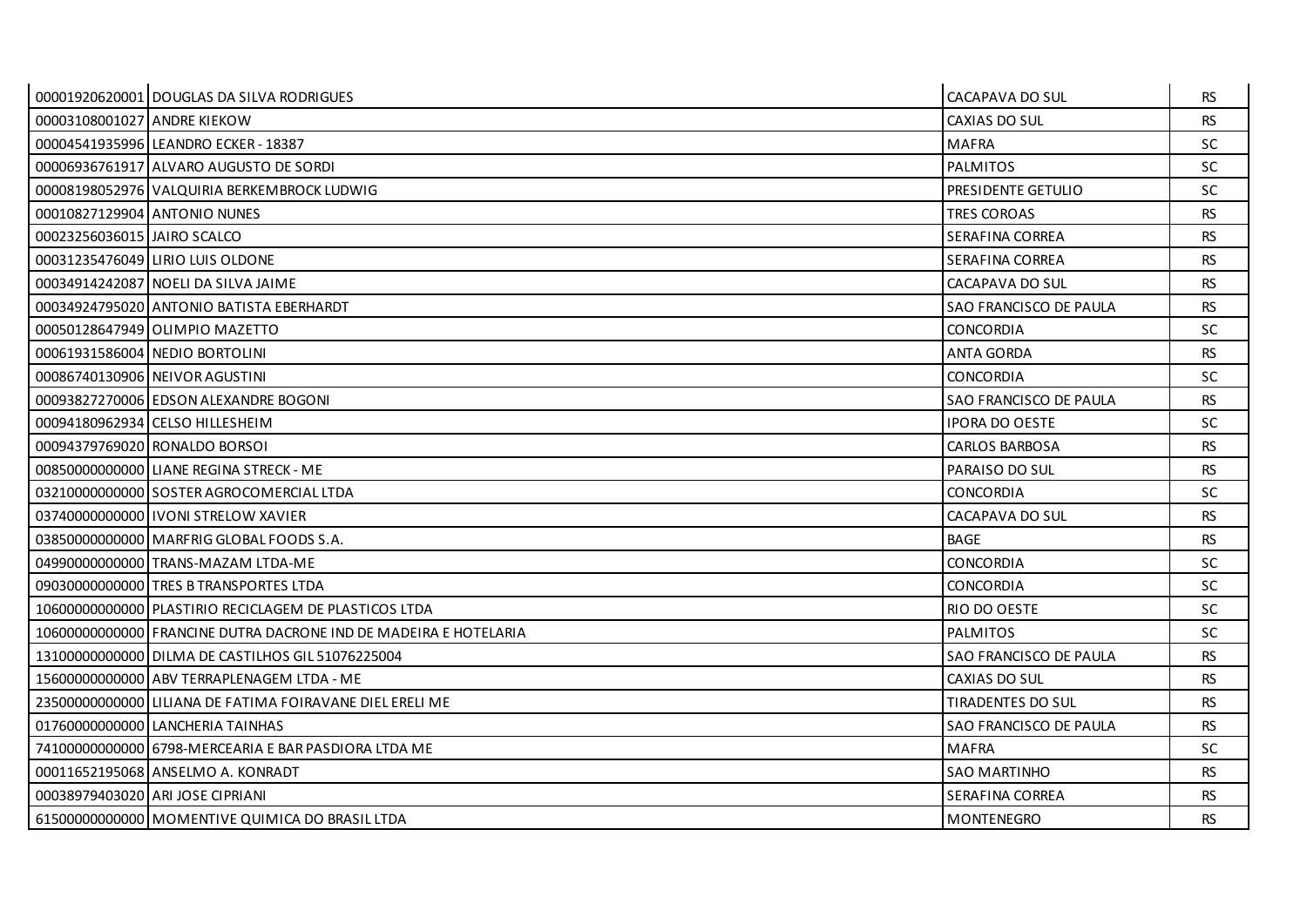|                               | 89400000000000 ARMAZEM CARLINHOS LTDA                             | <b>CARLOS BARBOSA</b>    | <b>RS</b> |
|-------------------------------|-------------------------------------------------------------------|--------------------------|-----------|
|                               | 00000640891004 CONDOMINIO AGROPECUARIO WICKERT                    | SAO LUIZ GONZAGA         | <b>RS</b> |
|                               | 00027664490006 CLAUDIO LANDREAZZA                                 | CAXIAS DO SUL            | <b>RS</b> |
| 00038499584004   ODACIR CHINI |                                                                   | <b>PALMITOS</b>          | SC.       |
|                               | 01570000000000 CLARO VALENTIN AIRES SALEGO                        | SAO FRANCISCO DE PAULA   | <b>RS</b> |
|                               | 09310000000000 OURO SOLO CEREIAS                                  | <b>MAFRA</b>             | <b>SC</b> |
|                               | 85100000000000 COOPERATIVA DE PRODUCAO AGROPECUARIA UNIAO         | DIONISIO CERQUEIRA       | SC.       |
|                               | 91000000000000 COOPERATIVA AGRICOLA MISTA NOVA PALMA LTDA         | <b>NOVA PALMA</b>        | <b>RS</b> |
|                               | 00039798267087 SILAVANO TEIXEIRA JUNIOR                           | SAO FRANCISCO DE PAULA   | <b>RS</b> |
| 00099733749087 EUDES BARBIERO |                                                                   | SAO FRANCISCO DE PAULA   | <b>RS</b> |
|                               | 01700000000000 DEISE FRAGA MARTINS                                | <b>BOM RETIRO DO SUL</b> | <b>RS</b> |
|                               | 11500000000000 EOLICA CERRO CHATO III S A                         | SANTANA DO LIVRAMENTO    | <b>RS</b> |
|                               | 78600000000000 RJU-COMERCIO E BENEFICIAMENTO DE FRUTAS E VERDURAS | PATO BRANCO              | <b>PR</b> |
|                               | 86500000000000 PERDIGAO AGROINDUSTRIAL S/A                        | <b>ERVAL VELHO</b>       | <b>SC</b> |
|                               | 00000594770912 CLECIO SCHAUREN                                    | <b>SANTA HELENA</b>      | <b>PR</b> |
| 00003619834091 VANOLI KIST    |                                                                   | <b>SANTA ROSA</b>        | <b>RS</b> |
|                               | 00005149114928 LUCIANO MARCOS DALRI                               | <b>APIUNA</b>            | <b>SC</b> |
|                               | 00031763901068 JOAO ALCEU GIOVANELLA                              | MARQUES DE SOUZA         | <b>RS</b> |
|                               | 00036229982889 LIGIA LEMOS SOARES DE SOUZA                        | APIUNA                   | SC.       |
|                               | 00057603391091 MARLI MODEL BLOEDORN                               | <b>GRAMADO</b>           | <b>RS</b> |
|                               | 00068740808904 MARIA EMILIA HUMENIUK KONZEN                       | <b>VENANCIO AIRES</b>    | <b>RS</b> |
|                               | 00092115012704 RONALDO CARLOS DE ALMEIDA FILHO                    | CHAPECO                  | <b>SC</b> |
|                               | 03440000000000 COMERCIAL ENEZE LTDA - ME                          | <b>APIUNA</b>            | <b>SC</b> |
|                               | 05270000000000 VOLMIR MUNIZ - ME                                  | <b>ARROIO DO TIGRE</b>   | <b>RS</b> |
|                               | 057000000000000 MARIA PASTORA PINA PINA                           | PORTO ALEGRE             | <b>RS</b> |
|                               | 07490000000000 MARLEI DILCE FISCHER                               | <b>SANTA ROSA</b>        | <b>RS</b> |
|                               | 10600000000000 OPERSUL PILAO LTDA. - EPP                          | <b>IBIRAMA</b>           | <b>SC</b> |
|                               | 17300000000000 JOSE I C BENITO & AMP CIA LTDA                     | <b>ACEGUA</b>            | <b>RS</b> |
|                               | 78800000000000 CASA DO CAL GUARAVERA LTDA (1343)                  | <b>LONDRINA</b>          | PR        |
|                               | 92700000000000 IZOLETE HERMES MUNIZ & FILHA LTDA - ME             | ARROIO DO TIGRE          | <b>RS</b> |
|                               | 00005239946990 LUCIA DA COSTA MARIANO                             | SANTA HELENA             | <b>PR</b> |
|                               | 00019279086049 RENI COMPAGNONI                                    | MARQUES DE SOUZA         | <b>RS</b> |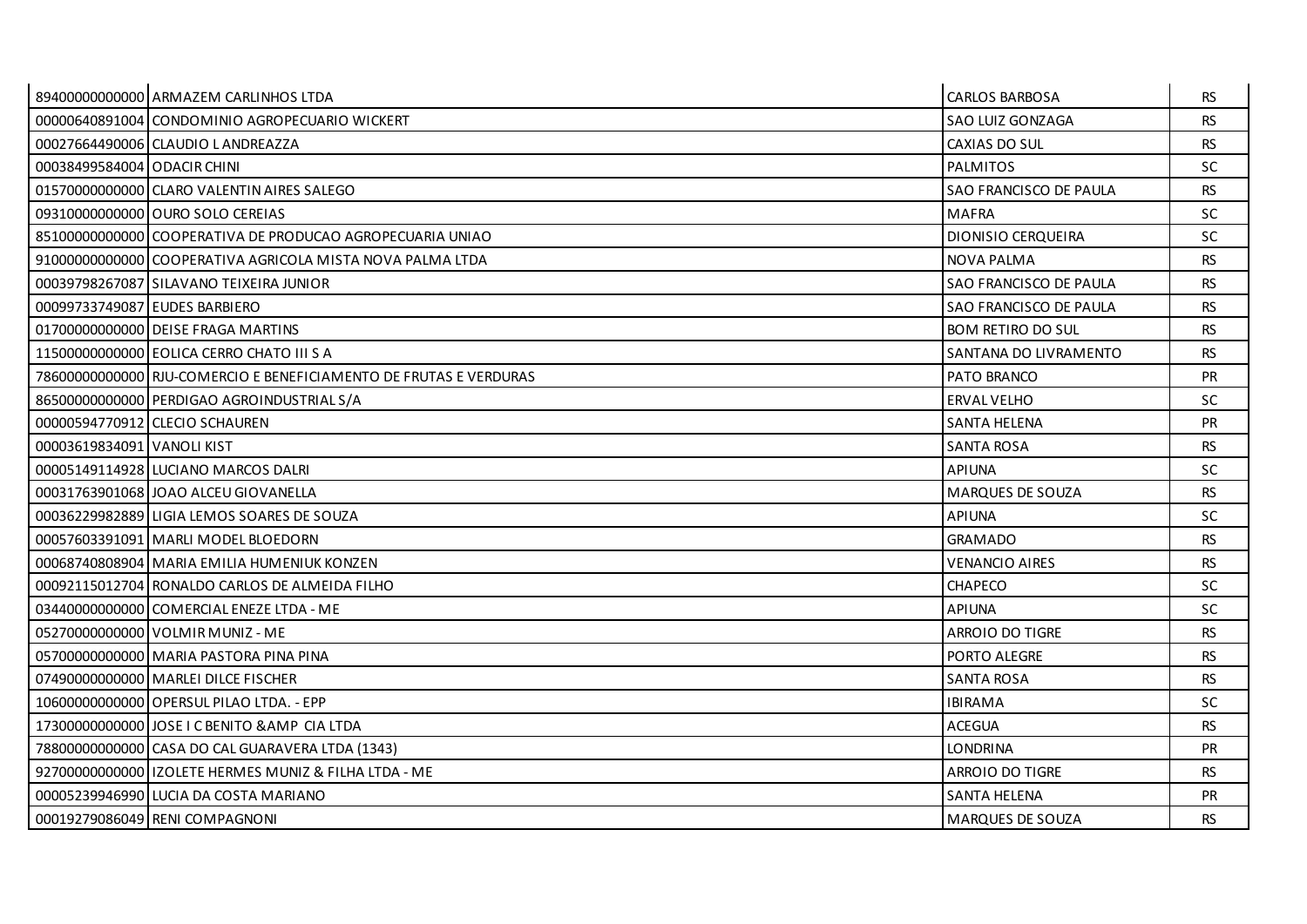| 00030351936068 VICTOR DOELER |                                                                 | <b>SANTA MARIA</b>       | <b>RS</b> |
|------------------------------|-----------------------------------------------------------------|--------------------------|-----------|
|                              | 00055034853000 ADEMIR DA SILVA                                  | <b>VENANCIO AIRES</b>    | <b>RS</b> |
|                              | 00059607874072 MARCOS ANTONIO LUDKE                             | <b>NOVA PETROPOLIS</b>   | <b>RS</b> |
|                              | 00071368230059   IVANDRO LUCENA RODRIGUES                       | <b>BOTUVERA</b>          | <b>SC</b> |
|                              | 00081897421087 MARILIA ARIELLI FERREIRA MARQUES                 | PORTO ALEGRE             | <b>RS</b> |
| 00096562129087 MARCELO JOSE  |                                                                 | SAO VENDELINO            | <b>RS</b> |
|                              | 00098699393091 ANDRE JORGE WERNER                               | <b>SEDE NOVA</b>         | <b>RS</b> |
|                              |                                                                 | <b>SANTA HELENA</b>      | <b>PR</b> |
|                              | 00210000000000 ARCA IND. E COM. DE AMIDOS MANDIOCA              | <b>SANTA HELENA</b>      | <b>PR</b> |
|                              | 03510000000000 CRVR - RIOGRANDENSE VALORIZACAO DE RESIDUOS LTDA | SANTA MARIA              | <b>RS</b> |
|                              | 05690000000000 FRANCISCO L. M. TOPOROWICZ                       | <b>SAO MATEUS DO SUL</b> | <b>PR</b> |
|                              | 05910000000000 COMERCIO DE GENEROS ALIMENTICIOS WEIS LT         | SAO MIGUEL DO IGUACU     | PR        |
|                              | 091500000000000 CRESTANI CEREALISTA LTDA                        | <b>CANOINHAS</b>         | SC.       |
|                              | 14400000000000 SABRINE C. NATALLI E CIA LTDA                    | SAO MATEUS DO SUL        | <b>PR</b> |
|                              | 17800000000000 MONTANA PRE MOLDADOS LTDA ME                     | <b>SANTA HELENA</b>      | <b>PR</b> |
|                              | 246000000000000 CHAEL TERRAPLENAGEM EIRELI                      | <b>MAREMA</b>            | SC.       |
|                              | 75400000000000 ZANON & FILHOS LTDA - ME                         | <b>RIQUEZA</b>           | <b>SC</b> |
|                              | 77800000000000 LAR COOPERATIVA AGROINDUSTRIAL                   | SAO MIGUEL DO IGUACU     | <b>PR</b> |
|                              | 00001627626077 ANGELICA GLITZ BORGES BONFIN                     | <b>INDEPENDENCIA</b>     | RS.       |
|                              | 00047470283072 ANGELO PAULO PRZYBITOWICZ                        | <b>IJUI</b>              | <b>RS</b> |
| 00016109201049 CENO RICHTER  |                                                                 | <b>VENANCIO AIRES</b>    | <b>RS</b> |
|                              | 00091300290072 CARLOS EDUARDO FEIRT                             | <b>GRAMADO</b>           | <b>RS</b> |
|                              | 77800000000000 COOPERATIVA AGROINDUSTRIAL LAR                   | <b>SANTA HELENA</b>      | <b>PR</b> |
| 00013548263020 INACIO RAUL   |                                                                 | <b>VENANCIO AIRES</b>    | <b>RS</b> |
| 00030698022068 DENIR FROSSI  |                                                                 | SANTA ROSA               | <b>RS</b> |
| 00033213372072 DANILO SCHEIN |                                                                 |                          |           |
|                              |                                                                 | <b>SANTA ROSA</b>        | <b>RS</b> |
|                              | 04190000000000 I INDUSTRIA E COMERCIO DE MOVEIS BAREA LTDA - ME | <b>RIQUEZA</b>           | SC.       |
|                              | 05460000000000 EDUARDO JOSE PARKERT                             | <b>VENANCIO AIRES</b>    | <b>RS</b> |
| 14000000000000 R PIRES       |                                                                 | <b>VENANCIO AIRES</b>    | <b>RS</b> |
|                              | 14600000000000 EOLICA SERRO TRINDADE SA                         | SANTANA DO LIVRAMENTO    | <b>RS</b> |
|                              | 81600000000000 COOPERATIVA AGROINDUSTRIAL COPAGRIL              | SANTA HELENA             | <b>PR</b> |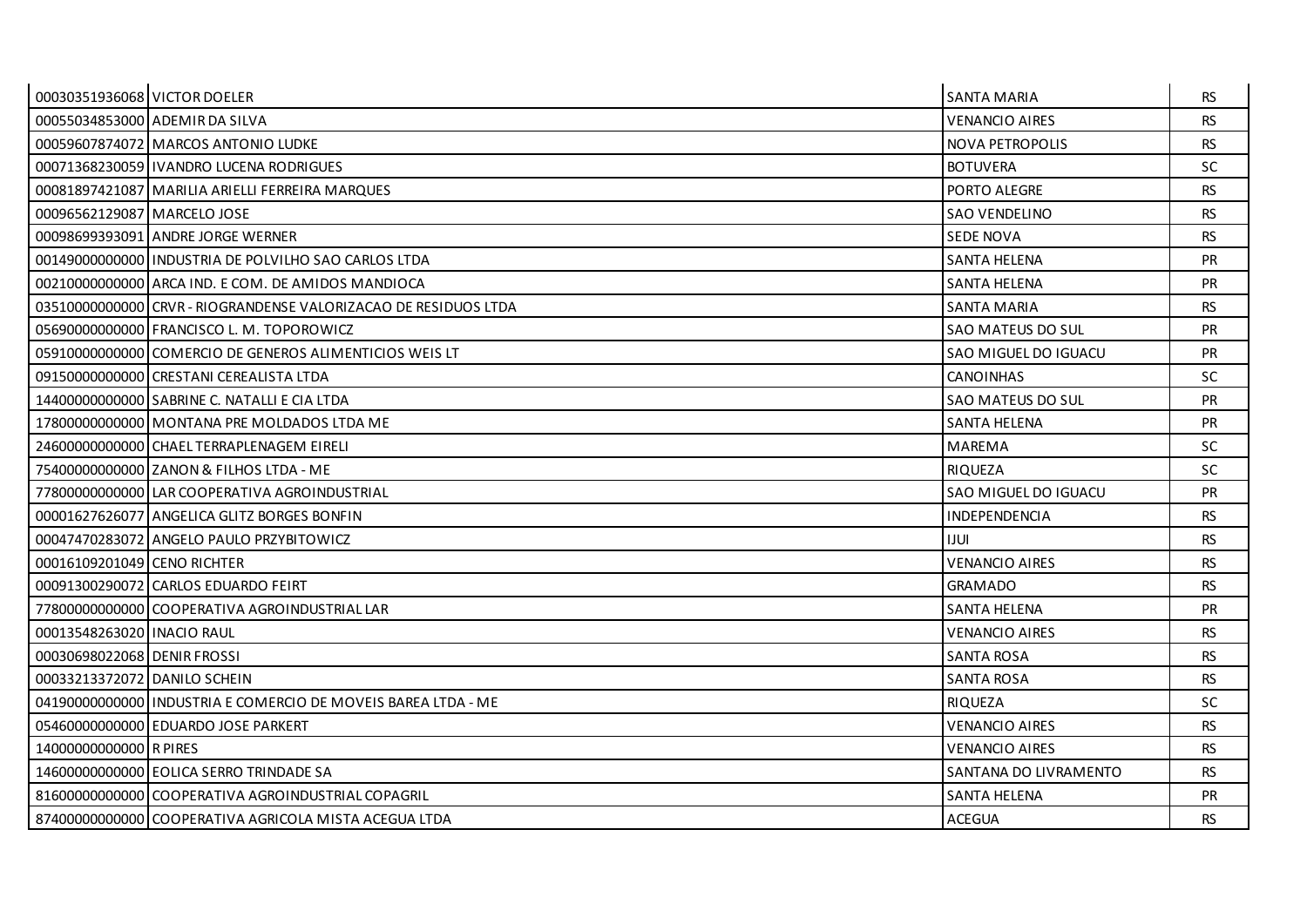|                             | 87500000000000 COOPERATIVA SUL RIO GRANDENSE DE LATICINIOS LTDA | <b>ACEGUA</b>         | RS.       |
|-----------------------------|-----------------------------------------------------------------|-----------------------|-----------|
|                             | 00001790863082 FATIMA INES ALLFF VARGAS                         | <b>VENANCIO AIRES</b> | <b>RS</b> |
|                             | 00002873680920 IBRAHIM FAIAD E OUTROS                           | <b>CEU AZUL</b>       | <b>PR</b> |
|                             | 00006241683950 MARIA FRANCISCA COLES                            | PONTE SERRADA         | SC.       |
|                             | 00019770537004 ZEFERINO NOGARA                                  | INDEPENDENCIA         | <b>RS</b> |
|                             | 00020508506034 MANOEL FRANCISCO DA SILVA                        | <b>VENANCIO AIRES</b> | <b>RS</b> |
| 00030484081004 ROSANA FRITZ |                                                                 | <b>CERRO BRANCO</b>   | <b>RS</b> |
|                             | 00053506383000 MARLI EDI BENDER                                 | <b>VENANCIO AIRES</b> | <b>RS</b> |
|                             | 00064606031034 LUCIANA ALOISIO WALKER                           | <b>VENANCIO AIRES</b> | <b>RS</b> |
| 00080009697934 FATIMA BRAND |                                                                 | JOACABA               | SC        |
|                             | 00152000000000 KLASSMANN & KLASSMANN LTDA                       | SAO MIGUEL DO IGUACU  | <b>PR</b> |
|                             | 01700000000000 VALDIR LAISSMANN                                 | <b>VENANCIO AIRES</b> | <b>RS</b> |
|                             | 02650000000000 LANCHONETE E RESTAURANTE BORGHELOT LTDA          | <b>CEU AZUL</b>       | <b>PR</b> |
|                             | 04040000000000 RICETEC SEMENTES LTDA.                           | <b>SANTA MARIA</b>    | <b>RS</b> |
|                             | 04430000000000 ROSA TOMIO DALCEGIO                              | <b>BOTUVERA</b>       | <b>SC</b> |
|                             | 05520000000000 I I. M. WALTER & CIA LTDA - ME                   | SAO MIGUEL DO IGUACU  | <b>PR</b> |
|                             | 08820000000000 LAURINDO HUBNER                                  | <b>ALECRIM</b>        | <b>RS</b> |
|                             | 09130000000000 RODEIO BONITO HIDRELETRICA LTDA                  | <b>CHAPECO</b>        | SC        |
|                             | 10200000000000 AGRUM AGROTEC INTEGRADAS LTDA                    | <b>SANTA MARIA</b>    | <b>RS</b> |
|                             | 17100000000000 KATI MERLI DA SILVA NASCIMENTO VIRGINO MELO - ME | <b>APIUNA</b>         | <b>SC</b> |
|                             | 23300000000000 FRIGORIFICO ESTANCIA LTDA - EPP                  | SANTANA DO LIVRAMENTO | <b>RS</b> |
|                             | 75200000000000 RENUKA VALE DO IVAI SA 309021 13                 | MARIALVA              | <b>PR</b> |
|                             | 79500000000000 CCLA AGROEMPRESARIAL SUCREDI                     | <b>MARIALVA</b>       | <b>PR</b> |
|                             | 95800000000000 MARIETTA F. DE MARCO & FILHO LTDA - ME           | <b>JOACABA</b>        | SC.       |
|                             | 00000619067942 JOSE LUCIDIO BAMBERG                             | SANTA HELENA          | <b>PR</b> |
|                             | 00001463760051 RITA BEATRIZ RODRIGUES                           | <b>SANTA MARIA</b>    | <b>RS</b> |
|                             | 00001982510927 MARCIO ADRIANO KONRAD                            | <b>SANTA HELENA</b>   | <b>PR</b> |
|                             | 00003522161904 HOLDER LAUSMAN                                   | <b>SANTA HELENA</b>   | <b>PR</b> |
|                             | 00004785829940 RANCHO DO CHIMARAO/ ELIANA, FRENTE POSTO AMIGAO  | SAO MATEUS DO SUL     | <b>PR</b> |
|                             | 00030326885072 JJOSE CELESTINO ANTONIAZZI                       | <b>SANTA MARIA</b>    | <b>RS</b> |
|                             | 05060000000000 CONDOMINIO AVICOLA CASCATA                       | CAMPOS NOVOS          | SC.       |
|                             | 92200000000000 OLIVIO MULLER DE PINHO                           | PELOTAS               | <b>RS</b> |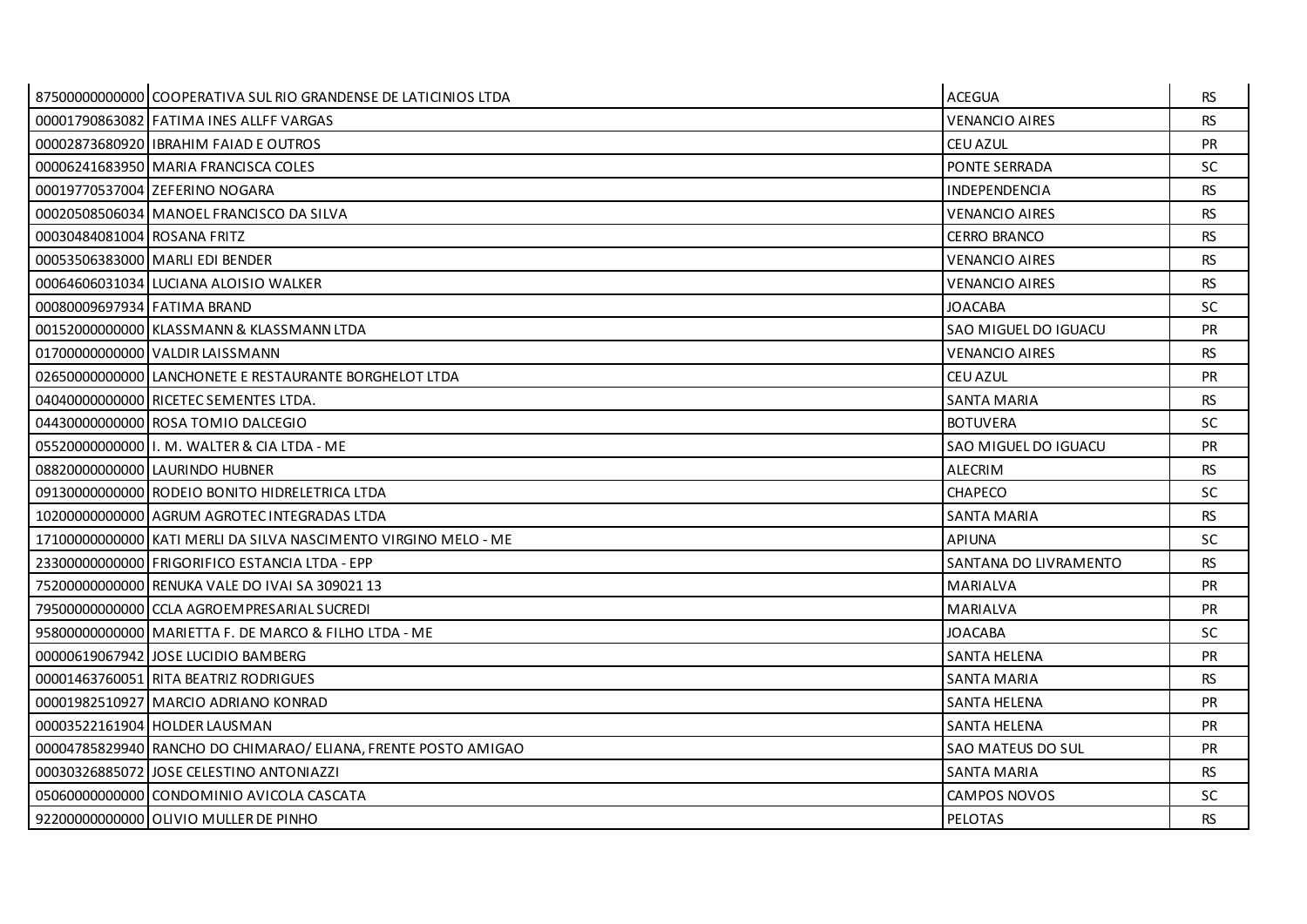|                               | 92200000000000 CLONIR DA CUNHA                              | SANTA CRUZ DO SUL          | RS.       |
|-------------------------------|-------------------------------------------------------------|----------------------------|-----------|
|                               | 94800000000000 COMERCIO DE CEREAIS FORSTER LTDA - ME        | DOUTOR MAURICIO CARDOSO    | <b>RS</b> |
|                               | 00036490890097 FRANCISCO VEZANO                             | PAIM FILHO                 | <b>RS</b> |
|                               | 00050583999034 PAULO RODOLFO GALLAS                         | SAO PEDRO DO BUTIA         | <b>RS</b> |
|                               | 05580000000000 FABIELE BAUMGARTEN - ME                      | <b>BOA VISTA DO BURICA</b> | <b>RS</b> |
|                               | 055900000000000 DARLI FERREIRA GRUNDMANN - EPP              | <b>PELOTAS</b>             | <b>RS</b> |
|                               | 00001464179921 WALDIR ANTUNES                               | <b>CAMPOS NOVOS</b>        | <b>SC</b> |
|                               | 00001971214973 ERNESTO JOSE RIGO                            | CAMPOS NOVOS               | <b>SC</b> |
|                               | 00021591610982 ANTONIO SPRICIGO                             | <b>ORLEANS</b>             | <b>SC</b> |
|                               | 00029941415072 JJUAREZ CARLOS STAUB                         | SANTA CRUZ DO SUL          | <b>RS</b> |
| 00075797879034 ELTON ABITANTE |                                                             | <b>TUPARENDI</b>           | <b>RS</b> |
|                               | 00094499454034 MARCIO VALIATTI                              | <b>GARIBALDI</b>           | <b>RS</b> |
|                               | 01160000000000 PANICENTER PADARIA CONFEITARIA LTDA          | SANTA CRUZ DO SUL          | <b>RS</b> |
|                               | 03730000000000 SCHUSTER E FILHO LTDA                        | SANTA CRUZ DO SUL          | <b>RS</b> |
|                               | 041800000000001LUIS HECK & CIA LTDA - EPP                   | SAO PEDRO DO BUTIA         | RS.       |
|                               | 045700000000000 E F BAUERMANN E CIA LTDA                    | SANTA CRUZ DO SUL          | <b>RS</b> |
|                               | 05890000000000 I.V.R. POSTO DE MOLAS LTDA                   | SANTA TEREZA DO OESTE      | <b>PR</b> |
|                               | 06370000000000 LOJAS CUNHA LTDA - ME                        | SANTA CRUZ DO SUL          | <b>RS</b> |
| 06940000000000 LGS CALIXTO    |                                                             | <b>URUGUAIANA</b>          | <b>RS</b> |
| 09000000000000 ADAO HENN      |                                                             | SANTA CRUZ DO SUL          | <b>RS</b> |
|                               | 13300000000000 EDUARDO SIEGA - ME                           | PRESIDENTE CASTELLO BRANCO | SC.       |
|                               | 14800000000000 CHARLENE DA CRUZ OTTONELLI DE MOURA          | <b>REDENTORA</b>           | <b>RS</b> |
|                               | 18400000000000 ROBERTO BARBIAN                              | SANTA CRUZ DO SUL          | <b>RS</b> |
|                               | 909000000000000 JORGE LUIS DE ANDRADE LEMOES - EPP          | <b>PELOTAS</b>             | <b>RS</b> |
|                               | 91900000000000 MOVEIS E ESTOFADOS WEHNER LTDA ME            | SANTA CRUZ DO SUL          | RS.       |
|                               | 95800000000000 IND. E COM. DE MADEIRAS BARRA DO NORTE LTDA. | SAO LUDGERO                | <b>SC</b> |
|                               | 00003736159900 TONI ROBERTO SANTOS MARTINS                  | <b>PINHAO</b>              | <b>PR</b> |
|                               | 00009751772907 ANDERSON LUIZ DE OLIVEIRA                    | DOUTOR MAURICIO CARDOSO    | RS.       |
|                               | 00011771682000 ROSA MARIA CASAGRANDE                        | <b>GARIBALDI</b>           | <b>RS</b> |
|                               | 00030110207874 CARLOS KAWATU                                | <b>TERRA ROXA</b>          | <b>PR</b> |
| 00060345640934 ARI FERRARIN   |                                                             | FLOR DA SERRA DO SUL       | <b>PR</b> |
|                               | 01590000000000 EDOR MAAS - ME                               | SANTA CRUZ DO SUL          | <b>RS</b> |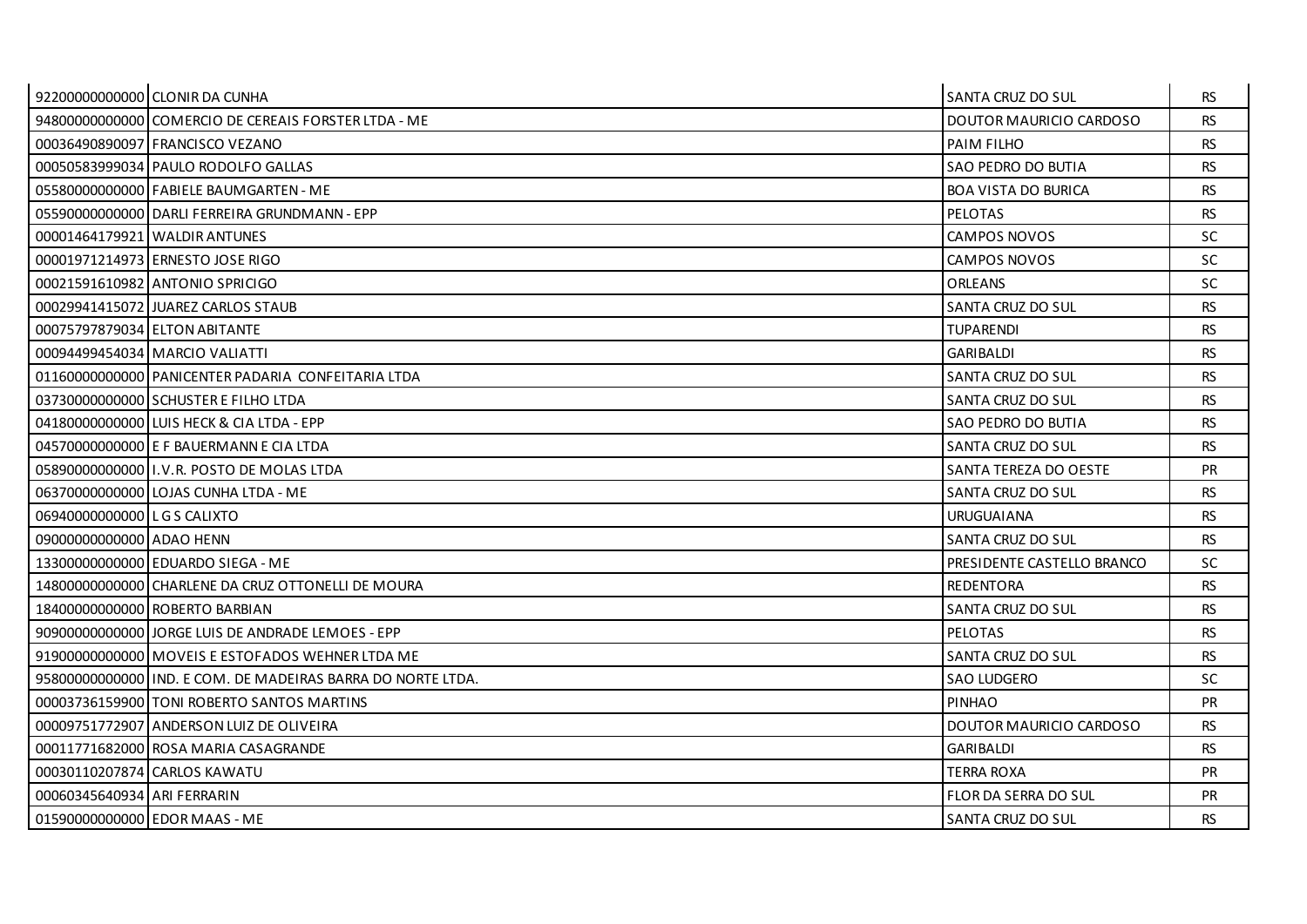|                              | 02340000000000 MAGNUS LUIZ BAUMGARTEN - ME                                            | <b>BOA VISTA DO BURICA</b> | <b>RS</b> |
|------------------------------|---------------------------------------------------------------------------------------|----------------------------|-----------|
|                              | 04430000000000 CLAIR MARIA BAIERLE                                                    | SANTA CRUZ DO SUL          | <b>RS</b> |
|                              | 04950000000000 ASSOCIACAO DE MORADORES E PRODUTORES RURAIS DOS ALVES CARDOS           | LAPA                       | PR        |
|                              | 05100000000000 SERRARIA IRMAOS FRANTZ LTDA                                            | SANTA CRUZ DO SUL          | <b>RS</b> |
|                              | 09000000000000 MECANICA AUTOMOTIVA MNB LTDA                                           | <b>BROCHIER</b>            | <b>RS</b> |
|                              | 13200000000000 LIVE ART INDUSTRIA E COMERCIO DE ACESSORIOS PARA CORTINAS EIRELI - EPP | <b>GASPAR</b>              | <b>SC</b> |
|                              | 23000000000000 MARCELO SIDNEI HENSCHEL - ME                                           | TERRA ROXA                 | <b>PR</b> |
|                              | 23700000000000 RAQUEL FRANCISCA SEHN 02149179083                                      | SANTA CRUZ DO SUL          | <b>RS</b> |
|                              | 26700000000000 UNEGRAOS LTDA                                                          | LAPA                       | PR        |
|                              | 29700000000000 AGROPONTUAL SOLUCOES AGRICOLAS E COMERCIO DE DEFENSIVOS LTDA           | <b>ATALANTA</b>            | <b>SC</b> |
|                              | 60500000000000 CARGILL AGRICOLA S A                                                   | CASTRO                     | PR        |
|                              | 80100000000000 MAC ENGENHARIA LTDA                                                    | <b>PELOTAS</b>             | <b>RS</b> |
|                              | 94600000000000 LOIVA TERESINHA WINKELMANN - ME                                        | SANTA CRUZ DO SUL          | <b>RS</b> |
|                              | 00014568667020 ANTONIO TREMEA                                                         | SARANDI                    | <b>RS</b> |
|                              | 03800000000000 CLOVIS R. GOLLMANN                                                     | SANTA CRUZ DO SUL          | <b>RS</b> |
| 00036486035072 ADELINO SPOHR |                                                                                       | SALVADOR DAS MISSOES       | <b>RS</b> |
|                              | 09550000000000 5 REGIONAL DE CAVALARIA MECANIZADA                                     | <b>QUARAI</b>              | <b>RS</b> |
|                              | 01590000000000 MINERADORA TERTULIA LTDA - ME                                          | PARAI                      | <b>RS</b> |
|                              | 04700000000000 CARLIZE BEATRIZ BAUMGARTEN MEYRER - ME                                 | <b>BOA VISTA DO BURICA</b> | <b>RS</b> |
| 90500000000000 OMAR BIN ME   |                                                                                       | <b>TUPARENDI</b>           | <b>RS</b> |
|                              | 98300000000000 COOPERATIVA MISTA SAO LUIZ LTDA                                        | <b>TUPARENDI</b>           | <b>RS</b> |
|                              | 00013459147091 EMAR LUIZ MASSIN                                                       | <b>TUPARENDI</b>           | <b>RS</b> |
|                              | 00089212460968 EDSON VALMORBIDA                                                       | <b>IOMERE</b>              | SC.       |
|                              | 07120000000000 EVERSON PALUDO                                                         | <b>GARIBALDI</b>           | <b>RS</b> |
|                              | 10600000000000 I INSTITUTO FEDERAL DE EDUCACAO CIENCIA E TECNOLOGIA CATARINENSE       | SANTA ROSA DO SUL          | SC.       |
|                              | 145000000000000 J L DA SILVA RESTAURANTE - ME                                         | SOBRADINHO                 | <b>RS</b> |
|                              | 00056996810000 LUIZ CARLOS MATANA                                                     | NOVA ALVORADA              | <b>RS</b> |
|                              | 00095541179068 MARCIO SEGALOTTO                                                       | PARAI                      | <b>RS</b> |
|                              | 04130000000000 FAROGEL ALIMENTOS LTDA - EPP                                           | <b>SAO LUDGERO</b>         | <b>SC</b> |
| 04420000000000 IDOLO PM BOFF |                                                                                       | NOVA ALVORADA              | <b>RS</b> |
|                              | 11500000000000   MARILZA THEODORO DA SILVA                                            | TERRA ROXA                 | PR        |
|                              | 11900000000000 BARBOSA & KIST LTDA                                                    | SANTA CRUZ DO SUL          | <b>RS</b> |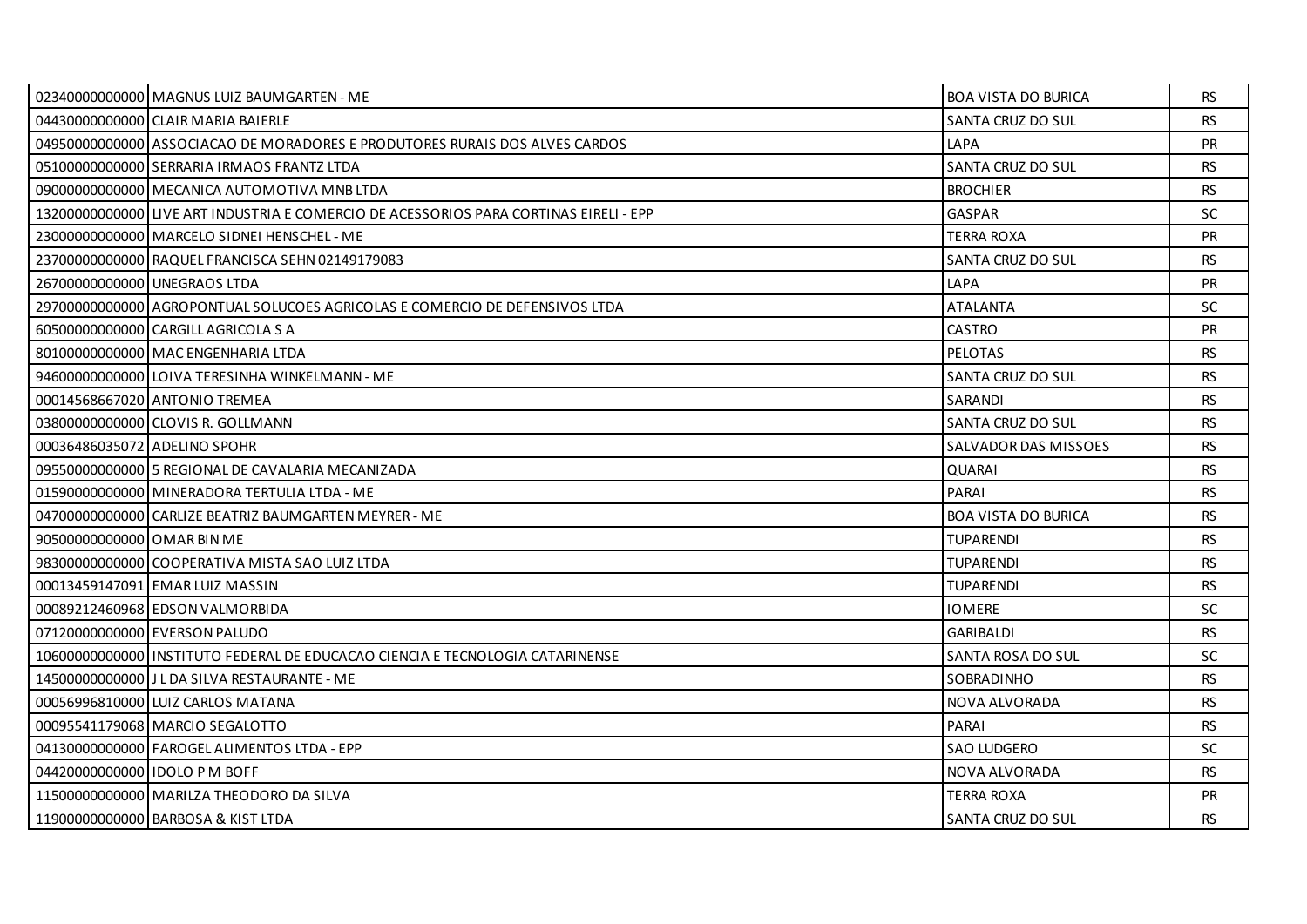|                              | 13200000000000 MERCADO SEHN & SCHWINN LTDA - EPP                          | SANTA CRUZ DO SUL       | <b>RS</b> |
|------------------------------|---------------------------------------------------------------------------|-------------------------|-----------|
|                              | 20400000000000 RENATO L DA SILVA - ME                                     | FLOR DA SERRA DO SUL    | PR        |
| 2210000000000011.P.ESSERME   |                                                                           | <b>ITUPORANGA</b>       | SC.       |
|                              | 76100000000000 RESTAURANTE E LANCHONETE IPIRANGAO LTDA - EPP              | CASTRO                  | <b>PR</b> |
|                              | 77300000000000 USINA DE ACUCAR E ALCOOL GOIOERE LTDA                      | <b>MOREIRA SALES</b>    | <b>PR</b> |
|                              | 81100000000000 CCLA VALE DO PIQUIRI                                       | TERRA ROXA              | PR        |
|                              | 940000000000000 IRLANDE FREYTAG PETERSEN - ME                             | SANTA CRUZ DO SUL       | <b>RS</b> |
|                              | 95400000000000 GOLLMANN & CIA. LTDA - ME                                  | SANTA CRUZ DO SUL       | <b>RS</b> |
|                              | 00001749513960 LINDOMAR CHAVES DA ROSA                                    | <b>GASPAR</b>           | SC.       |
|                              | 00003120410985 CHARLES RETIVO SPRICIGO                                    | ORLEANS                 | SC.       |
|                              | 00006747469020 AGENOR ZACARIAS DA SILVA                                   | SANTA CRUZ DO SUL       | <b>RS</b> |
|                              | 00006754178990 ARIANE APARECIDA STRESSER DE MACEDO                        | <b>CASTRO</b>           | PR        |
|                              | 00012531596020 DANILO FERREIRA                                            | SANTA CRUZ DO SUL       | <b>RS</b> |
|                              | 00052605825949 EDEMAR ANTONIO SUNTI                                       | <b>SEARA</b>            | <b>SC</b> |
|                              | 00083972900015 ANGELICA PALUDO                                            | <b>GARIBALDI</b>        | <b>RS</b> |
|                              | 00090280229020 EVANOR DANIEL DE CASTRO                                    | <b>BROCHIER</b>         | <b>RS</b> |
| 00091754593968 HELIO MOLINA  |                                                                           | <b>TERRA ROXA</b>       | <b>PR</b> |
|                              | 14100000000000 EOL VENTO ENERGIAS RENOVAVEIS S.A.                         | <b>RIO GRANDE</b>       | <b>RS</b> |
|                              | 146000000000000 PODKOWA MATERIAIS DE                                      | MARECHAL CANDIDO RONDON | <b>PR</b> |
|                              | 16400000000000 NELTON CIGOLINI PEREGO                                     | <b>AGUA DOCE</b>        | SC.       |
|                              | 20500000000000 F. MARQUES TRANSPORTES E MATERIAIS DE CONSTRUCAO LTDA - ME | <b>ITAIOPOLIS</b>       | <b>SC</b> |
|                              | 21600000000000 3683524 - C.P.M. E.M.E.F. CEL.PEDRO OSORIO                 | <b>RIO GRANDE</b>       | <b>RS</b> |
|                              | 219000000000000 MELKSTAD AGROPECUARIA LTDA.                               | <b>CARAMBEI</b>         | <b>PR</b> |
|                              | 229000000000000 PRE-MOLDADOS PODKOWA EIRELI                               | MARECHAL CANDIDO RONDON | <b>PR</b> |
|                              | 26300000000000 MARIZA NUNES 10894590928                                   | <b>ITAIOPOLIS</b>       | <b>SC</b> |
| 27200000000000 SONI NIECKARZ |                                                                           | <b>ITAIOPOLIS</b>       | <b>SC</b> |
|                              | 64900000000000 CAMIL ALIMENTOS S.A.                                       | <b>RIO GRANDE</b>       | <b>RS</b> |
|                              | 75700000000000 USINA D EACUCAR SANTA TEREZINHA LTDA                       | UMUARAMA                | <b>PR</b> |
|                              | 76900000000000 AUTO POSTO PORTO MENDES LTDA                               | MARECHAL CANDIDO RONDON | <b>PR</b> |
|                              | 81000000000000 BORGO COMERCIO E INDUSTRIA DE PRODUTOS ARTESANAIS LTDA     | NOVA VENEZA             | <b>SC</b> |
|                              | 829000000000000 CLARA WINIARSKI ZIELINSKI - ME                            | <b>ITAIOPOLIS</b>       | <b>SC</b> |
| 00000760846987 ABREU ALVES   |                                                                           | <b>AGUA DOCE</b>        | <b>SC</b> |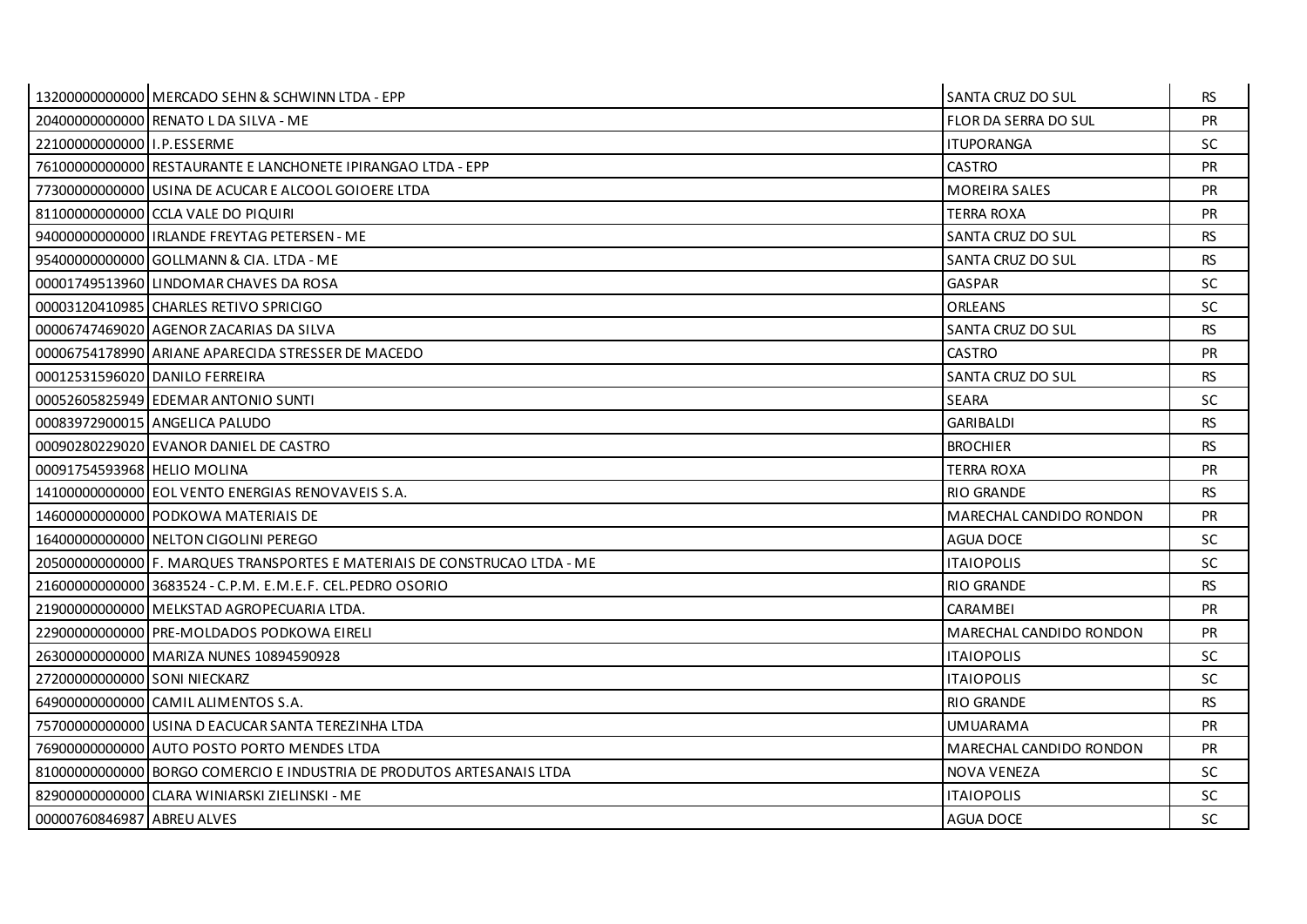|                              | 04070000000000 ADAO MARCOS DA SILVA PINTO                             | <b>RIO GRANDE</b>          | RS.       |
|------------------------------|-----------------------------------------------------------------------|----------------------------|-----------|
|                              | 91000000000000 COTRIJUC - COOPERATIVA AGROPECUARIA JULIO DE CASTILHOS | <b>JULIO DE CASTILHOS</b>  | <b>RS</b> |
|                              | 00000427136920 ANTONIO CARLOS ABDALA                                  | <b>AGUA DOCE</b>           | SC.       |
|                              | 00003402552930 ALDAIR DE JESUS RODRIGUES                              | AGUA DOCE                  | <b>SC</b> |
|                              | 00054368766920 ALCIONE AFONSO ABATTI                                  | <b>AGUA DOCE</b>           | <b>SC</b> |
|                              | 08720000000000 AQUIBATA ENERGIA EOLICA SA                             | <b>AGUA DOCE</b>           | <b>SC</b> |
|                              | 00014398273034 CARLOS ALFREDO MARTINS BORGES                          | <b>RESTINGA SECA</b>       | <b>RS</b> |
|                              | 01610000000000 BALBINOT INDUSTRIAL MOVELEIRA LTDA - ME                | <b>DESCANSO</b>            | <b>SC</b> |
|                              | 04310000000000 BEATRIZ ANGELA ROSINKI VIEIRA                          | SAO JERONIMO               | <b>RS</b> |
|                              | 88200000000000 CERAMICA CANDELARIA LTDA                               | CANDELARIA                 | <b>RS</b> |
|                              | 00000903038064 DOUGLAS AUGUSTO DALLA VECHIA                           | ARATIBA                    | <b>RS</b> |
|                              | 00021892180049 EDEMAR GERMANO BECKER                                  | <b>MORRO REDONDO</b>       | <b>RS</b> |
|                              | 00027252132072 PEDRO JOSE DILLY                                       | <b>PANAMBI</b>             | <b>RS</b> |
|                              | 00038495430991 ROQUE AFONSO KIST                                      | <b>TUNAPOLIS</b>           | <b>SC</b> |
|                              | 00055827861987 SERGIO DEMENEK                                         | <b>VIDEIRA</b>             | <b>SC</b> |
|                              | 09340000000000 D NICARETTA & CIA LTDA                                 | <b>ROCA SALES</b>          | <b>RS</b> |
|                              | 79400000000000 POSTO CARRETAO LTDA                                    | <b>AGUA DOCE</b>           | <b>SC</b> |
|                              | 87300000000000 SANTA LUCIA COM E PAVIMENTACOES LTDA                   | <b>JULIO DE CASTILHOS</b>  | <b>RS</b> |
|                              | 91400000000000 FRS S/A AGRO AVICOLA INDUSTRIAL                        | VACARIA                    | <b>RS</b> |
|                              | 94800000000000 RASIP ALIMENTOS LTDA                                   | VACARIA                    | <b>RS</b> |
|                              | 00035252898987 TEODOZIO SKRYPEC                                       | <b>ITAIOPOLIS</b>          | SC.       |
|                              | 00039542432020 ANDRE KELLER SAADI                                     | VACARIA                    | <b>RS</b> |
|                              | 00045231761087 JOAO ORLANDO PEREIRA                                   | <b>JULIO DE CASTILHOS</b>  | <b>RS</b> |
|                              | 00052369382015 JOAO ALOISIO KAUFFMANN                                 | <b>CAMPINA DAS MISSOES</b> | <b>RS</b> |
|                              | 00057371253949 LUIS F DA LA COSTA                                     | QUILOMBO                   | SC.       |
| 00082452997900 GILMAR TIRELI |                                                                       | SALTO VELOSO               | <b>SC</b> |
|                              | 00093183445034 TANIA MARIA V ORTIZ LEITE                              | ELDORADO DO SUL            | <b>RS</b> |
|                              | 00099633086000 I VAN CARLOS PERONDI                                   | ARATIBA                    | RS.       |
|                              | 02470000000000 TRACTEBEL ENERGIA S. A.                                | <b>ARATIBA</b>             | <b>RS</b> |
|                              | 05910000000000 MARIO TALHA FERRO CACERES                              | <b>TUPANCIRETA</b>         | <b>RS</b> |
|                              | 06190000000000 017309/01 - AUTO POSTO ITAIO LTDA                      | <b>ITAIOPOLIS</b>          | <b>SC</b> |
|                              | 07580000000000 LACIR ITAMAR CHRISTMANN - ME                           | CANDELARIA                 | <b>RS</b> |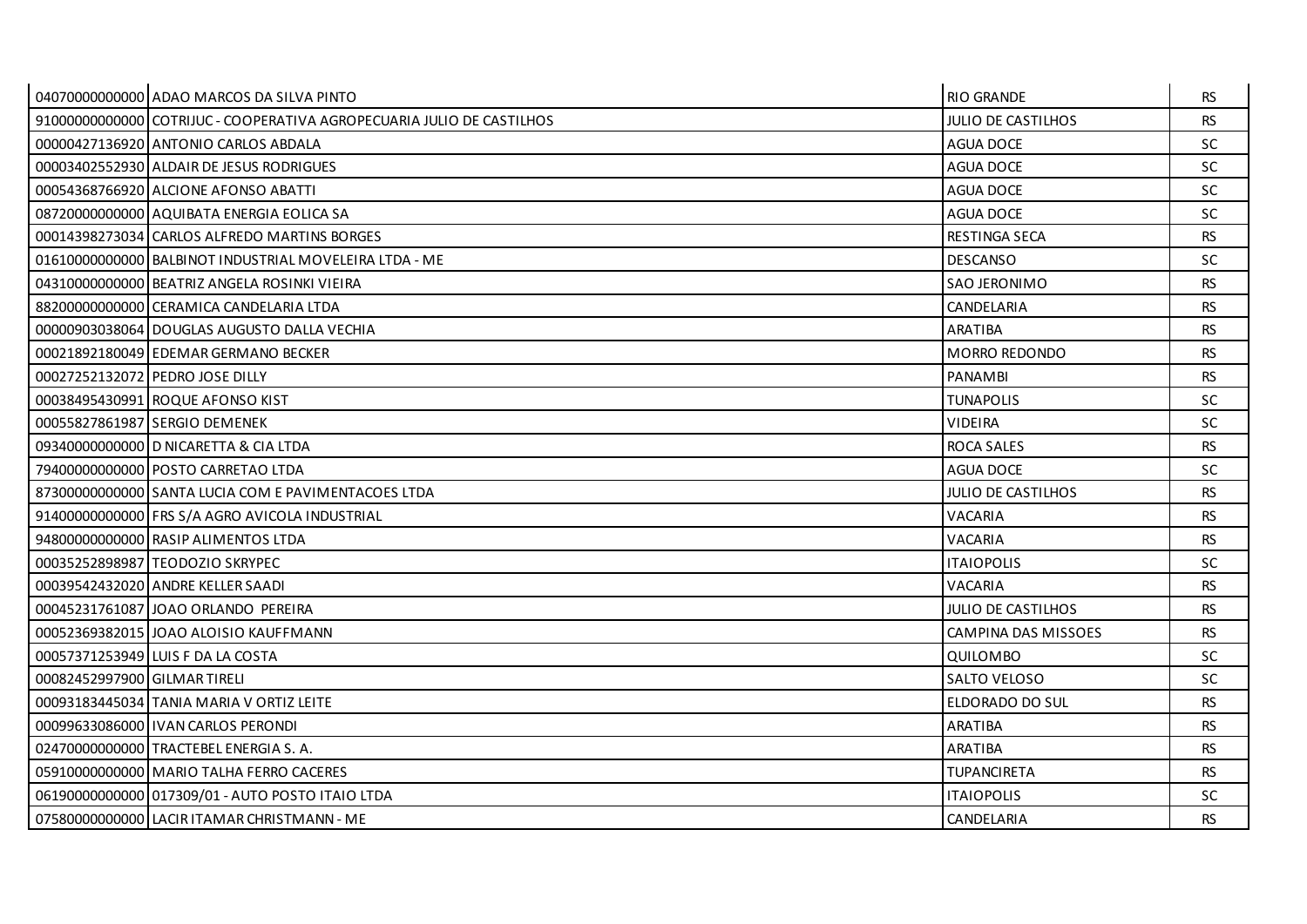|                                 | 09220000000000 KARIN BR SELZLEIN                                      | <b>MARECHAL CANDIDO RONDON</b> | <b>PR</b> |
|---------------------------------|-----------------------------------------------------------------------|--------------------------------|-----------|
|                                 | 14900000000000 MINIMERCADO MOEMA LTDA - EPP                           | <b>ITAIOPOLIS</b>              | <b>SC</b> |
|                                 | 87600000000000 COOPERATIVA AGRICOLA TUPANCIRETA LTDA                  | <b>TUPANCIRETA</b>             | <b>RS</b> |
|                                 | 904000000000000 JOSE ALCEMAR BIAZUS BOSSARDI - ME                     | LAGOA VERMELHA                 | <b>RS</b> |
|                                 | 00000583234062 MICHELE DA ROSA SAVIAN                                 | SAO MARTINHO DA SERRA          | <b>RS</b> |
|                                 | 00002759587959 LUCIANO TEIXEIRA                                       | ARARANGUA                      | <b>SC</b> |
|                                 | 00004659617971 RONALDO DE SOUZA                                       | RIO DO SUL                     | SC.       |
|                                 | 00014513714034 ANTONIO CLAUDIO MUNIZ BORGES                           | ELDORADO DO SUL                | <b>RS</b> |
|                                 | 00021949581934 IVO AFONSO SPIES                                       | <b>TUNAPOLIS</b>               | <b>SC</b> |
| 00031704492068 VICENTE BALDIN   |                                                                       | VACARIA                        | <b>RS</b> |
|                                 | 00054063620972 MAURO VALENTIM VALCANAIA                               | <b>ITAIOPOLIS</b>              | <b>SC</b> |
|                                 | 00058641319034 AMBROSIO CASAGRANDA                                    | VACARIA                        | <b>RS</b> |
| 00058728678915 VILMAR FULBER    |                                                                       | MARECHAL CANDIDO RONDON        | <b>PR</b> |
|                                 | 01890000000000 CIRCULO DE PAIS E MESTRE DA ESCOLA MUNICIPAL DE 1 GRAU | <b>RIO GRANDE</b>              | <b>RS</b> |
|                                 | 02340000000000 POSTO WAMMS LTDA                                       | <b>SANTA HELENA</b>            | SC.       |
|                                 | 108000000000000 LUNARA SERPA DA SILVA - ME                            | SAO JERONIMO                   | <b>RS</b> |
|                                 | 13000000000000 ALELISE CONFECOES LTDA - ME                            | CRUZEIRO DO SUL                | <b>RS</b> |
|                                 | 14100000000000 DAYANE DA CONCEICAO DOS SANTOS 05498998988             | ORTIGUEIRA                     | <b>PR</b> |
|                                 | 19100000000000 SATHI INDUSTRIA DE MAQUINAS E EQUIPAMENTOS LTDA        | <b>MARACAJA</b>                | SC.       |
| 19400000000000 SERGIO PRATES    |                                                                       | LAGOA VERMELHA                 | <b>RS</b> |
|                                 | 19500000000000 SIGACONEX SORVETES LTDA - ME                           | ARVOREZINHA                    | <b>RS</b> |
|                                 | 20500000000000 ALINE KLEIN 10239495985                                | <b>TUNAPOLIS</b>               | SC.       |
|                                 | 22000000000000 ALKEN BIER MICROCERVEJARIA LTDA - ME                   | MARECHAL CANDIDO RONDON        | <b>PR</b> |
|                                 | 26200000000000 SHB COMERCIO E INDUSTRIA DE ALIMENTOS S.A.             | <b>CARAMBEI</b>                | <b>PR</b> |
|                                 | 265000000000000 CERVEJARIA ENDERLE LTDA - ME                          | <b>OUILOMBO</b>                | <b>SC</b> |
|                                 | 26800000000000 CARLOS HENRIQUE MARIN 02994408007                      | <b>RESTINGA SECA</b>           | <b>RS</b> |
|                                 | 81400000000000 ALTO POSTO JOTAO                                       | ORTIGUEIRA                     | <b>PR</b> |
|                                 | 934000000000000 SILVIA REGINA DE S S KRIGER - ME                      | SAO JERONIMO                   | <b>RS</b> |
|                                 | 971000000000000 PEDRO AUGUSTO DAUBERMANN M E                          | <b>SAO JOSE DO SUL</b>         | <b>RS</b> |
| 00047833904015   ITACIR ZANELLA |                                                                       | <b>CONSTANTINA</b>             | <b>RS</b> |
| 00062483323049 JAIR DAL ALBA    |                                                                       | CONSTANTINA                    | <b>RS</b> |
|                                 | 00062482432049 VANDERLEI BOMBANA (23696)                              | CONSTANTINA                    | <b>RS</b> |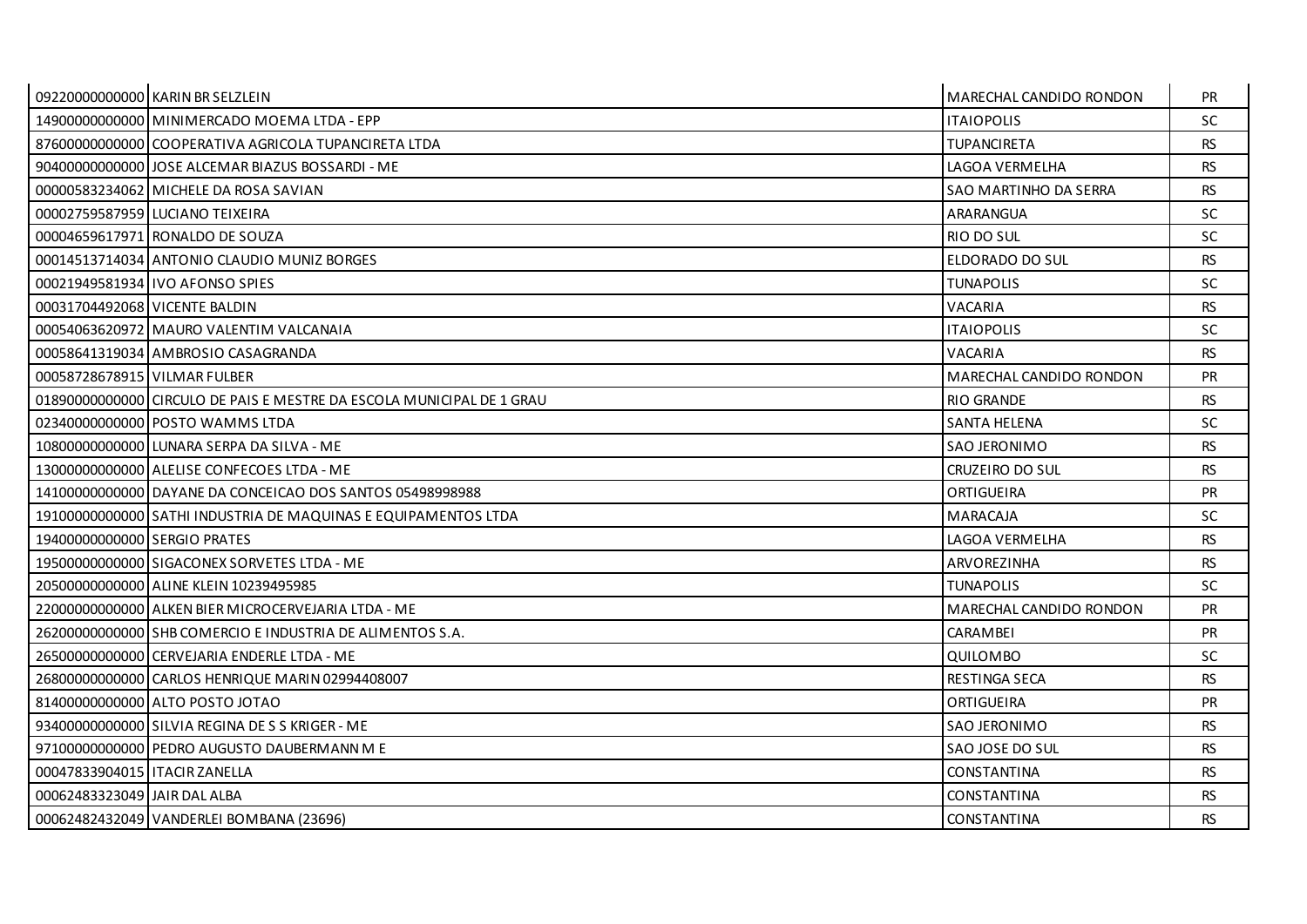|                              | 00000015951057 CATIANO LAZARETTI                                                                | CONSTANTINA                 | RS.       |
|------------------------------|-------------------------------------------------------------------------------------------------|-----------------------------|-----------|
|                              | 00019471580900 OLIVIO CAREGNATO                                                                 | <b>VIDEIRA</b>              | <b>SC</b> |
|                              | 02130000000000 ODIRLEI NACIR CASAGRANDE                                                         | <b>DESCANSO</b>             | <b>SC</b> |
|                              | 09280000000000 CLARICE PRETTO CONCOLATTO - ME                                                   | <b>IBIRAIARAS</b>           | <b>RS</b> |
|                              | 01690000000000 CLAUDIA ELIANE HELLWIG DE MOURA 57236232068                                      | <b>PELOTAS</b>              | <b>RS</b> |
|                              | 05520000000000 CANHADAO PRODUCAO DE ENERGIA ELETRICA LTDA                                       | <b>MANGUEIRINHA</b>         | <b>PR</b> |
|                              | 05760000000000 DILNEI STANGE REDIVO                                                             | <b>ORLEANS</b>              | <b>SC</b> |
|                              | 06240000000000   INJECTPLAS INJETORAS DE PLASTICOS LTDA - EPP                                   | GASPAR                      | <b>SC</b> |
|                              | 14400000000000 1231459-INES DE SOUZA SILVA                                                      | <b>URUGUAIANA</b>           | <b>RS</b> |
|                              | 170000000000000 ROSENILDA COSTA MACHADO                                                         | <b>CASTRO</b>               | <b>PR</b> |
|                              | 25200000000000 JANDIRA TAVARES CAMPAGNONI - ME                                                  | <b>FLOR DA SERRA DO SUL</b> | <b>PR</b> |
|                              | 27100000000000 DANIEL SULZBACHER 53507681072                                                    | SANTA CRUZ DO SUL           | <b>RS</b> |
|                              | 81200000000000 JONAS NOGUEIRA DE ANDRADE                                                        | <b>TERRA ROXA</b>           | <b>PR</b> |
|                              | 95400000000000 COOPERATIVA DE CREDITO DE LIVRE ADMISSAO DE ASSOCIADOS DO VALE DO RIO PARDO - SI | <b>SANTA CRUZ DO SUL</b>    | <b>RS</b> |
|                              | 02750000000000 EDEMAR DA SILVA LUBKE - ME                                                       | PELOTAS                     | <b>RS</b> |
|                              | 00089905342087 CARMO RODRIGO ZAPPE                                                              | HORIZONTINA                 | <b>RS</b> |
| 00480000000000 OSMAR BOFF    |                                                                                                 | NOVA ALVORADA               | <b>RS</b> |
|                              | 040400000000000 COMPANHIA ENERGETICA CHAPECO - CEC                                              | <b>IPUACU</b>               | <b>SC</b> |
|                              | 93700000000000 CHIM MATERIAIS DE CONSTRUCAO LTDA - ME                                           | <b>PELOTAS</b>              | <b>RS</b> |
|                              | 00001130975061 SILVANO VOIGT KRUGER                                                             | CRISTAL                     | <b>RS</b> |
| 00001833582012 CRISTIANE MOI |                                                                                                 | <b>BARRA FUNDA</b>          | <b>RS</b> |
| 00014907704968 DARCI PASQUAL |                                                                                                 | <b>IOMERE</b>               | <b>SC</b> |
|                              | 00043386555004 JOAO ADELAR DILL                                                                 | <b>BOA VISTA DO BURICA</b>  | <b>RS</b> |
|                              | 00073502618020 LINES FACHIN MARTINI                                                             | NOVA ALVORADA               | <b>RS</b> |
|                              | 05250000000000 EGON BONOW RUTZ & CIA.LTDA - ME                                                  | <b>PELOTAS</b>              | <b>RS</b> |
|                              | 83200000000000 COOPERATIVA REGIONAL AGROPECUARIA DE CAMPOS NOVOS -                              | <b>CAMPOS NOVOS</b>         | <b>SC</b> |
|                              | 00003239602008 6866 - ALEX PEDRO HOCHSCHEIDT                                                    | SANTA CRUZ DO SUL           | <b>RS</b> |
|                              | 00066708737000 JAIR SCHOENINGER                                                                 | SANTA CRUZ DO SUL           | <b>RS</b> |
|                              | 00081086288068 JJOAO HENRIQUR LOMBERO DE OLIVEIRA                                               | <b>SANTA CRUZ DO SUL</b>    | <b>RS</b> |
|                              | 01360000000000 CLEON HERMES - ME                                                                | SANTA CRUZ DO SUL           | <b>RS</b> |
|                              | 01690000000000 CARMEM ROSANE LIMA BRITZIUS 34283650030                                          | <b>PELOTAS</b>              | <b>RS</b> |
|                              | 02960000000000 ZENOBIO MADEIRAS LTDA - ME                                                       | ARMAZEM                     | <b>SC</b> |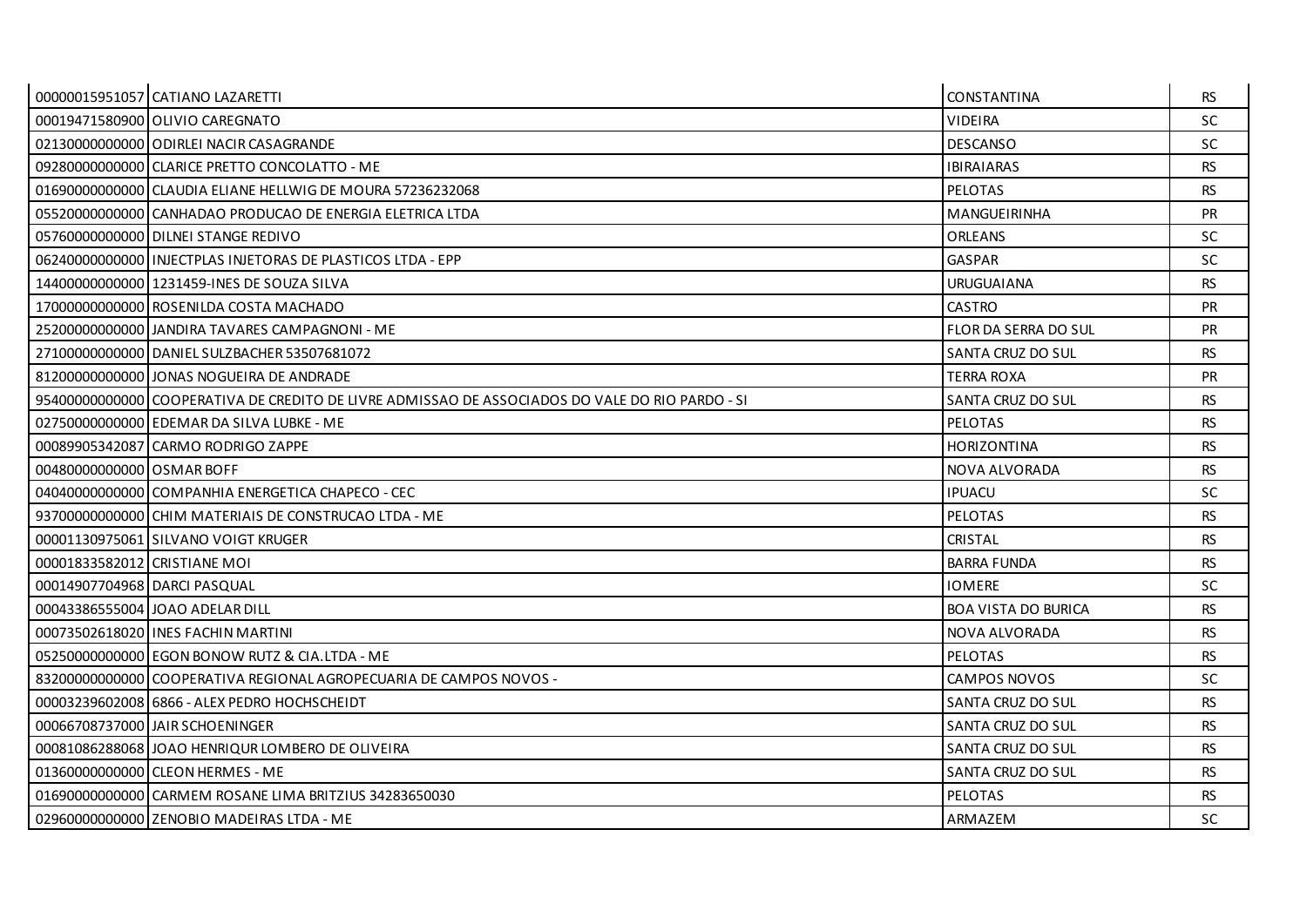|                               | 03280000000000 JSM IND E COM DE MADEIRAS LTDA ME                     | <b>ORLEANS</b>      | SC.       |
|-------------------------------|----------------------------------------------------------------------|---------------------|-----------|
|                               | 03940000000000 LATICINIOS SOLARE LTDA - EPP                          | SANTA CRUZ DO SUL   | <b>RS</b> |
|                               | 10800000000000 ROBERTO KELLER - ME                                   | SANTA CRUZ DO SUL   | <b>RS</b> |
|                               | 18000000000000 CACHACAS ORBEN EIRELI - ME                            | ORLEANS             | <b>SC</b> |
|                               | 18400000000000 ELIOTIS INDUSTRIA E COMERCIO DE MADEIRAS LTDA ME      | ORLEANS             | <b>SC</b> |
|                               | 18800000000000 MAGNOLI ROSSI DA SILVA FORNAZA 03820457933            | ORLEANS             | <b>SC</b> |
|                               | 21000000000000 MARLLON AUGUSTO TEZZELE 06519995967                   | TERRA ROXA          | <b>PR</b> |
|                               | 22000000000000 G A OLIVEIRA - INDUSTRIA E COMERCIO - ME              | terra Roxa          | <b>PR</b> |
|                               | 81400000000000 FERRARIA BECKER LTDA                                  | ITUPORANGA          | SC.       |
|                               | 86200000000000 TREMEA E CIA LTDA                                     | SAO JOSE DO CEDRO   | SC.       |
|                               | 89300000000000 CONL SEROS E MOLHADOS GENTEL GRASEL                   | SANTA CRUZ DO SUL   | <b>RS</b> |
|                               | 91500000000000 CEMAR ARGEU DA SILVA - ME                             | SOBRADINHO          | <b>RS</b> |
| 972000000000000 OLINDO GRASEL |                                                                      | SANTA CRUZ DO SUL   | <b>RS</b> |
|                               | 00008512142901 CHARLES RODRIGO MICHELS                               | <b>ITUPORANGA</b>   | <b>SC</b> |
|                               | 00067464505034 DULCE BITENCOURT CHAGAS                               | <b>PELOTAS</b>      | <b>RS</b> |
| 00097917656004 ADAIR DA SILVA |                                                                      | SANTA CRUZ DO SUL   | <b>RS</b> |
|                               | 024600000000000 DORIS HOFMANN WEHMUTH EIRELI                         | <b>GASPAR</b>       | <b>SC</b> |
|                               | 036600000000001JOSE ROBERTO CAMPOS - GENEROS ALIMENTICIOS            | TERRA ROXA          | PR        |
|                               | 07930000000000 TERMAS LEONENSE LTDA - ME                             | <b>CAMPOS NOVOS</b> | SC.       |
|                               | 09250000000000 JOSE ROLNEI DA CRUZ MORAES                            | <b>CASTRO</b>       | <b>PR</b> |
|                               | 12100000000000 TRANSPORTES E INDUSTRIA CERAMICA KINTSCHNER LTDA - ME | CHAPADA             | <b>RS</b> |
|                               | 17800000000000 ANDRE LUIZ ROSA ME                                    | TURVO               | <b>PR</b> |
|                               | 226000000000000 GRACIELA LIMA BACKES 01712555006                     | <b>CHAPADA</b>      | <b>RS</b> |
|                               | 23500000000000 MFX CONFECCOES LTDA                                   | <b>GASPAR</b>       | <b>SC</b> |
|                               | 30800000000000 LOURDES BITENCOURT PEREIRA 03420417977                | SANTA ROSA DO SUL   | <b>SC</b> |
|                               | 75700000000000 LEANDRINA DE RUTH CASTRO STRESSER                     | <b>CASTRO</b>       | PR        |
|                               | 81600000000000 COOPERATIVA AGROINDUSTRIAL COPAGRIL                   | GUAIRA              | <b>PR</b> |
|                               | 846000000000000 COOP RIO DO PEIXE LTDA                               | <b>AGUA DOCE</b>    | SC.       |
|                               | 00040220788049 GILMAR ROSSONI                                        | NOVA BASSANO        | <b>RS</b> |
|                               | 00097019097049 EMANOEL GROZD                                         | CAMPINA DAS MISSOES | <b>RS</b> |
|                               | 04310000000000 SERRARIA E BENEFICIAMENTO GREENGOLD                   | <b>RIO GRANDE</b>   | <b>RS</b> |
|                               | 95200000000000 ERNANDI DA SILVA SOARES - ME                          | <b>SAO JERONIMO</b> | <b>RS</b> |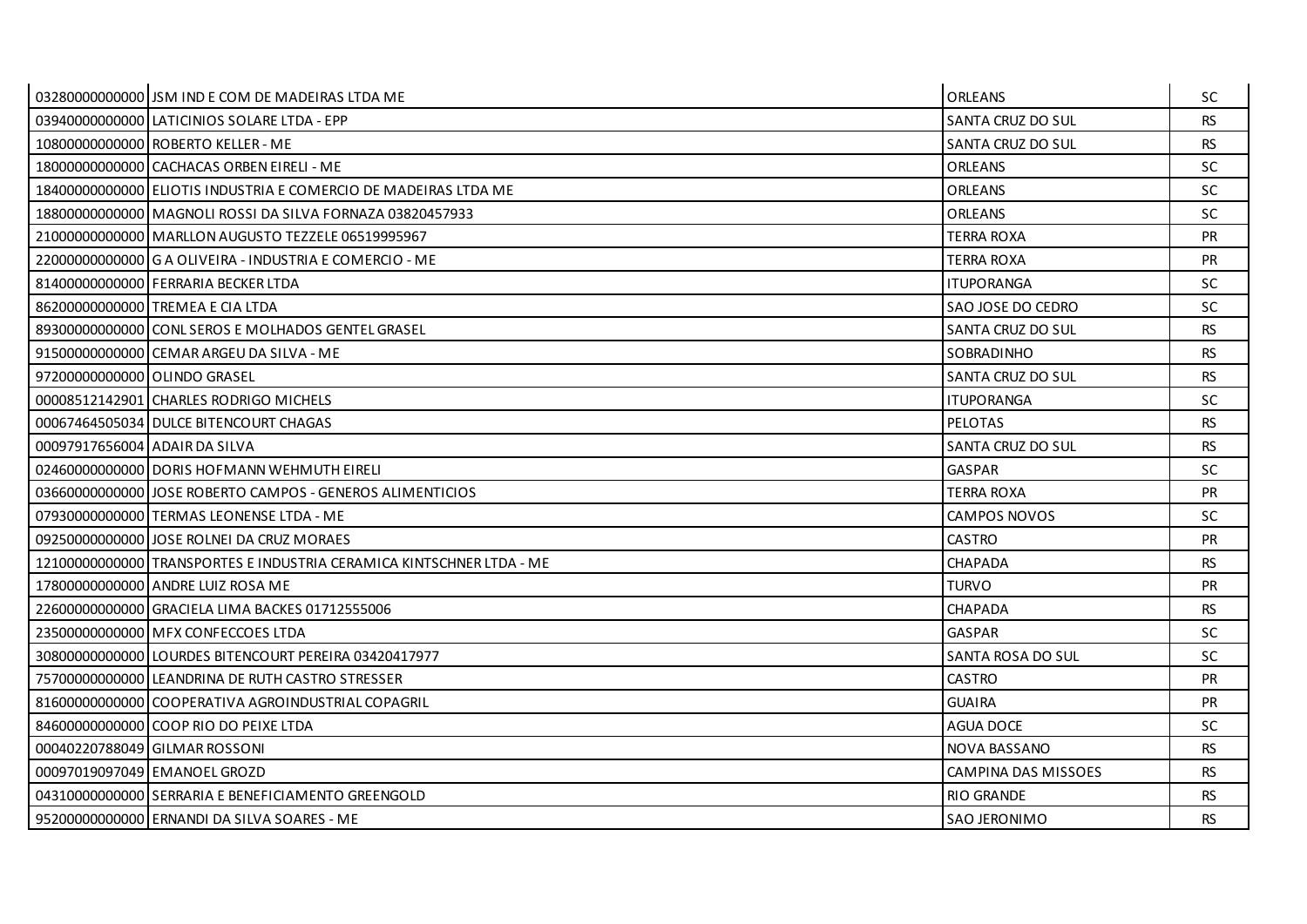| 00089268903091 GILBERTO LUIS KLEIN                                                                        | <b>ARATIBA</b>            | RS.       |
|-----------------------------------------------------------------------------------------------------------|---------------------------|-----------|
| 01140000000000 VITORENINA LATICINIOS LTDA - ME                                                            | <b>JULIO DE CASTILHOS</b> | <b>RS</b> |
| 030100000000000 ADELIO KELLERMANN - ME                                                                    | CANDELARIA                | <b>RS</b> |
| 03750000000000 JJUCELANE BEDIN SLAGHENAVLI                                                                | SOLEDADE                  | <b>RS</b> |
| 03760000000000 MARCIO TRANTEN MULHER ME                                                                   | <b>GUARACIABA</b>         | SC        |
| 05290000000000   MADEBRAC INDUSTRIA E COMERCIO DE MADEIRAS LTDA - EPP                                     | <b>VIDEIRA</b>            | <b>SC</b> |
| 07320000000000 SPE ALTO IRANI ENERGIA S/A                                                                 | ARVOREDO                  | SC.       |
| 07730000000000 JOAO PLINIO DOS SANTOS - ME                                                                | <b>JULIO DE CASTILHOS</b> | <b>RS</b> |
| 07920000000000 JD MATERIAIS DE CONSTRUCAO LTDA                                                            | <b>UMUARAMA</b>           | <b>PR</b> |
| 109000000000000 LILIAN QUELES RATKE FERIGOLO - ME                                                         | <b>JULIO DE CASTILHOS</b> | <b>RS</b> |
| 935000000000000 ANTONIO RICARDO LOTTERMANN - ME                                                           | SAO JOSE DO SUL           | <b>RS</b> |
| 00001759286907 VALDEMAR KIELTYKA                                                                          | ORTIGUEIRA                | <b>PR</b> |
| 00031463576072 DELVINO FRANCISCO PEROSA                                                                   | NOVA BASSANO              | <b>RS</b> |
| 00061411540930 SILMAR BEMENECK                                                                            | <b>VIDEIRA</b>            | <b>SC</b> |
| 00067831915087 FLORIBAL RANGEL                                                                            | VACARIA                   | <b>RS</b> |
| 08500000000000 R. P. ENERGIA LTDA.                                                                        | SOLEDADE                  | <b>RS</b> |
| 10500000000000 ARTEFATOS DE CIMENTO FRONTEIRA LTDA - ME                                                   | <b>TUNAPOLIS</b>          | <b>SC</b> |
| 148000000000000 CS MIRANDA VEST EPP                                                                       | <b>RESTINGA SECA</b>      | <b>RS</b> |
| 19100000000000 052063 JANINHA STOLARSKI LANGUE CIA LTDA                                                   | MARECHAL CANDIDO RONDON   | <b>PR</b> |
| 24700000000000 SERRA DO CADEADO INDUSTRIA E COMERCIO DE BEBIDAS, ALIMENTOS E DERIVADOS AGROPECUARIOS LTDA | ORTIGUEIRA                | <b>PR</b> |
| 274000000000000 ODIRLEI WASSMUTH 06051134913                                                              | <b>TUNAPOLIS</b>          | SC.       |
| 28200000000000 LETICIA SANTOS MENEZES 01621405095                                                         | SAO JERONIMO              | RS.       |
| 284000000000000 ELIS REGINA TAMANHO ZANELLA                                                               | <b>AGUA DOCE</b>          | <b>SC</b> |
| 29300000000000 CLEVERSON PIRAN                                                                            | <b>RONDINHA</b>           | <b>RS</b> |
| 81900000000000 MINIMERCADO SEIFERT LTDA                                                                   | <b>ITAIOPOLIS</b>         | <b>SC</b> |
| 83200000000000 COOPERATIVA REGIONAL ITAIPU                                                                | SAUDADES                  | SC        |
| 898000000000000 SILVIO LUIZ MARTINS MARQUES - ME                                                          | <b>SAO JERONIMO</b>       | <b>RS</b> |
| 00056332955953 LUIS CARLOS ROMAN                                                                          | <b>DESCANSO</b>           | SC.       |
| 00035482907953 ALCIDES AS NUNES                                                                           | <b>AGUA DOCE</b>          | <b>SC</b> |
| 039200000000000 AUTO POSTO PITANGA LTDA                                                                   | <b>TUNAPOLIS</b>          | <b>SC</b> |
| 048500000000000 MINERADORA FAZENDA TRAIRA LTDA                                                            | <b>GUARACIABA</b>         | SC.       |
| 80600000000000 ASSOCIACAO DE SAO BASILIO MAGNO                                                            | <b>ITAIOPOLIS</b>         | SC        |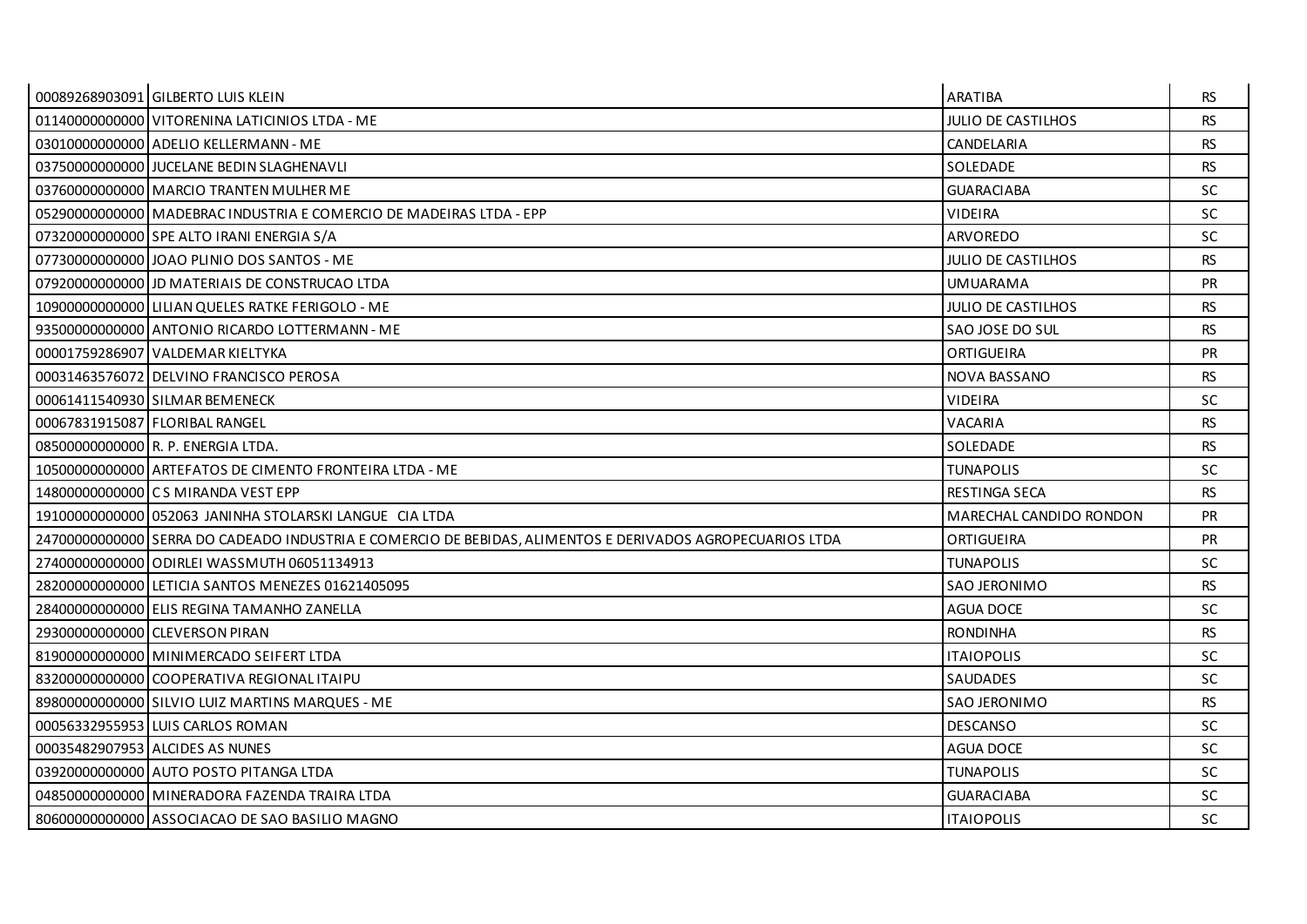|                                | 00014854201991 CAETANO ABRANO TONIN                               | <b>DESCANSO</b>           | SC        |
|--------------------------------|-------------------------------------------------------------------|---------------------------|-----------|
|                                | 00029485770987 SERGIO TADEU MENDES DOS SANTOS                     | <b>AGUA DOCE</b>          | <b>SC</b> |
|                                | 00037755331920 OSMAR VICENTINI                                    | <b>GUABIRUBA</b>          | <b>SC</b> |
|                                | 00272000000000 DISMABE COMERCIO DE COMBUSTIVEIS LTDA.             | <b>JULIO DE CASTILHOS</b> | <b>RS</b> |
|                                | 05530000000000 COOPERATIVA AGROPECUARIA TRADICAO                  | <b>AGUA DOCE</b>          | <b>SC</b> |
|                                | 08770000000000 PAULO AFONSO SCHEFFER - ME                         | <b>JULIO DE CASTILHOS</b> | <b>RS</b> |
|                                | 12600000000000 SELECAO NATURAL FABRICA DE CERVEJA LTDA            | <b>GUABIRUBA</b>          | <b>SC</b> |
| 00000854050000 LEE SHING CHEN  |                                                                   | <b>AGUA DOCE</b>          | <b>SC</b> |
|                                | 00002098383967 TARCISIO JUNGES                                    | <b>TUNAPOLIS</b>          | SC.       |
| 00038527880997 LITACIR LUNARDI |                                                                   | <b>GUARACIABA</b>         | SC.       |
|                                | 00041915836034 LIZABETI ALBRIGHI RODEGRIEIRO                      | MORRO REDONDO             | <b>RS</b> |
|                                | 00070790370930 GILMAR THALHEIMER                                  | <b>GUARACIABA</b>         | <b>SC</b> |
|                                | 01750000000000 MARIA JOSEFINA VICENTINI                           | <b>GUABIRUBA</b>          | <b>SC</b> |
|                                | 03110000000000 GLOBO 7 INDUSTRIA E COMERCIO DE BEBIDAS LTDA - EPP | MORRO REDONDO             | <b>RS</b> |
|                                | 034000000000000 MADALENA F. TURANI - ME                           | <b>GUARACIABA</b>         | <b>SC</b> |
|                                | 07740000000000 SPN PRODUTOS PAISAGISTICOS LTDA                    | CRUZEIRO DO SUL           | <b>RS</b> |
|                                | 083300000000000 LOKMANN E VIZENTIN LTDA                           | <b>DESCANSO</b>           | <b>SC</b> |
| 09080000000000 TARCIZO VIEIRA  |                                                                   | <b>TUNAPOLIS</b>          | <b>SC</b> |
|                                | 11100000000000 LUCIANA MARIA DEGANI GOERGEN                       | <b>DESCANSO</b>           | <b>SC</b> |
|                                | 15800000000000 MARIA DE FATIMA GOMES DE ALMEIDA - ME              | <b>JULIO DE CASTILHOS</b> | <b>RS</b> |
|                                | 933000000000000 WALDEMAR PIONTROSKI                               | <b>FLORIANO PEIXOTO</b>   | <b>RS</b> |
|                                | 00001224799046 RODRIGO GOBETTI                                    | VACARIA                   | <b>RS</b> |
|                                | 00002330362960 IVETE BECKER VOCKES                                | <b>TUNAPOLIS</b>          | <b>SC</b> |
|                                | 00003226437917 DENISE FURMAN HAIDUK                               | <b>AGUA DOCE</b>          | <b>SC</b> |
|                                | 00005014140025 NELSON WENDT GRANJA LTDA                           | <b>RIO GRANDE</b>         | <b>RS</b> |
|                                | 00013159160963 ATILIO BALESTRIN                                   | <b>AGUA DOCE</b>          | <b>SC</b> |
|                                | 00013307487000 SULIMAR NUNES FARIAS                               | <b>RIO GRANDE</b>         | <b>RS</b> |
| 00020088132072 LUIZ ZANCAN     |                                                                   | VACARIA                   | <b>RS</b> |
|                                | 00043511112915 ITANHAEM SANTOS MOTTA                              | <b>AGUA DOCE</b>          | <b>SC</b> |
|                                | 00046915770925 LEO INACIO STAUB                                   | <b>TUNAPOLIS</b>          | <b>SC</b> |
|                                | 00075291371072 LURDES TERESINHA EWERLING[016D050/                 | <b>AUGUSTO PESTANA</b>    | <b>RS</b> |
|                                | 00077978781968 ALDA WANDSCHEER                                    | <b>IRACEMINHA</b>         | <b>SC</b> |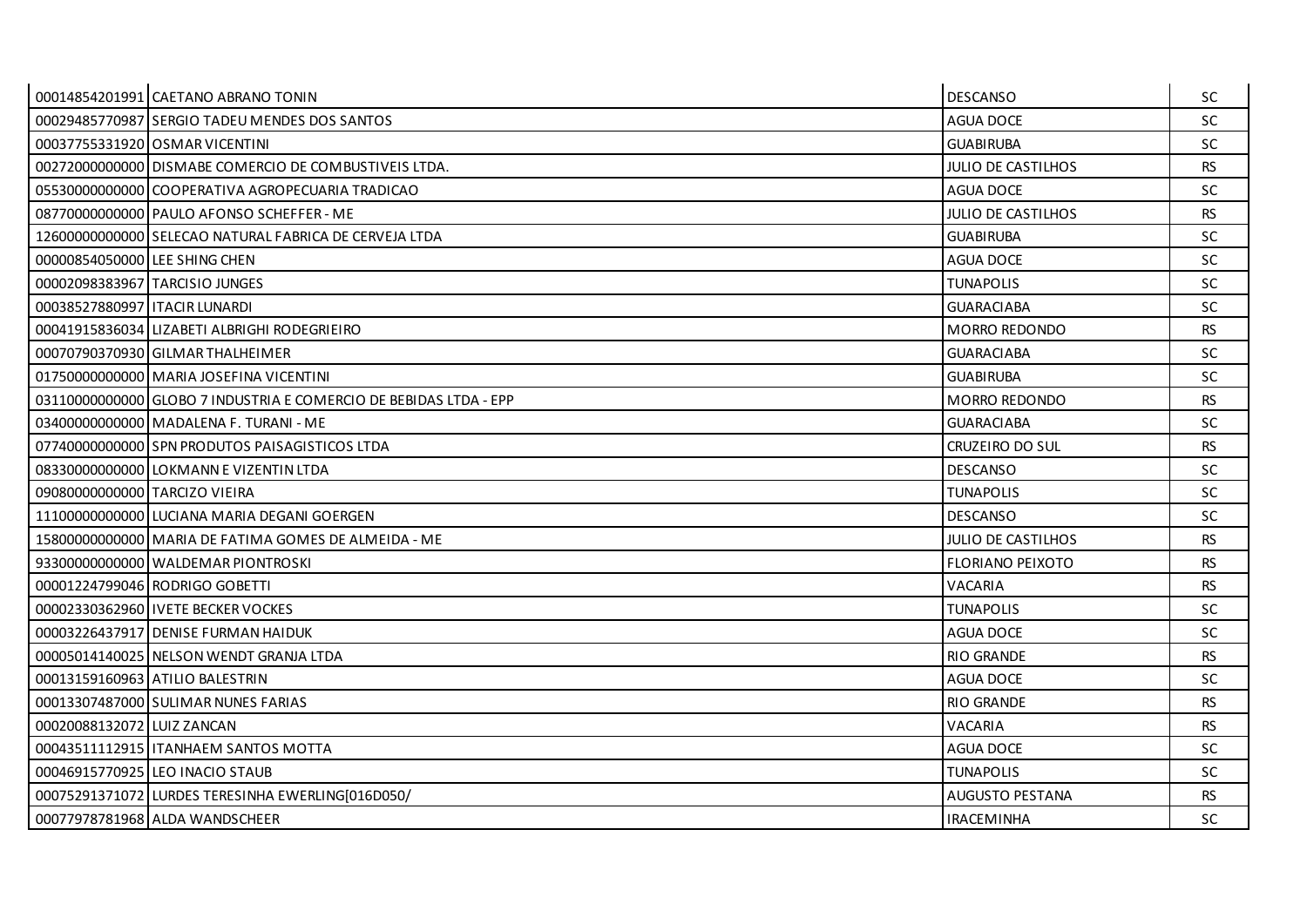|                                 | 00679000000000 AMBITEC SOLUCOES AMBIENTAIS LTDA.                          | <b>ORTIGUEIRA</b>          | <b>PR</b> |
|---------------------------------|---------------------------------------------------------------------------|----------------------------|-----------|
|                                 | 03940000000000 KEMIRA CHEMICALS BRASIL LTDA.                              | <b>ORTIGUEIRA</b>          | PR        |
| 049000000000000 FOIL LTDA - EPP |                                                                           | <b>RESTINGA SECA</b>       | <b>RS</b> |
|                                 | 04960000000000 ROHR & CIA.LTDA                                            | MARECHAL CANDIDO RONDON    | <b>PR</b> |
|                                 | 08720000000000 CRUZ ALTA ENERGIA EOLICA SA                                | <b>AGUA DOCE</b>           | <b>SC</b> |
|                                 | 09280000000000 C. A. MENEGOTTO - ME                                       | MARECHAL CANDIDO RONDON    | <b>PR</b> |
|                                 | 09560000000000 VALDIR ALVES DE OLIVEIRA MATERIAIS DE CONSTRUCAO           | ORTIGUEIRA                 | <b>PR</b> |
|                                 | 12400000000000 2672-AGRONANI AGROPECUARIA LTDA ME                         | <b>NOVA VENEZA</b>         | <b>SC</b> |
|                                 | 15300000000000 MINERACAO CARAMBEI LTDA                                    | <b>CARAMBEI</b>            | <b>PR</b> |
|                                 | 18600000000000 ISAQUE VIEIRA PIRES 36204790978                            | <b>ORTIGUEIRA</b>          | <b>PR</b> |
|                                 | 18800000000000 DIEGO MACHADO DA LUZ                                       | ARARANGUA                  | <b>SC</b> |
|                                 | 26900000000000 GOLDWIND EQUIPAMENTOS E SOLUCOES EM ENERGIA RENOVAVEL LTDA | AGUA DOCE                  | <b>SC</b> |
|                                 | 75100000000000 COMERCIAL LEONHARDT LTDA                                   | MARECHAL CANDIDO RONDON    | <b>PR</b> |
|                                 | 76100000000000 FRISIA COOPERATIVA AGROINDUSTRIAL                          | CARAMBEI                   | PR        |
|                                 | 808000000000000 ALTO ESTILO EQUIPAMENTOS ESPORTIVOS LTDA - ME             | <b>QUATRO BARRAS</b>       | <b>PR</b> |
|                                 | 939000000000000 REDUZINO SCHUASTE WITT E CIA LTDA - ME                    | TRES CACHOEIRAS            | <b>RS</b> |
|                                 | 94900000000000 MILTON G. PERES                                            | MORRO REDONDO              | <b>RS</b> |
|                                 | 95400000000000 MOLINARI & MOLINARI LTDA                                   | MARECHAL CANDIDO RONDON    | <b>PR</b> |
|                                 | 00053051165034 ALBERTO HERMAN                                             | CAMPINA DAS MISSOES        | RS.       |
|                                 | 00002219546004 ANDERSON ALEXANDRE SCHONARTH                               | CRUZEIRO DO SUL            | <b>RS</b> |
|                                 | 00638000000000 ALDACIR INACIO PERINI                                      | <b>CAMPINA DAS MISSOES</b> | <b>RS</b> |
|                                 | 00010370692934 AUGUSTO VITORIO PIAIA                                      | <b>AGUA DOCE</b>           | <b>SC</b> |
|                                 | 76100000000000 COPACOL-COOPERATIVA AGROINDUSTRIAL CONSOLATA               | CAFELANDIA                 | PR        |
| 00048910864915 DARIO BARNABE    |                                                                           | <b>RIO DO SUL</b>          | <b>SC</b> |
|                                 | 00067826105072 DIEGO PINTO NETO                                           | <b>TUPANCIRETA</b>         | <b>RS</b> |
|                                 | 00084236620049 RODRIGO GUERRA DRABACH                                     | CONSTANTINA                | <b>RS</b> |
|                                 | 01890000000000 SALETE MARIA FIN                                           | <b>ROCA SALES</b>          | <b>RS</b> |
| 03830000000000 JAIR RIGO - ME   |                                                                           | JULIO DE CASTILHOS         | <b>RS</b> |
|                                 | 06270000000000 FABRICA DE FACAS MENEGHEL LTDA - ME                        | <b>JULIO DE CASTILHOS</b>  | <b>RS</b> |
|                                 | 08830000000000 LINSTITUTO CHICO MENDES DE CONSERVACAO DA                  | <b>RIO GRANDE</b>          | <b>RS</b> |
|                                 | 75300000000000 ELZIRA MASKE MARTINS                                       | <b>ITAIOPOLIS</b>          | <b>SC</b> |
|                                 | 86900000000000 FERMAU PARTICIPACOES LTDA                                  | CRUZEIRO DO SUL            | <b>RS</b> |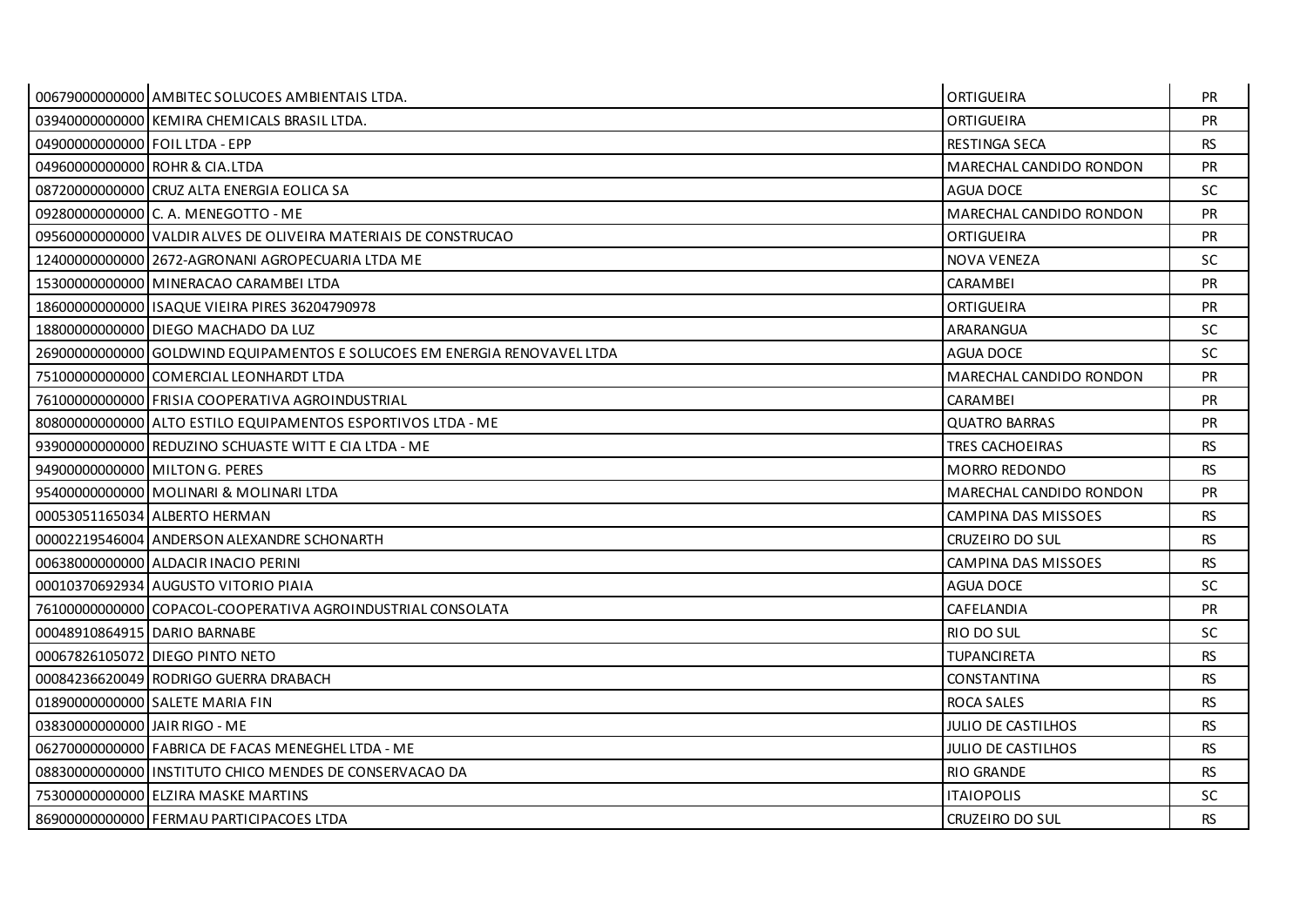|                               | 00030688310087 VALDEMAR CASAGRANDE                           | <b>SOLEDADE</b>           | <b>RS</b> |
|-------------------------------|--------------------------------------------------------------|---------------------------|-----------|
|                               | 00045777853072 MARISA SCOLARI WEBER                          | JULIO DE CASTILHOS        | <b>RS</b> |
|                               | 04840000000000 ENDO & HATZENBERGER KTDA                      | MARECHAL CANDIDO RONDON   | <b>PR</b> |
|                               | 060400000000000 NEURO NORBERTO SCHNELL - ME                  | <b>IRAI</b>               | <b>RS</b> |
|                               | 09520000000000 COOP AGROPEC CAMPOS DE CIMA DA SERRA COOPAGRO | VACARIA                   | <b>RS</b> |
|                               | 13300000000000 MARCELO SZOSTAK 00581563999                   | <b>ITAIOPOLIS</b>         | SC.       |
|                               | 180000000000000 HARA APARECIDA FRANCO SPEROTTO - ME          | RESTINGA SECA             | <b>RS</b> |
|                               | 75500000000000 MERCADO ADAMEK LTDA - ME                      | <b>ITAIOPOLIS</b>         | <b>SC</b> |
|                               | 81600000000000 COOPERATIVA AGROINDUSTRIAL                    | MARECHAL CANDIDO RONDON   | <b>PR</b> |
|                               | 89100000000000 CEZAR AUGUSTO MAFFINI - EPP                   | <b>JULIO DE CASTILHOS</b> | <b>RS</b> |
|                               | 91000000000000 COOPERATIVA AGRICOLA MISTA NOVA PALMA LTDA    | <b>JULIO DE CASTILHOS</b> | <b>RS</b> |
|                               | 000018858359901DOMINGOS TRESSOLDI                            | NOVA BASSANO              | <b>RS</b> |
| 00003175363970 ADAIR THESING  |                                                              | TUNAPOLIS                 | <b>SC</b> |
|                               | 00003907233980 FABIO CORAL DA ROCHA                          | MARACAJA                  | <b>SC</b> |
|                               | 00036859044934 JOSE FLAVIO STEFFENS                          | TUPASSI                   | <b>PR</b> |
|                               | 00037101781934 CEZAR LUIZ SCHERER                            | MARECHAL CANDIDO RONDON   | <b>PR</b> |
|                               | 00040615235034 VALDEZIR PONTELLI                             | <b>JULIO DE CASTILHOS</b> | <b>RS</b> |
|                               | 01030000000000 WOBBEN WINDPOWER INDUSTRIA E COMERCIO LTDA    | AGUA DOCE                 | <b>SC</b> |
| 01840000000000 BRF S.A.       |                                                              | CARAMBEI                  | <b>PR</b> |
|                               | 01870000000000 LUIZ FERENANDO SEIXAS MENEZES                 | SAO JERONIMO              | <b>RS</b> |
|                               | 09570000000000 COMERCIAL FERREIRA E SILVA LTDA ME            | ARARANGUA                 | SC.       |
|                               | 09610000000000 AGROTURISMO RECANTO LTDA                      | <b>RESTINGA SECA</b>      | <b>RS</b> |
|                               | 24500000000000 JANDIRA MORAIS CANDEIA 81056001020            | LAGOA VERMELHA            | <b>RS</b> |
|                               | 25200000000000 VALDECI MOREIRA DOS SANTOS 01724623982        | ORTIGUEIRA                | <b>PR</b> |
|                               | 340000000000000 RAR INDUSTRIA E COMERCIO DE ALIMENTOS LTDA   | VACARIA                   | <b>RS</b> |
|                               | 00000427390044 RAUL ANSELMO RANDON                           | <b>VACARIA</b>            | <b>RS</b> |
|                               | 07260000000000 AGROCOMERCIAL ARACAZINHO LTDA                 | SAUDADES                  | SC.       |
|                               | 00038710323953 ARLINDO E/OU NEIDE LUCIA RETORE               | VIDEIRA                   | SC.       |
| 00002267035090 BRUNO CIOCCARI |                                                              | JULIO DE CASTILHOS        | <b>RS</b> |
|                               | 00065483510020 BERNARDO QUATIN DALLA CORTE                   | JULIO DE CASTILHOS        | <b>RS</b> |
|                               | 080700000000000 CELSO JOSE WOCKES ME                         | <b>DESCANSO</b>           | <b>SC</b> |
|                               | 08810000000000 COMERCIAL CASA NOSTRA LTDA                    | <b>AGUA DOCE</b>          | <b>SC</b> |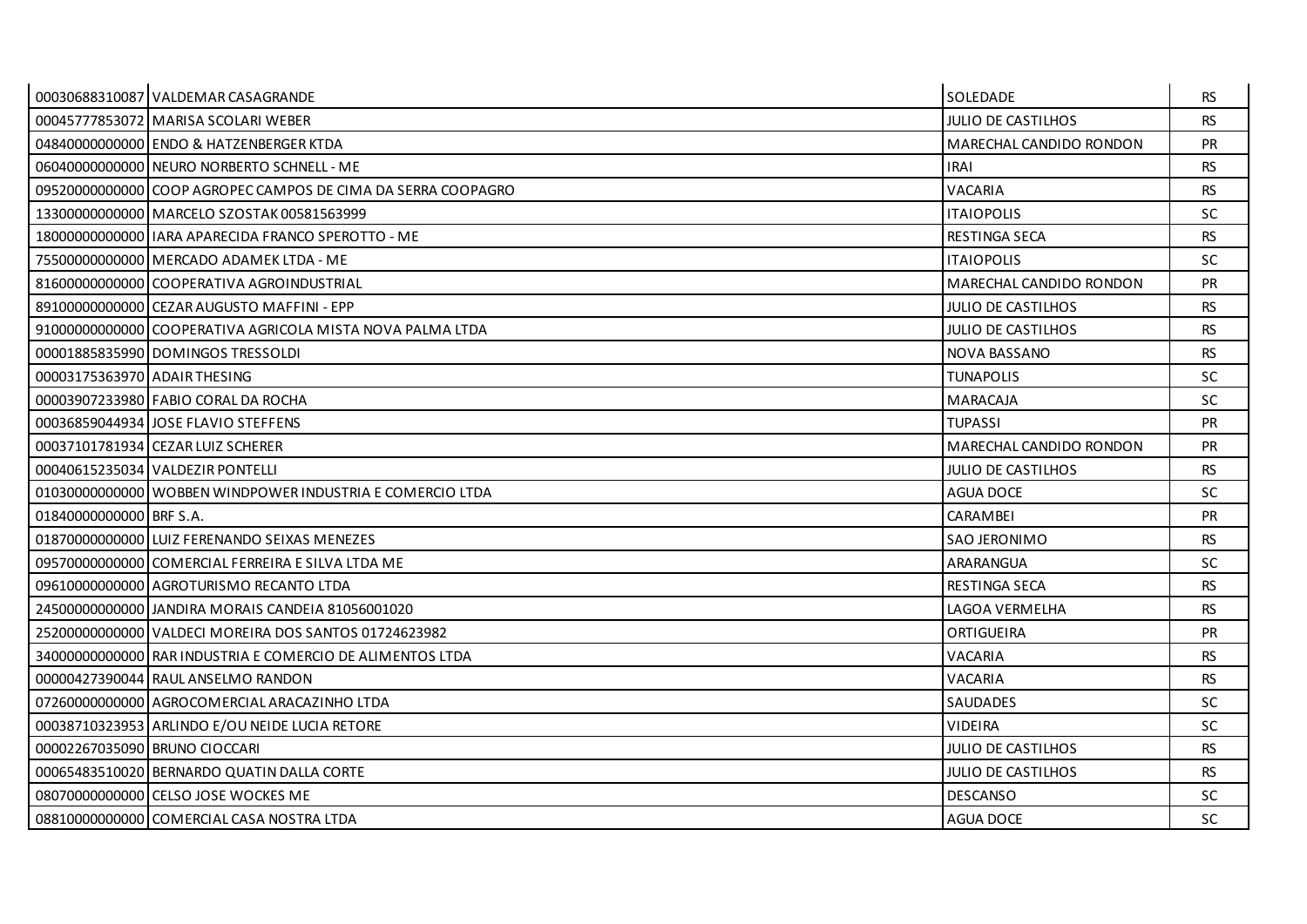|                            | 93400000000000 DANIEL JESUS SCHANTZ DEMARI                        | <b>MORRO REDONDO</b>      | <b>RS</b> |
|----------------------------|-------------------------------------------------------------------|---------------------------|-----------|
|                            | 07950000000000 REFRIGERACAO DANFERRANA LTDA                       | <b>GUARACIABA</b>         | <b>SC</b> |
|                            | 10800000000000 DIRCEU SERGIO HUBNER - ME                          | CANDELARIA                | <b>RS</b> |
|                            | 91900000000000 HILARIO LALATTO                                    | <b>ERVAL GRANDE</b>       | <b>RS</b> |
|                            | 95800000000000 POSTO HORIZONTE DOIS LTDA                          | <b>AGUA DOCE</b>          | <b>SC</b> |
|                            | 00004929119910 CLAUDIOMAR GOTTARDI                                | <b>TUPASSI</b>            | <b>PR</b> |
|                            | 00026076225068 LUIZ PAULO PIGATTO E OUTROS                        | <b>JULIO DE CASTILHOS</b> | <b>RS</b> |
|                            | 00037509594049 CEZAR AUGUSTO MAFFINI                              | <b>JULIO DE CASTILHOS</b> | <b>RS</b> |
|                            | 01630000000000 MARILISE HAMMES SCHIMIDT                           | MARECHAL CANDIDO RONDON   | <b>PR</b> |
|                            | 03270000000000 T.G. CASAGRANDE E CIA LTDA                         | SOLEDADE                  | <b>RS</b> |
|                            | 05240000000000 MERCADO MARAVALHA                                  | CRUZEIRO DO SUL           | <b>RS</b> |
|                            | 05980000000000 TANIA MARIA DA SILVA FRANZ - ME                    | <b>RIO GRANDE</b>         | <b>RS</b> |
|                            | 06150000000000 RODRIGO MAFFINI RIGO - ME                          | JULIO DE CASTILHOS        | <b>RS</b> |
|                            | 12800000000000 MARCIO RUDNIK EIRELI                               | <b>ITAIOPOLIS</b>         | <b>SC</b> |
|                            | 17600000000000 MARILUCIA NAYSINGER PALMEIRA - ME                  | JULIO DE CASTILHOS        | <b>RS</b> |
|                            | 19600000000000 NW AGROPECUARIA LTDA - 1776                        | <b>RIO GRANDE</b>         | <b>RS</b> |
|                            | 20400000000000 10814-LILIAN FERIGOLO PIGATTO ME                   | <b>JULIO DE CASTILHOS</b> | <b>RS</b> |
|                            | 76000000000000 COOPERATIVA AGROPECUARIA CAPANEMA COAGRO           | PEROLA DO OESTE           | <b>PR</b> |
|                            | 85800000000000 PAMPLONA ALIMENTOS S/A                             | <b>RIO DO SUL</b>         | SC.       |
|                            | 91100000000000 2530279 - CPM EMEF ADAO JAIME PORTO                | CANDELARIA                | <b>RS</b> |
|                            | 00002233863089 EMANUEL CANTONI                                    | <b>RONDINHA</b>           | <b>RS</b> |
|                            | 00003039847082 EDIMAR OLIVEIRA                                    | <b>JULIO DE CASTILHOS</b> | <b>RS</b> |
|                            | 00007619930965 FERNANDO MENEGUZZI                                 | AGUA DOCE                 | <b>SC</b> |
|                            | 00029563607015 MARIA ELIZABETH                                    | <b>SAO JERONIMO</b>       | <b>RS</b> |
|                            | 00035265523987 ERMINIO REISDOERFER                                | <b>IRINEOPOLIS</b>        | SC.       |
|                            | 00046496580049 CELSO VENDELINO SCHWNGBER                          | VACARIA                   | <b>RS</b> |
|                            | 00058128808087 JACIR ANTONIO MARTELLO                             | NOVA BASSANO              | <b>RS</b> |
| 00061840289953 MARIO DOLLA |                                                                   | <b>ITAIOPOLIS</b>         | <b>SC</b> |
|                            | 00067589960934 JOELSON DOS SANTOS ROCHA                           | AGUA DOCE                 | <b>SC</b> |
|                            | 00068403399049 ROGERIO CASAGRANDE                                 | VACARIA                   | <b>RS</b> |
| 00091544394934 ALMIR VIERA |                                                                   | <b>AGUA DOCE</b>          | <b>SC</b> |
|                            | 00153000000000 EVASINOS HOTELARIA, PUBLICIDADE E DISTRIBUIDORA DE | <b>RESTINGA SECA</b>      | <b>RS</b> |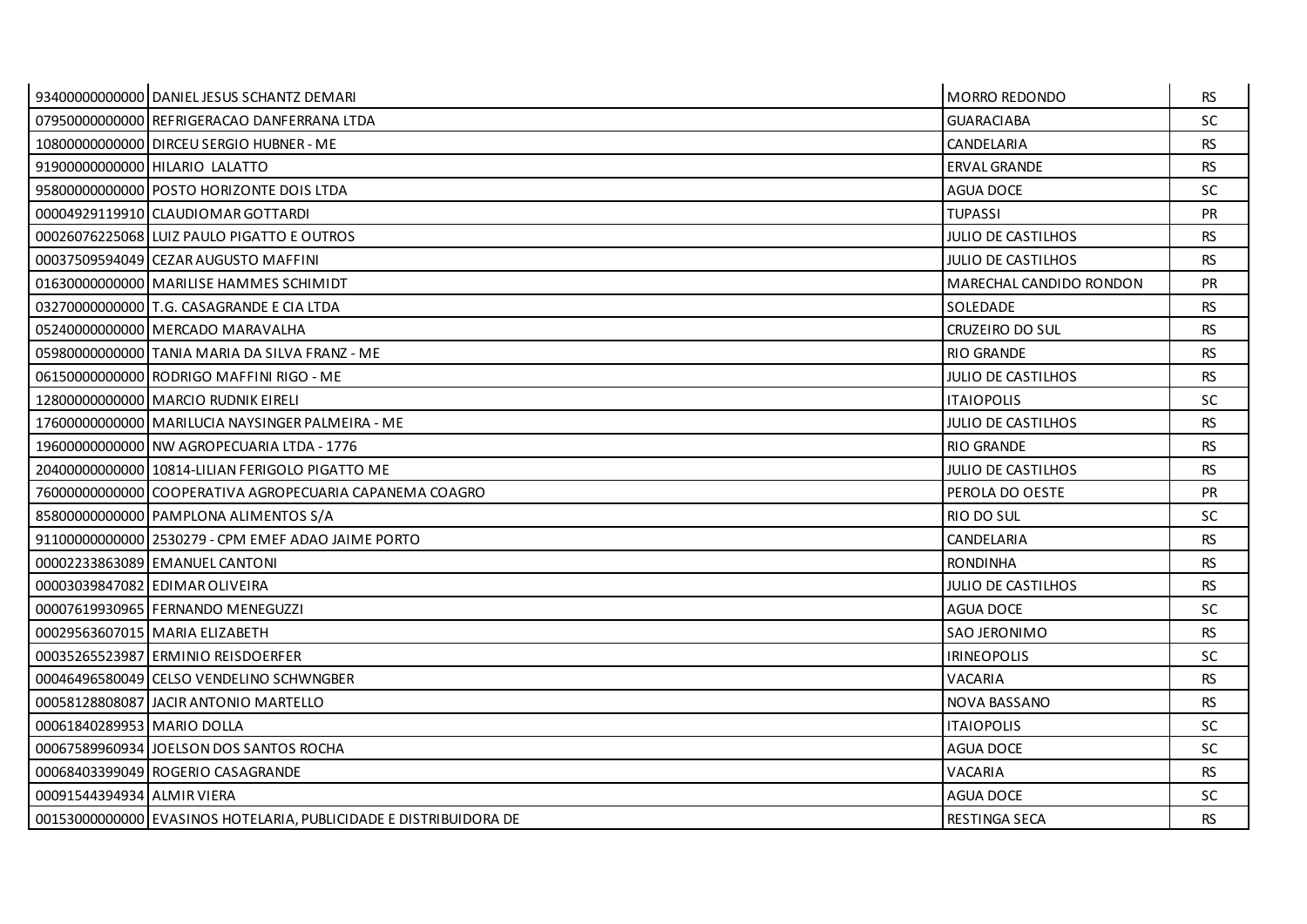|                                | 00032580711015 CARLOS ALBERTO PAVAN                               | <b>ERECHIM</b>            | RS.       |
|--------------------------------|-------------------------------------------------------------------|---------------------------|-----------|
| 00045270945053 ARI BALBINOT    |                                                                   | <b>ERECHIM</b>            | <b>RS</b> |
| 00055733603020 TIAGO SPHOR     |                                                                   | SAO PAULO DAS MISSOES     | <b>RS</b> |
|                                | 00063643774087 ALBERTO FOLADOR NETO                               | <b>ERECHIM</b>            | <b>RS</b> |
|                                | 026700000000000 BEN BUONO IND. DE EMBUTIDOS LTDA                  | <b>ANTONIO PRADO</b>      | <b>RS</b> |
|                                | 03290000000000 MARCENARIA MOACAR LTDA - ME                        | <b>ITAPIRANGA</b>         | <b>SC</b> |
|                                | 11600000000000 VENTOS DO LITORAL ENERGIA S.A.                     | <b>OSORIO</b>             | <b>RS</b> |
|                                | 12500000000000 MARLENE DE CAMPOS BORGES                           | CANGUCU                   | <b>RS</b> |
|                                | 13800000000000 M R KLUG & CIA LTDA - ME                           | SAO LOURENCO DO SUL       | <b>RS</b> |
|                                | 157000000000001JOSE RACHINHAS GOMES 26324903087                   | CAMAQUA                   | <b>RS</b> |
|                                | 17100000000000 SIVANILDA WASKOW KOCH 00831599081                  | SAO LOURENCO DO SUL       | <b>RS</b> |
|                                | 85100000000000 GONCALVES & TORTOLA S/A                            | <b>DOURADINA</b>          | PR        |
|                                | 934000000000000000000 F COM. DE MADEIRAS ZURAWSKI LTDA            | <b>ENTRE RIOS DO SUL</b>  | <b>RS</b> |
|                                | 00001244178098 LIS FERNANDO VIEIRA ALVES                          | <b>OSORIO</b>             | <b>RS</b> |
|                                | 00001538771039 MIGUEL PODEWILS SPECHT                             | SAO LOURENCO DO SUL       | <b>RS</b> |
|                                | 00002966871032 DIEGO EMILIO HUBNER - 001037                       | SAO LOURENCO DO SUL       | <b>RS</b> |
|                                | 00026604850030 ELIO JOSE VERISSIMO                                | <b>OSORIO</b>             | <b>RS</b> |
|                                | 00068303149920 AMARILDO ALBERTON                                  | <b>CORONEL FREITAS</b>    | <b>SC</b> |
| 00088995704004 CARLOS FISCHER  |                                                                   | SAO LOURENCO DO SUL       | <b>RS</b> |
|                                | 00090139720049 CRISTIANO GILBERTO TREICHEL                        | SAO LOURENCO DO SUL       | <b>RS</b> |
|                                | 00094961794015 ANGELA PETRI RERTER                                | SALVADOR DO SUL           | <b>RS</b> |
|                                | 02740000000000 ANA CECILIA VIEIRA INDUSTRIA E COMERCIO            | <b>BIGUACU</b>            | <b>SC</b> |
|                                |                                                                   | SAO LOURENCO DO SUL       | <b>RS</b> |
|                                | 04410000000000 TERRAMAX - CONSTRUCOES E OBRAS LTDA                | XANXERE                   | <b>SC</b> |
|                                | 084700000000000 GILMAR BARTZ - ARMAZEM                            | SAO LOURENCO DO SUL       | <b>RS</b> |
| 08680000000000 RESINAS RS LTDA |                                                                   | CANGUCU                   | <b>RS</b> |
|                                | 10800000000000 LUANA SONEBO BIACHI                                | <b>FAXINAL DO SOTURNO</b> | <b>RS</b> |
|                                | 11300000000000 INDUSTRIA DE MAQUINAS AGRICOLAS VIAPIANA LTDA - ME | <b>ANTONIO PRADO</b>      | <b>RS</b> |
|                                | 11400000000000 TRANSBIO TRANSPORTE E LOGISTICA LTDA.              | <b>CANGUCU</b>            | <b>RS</b> |
|                                | 12600000000000 M. WESTPHAL & CIA. LTDA. - ME                      | SAO LOURENCO DO SUL       | <b>RS</b> |
|                                | 12800000000000 PRODUTOS ORGANICOS PEROLA DA TERRA LTDA            | <b>ANTONIO PRADO</b>      | RS.       |
|                                | 13100000000000 TOAZZA E TOAZZA LTDA - ME                          | <b>VIAMAO</b>             | <b>RS</b> |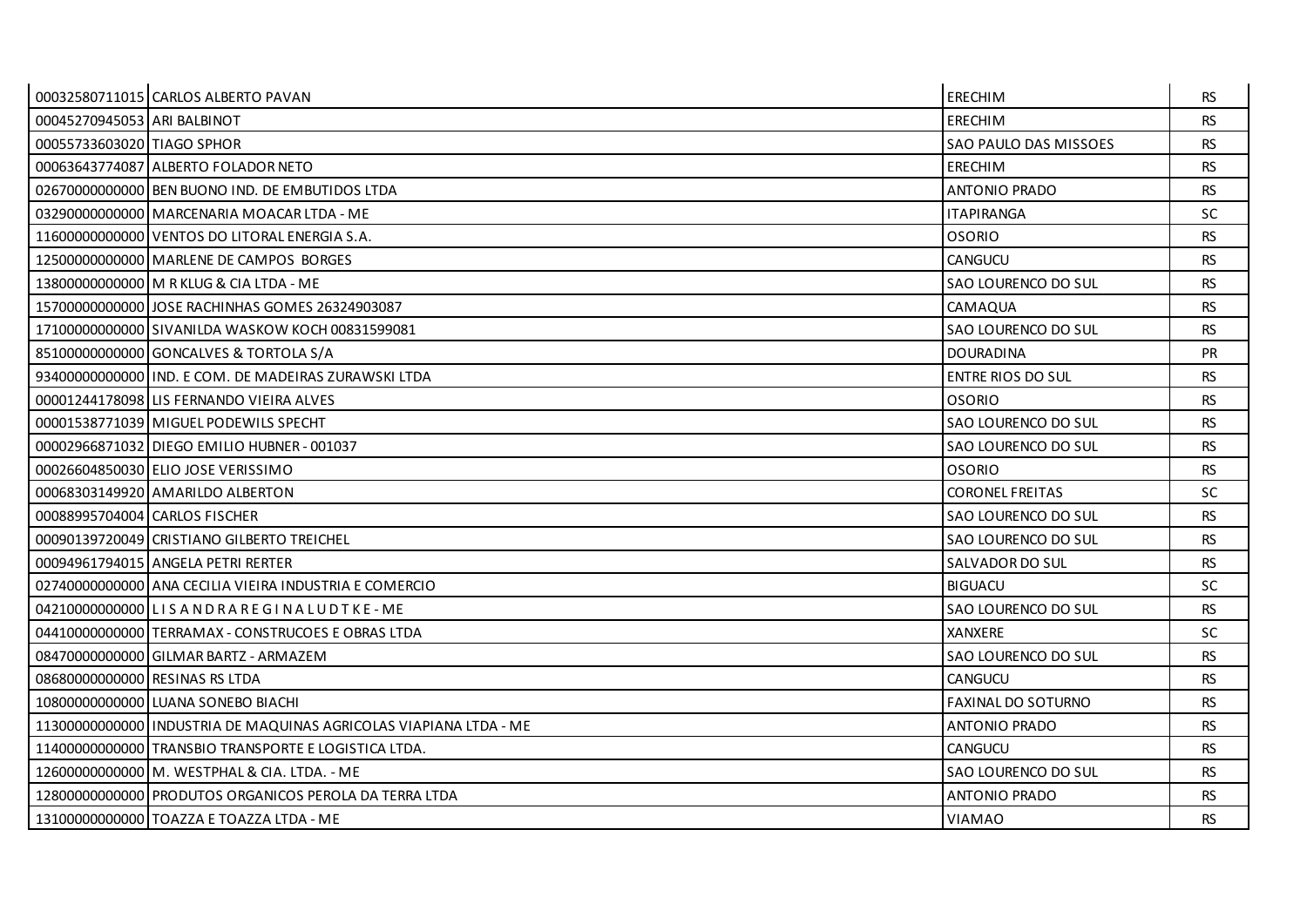|                             | 15200000000000 CLEUSA TERESINHA ALVES                                          | <b>OSORIO</b>             | RS.       |
|-----------------------------|--------------------------------------------------------------------------------|---------------------------|-----------|
|                             | 16700000000000 SILMAR BORCK 48218960015                                        | SAO LOURENCO DO SUL       | <b>RS</b> |
| 18400000000000 T A DE BORBA |                                                                                | <b>OSORIO</b>             | <b>RS</b> |
|                             | 20800000000000 REDE FK II COMERCIO DE COMBUSTIVEIS LTDA                        | PONTA GROSSA              | <b>PR</b> |
|                             | 21200000000000 ISLAIR RADTKE RUTZ ME                                           | CANGUCU                   | <b>RS</b> |
|                             | 21700000000000 TRANSPORTES RAATZ LT                                            | SAO LOURENCO DO SUL       | <b>RS</b> |
|                             | 29300000000000 KRACK & BEDUHN LTDA                                             | SAO LOURENCO DO SUL       | RS.       |
|                             | 73300000000000 MECANICA TRICOLOR LTDA - ME                                     | <b>SAO CARLOS</b>         | <b>SC</b> |
|                             | 81500000000000 IRMAOS HERBERT LTDA - ME                                        | <b>SAO CARLOS</b>         | SC.       |
|                             | 909000000000000 CARTORIO MOREIRA                                               | SAO LOURENCO DO SUL       | <b>RS</b> |
|                             | 91100000000000 GRANJA AVICOLA PETRY LTDA                                       | SALVADOR DO SUL           | <b>RS</b> |
|                             | 949000000000000 COOPERATIVA MISTA DOS PEQUENOS AGRICULTORES DA REGIAO SUL LTDA | SAO LOURENCO DO SUL       | <b>RS</b> |
|                             | 80700000000000 SEMENTES PREZZOTTO LTDA                                         | XANXERE                   | <b>SC</b> |
|                             | 01780000000000 ANDRE VIAPIANA - EPP                                            | <b>ANTONIO PRADO</b>      | <b>RS</b> |
|                             | 910000000000000 AGROFAL AGROPASTORIL FITAAZUL LTDA - ME                        | CANGUCU                   | <b>RS</b> |
|                             | 00017756006020 CIRIO BERGMANN                                                  | SAO LOURENCO DO SUL       | <b>RS</b> |
| 01840000000000 BRF S.A.     |                                                                                | <b>CAPITAO</b>            | <b>RS</b> |
| 01840000000000 BRF S.A.     |                                                                                | <b>VIAMAO</b>             | <b>RS</b> |
| 01840000000000 BRF S.A.     |                                                                                | <b>VIAMAO</b>             | <b>RS</b> |
|                             | 02980000000000 MINIMERCADO CEREALISTA GABOARDI LTDA                            | <b>ENTRE RIOS DO SUL</b>  | <b>RS</b> |
|                             | 03200000000000 ARTUR GEYER MORALES                                             | CANGUCU                   | <b>RS</b> |
|                             | 07430000000000 AUTO POSTO SANTANA LTDA - EPP                                   | <b>ANTONIO PRADO</b>      | <b>RS</b> |
|                             | 09150000000000 C. A. MATIAZZO MOVEIS - ME                                      | CAPITAO LEONIDAS MARQUES  | <b>PR</b> |
|                             | 15500000000000 BRUNO MAFALDA RIBEIRO 01545993017                               | PALMEIRA DAS MISSOES      | <b>RS</b> |
|                             | 00000239147006 ODAIR NUNES DE OLIVEIRA                                         | <b>DOIS LAJEADOS</b>      | <b>RS</b> |
|                             | 000131583339531DOILIO DOMINGOS MONCHETTA                                       | <b>XANXERE</b>            | <b>SC</b> |
|                             | 00027537943087 OSMAR LUIZ GIOVELLI                                             | SANTO ANTONIO DAS MISSOES | <b>RS</b> |
| 00059007532987 ROQUE EYNG   |                                                                                | <b>ITAPIRANGA</b>         | <b>SC</b> |
|                             | 039000000000000 ROSELAINE HUTTNER VON AHN                                      | SAO LOURENCO DO SUL       | <b>RS</b> |
|                             | 03910000000000 ELCIO DENIR BELHEING KRUGER                                     | CANGUCU                   | <b>RS</b> |
|                             | 748000000000000 ROZANE SOUZA GARCIA                                            | CANGUCU                   | RS.       |
|                             | 75300000000000 SAPEL - INDUSTRIA DE MADEIRAS LTDA - EPP                        | RIO DOS CEDROS            | <b>SC</b> |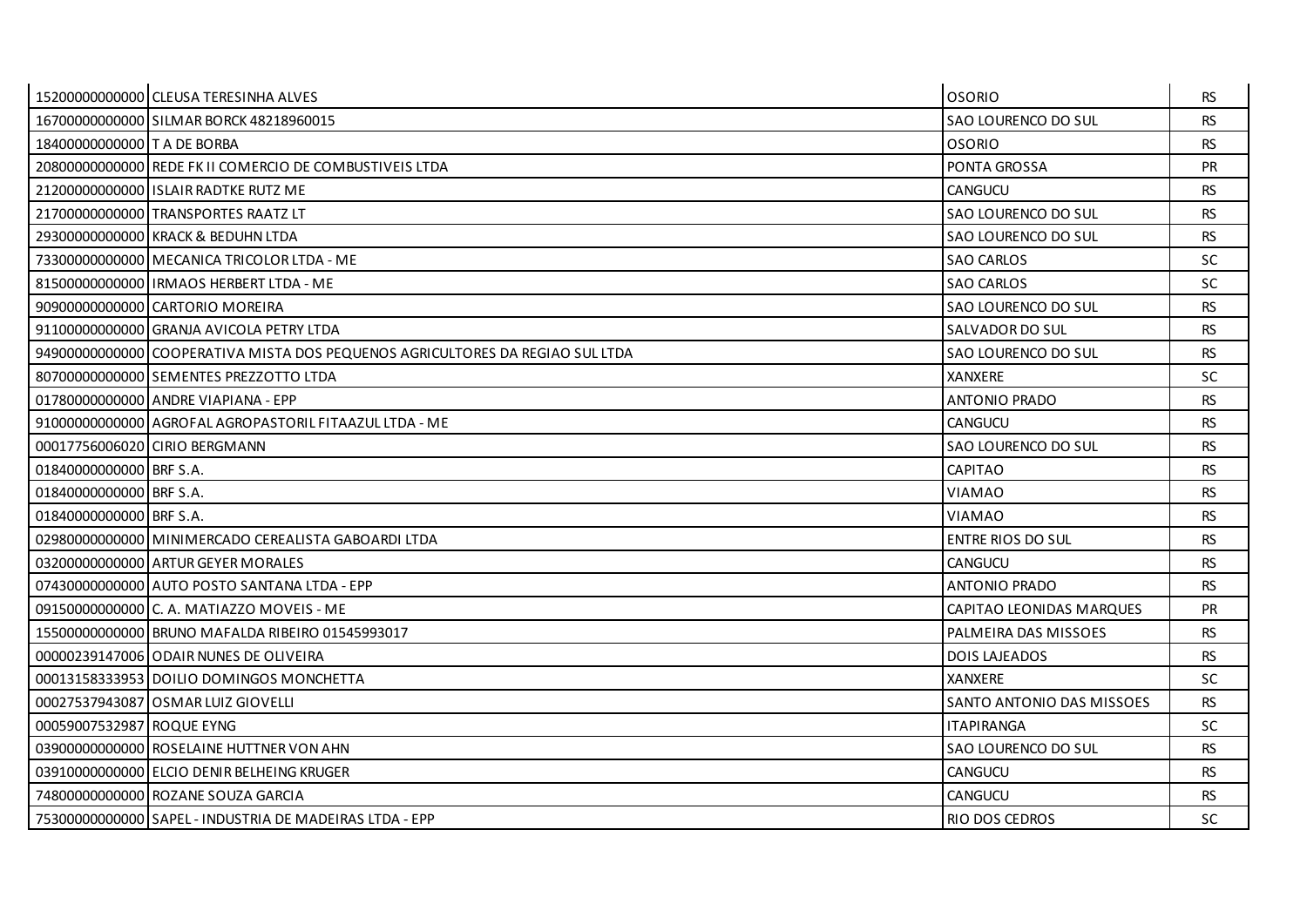|                               | 82200000000000 SERRARIA ROTH LTDA ME                          | <b>ITAPIRANGA</b>               | <b>SC</b> |
|-------------------------------|---------------------------------------------------------------|---------------------------------|-----------|
|                               | 92600000000000 COMERCIAL GROSSI COPMBUSTIVEIS LTDA            | PALMEIRA DAS MISSOES            | <b>RS</b> |
|                               | 00003532186004 MARTIM TERNES PELENTIR                         | <b>BOSSOROCA</b>                | <b>RS</b> |
| 00015514218015 HUBERT IEPSEN  |                                                               | SAO LOURENCO DO SUL             | <b>RS</b> |
|                               | 00020891822020 SONIA REGINA BOSSINE ALVES                     | SAO LOURENCO DO SUL             | <b>RS</b> |
|                               | 00038061740087 JOVANI PIRES PINHEIRO                          | SAO VICENTE DO SUL              | <b>RS</b> |
| 00042587735068 UDO MULLING    |                                                               | <b>CANGUCU</b>                  | RS.       |
| 00046661182091 SIRLANDO JESKE |                                                               | SAO LOURENCO DO SUL             | <b>RS</b> |
|                               | 00047749733000 JOAO F. BAGE WELF                              | <b>TAPES</b>                    | <b>RS</b> |
|                               | 00090503929972 LORENA SCHERER BORRI                           | <b>ITAPIRANGA</b>               | <b>SC</b> |
|                               | 00094447772000 JORGE LEONARDO TSTSCH                          | <b>OSORIO</b>                   | <b>RS</b> |
|                               | 03230000000000 LINDUSTRIA E COMERMERCIODE MOVEIS DE VIME      | RIO DOS CEDROS                  | <b>SC</b> |
|                               | 03270000000000 LATICINIO IPAVERA LTDA - EPP                   | <b>CAPITAO LEONIDAS MARQUES</b> | <b>PR</b> |
|                               | 03330000000000 SILVANA M. DA SILVA FOGACA - ME                | <b>TORRES</b>                   | <b>RS</b> |
|                               | 058700000000000 COMERCIAL VILLA SERCO LTDA                    | <b>OSORIO</b>                   | <b>RS</b> |
|                               | 08400000000000 LUCHESE & CIA LTDA                             | <b>NOVO CABRAIS</b>             | <b>RS</b> |
|                               | 10300000000000 GLOBAL BREEDERS AVICOLA LTDA                   | CATANDUVAS                      | <b>SC</b> |
|                               | 11300000000000 J. VERLI SALLES DE AZEVEDO                     | <b>ENTRE RIOS DO SUL</b>        | <b>RS</b> |
|                               | 04960000000000 CENAEEL CENTRAL NACIONAL DE ENERGIA EOLICA     | <b>AGUA DOCE</b>                | <b>SC</b> |
|                               | 05160000000000 POSTO DEDUCH LTDA - ME                         | <b>ORTIGUEIRA</b>               | PR        |
|                               | 08720000000000 SALTO ENERGIA EOLICA S.A.                      | <b>AGUA DOCE</b>                | SC.       |
|                               | 10900000000000 VETIVER SYSTEMS LTDA - EPP                     | <b>ITAJAI</b>                   | <b>SC</b> |
|                               | 13500000000000 ANIELE KRIGER SILVA 03018616090                | SAO JERONIMO                    | <b>RS</b> |
|                               | 18600000000000 ADEMIR WEIRICH                                 | MARECHAL CANDIDO RONDON         | <b>PR</b> |
|                               | 20200000000000 JOAO LUIZ DA ROCHA PORTELA 01841683094         | <b>RESTINGA SECA</b>            | RS.       |
|                               | 22600000000000 RESTAURANTE ESCOLA DI PAOLO LTDA - EPP         | <b>RESTINGA SECA</b>            | <b>RS</b> |
|                               | 23900000000000 HORIZON SERVICOS DE INFORMATICA LTDA           | <b>RESTINGA SECA</b>            | <b>RS</b> |
|                               | 79000000000000 COCARI - COOPERATIVA AGROPECUARIA E INDUSTRIAL | APUCARANA                       | <b>PR</b> |
|                               | 16900000000000 AGRO-COMERCIAL ZAGRO LTDA. - ME                | LAGOA VERMELHA                  | <b>RS</b> |
|                               | 08660000000000 AGRICOLA C. R. K. LTDA                         | <b>AGUA DOCE</b>                | <b>SC</b> |
| 01840000000000 BRF S.A.       |                                                               | FONTOURA XAVIER                 | <b>RS</b> |
|                               | 11600000000000 AGUA DOCE CONSTRUCOES LTDA                     | <b>AGUA DOCE</b>                | <b>SC</b> |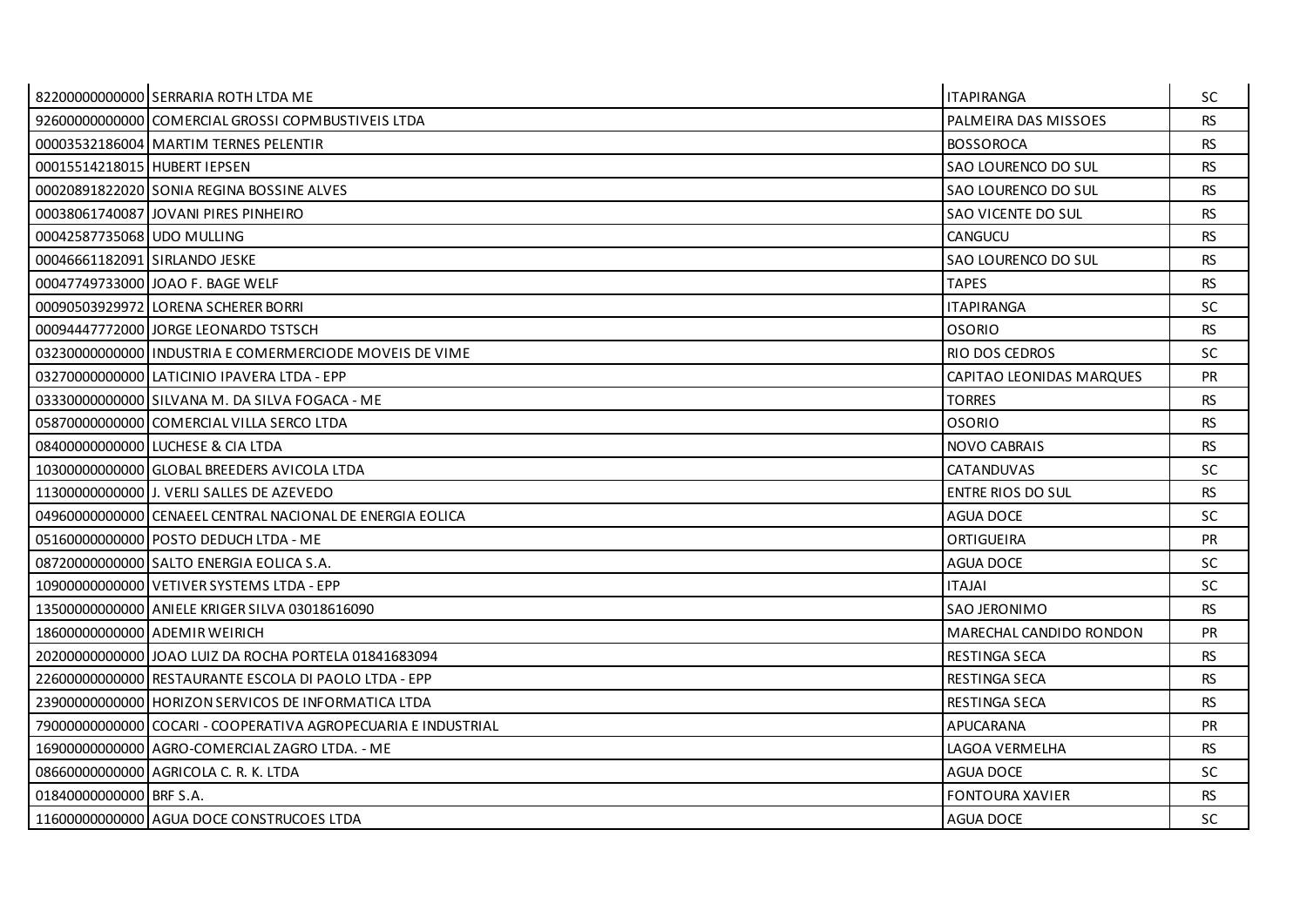| 00000196940087 FENANDO SANTOS MEDEIROS                          | RESTINGA SECA             | <b>RS</b> |
|-----------------------------------------------------------------|---------------------------|-----------|
| 00041344448020 IVORI LUIS CERESER DE OLIVEIRA                   | JULIO DE CASTILHOS        | <b>RS</b> |
| 00248000000000 FABRICA DE EMBUT COLONIAIS SILBERSCHANG LTDA     | <b>ARATIBA</b>            | <b>RS</b> |
| 03300000000000 PICOLI REST. E LANCHONETE                        | AGUA DOCE                 | SC.       |
| 09480000000000 JAIR RIGO & CIA LTDA - ME                        | SAO MARTINHO DA SERRA     | <b>RS</b> |
| 00000759759049 MAXIMO A. ZAMBAN                                 | VACARIA                   | <b>RS</b> |
| 00003664497961 SANDRO TAFFAREL                                  | <b>NOVA BASSANO</b>       | <b>RS</b> |
| 00043532349000 VALMOR RAVANELLO ROSSATO                         | <b>JULIO DE CASTILHOS</b> | <b>RS</b> |
| 00054287790987 MARCIO JOSE DE LUCA (83774)                      | <b>ITAIOPOLIS</b>         | <b>SC</b> |
| 00089520645004 LUIS CARLOS GOMES                                | <b>TUPANCIRETA</b>        | <b>RS</b> |
| 00098166883015 GEOVANI LUIS KNOP                                | CAMPINA DAS MISSOES       | <b>RS</b> |
| 05660000000000 SANDRO TAFFAREL                                  | <b>NOVA BASSANO</b>       | <b>RS</b> |
| 08090000000000 USINA BONIN ACUCAR, ALCOOL E ENERGIA ELE         | <b>UMUARAMA</b>           | <b>PR</b> |
| 08720000000000 CASCATA ENERGIA EOLICA S A                       | <b>AGUA DOCE</b>          | <b>SC</b> |
| 09000000000000 LIMA DA ROSA & BORTOLOTO LTDA - ME               | <b>JULIO DE CASTILHOS</b> | <b>RS</b> |
| 10400000000000 AGRO VALPAN RACOES LTDA                          | ARATIBA                   | <b>RS</b> |
| 14200000000000 P. B. SCHMIDT & CIA LTDA - ME                    | MARECHAL CANDIDO RONDON   | PR        |
| 21900000000000 CLAUDENIR LUIZ FERNANDES                         | <b>TUPASSI</b>            | <b>PR</b> |
| 76100000000000 COPACOL-COOPERATIVA AGROINDUSTRIAL CONSOLATA     | CAFELANDIA                | <b>PR</b> |
| 90300000000000 JOAQUIM DIELLO - ME                              | CAMPO NOVO                | <b>RS</b> |
| 94700000000000 LISELOTE HICKMANN SPELLMEIER - ME                | CRUZEIRO DO SUL           | <b>RS</b> |
| 00000846811952 DULCE MARIA DANELICHEN                           | MARECHAL CANDIDO RONDON   | <b>PR</b> |
| 00001214348009 RODRIGO SAWADORI                                 | <b>ROCA SALES</b>         | <b>RS</b> |
| 00017974860049 CELSO LUIZ BERNADON                              | <b>BARRA DO RIBEIRO</b>   | <b>RS</b> |
| 00019369506004 ROQUE CORAZZA                                    | ALTO ALEGRE               | RS.       |
| 00045908150010 VOLMIR JOSE FANTON                               | NOVA BASSANO              | <b>RS</b> |
| 00050615505015 MARCELO DA COSTA GAMBOGI                         | <b>RIO GRANDE</b>         | <b>RS</b> |
| 00073755877953 CLOVICIR GUBERT                                  | QUILOMBO                  | <b>SC</b> |
| 00076049825904 SERGIO LUIZ DUZIONI (CAD. PROD. RURAL 011059575) | <b>JACINTO MACHADO</b>    | SC        |
| 05910000000000 SERRARIA BRATTI LTDA ME-85715                    | JACINTO MACHADO           | <b>SC</b> |
| 08720000000000 AMPARO ENERGIA EOLIC                             | <b>AGUA DOCE</b>          | <b>SC</b> |
| 08810000000000 EUCLIDES MACIEL ENERGETICA S.A.                  | <b>AGUA DOCE</b>          | SC        |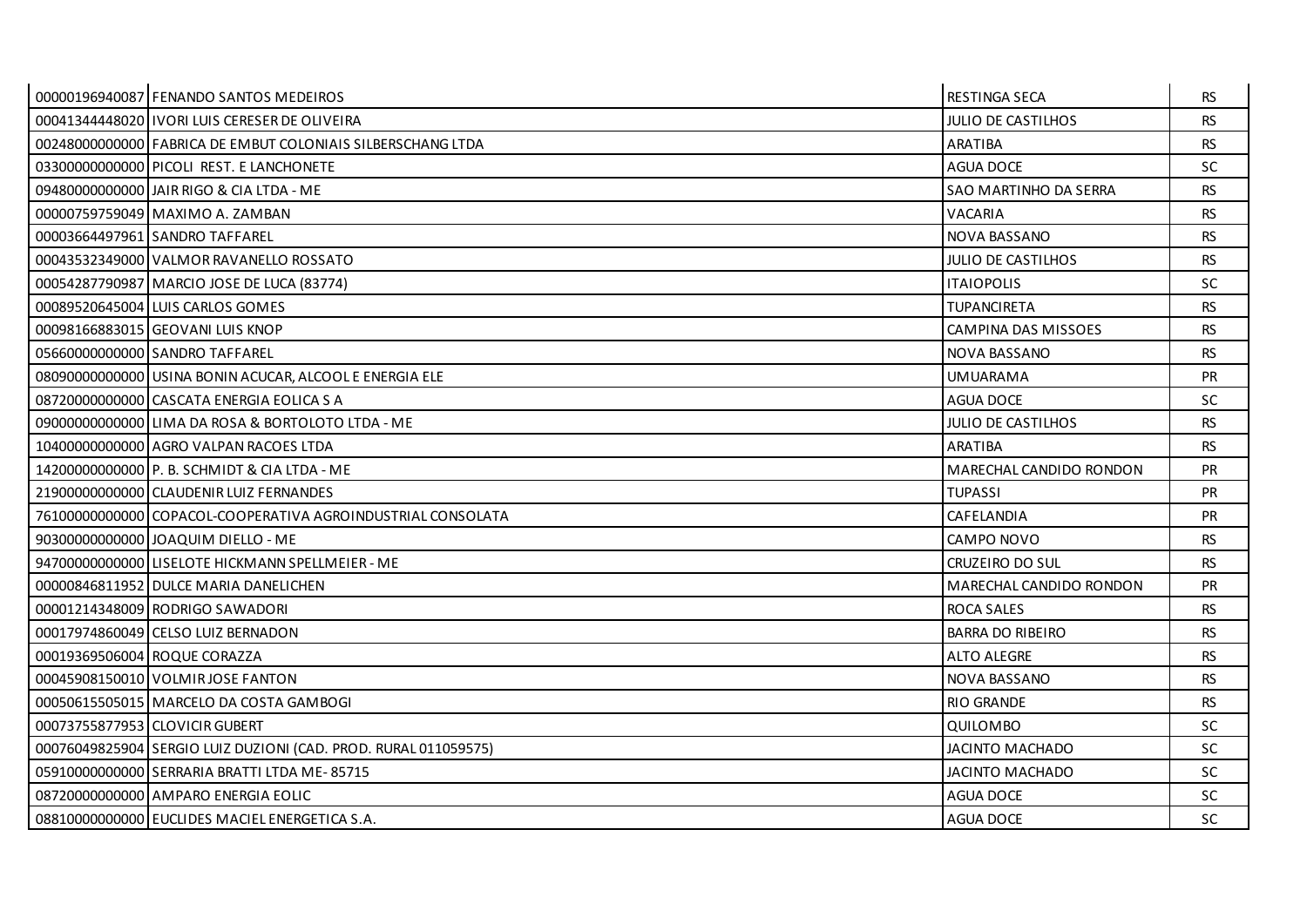| 11300000000000 OLIVERIA MOREIRA RAMOS E CIA LTDA          | <b>UMUARAMA</b>             | <b>PR</b> |
|-----------------------------------------------------------|-----------------------------|-----------|
| 11800000000000 VETERINARIA MAMPRIM LTDA                   | <b>UMUARAMA</b>             | <b>PR</b> |
| 138000000000000 ANA PAULA FONSECA DA COSTA - ME           | <b>RIO GRANDE</b>           | <b>RS</b> |
| 14500000000000 ADS ER EOLICA CORREDOR DO SENANDES IV S/A  | <b>RIO GRANDE</b>           | <b>RS</b> |
| 14700000000000 CEREALISTA PADONI LTDA                     | <b>JULIO DE CASTILHOS</b>   | <b>RS</b> |
| 16700000000000 A. BAYS - METALURGICA                      | MARECHAL CANDIDO RONDON     | <b>PR</b> |
| 262000000000000 A J DA SILVA MATS DE                      | <b>UMUARAMA</b>             | <b>PR</b> |
| 27300000000000 SADIL ALVES RODRIGUES                      | <b>FONTOURA XAVIER</b>      | <b>RS</b> |
| 34000000000000 RAR INDUSTRIA E COMERCIO DE ALIMENTOS LTDA | VACARIA                     | <b>RS</b> |
| 76600000000000 MARCOS ANTONIO MARTINS BIUDES & CIA LTDA   | UMUARAMA                    | <b>PR</b> |
| 97400000000000 ARROZEIRA PELOTAS INDUSTRIA E COMERCIO D   | <b>RIO GRANDE</b>           | <b>RS</b> |
| 000425672899681ORESTES MARTINELLI                         | PONTE SERRADA               | <b>SC</b> |
| 00053126076904 JOSE SALVAN DA SILVA                       | <b>CEU AZUL</b>             | <b>PR</b> |
| 00060783575904 LEOCIR MIGUEL ALBIERO                      | <b>JOACABA</b>              | SC        |
| 00088718034004 MARINES DA SILVA                           | <b>VENANCIO AIRES</b>       | <b>RS</b> |
| 00093652763068 SANDRO PHILIPPSEN                          | <b>SANTA HELENA</b>         | <b>PR</b> |
| 00095980601015 AUGUSTO VALDEMAR                           | <b>IJUL</b>                 | <b>RS</b> |
| 13200000000000 GILMAR NATALLI & FILHO LTDA - ME           | SAO MATEUS DO SUL           | <b>PR</b> |
| 22100000000000 VANDERLEIA WINIESKI DO AMARAL 00368976041  | SANTANA DO LIVRAMENTO       | <b>RS</b> |
| 28500000000000 VEM EMPREENDIMENTOS COMERCIAIS LTDA        | <b>SANTA HELENA</b>         | <b>PR</b> |
| 79100000000000 AUTO POSTO FARTURA DO IGUACU LTDA          | SAO MATEUS DO SUL           | <b>PR</b> |
| 791000000000000 CERAMICA MARJU LTDA                       | SAO MATEUS DO SUL           | <b>PR</b> |
| 84200000000000 SERRARIA FRANZOI LTDA                      | <b>APIUNA</b>               | SC        |
| 091400000000000 LAURO BACKENDORF ME                       | <b>MONDAI</b>               | <b>SC</b> |
| 02730000000000 PEDREIRA CATEDRAL LTDA.                    | MARIALVA                    | <b>PR</b> |
| 10900000000000 MELCHIADES JOSE DE AVILA JUNIOR - ME       | <b>CIRIACO</b>              | <b>RS</b> |
| 03180000000000 AGROCOMERCIAL FISCHER                      | <b>VENANCIO AIRES</b>       | <b>RS</b> |
| 04660000000000 ANTONIO CESAR RIBEIRO DA SILVA             | NOVO BARREIRO               | <b>RS</b> |
| 00073988812072 CLAIRTON BERTOLETTI                        | <b>FREDERICO WESTPHALEN</b> | <b>RS</b> |
| 03410000000000 AUTO POSTO MANINHO LTDA - EPP              | <b>INDEPENDENCIA</b>        | <b>RS</b> |
| 15500000000000 BRK REVESTIMENTOS DE ARENITOS LTDA - ME    | <b>VENANCIO AIRES</b>       | RS.       |
| 00000809028042 ELIAS JAIR ADANS                           | <b>SANTA ROSA</b>           | <b>RS</b> |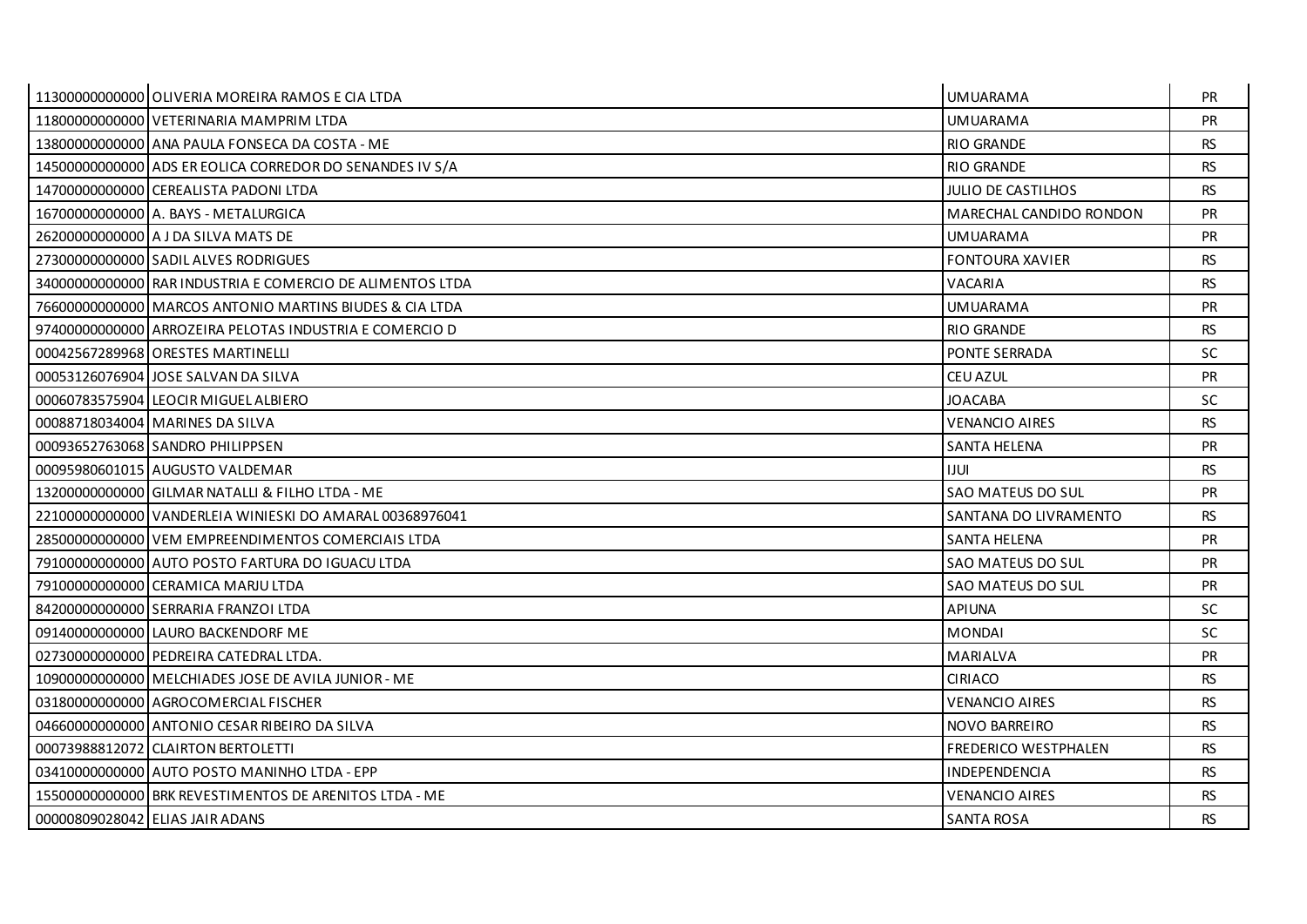|                               | 00002236222904 GERSON FERREIRA                                | <b>SAO MIGUEL DO IGUACU</b> | <b>PR</b> |
|-------------------------------|---------------------------------------------------------------|-----------------------------|-----------|
|                               | 00012240214015 PAULO COSTA DA ROSA                            | NOVA PETROPOLIS             | <b>RS</b> |
|                               | 00014394006015 SILVIO AMERICO OHSE                            | <b>CRUZ ALTA</b>            | <b>RS</b> |
|                               | 00019319347034 EDEMAR BAUGARTNER                              | <b>INDEPENDENCIA</b>        | <b>RS</b> |
| 00042243106000 SAMUEL VIECELI |                                                               | <b>JOACABA</b>              | <b>SC</b> |
| 00063710072034 DONARDO BEIER  |                                                               | <b>VENANCIO AIRES</b>       | <b>RS</b> |
|                               | 01990000000000 FRIGORIFICO SAO GREGORIO LTDA - 002210         | <b>VENANCIO AIRES</b>       | <b>RS</b> |
|                               | 03960000000000 FRANK & COPANI LTDA EPP                        | <b>SANTA HELENA</b>         | PR        |
|                               | 05920000000000 EBUTIDOS BROCKER                               | <b>GRAMADO</b>              | <b>RS</b> |
|                               | 086500000000000 G.B.D. ALIMENTOS LTDA                         | <b>XAXIM</b>                | SC.       |
|                               | 15200000000000 DULCE SUZANE ZANETTE SCHMITT                   | SAO MIGUEL DO IGUACU        | PR        |
|                               | 829000000000000 ERVATEIRA TAURA LTDA                          | PONTE SERRADA               | SC.       |
|                               | 83300000000000 COOPERATIVA AGROINDUSTRIA ALFA                 | <b>CANOINHAS</b>            | <b>SC</b> |
|                               | 97200000000000 FRIGORIFICO SAPE LTDA                          | <b>VENANCIO AIRES</b>       | <b>RS</b> |
| 00000647108909 DORACI LANDO   |                                                               | SAO MATEUS DO SUL           | PR        |
|                               | 00024131946904 HAMILTON WALTER PALM E NADIR PALM              | <b>SANTA HELENA</b>         | <b>PR</b> |
|                               | 00050275038904 LEOBERTO BORDIN                                | SAO MIGUEL DO IGUACU        | PR        |
|                               | 00050498118053 VANDERLEI F. ROSANELLI                         | IJUL                        | <b>RS</b> |
| 00088985482904 VILMAR RUPPEL  |                                                               | <b>CANOINHAS</b>            | SC.       |
|                               | 00391000000000 MAURICI ANTONIO BEVILAQUA - ME                 | <b>TANGARA</b>              | SC.       |
|                               | 07780000000000 KAERCHER & KAERCHER LTDA - EPP                 | <b>VENANCIO AIRES</b>       | <b>RS</b> |
|                               | 07910000000000 MAURO FERREIRA - ME                            | <b>VENANCIO AIRES</b>       | <b>RS</b> |
|                               | 10700000000000 FENNER COMERCIAL AGRICOLA LTDA                 | <b>SANTA ROSA</b>           | <b>RS</b> |
|                               | 17500000000000 NIEZELSKI & CIA LTDA - ME                      | <b>CANOINHAS</b>            | <b>SC</b> |
|                               | 21000000000000 SONIA KEHL - ME                                | <b>SANTO ANGELO</b>         | <b>RS</b> |
|                               | 22100000000000 CANTU AGROINDUSTRIAL LTDA                      | PATO BRANCO                 | <b>PR</b> |
|                               | 79000000000000 COCARI - COOPERATIVA AGROPECUARIA E INDUSTRIAL | MARIALVA                    | <b>PR</b> |
|                               | 83400000000000 TRANSP.E COML.QUIOCA LTDA                      | <b>JOACABA</b>              | <b>SC</b> |
|                               | 98200000000000 CAMERA ALIMENTOS S/A                           | INDEPENDENCIA               | <b>RS</b> |
|                               | 00000235066010 TATIANE MEOTTI LANZARIN                        | <b>IJUL</b>                 | <b>RS</b> |
| 00003508717950 GLADES RECH    |                                                               | SANTA HELENA                | <b>PR</b> |
|                               | 00007778505916 6006 - LETICIA SCHEIBEL                        | <b>XAXIM</b>                | <b>SC</b> |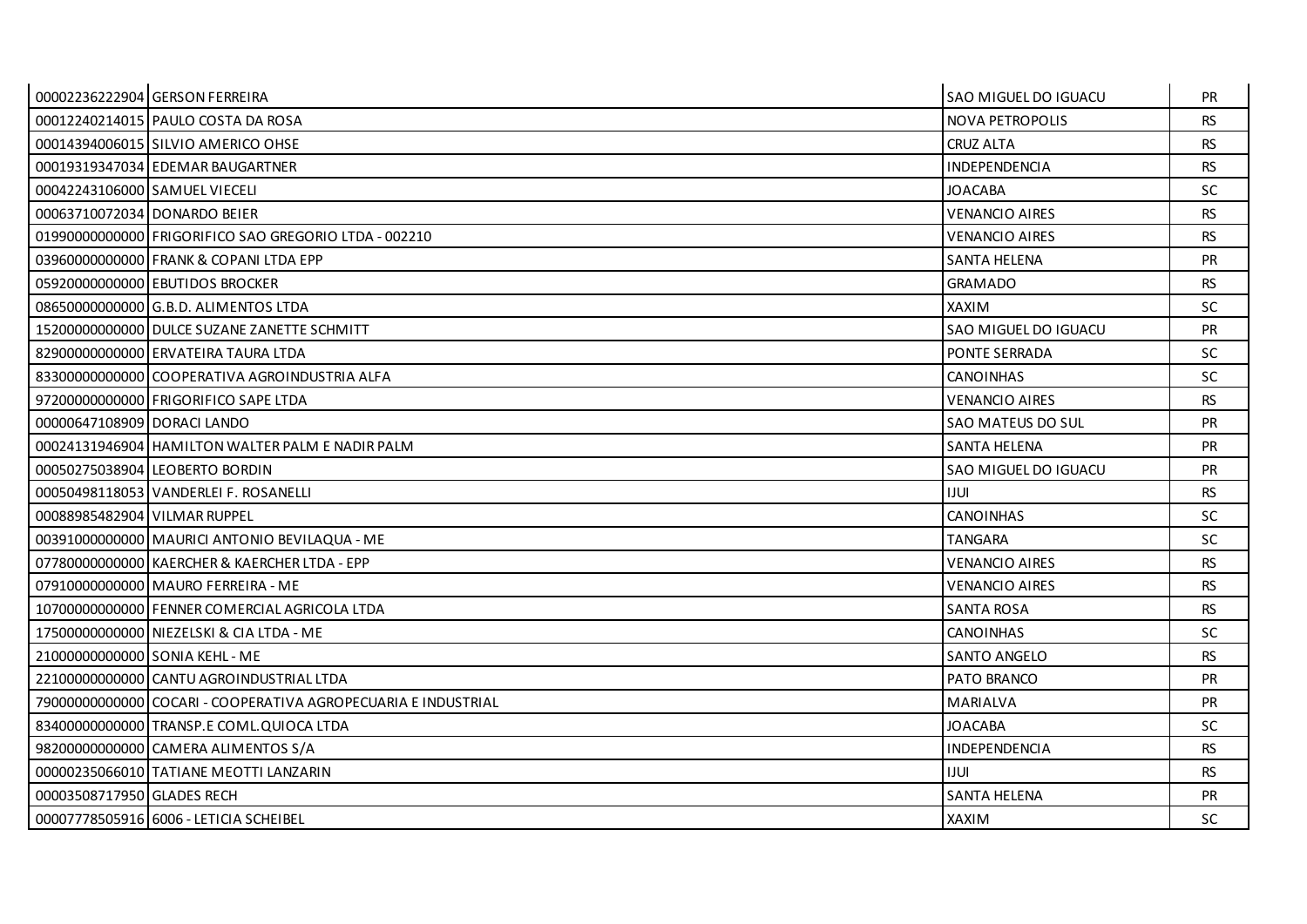|                               | 00020331525020 JOSE RIMELISCHONS                                            | <b>VENANCIO AIRES</b>    | <b>RS</b> |
|-------------------------------|-----------------------------------------------------------------------------|--------------------------|-----------|
|                               | 00020824688953 611 - JOSE APARECIDO TERRIBELE                               | <b>IPORA</b>             | <b>PR</b> |
|                               | 00025329758904 EUGENIO MUCHALAK                                             | <b>REBOUCAS</b>          | PR        |
|                               | 00030497850982 ALTAIR JOSE MARCA                                            | <b>OURO VERDE</b>        | <b>SC</b> |
|                               | 00036966398934 GILSON BERNARDI                                              | <b>CEU AZUL</b>          | <b>PR</b> |
|                               | 00047447214000 VILMAR MEIGER                                                | <b>IJUL</b>              | <b>RS</b> |
|                               | 00062003836934 FLAVIO ROQUE HAUPENTALH                                      | SANTA HELENA             | <b>PR</b> |
|                               | 04730000000000   M. MARGARETE DE L. RAVANELLO ME                            | SAO MATEUS DO SUL        | <b>PR</b> |
|                               | 048800000000000 ADISSEO BRASIL NUTRICAO ANIMAL LTDA                         | <b>SANTA MARIA</b>       | <b>RS</b> |
|                               | 05770000000000 POSTO O CUPIM SAO MATEUS LTDA                                | SAO MATEUS DO SUL        | <b>PR</b> |
|                               | 06170000000000 ASSOCIACAO DOS CATADORES DE MATERIAIS RECICLAVEIS            | <b>MARIALVA</b>          | <b>PR</b> |
|                               | 07300000000000 LAURI FINCO & CIA LTDA                                       | SAO MATEUS DO SUL        | PR        |
|                               | 07350000000000 LUIZ FRANCISCO TOLARDO - ME                                  | SAO JOSE DO OURO         | <b>RS</b> |
|                               | 088300000000001INSTITUTO CHICO MENDES DE CONSERVACAO DA BIODIVERSIDADE      | <b>FOZ DO IGUACU</b>     | <b>PR</b> |
|                               | 08920000000000 BELLUUNO INDUSTRIA DE ALIMENTOS LTDA                         | CIRIACO                  | <b>RS</b> |
|                               | 10600000000000 SEBBO PASSOFUNDENSE INDUSTRIA E COMERCIO DE RACOES ANIMAIS L | <b>AGUA SANTA</b>        | <b>RS</b> |
|                               | 18300000000000 ADILSON JOSE SCHAUREN 02927075921                            | <b>SANTA HELENA</b>      | PR        |
|                               | 18900000000000 EMPORIO PEPINAO LTDA - ME                                    | <b>CEU AZUL</b>          | <b>PR</b> |
|                               | 25000000000000 I VONE GONCALVES DE ANDRADE                                  | SAO MATEUS DO SUL        | <b>PR</b> |
| 26100000000000 SANDRA MORO    |                                                                             | <b>SAO MATEUS DO SUL</b> | PR        |
|                               | 27900000000000 ELIANA TONELLO 04785829940                                   | SAO MATEUS DO SUL        | <b>PR</b> |
|                               | 78400000000000 COOPERATIVA DE CREDITO E INVESTIMENTO DE LIVRE               | SAO MIGUEL DO IGUACU     | <b>PR</b> |
|                               | 92900000000000 FUNDACAO UNIVERSIDADE DE CRUZ ALTA                           | <b>CRUZ ALTA</b>         | <b>RS</b> |
|                               | 97100000000000 ZELINDO RUBERT & CIA LTDA                                    | <b>ARROIO DO TIGRE</b>   | <b>RS</b> |
|                               | 07320000000000 BSBIOS INDUSTRIA E COMERCIO DE BIODIESEL SUL BRASIL S/A      | <b>CIRIACO</b>           | <b>RS</b> |
|                               | 07080000000000   IND. E COM. DE AGUA MINERAL HAVAI LTDA. -                  | <b>SANTA HELENA</b>      | PR        |
|                               | 03110000000000 ADAO LCJUNQUEIRA                                             | <b>VENANCIO AIRES</b>    | <b>RS</b> |
|                               | 19400000000000 MERCADO LAGEADO LTDA - ME                                    | <b>BOTUVERA</b>          | SC.       |
|                               | 92100000000000 MECANICA CERBARO LTDA - ME                                   | <b>CIRIACO</b>           | <b>RS</b> |
| 060700000000000 EDERLI VIEIRA |                                                                             | SAO LUIZ GONZAGA         | <b>RS</b> |
|                               | 00001916161090 GABRIELA DAVILA PEREIRA                                      | SAO FRANCISCO DE PAULA   | RS.       |
|                               | 00001989363032 TAIRINE MARAFON SOMENSI                                      | ALPESTRE                 | <b>RS</b> |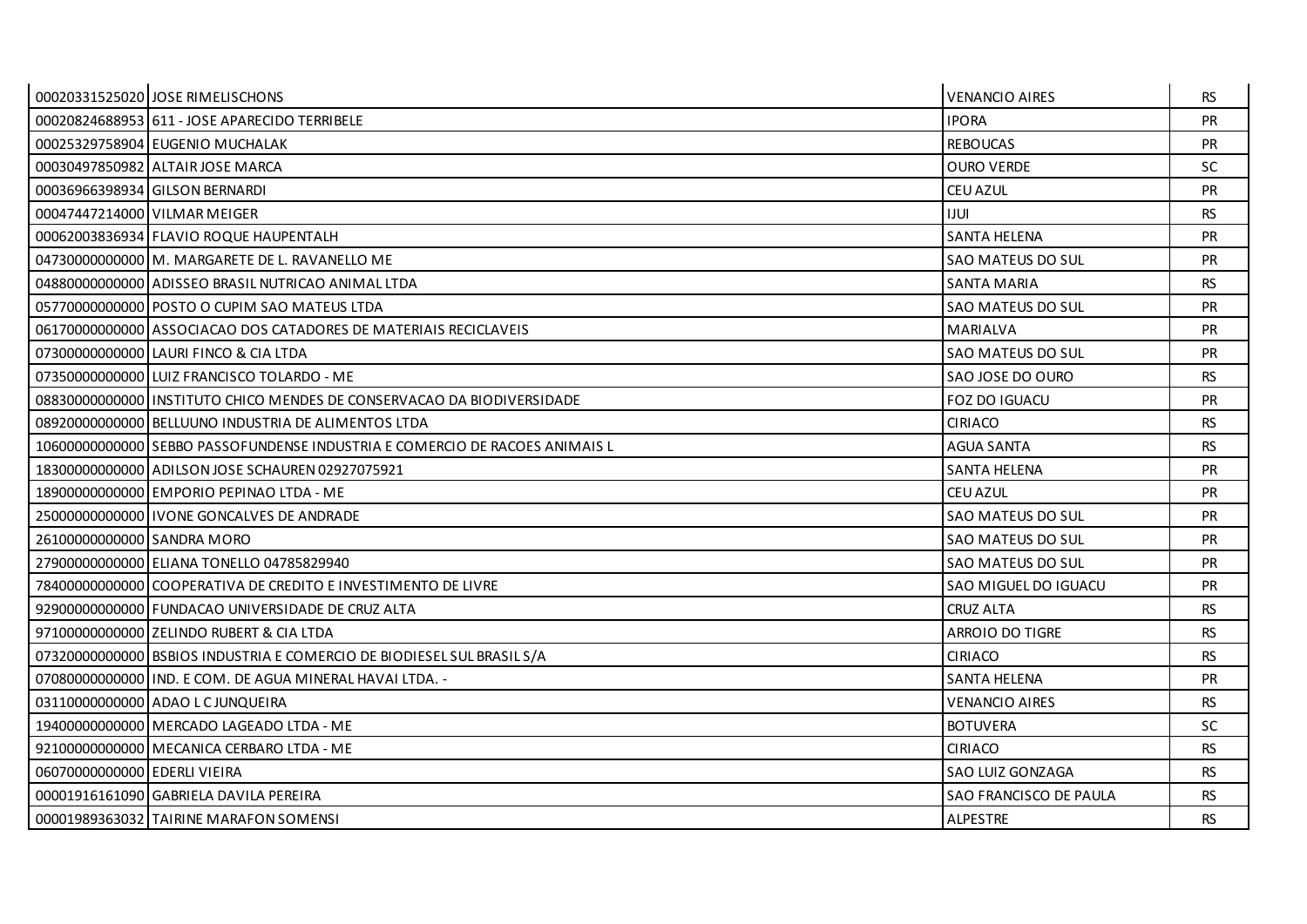|                              | 00002240060026 JULIO GIOCOMINI TECCHIO                          | SERAFINA CORREA          | RS.       |
|------------------------------|-----------------------------------------------------------------|--------------------------|-----------|
|                              | 00002412884951 ISRAEL DE BONA SARTOR                            | URUSSANGA                | <b>SC</b> |
| 00029526167953 LAURI PASTRE  |                                                                 | <b>CONCORDIA</b>         | <b>SC</b> |
|                              | 00054047161934 NEUDI VILMAR ALTHAUS                             | <b>CONCORDIA</b>         | SC.       |
|                              | 00055478204072 VALDINEI DONATO                                  | SAO LUIZ GONZAGA         | <b>RS</b> |
|                              | 00058722001411 MASTER AGROPECUARIA LTDA                         | <b>CURITIBANOS</b>       | <b>SC</b> |
|                              | 00068290446934 WIGBERTO HABLE                                   | <b>MAFRA</b>             | <b>SC</b> |
| 00072144955972 LADI PASTRE   |                                                                 | <b>CONCORDIA</b>         | <b>SC</b> |
|                              | 02580000000000 LUIZ ANTONIO NETO & CIA LTDA - ME                | RIO NEGRINHO             | <b>SC</b> |
|                              | 02730000000000 SERRARIA GALPAO LTDA                             | <b>RIO NEGRINHO</b>      | <b>SC</b> |
|                              | 03010000000000 MERCADO RD LTDA.                                 | <b>CONCORDIA</b>         | <b>SC</b> |
|                              | 03560000000000 TRANSPORTADORA MARALUCIA LTDA                    | MEDIANEIRA               | <b>PR</b> |
|                              | 08860000000000 AGROINDUSTRIAL BANNACK LTDA - ME                 | <b>MAFRA</b>             | <b>SC</b> |
|                              | 17500000000000 BRQ - BRASIL QUEIJOS INDUSTRIAS DE ALIMENTOS S.A | <b>TIRADENTES DO SUL</b> | <b>RS</b> |
|                              | 17800000000000 I IND E COM DE RACOES MB LTDA                    | SAO FRANCISCO DE PAULA   | <b>RS</b> |
|                              | 85900000000000 C.V.G.CIA VOLTA GRANDE DE PAPEL                  | <b>RIO NEGRINHO</b>      | <b>SC</b> |
|                              | 00000082214050 LUCIANO WEILER                                   | SAO FRANCISCO DE PAULA   | <b>RS</b> |
|                              | 00000550162003 MARCIA H B FOTOGRAFIA                            | PICADA CAFE              | <b>RS</b> |
| 00000720759960 DIRCEU BRACHT |                                                                 | <b>IPORA DO OESTE</b>    | <b>SC</b> |
|                              | 00004228352006 MARIANA AMARAL OLIVEIRA                          | CACAPAVA DO SUL          | <b>RS</b> |
|                              | 00006654337948 CHAIANE SQUERZZATO                               | <b>CONCORDIA</b>         | <b>SC</b> |
|                              | 00009389365902 MARA RUBIA BAIDA                                 | CAMPO MOURAO             | <b>PR</b> |
|                              | 00014310660010 DARCI WOLLMEISTER                                | <b>SAO BORJA</b>         | <b>RS</b> |
| 00020423942034 ERNI VARIANI  |                                                                 | SERAFINA CORREA          | <b>RS</b> |
|                              | 00036981502801 8974065-VICTOR MOLINA FERREIRA                   | <b>ALPESTRE</b>          | <b>RS</b> |
|                              | 00043788017015 RUDIMAR LUIZ NOVELLO                             | CAXIAS DO SUL            | <b>RS</b> |
|                              | 00082975582900 DIRCEU CELESTE ZOTTI                             | MEDIANEIRA               | <b>PR</b> |
|                              | 00098454323015 MARLOS ARDANAZ DE OLIVEIRA                       | <b>FORMIGUEIRO</b>       | <b>RS</b> |
|                              | 01100000000000 VANDERLEI RIVIER M, E,                           | <b>CONCORDIA</b>         | <b>SC</b> |
|                              | 02140000000000 AILTON STANISOSKI                                | CAFEZAL DO SUL           | <b>PR</b> |
|                              | 05020000000000 DI CARLLI IND E COM DE ALIMENTOS LTDA            | <b>ANTA GORDA</b>        | <b>RS</b> |
|                              | 10600000000000 COMPANHIA ENERGETICA CANOAS                      | <b>CURITIBANOS</b>       | <b>SC</b> |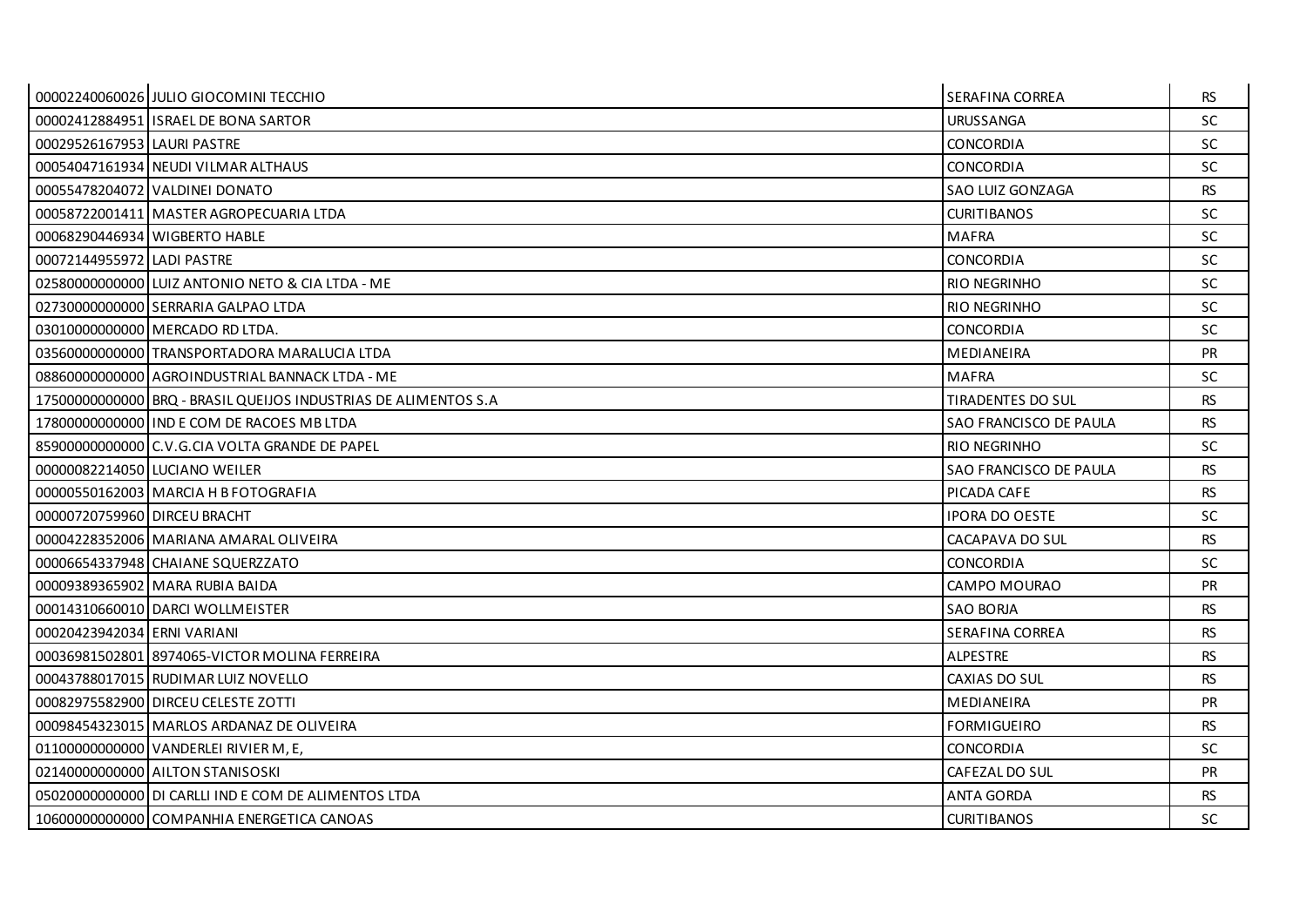|                               | 11900000000000 RESTAURANTE E CONVENIENCIA ROTA 453                                    | <b>SAO FRANCISCO DE PAULA</b> | RS.       |
|-------------------------------|---------------------------------------------------------------------------------------|-------------------------------|-----------|
|                               | 15400000000000 ROSARIO ARTEFATOS DE CIMENTO LTDA - ME.                                | CAIBI                         | SC        |
|                               | 22900000000000 BLIZE MOVEIS E ELETRODOMESTICOS LTDA - ME                              | CAXIAS DO SUL                 | <b>RS</b> |
|                               | 254000000000001IRMAOS BANDEIRA COMERCIAL AGRICOLA E MATERIAIS DE CONSTRUCAO LTDA - ME | CAXIAS DO SUL                 | <b>RS</b> |
|                               | 93800000000000 ROSSI MATERIAIS DE CONSTRUCAO LTDA - EPP                               | CAXIAS DO SUL                 | <b>RS</b> |
|                               | 00011797096087 MARIA TERESINHA MEDEIROS                                               | SAO FRANCISCO DE PAULA        | <b>RS</b> |
|                               | 15800000000000 RYETE DO BRASIL LTDA                                                   | NOVA PALMA                    | RS.       |
|                               | 04410000000000 AGROPECUARIA KIRSCH LTDA - ME                                          | CRISSIUMAL                    | <b>RS</b> |
|                               | 00060535245068 PAULO INACIO SCHEFFEL                                                  | LAGOA DOS TRES CANTOS         | <b>RS</b> |
|                               | 02840000000000 COMERCIAL DE FERRAGENS TUCANO LTDA - ME                                | TIRADENTES DO SUL             | <b>RS</b> |
|                               | 05950000000000 CF COMLAGRO LTDA                                                       | CAXIAS DO SUL                 | <b>RS</b> |
|                               | 84400000000000 COMPANHIA MINUANO DE ALIMENTOS                                         | <b>BOM RETIRO DO SUL</b>      | <b>RS</b> |
|                               | 00006092853000 ELMAR CARLOS HADLER                                                    | CAPAO DO LEAO                 | RS.       |
|                               | 00397000000000 SIRLEI ALVES MENEGHINI                                                 | <b>ALPESTRE</b>               | <b>RS</b> |
|                               | 01880000000000 ESC MUNICIPAL DE ENSINO FUND GENERAL SOU                               | <b>ALPESTRE</b>               | <b>RS</b> |
|                               | 04590000000000 FOZ DO CHAPECO ENERGIA S.A.                                            | <b>ALPESTRE</b>               | RS.       |
|                               | 88000000000000 EDILIO TOFFOLI & CIA LTDA                                              | SERAFINA CORREA               | <b>RS</b> |
| 91600000000000 ENIO DIEL - ME |                                                                                       | TIRADENTES DO SUL             | <b>RS</b> |
|                               | 0000079317006016632-MARA BELEBONI                                                     | <b>CARLOS BARBOSA</b>         | RS.       |
|                               | 00004700665980 RAFAEL SIDOOSKI                                                        | RIO DO OESTE                  | SC        |
|                               | 00010603360068 VITORIO JOSE DELLA FLORA                                               | <b>SAO BORJA</b>              | <b>RS</b> |
|                               | 00039190188004 MARIO LUIZ BORGUETTO                                                   | SAO FRANCISCO DE PAULA        | RS.       |
| 00054603412053 VANDERLEI DIEL |                                                                                       | TIRADENTES DO SUL             | <b>RS</b> |
|                               | 024800000000000 LAURO DE BARROS 7 CIA LTDA                                            | SAO FRANCISCO DE PAULA        | <b>RS</b> |
|                               | 03620000000000 LEITE E DERIVADOS NOVO RUMO LTDA - ME                                  | <b>MAFRA</b>                  | SC.       |
|                               | 04450000000000 ENERGETICA CAMPOS DE CIMA DA SERRA LTDA.                               | SAO FRANCISCO DE PAULA        | <b>RS</b> |
|                               | 05280000000000 COMERCIAL DE SORDI LTDA - ME                                           | <b>PALMITOS</b>               | SC.       |
|                               | 079900000000000 MERCADO TOFFOLI LTDA                                                  | <b>ITA</b>                    | SC.       |
|                               | 090000000000000 MECANICA IRMAOS BONTATTO LTDA                                         | CAXIAS DO SUL                 | <b>RS</b> |
|                               | 10800000000000 REDE LATINA DE ARMARINHOS E BAZAR LTDA - ME                            | SAO FRANCISCO DE PAULA        | <b>RS</b> |
|                               | 168000000000000 BRUDER ALIMENTOS LTDA - ME                                            | <b>URUSSANGA</b>              | SC.       |
|                               | 74700000000000 MARIA ELISA DA SILVA BORQUETTO                                         | SAO FRANCISCO DE PAULA        | <b>RS</b> |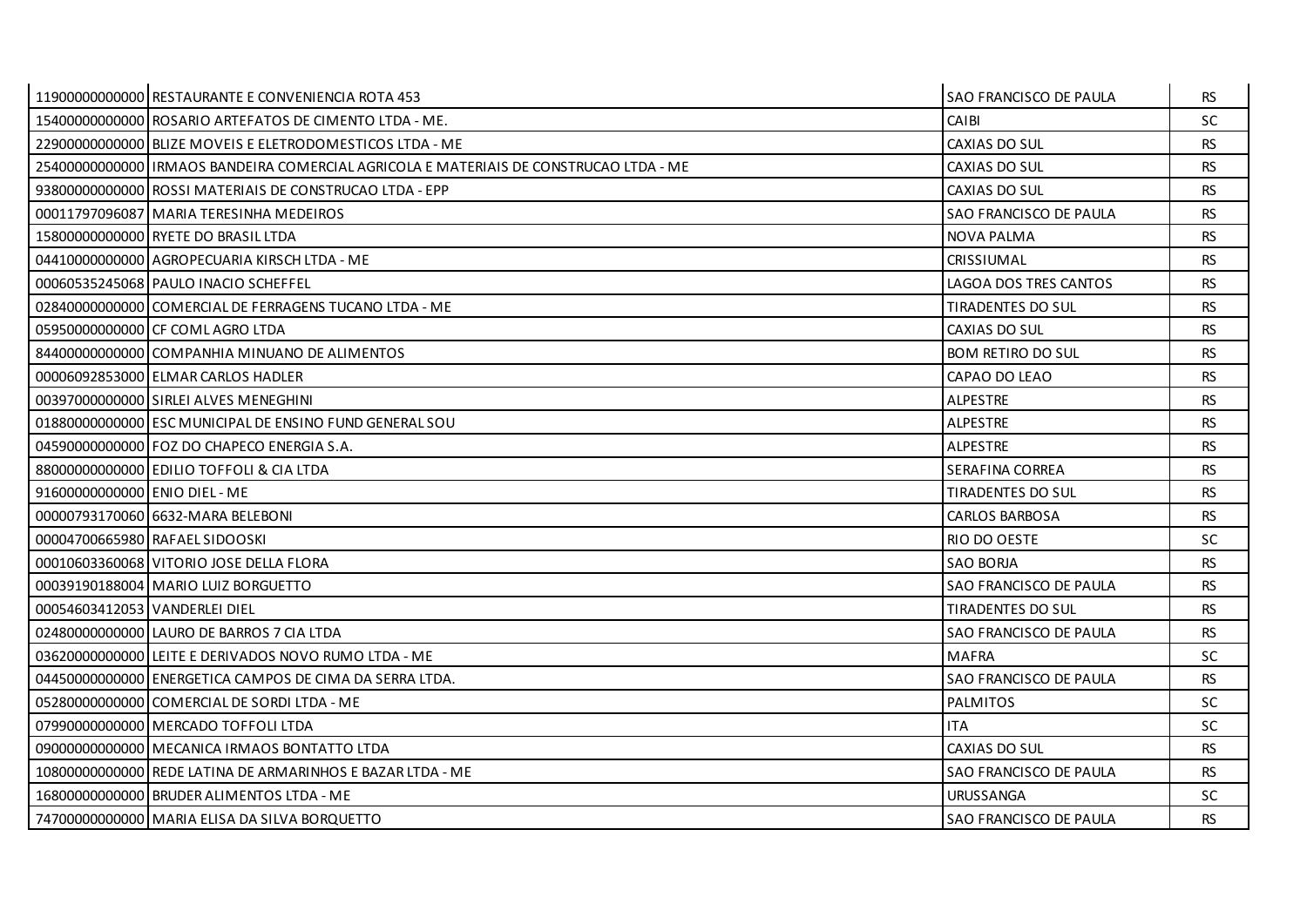|                              | 83600000000000 NAGANO KINZI AGROPASTORIL LTDA                      | <b>MAFRA</b>           | <b>SC</b> |
|------------------------------|--------------------------------------------------------------------|------------------------|-----------|
|                              | 88500000000000 MENEGHINI & FILHO LTDA - ME                         | <b>ALPESTRE</b>        | <b>RS</b> |
|                              | 91700000000000   MARCUS CESAR TRAESEL - ME                         | TIRADENTES DO SUL      | <b>RS</b> |
| 00001045913073 FABIO DIAS    |                                                                    | <b>CARLOS BARBOSA</b>  | <b>RS</b> |
|                              | 00001245721038 RODRIGO ORLANDO DUMKE                               | PARAISO DO SUL         | <b>RS</b> |
|                              | 00001553806050 BEATRIZ WIETHOLTER                                  | <b>TEUTONIA</b>        | <b>RS</b> |
| 00002383835048 TAIS MORETTO  |                                                                    | <b>ANTA GORDA</b>      | <b>RS</b> |
|                              | 00002570514063 MATUSAEL FAGUNDES                                   | SAO FRANCISCO DE PAULA | <b>RS</b> |
|                              | 00006463413917 EVANDRO CARLOS SCHNEIDER                            | CONCORDIA              | <b>SC</b> |
|                              | 00034446753053 KATHIA REGINA MILANI MONTEIRO                       | SAO FRANCISCO DE PAULA | <b>RS</b> |
| 00056326521904 ARLI DE SORDI |                                                                    | <b>PALMITOS</b>        | <b>SC</b> |
|                              | 00081395507953 ERNI KRETSCHMER                                     | <b>IPORA DO OESTE</b>  | <b>SC</b> |
|                              | 01310000000000 UNIAO TOBIENSE LTDA                                 | DIONISIO CERQUEIRA     | SC.       |
|                              | 02150000000000 FARMAFASA MEDICAMENTOS LTDA - ME                    | CAXIAS DO SUL          | <b>RS</b> |
|                              | 042700000000000 MARLENE APARECIDA LOPES MACHADO                    | CACAPAVA DO SUL        | <b>RS</b> |
|                              | 10400000000000 EVERALDO PAVIANI E CIA LTDA                         | <b>CONCORDIA</b>       | <b>SC</b> |
|                              | 00001145279031 ANA PAULA FERREIRA                                  | <b>VENANCIO AIRES</b>  | <b>RS</b> |
|                              | 07790000000000 AGROPECUARIA SANTA SOFIA LTDA ME                    | <b>ERVAL VELHO</b>     | <b>SC</b> |
|                              | 00057395870000 ANTONIO ZAIDE MACHADO PUHL                          | <b>INDEPENDENCIA</b>   | <b>RS</b> |
|                              | 02790000000000 BARICHELLO INDUSTRIA E COMERCIO LTDA - ME           | <b>INDEPENDENCIA</b>   | <b>RS</b> |
|                              | 09110000000000 CLARUJI UTIL DOMESTICA LTDA                         | <b>VENANCIO AIRES</b>  | <b>RS</b> |
|                              | 00000214245004 SEZAR R. MICHELS                                    | <b>SANTA ROSA</b>      | <b>RS</b> |
|                              | 00000831979070 ROVIAN BARRICHELLO                                  | INDEPENDENCIA          | <b>RS</b> |
| 00001863077995 RODRIGO LAGNI |                                                                    | <b>JOACABA</b>         | <b>SC</b> |
|                              | 00023824280078 ELEMAR COUGO FERREIRA                               | <b>VENANCIO AIRES</b>  | <b>RS</b> |
|                              | 00023910070000 RENE LOPES DE SOUZA                                 | PORTO ALEGRE           | <b>RS</b> |
|                              | 00026860627034 CELIO SCHWINGEL                                     | <b>TUCUNDUVA</b>       | <b>RS</b> |
|                              | 00092782329049 RAFAEL MARTINS FACCO                                | <b>CRUZ ALTA</b>       | <b>RS</b> |
|                              | 02980000000000 PRO CARNE IND COM E REPR DE CARNES LTDA             | <b>SANTA MARIA</b>     | <b>RS</b> |
|                              | 04430000000000 SECCHI COMERCIO, EXPORTACAO E IMPORTACAO DE CEREAIS | <b>TUCUNDUVA</b>       | <b>RS</b> |
|                              | 09400000000000 COOPERATIVA AGROPECUARIA PASSO DA FELICIDADE        | TANGARA                | SC.       |
|                              | 14500000000000 RENI COMPAGNONI                                     | MARQUES DE SOUZA       | <b>RS</b> |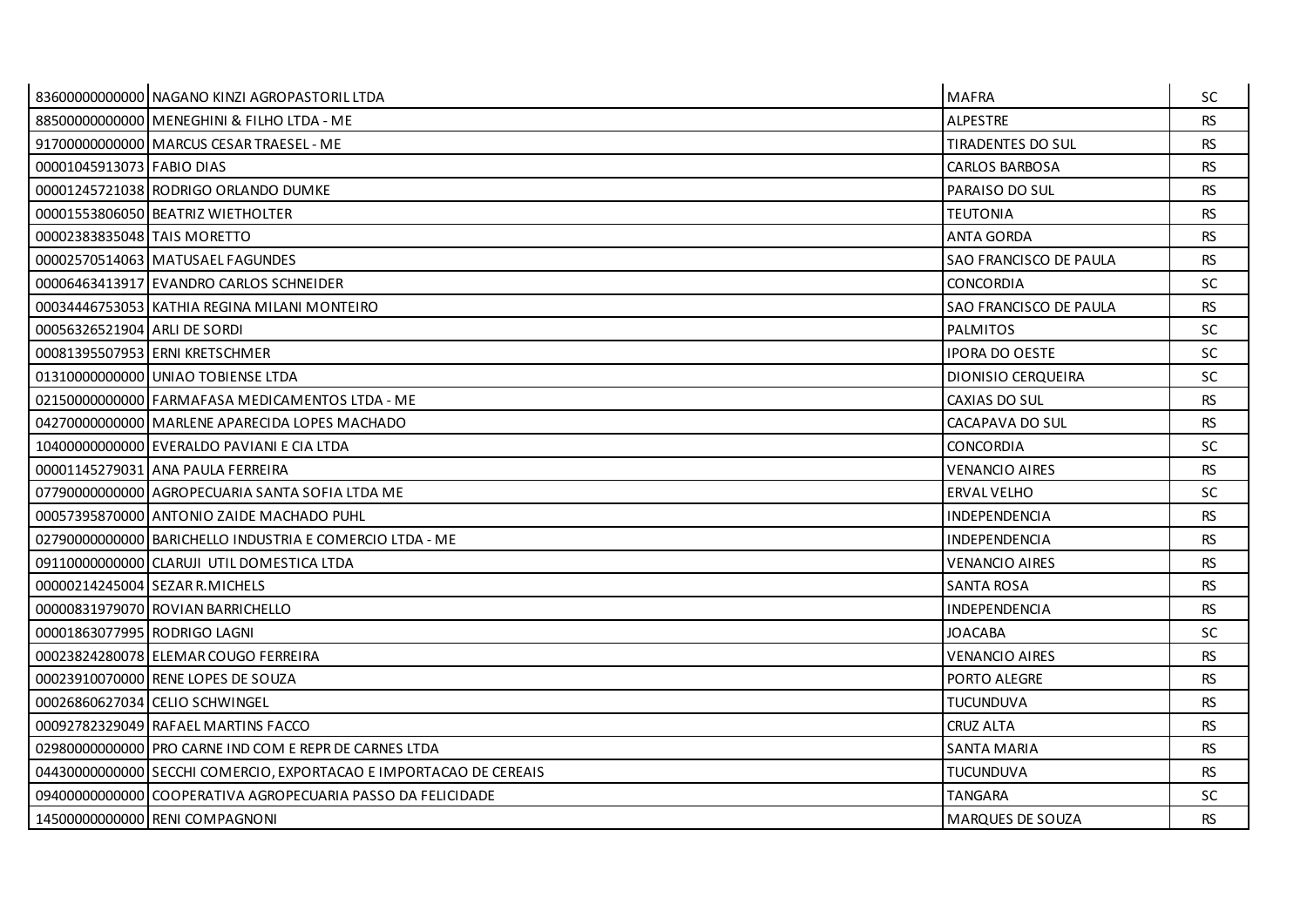|                             | 77800000000000 COOPERATIVA AGROINDUSTRIAL LAR                    | SAO MIGUEL DO IGUACU   | <b>PR</b> |
|-----------------------------|------------------------------------------------------------------|------------------------|-----------|
|                             | 91600000000000 COMUNIDADE DA COLONIA NOVA                        | <b>ACEGUA</b>          | <b>RS</b> |
|                             | 932000000000000 COML PALANQUE DE ALIM LTDA                       | <b>VENANCIO AIRES</b>  | <b>RS</b> |
|                             | 98600000000000 NILO PILZ E CIA LTDA.                             | <b>VENANCIO AIRES</b>  | <b>RS</b> |
|                             | 00000231426003 FABIO MANOEL ECKE                                 | ARROIO DO TIGRE        | <b>RS</b> |
| 00005618851920 MARIO LUZANI |                                                                  | <b>SANTA HELENA</b>    | <b>PR</b> |
|                             | 00006410824955 MARCOS AUGUSTO BONAMIGO                           | JOACABA                | SC.       |
|                             | 00093116861900 GISELA CHIELE JONER                               | <b>SANTA HELENA</b>    | <b>PR</b> |
|                             | 00858000000000 INDUSTRIA DE EMBUTIDOS PEPINAO LTDA               | CEU AZUL               | PR        |
|                             | 07100000000000 JJOSE MULLER MATERIAS DE CONSTRUCAO               | <b>VENANCIO AIRES</b>  | <b>RS</b> |
|                             | 07100000000000 JJOSE MULLER MAT DE CONSTRUCAO LTDA               | <b>VENANCIO AIRES</b>  | <b>RS</b> |
|                             | 08020000000000 HEIDI MARTENS WALL - ME                           | <b>ACEGUA</b>          | <b>RS</b> |
|                             | 08100000000000 JJULIANO RIBEIRO CONSTRUCOES LTDA                 | <b>VENANCIO AIRES</b>  | <b>RS</b> |
|                             | 09250000000000 L. Q. G. DA ROSA - ME                             | <b>VENANCIO AIRES</b>  | <b>RS</b> |
|                             | 18800000000000   INDUSTRIA E COMERCIO DE BEBIDAS SALVAN          | <b>CEU AZUL</b>        | <b>PR</b> |
|                             | 849000000000000 LATICINIO SIMIONATO LTDA                         | MARIALVA               | PR.       |
|                             | 87400000000000 FAMILIA KROTH INDUSTRIA E COMERCIO DE CARNES LTDA | <b>VENANCIO AIRES</b>  | <b>RS</b> |
|                             | 98600000000000 V G KONZEN CIA LTDA                               | <b>VENANCIO AIRES</b>  | <b>RS</b> |
|                             | 00000642088004 ADIL A. MAJABOSCO E LEVINO STARK                  | SANTA ROSA             | <b>RS</b> |
|                             | 00002696418900 VANESSA RACHEL NATALLI                            | SAO MATEUS DO SUL      | <b>PR</b> |
| 00003045098924 NAIR CARDOSO |                                                                  | <b>SANTA HELENA</b>    | <b>PR</b> |
|                             | 00003702744908 MARCIANI LUZANI                                   | <b>SANTA HELENA</b>    | <b>PR</b> |
|                             | 00004766705947 MAYCON MOTTER                                     | <b>TANGARA</b>         | SC.       |
|                             | 00006871637907 TAMIRIS DAL CANTON                                | SAO MATEUS DO SUL      | PR        |
|                             | 00007838402921 DIEGO A. S GUIMARAES                              | SAO MATEUS DO SUL      | <b>PR</b> |
|                             | 00043013112972 DORVALINO JUAREZ DA ROSA                          | <b>RIQUEZA</b>         | SC.       |
|                             | 00062933027968 SADI DE OLIVEIRA DA LUZ (LABORATORIO DO SOL)      | <b>MARAVILHA</b>       | SC.       |
|                             | 00071082093068 VILMAR RODRIGUES DA SILVA                         | <b>VENANCIO AIRES</b>  | <b>RS</b> |
|                             | 00071641637900 VALMOR PAZINATTO                                  | <b>CHAPECO</b>         | SC.       |
|                             | 00095680675072 VANDERLEIA SCHNEIDER KUSSLER                      | <b>NOVA PETROPOLIS</b> | <b>RS</b> |
|                             | 01230000000000 SAFIRA BALANCEAMENTO E GEOMETRIA LTDA             | SAO MATEUS DO SUL      | PR.       |
|                             | 02850000000000 NILVA LUCIA WEBER                                 | <b>SANTO CRISTO</b>    | <b>RS</b> |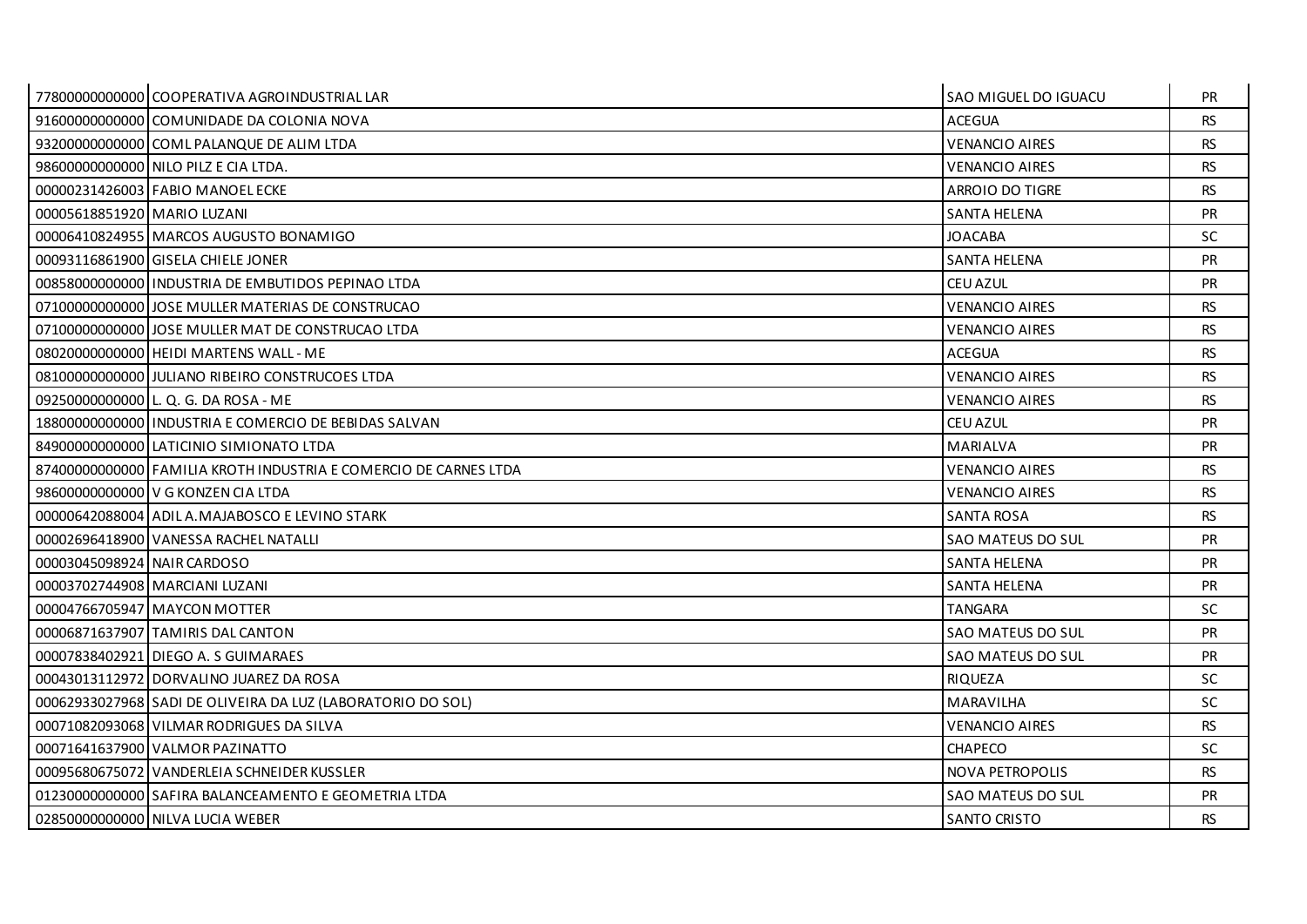|                               | 05920000000000 SAO CLEMENTE MAT DE CONSTRUCAO LTDA ME         | SANTA HELENA           | <b>PR</b> |
|-------------------------------|---------------------------------------------------------------|------------------------|-----------|
|                               | 10300000000000 ASSOCIACAO INSTITUTO ARCA VERDE                | SAO JOSE DOS AUSENTES  | <b>RS</b> |
|                               | 17900000000000 SUSTENTARE SANEAMENTO S/A                      | <b>SANTA MARIA</b>     | <b>RS</b> |
|                               | 18300000000000 PEGASUS SCIENCE LTDA.                          | <b>SANTA MARIA</b>     | <b>RS</b> |
|                               | 20900000000000 KING OFFAL COMERCIO - EIRELI - EPP             | NOVA ESPERANCA         | PR        |
|                               | 28200000000000 OVIEDO EMPREENDIMENTOS - EIRELI - ME           | <b>SANTA ROSA</b>      | <b>RS</b> |
|                               | 75900000000000 COAMO AGROINDUSTRIAL COOPERATIVA               | <b>MAMBORE</b>         | PR.       |
|                               | 76100000000000 COOPAVEL COOPERATIVA AGROINDUSTRIAL            | VERA CRUZ DO OESTE     | PR        |
|                               | 79000000000000 COCARI - COOPERATIVA AGROPECUARIA E INDUSTRIAL | <b>MARIALVA</b>        | <b>PR</b> |
|                               | 95600000000000 MARZARI ALIMENTOS LTDA                         | <b>SANTA MARIA</b>     | <b>RS</b> |
|                               | 78300000000000 MINERACAO RIO DO OURO LTDA                     | <b>BOTUVERA</b>        | <b>SC</b> |
|                               | 00023585145000 ARCELINDO ALVISIO WITT                         | <b>NOVA PETROPOLIS</b> | <b>RS</b> |
|                               | 00066061814968 ALESSANDRO LORASQUI                            | <b>JOACABA</b>         | SC.       |
|                               | 03620000000000 ALDECI DA SILVA SANTANA - ME                   | <b>ITATI</b>           | <b>RS</b> |
|                               | 05940000000000 MSA AGROPECUARIA LTDA - ME                     | <b>SANTA HELENA</b>    | <b>PR</b> |
|                               | 00009011641000 CLAUDIO ANTONIO KELERMANN                      | <b>CRUZ ALTA</b>       | <b>RS</b> |
|                               | 77400000000000 CERAMICA HAVAI LTDA - EPP                      | <b>SANTA HELENA</b>    | PR        |
|                               | 91600000000000 COMUNIDADE DA COLONIA NOVA                     | <b>ACEGUA</b>          | <b>RS</b> |
|                               | 00001013637968 DORCELINO DANTE CRESTANI                       | <b>CANOINHAS</b>       | SC.       |
|                               | 00006253091034   ITAIMBE PARCERIA AGROPECUARIA                | <b>SANTA MARIA</b>     | <b>RS</b> |
|                               | 00006339662072 SILVIO HUGO SOST                               | <b>SANTO CRISTO</b>    | <b>RS</b> |
|                               | 00018965644020 JANDIR ANTONIO TONELLO                         | NOVO BARREIRO          | <b>RS</b> |
|                               | 00032379790078 PEDRO HENRIQUE HECK                            | <b>VENANCIO AIRES</b>  | <b>RS</b> |
|                               | 00037883828053 PEDRO RENI FERREIRA DA SILVA                   | <b>NOVA PETROPOLIS</b> | <b>RS</b> |
|                               | 00040965376087 ROQUE OVERGOR BERTI                            | <b>INDEPENDENCIA</b>   | <b>RS</b> |
|                               | 00044174071004 GILMAR BARRICHELLO                             | <b>TUCUNDUVA</b>       | <b>RS</b> |
|                               | 0006013763003411SOLETE HERMES MUNIZ                           | <b>ARROIO DO TIGRE</b> | <b>RS</b> |
|                               | 04610000000000 RENZ E SCHUBERT COM COMBUSTIVEIS LTDA          | <b>VENANCIO AIRES</b>  | <b>RS</b> |
|                               | 04620000000000 ROQUELANE MEIER                                | <b>MONDAI</b>          | <b>SC</b> |
| 05110000000000 PAULO J. ROYER |                                                               | <b>VENANCIO AIRES</b>  | <b>RS</b> |
|                               | 07160000000000 GILBERTO FISCHER                               | <b>SANTA ROSA</b>      | <b>RS</b> |
|                               | 09030000000000 SAHEL BRAZILIAN STONES COMERCIO DE PEDRAS LTDA | <b>VENANCIO AIRES</b>  | <b>RS</b> |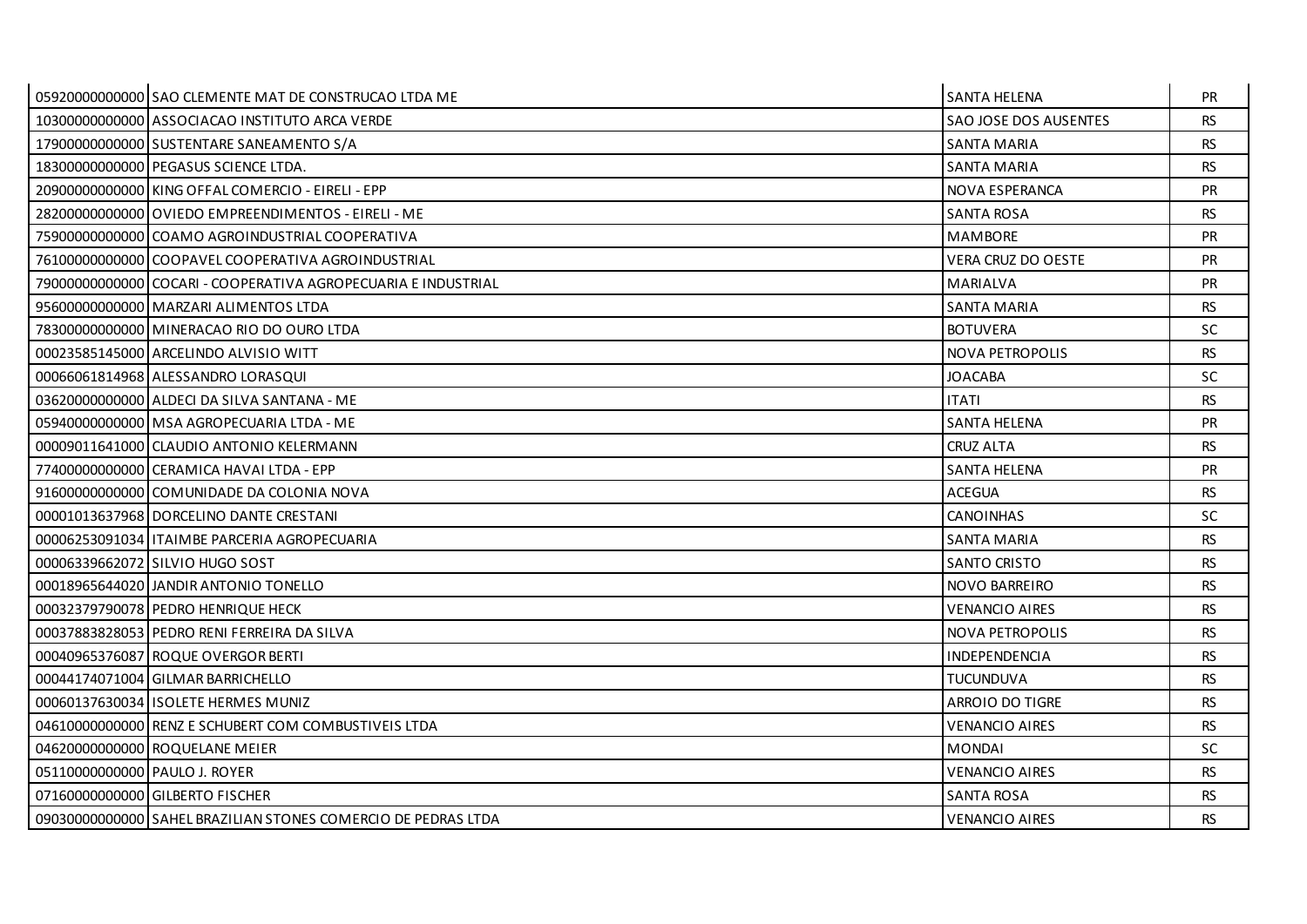|                              | 98600000000000 IRMAOS SCHUH LTDA                                                            | <b>VENANCIO AIRES</b> | <b>RS</b> |
|------------------------------|---------------------------------------------------------------------------------------------|-----------------------|-----------|
|                              | 00000598301909 CLEDIANE SEGANFREDO BORGHELOT                                                | CEU AZUL              | <b>PR</b> |
|                              | 00031642390097 FRENANDO COSTA BEBER                                                         | <b>SANTA MARIA</b>    | <b>RS</b> |
|                              | 120000000000000 JULIANA BIELSKI VOJNIEK                                                     | <b>PLANALTO</b>       | <b>RS</b> |
|                              | 92300000000000 KOHLER IMPLEMENTOS AGRICOLAS EIRELI                                          | SAO LOURENCO DO SUL   | <b>RS</b> |
|                              | 952000000000000 LUIS PAULO TERRA DA SILVA ME                                                | SAO LOURENCO DO SUL   | <b>RS</b> |
|                              | 95300000000000 GELSON A G PANTA                                                             | <b>RIO PARDO</b>      | <b>RS</b> |
|                              | 00001528466039 CLEIDIR RADTKE RUTZ                                                          | CANGUCU               | <b>RS</b> |
|                              | 00001535531037 VANESSA DE ALBUQUERQUE NUNES                                                 | OSORIO                | <b>RS</b> |
|                              | 00001594083002 SIMONE BORKOVSKI                                                             | <b>ANTONIO PRADO</b>  | <b>RS</b> |
|                              | 00003662210002 JJONATAN RAFAEL RAATZ                                                        | SAO LOURENCO DO SUL   | <b>RS</b> |
|                              | 00005939551963 DARCL FRANCISCO STEIN                                                        | <b>SAO CARLOS</b>     | <b>SC</b> |
|                              | 00019548796015 GILBERTO HENRIQUE GRIEP                                                      | SAO LOURENCO DO SUL   | <b>RS</b> |
| 00032021232034 ASTOR HIRSCH  |                                                                                             | <b>VERA CRUZ</b>      | <b>RS</b> |
| 00051593955987 RENATO BALDIM |                                                                                             | PARAISO               | SC.       |
|                              | 000643393600821SELOMARZARNOTT KLUG                                                          | SAO LOURENCO DO SUL   | <b>RS</b> |
|                              | 00068218834087 MARGRED RADMANN DUTRA                                                        | SAO LOURENCO DO SUL   | <b>RS</b> |
| 00090779460049 I IVO KAMS    |                                                                                             | SAO LOURENCO DO SUL   | <b>RS</b> |
|                              | 00095677194891 LUIZ ROBERTO CAPOZZI                                                         | <b>CURITIBA</b>       | <b>PR</b> |
| 01840000000000 BRF S.A.      |                                                                                             | SALTO DO LONTRA       | PR        |
|                              | 03110000000000 PAULO CESAR ZILIO WEBER - ME                                                 | <b>VIAMAO</b>         | <b>RS</b> |
|                              | 07100000000000 RODRIGO BETIN DA FONSECA                                                     | CANGUCU               | RS.       |
| 07500000000000 LAIRTON BATIR |                                                                                             | SAO LOURENCO DO SUL   | <b>RS</b> |
|                              | 08450000000000 ANA PAULA PELANDA - CONVENIENCIAS                                            | CAMPINA GRANDE DO SUL | <b>PR</b> |
|                              | 11600000000000 CARLOS PEREIRA DA CONCEICAO 33028264862                                      | CAMPINA GRANDE DO SUL | <b>PR</b> |
|                              | 16900000000000 RINCAO ENERGIA S.A                                                           | ENTRE-IJUIS           | <b>RS</b> |
|                              | 23100000000000 MERCADO SANTANA LTDA ME                                                      | ANTONIO PRADO         | <b>RS</b> |
|                              | 26700000000000 CARVAO SENTINELA COMERCIO ATACADISTA DE MADEIRAS E PRODUTOS DERIVADOS EIRELI | SALVADOR DO SUL       | <b>RS</b> |
|                              | 27300000000000 CEREALISTA FISCHER & AMP MULLER LTDA EPP - 6521                              | CANGUCU               | <b>RS</b> |
|                              | 28500000000000 H S PRODUTOS E IMPLEMENTOS AGRICOLA LTDA                                     | SAO LOURENCO DO SUL   | <b>RS</b> |
|                              | 28900000000000 NELDO EICHHOLZ 19646593020                                                   | SAO LOURENCO DO SUL   | <b>RS</b> |
|                              | 75400000000000 MERCADO MENGARDA LTDA                                                        | <b>RIO DOS CEDROS</b> | <b>SC</b> |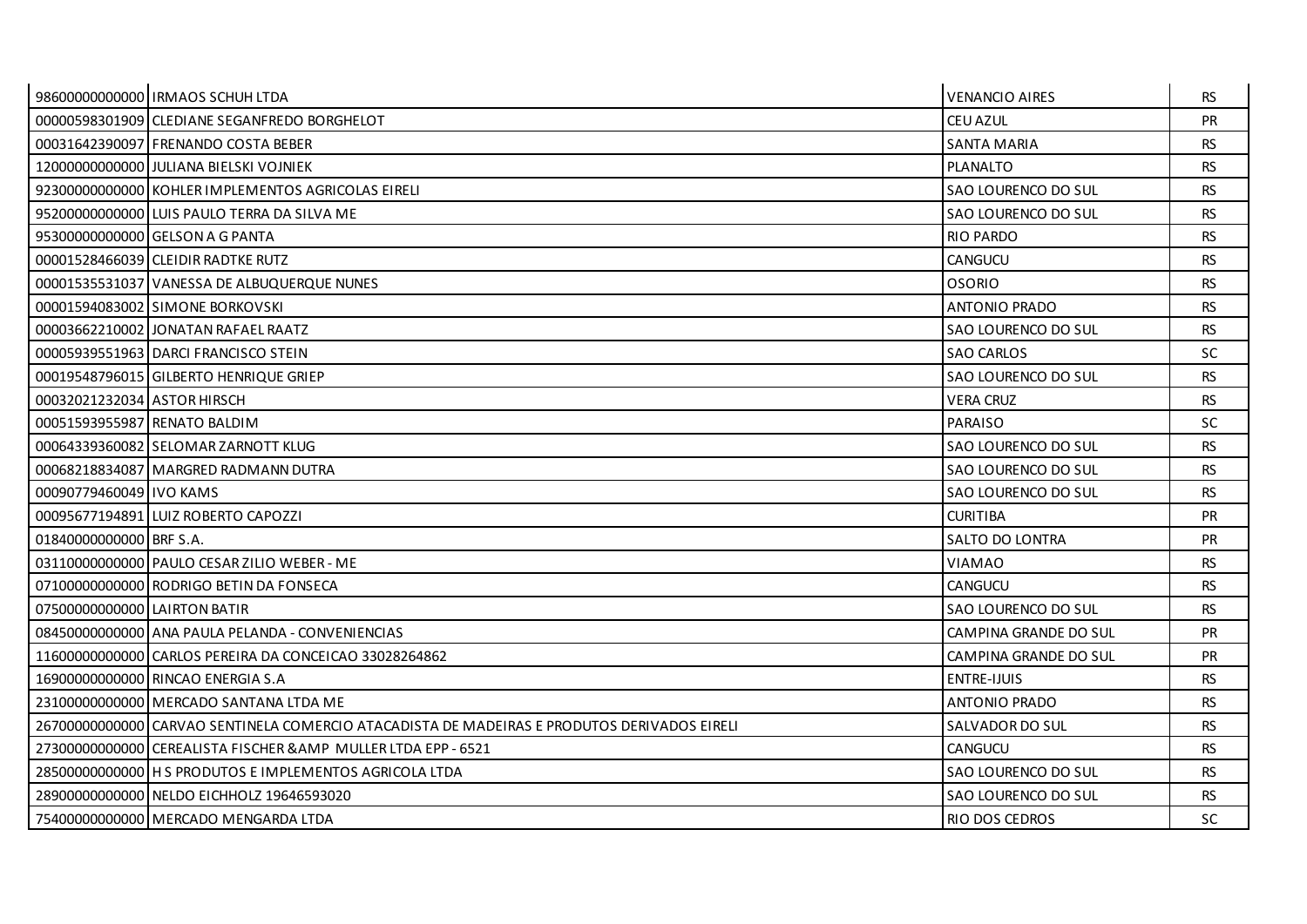|                               | 82100000000000 PLASTICOS SANDRI LTDA - EPP                      | RIO DOS CEDROS            | <b>SC</b> |
|-------------------------------|-----------------------------------------------------------------|---------------------------|-----------|
|                               | 82500000000000 MOLAS PARIZOTO LTDA - EPP                        | CAMPINA GRANDE DO SUL     | <b>PR</b> |
|                               | 85000000000000 AUTO POSTO ESTRELA DA SERRA LTDA - ME            | CAMPINA GRANDE DO SUL     | <b>PR</b> |
|                               | 89300000000000 BETTIN & FONSECA COMERCIO E TRANSPORTES LTDA     | CANGUCU                   | <b>RS</b> |
|                               | 89500000000000 PAROQUIA EVANGELICA DE BARRANCO                  | SAO LOURENCO DO SUL       | <b>RS</b> |
|                               | 92800000000000 CLEOMAR VOIGT - ME                               | SAO LOURENCO DO SUL       | <b>RS</b> |
|                               | 93500000000000 SILVINO LUTZ ME                                  | SALVADOR DO SUL           | <b>RS</b> |
|                               | 97100000000000 COOPERATIVA TRITICOLA REGIONAL SAO LUIZENSE LTDA | SANTO ANTONIO DAS MISSOES | <b>RS</b> |
|                               | 00044513658053 ADELAR JOAO GIOVELLI                             | SANTO ANTONIO DAS MISSOES | <b>RS</b> |
|                               | 00060426403053 TEODOMIRO CORNEAU RIBEIRO                        | PALMEIRA DAS MISSOES      | <b>RS</b> |
|                               | 00080718639049 REGINALDO MALHEIROS GOULART (3097)               | <b>RIO PARDO</b>          | <b>RS</b> |
| 00019485212968 ALTAIR TURI    |                                                                 | ENTRE RIOS DO SUL         | <b>RS</b> |
|                               | 00049564595053 AMILTON GOMES DOS SANTOS                         | VIAMAO                    | <b>RS</b> |
|                               | 93000000000000 ASSOCIACAO ANTONIO VIEIRA                        | <b>ITAPIRANGA</b>         | SC.       |
|                               | 00061514870010 NATALIA LODI HOPPE                               | SANTO ANTONIO DAS MISSOES | <b>RS</b> |
|                               | 07210000000000 COMERCIAL FRONTEIRA LTDA - ME                    | <b>ITAPIRANGA</b>         | <b>SC</b> |
|                               | 08090000000000 NILMA DETTMANN RUSCH                             | SAO LOURENCO DO SUL       | <b>RS</b> |
|                               | 84400000000000 COMERCIAL MARASCA LTDA                           | <b>ITAPIRANGA</b>         | <b>SC</b> |
|                               | 00024472573091 ELEUTERIO RUBERT                                 | FORTALEZA DOS VALOS       | <b>RS</b> |
| 00025928856091 EDSON LILGE    |                                                                 | SAO LOURENCO DO SUL       | <b>RS</b> |
| 00081584962020 SIDNEI VALENSA |                                                                 | <b>PLANALTO</b>           | <b>RS</b> |
| 00096526556000 RENETO BLANK   |                                                                 | SAO LOURENCO DO SUL       | <b>RS</b> |
|                               | 01920000000000 SONIA ROSIMERE MUNCHOW ROCKE E CIA LTDA - ME     | CAMAQUA                   | <b>RS</b> |
|                               | 02290000000000 GILAMAR LUIZ FRAGA MANDEIRA                      | VIAMAO                    | <b>RS</b> |
|                               | 07120000000000 GABRIEL COSVIK BERGMANN                          | CANGUCU                   | <b>RS</b> |
|                               | 10400000000000 ELISANGELA RAIMUNDO BARTZ                        | SAO LOURENCO DO SUL       | <b>RS</b> |
|                               | 72100000000000 EXPRESSO PEROLA DO SUL LTDA - EPP                | SAO LOURENCO DO SUL       | <b>RS</b> |
|                               | 87300000000000 INGELIRG HEIDEN                                  | SAO LOURENCO DO SUL       | <b>RS</b> |
|                               | 93500000000000 JANETE FELICETTI FINATTO - ME                    | <b>PROGRESSO</b>          | <b>RS</b> |
|                               | 00000372229026 LEANDRO BANDIERA                                 | <b>ERECHIM</b>            | <b>RS</b> |
|                               | 00007052836904 JEFFERSON CARLOS STACHESKI                       | RIO DOS CEDROS            | SC.       |
|                               | 00021980390010 HILBERT WENDLER                                  | SAO LOURENCO DO SUL       | <b>RS</b> |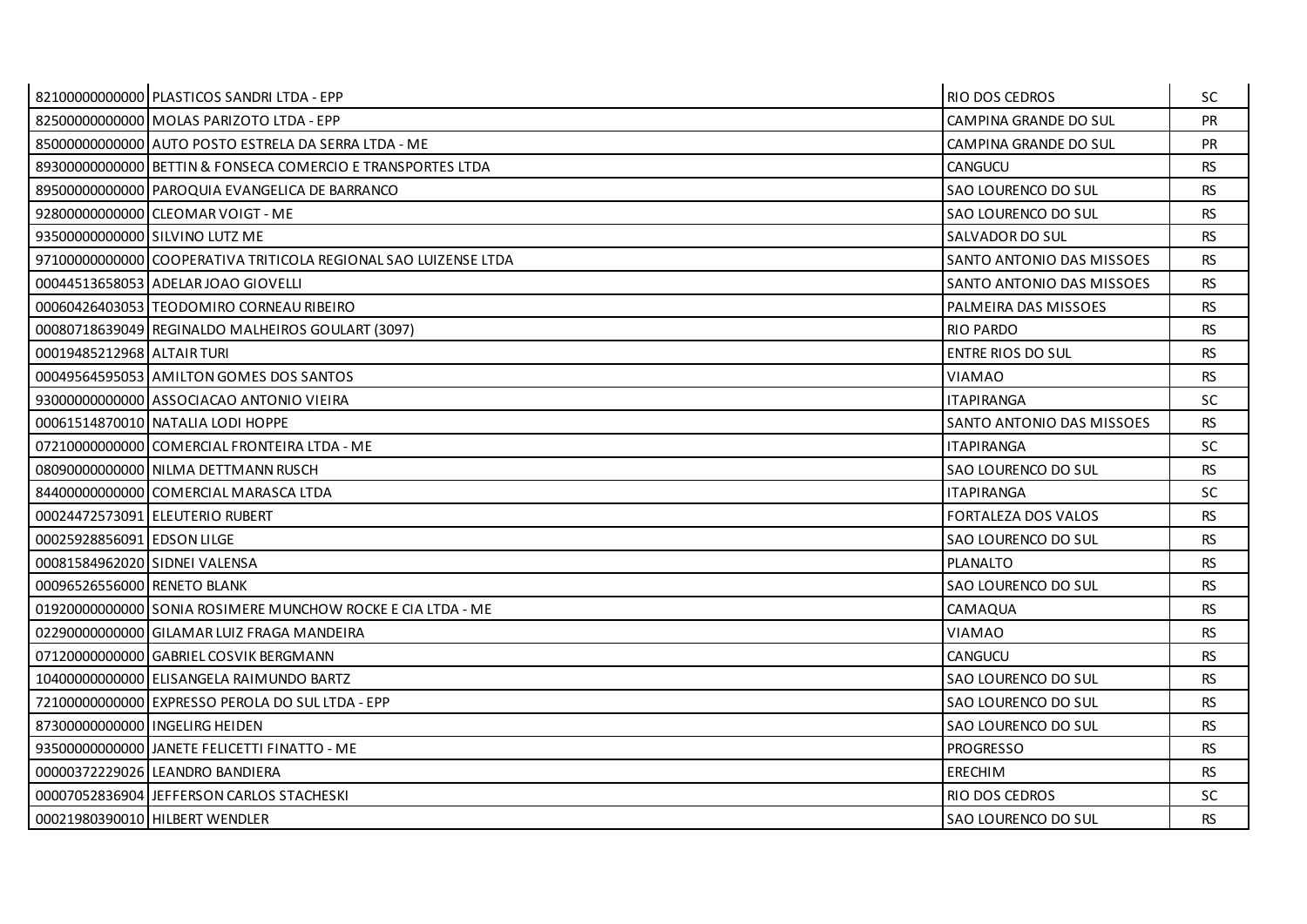|                               | 00044657781049 PEDRO VALDIR MOSSMANN                                  | <b>SALVADOR DO SUL</b>    | RS.       |
|-------------------------------|-----------------------------------------------------------------------|---------------------------|-----------|
|                               | 00045184445072 GILNEI ANTONIO PESQUEIRA                               | <b>BARROS CASSAL</b>      | <b>RS</b> |
|                               | 03350000000000 COOPERATIVA AGROINDUSTRIAL NOVA PRODUTIVA              | <b>ASTORGA</b>            | <b>PR</b> |
|                               | 05340000000000 LEONIR HAHN JACOB - EPP                                | ARROIO DO SAL             | <b>RS</b> |
|                               | 06910000000000 17906 - ESMERALDA CONVENIENCIAS - EIRELI               | <b>OSORIO</b>             | <b>RS</b> |
|                               | 06910000000000 ESMERALDA CONVENIENCIAS LTDA                           | <b>OSORIO</b>             | <b>RS</b> |
|                               | 08110000000000 HILARIO KRUGER RUTZ - ME                               | CANGUCU                   | RS.       |
|                               | 08280000000000 IGOR FERNANDO PEREIRA MORALES                          | CANGUCU                   | <b>RS</b> |
|                               | 094500000000000 ELGA FEDDERN NEUTZLING E CIA LTDA                     | SAO LOURENCO DO SUL       | <b>RS</b> |
|                               | 122000000000000 JULIANA AMARAL SECCO &                                | SANTO ANTONIO DAS MISSOES | <b>RS</b> |
|                               | 14100000000000 JOEL CORREA VIANA - ME                                 | PALMEIRA DAS MISSOES      | <b>RS</b> |
|                               | 22300000000000 GALGO PNEUS LTDA EPP                                   | <b>CORONEL FREITAS</b>    | <b>SC</b> |
|                               | 78600000000000 MARCONSTROLIND E COM DE MADEIRAS LTDA - EPP            | VARGEM BONITA             | SC.       |
|                               | 88300000000000 LEOPOLDO GUILERME KRVE                                 | SAO LOURENCO DO SUL       | <b>RS</b> |
|                               | 909000000000000 LAURO ALOISIO SCHNEIDER - ME                          | SALVADOR DO SUL           | RS.       |
|                               | 00000513305041 PAULO ALEXANDRE TREICHEL                               | SAO LOURENCO DO SUL       | <b>RS</b> |
|                               | 00000808278967 FREDI EGEWARTH                                         | <b>ITAPIRANGA</b>         | <b>SC</b> |
|                               | 00000829413006 GABRIEL BAUER MUNARI - 008438                          | <b>TORRES</b>             | <b>RS</b> |
|                               | 00002298285071 CRISTIANE EINHARDT KATH                                | SAO LOURENCO DO SUL       | <b>RS</b> |
| 00029897785000 GENESIO HANES  |                                                                       | ARROIO DO MEIO            | <b>RS</b> |
|                               | 00077623800000 LEANDRO HUBNER                                         | SAO LOURENCO DO SUL       | <b>RS</b> |
|                               | 00089821084087 MAGNO RIVAN HUTTNER                                    | SAO LOURENCO DO SUL       | <b>RS</b> |
|                               | 00649000000000 COOPERATIVA ALTERNATIVA DA AGRICULTURA                 | <b>CORONEL FREITAS</b>    | <b>SC</b> |
|                               | 01110000000000 COOP DOS TRABALHADORES ASSENT REGIAO PORTO ALEGRE LTDA | <b>TAPES</b>              | <b>RS</b> |
|                               | 01740000000000 RESTAURANTE PELANDA LTDA                               | PONTA GROSSA              | <b>PR</b> |
| 02720000000000 ILONI BIERHALS |                                                                       | CANGUCU                   | <b>RS</b> |
|                               | 02770000000000 IRMAOS RAATZ LTDA. - ME                                | SAO LOURENCO DO SUL       | <b>RS</b> |
|                               | 027900000000000 SILVIO BARTZ PEREIRA                                  | CAMAQUA                   | <b>RS</b> |
|                               | 06010000000000 FERNANDO KOCH - ME                                     | SAO LOURENCO DO SUL       | <b>RS</b> |
|                               | 15400000000000 ENERPLAN ENERGIA EOLICA III S.A.                       | <b>VIAMAO</b>             | <b>RS</b> |
|                               | 188000000000000 GRANJA SCHWENDLER EIRELI - ME                         | <b>SAO CARLOS</b>         | <b>SC</b> |
|                               | 72400000000000 COMAH MAT. CONSTR. LTDA                                | <b>SAO CARLOS</b>         | <b>SC</b> |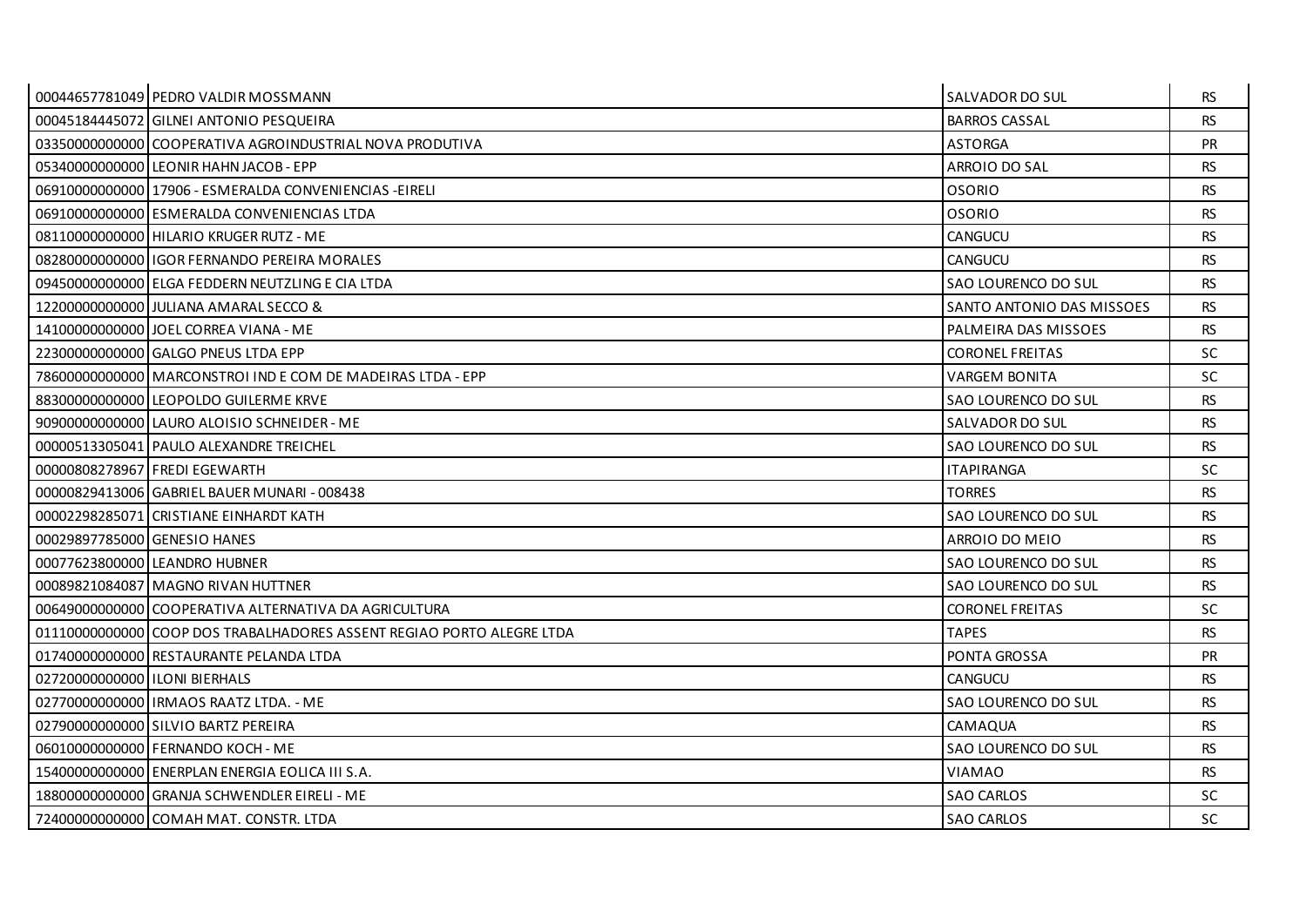|                               | 78100000000000 BOSCARDIN & CIA                         | PONTA GROSSA               | <b>PR</b> |
|-------------------------------|--------------------------------------------------------|----------------------------|-----------|
|                               | 91300000000000 COMERCIO E EXTRACAO CAPIVARA LTDA - ME  | <b>TAPES</b>               | <b>RS</b> |
|                               | 15700000000000 NOELI MOESCH 01547970901                | <b>ITAPIRANGA</b>          | <b>SC</b> |
|                               | 00011769874020 AI GASTAO PETRY                         | SALVADOR DO SUL            | <b>RS</b> |
| 01690000000000 ALMIRO PAGEL   |                                                        | SAO LOURENCO DO SUL        | <b>RS</b> |
|                               | 07030000000000 AMARANTE & NILLER LTDA                  | SANTO ANTONIO DAS MISSOES  | <b>RS</b> |
|                               | 00000808741004 CARLOS BUCHAIN                          | CAMAQUA                    | RS.       |
|                               | 00003320923056 DANIEL ALEXSANDRO BOTTCHER              | <b>TRES PASSOS</b>         | <b>RS</b> |
| 00090272765015 CLOVIS STAUDT  |                                                        | SAO PAULO DAS MISSOES      | <b>RS</b> |
|                               | 00095752358000 CRISTIANO DE CAMPOS GOULART             | <b>FORTALEZA DOS VALOS</b> | <b>RS</b> |
| 06200000000000 DECIO A. STEIL |                                                        | <b>VERA CRUZ</b>           | <b>RS</b> |
|                               | 09230000000000 BUBOLZ E RUTZ LTDA                      | SAO LOURENCO DO SUL        | <b>RS</b> |
|                               | 76400000000000 CERAMICA BARTH LTDA                     | <b>ITAPIRANGA</b>          | <b>SC</b> |
| 91300000000000 NILO ZARNOTTO  |                                                        | CANGUCU                    | <b>RS</b> |
|                               | 00023818611068 JOSE ANTONIO JACOVAS                    | <b>OSORIO</b>              | <b>RS</b> |
|                               | 00044456077034 SILVIO LUIS CAPITANIO                   | <b>ENTRE RIOS DO SUL</b>   | <b>RS</b> |
| 00075518112068 IVO HEITZKE    |                                                        | CANGUCU                    | <b>RS</b> |
|                               | 019200000000000 SILVANIA PATZLAFF - ME                 | SALVADOR DO SUL            | <b>RS</b> |
|                               | 04300000000000 IND. COM. MOV. CONCEICAO LTDA           | <b>ITAPIRANGA</b>          | <b>SC</b> |
|                               | 04610000000000 REJANE SCHLARZ KHOLHER                  | SAO LOURENCO DO SUL        | <b>RS</b> |
|                               | 07350000000000 DIONES ISMAEL GABOARDI                  | ENTRE RIOS DO SUL          | <b>RS</b> |
|                               | 11400000000000 FERNANDA JARDIM BARBOSA DA FONSECA      | CANGUCU                    | <b>RS</b> |
|                               | 30500000000000 ELECNOR DO BRASIL LTDA                  | <b>OSORIO</b>              | <b>RS</b> |
|                               | 74800000000000 SORAIA MARIA BRAZ DA SILVA MARQUES - ME | <b>VIAMAO</b>              | <b>RS</b> |
|                               | 77900000000000 EDGAR BEUMER - ME                       | <b>ITAPIRANGA</b>          | SC.       |
|                               | 92500000000000 J O G DOS SANTOS - ME                   | <b>OSORIO</b>              | <b>RS</b> |
|                               | 00000623241013 DIEGO CARLOS CARNIEL                    | CACIQUE DOBLE              | <b>RS</b> |
|                               | 00025479407015 JOSE LUIZ DE SOUZA                      | <b>VIAMAO</b>              | <b>RS</b> |
|                               | 00033259798072 AFONSO DEOBALD                          | PORTO LUCENA               | <b>RS</b> |
|                               | 00063676478053 AURIOVANTE RUBENS ROSA SEVERO           | <b>RIO PARDO</b>           | <b>RS</b> |
|                               | 00068218630082 MARLEI TREICHEL WASHOW                  | SAO LOURENCO DO SUL        | <b>RS</b> |
|                               | 00093168934020 MARINES GABOARDI                        | <b>ENTRE RIOS DO SUL</b>   | <b>RS</b> |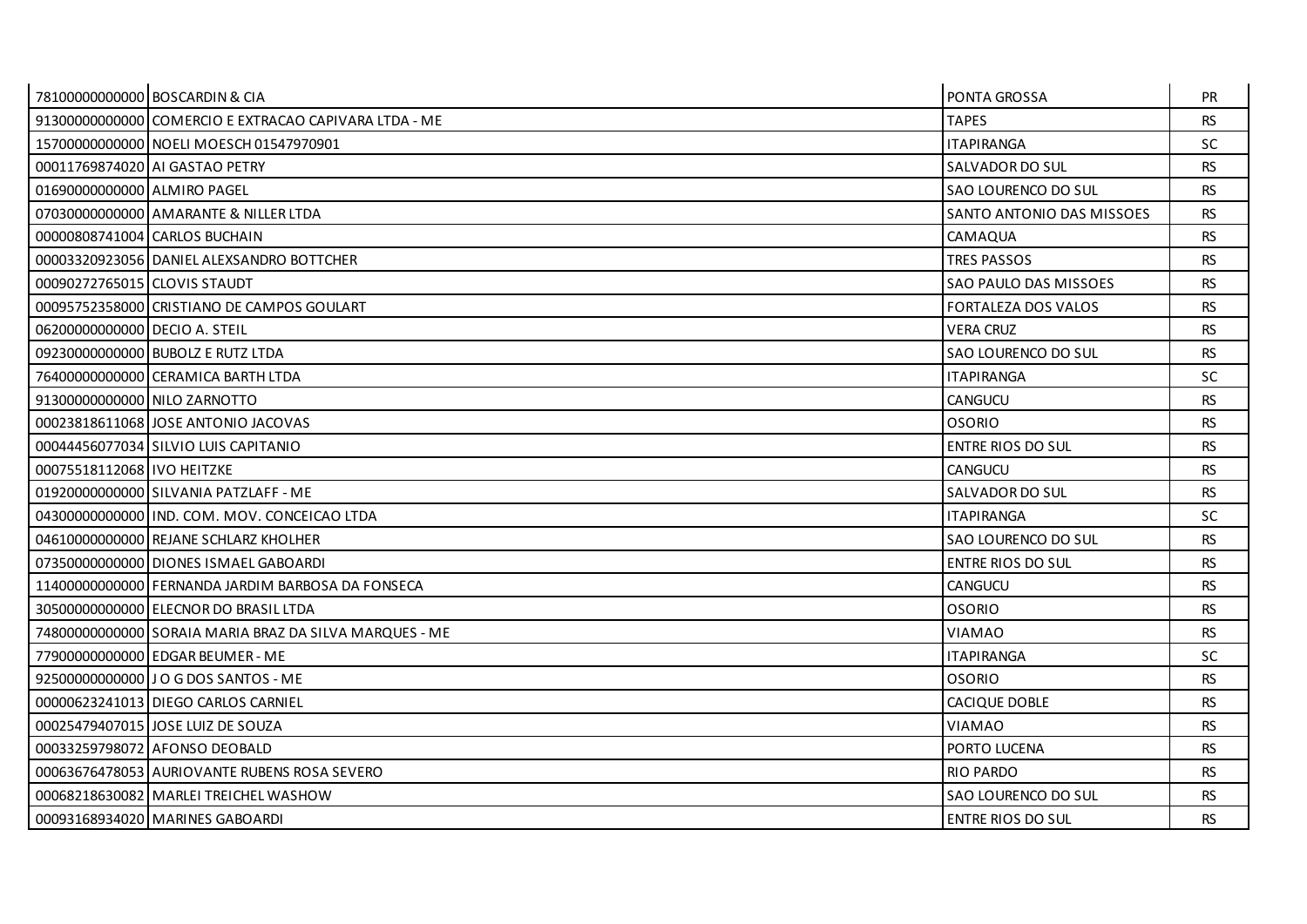| 01840000000000 BRF S.A.      |                                                               | <b>CATANDUVAS</b>         | SC.       |
|------------------------------|---------------------------------------------------------------|---------------------------|-----------|
|                              | 028800000000000 ALHO MARINGA LTDA - EPP                       | <b>MARINGA</b>            | <b>PR</b> |
|                              | 05740000000000 LONIZA T. WASKOW                               | SAO LOURENCO DO SUL       | <b>RS</b> |
|                              | 05860000000000 ANA ELAZIR VICENTE - ME                        | <b>RIO PARDO</b>          | <b>RS</b> |
|                              | 090600000000000 LIGIA TEREZINHA STRACK PERLIN                 | <b>ITAQUI</b>             | <b>RS</b> |
|                              | 12700000000000 LUCIANO CHEROBINI ME                           | <b>FAXINAL DO SOTURNO</b> | <b>RS</b> |
|                              | 16100000000000 SAFIRA CONVENIENCIAS - EIRELI                  | <b>OSORIO</b>             | RS.       |
|                              | 75000000000000 AUTO POSTO TULIO LTDA                          | <b>OSORIO</b>             | <b>RS</b> |
|                              | 93000000000000   TRANSCLEZAR TRANSPORTADORA CLEZAR LTDA - EPP | <b>OSORIO</b>             | <b>RS</b> |
|                              | 972000000000000 MARLENE T G BOHRER - ME                       | <b>VERA CRUZ</b>          | <b>RS</b> |
|                              | 00000357760050 MARCOS ROBERTO MULLER                          | <b>CANGUCU</b>            | <b>RS</b> |
|                              | 00000562979042 CARLOS MOISES HUTTNER                          | SAO LOURENCO DO SUL       | <b>RS</b> |
|                              | 00000844670022 RODRIGO BETTIN DA FONSECA                      | CANGUCU                   | <b>RS</b> |
| 00003161506065 MATEUS KLUNG  |                                                               | SAO LOURENCO DO SUL       | <b>RS</b> |
|                              | 00003436943959 RODRIGO DAL BELLO                              | LINDOIA DO SUL            | SC.       |
|                              | 0000745048390419031605-MARCO PETERSEN                         | RIO DOS CEDROS            | SC        |
|                              | 00024858595900 WILMAR CRUZ DOS SANTOS                         | <b>TRES BARRAS</b>        | SC        |
|                              | 00042305730900 ALOISIO ERNANI FOLMANN                         | <b>ITAPIRANGA</b>         | <b>SC</b> |
|                              | 00065784804987 MARIOCIR SERAFINI                              | <b>ITAPIRANGA</b>         | SC.       |
| 00088646238091 VALMIR HERTER |                                                               | SALVADOR DO SUL           | <b>RS</b> |
|                              | 01860000000000 2508621 - C.P.M. E.M.F. SAO JUDAS TADEU        | <b>TORRES</b>             | RS.       |
|                              | 03100000000000 COOP AGRICOLA RURAL CATARINENSE                | <b>XANXERE</b>            | <b>SC</b> |
|                              | 07310000000000 MILTON TUCHTENHAGEN - ME                       | SAO LOURENCO DO SUL       | <b>RS</b> |
|                              | 09320000000000 GENOIR MINOZZO BRITAGEM DE PEDRAS              | <b>CORONEL VIVIDA</b>     | <b>PR</b> |
|                              | 112000000000000 FAZENDA DONA MAGNA LTDA                       | SAO LOURENCO DO SUL       | <b>RS</b> |
|                              | 11300000000000 MARLI RADDATZ LUDTKE - ME                      | SAO LOURENCO DO SUL       | <b>RS</b> |
|                              | 17700000000000 ELIOMAR CAVALHEIRO BORGES 44616236020          | CANGUCU                   | <b>RS</b> |
|                              | 197000000000000 SEPE GERACAO DE ENERGIA LTDA                  | <b>ERECHIM</b>            | <b>RS</b> |
|                              | 20100000000000 BOSENBECKER REPRESENTACOES LTDA - EPP          | SAO LOURENCO DO SUL       | <b>RS</b> |
|                              | 23100000000000 CAROLINE DA ROCHA AMORIM 07466901930           | RIO DOS CEDROS            | SC.       |
| 24200000000000 DIOGO         |                                                               | <b>ITAPIRANGA</b>         | <b>SC</b> |
|                              | 28600000000000 GENS BRASIL AGRO LTDA - EPP                    | <b>XANXERE</b>            | <b>SC</b> |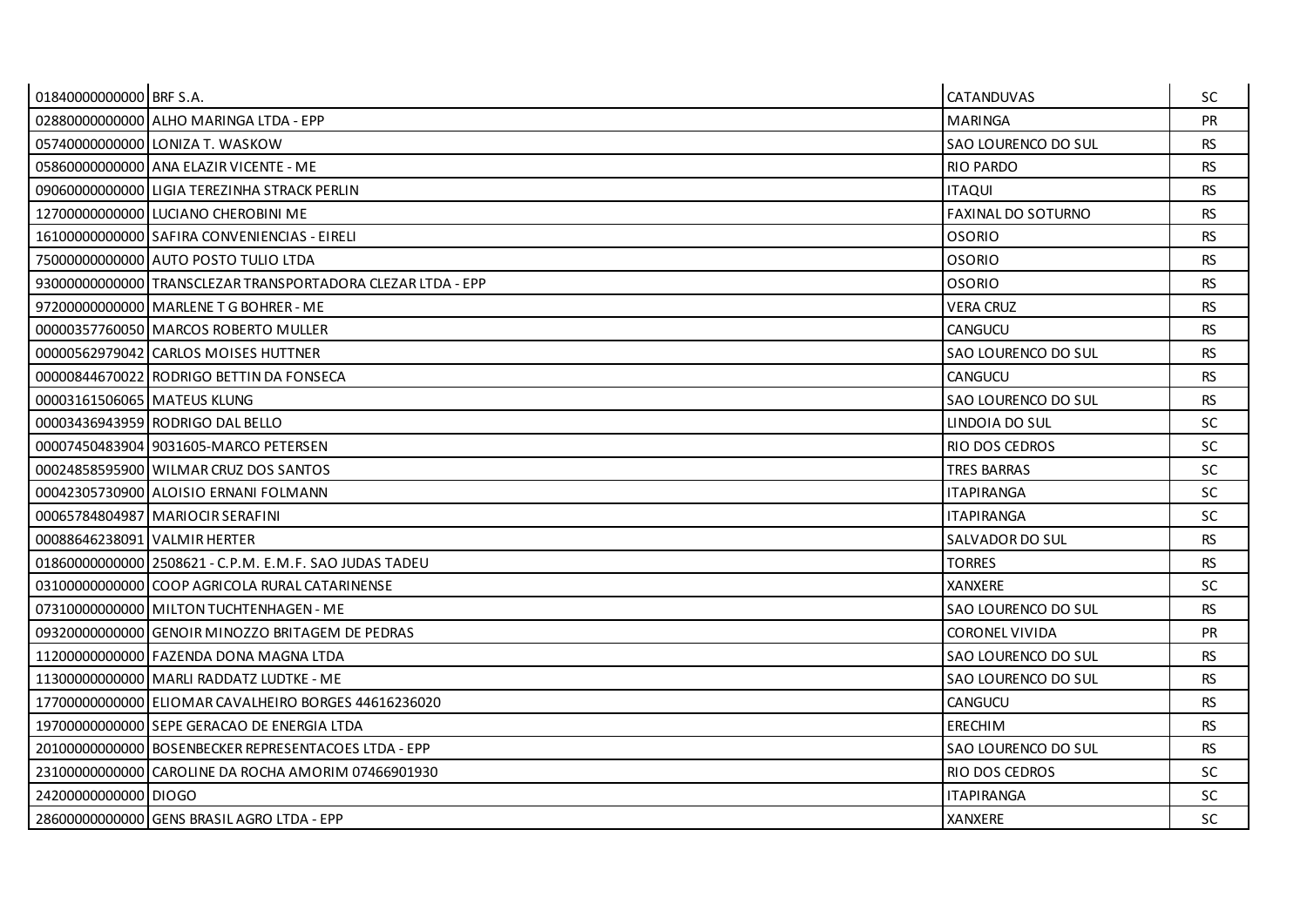|                               | 3140000000000 EDENILSON JOSE SILVA DOS SANTOS ARTIGOS ELETRICOS | <b>CURITIBA</b>          | <b>PR</b> |
|-------------------------------|-----------------------------------------------------------------|--------------------------|-----------|
|                               | 85400000000000 KE MATE DISTRIBUIDORA DE ALIMENTOS LTDA - ME     | TROMBUDO CENTRAL         | <b>SC</b> |
|                               | 16500000000000 GIOVANA LUCIA BRUN - ME                          | <b>ENTRE RIOS DO SUL</b> | <b>RS</b> |
| 93400000000000 AGROP MOLON    |                                                                 | <b>CANGUCU</b>           | <b>RS</b> |
| 01840000000000 BRF S.A.       |                                                                 | <b>VIAMAO</b>            | <b>RS</b> |
|                               | 00005612403020 OMAR JULIO GOLO                                  | ERECHIM                  | <b>RS</b> |
|                               | 00051449030025 NORBERTO GEMPKA                                  | <b>ERECHIM</b>           | <b>RS</b> |
|                               | 00053299060082 CLERIS KLINGER WENNING                           | <b>ITAQUI</b>            | <b>RS</b> |
|                               | 00062704362068 CARLOS DE ASSIS TRELES                           | <b>VIAMAO</b>            | <b>RS</b> |
|                               | 00035677830925 MARIO SOSSELA FILHO                              | CEU AZUL                 | <b>PR</b> |
|                               | 00038671239004 MAURO GASTON WOLSCHIEK                           | <b>VENANCIO AIRES</b>    | <b>RS</b> |
|                               | 00039081273949 LAURI EMILIO RAUBER                              | SAO MIGUEL DO IGUACU     | PR        |
|                               | 00095930280053 TIAGO LIBRELOTTO RUBERT                          | <b>CRUZ ALTA</b>         | <b>RS</b> |
|                               | 06890000000000 PISCINAS BRASILINDUSTRIA E COMERCIO LTDA. - EPP  | <b>SANTA MARIA</b>       | <b>RS</b> |
|                               | 09360000000000 MIOLO WINE GROUP VITIVINICULTURA S.A.            | SANTANA DO LIVRAMENTO    | <b>RS</b> |
|                               | 10400000000000 ECOBAT RECICLAGEM                                | <b>MERCEDES</b>          | <b>PR</b> |
|                               | 11300000000000 VINICOLA ALMADEN LTDA                            | SANTANA DO LIVRAMENTO    | <b>RS</b> |
| 12800000000000 L G LUZANI     |                                                                 | <b>SANTA HELENA</b>      | PR        |
|                               | 74800000000000 MARILANDIA APARECIDA MARTINS DE MELLO - ME       | <b>CIRIACO</b>           | <b>RS</b> |
|                               | 76400000000000 VACARO IRMAOS LTDA                               | <b>PONTE SERRADA</b>     | <b>SC</b> |
|                               | 81400000000000 ALVINO LUIZ NICOLLETTI ME                        | <b>APIUNA</b>            | <b>SC</b> |
| 88100000000000 LIRO ZUGE - ME |                                                                 | <b>VENANCIO AIRES</b>    | <b>RS</b> |
|                               | 92600000000000 SELVINO RODRIGUES DOS SANTOS - ME                | <b>VENANCIO AIRES</b>    | <b>RS</b> |
|                               | 94400000000000 ANTONIO ALTERCI ALT - ME                         | ARROIO DO TIGRE          | <b>RS</b> |
|                               | 98600000000000 MADEIREIRA HAAS LTDA                             | <b>VENANCIO AIRES</b>    | <b>RS</b> |
|                               | 00000415798019 ERASMO KRUGER                                    | <b>IMIGRANTE</b>         | <b>RS</b> |
|                               | 00002243863952 CLEMENTE LANDO NETO                              | SAO MATEUS DO SUL        | PR        |
| 00004979488935 ELUIR WEISS    |                                                                 | <b>SANTA HELENA</b>      | <b>PR</b> |
|                               | 00006861394963 MARLA JAQUELINE BARBOSA DOS SANTOS               | SAO MATEUS DO SUL        | <b>PR</b> |
|                               | 00006893605927 MUARA MOREIRA FERRAZ                             | SAO MATEUS DO SUL        | <b>PR</b> |
| 00006904974907 JJANAINE       |                                                                 | SAO MATEUS DO SUL        | <b>PR</b> |
|                               | 00061580988920 ALBERTO SCHUMACHER                               | <b>MERCEDES</b>          | PR        |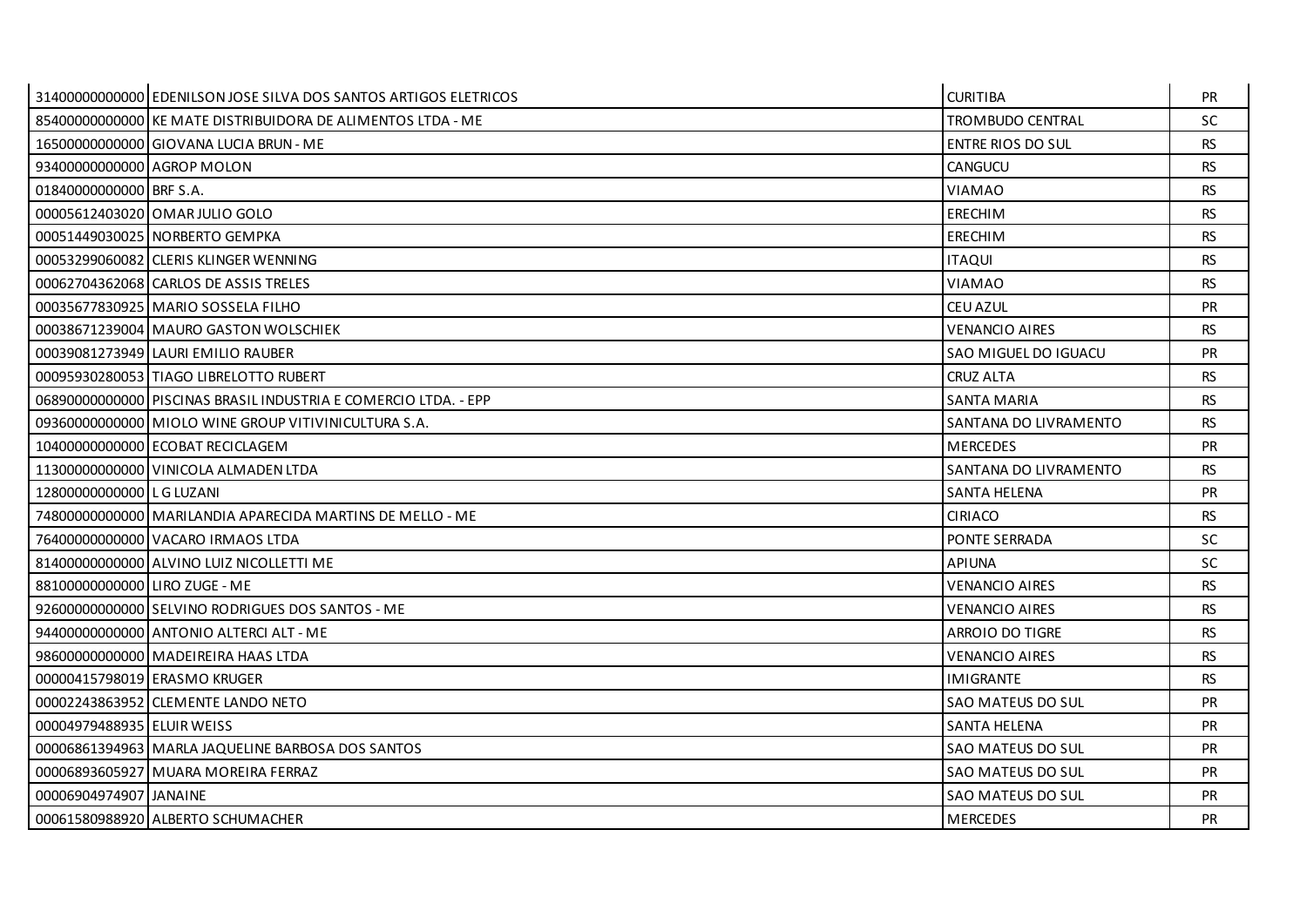| 00091699916004 RICARDO KATLEN |                                                                                   | <b>ACEGUA</b>           | RS.       |
|-------------------------------|-----------------------------------------------------------------------------------|-------------------------|-----------|
|                               | 00092030998087 PAULO RAMINELLI                                                    | ARROIO DO TIGRE         | <b>RS</b> |
|                               | 00942000000000 WANDERLEY F DOS SANTOS & CIA LTDA - ME                             | <b>LONDRINA</b>         | <b>PR</b> |
|                               | 090100000000000 SAMITEC - SOLUCOES ANALITICAS MICROBIOLOGICAS E TECNOLOGICAS LTDA | <b>SANTA MARIA</b>      | <b>RS</b> |
|                               | 14600000000000 EOLICA IBIRAPUITA S.A.                                             | SANTANA DO LIVRAMENTO   | <b>RS</b> |
|                               | 20900000000000 DIOGO JONAS OSORIO 05328103920                                     | <b>SANTA HELENA</b>     | <b>PR</b> |
|                               | 28000000000000 JJOAO VALDECIR DE LIMA 64907520000                                 | SAO MIGUEL DO IGUACU    | <b>PR</b> |
|                               | 76000000000000 DAL CANTON & CIA LTDA - ME COD:1902                                | SAO MATEUS DO SUL       | <b>PR</b> |
|                               | 88100000000000 RABAIOLI & COMPAGNONI LTDA - EPP                                   | <b>MARQUES DE SOUZA</b> | RS.       |
|                               | 04410000000000   MOVEIS TALENTO LTDA - EPP                                        | <b>VENANCIO AIRES</b>   | <b>RS</b> |
|                               | 07150000000000 AGROSOJA SANTANA - COMERCIO DE PRODUTOS AGRICOLAS LTDA             | SANTANA DO LIVRAMENTO   | <b>RS</b> |
|                               | 00095131639034 CLAUDINEI LUIS CAMARGO PACHECO                                     | <b>INDEPENDENCIA</b>    | <b>RS</b> |
|                               | 10900000000000 D MATIAS DE OLIVEIRA E CIA LTDA                                    | SANTA HELENA            | <b>PR</b> |
|                               | 00004507258200 ELZA DA COSTA SILVA                                                | <b>GRAMADO</b>          | <b>RS</b> |
|                               | 00032707320072 EUGENIO GILMAR SCHAEFER                                            | <b>NOVA PETROPOLIS</b>  | <b>RS</b> |
|                               | 00047054557034 SADIR SCHNEIDER                                                    | NOVA PETROPOLIS         | <b>RS</b> |
|                               | 00052264777087 FLAVIO QUERESCHNER                                                 | <b>CRUZ ALTA</b>        | <b>RS</b> |
|                               | 00061261645049 EDUARDO FRIZZON                                                    | SAO JOSE DO OURO        | <b>RS</b> |
|                               | 00066302781949 JOAO INACIO VERGUTZ                                                | <b>SELBACH</b>          | <b>RS</b> |
|                               | 00076769704900 EVANDRO ZANATTA                                                    | <b>TREZE TILIAS</b>     | SC.       |
|                               | 00096836059072 EDER RICARDO SCHOEFFEL                                             | <b>CERRO BRANCO</b>     | <b>RS</b> |
|                               | 00180000000000 SALETE KLEIN ME                                                    | SANTA HELENA            | <b>PR</b> |
|                               | 00385000000000 R B STEIN ALIMENTOS LTDA                                           | <b>VENANCIO AIRES</b>   | <b>RS</b> |
|                               | 00582000000000 R. T. BUGS EIRELI - ME                                             | SANTA HELENA            | <b>PR</b> |
|                               | 11400000000000 IND DE MOVEIS BERNARDO E PERETTI LTDA                              | <b>RIOUEZA</b>          | <b>SC</b> |
|                               | 14600000000000 EOLICA CERRO CHATO V S/A                                           | SANTANA DO LIVRAMENTO   | <b>RS</b> |
|                               | 17100000000000 FABIO JUNIOR MORAIS BARRETO 03305251077                            | ACEGUA                  | <b>RS</b> |
|                               | 90300000000000 FRIGORIFICO ROEHL LTDA                                             | <b>VENANCIO AIRES</b>   | <b>RS</b> |
| 00000740322087 WERNEY DOELER  |                                                                                   | <b>SANTA MARIA</b>      | <b>RS</b> |
|                               | 00001055056920 JEAN CARLOS CRESTANI                                               | <b>TANGARA</b>          | SC.       |
|                               | 00001969631090 ALEXSANDRO JULIANO RICHTER                                         | <b>VENANCIO AIRES</b>   | <b>RS</b> |
|                               | 00006007287904 NORI OSVALDO DE BRITO                                              | <b>SANTA HELENA</b>     | <b>PR</b> |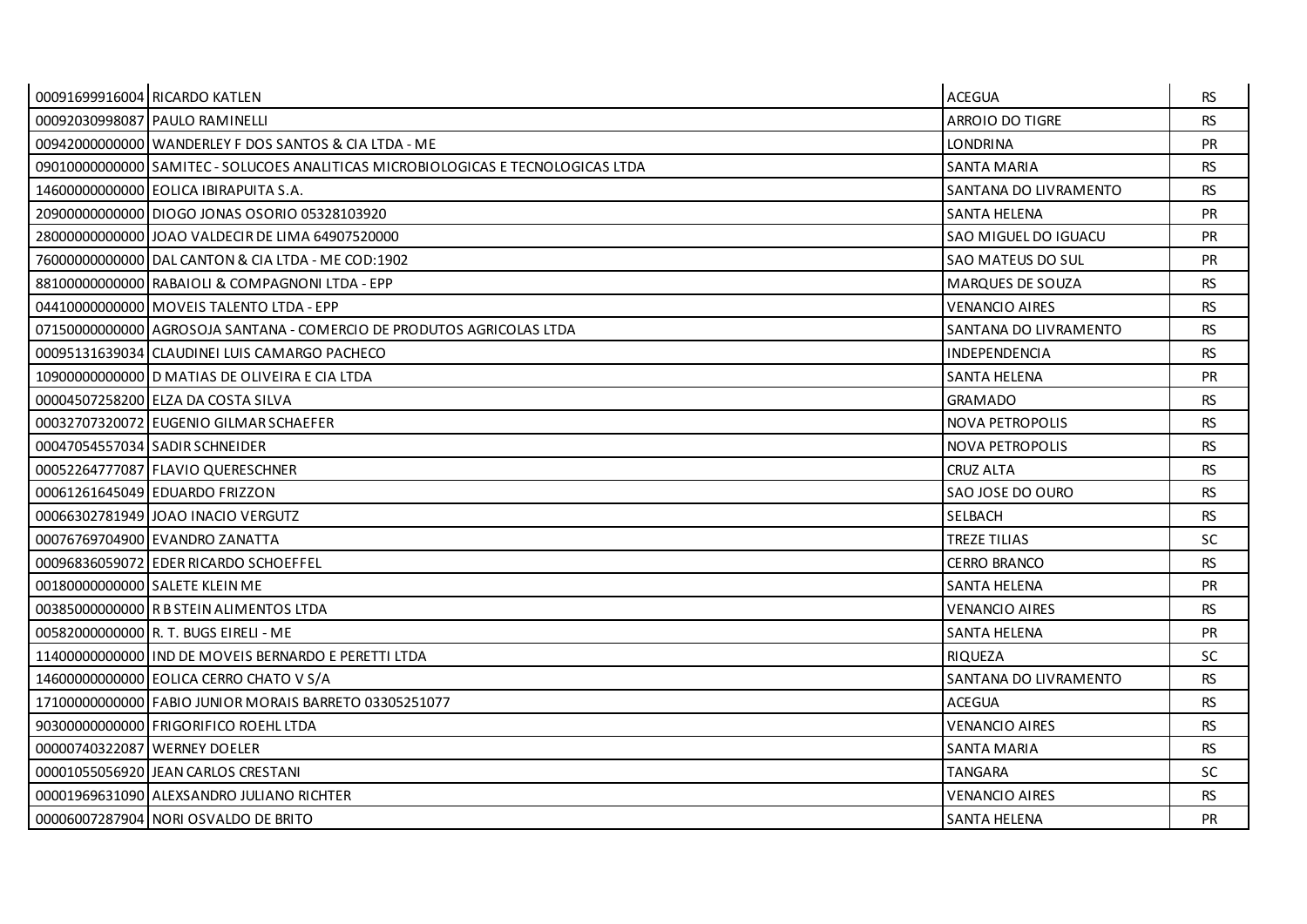|                             | 00009387919072 ARMINDO NESKE                                       | <b>SANTA ROSA</b>       | RS.       |
|-----------------------------|--------------------------------------------------------------------|-------------------------|-----------|
|                             | 00041320174000 SANDRA CAMILA DICKIN BENVENUTTI                     | <b>GRAMADO</b>          | <b>RS</b> |
|                             | 00042366100949 TEREZINHA DE ROSSI CORONA                           | XAXIM                   | <b>SC</b> |
|                             | 00054360692900 MAURO QUIOCA                                        | <b>JOACABA</b>          | SC.       |
|                             | 00073177890030 NILSON DOS SANTOS                                   | PORTO ALEGRE            | <b>RS</b> |
|                             | 00085646024900 LURDES BERGHELAT                                    | CEU AZUL                | <b>PR</b> |
|                             | 02480000000000 ADAO BRUDNICKI STANISZEWSKI - EPP                   | SAO MATEUS DO SUL       | <b>PR</b> |
|                             | 03320000000000 MARMORES E GRANITOS WAGNER LTDA                     | <b>VENANCIO AIRES</b>   | <b>RS</b> |
|                             | 04010000000000 VETERINARIA THIESSEN E OTT LTDA - EPP               | <b>ACEGUA</b>           | <b>RS</b> |
|                             | 054300000000000 MARCOS LUIS HUNGER E CIA LTDA                      | <b>SANTO ANGELO</b>     | RS.       |
|                             | 05730000000000 AGROPECUARIA SALTO DO LEAO LTDA                     | <b>ERVAL VELHO</b>      | <b>SC</b> |
|                             | 08340000000000 VERA HAEFLIGER                                      | <b>SAO VENDELINO</b>    | <b>RS</b> |
|                             | 08930000000000 SPE SALTO GOES ENERGIA S.A.                         | <b>TANGARA</b>          | SC.       |
|                             | 20500000000000 PLAYMAIS - INDUSTRIA E COMERCIO DE BRINQUEDOS       | CEU AZUL                | <b>PR</b> |
|                             | 88600000000000 COOPERATIVA VITTIVINICOLA ALIANCA LTDA              | SANTANA DO LIVRAMENTO   | <b>RS</b> |
|                             | 946000000000000 CERAMICA BARRINHA LTDA                             | <b>MARQUES DE SOUZA</b> | <b>RS</b> |
|                             | 00003614462927 VANESSA RACHEL NATALLI                              | SAO MATEUS DO SUL       | <b>PR</b> |
|                             | 00006035530958 CLAUDIA HERMES                                      | FOZ DO IGUACU           | <b>PR</b> |
|                             | 00006421422977 JJONI MARLON DAL CANTON                             | SAO MATEUS DO SUL       | <b>PR</b> |
|                             | 00048820768968 JOSE CARLOS COLOMBARI                               | SAO MIGUEL DO IGUACU    | <b>PR</b> |
|                             | 01030000000000 WOBBEN WINDPOWER INDUSTRIA E COMERCIO LTDA          | SANTANA DO LIVRAMENTO   | <b>RS</b> |
|                             | 050900000000000 CEREALISTA RIO SUL LTDA                            | SAO MATEUS DO SUL       | <b>PR</b> |
|                             | 08810000000000 RESTAURANTE J FRANCO EIRELI                         | SAO MATEUS DO SUL       | <b>PR</b> |
|                             | 11700000000000 C2LG GERACAO DE ENERGIA LTDA                        | <b>TANGARA</b>          | <b>SC</b> |
|                             | 15600000000000 PIVOESTE SISTEMAS DE IRRIGACAO - EIRELI             | <b>SANTA HELENA</b>     | <b>PR</b> |
|                             | 18200000000000 PLANTIAGRO COMERCIO DE INSUMOS AGRICOLAS LTDA - EPP | SAO MIGUEL DO IGUACU    | <b>PR</b> |
|                             | 25100000000000 BAMBERG FABRICA DE M                                | <b>SANTA HELENA</b>     | <b>PR</b> |
|                             | 19700000000000 SIMONE RODRIGUES CARMINATTI                         | PRESIDENTE GETULIO      | SC.       |
|                             | 200000000000000 AMPESE PORTAS E JANELAS LTDA                       | <b>CONCORDIA</b>        | SC.       |
|                             | 20300000000000 CONSTRUAGRO SAO FRANCISCO LTDA - ME                 | CAXIAS DO SUL           | <b>RS</b> |
|                             | 21600000000000 FRANCIELE APARECIDA PEPES ME                        | SAO FRANCISCO DE PAULA  | RS.       |
| 77900000000000 LADI MENEGAT |                                                                    | <b>CONCORDIA</b>        | <b>SC</b> |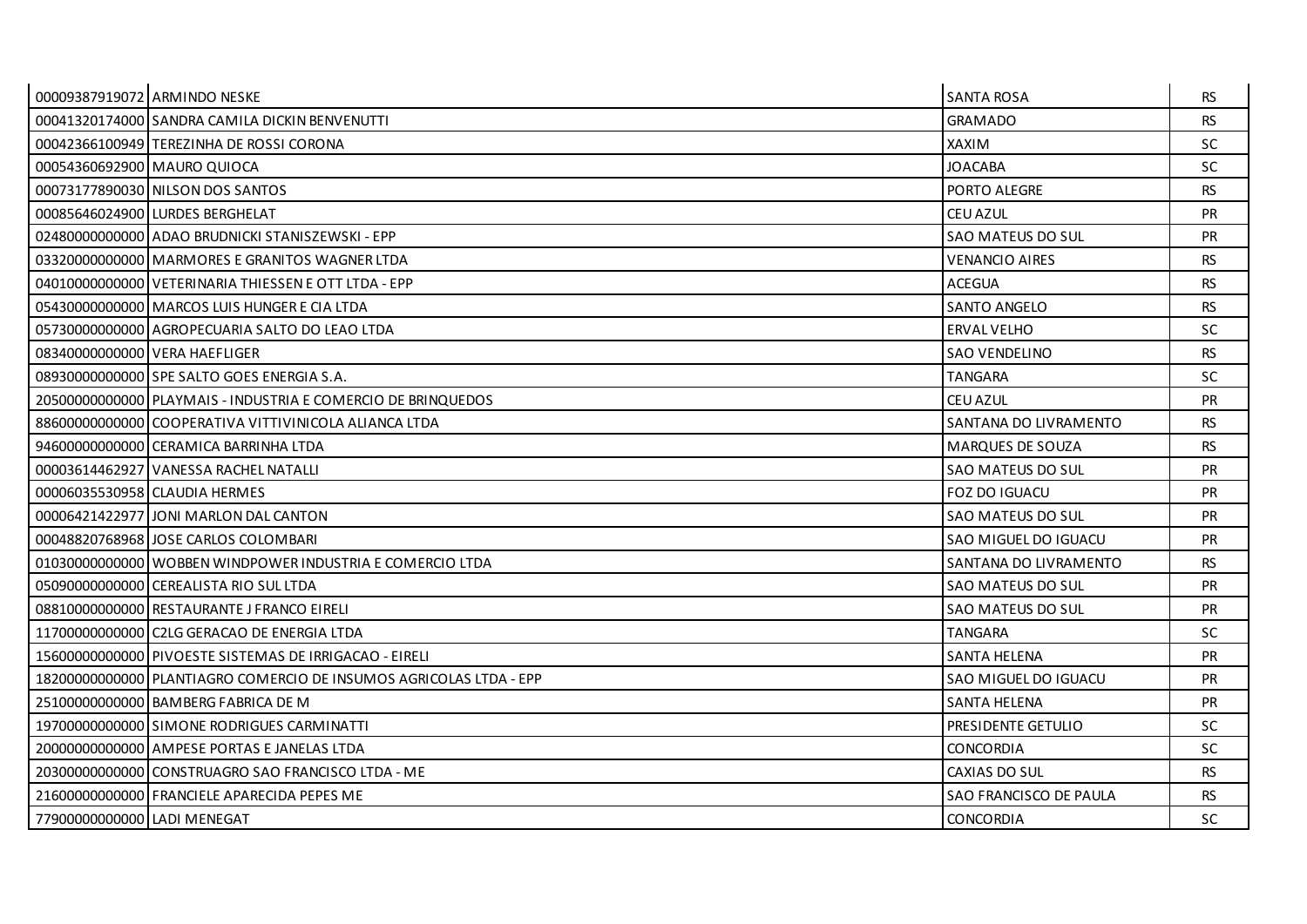|                               | 97300000000000 NEIMAR DE MENEZES IND BENEF DE MADEIRAS                | PARAISO DO SUL                 | RS.       |
|-------------------------------|-----------------------------------------------------------------------|--------------------------------|-----------|
|                               | 00075744996087 ABEL BATAIOLI CERENTINI                                | PARAISO DO SUL                 | <b>RS</b> |
|                               | 02100000000000 TARCISO MATHES NIEDERLE - ME                           | <b>CRISSIUMAL</b>              | <b>RS</b> |
|                               | 187000000000000 AGROPECUARIA IRMAO TE LTDA                            | SAO FRANCISCO DE PAULA         | <b>RS</b> |
|                               | 00027334660897 AYRTON ALBERTO SCHVAN                                  | <b>BAGE</b>                    | <b>RS</b> |
|                               | 00042677432072 ANA LAURA MACHADO ALMEIDA                              | SAO FRANCISCO DE PAULA         | <b>RS</b> |
| 00060363517049 ALEXANDRE FAIS |                                                                       | SAO FRANCISCO DE PAULA         | <b>RS</b> |
|                               | 81100000000000 ASSOCIACAO DE PREST DE SERV E ASSIST TECNICA NOVO RUMO | <b>MAFRA</b>                   | <b>SC</b> |
|                               | 00074332031091 CESAR LUIZ DALMOLNI                                    | <b>MACHADINHO</b>              | <b>RS</b> |
| 00093334206068 CLEUDETE ROSA  |                                                                       | <b>SAO MARTINHO</b>            | <b>RS</b> |
|                               | 00991000000000 CHAGDUD GONPA BRASIL                                   | <b>TRES COROAS</b>             | <b>RS</b> |
|                               | 05030000000000 CAMPANA COMERCIO E TRANSPORTES LTDA                    | <b>CARLOS BARBOSA</b>          | <b>RS</b> |
|                               | 73800000000000 COMERCIO E TRANSPORTES KM 27 LTDA - EPP                | PRESIDENTE GETULIO             | <b>SC</b> |
|                               | 00006628427072 PEDRO PLINIO VIEIRA MARQUES                            | SAO LUIZ GONZAGA               | <b>RS</b> |
|                               | 00006762616984 RICARDO KUPITZKI                                       | <b>RIO NEGRINHO</b>            | <b>SC</b> |
|                               | 00049632817087 PAULO ALBERTO FERRABOLI                                | <b>ANTA GORDA</b>              | <b>RS</b> |
|                               | 00099749483049 IVANIR ANDRE FREITAS                                   | LAGOA DOS TRES CANTOS          | <b>RS</b> |
| 00520000000000 P V MULLER     |                                                                       | <b>MONTENEGRO</b>              | <b>RS</b> |
|                               | 02830000000000 DONA FRANCISCA ENERGETICA S/A                          | <b>NOVA PALMA</b>              | <b>RS</b> |
|                               | 77800000000000 COOPERATIVA AGROINDUSTRIAL LAR                         | MEDIANEIRA                     | <b>PR</b> |
|                               | 00000370772954 FERNANDO DALMOLIN                                      | <b>MAFRA</b>                   | <b>SC</b> |
|                               | 000012362920901JONAS SCHNEIDER                                        | <b>TEUTONIA</b>                | <b>RS</b> |
|                               | 00002033563065 MICHEL DE OLIVEIRA FORMENTINI                          | <b>DOIS IRMAOS DAS MISSOES</b> | <b>RS</b> |
|                               | 00004618318996 LIANE SCHAAB[016D088/                                  | <b>MISSAL</b>                  | PR        |
|                               | 00021505259843 LUIZ HUGO PONTILLO                                     | SAO FRANCISCO DE PAULA         | <b>RS</b> |
| 00049479482991 LUIZ LOCH      |                                                                       | PRESIDENTE GETULIO             | <b>SC</b> |
|                               | 00072024925987 JOSETE MARIA ZUCCO DROSCZAKA                           | <b>MAFRA</b>                   | <b>SC</b> |
|                               | 05110000000000 VINHOS TREVISOL LTDA - ME                              | <b>URUSSANGA</b>               | <b>SC</b> |
|                               | 05300000000000 KLIPEL & TRISCH LTDA                                   | SAO FRANCISCO DE PAULA         | <b>RS</b> |
|                               | 06170000000000 LATICINIOS MULLER LTDA ME                              | <b>CONCORDIA</b>               | <b>SC</b> |
|                               | 07240000000000 AEW TRANSPORTES LTDA - ME                              | CONCORDIA                      | <b>SC</b> |
|                               | 19000000000000 R S DUTRA E LUIZ LTDA                                  | CACAPAVA DO SUL                | <b>RS</b> |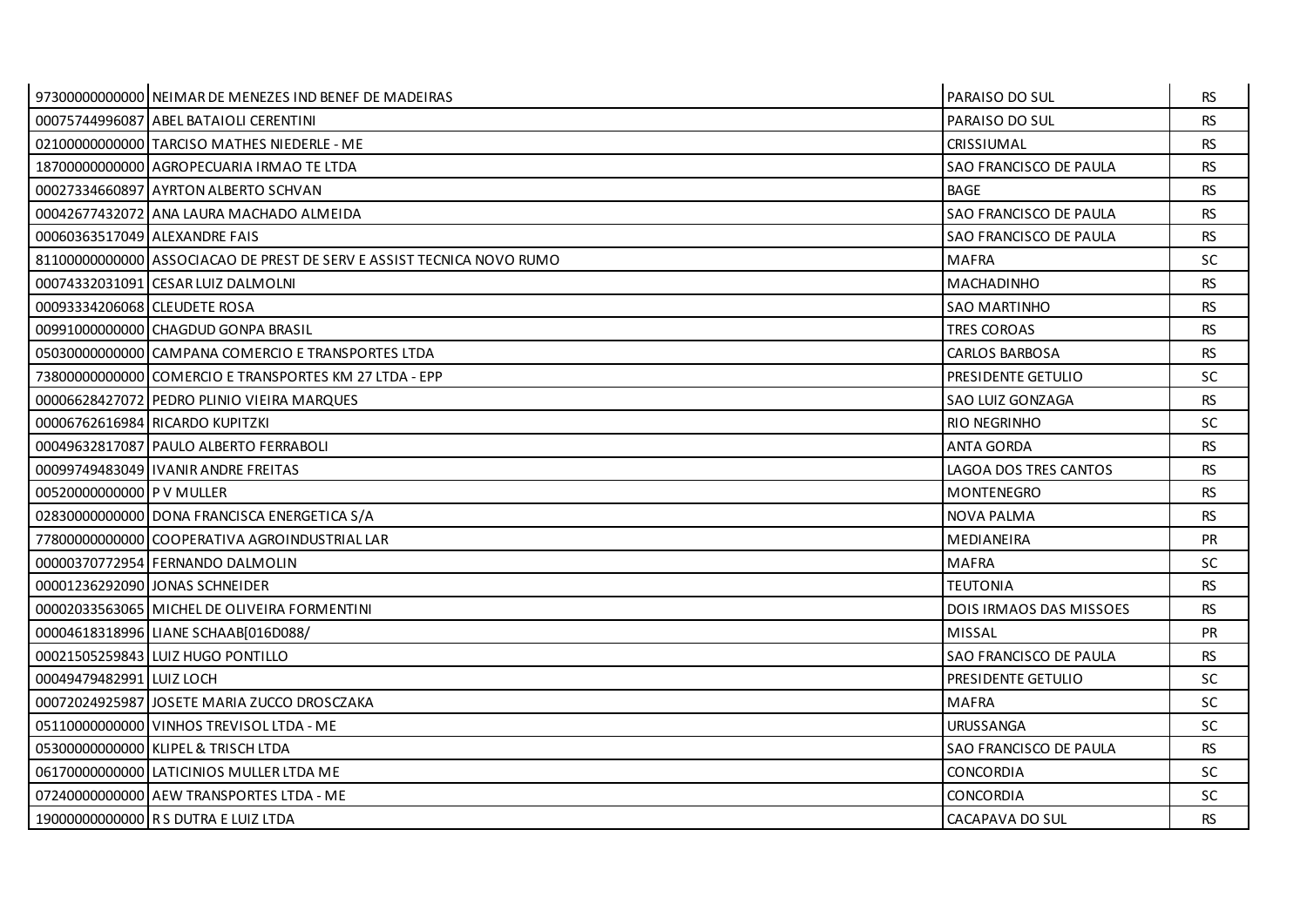|                              | 82900000000000 COM. DE FUMO E TRANSP. ORLANDI LTDA - ME               | <b>CONCORDIA</b>         | SC.       |
|------------------------------|-----------------------------------------------------------------------|--------------------------|-----------|
|                              | 83200000000000 GALLUS AVICOLA LTDA                                    | AGRONOMICA               | <b>SC</b> |
|                              | 85100000000000 MINIMERCADO FRARE LTDA - ME                            | PRESIDENTE GETULIO       | <b>SC</b> |
|                              | 90500000000000 MILTON FREITAG - ME                                    | <b>TIRADENTES DO SUL</b> | <b>RS</b> |
|                              | 95200000000000 KATIA REGINA MILANO MONTEIRO                           | SAO FRANCISCO DE PAULA   | <b>RS</b> |
|                              | 00000317872079 MATHEUS FERRARI PASTRE                                 | SERAFINA CORREA          | <b>RS</b> |
|                              | 00001600941001 RENAN RAAB BERTODO                                     | <b>GUAIBA</b>            | RS.       |
|                              | 00001738788067 ANTONIO LEANDRO DE SOUZA                               | SAO FRANCISCO DE PAULA   | <b>RS</b> |
|                              | 00004894877007 STEPHANIE OLIVEIRA DA SILVA 0579-3-037084              | SAO FRANCISCO DE PAULA   | <b>RS</b> |
|                              | 00008661269962 MATEUS DE MELO                                         | <b>MAFRA</b>             | <b>SC</b> |
|                              | 00048337340010 ROBERTO FERREIRA LOPES                                 | CACAPAVA DO SUL          | <b>RS</b> |
|                              | 00348000000000 EMPRESA BRASILEIRA DE PESQUISA AGROPECUARIA            | <b>BAGE</b>              | <b>RS</b> |
|                              | 049000000000000 AGROPECUARIA FAZENDA SOUZA LTDA - ME                  | CAXIAS DO SUL            | <b>RS</b> |
|                              | 05850000000000 SER IRMAOS COHSUL LTDA                                 | <b>CARLOS BARBOSA</b>    | <b>RS</b> |
|                              | 07760000000000 BELLAMINA RESTAURANTE E HOTEL LTDA                     | CACAPAVA DO SUL          | RS.       |
|                              | 08030000000000 STANG & STANG LTDA                                     | <b>DOIS VIZINHOS</b>     | <b>PR</b> |
|                              | 086500000000000 AGRO, ALIME, FERRARI LTDA                             | <b>CARLOS BARBOSA</b>    | <b>RS</b> |
|                              | 11900000000000 SERRA-SEED COMERCIO DE PRODUTOS AGRICOLAS LTDA - EPP   | CAXIAS DO SUL            | <b>RS</b> |
| 12100000000000 JOSE TEIXEIRA |                                                                       | CACAPAVA DO SUL          | <b>RS</b> |
|                              | 18900000000000 AGROPECUARIA RILU LTDA - ME                            | CAXIAS DO SUL            | <b>RS</b> |
|                              | 23400000000000 BERTOLINI AGRONEGOCIOS LTDA                            | SAO FRANCISCO DE PAULA   | <b>RS</b> |
|                              | 28000000000000 ROTA DO SOL COMERCIO DE COMBUSTIVEIS LTDA              | SAO FRANCISCO DE PAULA   | <b>RS</b> |
|                              | 77200000000000 NELSON MOREIRA DOS SANTOS - ME                         | TUNEIRAS DO OESTE        | PR        |
|                              | 879000000000000 GASTON D DE CASTILHOS                                 | SAO FRANCISCO DE PAULA   | <b>RS</b> |
|                              | 91300000000000 CENTAURUS AGRO LTDA                                    | SAO FRANCISCO DE PAULA   | <b>RS</b> |
|                              | 00073558796004 NUBIA INES JESKE                                       | SAO LOURENCO DO SUL      | <b>RS</b> |
|                              | 05970000000000 NELIO DENIS HUBNER                                     | SAO LOURENCO DO SUL      | <b>RS</b> |
|                              | 090100000000000 CARLA LANIUS BORK                                     | SAO LOURENCO DO SUL      | <b>RS</b> |
|                              | 89300000000000 CIRCULO DE PAIS E MESTRES DA ESCOLA ESTADUAL DE ENSINO | <b>ANTONIO PRADO</b>     | <b>RS</b> |
|                              | 00020083513000 GERALDO DE OLIVEIRA BRUM                               | CAMAQUA                  | <b>RS</b> |
|                              | 00062911597087 I IVONE TAMIOZZO                                       | CORONEL BICACO           | <b>RS</b> |
|                              | 00074666231072 ELISETE TERESINHA SEVERO PEREIRA                       | <b>RIO PARDO</b>         | <b>RS</b> |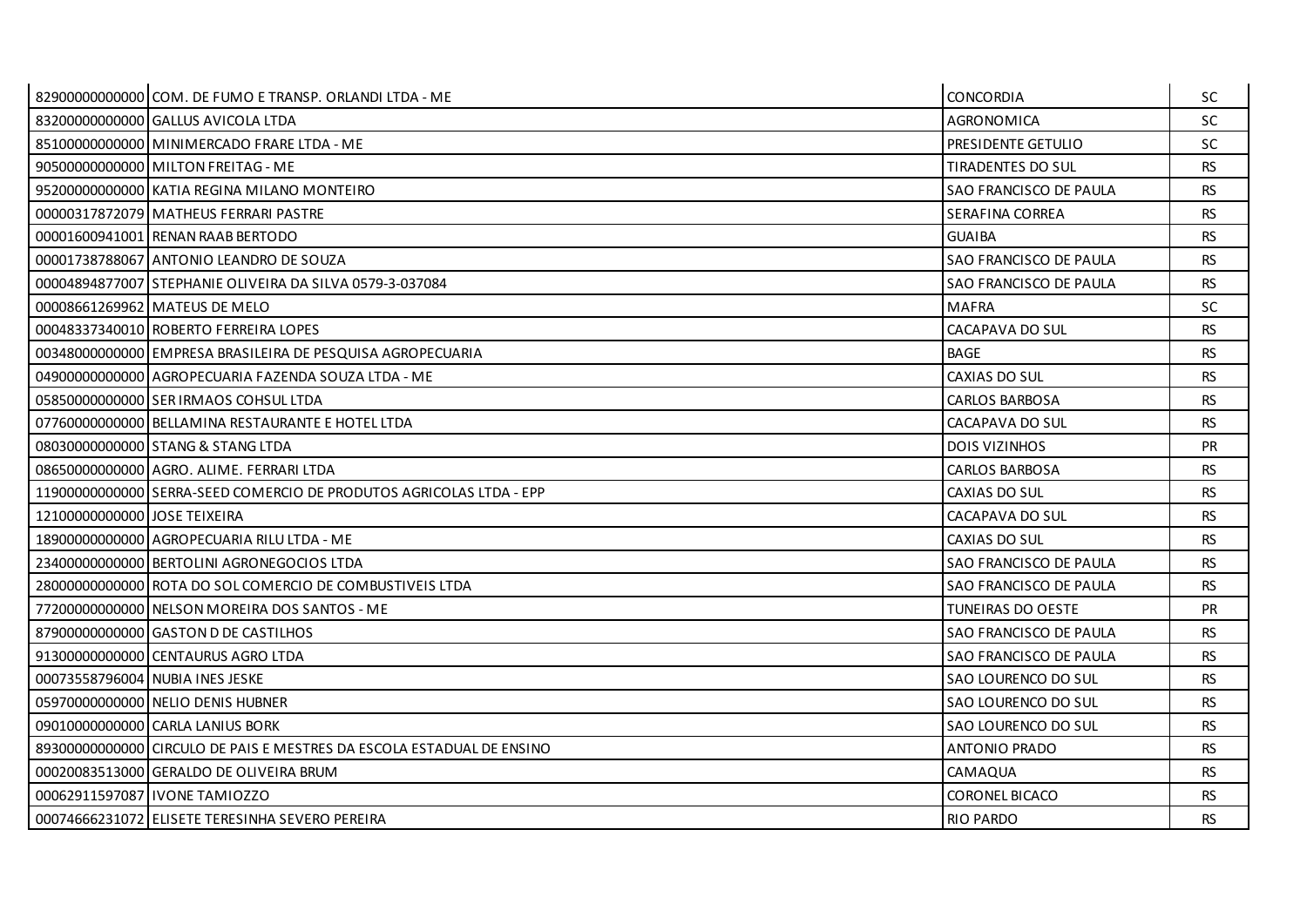|                               | 01660000000000 COOPERATIVA AGRARIA XANXERE                              | <b>XANXERE</b>            | <b>SC</b> |
|-------------------------------|-------------------------------------------------------------------------|---------------------------|-----------|
|                               | 02910000000000 SEARA ALIMENTOS LTDA                                     | <b>VIAMAO</b>             | <b>RS</b> |
|                               | 04590000000000 COTIPORA ENERGETICA S/A                                  | <b>DOIS LAJEADOS</b>      | <b>RS</b> |
|                               | 092000000000000 PEDRO MUGUEL PINTO MACHADO                              | SANTO ANTONIO DAS MISSOES | <b>RS</b> |
|                               | 09350000000000 FERRARIA CC KRAEMER LTDA - ME                            | <b>ITAPIRANGA</b>         | <b>SC</b> |
|                               | 85100000000000 PAULO A ZILLES - ME                                      | <b>ITAPIRANGA</b>         | <b>SC</b> |
|                               | 90700000000000 COOP AGRIC MISTA GENERAL OSORIO LTDA.                    | <b>RIO PARDO</b>          | <b>RS</b> |
|                               | 90900000000000 RONDNEY BORGES DA FONSECA                                | CANGUCU                   | <b>RS</b> |
|                               | 924000000000000 JOAO CARLOS SAALFELD ME                                 | SAO LOURENCO DO SUL       | <b>RS</b> |
|                               | 97000000000000 CURTUME BRACHER LTDA - EPP                               | SAO LOURENCO DO SUL       | <b>RS</b> |
|                               | 00019535279904 LAURO ALOYSIO EGEWARDT                                   | <b>ITAPIRANGA</b>         | SC        |
|                               | 00037572954987 WILMAR PEREIRA DOS SANTOS                                | <b>OSORIO</b>             | <b>RS</b> |
| 00046667024072 TELMO TIM      |                                                                         | SAO LOURENCO DO SUL       | <b>RS</b> |
| 00066823145072 JONES ZANIRATI |                                                                         | CAMAQUA                   | <b>RS</b> |
|                               | 00627000000000 BRAZNUTRI ALIMENTOS LTDA - ME                            | <b>OSORIO</b>             | <b>RS</b> |
|                               | 035800000000000 T E L M O T I M M - ME                                  | SAO LOURENCO DO SUL       | <b>RS</b> |
|                               | 05090000000000 IEPSEN IND.E COM. DE MADEIRAS LTDA                       | SAO LOURENCO DO SUL       | <b>RS</b> |
|                               | 07230000000000 KM26 - CALDEIRARIA E MADEIREIRA LTDA                     | SAO BENTO DO SUL          | <b>SC</b> |
|                               | 07760000000000 NELI MARTH WASKOW                                        | SAO LOURENCO DO SUL       | RS.       |
|                               | 10400000000000 AUDO MACHADO ARMAZEM ME (15817)                          | <b>TORRES</b>             | <b>RS</b> |
| 10600000000000 LUIZ JEFFERSON |                                                                         | <b>ITAQUI</b>             | <b>RS</b> |
|                               | 10600000000000 UPS - UNIDADE DE PRODUCAO DE SEMEN CORACAO LTDA - ME     | <b>VARGEM BONITA</b>      | <b>SC</b> |
|                               | 10700000000000 COML AGROP SCHNEIDER                                     | <b>ITAPIRANGA</b>         | SC        |
|                               | 10800000000000 M. A. ENDRES BRUSCHI CONFECCOES LTDA - ME                | CAPITAO LEONIDAS MARQUES  | <b>PR</b> |
|                               | 18600000000000 COCO TAPAJOS INDUSTRIA E COMERCIO DE ALIMENTOS LTDA - ME | <b>INDAIAL</b>            | <b>SC</b> |
|                               | 78900000000000 AUTO POSTO JAMANTA LTDA (30262)                          | CAMPINA GRANDE DO SUL     | PR        |
|                               | 83100000000000 MADEIREIRA SEBALDO KUNZ LTDA                             | <b>CATANDUVAS</b>         | <b>SC</b> |
|                               | 83500000000000 INDUSTRIA DE ESQUADRIAS LUTISA LTDA                      | RIO DOS CEDROS            | <b>SC</b> |
|                               | 00000157026000 FABIANE RODRIGUES                                        | <b>TORRES</b>             | <b>RS</b> |
|                               | 00001215098006 EVANDRO HUBNER                                           | SAO LOURENCO DO SUL       | <b>RS</b> |
|                               | 00001500207080 KAMILA SILVEIRA                                          | SAO LOURENCO DO SUL       | <b>RS</b> |
|                               | 00002512435083 NERI ISABELINO AMARAL BELCHOR                            | SANTO ANTONIO DAS MISSOES | <b>RS</b> |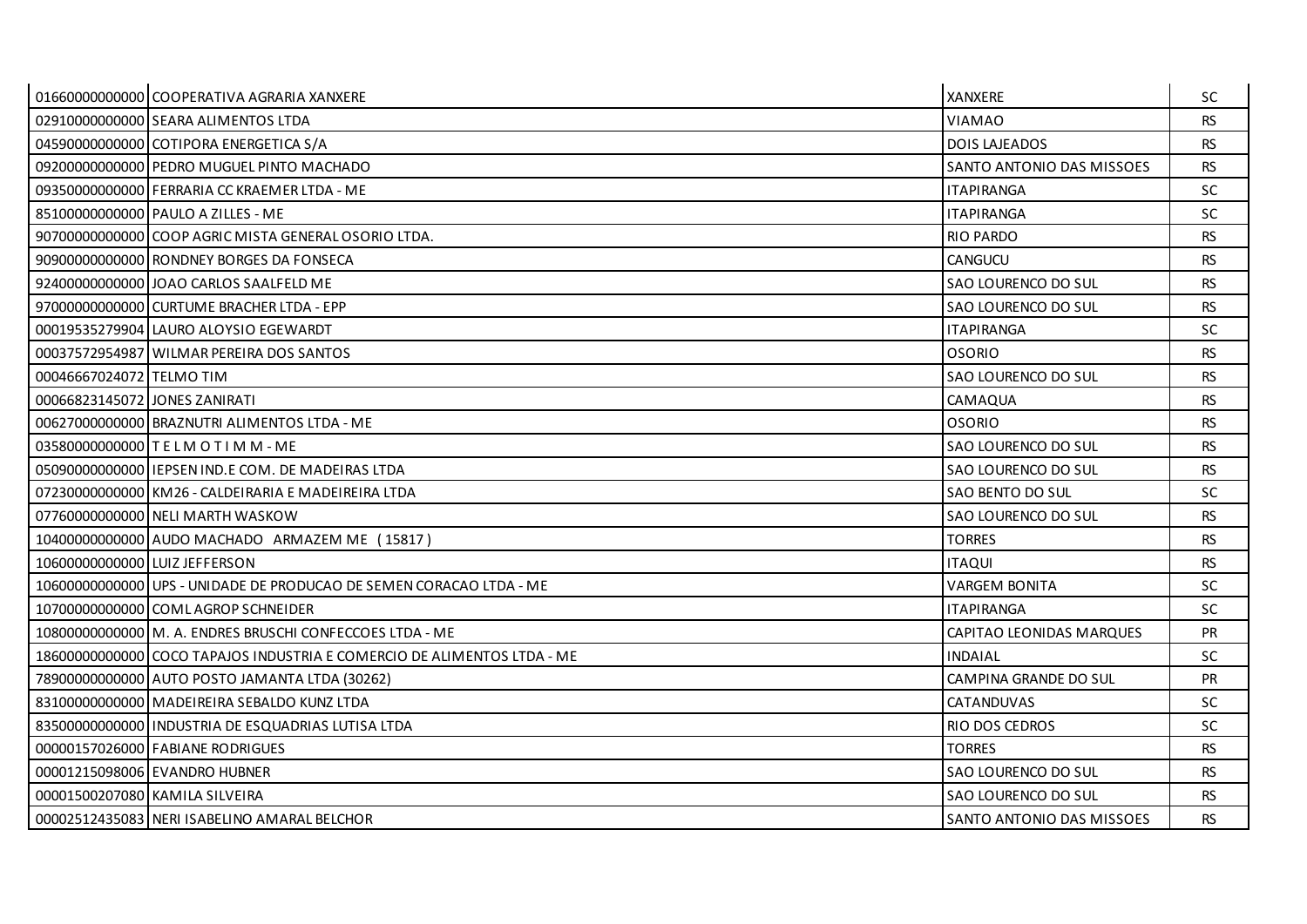| 00003140410018 RODRIGO HORNKE                                                                                            | SAO LOURENCO DO SUL       | <b>RS</b> |
|--------------------------------------------------------------------------------------------------------------------------|---------------------------|-----------|
| 00038014874072 JORGE LOPES DA SILVA                                                                                      | SAO LOURENCO DO SUL       | <b>RS</b> |
| 00070866813004 MIRELE TITOI BOSSARDI E L FERRAREZE                                                                       | NOVO HAMBURGO             | <b>RS</b> |
| 00083459855053 APOLEANDRO DOS SANTOS RIBEIRO                                                                             | SANTO ANTONIO DAS MISSOES | <b>RS</b> |
| 01740000000000 RESTAURANTE PELANDA LTDA                                                                                  | CAMPINA GRANDE DO SUL     | <b>PR</b> |
| 043800000000000 I ILDO S RAKOW E CIA LTDA                                                                                | <b>CANGUCU</b>            | <b>RS</b> |
| 050900000000000 COMERCIAL GEPPET LTDA                                                                                    | SAO LOURENCO DO SUL       | <b>RS</b> |
| 05430000000000 BRITEL SUL MINERADORA LTDA                                                                                | <b>OSORIO</b>             | <b>RS</b> |
| 05720000000000 ROBERTO LUDTRE                                                                                            | SAO LOURENCO DO SUL       | <b>RS</b> |
| 07210000000000 CRISTIANO CONRAD EHLERT                                                                                   | SAO LOURENCO DO SUL       | <b>RS</b> |
| 15000000000000 AGROTECH COMERCIAL AGRICOLA LTDA                                                                          | ANTONIO PRADO             | <b>RS</b> |
| 18600000000000 AERO AGRICOLA SAO PATRICIO LTDA - ME                                                                      | <b>ITAQUI</b>             | <b>RS</b> |
| 20800000000000 WD MASTER INDUSTRIA E COMERCIO LTDA - EPP                                                                 | SAO LOURENCO DO SUL       | <b>RS</b> |
| 31700000000000 ANA CAROLINA WEIBER FERREIRA 05757370939                                                                  | PONTA GROSSA              | <b>PR</b> |
| 93100000000000 SOUBACH BENEFICIAMENTO EM COUROS LTDA                                                                     | <b>PORTAO</b>             | <b>RS</b> |
| 94200000000000 CONFECCOES TROPICOS LTDA - ME                                                                             | VIAMAO                    | <b>RS</b> |
| 94900000000000 COOPERATIVA MISTA DOS PEQUENOS AGRICULTORES DA REGIAO SUL LTDA                                            | SAO LOURENCO DO SUL       | <b>RS</b> |
| 25200000000000 WILLIAN PABLO LAMPERTI                                                                                    | ERVAL VELHO               | <b>SC</b> |
| 81100000000000 COOPERATIVA DE CREDITO, POUPANCA E INVESTIMENTO VALE DO PIQUIRI ABCD - SICREDI VALE DO PIQUIRI ABCD PR/SP | <b>MARIPA</b>             | <b>PR</b> |
| 00001132830915 HIROSHI HASEGAWA E OUTROS                                                                                 | <b>ARAPONGAS</b>          | PR        |
| 13300000000000 JULIO CESAR CERUTTI ME                                                                                    | <b>APIUNA</b>             | <b>SC</b> |
| 00058742638020 NAIRA TERESINHA BELINA                                                                                    | <b>VENANCIO AIRES</b>     | <b>RS</b> |
| 00096121785004 ARTUR RODRIGUES LEOPOLDO                                                                                  | PORTO ALEGRE              | <b>RS</b> |
| 09350000000000 ANDERSON SCHOSSLER                                                                                        | <b>VENANCIO AIRES</b>     | <b>RS</b> |
| 10400000000000 BRANDAO COMERCIO DE GAS LTDA                                                                              | <b>VENANCIO AIRES</b>     | <b>RS</b> |
| 00058879684000 CLAUDIO ALBERTO LOFF                                                                                      | <b>SANTO ANGELO</b>       | <b>RS</b> |
| 05570000000000 CLAIR VICENTE TROMBETTA ME                                                                                | <b>RIQUEZA</b>            | <b>SC</b> |
|                                                                                                                          | ARROIO DO TIGRE           | <b>RS</b> |
| 79000000000000 CALWER MINERACAO LTDA                                                                                     | <b>BOTUVERA</b>           | <b>SC</b> |
| 00000638945054 DANIEL MARTINI FERREIRA                                                                                   | CANELA                    | <b>RS</b> |
| 00022093761220 GERTRUDES MARIA FOLLADOR BOGOLIN                                                                          | <b>SAO VALENTIM</b>       | <b>RS</b> |
| 00026131552053   INACIO ROBERTO GUTERRES                                                                                 | <b>VENANCIO AIRES</b>     | <b>RS</b> |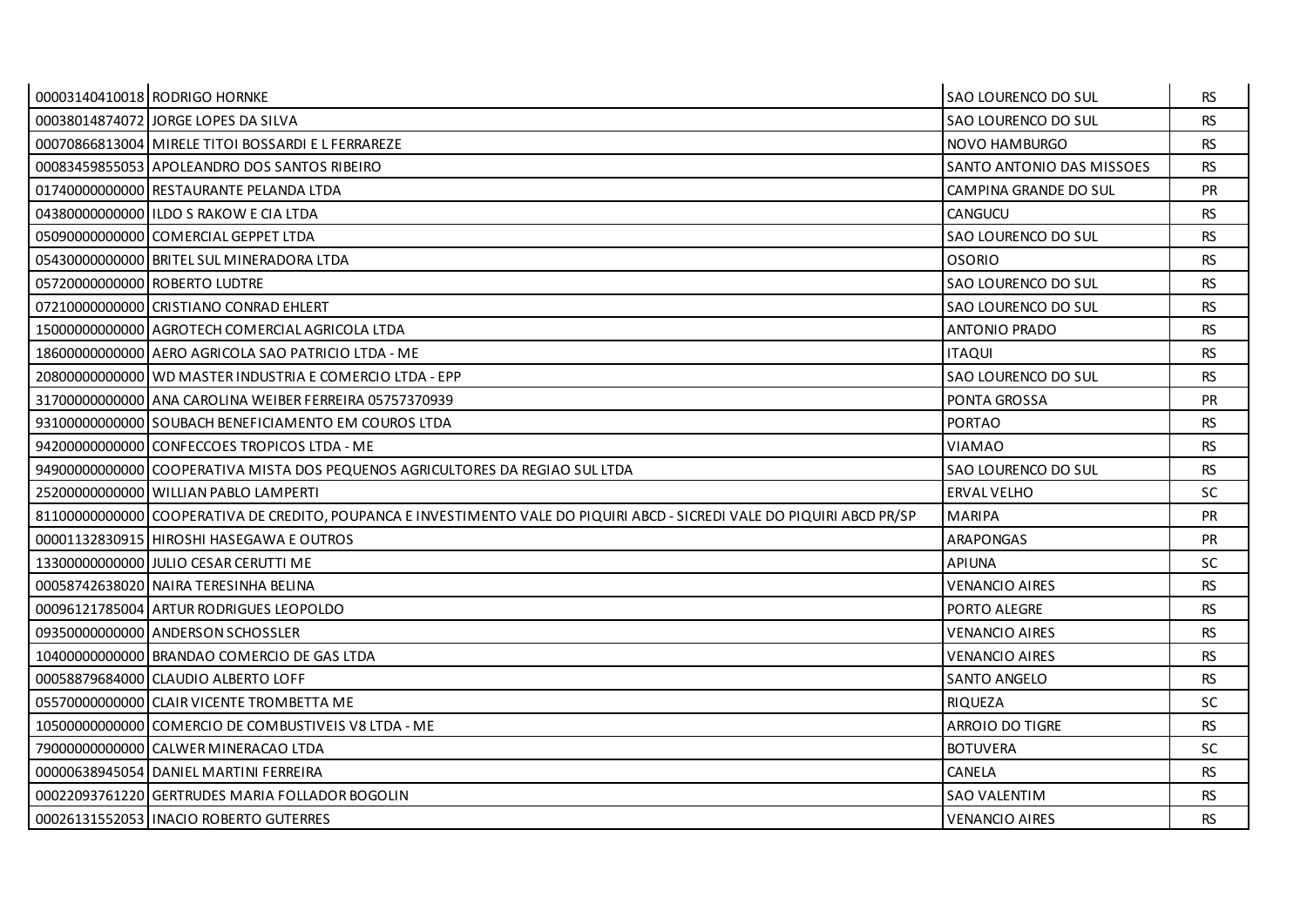|                                  | 00054756243053 PEDRO ALDOIR FERNANDES MACHADO                      | <b>SANTA MARIA</b>       | <b>RS</b> |
|----------------------------------|--------------------------------------------------------------------|--------------------------|-----------|
| 00058743162053 PAULO J. ROYER    |                                                                    | <b>VENANCIO AIRES</b>    | <b>RS</b> |
|                                  | 02600000000000 IINDUSTRIA E COMERCIO DE LATICINIOS KASE LTDA - EPP | SAO MIGUEL DO IGUACU     | <b>PR</b> |
|                                  | 086200000000000 REVITA ENGENHARIA S.A.                             | SANTA MARIA              | <b>RS</b> |
|                                  | 08800000000000 SIDINEI DA COSTA - ME                               | ARROIO DO TIGRE          | <b>RS</b> |
|                                  | 11500000000000 EOLICA CERRO CHATO                                  | SANTANA DO LIVRAMENTO    | <b>RS</b> |
|                                  | 81700000000000 DILSEO BACK CENTER ESPORTES                         | SANTA HELENA             | <b>PR</b> |
|                                  | 83300000000000 COOPERATIVA AGROINDUSTRIAL ALFA                     | PONTE SERRADA            | <b>SC</b> |
|                                  | 84600000000000 COOP RIO DO PEIXE - GRANJA AGUA DOCE                | JOACABA                  | SC.       |
|                                  | 872000000000000 FRIGORIFICO MARIANTE LTDA                          | VENANCIO AIRES           | <b>RS</b> |
|                                  | 00006510868091 JORGE LIBRELOTO SOBRINHO                            | <b>CRUZ ALTA</b>         | <b>RS</b> |
|                                  | 00053054849015 I IDACIR LUIS BORTOLUZ                              | NOVA PETROPOLIS          | <b>RS</b> |
|                                  | 007570000000001TEREZA PALUCHOWSLI ZILMER                           | <b>SANTO ANGELO</b>      | <b>RS</b> |
|                                  | 13200000000000 BORRACHARIA E LAVAGEM PICOLLI ETROMBETA             | <b>RIQUEZA</b>           | <b>SC</b> |
|                                  | 14300000000000 LEIDE DAIANA SILVEIRA MACHADO                       | ACEGUA                   | <b>RS</b> |
|                                  | 15100000000000 JANETE DE FATIMA SCHENKEL 93598688091               | <b>SANTO CRISTO</b>      | <b>RS</b> |
| 16800000000000 MARELICE DIAS     |                                                                    | SAO FRANCISCO DO SUL     | <b>SC</b> |
|                                  | 207000000000000 ADRIANA TOLARDO 00647788942                        | <b>APIUNA</b>            | <b>SC</b> |
|                                  | 820000000000000 MERCADO M.LUZANI LTDA.                             | <b>SANTA HELENA</b>      | <b>PR</b> |
|                                  | 00005122247900 SIMONE LACHITZKI                                    | <b>SAO MATEUS DO SUL</b> | PR        |
|                                  | 00006811641908 FABIO MANOEL GONCALVES DOS SANTOS                   | <b>SAO MATEUS DO SUL</b> | <b>PR</b> |
|                                  | 00012406252949 AKIO TAKAHASHI                                      | <b>CANOINHAS</b>         | SC.       |
|                                  | 00024730009991 LEOBERTO WEINERT                                    | CANOINHAS                | <b>SC</b> |
| 00061619671972 I ILOIR BONI 5583 |                                                                    | SANTA HELENA             | <b>PR</b> |
|                                  | 00075404605987 JJOSE ADILSON DAMASO DA SILVEIRA - 6358             | CANOINHAS                | SC.       |
|                                  | 00077157362015 MICHEL FARIA BASTOS                                 | <b>SANTA MARIA</b>       | <b>RS</b> |
|                                  | 01170000000000 BUEMO COMBUSTIVEIS LTDA                             | <b>SANTA MARIA</b>       | <b>RS</b> |
|                                  | 045700000000001TRES MOSQUETEIROS COMERCIO E NAVEGACAO LTDA         | FOZ DO IGUACU            | <b>PR</b> |
|                                  | 07770000000000 FERNEDA & CIA LTDA                                  | NOVA LARANJEIRAS         | PR        |
|                                  | 12400000000000 LATICINIOS STARMILK LTDA                            | CEU AZUL                 | <b>PR</b> |
|                                  | 13400000000000 DOUGLAS LUIS STEFFLER - ME                          | SAO MIGUEL DO IGUACU     | <b>PR</b> |
|                                  | 18100000000000 SANTA CRUZ MATERIAIS DE CONSTRUCAO LTDA - ME        | SAO MIGUEL DO IGUACU     | <b>PR</b> |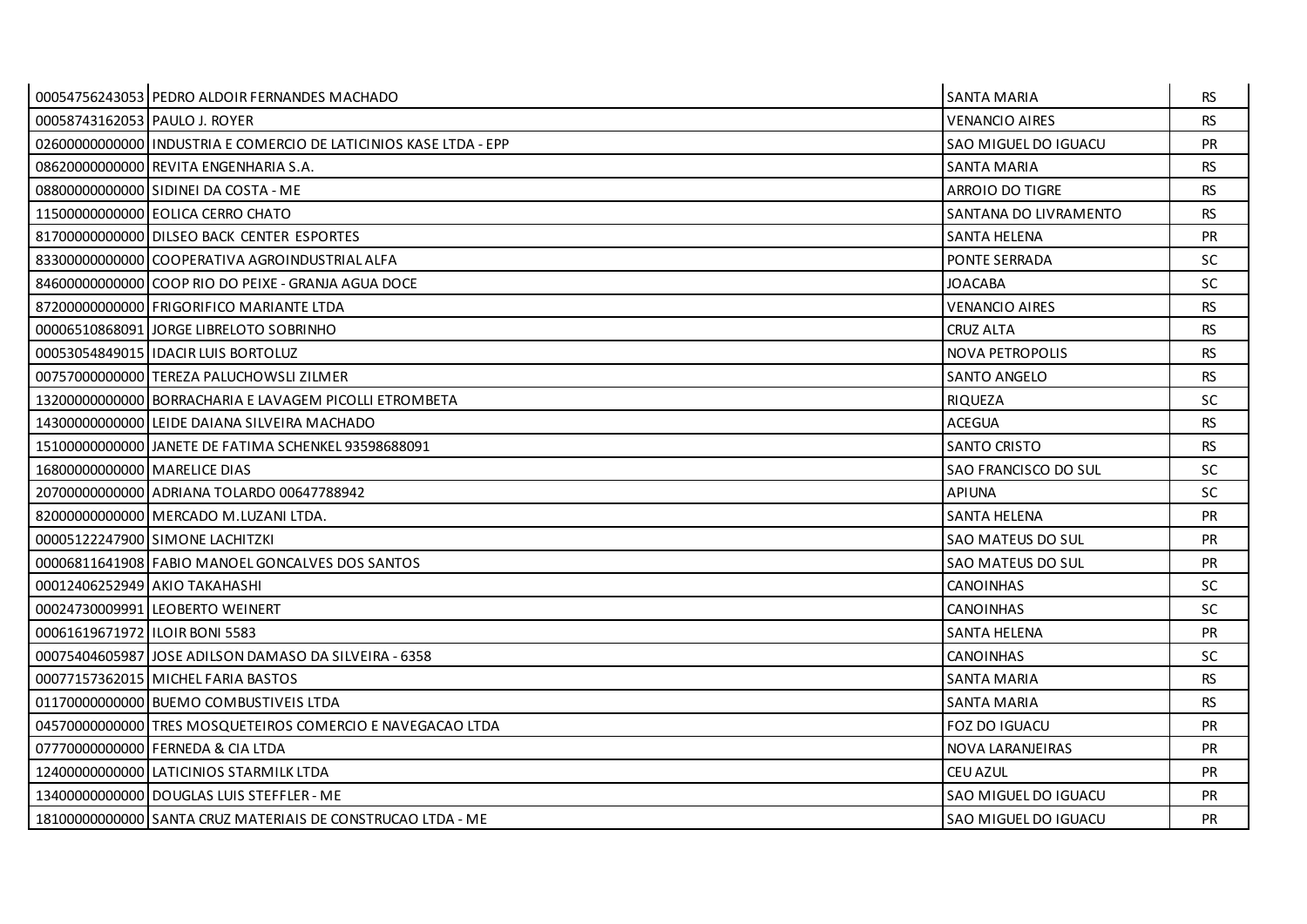|                           | 19900000000000 PRIMOS MOVEIS SOB MEDIDA LTDA                             | <b>BOTUVERA</b>        | <b>SC</b> |
|---------------------------|--------------------------------------------------------------------------|------------------------|-----------|
|                           | 21300000000000 M P FOODS ABATE DE AVES LTDA                              | <b>CRICIUMA</b>        | <b>SC</b> |
|                           | 224000000000000 ANDREIA DE JESUS SPINOLA                                 | <b>SANTA HELENA</b>    | <b>PR</b> |
|                           | 75200000000000 DEONIDE E NATALLI E COMPANHIA LIMITADA - ME               | SAO MATEUS DO SUL      | <b>PR</b> |
|                           | 76300000000000 CALHAS REIS LTDA                                          | BLUMENAU               | <b>SC</b> |
|                           | 77900000000000   RIEDI & CIA LTDA                                        | <b>CEU AZUL</b>        | PR        |
|                           | 79200000000000 LIANI MARCIA STEIN BREMM - ME                             | SANTA HELENA           | <b>PR</b> |
|                           | 93600000000000 JC CARVALHO COMERCIO DE MAQUINAS E EQUIPAMENTOS LTDA - ME | <b>VENANCIO AIRES</b>  | <b>RS</b> |
|                           | 95800000000000 COOPERATIVA TRITICOLA SANTA ROSA LTDA                     | <b>SANTO ANGELO</b>    | <b>RS</b> |
|                           | 00016608844034 JOSSEMAR DA SILVA TRINDADE                                | SAO SEPE               | <b>RS</b> |
|                           | 08150000000000 ANDERSON RAFAEL KAPPEL - ME                               | <b>TAQUARA</b>         | <b>RS</b> |
|                           | 03490000000000 MARWIAL COM DE MADEIRA E TRANSPORTES DE CARGAS LTDA       | <b>BENEDITO NOVO</b>   | <b>SC</b> |
|                           | 81600000000000 MADEIREIRA POLTRONIERI LTDA - EPP                         | <b>BENEDITO NOVO</b>   | SC.       |
|                           | 83800000000000 FELIPPI IND E COM DE MADEIRAS LTDA ME                     | <b>BENEDITO NOVO</b>   | <b>SC</b> |
|                           | 92800000000000 ABASTECEDORA DE COMBUSTIVEIS LARANJEIRAS LTDA             | CACHOEIRA DO SUL       | <b>RS</b> |
|                           | 97300000000000 SELOMAR H DIAS - ME                                       | <b>TAQUARA</b>         | <b>RS</b> |
|                           | 07170000000000 ASSOC SAO VALENTIM DO VALE AURORA                         | <b>BENTO GONCALVES</b> | <b>RS</b> |
|                           | 00000219525072 RENEU ALBERTO RIES                                        | CACHOEIRA DO SUL       | <b>RS</b> |
|                           | 00083453997034 RAUL TEIXEIRA LIMA                                        | CACHOEIRA DO SUL       | <b>RS</b> |
|                           | 00002486019030 LUCAS MACHADO SANDER-8737                                 | SENTINELA DO SUL       | <b>RS</b> |
|                           | 00002974401015 VITORIO F GRANDO                                          | TRES PALMEIRAS         | <b>RS</b> |
|                           | 000125347140151OSVALDO BRAGA MULLER                                      | CACHOEIRA DO SUL       | <b>RS</b> |
|                           | 00023427264068 LEONALDO FORMIGHIERI                                      | PASSO FUNDO            | <b>RS</b> |
|                           | 00048751545004 FLAVIO DE QUADROS                                         | <b>PASSO FUNDO</b>     | <b>RS</b> |
|                           | 01530000000000 LUIZ CARLOS FREITAS FABRES - ME                           | CACHOEIRA DO SUL       | <b>RS</b> |
| 02000000000000 INNOVA S/A |                                                                          | <b>TRIUNFO</b>         | <b>RS</b> |
|                           | 04960000000000 JJOAO CARLOS FISCHER E CIA LTDA                           | TAQUARA                | <b>RS</b> |
|                           | 058000000000000 MARICELDA MASSON ME                                      | CAPINZAL               | <b>SC</b> |
|                           | 15200000000000 POSTO MULLER COMBUSTIVEIS E LUBRIFICANTES LTDA            | CACHOEIRA DO SUL       | <b>RS</b> |
|                           | 16400000000000 MARCIA TEREZINHA GULECZ CZEZESKI 21717861830              | PORTO UNIAO            | <b>SC</b> |
|                           | 18100000000000 CLEDER LUCIO PEREIRA PINHEIRO                             | CAPIVARI DO SUL        | <b>RS</b> |
| 76100000000000 CCLA OESTE |                                                                          | <b>TOLEDO</b>          | PR        |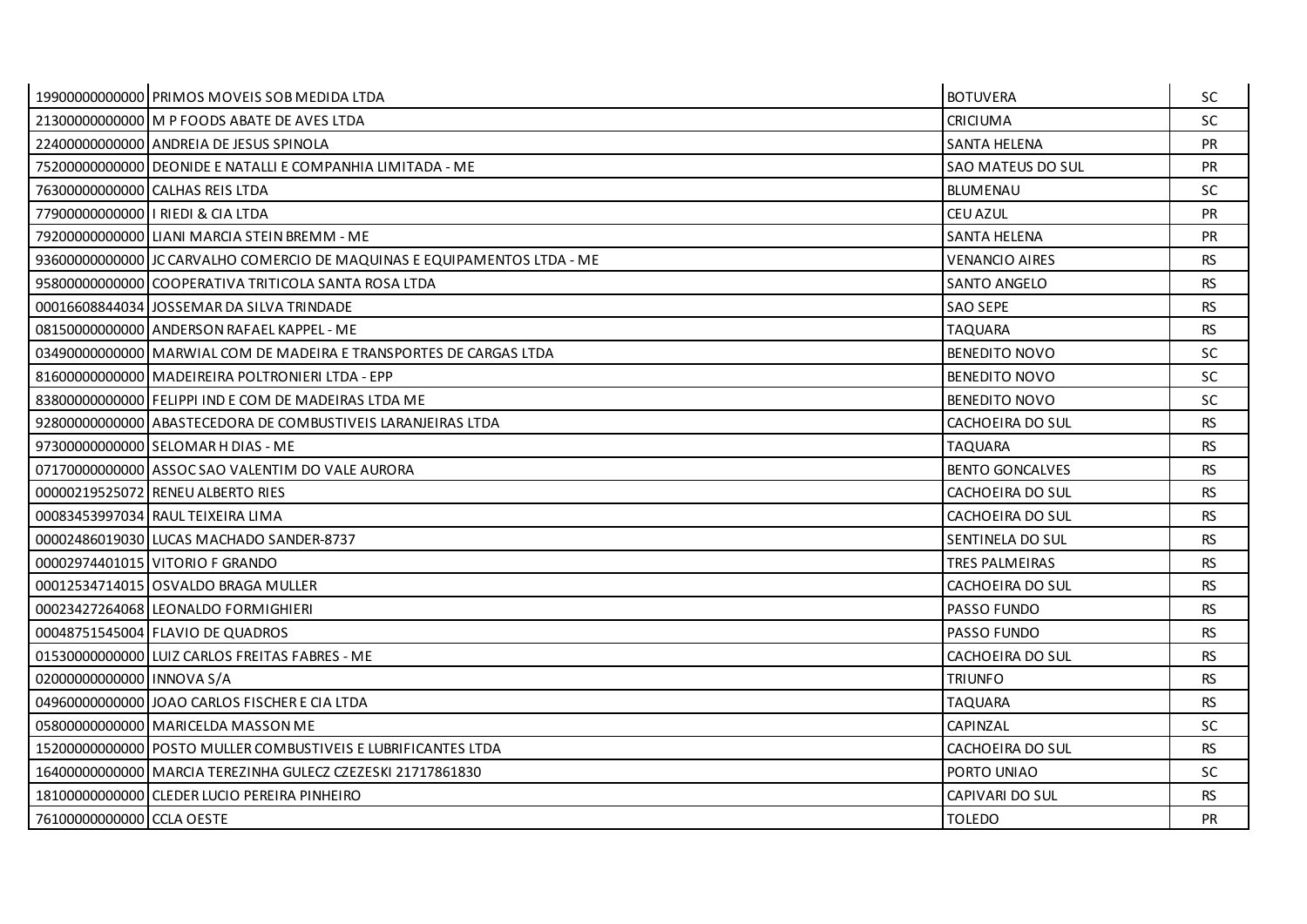|                              | 79400000000000 RAMPINELLI ALIMENTOS LTDA                                                           | <b>TRIUNFO</b>       | <b>RS</b> |
|------------------------------|----------------------------------------------------------------------------------------------------|----------------------|-----------|
|                              | 81300000000000 COLLEY EMBALAGENS LIMITADA                                                          | <b>BENEDITO NOVO</b> | <b>SC</b> |
|                              | 00002747996000 EDISON DOMINGOS FONTANA                                                             | ARROIO GRANDE        | <b>RS</b> |
|                              | 00003175881920 ELIANE BONAMIGO PRANDO                                                              | CAPINZAL             | <b>SC</b> |
|                              | 00008101443959 FLAVIO GABRIEL ALMEIDA                                                              | CAPINZAL             | <b>SC</b> |
|                              | 00008499373968 ROGERIOI MAGALHAES                                                                  | PORTO UNIAO          | <b>SC</b> |
|                              | 00033359687949 CLAUDIR J. GASPARETTO                                                               | <b>TOLEDO</b>        | <b>PR</b> |
|                              | 00049539159091 VICENTE JUSTINO PIVETTA                                                             | SAO JOAO DO POLESINE | <b>RS</b> |
|                              | 00050279416091 DIVINO TELMO BOEIRA                                                                 | SENTINELA DO SUL     | <b>RS</b> |
|                              | 00051487446934 AIRTON CESAR MARINELLI                                                              | <b>CONTENDA</b>      | PR        |
|                              | 00053553683953 MARIA HELENA DAHER                                                                  | <b>CAMPO LARGO</b>   | <b>PR</b> |
|                              | 00069155348904 SHIRLEY CORREA PEIXOTO GERSHENSON                                                   | <b>FLORIANOPOLIS</b> | <b>SC</b> |
| 00088599353004 ANDRE AMARAL  |                                                                                                    | <b>SAO SEPE</b>      | <b>RS</b> |
| 00099010313034 RODRIGO BLAYA |                                                                                                    | SENTINELA DO SUL     | <b>RS</b> |
|                              | 01970000000000 ZANELA & WENDT LTDA                                                                 | <b>TOLEDO</b>        | PR        |
|                              | 08330000000000 AGROINDUSTRIAL E COMERCIAL DERIMAM LTDA                                             | PARANAVAI            | <b>PR</b> |
|                              | 11500000000000 FUNDACAO ANTONIO MENEGHETTI                                                         | SAO JOAO DO POLESINE | <b>RS</b> |
|                              | 18100000000000 JJJ ALMEIDA COMERCIO DE CEREAIS LTDA                                                | CACHOEIRA DO SUL     | <b>RS</b> |
|                              | 29800000000000 DAIANE CRISTINA DALAROSA MOMBACH 05165317943                                        | <b>TOLEDO</b>        | <b>PR</b> |
|                              | 33500000000000 JJOSIONE ROSA ROSIN DOS SANTOS 05539964950                                          | PORTO UNIAO          | <b>SC</b> |
|                              | 61900000000000 INDEMIL INDUSTRIA E COMERCIO S/A                                                    | PARANAVAI            | <b>PR</b> |
|                              | 76100000000000 COOPERATIVA DE CREDITO, POUPANCA E INVESTIMENTO PROGRESSO - SICREDI PROGRESSO PR/SP | <b>TOLEDO</b>        | PR.       |
|                              | 76100000000000 COPACOL-COOPERATIVA AGROINDUSTRIAL CONSOLATA                                        | <b>NOVA AURORA</b>   | <b>PR</b> |
|                              | 00000506453073 CELIO DALBOSCO                                                                      | <b>NONOAI</b>        | <b>RS</b> |
|                              | 00073283932972 LEONEL JOSE VACARIO                                                                 | <b>FRAIBURGO</b>     | <b>SC</b> |
|                              | 05090000000000 EVERSON ROBERTO BECKER                                                              | <b>TAQUARA</b>       | <b>RS</b> |
|                              | 72400000000000 EVANIR RODRIGUES DOS SANTOS                                                         | <b>ITAIPULANDIA</b>  | <b>PR</b> |
|                              | 85900000000000 COOPERATIVA GERADORA DE ENERGIA ELETRICA E                                          | <b>BENEDITO NOVO</b> | SC.       |
|                              | 08720000000000 AGROUNIDOS PROD AGRIC LTDA                                                          | <b>TAQUARA</b>       | <b>RS</b> |
|                              | 95100000000000 ALBERTO JACOB MALLMANN - ME                                                         | <b>ESTRELA</b>       | <b>RS</b> |
|                              | 00038126133015 ANDRE ROBERTO MALMANN                                                               | <b>ESTRELA</b>       | <b>RS</b> |
|                              | 00044988281949 ANTONIO PELISSON                                                                    | <b>XAVANTINA</b>     | <b>SC</b> |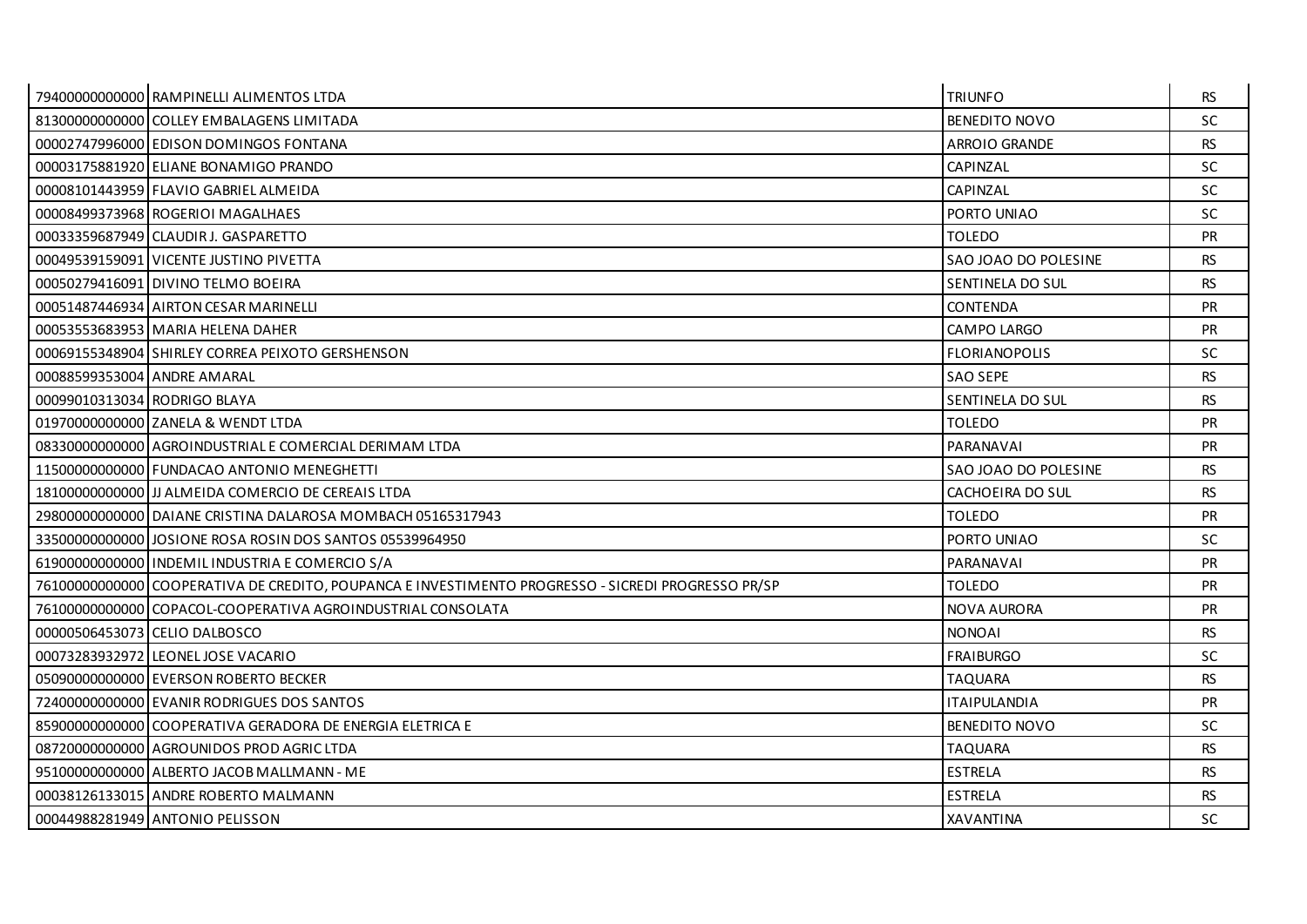|                              | 02900000000000 COMERCIAL DE COMBUSTIVEIS GERIBANGA LTDA  | CACHOEIRA DO SUL           | RS.       |
|------------------------------|----------------------------------------------------------|----------------------------|-----------|
|                              | 10300000000000 BONOTO AUTO ELETRICA LTDA - ME            | CACHOEIRA DO SUL           | <b>RS</b> |
|                              | 11000000000000 ANA CLAUDIA PIASENTINI DOTTO - ME         | SAO JOAO DO POLESINE       | <b>RS</b> |
|                              | 945000000000000 CALGARO & DEPIERI LTDA                   | <b>AJURICABA</b>           | <b>RS</b> |
|                              | 00093590237015 EDER OTTONELLI MOURA                      | <b>MIRAGUAI</b>            | <b>RS</b> |
| 00820000000000 SILVANA BUCCO |                                                          | <b>BENTO GONCALVES</b>     | <b>RS</b> |
|                              | 02120000000000 I IND COM DE CADEIRAS SAO MARTINHO LTDA   | <b>MARIOPOLIS</b>          | <b>PR</b> |
|                              | 06100000000000 ENEX O&M DE SISTEMAS ELETRICOS LTDA.      | <b>BARUERI</b>             | SP        |
|                              | 00026941538015 ANTONIO DA SILVA PORTO                    | <b>PASSO DE TORRES</b>     | <b>SC</b> |
|                              | 00036839574920 JOSE ROQUE ALVES                          | <b>ASSIS CHATEAUBRIAND</b> | <b>PR</b> |
|                              | 00049649736034 GELSON HEDLER AMORIM                      | SENTINELA DO SUL           | <b>RS</b> |
|                              | 00058620443020 NILMA DA SILVA TRINDADE                   | SAO SEPE                   | <b>RS</b> |
|                              | 00058809872991 JOSE AROLDO PEGO                          | <b>ASSIS CHATEAUBRIAND</b> | <b>PR</b> |
|                              | 00066768985000 MARLEI DA SILVA PAZ                       | <b>TAQUARA</b>             | <b>RS</b> |
|                              | 00080610331000 ALEX SILVEIRA DE FREITAS                  | CACHOEIRA DO SUL           | <b>RS</b> |
|                              | 03190000000000 FAZERMONTER MONTAGEM LTDA                 | <b>PASSO FUNDO</b>         | <b>RS</b> |
|                              | 06070000000000 LEONICE TERESINHA DUTRA - ME              | PALMITINHO                 | <b>RS</b> |
|                              | 07320000000000 SPE PLANO ALTO ENERGIA S/A                | <b>XAVANTINA</b>           | <b>SC</b> |
|                              | 078800000000000 JEDERSON SARAIVA DE AVILA                | <b>ITAIPULANDIA</b>        | <b>PR</b> |
|                              | 09570000000000 RENEU MERLO - ME                          | PORTO UNIAO                | SC        |
|                              | 50300000000000 GRANOL INDUSTRIA COMERCIO E EXPORTACAO SA | CACHOEIRA DO SUL           | <b>RS</b> |
|                              | 74000000000000 FAERBER IND. DE MOVEIS LTDA.              | PORTO UNIAO                | SC.       |
|                              | 88300000000000 ASSOCIACAO NOTRE DAME                     | NOVA SANTA RITA            | <b>RS</b> |
|                              | 93500000000000 TODESFLOR AGRO-FLOR E PEC LTDA            | CACHOEIRA DO SUL           | <b>RS</b> |
|                              | 97200000000000 DIONEL BARBOSA DASILVA                    | SAO SEPE                   | <b>RS</b> |
| 97300000000000 J MULLER - ME |                                                          | <b>TAQUARA</b>             | <b>RS</b> |
|                              | 00003348355001 6342940-JEFERSON PIEROZAN                 | <b>FAGUNDES VARELA</b>     | <b>RS</b> |
|                              | 00003363672950 CLAUDIANE COLLA CRUMENAUER                | MATELANDIA                 | <b>PR</b> |
|                              | 00005014823939 MARCIO LUIZ WEBER                         | PORTO UNIAO                | <b>SC</b> |
|                              | 00008595314900 GIOVANI MANRICH                           | PORTO UNIAO                | SC.       |
| 00009996515958 LENIZE MIELKE |                                                          | PORTO UNIAO                | SC.       |
|                              | 00063669412972 ANTONIO LAZARO PEIXER                     | <b>SAO JOAO BATISTA</b>    | SC        |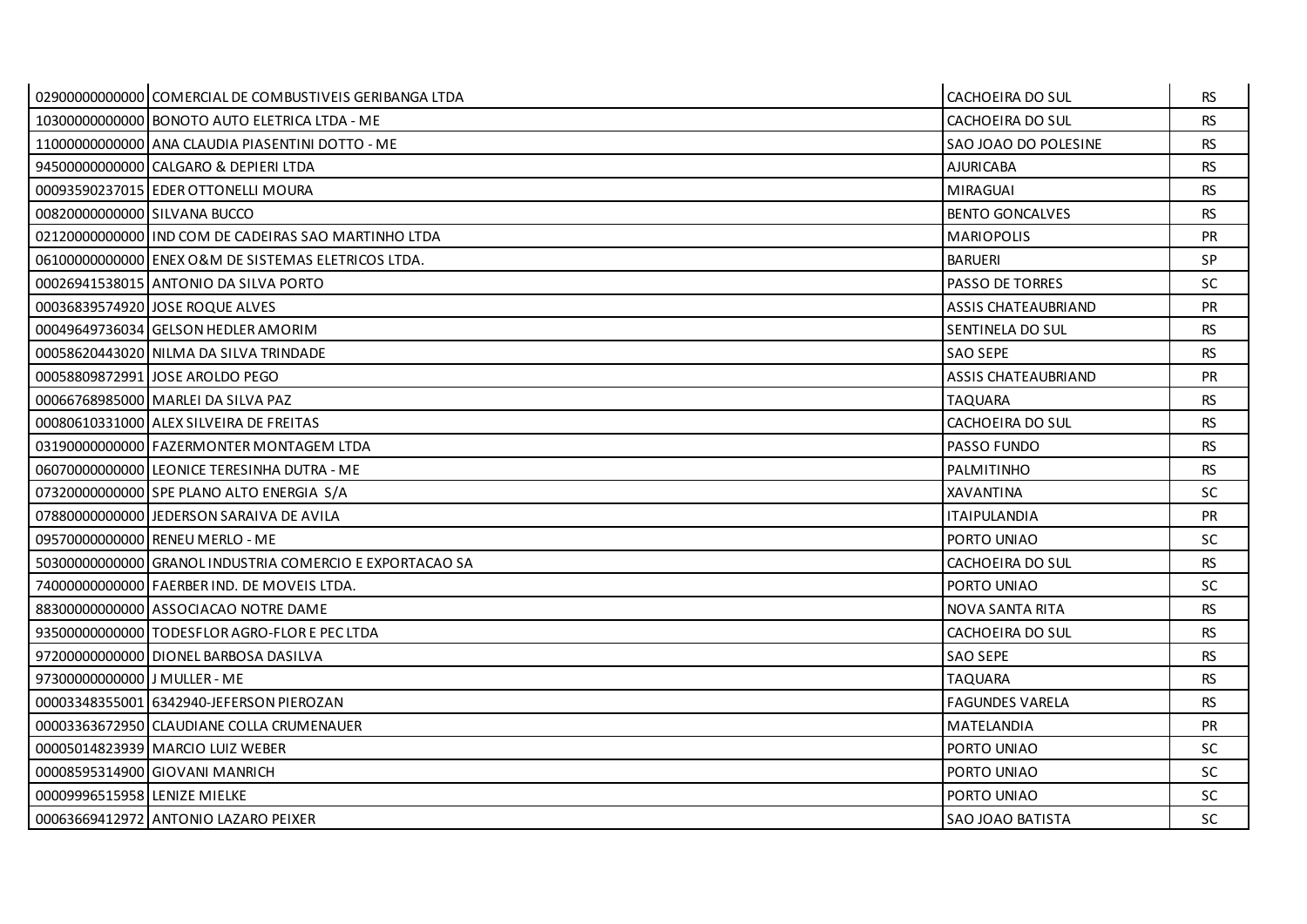|                              | 00090502280034 GILBERTO DA SILVA                                                                   | PALMITINHO              | <b>RS</b> |
|------------------------------|----------------------------------------------------------------------------------------------------|-------------------------|-----------|
| 00092728740097 LEANDRO SIEDE |                                                                                                    | <b>AJURICABA</b>        | <b>RS</b> |
|                              | 00140000000000 ERVATEIRA ROSBRAZ LTDA                                                              | PORTO UNIAO             | <b>SC</b> |
|                              | 00360000000000 J.M.S. & CIA LTDA                                                                   | PARANAVAI               | PR        |
| 01840000000000 BRF S.A.      |                                                                                                    | <b>TOLEDO</b>           | <b>PR</b> |
|                              | 08220000000000 CERAMICA SANTA MARIA LTDA                                                           | CAPINZAL                | <b>SC</b> |
|                              | 09430000000000 POUSADA SAO PEDRO                                                                   | PORTO UNIAO             | <b>SC</b> |
|                              | 12900000000000 TAMARA PECINATO - ME                                                                | CAPINZAL                | <b>SC</b> |
|                              | 15800000000000 ORLEI ALVES DA LUZ                                                                  | PIRAI DO SUL            | PR        |
|                              | 21700000000000 JJOSEMAR DOS SANTOS 05511613967                                                     | <b>TOLEDO</b>           | <b>PR</b> |
|                              | 31400000000000 FLAVIA REGINA BRAZ TARTCHEWSKI 12508266914                                          | PORTO UNIAO             | <b>SC</b> |
|                              | 72100000000000 ALKA MODAS LTDA                                                                     | <b>TOLEDO</b>           | <b>PR</b> |
|                              | 74100000000000 AGROPECUARIA FAZENDA LTDA                                                           | <b>TOLEDO</b>           | <b>PR</b> |
|                              | 75200000000000 COMERCIAL E AGRICOLA RIO PARDO LTDA                                                 | <b>TOLEDO</b>           | PR        |
|                              | 75500000000000 VALMOR PEDRO FELIPPI                                                                | <b>BENEDITO NOVO</b>    | SC.       |
|                              | 76100000000000 COOPERATIVA DE CREDITO, POUPANCA E INVESTIMENTO PROGRESSO - SICREDI PROGRESSO PR/SP | <b>TOLEDO</b>           | <b>PR</b> |
|                              | 79900000000000 MINERACAO E PESQUISA BRASILEIRA LTDA                                                | <b>CORREIA PINTO</b>    | <b>SC</b> |
|                              | 81200000000000 AGROPECUARIA AGROJIRE - EIRELI                                                      | <b>TOLEDO</b>           | <b>PR</b> |
|                              | 84800000000000 ADALTEO IND DE MAQUINAS E FABRICACAO DE VELAS LTDA - ME                             | PARANAVAI               | <b>PR</b> |
|                              | 91800000000000 AGROSPE - AGRO INDUSTRIAL SAO PEDRO DE VACARIA LTDA                                 | <b>CORREIA PINTO</b>    | <b>SC</b> |
| 92400000000000 NILSO APOLLO  |                                                                                                    | CAICARA                 | <b>RS</b> |
|                              | 07560000000000 RIGHI INDUSTRIA E COMERCIO DE MADEIRAS LTDA - ME                                    | SAO JOAO DO POLESINE    | <b>RS</b> |
|                              | 00050191926949 DENANCIO JACOMINI                                                                   | <b>SAO JOAO BATISTA</b> | <b>SC</b> |
| 01050000000000 SADI GHISSI   |                                                                                                    | <b>ITAIPULANDIA</b>     | PR        |
| 00099444984087 ANDRE ROTILI  |                                                                                                    | <b>AJURICABA</b>        | <b>RS</b> |
|                              | 19100000000000 ALEXANDRE MORAES LUCAS - ME                                                         | <b>TAQUARA</b>          | <b>RS</b> |
| 00041404068015 BARONI NADIR  |                                                                                                    | SANANDUVA               | <b>RS</b> |
| 00093356714015 CINTIA MORAES |                                                                                                    | <b>VISTA ALEGRE</b>     | <b>RS</b> |
|                              | 03890000000000 COMERCIAL DE CARVAO LACADOR LTDA                                                    | <b>TAQUARA</b>          | <b>RS</b> |
|                              | 06380000000000 CONDOMINIO AGROP ITAPORORO                                                          | ALEGRETE                | <b>RS</b> |
|                              | 07710000000000 MORRO DA PEDRA MAT DE CONSTRUCAO                                                    | <b>TAQUARA</b>          | <b>RS</b> |
|                              | 08450000000000 CERAMICA KLEI LTDA                                                                  | CAPINZAL                | <b>SC</b> |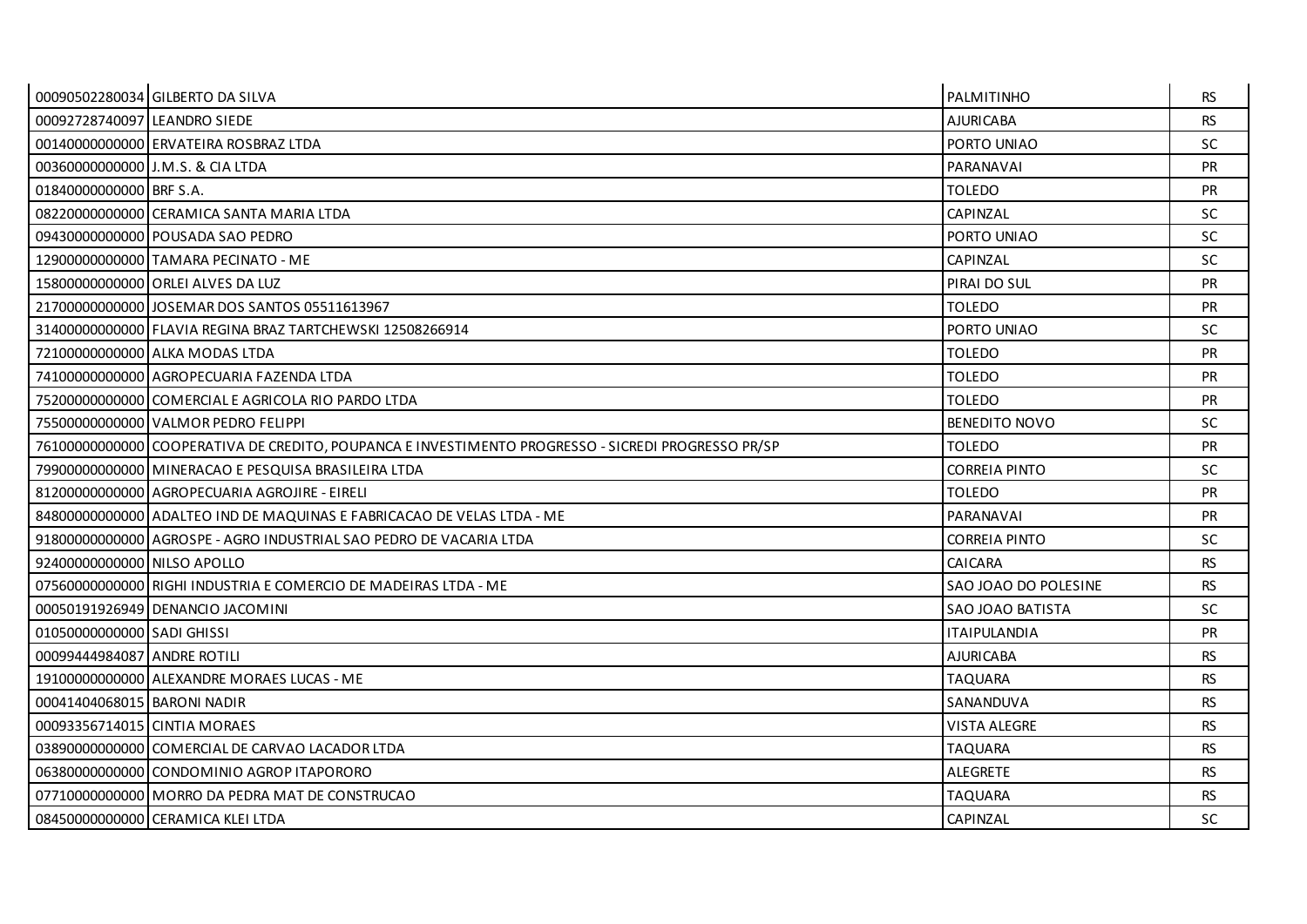|                               | 00001605495077 CRISTIANO TREVISAN                            | <b>COTIPORA</b>        | <b>RS</b> |
|-------------------------------|--------------------------------------------------------------|------------------------|-----------|
|                               | 00039548546000 EUGENIO GEHM JUNIOR                           | PASSO FUNDO            | <b>RS</b> |
| 00054827019053 I ILSE STROBEL |                                                              | CACHOEIRA DO SUL       | <b>RS</b> |
| 00099571641049 FABIEL MADERS  |                                                              | <b>ESTRELA</b>         | <b>RS</b> |
|                               | 33100000000000 COPELMI MINERACAO LTDA                        | CACHOEIRA DO SUL       | <b>RS</b> |
|                               | 76100000000000 COPACOL-COOPERATIVA AGROINDUSTRIAL CONSOLATA  | <b>NOVA AURORA</b>     | <b>PR</b> |
|                               | 94200000000000 DENISE MARQUES COM. E FAB ESQUADRIAS LTDA     | <b>TAQUARA</b>         | <b>RS</b> |
| 00001333610980 ELISON VEZARO  |                                                              | PORTO UNIAO            | <b>SC</b> |
|                               | 00004212396971 NELSI GURSKE UELKE                            | <b>BENEDITO NOVO</b>   | <b>SC</b> |
|                               | 00006784968034 WILSON BARUFALDI                              | CACHOEIRA DO SUL       | <b>RS</b> |
|                               | 00009647044984 SILVIA DAIANA EVARISTO                        | <b>BENEDITO NOVO</b>   | <b>SC</b> |
|                               | 00086212621934 DENISE NOGARA                                 | PORTO UNIAO            | <b>SC</b> |
|                               | 00093055323068 MARINES TOSO DE TONI                          | <b>BENTO GONCALVES</b> | <b>RS</b> |
|                               | 00724000000000 CARROCERIAS ROBERTI LTDA ME                   | <b>CANELINHA</b>       | <b>SC</b> |
|                               | 04850000000000 CONSTRUTORA DEL RIJO LTDA                     | CARAZINHO              | <b>RS</b> |
|                               | 07330000000000 CARLMARJA FAB. DE MOLDURAS DE MADEIRA LTDA-ME | <b>BENEDITO NOVO</b>   | SC.       |
|                               | 12100000000000 EF COMERCIO DE ARENITO E REVESTIMENTOS LTDA   | <b>TAQUARA</b>         | <b>RS</b> |
|                               | 16700000000000 MINIMERCADO SOARES MACIEL LTDA                | CAMPESTRE DA SERRA     | <b>RS</b> |
|                               | 22800000000000 RESTAURANTE E LANCHERIA REINKE LTDA           | <b>IPE</b>             | <b>RS</b> |
|                               | 83300000000000 COOPERATIVA AGROINDUSTRIAL ALFA               | PORTO UNIAO            | <b>SC</b> |
|                               | 00001748639935 JORGE BURG NETO                               | PORTO UNIAO            | SC.       |
|                               | 00003988551023 DILVAN CORTINAZ BOEIRA                        | SENTINELA DO SUL       | <b>RS</b> |
|                               | 00007160796900 ELOIZA GRACIELA DA ROCHA                      | <b>NOVA AURORA</b>     | PR        |
|                               | 00007877543905 SILVIO AUGUSTO GIRARDI                        | <b>BENEDITO NOVO</b>   | SC.       |
|                               | 00008666238925 TIAGO PEREIRA ANDRADE                         | <b>ILHOTA</b>          | SC.       |
|                               | 00046808833087 MARILDA BOLZAN                                | <b>SAO SEPE</b>        | <b>RS</b> |
|                               | 00050226053920 JOAO VALDIR GREGORIO                          | <b>TOLEDO</b>          | <b>PR</b> |
|                               | 00072495669972 MARILI BEATRIZ SCHMIDT HARTMANN               | <b>TOLEDO</b>          | <b>PR</b> |
|                               | 00078061768968 EUEDIO VEZZARO(F)                             | PORTO UNIAO            | <b>SC</b> |
|                               | 00214000000000 CERAMICA DALAMARIA LTDA - ME                  | CAPINZAL               | <b>SC</b> |
|                               | 017800000000000 CERAMICA JATOBA LTDA                         | <b>TOLEDO</b>          | <b>PR</b> |
|                               | 04810000000000 AGROCERES PIC GENETICA DE SUINOS LTDA.        | <b>FRAIBURGO</b>       | <b>SC</b> |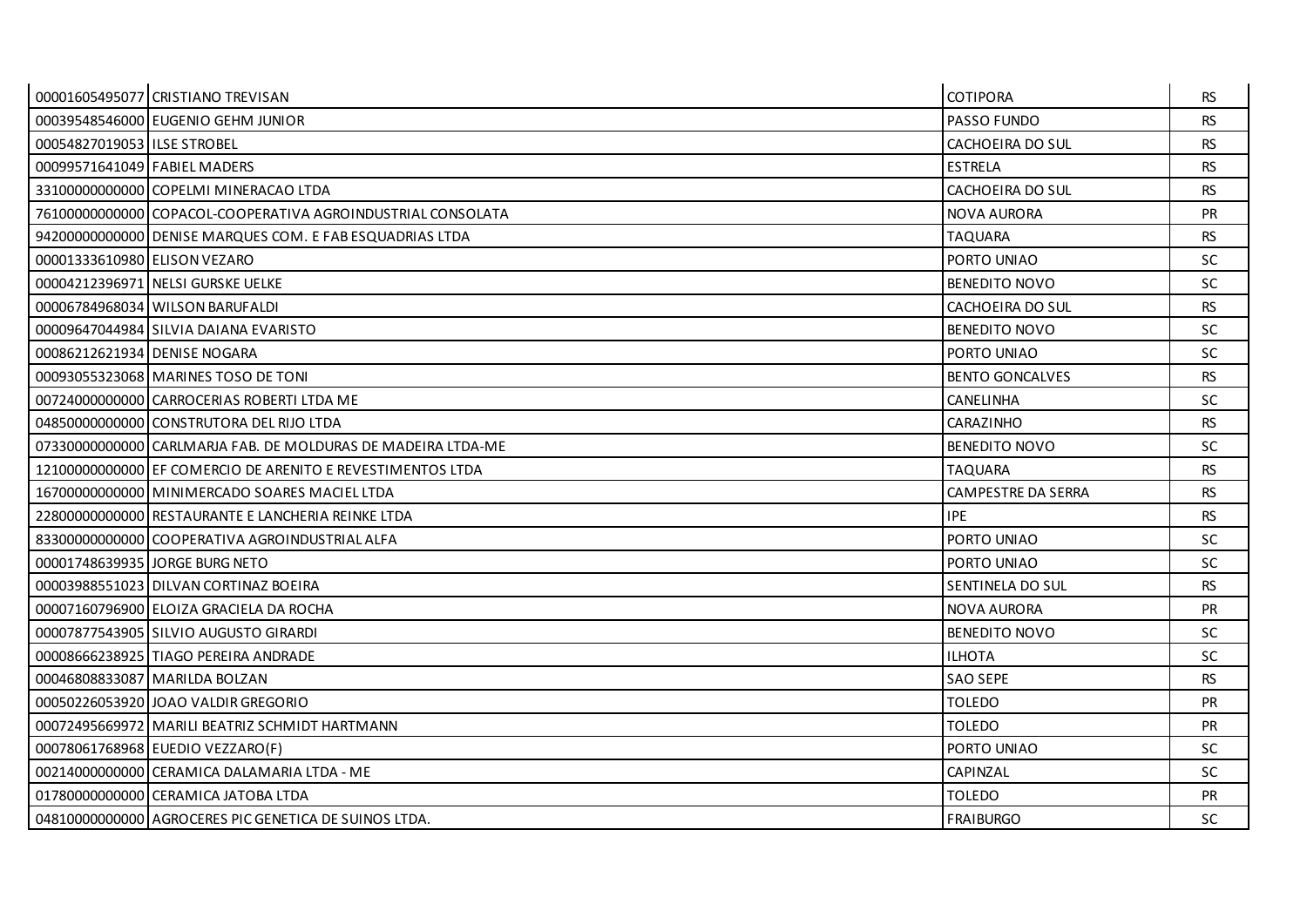|                              | 07530000000000 M. S. SILVANO & CIA LTDA - ME                           | PARANAVAI              | <b>PR</b> |
|------------------------------|------------------------------------------------------------------------|------------------------|-----------|
|                              | 07530000000000 S.N.N VIANA & CIA LTDA::                                | PARANAVAI              | <b>PR</b> |
|                              | 10300000000000 KOREZA EMPREENDIMENTOS E PARTICIPACOES LTDA.            | <b>ILHOTA</b>          | SC.       |
|                              | 11600000000000 DOMINGOS GIACOMINI 60373857934                          | <b>TOLEDO</b>          | <b>PR</b> |
|                              | 12500000000000 METALURGICA VILA NOVA LTDA                              | <b>TOLEDO</b>          | <b>PR</b> |
|                              | 146000000000000 UNST RELIGIOSO BARBARA MAX                             | SAO JOAO DO POLESINE   | <b>RS</b> |
|                              | 15800000000000 METALURGICA E PRE-MOLDADOS AGUIA LTDA                   | <b>TOLEDO</b>          | <b>PR</b> |
|                              | 23200000000000 KAIO CEZAR CABRAL 05754532903                           | PORTO UNIAO            | SC        |
|                              | 24500000000000 APOEMA DERIVADOS DE MANDIOCA LTDA - ME                  | PARANAVAI              | <b>PR</b> |
|                              | 619000000000000 INDEMIL INDUSTRIA E COMERCIO S A                       | PARANAVAI              | <b>PR</b> |
|                              | 93600000000000 AGROPARR ALIMENTOS LTDA                                 | SENTINELA DO SUL       | <b>RS</b> |
|                              | 15000000000000 VITORIA MULLER                                          | VALE DO SOL            | <b>RS</b> |
|                              | 00064706494915 AMILTON ALBIERO                                         | <b>IRANI</b>           | <b>SC</b> |
|                              | 05630000000000 ANA M. NESQUE - ME                                      | CAICARA                | <b>RS</b> |
|                              | 10400000000000 AGROPECUARIA RIO TOLDO LTDA - ME                        | <b>GETULIO VARGAS</b>  | <b>RS</b> |
|                              | 00022789251053 CARLOS VALTER GABRIEL                                   | <b>PASSO FUNDO</b>     | <b>RS</b> |
|                              | 83700000000000 CARBONIFERA PALERMO LIMITADA - EPP                      | CACHOEIRA DO SUL       | <b>RS</b> |
| 00041121961053 ROQUE LINK    |                                                                        | SAO JOSE DO INHACORA   | <b>RS</b> |
|                              | 04590000000000 FOZ DO CHAPECO ENERGIA S.A.                             | AGUAS DE CHAPECO       | SC.       |
| 93000000000000 P C VIGO      |                                                                        | <b>BENTO GONCALVES</b> | <b>RS</b> |
|                              | 00004744252907 LILIAN WERNER PHILIPPI DA SILVA                         | SAO JOAO DO POLESINE   | <b>RS</b> |
| 00070395330068 JUSTINA FERON |                                                                        | SANANDUVA              | <b>RS</b> |
|                              | 00094698279968 AGENOR EVARISTO                                         | <b>BENEDITO NOVO</b>   | SC        |
|                              | 01350000000000 CLEUNICE CLARICI PAZUCH - ME                            | PORTO UNIAO            | SC        |
| 01840000000000 BRF S.A.      |                                                                        | CAPINZAL               | <b>SC</b> |
|                              | 03750000000000 SERRARIA RODRIGUES                                      | <b>TAQUARA</b>         | <b>RS</b> |
|                              | 05810000000000 COMERCIO DE ALIMENTOS PIQUIRI LTDA - EPP                | CACHOEIRA DO SUL       | <b>RS</b> |
|                              | 06370000000000 DANIELI KRUG - ME                                       | PORTO UNIAO            | <b>SC</b> |
|                              | 07320000000000 BSBIOS INDUSTRIA E COMERCIO DE BIODIESEL SUL BRASIL S/A | SANANDUVA              | <b>RS</b> |
|                              | 07550000000000 ZENAIDE DE FATIMA PORTO TRINDADE - ME                   | CACHOEIRA DO SUL       | <b>RS</b> |
|                              | 07970000000000 MMC COMPANY IND DE MADEIRAS LTDA                        | <b>BENEDITO NOVO</b>   | SC.       |
|                              | 08050000000000 MARCELO LARA MATTE                                      | SAO JOSE DOS CAMPOS    | <b>SP</b> |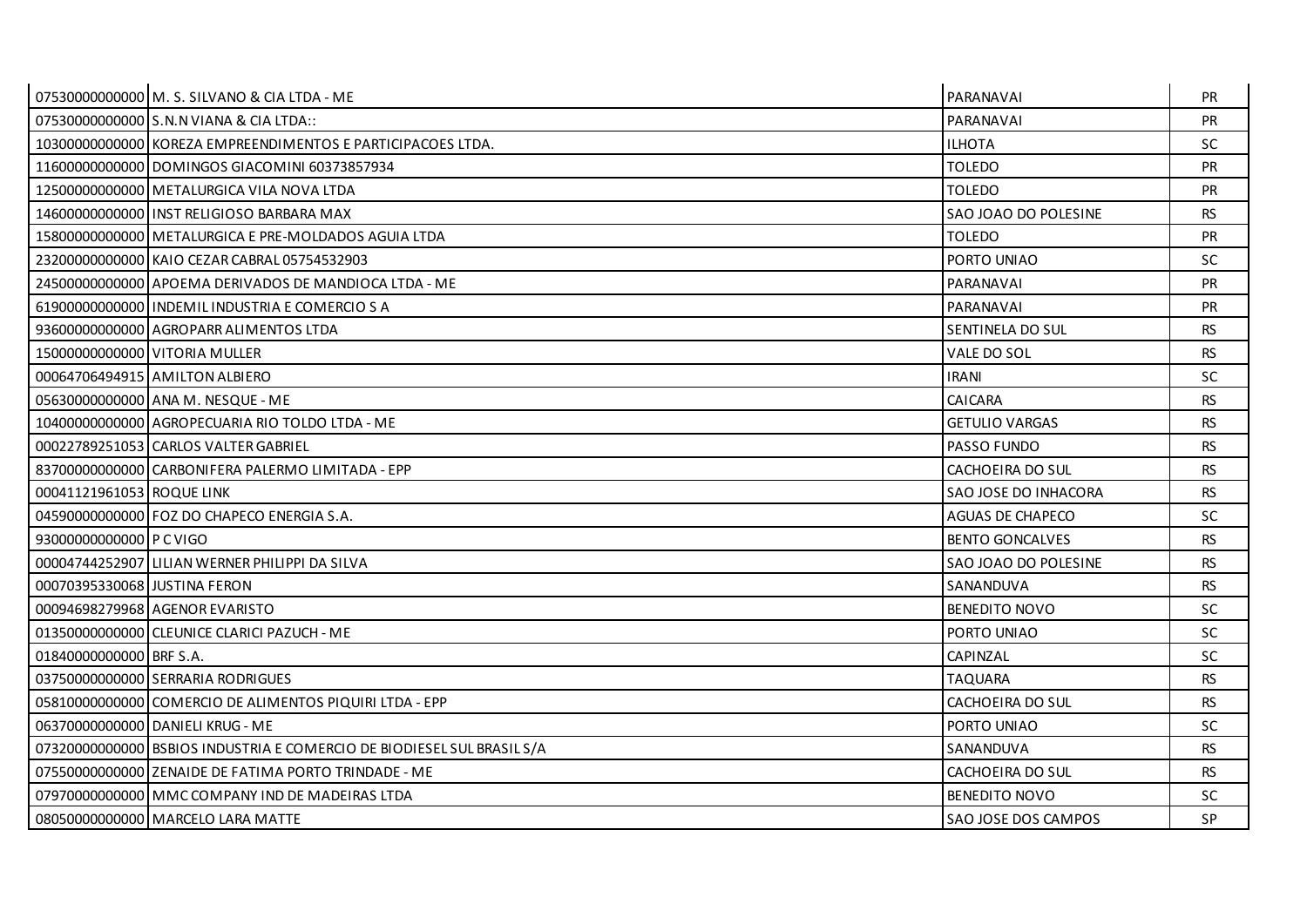|                               | 13400000000000 FKR FABRICACAO DE ESQUADRIAS LTDA - 12003                    | <b>SAO SEPE</b>         | <b>RS</b> |
|-------------------------------|-----------------------------------------------------------------------------|-------------------------|-----------|
|                               | 15700000000000 MARIA DO CARMO STIEGLER 92569447900                          | PORTO UNIAO             | <b>SC</b> |
| 42200000000000 BRASKEM S/A    |                                                                             | <b>TRIUNFO</b>          | <b>RS</b> |
|                               | 50300000000000 GRANOL IND COM E EXP S/A                                     | CACHOEIRA DO SUL        | <b>RS</b> |
|                               | 74700000000000 LAERCIO LUIS MULLER                                          | <b>TAQUARA</b>          | <b>RS</b> |
|                               | 95800000000000 SANDER & CIA LTDA - ME                                       | PORTO UNIAO             | <b>SC</b> |
|                               | 00002316693997 WILSON CORREA DE LIMA                                        | PORTO UNIAO             | <b>SC</b> |
| 00004994737959 MARCIO BICKEL  |                                                                             | <b>TOLEDO</b>           | PR        |
|                               | 00005073591941 CARLOS VALDINEI STEIN (STEINCARLOSVALDINEI)                  | PORTO UNIAO             | SC.       |
|                               | 00013524798004 FERNANDO CRAPEZ OSORIO                                       | <b>SAO SEPE</b>         | <b>RS</b> |
|                               | 00014641836949 ANILDO CANICIO FINKLER                                       | <b>TOLEDO</b>           | PR        |
| 00019261357091 OLAVO NIETIEDT |                                                                             | <b>CACHOEIRA DO SUL</b> | <b>RS</b> |
|                               | 00022147284068 EDISON PIRES SANTOS                                          | <b>SAO SEPE</b>         | <b>RS</b> |
|                               | 00057976201972 OSVALDO NEOTTI                                               | <b>SAO SEPE</b>         | <b>RS</b> |
|                               | 00058620818015 ALTANIR VEBER AIRES                                          | <b>SAO SEPE</b>         | <b>RS</b> |
|                               | 00091990750087 GREICE DE AVILA REETZ                                        | <b>SAO SEPE</b>         | <b>RS</b> |
|                               | 06050000000000 AMIDOS BANKHARDT LTDA                                        | PARANAVAI               | PR        |
|                               | 07530000000000 A.F. VIANA & CIA LTDA::                                      | PARANAVAI               | <b>PR</b> |
|                               | 07930000000000 COOVICAPAR COOPERATIVA DE OVINOS E CAPRINOS O OESTE DO PARAN | <b>TOLEDO</b>           | <b>PR</b> |
|                               | 08960000000000 THERMAS ITACORA RESORT LTDA                                  | <b>ITAIPULANDIA</b>     | PR        |
|                               | 09140000000000 OLIVEIRA COMERCIO DE PEIXES LTDA                             | <b>TOLEDO</b>           | <b>PR</b> |
|                               | 17500000000000 MARIA REGINA ARANTES (160)                                   | <b>TOLEDO</b>           | <b>PR</b> |
|                               | 20400000000000 MARCIA MARIA DOS SANTOS SARTORI 94976724034                  | CAICARA                 | <b>RS</b> |
|                               | 210000000000000 LUCILEI ROSSA VALENTE ME                                    | <b>CAMPO LARGO</b>      | <b>PR</b> |
|                               | 23600000000000 VILMO MARINI & CIA LTDA                                      | MATELANDIA              | <b>PR</b> |
|                               | 26800000000000 CRISTIANE ARRABAR 03627495900                                | PORTO UNIAO             | <b>SC</b> |
|                               | 30400000000000 LUCIANE ELY 02358431990                                      | <b>TOLEDO</b>           | <b>PR</b> |
|                               | 61600000000000 GENERAL MILLS BRASIL ALIMENTOS LTDA.                         | PARANAVAI               | <b>PR</b> |
|                               | 76100000000000 CASTROLANDA - COOPERATIVA AGROINDUSTRIAL LTDA                | PIRAI DO SUL            | PR        |
|                               | 80100000000000 POSTO E TRANSPORTES SANTA MARIA LTDA                         | <b>BENEDITO NOVO</b>    | <b>SC</b> |
|                               | 82300000000000 AGROPRATINHA S/A                                             | PARANAVAI               | <b>PR</b> |
|                               | 02240000000000 TARCISIO ANDRE DA SILVA VIEIRA                               | <b>SAO SEPE</b>         | <b>RS</b> |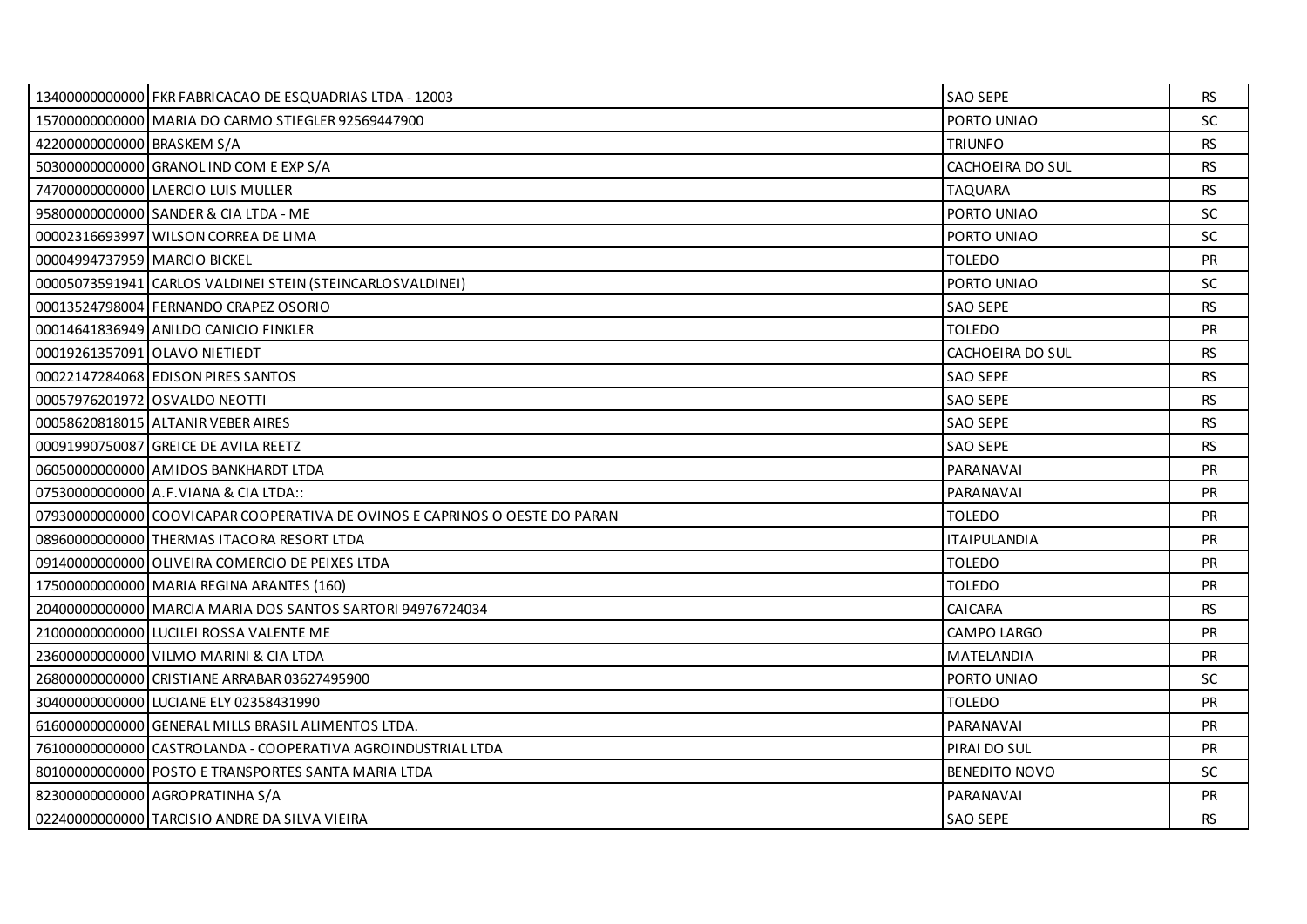|                                 | 03570000000000 A J S TUR TURISMO LTDA                                | AGUAS DE CHAPECO        | SC.       |
|---------------------------------|----------------------------------------------------------------------|-------------------------|-----------|
|                                 | 00089804945991 ANTONIO MARCIO TREVISAN                               | <b>XAVANTINA</b>        | <b>SC</b> |
| 00027084566015 NELSON LOCH      |                                                                      | PASSA SETE              | <b>RS</b> |
|                                 | 076600000000000 NEUSA GLACI MERTZ - ME                               | CACHOEIRA DO SUL        | RS.       |
|                                 | 00068525842087 ROSEMERI MACHADO SILVA                                | CACHOEIRA DO SUL        | <b>RS</b> |
|                                 | 04090000000000 CASA BUCCO LTDA - EPP                                 | <b>BENTO GONCALVES</b>  | <b>RS</b> |
|                                 | 779000000000000 C. VALE - COOPERATIVA AGROINDUSTRIAL                 | <b>PALOTINA</b>         | <b>PR</b> |
|                                 | 00000060837063   LAERCIO EDER KATZER                                 | SAO PEDRO DO SUL        | <b>RS</b> |
|                                 | 00030999570030 MARIA POLTRONIERI                                     | PASSO FUNDO             | <b>RS</b> |
|                                 | 000328642560531MARLENE CHESINI CASELANI                              | <b>BENTO GONCALVES</b>  | RS.       |
| 00043562035004   IDALIR PERUZZO |                                                                      | SANANDUVA               | <b>RS</b> |
|                                 | 00091737575000 JARBAS DE ALMEIDA                                     | CACHOEIRA DO SUL        | <b>RS</b> |
|                                 | 00656000000000 BRIXNER INDUSTRIA E COMERCIO DE ESQUADRIAS LTDA ME    | PORTO UNIAO             | SC.       |
|                                 | 00862000000000 COOPERATIVA DE PROD AGROPECUARIA NOVA SANTA RITA LTDA | NOVA SANTA RITA         | <b>RS</b> |
|                                 | 06060000000000011OLANDA MADALENA S BARBOSA ME                        | SENTINELA DO SUL        | <b>RS</b> |
|                                 | 07160000000000 GILBERTO DA SILVA MINIMERCADO - ME                    | PALMITINHO              | RS.       |
|                                 | 079700000000000 M. FICHBORN E CIA LTDA                               | <b>TAQUARA</b>          | <b>RS</b> |
|                                 | 08390000000000 COMERCIAL DE COMBUSTIVEIS SANTO EXPEDITO LTDA - ME    | SAO SEPE                | <b>RS</b> |
|                                 | 10900000000000 PEDREIRA R.A. LTDA - ME                               | <b>ITAIPULANDIA</b>     | <b>PR</b> |
|                                 | 13700000000000 SILVA & BONAFE LTDA - ME                              | PALMITINHO              | <b>RS</b> |
|                                 | 15500000000000 SIDNEI MOTA DE SOUZA METALURGICA - ME                 | <b>ITAIPULANDIA</b>     | <b>PR</b> |
|                                 | 765000000000000 BUZZI TECIDOS CONF COM LTDA ME                       | <b>BENEDITO NOVO</b>    | SC.       |
|                                 | 870000000000000 JJOSE MARIO GRAZZIOTIN - ME                          | <b>IPE</b>              | <b>RS</b> |
|                                 | 91100000000000 CPM ESCOLA ESTADUAL DE 1 GRAU SILVANO LUIZ DA SILVA   | <b>PASSA SETE</b>       | <b>RS</b> |
|                                 | 00001152303007 GRAZIELE LUMERTZ WEBBER                               | CACHOEIRA DO SUL        | RS.       |
|                                 | 00006741161945   MARCELO FLAVIANO ANGUES                             | <b>TOLEDO</b>           | <b>PR</b> |
|                                 | 00010953588807 JJOSE GILBERTO PRATINHA                               | PARANAVAI               | <b>PR</b> |
|                                 | 00019314671020 ALCIONE MARCHEZAN                                     | <b>SAO SEPE</b>         | RS.       |
|                                 | 00039419568920 DEOCLECIO SCHERER                                     | <b>TOLEDO</b>           | <b>PR</b> |
|                                 | 00048009121991 ANA CATIA BELOTTO                                     | CAPINZAL                | SC.       |
|                                 | 00048654400030 AVALON COELHO VICENTE                                 | SENTINELA DO SUL        | RS.       |
|                                 | 00075304805968 ROQUE VANDERLEI SEIDEL                                | <b>AGUAS DE CHAPECO</b> | SC        |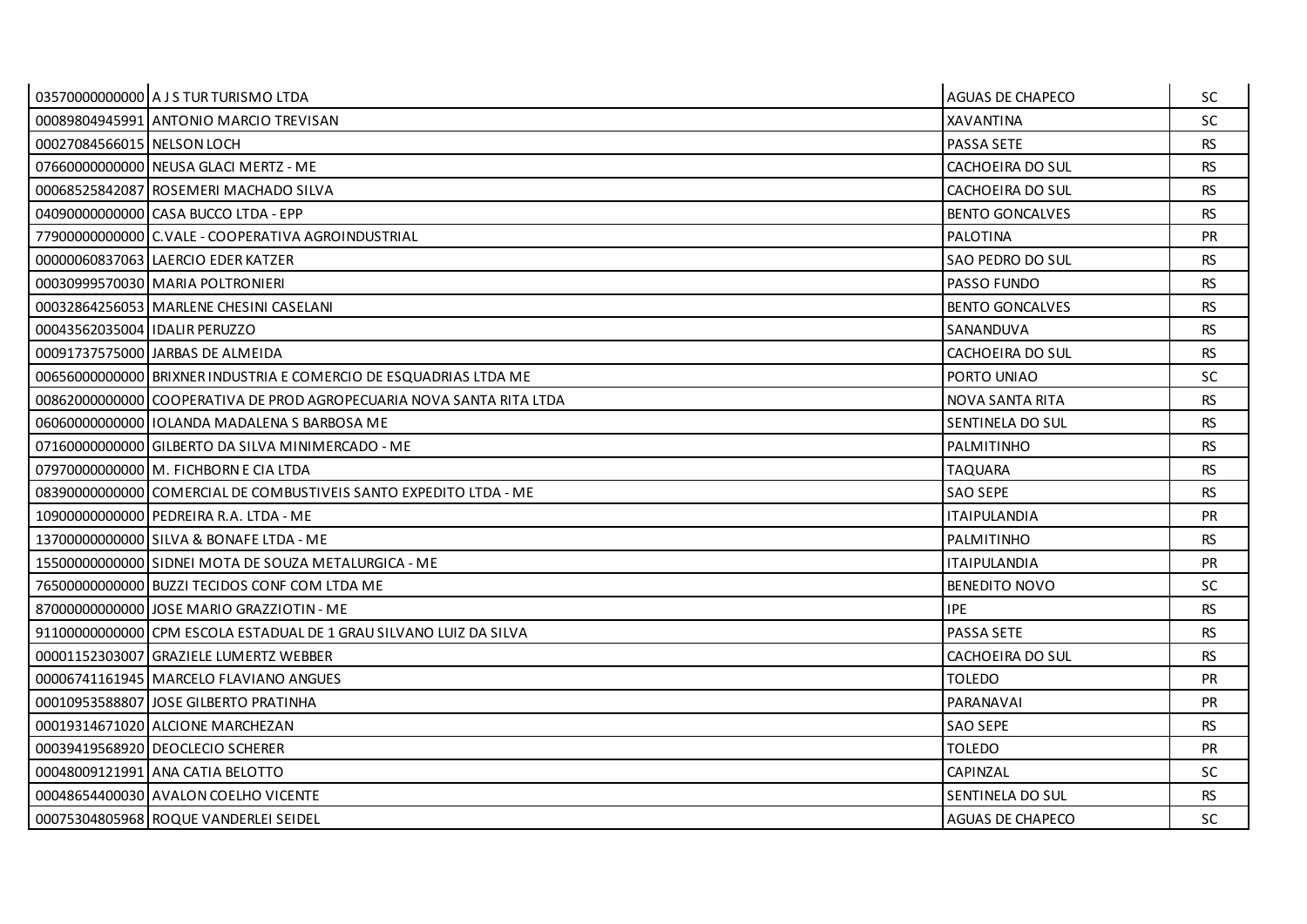| 00076328538987 SIRLEI WERLE  |                                                                                                      | PORTO UNIAO                | SC.       |
|------------------------------|------------------------------------------------------------------------------------------------------|----------------------------|-----------|
| 00077279263020 MAURI ZDANSKI |                                                                                                      | <b>TENENTE PORTELA</b>     | <b>RS</b> |
|                              | 02740000000000 COODETEC - DESENVOLVIMENTO PROD E COMERCIALIZACAO AGRICOLA                            | PALOTINA                   | PR        |
|                              | 069900000000000 CEESAM GERADORA S A                                                                  | <b>BENEDITO NOVO</b>       | <b>SC</b> |
|                              | 07440000000000 TEREZINHA VOGEL & CIA LTDA - ME                                                       | PORTO UNIAO                | <b>SC</b> |
|                              | 17600000000000 TANIA SUELI FERRARI SCHULZ ME                                                         | <b>BENEDITO NOVO</b>       | <b>SC</b> |
|                              | 20900000000000 ELOI EZEQUIEL JABLONSKI                                                               | PORTO UNIAO                | <b>SC</b> |
|                              | 21500000000000 METALURGICA ZIMMERMANN LTDA                                                           | <b>TOLEDO</b>              | <b>PR</b> |
|                              | 23600000000000 BORTOLUZZI & CIA LTDA                                                                 | SAO JOAO DO POLESINE       | <b>RS</b> |
|                              | 26800000000000 PEDRO PAULO VOGEL 08363914894                                                         | PORTO UNIAO                | <b>SC</b> |
|                              | 76600000000000 CIA DE CIMENTO ITAMBE                                                                 | CAMPO LARGO                | <b>PR</b> |
|                              | 76700000000000 AUTO POSTO RIO PARDO LTDA                                                             | <b>TOLEDO</b>              | PR        |
|                              | 77900000000000 C.VALE - COOPERATIVA AGROINDUSTRIAL                                                   | <b>ASSIS CHATEAUBRIAND</b> | <b>PR</b> |
|                              | 80900000000000 APMF-ASSOCIACAO DE PAIS, MESTRES E FUNCIONARIOS DO COLEGIO ESTADUAL JOAO ARNALDO RITT | <b>TOLEDO</b>              | PR        |
|                              | 85000000000000 N A COMERCIO DE CONFECCOES LTDA                                                       | <b>TOLEDO</b>              | PR        |
|                              | 93500000000000 TODESFLOR AGRO FLORESTAL E PECUARIA LTDA                                              | <b>BENTO GONCALVES</b>     | <b>RS</b> |
|                              | 90200000000000 ASSOCIACAO BRASILEIRA DE ONTOPSICOLOGIA                                               | SAO JOAO DO POLESINE       | <b>RS</b> |
|                              | 00000492306036 MARCIO DEMETRIO PEREIRA DIAS                                                          | <b>TAQUARA</b>             | <b>RS</b> |
|                              | 81300000000000 MADEIREIRA IRMAOS UBER LTDA - ME                                                      | BENEDITO NOVO              | <b>SC</b> |
|                              | 00051922576034 ALSERIO DEZENGRINI                                                                    | <b>TRES PALMEIRAS</b>      | <b>RS</b> |
|                              | 77800000000000 COOPERATIVA AGROINDUSTRIAL LAR                                                        | <b>ITAIPULANDIA</b>        | <b>PR</b> |
|                              | 94500000000000 CONSTRUTORA ENGEMOLD - ESTRUTURAS PRE                                                 | <b>GLORINHA</b>            | <b>RS</b> |
|                              | 00002595082094 DEISE DE QUADROS                                                                      | SANANDUVA                  | <b>RS</b> |
|                              | 00041824318049 FRANCISCO BANDEIRA                                                                    | <b>AJURICABA</b>           | <b>RS</b> |
|                              | 00035600136072 LINO CARLOS BRETENBACH                                                                | <b>AJURICABA</b>           | <b>RS</b> |
|                              | 00048628700900 VILMAR LUIZ BASSEGGIO                                                                 | <b>XAVANTINA</b>           | SC.       |
|                              | 00050108107949 ANTONIO JAIR JURASZEK                                                                 | PORTO UNIAO                | SC.       |
|                              | 00065989660006   MARIA ALICE CASTILHO SCHUCH                                                         | SAO JOAO DO POLESINE       | <b>RS</b> |
|                              | 00068785984000 FRANCISCO EDUARDO PEREIRA DIAS                                                        | <b>TAQUARA</b>             | <b>RS</b> |
|                              | 00075356031904 MARCOS ANTONIO PERAZZOLI                                                              | <b>FRAIBURGO</b>           | <b>SC</b> |
|                              | 00089495993920 OSVANIR NESPOLI                                                                       | ASSIS CHATEAUBRIAND        | <b>PR</b> |
|                              | 01950000000000 MINERACAO SERRA GERAL LTDA - EPP                                                      | CACHOEIRA DO SUL           | <b>RS</b> |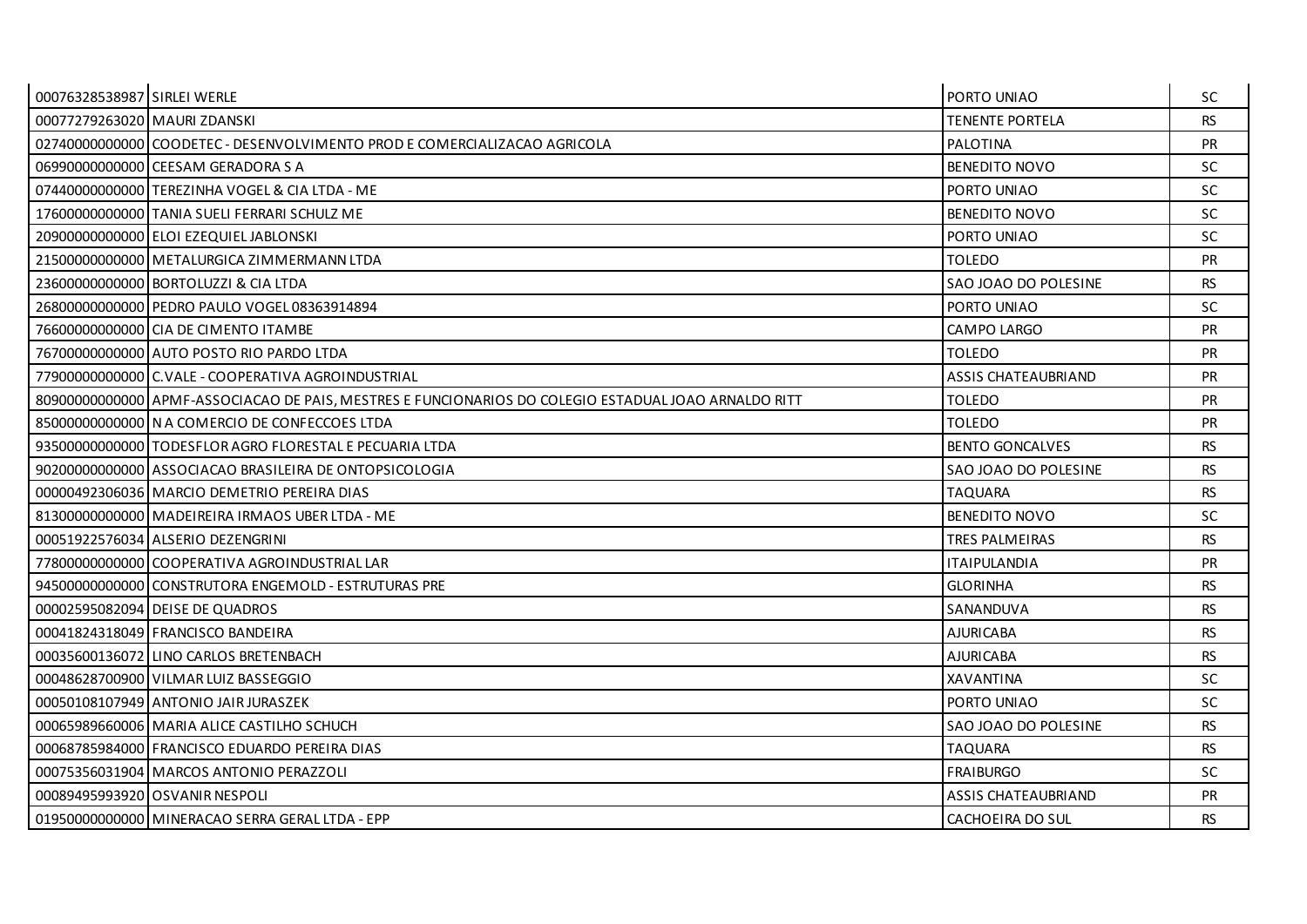|                               | 03790000000000 RESTAURANTE GIRASSOL LTDA                             | <b>IPE</b>             | RS.       |
|-------------------------------|----------------------------------------------------------------------|------------------------|-----------|
|                               | 03830000000000 TITTAN SCREE-IND COM MAQS E ACES P/SERIGRAFIA LTDA-ME | <b>ARAQUARI</b>        | <b>SC</b> |
|                               | 04750000000000 MFB MARFRIG FRIGORIFICOS BRASILS.A                    | <b>ALEGRETE</b>        | <b>RS</b> |
|                               | 04830000000000 MONEL MONJOLINHO ENERGETICA S/A                       | <b>NONOAI</b>          | RS.       |
|                               | 05120000000000 MATERIAIS DE CONST ART CIM LTDA                       | <b>TAQUARA</b>         | <b>RS</b> |
|                               | 05730000000000 AGROCAMPO MMKS LTDA                                   | TOLEDO                 | <b>PR</b> |
|                               | 084000000000000 VALDECI BERGAMO - ME                                 | CAPINZAL               | <b>SC</b> |
|                               | 13100000000000 CENTRO AUTOMOTIVO DELTA LTDA                          | PORTO UNIAO            | <b>SC</b> |
|                               | 13100000000000 CLEONICE BRUCH FUCK - ME                              | PORTO UNIAO            | SC        |
|                               | 16900000000000 ROZIELE SCHALEMBERG - ME - ME                         | SAO PEDRO DO SUL       | <b>RS</b> |
|                               | 73300000000000 MANDIONORTE INDUSTRIA E COMERCIO DE FARI              | <b>ARARUNA</b>         | <b>PR</b> |
|                               | 76500000000000 EMPRESA DE AGUAS OURO FINO LTDA                       | CAMPO LARGO            | <b>PR</b> |
|                               | 77900000000000 C.VALE - COOPERATIVA AGROINDUSTRIAL                   | PALOTINA               | <b>PR</b> |
|                               | 89900000000000 V. MARCHETTO E CIA LTDA                               | <b>BENTO GONCALVES</b> | <b>RS</b> |
|                               | 00002865151999 LUIZ CARLOS FIGURA - 899907                           | CONTENDA               | <b>PR</b> |
|                               | 00003494521999 CRISTHIANY GIACOMINI SCHMIDT                          | <b>TOLEDO</b>          | <b>PR</b> |
|                               | 00003849304922 CLAIR SCHNEIDER                                       | <b>TOLEDO</b>          | <b>PR</b> |
|                               | 00032803800063 LEOMAR SERAFINI                                       | CACHOEIRA DO SUL       | <b>RS</b> |
|                               | 00058033823020   WESLEY LACERDA E SILVA                              | SAO JOAO DO POLESINE   | <b>RS</b> |
| 00060175656991 JORGE CZEZESKI |                                                                      | PORTO UNIAO            | <b>SC</b> |
|                               | 00066215315915 CARLOS LUIZ GREGORY                                   | <b>TOLEDO</b>          | <b>PR</b> |
|                               | 00093293054900 JOAO FRANCISCO MARTINS                                | SAO JOAO BATISTA       | SC        |
|                               | 01060000000000 FRIGO MUG AGROINDUSTRIAL LTDA                         | CAMPO LARGO            | <b>PR</b> |
|                               | 025900000000000 BRUCH & PARCKERT LTDA                                | <b>TOLEDO</b>          | <b>PR</b> |
|                               | 03190000000000 LUIZ CARLOS BESSLER - ME                              | SAO JOAO DO POLESINE   | RS.       |
|                               | 03680000000000 WIEDEMANN & LERMEN LTDA                               | <b>TOLEDO</b>          | <b>PR</b> |
|                               | 042200000000000 LORENZONI & SCHWENGBER LTDA                          | TOLEDO                 | <b>PR</b> |
|                               | 09420000000000 AGROPECUARIA BENETTI LTDA                             | <b>IPE</b>             | RS.       |
|                               | 23100000000000   MADEIREIRA DO WALLE EIRELI                          | PORTO UNIAO            | SC        |
|                               | 303000000000000 ELIZANDRA BARRETO PAGLIARIN                          | <b>SAO SEPE</b>        | <b>RS</b> |
|                               | 61900000000000 AVIAGEN AMERICA LATINA LTDA                           | CAPINZAL               | <b>SC</b> |
|                               | 73400000000000 COMERCIAL DISA DE GENEROS ALIMENTICIOS LTDA           | <b>TOLEDO</b>          | <b>PR</b> |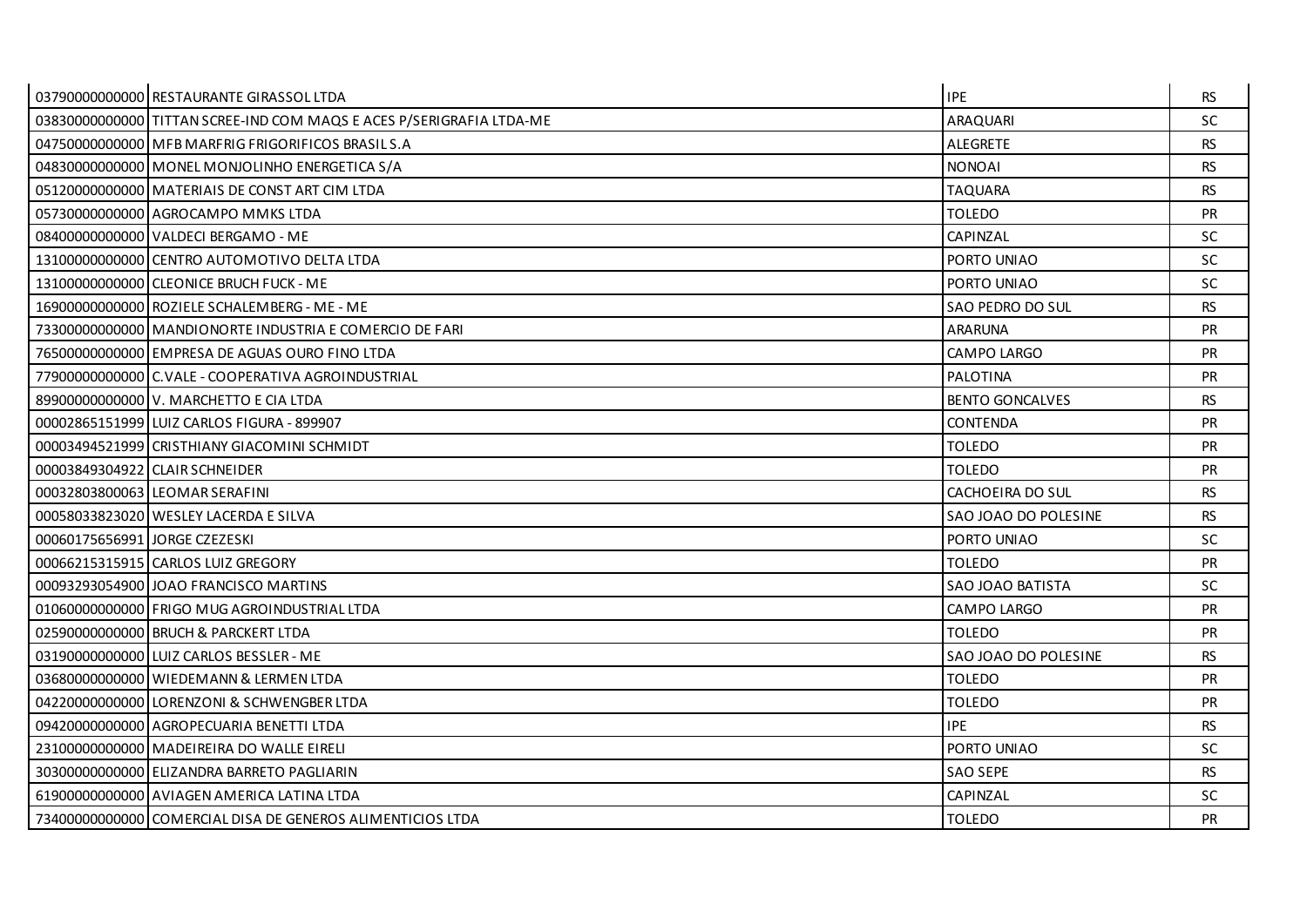|                              | 83400000000000 COMERCIO DE DERIVADOS PETROLEO TIMBO LTDA     | PORTO UNIAO             | <b>SC</b> |
|------------------------------|--------------------------------------------------------------|-------------------------|-----------|
|                              | 88700000000000 OLEOPLAN S.A. OLEOS VEGETAIS PLANALTO         | <b>IPE</b>              | <b>RS</b> |
|                              | 93700000000000 META SERVICOS EM INFORMATICA S/A              | SAO JOAO DO POLESINE    | <b>RS</b> |
|                              | 94500000000000 VALERI BIZOTTO ME                             | <b>IPE</b>              | <b>RS</b> |
|                              | 03360000000000 HENRIQUE DELAR LAUCK                          | <b>TAQUARA</b>          | <b>RS</b> |
|                              | 10500000000000 RODRIGO DORIGON ROSSETO - ME                  | <b>BENEDITO NOVO</b>    | <b>SC</b> |
|                              | 00056406215087 AGPAR PIACENTINI                              | <b>TAQUARA</b>          | <b>RS</b> |
|                              | 00000718280016 ANDERSON RAFAEL KAPPEL                        | <b>TAQUARA</b>          | <b>RS</b> |
|                              | 01790000000000 ARMANDO FELIX DE MELLO BISNETO - ME           | SAO PEDRO DO SUL        | <b>RS</b> |
|                              | 15300000000000 AGROPECUARIA VIVENDA DO CRIADOR LTDA - ME     | <b>TAQUARA</b>          | <b>RS</b> |
|                              | 00021744661049 PEDRO RENATO SCHLINDWEIN                      | <b>TAQUARA</b>          | <b>RS</b> |
|                              | 87500000000000 BIANCHINI SA INDUSTRIA COMERCIO E AGRICULTURA | <b>CACHOEIRA DO SUL</b> | <b>RS</b> |
|                              | 00001525600095 ROBERTO SILVA DE SOUZA -8736                  | SENTINELA DO SUL        | <b>RS</b> |
|                              | 00019479425068 JOAO BATISTA POLLI E CLAUDENIR POLLI          | SANANDUVA               | <b>RS</b> |
|                              | 00099430185004 GRAZIELA PEREIRA DA SILVA                     | <b>VISTA ALEGRE</b>     | <b>RS</b> |
|                              | 08770000000000 FORNOS SCHOFFEN LTDA. - ME                    | <b>TUPANDI</b>          | <b>RS</b> |
|                              | 11000000000000 SERRARIA IRMAOS KREMER LTDA - ME              | <b>ILHOTA</b>           | <b>SC</b> |
|                              | 122000000000000 ELIZEU MANTEI DE OLIVEIRA                    | <b>TAQUARA</b>          | <b>RS</b> |
|                              | 14900000000000 SANDRO CASTAMAN BRUNORO                       | VARGEAO                 | SC.       |
|                              | 81800000000000 SERRARIA LOHMANN LTDA                         | <b>IRANI</b>            | <b>SC</b> |
|                              | 00000442430060 ANA PAULA MALLMANN                            | <b>ESTRELA</b>          | <b>RS</b> |
|                              | 00001473414008 JOSE PEDRO SCHOFFEN                           | <b>TUPANDI</b>          | <b>RS</b> |
|                              | 00005542975909 LEOMAR JOAO ORTH                              | PORTO UNIAO             | <b>SC</b> |
|                              | 00046590137072 ELCI ESTACIO DA SILVEIRA                      | CACHOEIRA DO SUL        | <b>RS</b> |
|                              | 00050698737920 VALMOR FISCHER                                | <b>ILHOTA</b>           | <b>SC</b> |
| 00063622386991 WILSON FROZZA |                                                              | VARGEAO                 | <b>SC</b> |
| 00065249410987 ALCEU DAMAN   |                                                              | PORTO UNIAO             | <b>SC</b> |
|                              | 00088458890097 WILSON ALEXANDRE BARUFALDI                    | CACHOEIRA DO SUL        | <b>RS</b> |
|                              | 02420000000000 MASSELAI E VOGEL LTDA - ME                    | PORTO UNIAO             | <b>SC</b> |
|                              | 03110000000000 SCHMIDT E CIA LTDA ME                         | PORTO UNIAO             | <b>SC</b> |
|                              | 03800000000000 ROSSA IND E COM DE CARNES LTDA ME             | PORTO UNIAO             | SC.       |
|                              | 06350000000000 TRIPAR COM. IMP.EXP. PRODUTOS                 | <b>ITAIPULANDIA</b>     | PR        |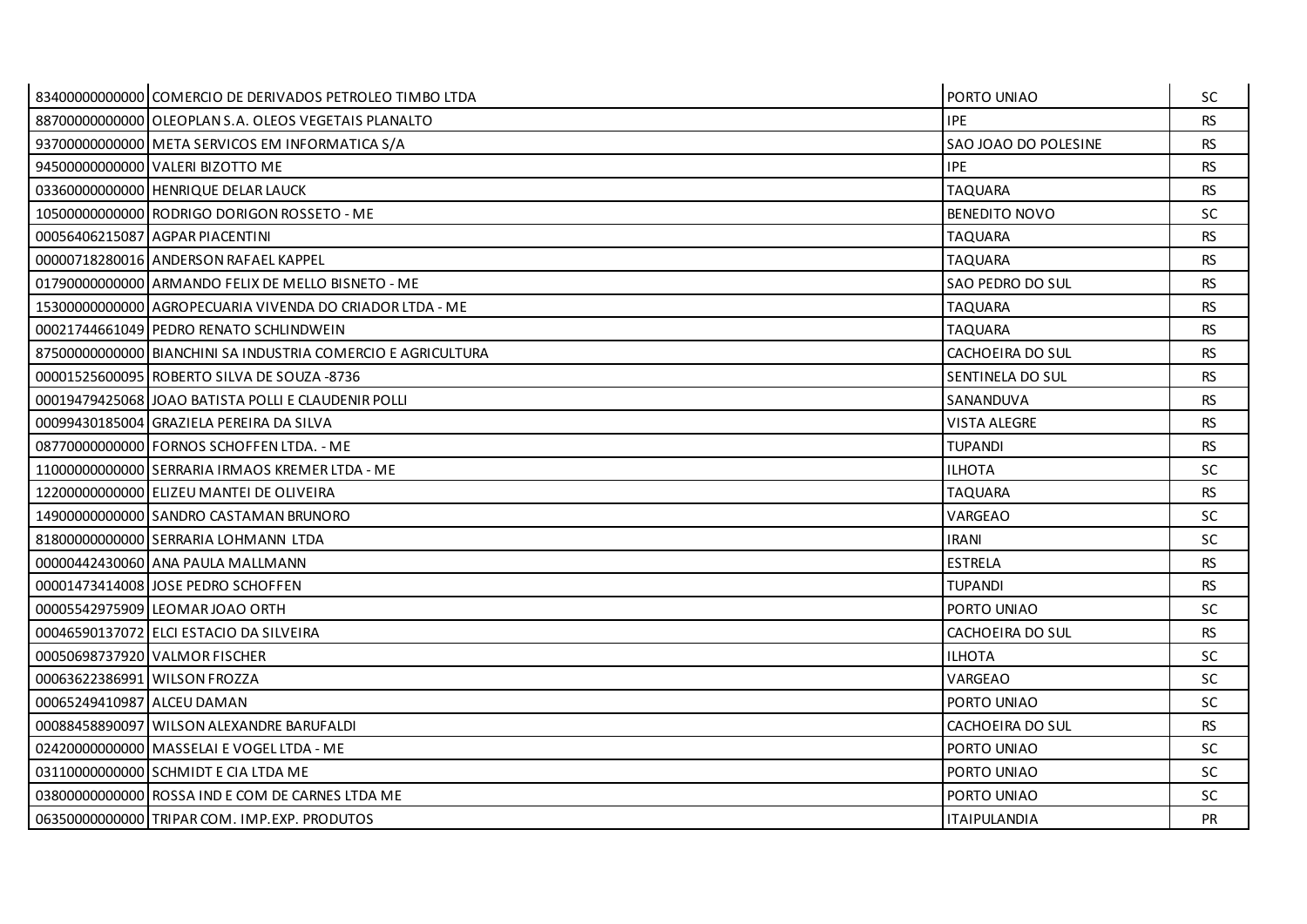|                             | 07740000000000 LIA CRISTINA BULEGON GARLET - ME                           | CACHOEIRA DO SUL           | <b>RS</b> |
|-----------------------------|---------------------------------------------------------------------------|----------------------------|-----------|
|                             | 08260000000000 BAZZO IND. DE PROD. ALIMENTICIOS LTDA                      | <b>ARARUNA</b>             | PR        |
|                             | 10700000000000 GRUNDMANN ARTEFATOS DE MADEIRA LTDA - ME                   | <b>BENEDITO NOVO</b>       | SC.       |
|                             | 11400000000000 MARLENE PETRY ZABEL                                        | <b>ILHOTA</b>              | SC.       |
|                             | 1180000000000 COOPERATIVA DE DISTRIBUICAO DE ENERGIA ELETRICA SANTA MARIA | <b>BENEDITO NOVO</b>       | <b>SC</b> |
|                             | 19800000000000 G. C. SERAFINI WIETZKE - ME                                | PORTO UNIAO                | <b>SC</b> |
|                             | 20200000000000 SENFF SOLUTIONS LTDA - ME                                  | PORTO UNIAO                | SC.       |
|                             | 21600000000000 MADEIREIRA TOLDINHO LTDA ME                                | <b>IRANI</b>               | <b>SC</b> |
|                             | 723000000000000 EXTRACAO DE MADEIRAS ALIANCA                              | <b>ASSIS CHATEAUBRIAND</b> | <b>PR</b> |
|                             | 76800000000000 NEUSA APARECIDA HARTMANN                                   | <b>BENEDITO NOVO</b>       | SC.       |
|                             | 90800000000000 SEMENTES E CABANHA BUTIA LTDA - EPP                        | PASSO FUNDO                | <b>RS</b> |
| 00002188756061 MACIEL BLUME |                                                                           | SAPIRANGA                  | <b>RS</b> |
|                             | 00002325650901 GENILSON VALERIO RUBIK                                     | <b>NOVA AURORA</b>         | <b>PR</b> |
|                             | 00002363794966   IVANILDA GONSALVES DE LIMA VOGEL                         | PORTO UNIAO                | SC.       |
|                             | 00002442865904 VICTOR LUIZ SCHMIDT                                        | <b>TOLEDO</b>              | <b>PR</b> |
|                             | 00029747228068 112074-ADAIR VILMAR BECKER                                 | TAQUARA                    | <b>RS</b> |
|                             | 00038125188053 ELOI JOSE WERMANN                                          | <b>ESTRELA</b>             | <b>RS</b> |
|                             | 00042695015020 EVANDRO N. RAMOS MARTINS                                   | PASSO FUNDO                | <b>RS</b> |
|                             | 00060559047053 CLAUDIO CORREIA CARRARA                                    | SAO JOAO DO POLESINE       | <b>RS</b> |
|                             | 00070806977949 ROSANGELA V ROSSETE SCHEUERMAN                             | CAPINZAL                   | SC.       |
|                             | 00082609446004 ISABEL CRISTINA DOS REIS                                   | <b>TABAI</b>               | <b>RS</b> |
|                             | 00084047607991 LEILA RAMUNNDO BALCEYICZ                                   | <b>TOLEDO</b>              | <b>PR</b> |
|                             | 00086343009949 EDENIR DUARTE PATRICIO                                     | <b>ITAIPULANDIA</b>        | <b>PR</b> |
|                             | 00223000000000   IDALETE RICHARTZ                                         | <b>ILHOTA</b>              | <b>SC</b> |
|                             | 00608000000000 LOVATO MATERIAIS DE CONSTRUCAO LTDA - ME                   | CAMPO LARGO                | <b>PR</b> |
|                             | 009960000000000 CERAMICA BEIJA- FLOR LTDA                                 | <b>TOLEDO</b>              | <b>PR</b> |
|                             | 01400000000000 FABRICA DE QUEIJOS SANTA MARIA LTDA - ME                   | <b>BENEDITO NOVO</b>       | <b>SC</b> |
|                             | 01680000000000 VILMAR MELLO COSTA                                         | <b>TAQUARA</b>             | <b>RS</b> |
|                             | 03750000000000 GLAUCO SERGIO SCHWINGEL                                    | <b>TOLEDO</b>              | <b>PR</b> |
|                             | 04760000000000 MARIANA AGROPECUARIA LTDA.                                 | <b>TOLEDO</b>              | <b>PR</b> |
|                             | 05070000000000 PRODUTOS DE MANDIOCA CENTENARIO LTDA - EPP                 | PARANAVAI                  | <b>PR</b> |
|                             | 08330000000000 FERTISOLO I. AGRICOLAS LTDA.                               | <b>TOLEDO</b>              | PR        |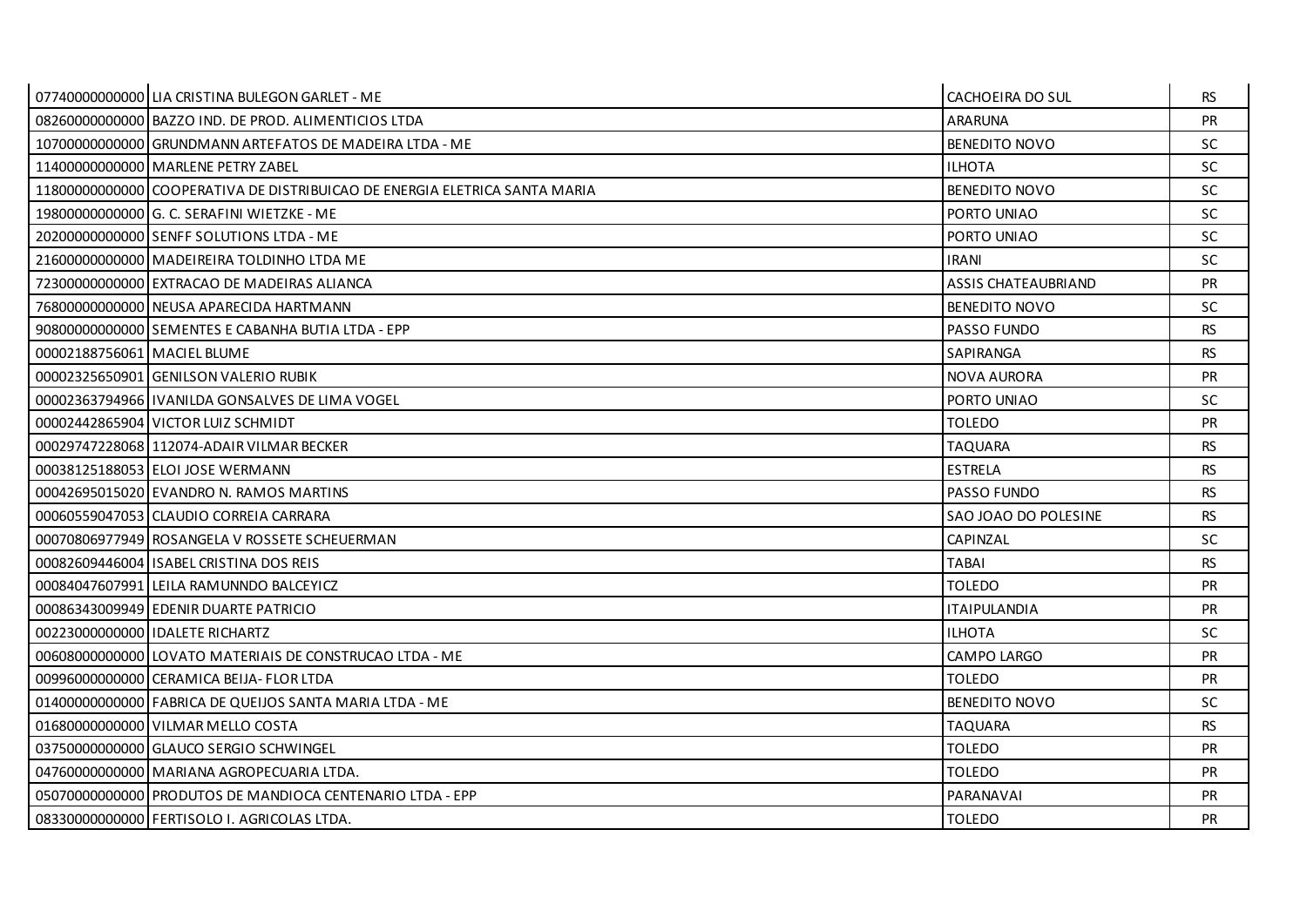|                               | 08990000000000 SUZANA DOS SANTOS KRUMMENAUER - ME                      | <b>TAQUARA</b>       | <b>RS</b> |
|-------------------------------|------------------------------------------------------------------------|----------------------|-----------|
|                               | 10600000000000 MECANICA JANGADA II LTDA - ME                           | PORTO UNIAO          | <b>SC</b> |
|                               | 10900000000000 MOVEIS SAO FRANCISCO LTDA                               | <b>BENEDITO NOVO</b> | <b>SC</b> |
|                               | 11000000000000 TIAGO MIGUEL BARCE                                      | TOLEDO               | <b>PR</b> |
|                               | 11600000000000 RUI JOSE ADANSKI                                        | <b>TAQUARA</b>       | <b>RS</b> |
|                               | 14300000000000 THAISSA EDUARDA BARICHELLO 08715736954                  | TOLEDO               | <b>PR</b> |
|                               | 18200000000000 MICHEL SANTANA FELIX                                    | <b>SAO SEPE</b>      | <b>RS</b> |
|                               | 207000000000000   L PRATINHA - EIRELI - ME                             | PARANAVAI            | PR        |
|                               | 21700000000000 ANDRESA MARIA VALENTE FOUNTOURA - SUPERMERCADO SANTA FE | CAMPO LARGO          | <b>PR</b> |
|                               | 23500000000000 MARINES VAZ OLIVEIRA                                    | SENTINELA DO SUL     | <b>RS</b> |
|                               | 24300000000000 MINERADORA VARGEAO LTDA                                 | SAO CRISTOVAO DO SUL | <b>SC</b> |
|                               | 243000000000000 MINERADORA VARGEAO LTDA                                | SAO CRISTOVAO DO SUL | <b>SC</b> |
|                               | 33500000000000 FABIO MACIEL 94718393000                                | <b>TAQUARA</b>       | <b>RS</b> |
|                               | 75500000000000 SUPERMERCADO ROHLING LTDA - EPP                         | PARANAVAI            | <b>PR</b> |
|                               | 81600000000000 COOPERATIVA AGROINDUSTRIAL COPAGRIL                     | <b>TOLEDO</b>        | PR        |
|                               | 05560000000000 FLAMARION BOFF FERNANDES DROGARIA                       | TAQUARA              | <b>RS</b> |
|                               | 11000000000000 TANIA MENKE CONRAD                                      | VALE DO SOL          | <b>RS</b> |
|                               | 03170000000000 AUTO MECANICA ADAM LTDA                                 | TAQUARA              | <b>RS</b> |
|                               | 00003075044091 GENTIL CORASSA DOS SANTOS                               | PASSO FUNDO          | <b>RS</b> |
|                               | 00019629516934 DIRLEY BASQUERA                                         | CAPINZAL             | <b>SC</b> |
|                               | 00065868528034 GILMAR DA SILVA                                         | PALMITINHO           | <b>RS</b> |
| 00067429335004 RUI ADANSKI    |                                                                        | TAQUARA              | <b>RS</b> |
|                               | 00104000000000 ENGEVIX ENGENHARIA S/A                                  | <b>NONOAI</b>        | <b>RS</b> |
|                               | 83300000000000 HACHMANN INDUSTRIA E COMERCIO LTDA                      | CAPINZAL             | <b>SC</b> |
|                               | 97200000000000 FELICE - INDUSTRIA DE ARROZ LTDA                        | SAO PEDRO DO SUL     | <b>RS</b> |
|                               | 00002262132003 MARIO BECKER - POSTO DO POLACO                          | CACHOEIRA DO SUL     | <b>RS</b> |
| 00008619231979 JOELCIO GROSSL |                                                                        | PORTO UNIAO          | <b>SC</b> |
|                               | 00031368891004 LOURDES MARAFON KIEFER                                  | TAQUARA              | <b>RS</b> |
|                               | 00035659548091 ZAIRA DO HORTO GERARD RODRIGUES                         | <b>TAQUARA</b>       | <b>RS</b> |
|                               | 00047563486020 MAURO TEIXEIRA AGUIAR                                   | <b>TAQUARA</b>       | <b>RS</b> |
|                               | 00059438240063 DANIEL VICENTE FISCHBORN                                | <b>TAQUARA</b>       | <b>RS</b> |
|                               | 00067097472049 MARIA ELVIRA DOS SANTOS                                 | PALMITINHO           | <b>RS</b> |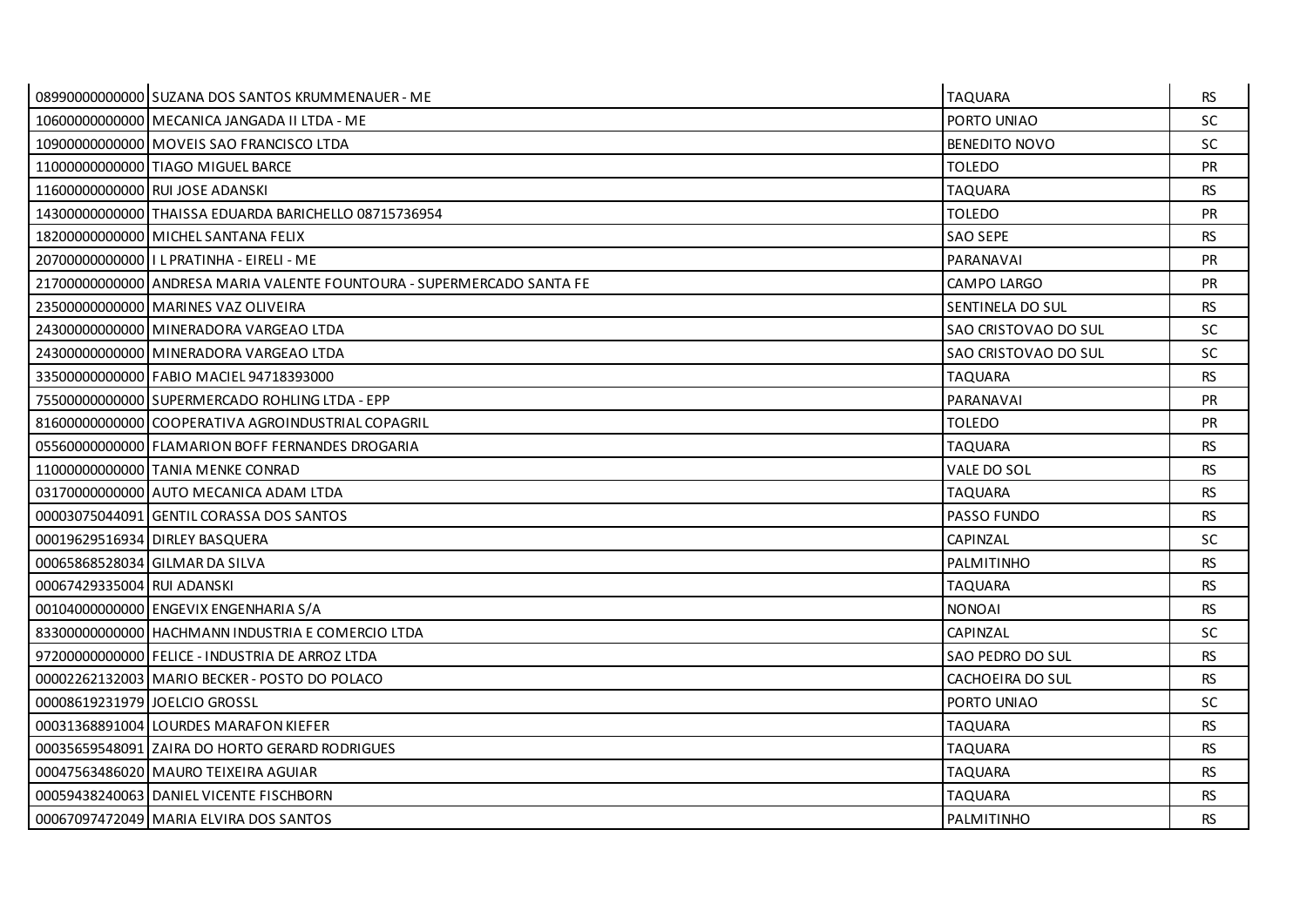|                             | 03630000000000 MERCADO ROSSINI LTDA                                   | <b>AJURICABA</b>     | RS.       |
|-----------------------------|-----------------------------------------------------------------------|----------------------|-----------|
|                             | 08030000000000 LUNA IND COM MADEIRAS                                  | <b>BENEDITO NOVO</b> | <b>SC</b> |
|                             | 09310000000000 REIS & BRAFF PISCINAS LTDA - ME                        | <b>TAQUARA</b>       | <b>RS</b> |
|                             | 14900000000000 SUPERAGRO MATERIAIS DE CONSTRUCAO LTDA - ME            | PORTO UNIAO          | SC        |
|                             | 77900000000000 C.VALE - COOPERATIVA AGROINDUSTRIAL                    | PALOTINA             | <b>PR</b> |
|                             | 77900000000000 A.D. PATRICIO & FILHOS LTDA                            | <b>ARARUNA</b>       | <b>PR</b> |
|                             | 81800000000000 PAULICHEN & CIA LTDA - ME                              | PORTO UNIAO          | SC.       |
|                             | 82500000000000 CERAMICA PANTANAL LTDA                                 | PALOTINA             | <b>PR</b> |
|                             | 83100000000000 IND DE MOV ESQ SANTA CRUZ                              | PORTO UNIAO          | <b>SC</b> |
|                             | 00000622992040 MARTA CELVEIRA TRINDADE                                | <b>SAO SEPE</b>      | <b>RS</b> |
| 00001112941002 JAIME        |                                                                       | <b>TUPANDI</b>       | <b>RS</b> |
|                             | 00001647740924 MICHAEL W SCHERER                                      | <b>TOLEDO</b>        | <b>PR</b> |
|                             | 00002054829960 MARCELO APARECIDO CANAVARRO                            | PIRAI DO SUL         | <b>PR</b> |
|                             | 00002943761940 MARCIA MUSCHALOWSKI POKRYWESCKI-13650                  | <b>BENEDITO NOVO</b> | <b>SC</b> |
|                             | 000039947069711LUIZ CARLOS ZIPPERER                                   | PORTO UNIAO          | SC.       |
|                             | 00004270806907 ADILIR WIESENHUTTER                                    | <b>TOLEDO</b>        | <b>PR</b> |
| 00008231691979 GREICE BARTH |                                                                       | PORTO UNIAO          | <b>SC</b> |
| 00050228234972 PAULO DUPONT |                                                                       | <b>TOLEDO</b>        | <b>PR</b> |
|                             | 00089661486972 CLAUDIO NOBUHIRO TOMINAGA                              | <b>TAPEJARA</b>      | <b>PR</b> |
|                             | 029200000000001INDUSTRIA DE FARINHA DE MANDIOCA SAO MARCOS LTDA - EPP | PARANAVAI            | <b>PR</b> |
|                             | 06660000000000 SUPERAGRO COMERCIO E REPRESENTACAO AGROPECUARIA LTDA   | PORTO UNIAO          | SC.       |
|                             | 08640000000000 GATTO & CIA. LTDA                                      | <b>TOLEDO</b>        | <b>PR</b> |
|                             | 10900000000000 VANESSA CRISTINA SILVESTRE - ME                        | PARANAVAI            | PR        |
|                             | 11800000000000 ANTONIO EDUARDO MENDES VITI 03050044926                | <b>ILHOTA</b>        | SC.       |
|                             | 14600000000000 MUNCHEN & CIA LTDA                                     | <b>TOLEDO</b>        | <b>PR</b> |
|                             | 15100000000000 MJ CARLINI INDUSTRIA DE MADEIRAS LTDA - ME             | <b>BENEDITO NOVO</b> | <b>SC</b> |
|                             | 16500000000000 GRACIELE MARLISE STURM 03930880903                     | <b>TOLEDO</b>        | <b>PR</b> |
|                             | 21900000000000 SILVANA ANGELA SCHULTZ 03534382943                     | <b>TOLEDO</b>        | <b>PR</b> |
|                             | 23800000000000 JARDENIR DE SOUZA LEOTE 52912540097                    | <b>TRIUNFO</b>       | <b>RS</b> |
|                             | 26500000000000 ELETRONEYS INSTALACOES ELETRICAS LTDA - ME             | PARANAVAI            | <b>PR</b> |
|                             | 309000000000000 JAIR ANTONIO KUHN 82932255991                         | <b>TOLEDO</b>        | <b>PR</b> |
|                             | 31800000000000 FAZENDA E AGROPECUARIA SUNRISE LTDA                    | <b>TAQUARA</b>       | <b>RS</b> |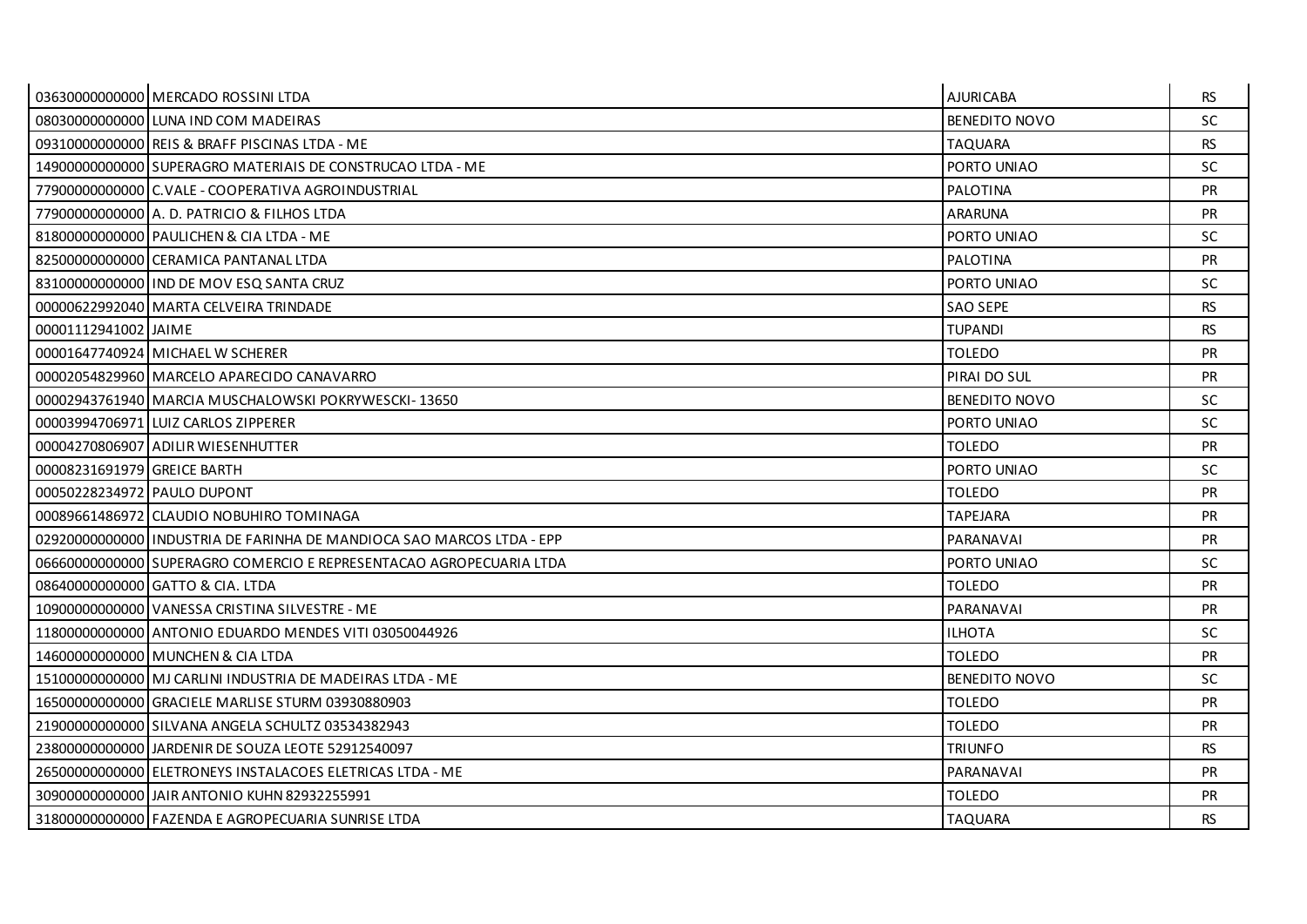| 83100000000000 SALETE WEBER & CIA LTDA - ME                        | PORTO UNIAO   | SC.       |
|--------------------------------------------------------------------|---------------|-----------|
| 85100000000000 S. ANTUNES & CIA. LTDA - ME                         | <b>TOLEDO</b> | <b>PR</b> |
| 00063616831172 199 - DOMINGOS ARMELOS                              |               |           |
| 30835762000179 453458 - POUSADA CAMINHO DAS CACHOEIRAS EIRELI      |               |           |
| 09580106000186 6 GRUPO DE MISSEIS E FOGUETES                       |               |           |
| 11339432000148 AARON HILDEBRAND E OUTROS                           |               |           |
| 04930942000120 ADELIA MARQUES DA COSTA                             |               |           |
| 61224267000157 AGRO BERTOLO LTDA                                   |               |           |
| 05980986000127 AGROINDUSTRIAL SANTA JULI                           |               |           |
| 03969195000170 AGROPECUARIA CANOA MIRIM SA                         |               |           |
| 20980150000116 AGROPECUARIA EMRA HIDROLANDIA LTDA                  |               |           |
| 72677008000874 AGROPECUARIA JACAREZINHO LTDA                       |               |           |
| 24813802000189 AGROPORTO AGRICULTURA E PECUARIA LTDA               |               |           |
| 00059521988134 ALESSANDRO CHIOGNA                                  |               |           |
| 05847172000119 ALIANCA AGROFLORESTAL LTDA                          |               |           |
| 04728642000162 ALTA PAULISTA IND E COM LTDA                        |               |           |
| 82020991000139 AMARILDO KOCHINSKI E CIA LTDA                       |               |           |
| 00045973733068 ANA MARIA ORMAZABAL MOURA                           |               |           |
| 00008875373914 ANDRESSA BALAN SPANAVELO                            |               |           |
| 00003234213933 ANELISE DANECKE                                     |               |           |
| 11233516000100 ANGELICA ADRIANA MARQUES RESNER                     |               |           |
| 20592300000114 ANGELICA ADRIANA MARQUES RESNER 79009549            |               |           |
| 00007193295900 ANGELO LUCAS MARANHO                                |               |           |
| 18565382000670 ANGLOGOLD ASHANTI CORREGO DO SITIO MINERACAO SA     |               |           |
| 11503655000107 ANTONIO E LEMOS MOTO COM PÇS ACE LTDA ME            |               |           |
| 00007174807984 ANTONIO MARCOS MALINSKI (PROD. RURAL CAD.013860569) |               |           |
| 82736992000184 ANTONIO SCHRAMM E CIA LTDA                          |               |           |
| 08722898000113 AQUIBATA ENERGIA EOLICA S A                         |               |           |
| 18238980008458 ARCELORMITTAL BIOENERGIA LTDA                       |               |           |
| 13163645001673 ARCELORMITTAL BIOFLORESTAS LTDA                     |               |           |
| 17469701006612 ARCELORMITTAL BRASIL SA                             |               |           |
| 17469701008666 ARCELORMITTAL BRASIL SA                             |               |           |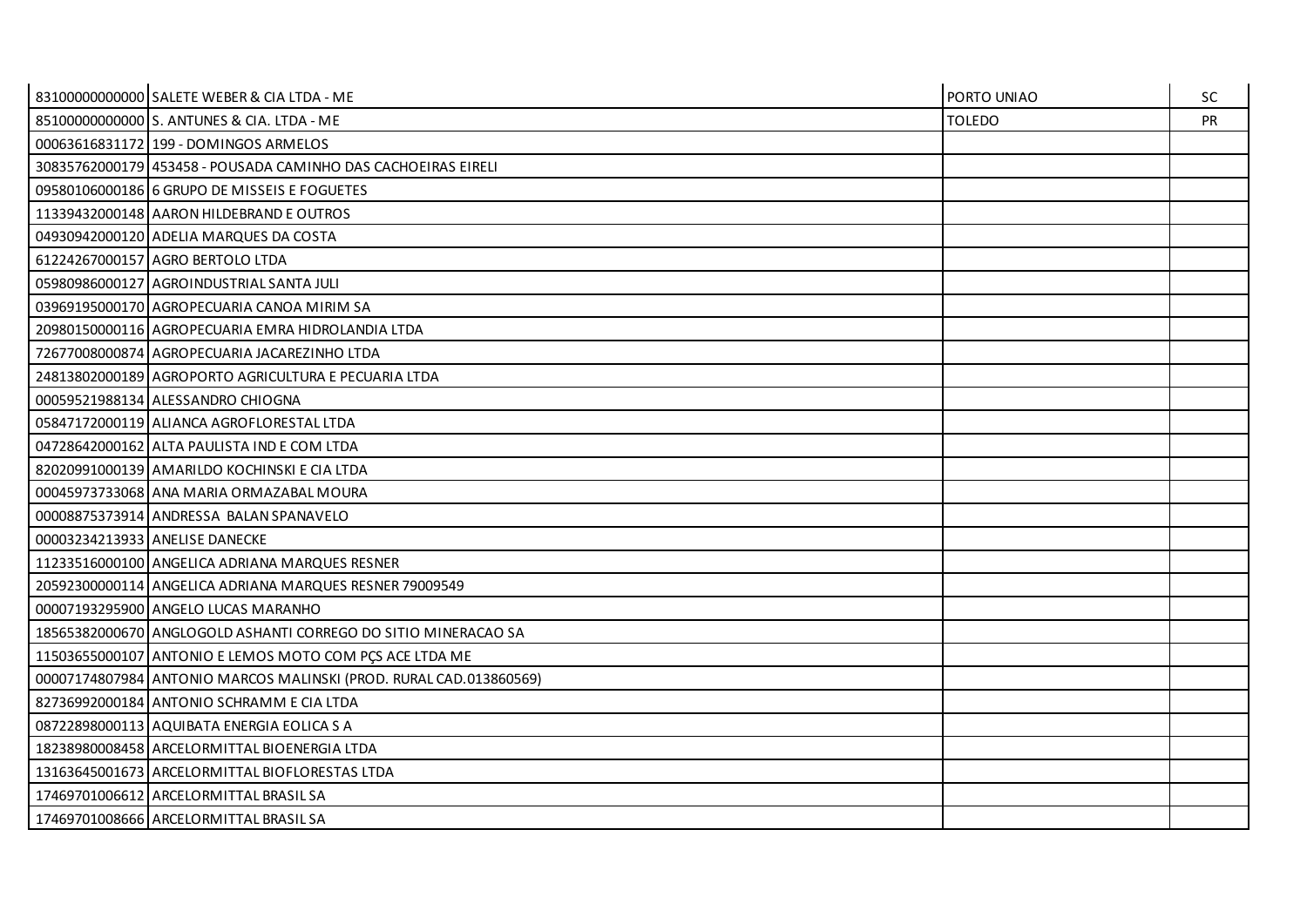|              | 09278170000107 ASS.DOS PART DO COMPL FAZ BOA VISTA     |  |
|--------------|--------------------------------------------------------|--|
|              | 03235213000190 ASSOCIACAO DE ENSINO OEHNINGER          |  |
|              | 77718815000135 AUTO POSTO RAVANELLO LTDA               |  |
|              | 61917233000490 AVIAGEN AMERICA LATINA LTDA             |  |
|              | 10669212000209 BACURI AGRICOLA LTDA                    |  |
|              | 04781143000139 BAESA ENERGETICA BARRA GRANDE SA        |  |
|              | 07758298000142 BELLAMINA RESTAURANTE E HOTEL LTDA ME   |  |
|              | 08793343000162 BIOENERGETICA VALE DO PARACATU SA       |  |
|              | 03103501000191 BOIAS BOIAS IND DE ART P/ PESCA L       |  |
|              | 01838723021205 BRF - BRASIL FOODS SA                   |  |
|              | 04511174000250 CACADOR ENERGETICA SA                   |  |
|              | 02592857000173 CALCARIO CALPONTA LTDA                  |  |
|              | 08723006000107 CASCATA ENERGIA EOLICA SA               |  |
|              | 06255425000128 CASSIA LEAL BARBIERI                    |  |
|              | 13567181000184 CASTRO SANTOS MAT DE CONSTR LTDA ME     |  |
|              | 29693954000109 CCDWWA-01 ARARITA HOTEL FAZENDA         |  |
|              | 87510475000297 CCLA ASSOC ROTA DAS TERRAS              |  |
|              | 81466286001500 CCLA CAMPOS GERAIS                      |  |
|              | 06981176000158 CEMIG GERACAO E TRANSMISSAO SA          |  |
|              | 00372496000124 CENTRAL ENERGETICA VALE DO SAPUCAI LTDA |  |
|              | 33719311000326 CERVEJARIAS REUNIDAS SKOL CARACU SA     |  |
|              | 61409892002036 CIA BRASILEIRA DE ALUMINIO              |  |
|              | 08215996000164 CIA ENERGETICA VALE DO SAO SIMAO        |  |
|              | 61082962001101 CIA MELHORAMENTOS NORTE DO PARANA       |  |
|              | 33010786001906 CITROSUCO S/A AGROINDUSTRIA             |  |
|              | 33010786000934 CITROSUCO SA AGROINDUSTRIA              |  |
|              | 33010786001400 CITROSUCO SA AGROINDUSTRIA              |  |
|              | 33010786002201 CITROSUCO SA AGROINDUSTRIA              |  |
|              | 00004061408631 CLEISSON JOSE DE SOUSA                  |  |
| Destinatario | Cliente                                                |  |
|              | 75984906003706 COAGRO COOP AGROINDUSTRIAL              |  |
|              | 00466591001240 COBB VANTRESS BRASIL LTDA               |  |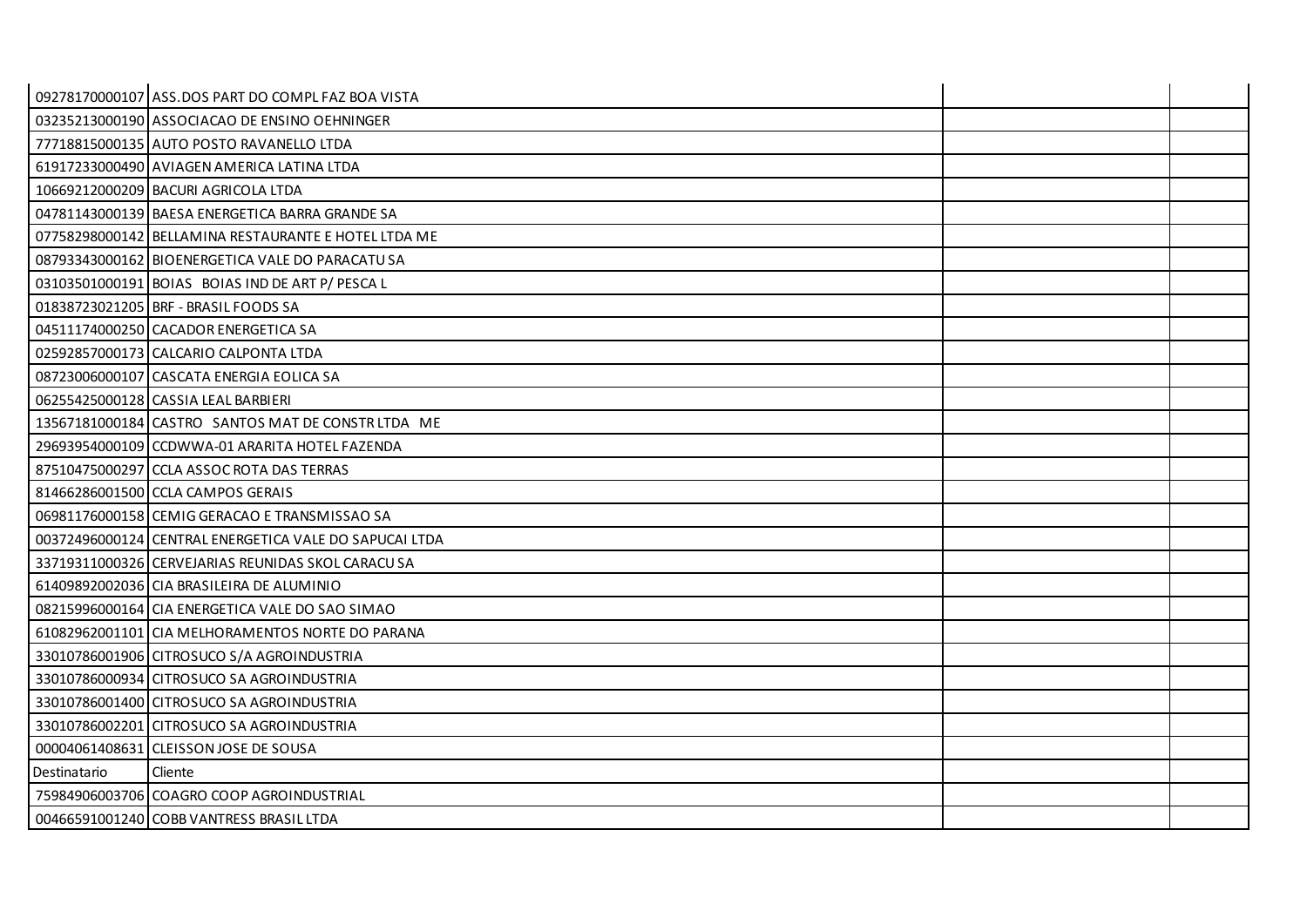|                              | 44373108000103 COCAL COM IND CANAA ACUCAR E                   |  |
|------------------------------|---------------------------------------------------------------|--|
|                              | 20467997000100 COML CORDEIRO LTDA                             |  |
|                              | 01486555000158 COML MEYER LTDA - ME                           |  |
|                              | 331588740010111CONBRAS SERV TECNICOS DE SUPORTE LTDA          |  |
|                              | 04569007000260 CONSORCIO CAPIM BRANCO ENERGIA                 |  |
|                              | 02456313000184 CONSORCIO CEMIG CEB                            |  |
|                              | 760937310063931COPACOL COOPERATIVA AGROIND CONSOLATA          |  |
|                              | 76093731002720 COPACOL-COOPERATIVA AGROINDUSTRIAL CONSOLATA   |  |
|                              | 76093731003459 COPACOL-COOPERATIVA AGROINDUSTRIAL CONSOLATA   |  |
|                              | 20586494000145 COSTA GOMES RESTAURANTE E CONVENIENCIA LTDA ME |  |
|                              | 09428267000159 COTESA GERADORA DE ENERGIA PCH AGUTI S A       |  |
|                              | 09613553000194 COUDELARIA DE RINCAO                           |  |
|                              | 28789273000186 CWA TRANSP LTDA                                |  |
|                              | 08110543000173 DA MATA SA - ACUCAR E ALCOOL                   |  |
|                              | 05941929000139   DANIEL PASIN AZAMBUJA - ME                   |  |
|                              | 25769548000121 DEPARTAMENTO MUNICIPAL DE AGUA E ESGOTO        |  |
|                              | 07459492000127 DESTILARIA VALE DO PARACATU-AGROENERGIA        |  |
|                              | 25370834000110 DG COML LTDA ME                                |  |
| 00003122748827 DINA D.AMICO  |                                                               |  |
|                              | 02832860000389 DONA FRANCISCA ENERGETICA SA                   |  |
|                              | 00006424410902   DOUGLAS RIGO CATTO                           |  |
|                              | 01944094000110 DTALIA AGROINDUSTRIA LTDA                      |  |
|                              | 61064929003780 DU PONT DO BRASIL SA - DIVISAO PIONEER         |  |
| 43059559009660 DURAFLORA S A |                                                               |  |
|                              | 02160181000149 ELADIO JURASZEK EPP                            |  |
| 00003849196933 ELDRIO COSTA  |                                                               |  |
|                              | 24430154000181 ELIANA MARY BITENCOURT BEZ BATTI - ME          |  |
|                              | 00009349831945 ELISANGELA BIFFE                               |  |
|                              | 02799564000161 ELIZA DA SILVA - ME                            |  |
|                              | 13580201000157 ELIZETE APARECIDA LOPES                        |  |
|                              | 00008941303907 ELMAR NOVAKOWSKI                               |  |
|                              | 00012295931606 ELMAR VITOR DE ANDRADE SILVA                   |  |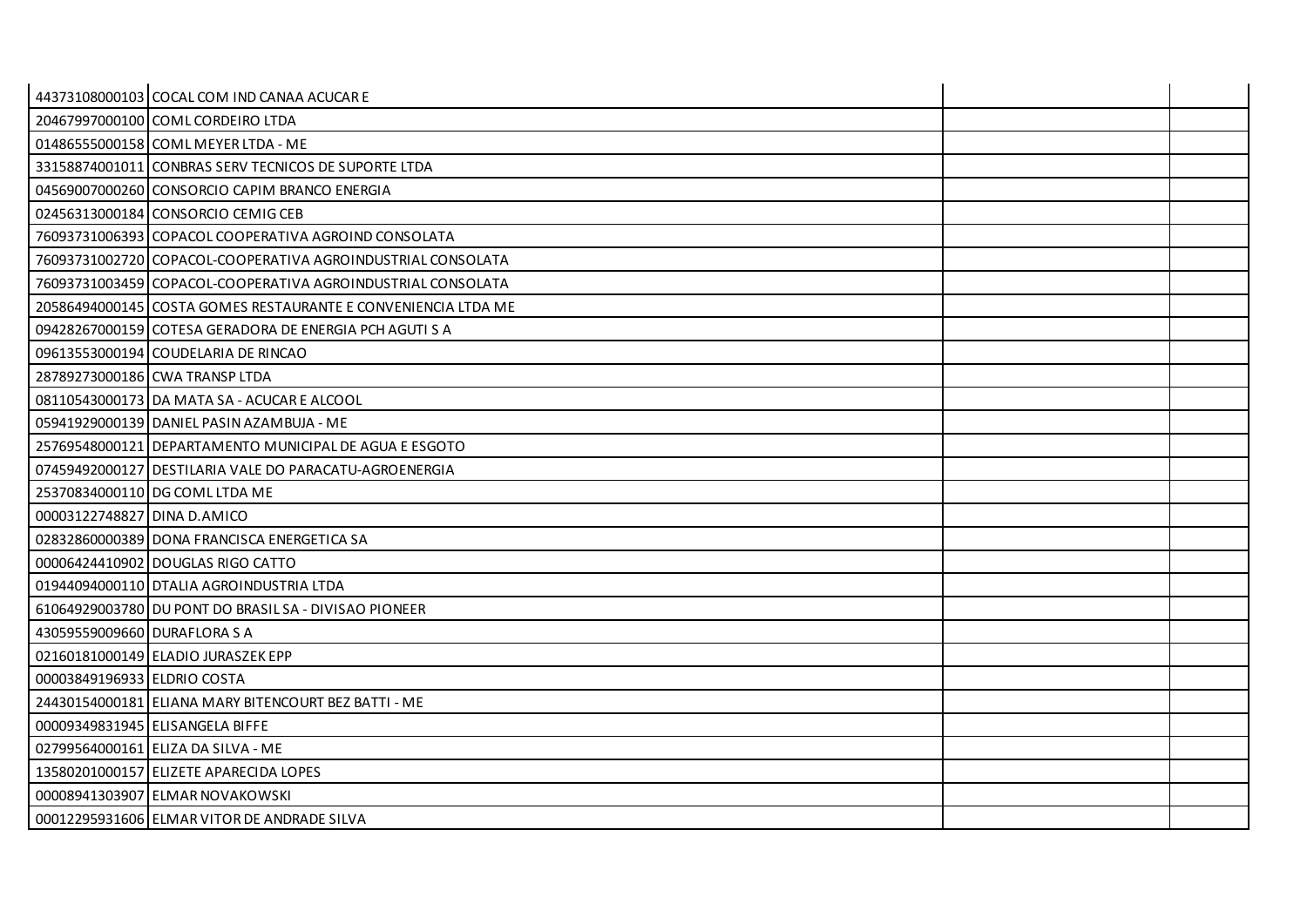| 17775042000105 ELTON GABRIEL NOSSOL - ME                |  |
|---------------------------------------------------------|--|
| 07753727000270 EMPRESA DE TRANSMISSAO DE ENERGIA DO RIO |  |
| 02616201000143 ENTREPOSTO DE PESCADOS SAO PEDRO LTDA -  |  |
| 14607742000275 EOLICA CERRO CHATO VI SA                 |  |
| 00959857001709 EQUIPESCA IND E COM LTDA                 |  |
| 19564343000298 ERCAL EMPRESAS REUNIDAS DE CALCARIO LTDA |  |
| 26859537000103 EULER COSTA RODRIGUES FRAGA ME           |  |
| 00049277464968 EVANDRO PAGNONCELLG PEIXOTO              |  |
| 04298888000303 EXTRABASE EXTRAÇAO COM                   |  |
| 00000653232977 EZEQUIEL DE OLIVEIRA                     |  |
| 02776864000125 FARSONI E CIA LTDA ME                    |  |
| 14450263000107 FAZENDA CAPOEIRA LTDA                    |  |
| 07057887000284 FAZENDA DOIS RIOS LTDA                   |  |
| 10830962000121 FERNANDA PILER BRUM SILVESTRE - ME       |  |
| 08807683000286 FERROPORT LOG COML EXPORATDORA SA        |  |
| 53400818000834 FERTIGRAN FERTILIZANTES VALE DO RIO GRAN |  |
| 26148405000165 FHAE GRANITOS DO BRASIL LTDA EPP         |  |
| 05969926000103 FLORA BANDEIRA EIRELI                    |  |
| 12752290000109 FORCA DOS VENTOS ENERGIA EOLICA S A      |  |
| 07823262000367 FOZ DO RIO CLARO ENERGIA SA              |  |
| 79258505000100 FRIGORIFICO CECHINEL LTDA                |  |
| 23274194000461 FURNAS-CENTRAIS ELETRICAS SA             |  |
| 00546997000260 GALVANI INDUSTRIA COM E SERV S           |  |
| 19722554000120 GENECI FREITAS DE ASSIS                  |  |
| 01230574000119 GERALDO VITOR DO CARMO JUNIOR CIA LTDA   |  |
| 24408204000124 GILBERTO NUNES BAVIA SOROCABA - ME       |  |
| 68316801000102 GLENCANE BIOENERGIA S A                  |  |
| 26894010000454 GOLDWIND EQUIPAMENTOS E SOLUCOES EM ENER |  |
| 00001715656148 GUSTAVO SADDI DE ALMEIDA                 |  |
| 05813086000195 HAROLDO BELLO - ME                       |  |
| 20753315000117 HELI FERNANDES CORDEIRO                  |  |
| 02407573000160 HOTEL FAZENDA LEAO DE JUDA LTDA          |  |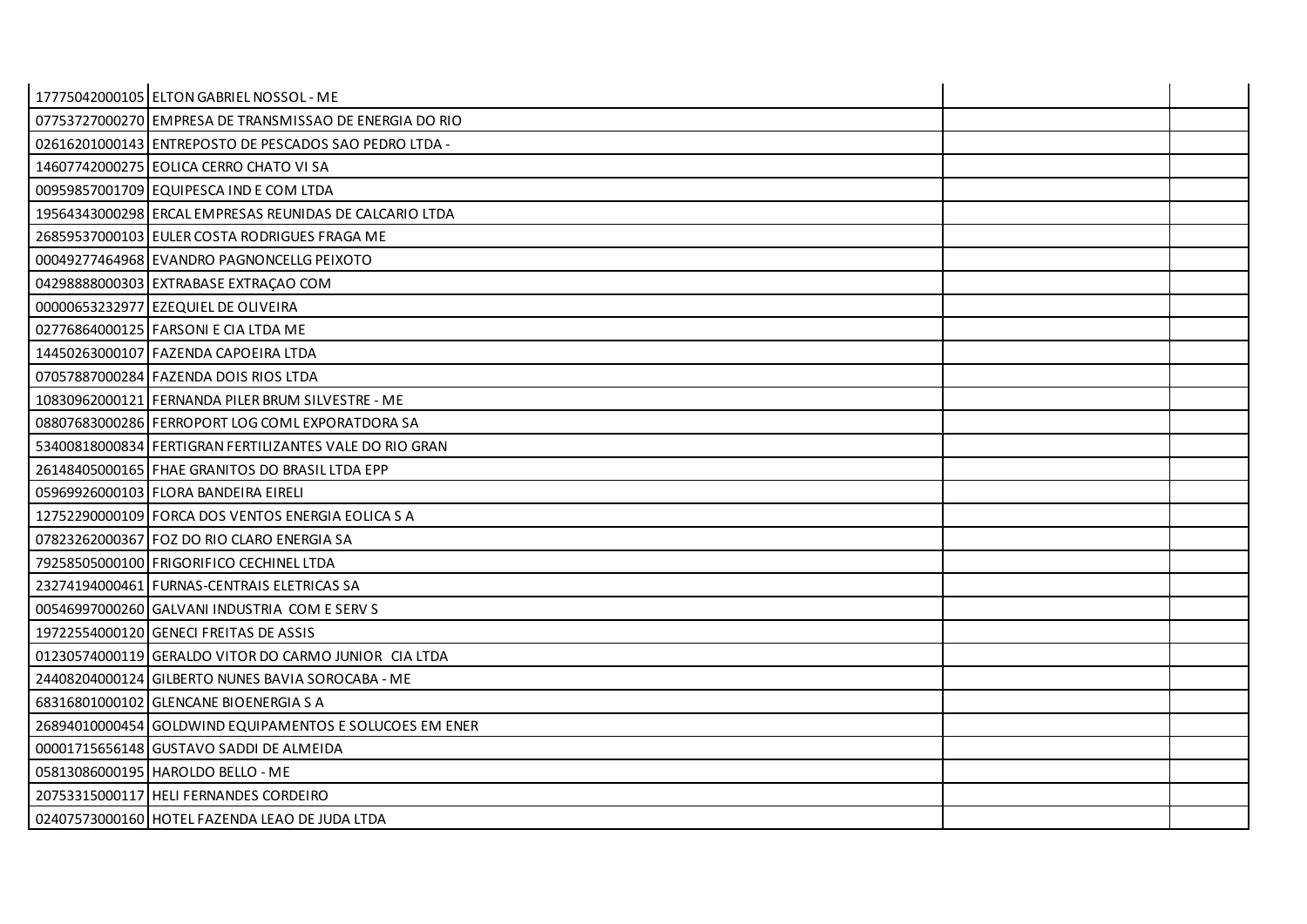|                               | 00840450000192 HOTEL INDES DE MARINGA LTDA ME                                           |  |
|-------------------------------|-----------------------------------------------------------------------------------------|--|
| 04288517000189 HOTEL RMC LTDA |                                                                                         |  |
|                               | 07368993000289 HYBRO GENETICS BRASIL LTDA                                               |  |
|                               | 21921398000179   IBITIPOCA ECOTURISMO E HOSPEDAGEM LTDA                                 |  |
|                               | 83286500000592 IND CARBONIFERA RIO DESERTO LTDA                                         |  |
|                               | 07857310000176 IIND DE CARVAO DIAMANTE LTDA - ME                                        |  |
|                               | 11703392000171 IIND E COM DE LATICINIOS WAGNE                                           |  |
|                               | 09303344000144   INDUSTRIA PAPELEIRA CIDADE CLIMA LTDA                                  |  |
|                               | 08829974003371 INST CHICO MENDES DE CONSERV DA BIODIVER                                 |  |
|                               | 088299740017511INSTITUTO CHICO MENDES DE CONSERVACAO DA BIODIVERSIDADE                  |  |
|                               | 10695891000525 INSTITUTO FEDERAL DE EDUCACAO, CIENCIA E TECNOLOGIA DO TRIANGULO MINEIRO |  |
|                               | 05092106000186 IINSTITUTO ONCA-PINTADA - 9166                                           |  |
|                               | 44649812000138 INTERMEDICA SIST DE SAUDE S A                                            |  |
|                               | 95812723000100   IRMAOS DO VALLE LTDA                                                   |  |
|                               | 04062590000138   IRMAOS ZAMBIANCO LTDA - ME - 726                                       |  |
|                               | 08164344000148   ITUIUTABA BIOENERGIA LTDA                                              |  |
|                               | 00056862431900 IVA SIMOES DE MIRANDA                                                    |  |
|                               | 30390838000108   IVAN OLIVEIRA DA SILVA 09002700636                                     |  |
|                               | 14018636000175   IVONETE VICENTINA DA SILVA ALVES                                       |  |
|                               | 11666008000108 J e F DISTRIB DE FERRAGENS LTDA                                          |  |
|                               | 11943820000133 JJAQUELINE HAVRELHUK 08824563937                                         |  |
|                               | 21490186000184 JLF MAT DE CONSTR LTDA ME                                                |  |
|                               | 00012579688668 JOANIZ GOMES DOS SANTOS                                                  |  |
|                               | 07949469000110 JOAO ANTONIO ARIEDO E OUTRO                                              |  |
|                               | 00003251694979 JOAO SIDNEI MENDONCA KISTER                                              |  |
|                               | 00012598860853 JORGE FELIX DONADELLI                                                    |  |
|                               | 00620900000131 JOSE ALBERTO PAIFFER MENK                                                |  |
|                               | 05642256000116 JOSE FREITAS DA SILVEIRA                                                 |  |
|                               | 01774563000108 JURANI MARIA DAS GRACAS SANTOS                                           |  |
|                               | 20346524000650 KINROSS BRASIL MINERACAO S/A                                             |  |
| 89637490016572 KLABIN SA      |                                                                                         |  |
|                               | 13844559000140 LG DOS ANJOS E CIA LTDA                                                  |  |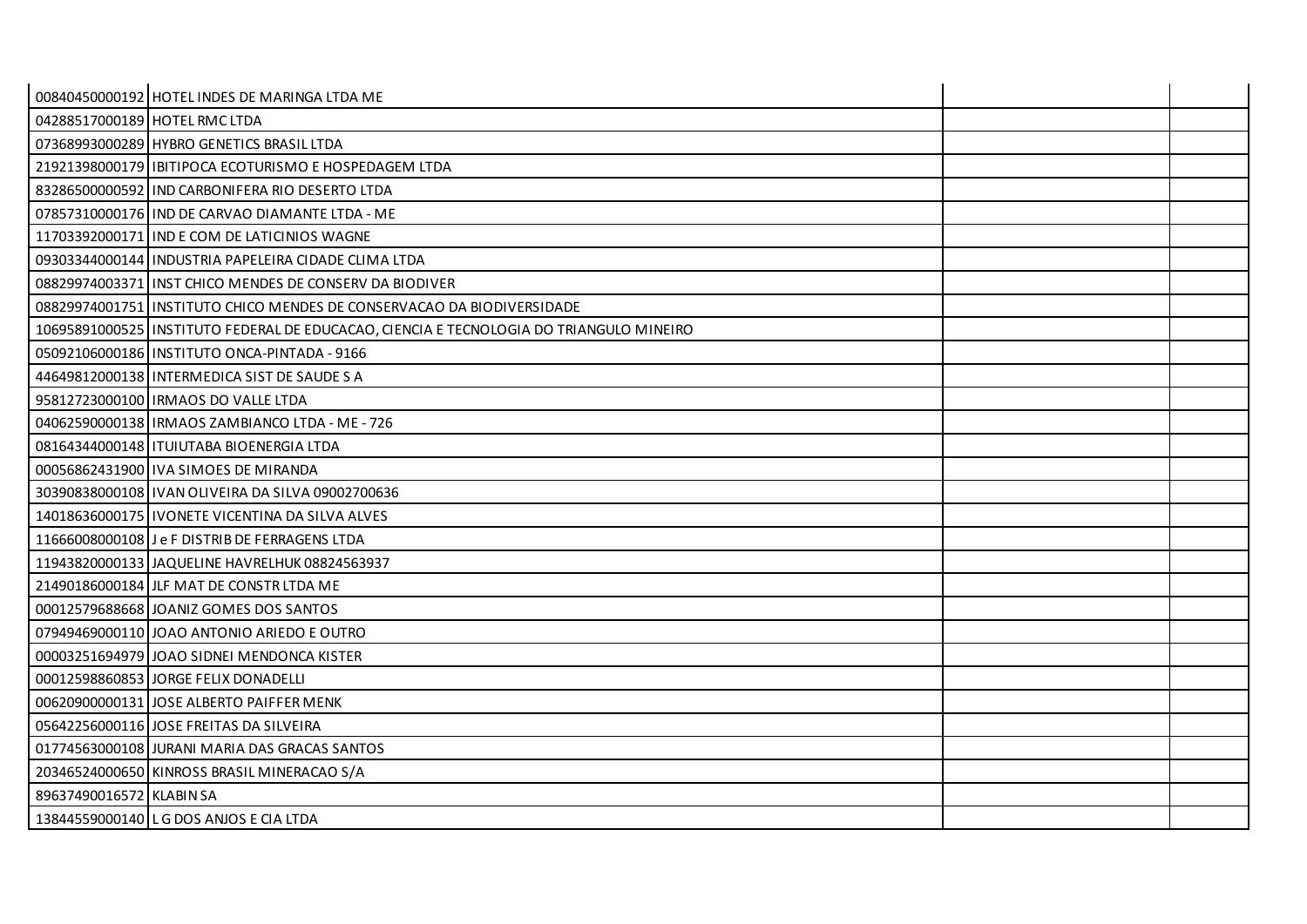|                               | 14049467000807 LACTALIS DO BRASIL - COMERCIO, IMPORTACA    |  |
|-------------------------------|------------------------------------------------------------|--|
|                               | 00004410145851 LEODETE FERREIRA SILVA                      |  |
|                               | 13054489000126 LEONARDO SOUSA NUNES - ME                   |  |
|                               | 66296096000195 LIDER IRRIGACAO DE JAIBA LTDA - ME          |  |
|                               | 00840186000197 LISY SOLUC EM METALURGIA LTDA               |  |
|                               | 19404046000102 LOJA DE CONFEC SERRA DOS INDIOS             |  |
|                               | 00831373003049 LOUIS DREYFUS COMMODITIES AGROINDUSTRIAL SA |  |
| 04057495000146 LSI - LOG LTDA |                                                            |  |
|                               | 26558543000112 LUCIARA LEAL DA SILVA 96034696020           |  |
|                               | 00005435907128 LUSINETE SAMPAIO DA SILVA                   |  |
|                               | 06827063000100 MARCIO SILVERIO GOMES - ME                  |  |
|                               | 00005566036805 MARCOS FERNANDO GARMS E OUTROS              |  |
|                               | 08522820000155   MARCOS FERNANDO GARMS E OUTROS            |  |
|                               | 00004413596633 MARIA APARECIDA RESENDE DE FREITAS          |  |
|                               | 00037158930874 MARIA CRISTINA DE SOUZA VIEIRA SOLIGUETTI   |  |
|                               | 00042820162134 MARIA JOSE TEIXEIRA GONTIJO                 |  |
|                               | 11179755000111 MARIA JULIA DA COSTA PERON ME               |  |
|                               | 00048786225049 MARIANGELA DA COSTA ALGAYER                 |  |
|                               | 18366868000175 MARLETE POLLA ALBINO                        |  |
| 14629419000111 MARLI LISBOA   |                                                            |  |
|                               | 00048290513020 MAURO CUSTODIO WEBER                        |  |
| 24043991000158 MAURY AMADEU   |                                                            |  |
|                               | 25310407000146 MD POUSADA TERRAMARE GUAPE MG EIREL         |  |
|                               | 17179205000189 MERCADO PERES LTDA ME                       |  |
|                               | 04490337000185   MERCEARIA SUPER VIA REAL LTDA - ME        |  |
|                               | 12524965000162 MINIMERCADO DOS ANJOS LTDA - ME             |  |
|                               | 12353230000202 MISTRAL AGROFLORESTAL SA                    |  |
|                               | 14386333000105 MLS CONFEC LTDA - ME                        |  |
|                               | 64858525007824 MONSANTO DO BRASIL LTDA                     |  |
|                               | 64858525010299 MONSANTO DO BRASIL LTDA                     |  |
| 01417222000339 MRS LOG SA     |                                                            |  |
|                               | 88117700000101 MUNICIPIO DE SAO JERONIMO                   |  |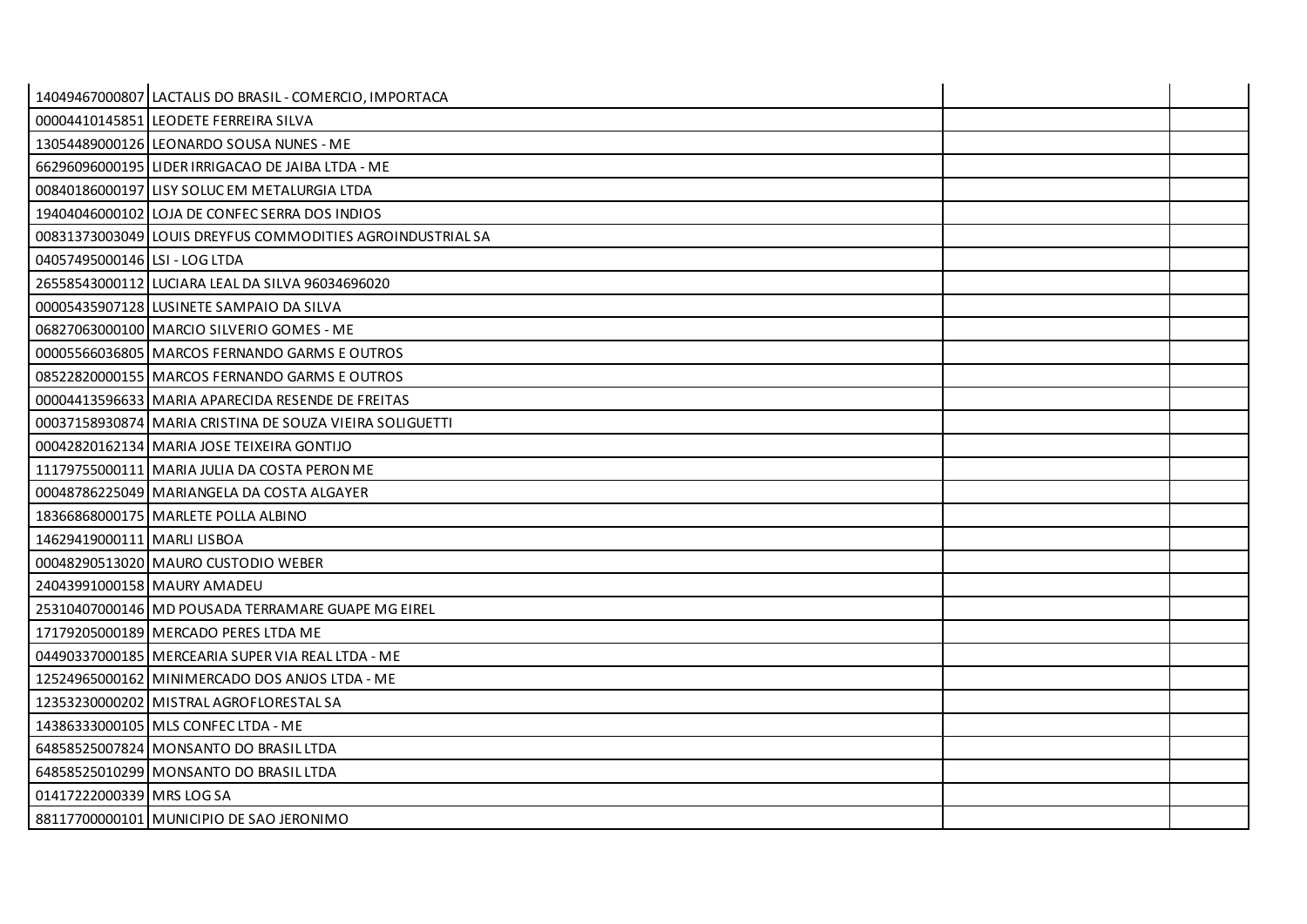| 13329825000104 NAIR T N DA SILVEIRA - ME                |  |
|---------------------------------------------------------|--|
| 05194137001462 NEOENERGIA OPERACAO E MANUTENCAO S A     |  |
| 33090213000100 NOBRE EXTRACAO DE AREIA E CASCALHO LTDA  |  |
| 04443183000332 NUNHEMS DO BRASIL COM DE SEMENTES LTDA   |  |
| 10925007000178 OLMAR NIZOLI FRANCHINI                   |  |
| 07900925000138 PAULO ALEXANDRE DE ANDRADE               |  |
| 00021497132843 PAULO ARTHUR CHAIM SABONGE E OUTROS      |  |
| 57068231000154 PEDREIRA SANSON LTDA.                    |  |
| 09067572000162 PEDRO AFONSO ACUCAR E BIOENERGIA SA      |  |
| 00003503602194 PEDRO HENRIQUE JUSTO CAMPOS              |  |
| 29088628000172 PET ELEGANTE EIRELI EPP                  |  |
| 09199579000219 PEZZI ENERGETICA S A                     |  |
| 14239469000192 PRECISAO AGROPECUARIA LTDA - EPP         |  |
| 00008031605939 PRISCILA MARTINS                         |  |
| 06319722000190 PROPOSTA ENG AMBIENTAL LTDA              |  |
| 62092739000128 RAIZEN TARUMA SA                         |  |
| 79069886000180 RIAD SAID ZAHOUI                         |  |
| 08270822000102 RIBER SEMENTES LTDA                      |  |
| 05017780002654 RIO BRANCO ALIMENTOS SA                  |  |
| 85707487000108 RIZZIERI RIZZIERI LTDA EPP               |  |
| 00001618400860 ROBERTO ANTONIO MARIA KIEVITSBOSCH       |  |
| 00023122161168 ROBERTO SERAFIM DA SILVA                 |  |
| 00062540980163 RODOLFO OLIVEIRA CHAVAGLIA               |  |
| 15330501000103 RONIVON JOSE DA SILVA 64991296153        |  |
| 00077013107115 ROSANIA SANTOS                           |  |
| 07584278000100 ROZANGELA BADIA DA SILVA                 |  |
| 12229415001435 SA USINA CORURIPE ACUCAR E ALCOOL        |  |
| 53135331000367 SANHACO AGROPASTORIL LTDA                |  |
| 12150746000160 SANTA HELENA ENERGIA SA                  |  |
| 20031175000254 SANTA HELENA MINERACAO E EMPREENDIMENTOS |  |
| 90381351000182 SANTO NILO PEREIRA DOS SANTOS            |  |
| 22816010000132 SAO JOSE AGRICULTURE LTDA ME             |  |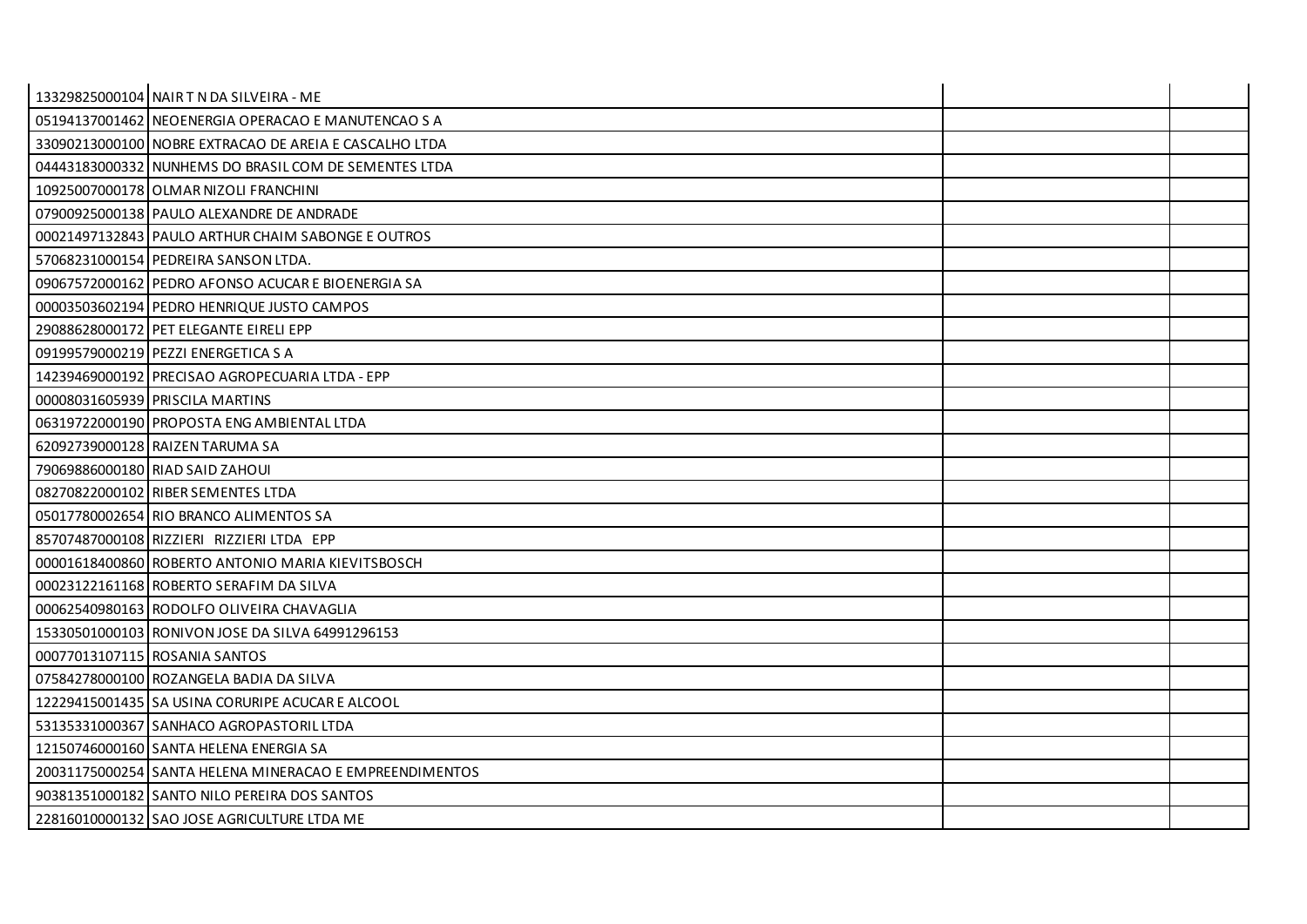| 67945071001967 SAPORE SA       |                                                                          |  |
|--------------------------------|--------------------------------------------------------------------------|--|
| 67945071001967 SAPORE SA       |                                                                          |  |
| 67945071001967 SAPORE SA       |                                                                          |  |
| 67945071001967 SAPORE SA       |                                                                          |  |
| 67945071001967 SAPORE SA       |                                                                          |  |
| 67945071000138 SAPORE SA       |                                                                          |  |
| 67945071032170 SAPORE SA       |                                                                          |  |
|                                | 21657528000108 SCHEILA VIDAL BENICIO 07240034950                         |  |
|                                | 02914460013643 SEARA ALIMENTOS LTDA                                      |  |
|                                | 02914460013805 SEARA ALIMENTOS SA                                        |  |
|                                | 09199572000205 SERRA DOS CAVALINHOS II ENERGETICA SA                     |  |
| 76359785000155 SETA ENG S A    |                                                                          |  |
|                                | 18107845000146 SIDNEI FERNANDO ALVIM - ME                                |  |
|                                | 10249419000305 SJC BIOENERGIA LTDA                                       |  |
|                                | 49930514000720 SODEXO DO BRASIL COML LTDA                                |  |
|                                | 00070901430900 SONIA CASTANHA                                            |  |
|                                | 00013935595816 SONIA GALVAO SCROCHIO                                     |  |
|                                | 32274384000127 SPAVENTURA ECO RESORT BY GP HOTEIS LTDA                   |  |
| 33111501000102 SRR EQUIP LTDA  |                                                                          |  |
|                                | 61649810010988 SUCOCITRICO CUTRALE LTDA                                  |  |
|                                | 13021740000156 SUDRAVIT IND.COM. DE REIDRATANTES E COMP.ALIMENTARES LTDA |  |
|                                | 67494187000106 SUPERBA MAT P/ CONSTR LTDA                                |  |
|                                | 08574251000191 SUPERMERCADO BARROS ARAUJO SANDY LTDA                     |  |
|                                | 84148675000172 SUPERMERCADO MORETTI LTDA                                 |  |
|                                | 20841144000340 SUPERMERCADO SILVEIRA LTDA                                |  |
|                                | 60744463006040 SYNGENTA PROT DE CULTIVOS LTDA                            |  |
|                                | 28403532003295 SYNGENTA SEEDS LTDA                                       |  |
|                                | 17810760000167 TERRA LIMPIDA AGRICULTURA LTDA.                           |  |
|                                | 11909208000497 TERRAL AGRICULTURA E PECUARIA SA                          |  |
|                                | 03445208000455 UMOE BIOENERGY SA                                         |  |
|                                | 19537471000161 USA USINA SANTO ANGELO LTDA                               |  |
| 12282034000871 USINA CAETE S/A |                                                                          |  |